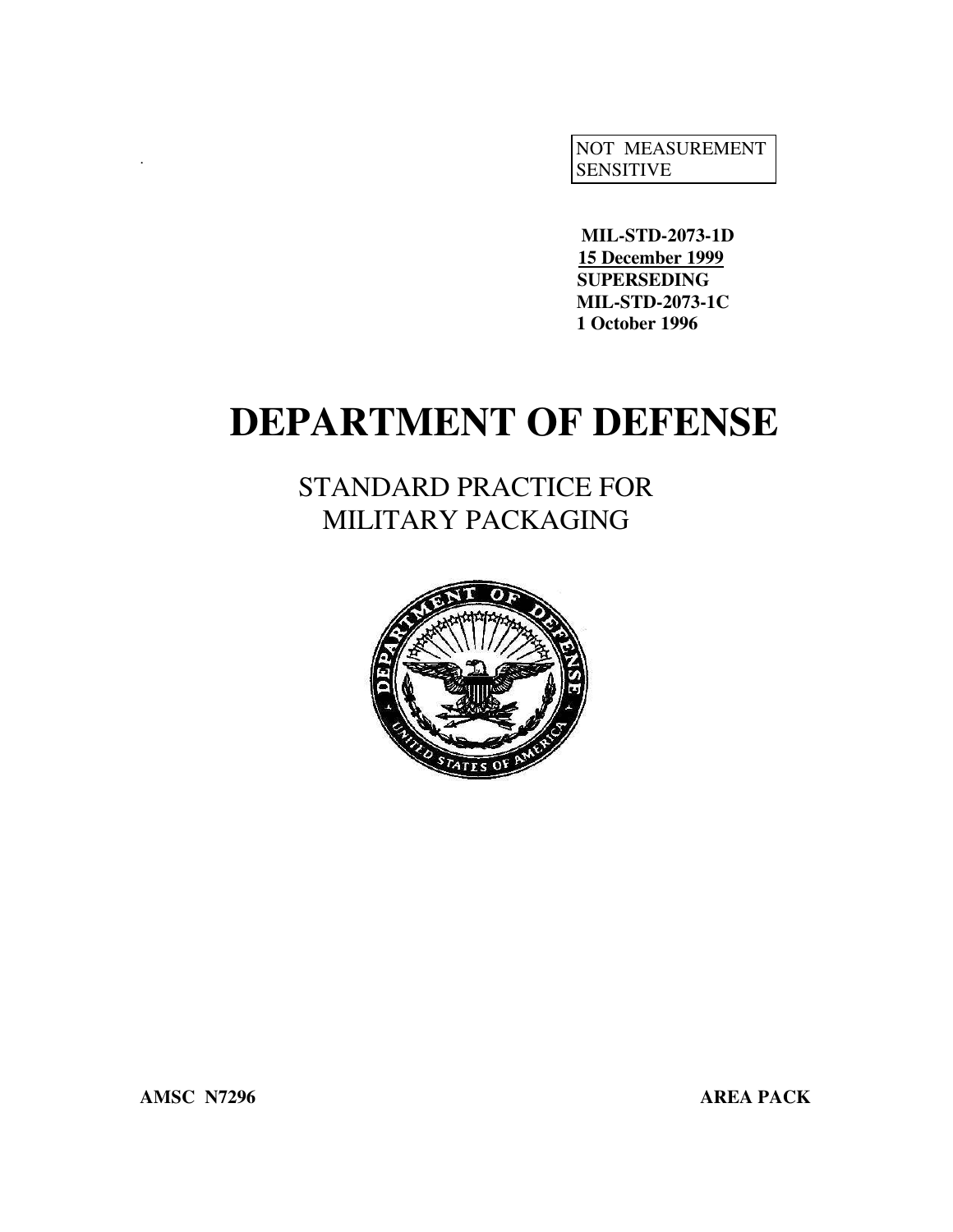## THIS PAGE IS INTENTIONALLY LEFT BLANK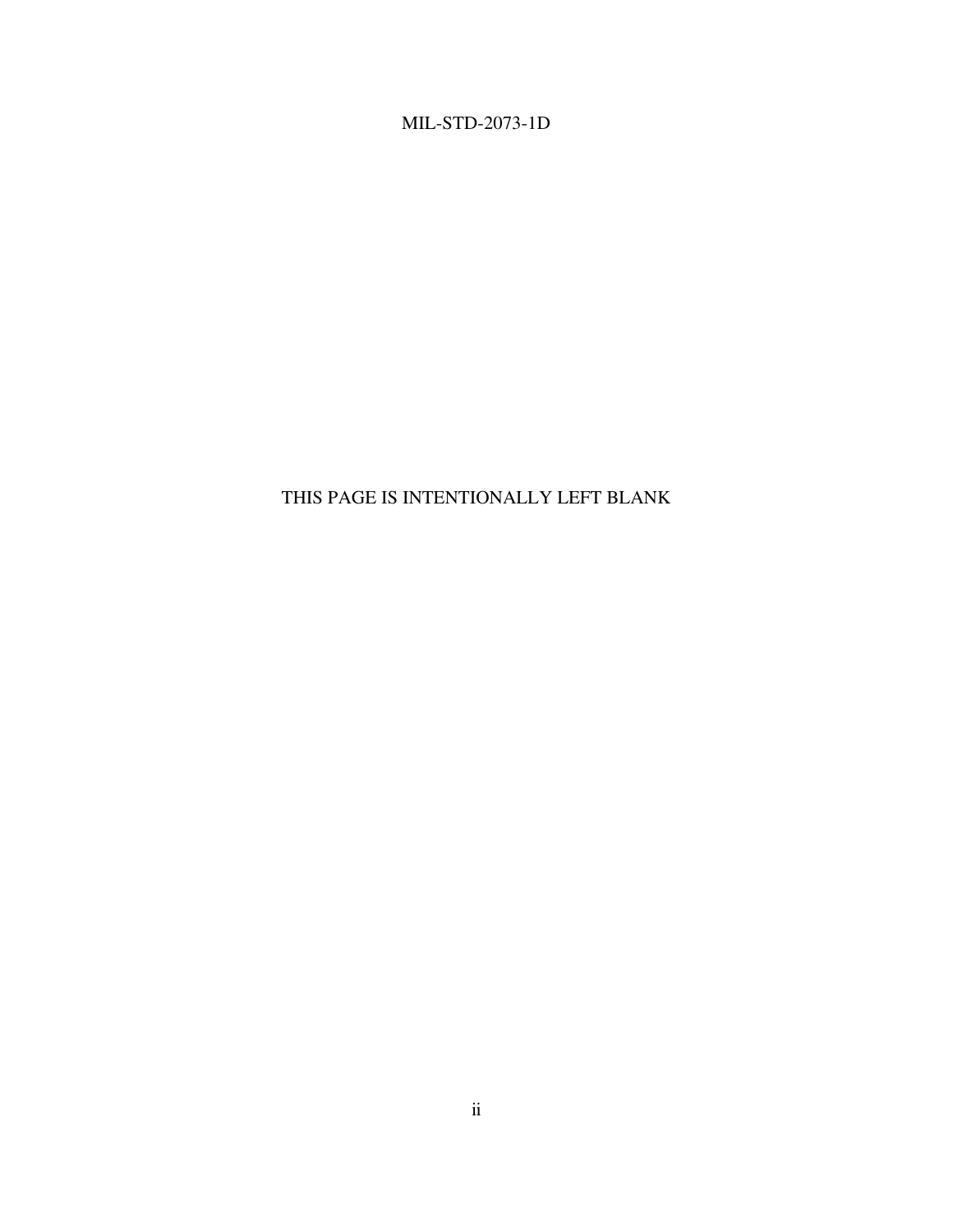#### FOREWORD

1. This standard is to be invoked only when procured items **are expected to enter the military distribution system.** Other items are to be commercially packaged to the extent practicable. Details and decision logic for the use of this standard are described in 1.1, 1.2, figure 1, and 4.1.

2. This military standard is approved for use by all Departments and Agencies of the Department of Defense.

3. Beneficial comments (recommendations, additions, deletions) and any pertinent data which may be of use in improving this document should be addressed to: Commander, Naval Air Warfare Center Aircraft Division, Highway 547, Code 4.3.5E, Building 562-3, Lakehurst, New Jersey 08733-5049, by using the Standardization Document Improvement Proposal (DD Form 1426) appearing at the end of this document or by letter.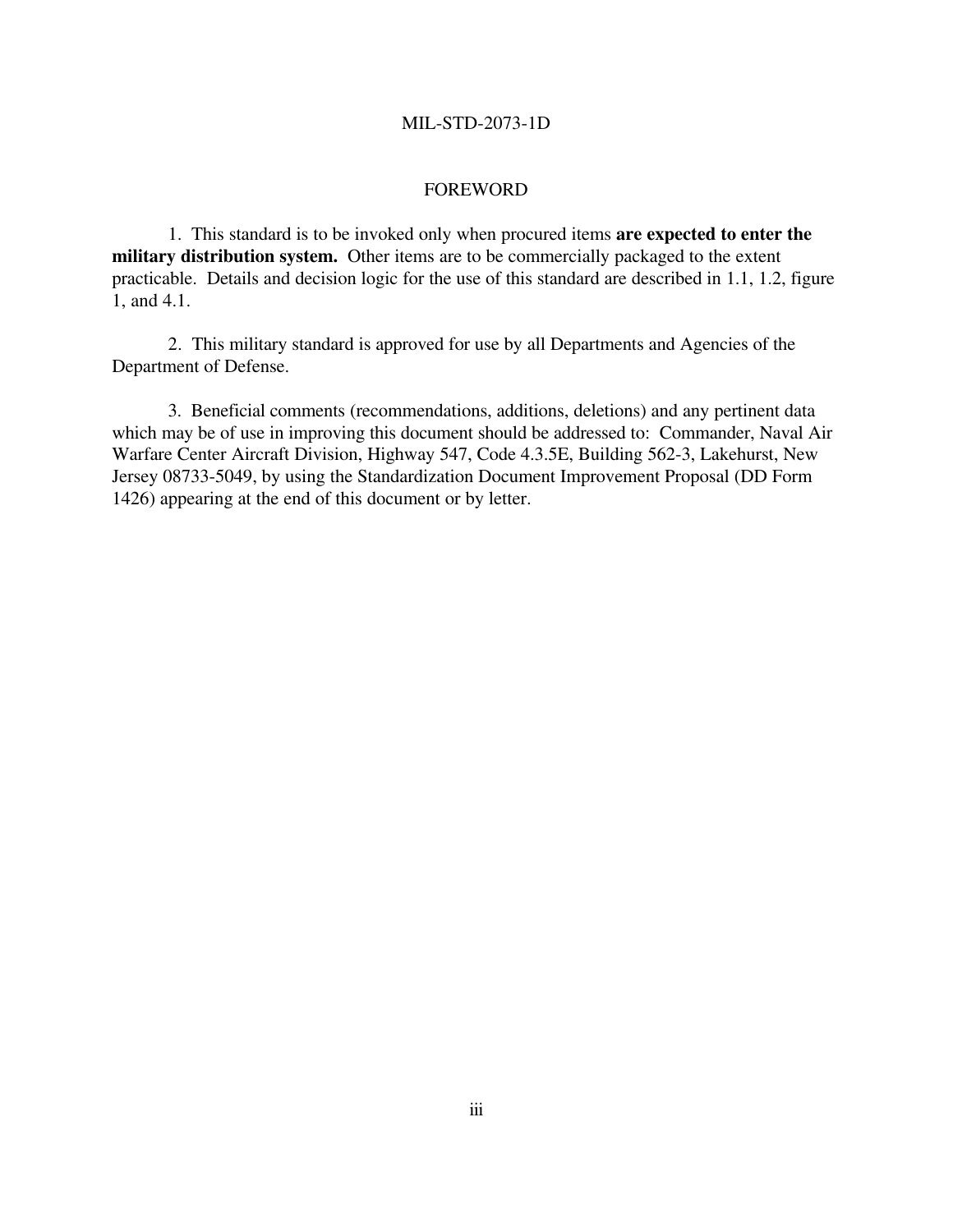## **CONTENTS**

## Paragraph

## Page

| 1.    |                                                        |  |
|-------|--------------------------------------------------------|--|
| 1.1   |                                                        |  |
| 1.1.1 |                                                        |  |
| 1.2   |                                                        |  |
| 1.2.1 |                                                        |  |
| 1.2.2 |                                                        |  |
|       |                                                        |  |
| 2.    |                                                        |  |
| 2.1   |                                                        |  |
| 2.2   |                                                        |  |
| 2.2.1 |                                                        |  |
| 2.2.2 | Other Government documents, drawings and publications4 |  |
| 2.3   |                                                        |  |
| 2.4   |                                                        |  |
|       |                                                        |  |
| 3.    |                                                        |  |
| 3.1   |                                                        |  |
| 3.2   |                                                        |  |
| 3.3   |                                                        |  |
| 3.4   |                                                        |  |
| 3.5   |                                                        |  |
| 3.6   |                                                        |  |
| 3.7   |                                                        |  |
| 3.8   |                                                        |  |
| 3.9   |                                                        |  |
| 3.10  |                                                        |  |
| 3.11  |                                                        |  |
| 3.12  |                                                        |  |
| 3.13  |                                                        |  |
| 3.14  |                                                        |  |
| 3.15  |                                                        |  |
| 3.16  |                                                        |  |
| 3.17  |                                                        |  |
| 3.18  |                                                        |  |
| 3.19  |                                                        |  |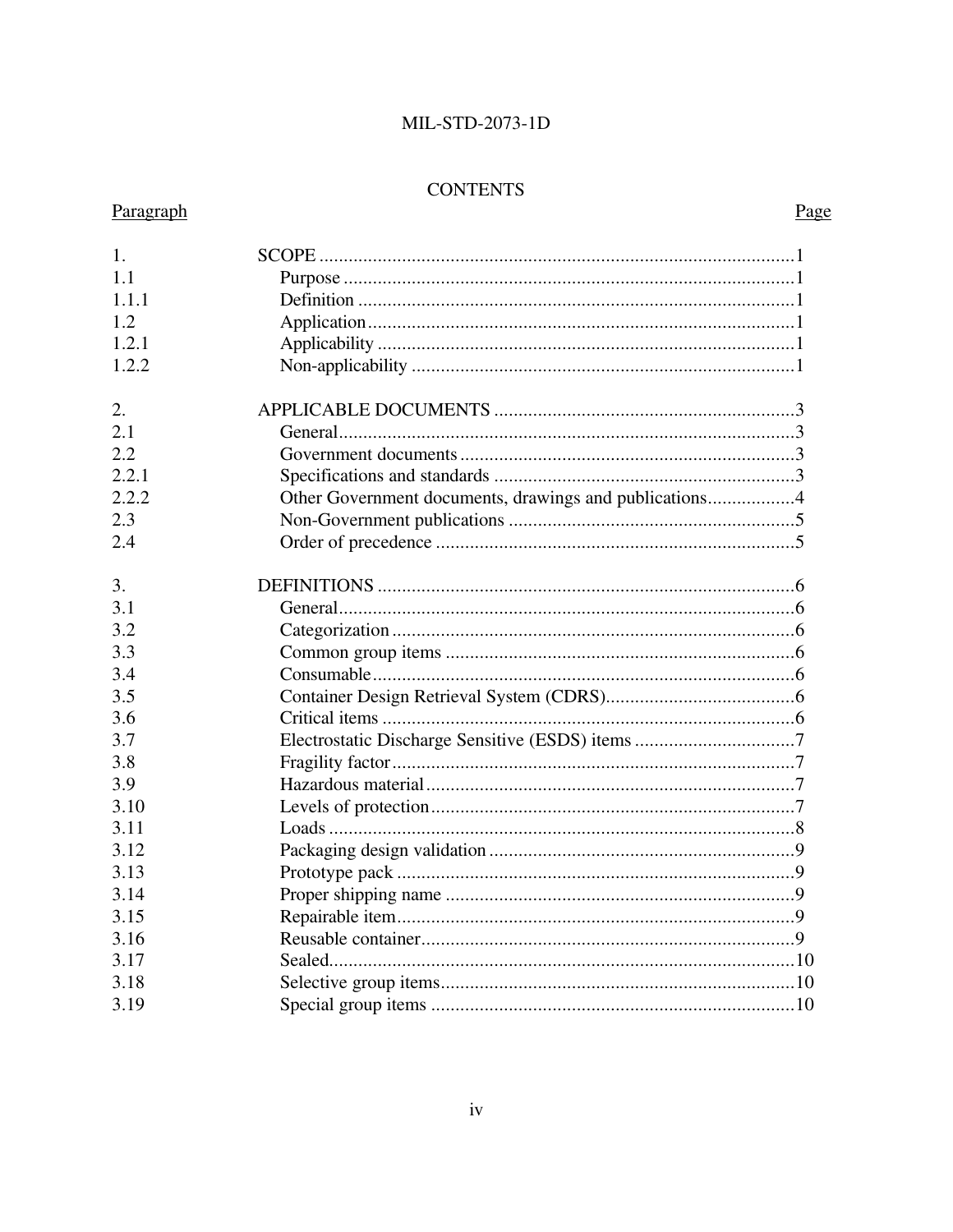## CONTENTS (Continued)

## Paragraph Paragraph Page

| $\overline{4}$ . | GENERAL MILITARY PACKAGING REQUIREMENTS10                              |  |
|------------------|------------------------------------------------------------------------|--|
| 4.1              |                                                                        |  |
| 4.2              | Development of military packaging details and data requirements11      |  |
| 4.3              |                                                                        |  |
| 4.4              |                                                                        |  |
| 4.5              |                                                                        |  |
| 4.6              |                                                                        |  |
| 4.7              |                                                                        |  |
| 4.8              |                                                                        |  |
| 4.9              |                                                                        |  |
| 4.10             |                                                                        |  |
| 4.11             |                                                                        |  |
| 4.12             |                                                                        |  |
|                  |                                                                        |  |
| 5.               | DETAILED MILITARY PACKAGING REQUIREMENTS 12                            |  |
| 5.1              |                                                                        |  |
| 5.2              |                                                                        |  |
| 5.2.1            |                                                                        |  |
| 5.2.2            |                                                                        |  |
| 5.2.2.1          |                                                                        |  |
| 5.2.2.2          |                                                                        |  |
| 5.2.2.3          | Application and use criteria of volatile corrosion inhibitors (VCI) 13 |  |
| 5.2.3            | Methods of military preservation – general requirements13              |  |
| 5.2.3.1          |                                                                        |  |
| 5.2.3.2          |                                                                        |  |
| 5.2.3.3          | Method 10 (formerly Method III) – Physical protection 15               |  |
| 5.2.3.4          | Method 20 (formerly Method I) – Preservative coating only (with        |  |
|                  |                                                                        |  |
| 5.2.3.5          | Method 30 (formerly Method IC) – Waterproof or waterproof-             |  |
|                  | greaseproof protection with preservative as required15                 |  |
| 5.2.3.5.1        | Method 31 (formerly Submethod IC-3) - Waterproof bag, sealed 16        |  |
| 5.2.3.5.2        | Method 32 (formerly Submethod IC-2) – Container, waterproof            |  |
|                  |                                                                        |  |
| 5.2.3.5.3        | Method 33 (formerly Submethod $IC-1$ ) – Greaseproof-waterproof        |  |
|                  |                                                                        |  |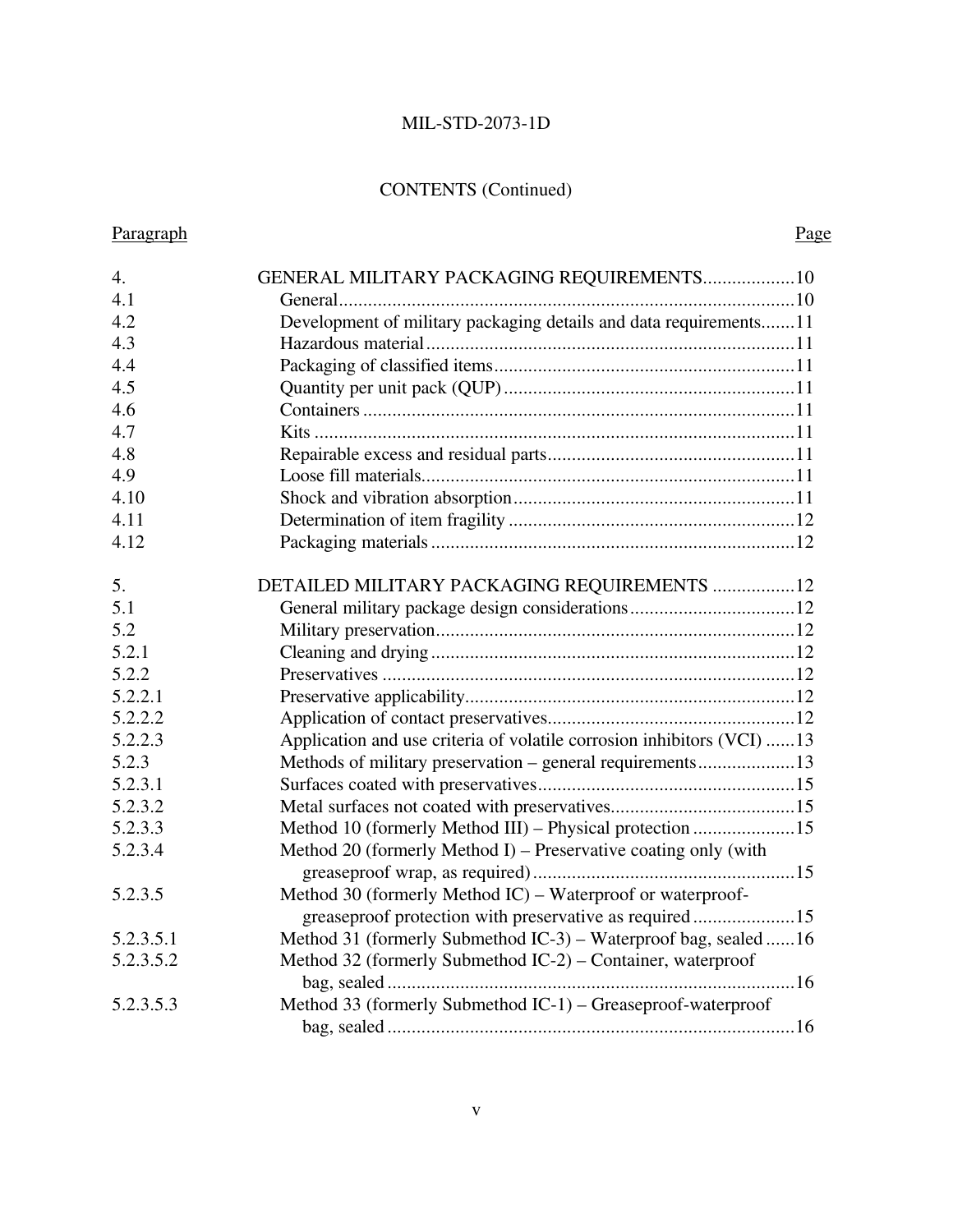## CONTENTS (Continued)

## Paragraph Paragraph Page

| 5.2.3.6   | Method 40 (formerly Method IA) – Watervaporproof protection   |  |
|-----------|---------------------------------------------------------------|--|
| 5.2.3.6.1 | Method 41 (formerly Submethod IA-8) – Watervaporproof bag,    |  |
| 5.2.3.6.2 | Method 42 (formerly Submethod IA-14) – Container, water-      |  |
| 5.2.3.6.3 | Method 43 (formerly Submethod IA-16) - Floating water-        |  |
| 5.2.3.6.4 | Method 44 (formerly Submethod IA-13) - Rigid container (other |  |
| 5.2.3.6.5 | Method 45 (formerly Submethod IA-5) - Rigid metal container,  |  |
| 5.2.3.7   | Method 50 (formerly Method II) – Watervaporproof protection   |  |
| 5.2.3.7.1 | Method 51 (formerly Submethod IIc) - Watervaporproof bag,     |  |
| 5.2.3.7.2 | Method 52 (formerly Submethod IIb) – Container, watervapor-   |  |
| 5.2.3.7.3 | Method 53 (formerly Submethod IIa) – Floating watervaporproof |  |
| 5.2.3.7.4 | Method 54 (formerly Submethod IIf) – Rigid container (other   |  |
| 5.2.3.7.5 | Method 55 (formerly Submethod IId) – Rigid metal container,   |  |
| 5.2.4     | Military preservation requirements for items with specific    |  |
| 5.2.4.1   |                                                               |  |
| 5.2.4.2   |                                                               |  |
| 5.2.4.3   |                                                               |  |
| 5.2.4.4   |                                                               |  |
| 5.2.4.5   |                                                               |  |
| 5.2.4.6   |                                                               |  |
| 5.2.4.7   |                                                               |  |
| 5.2.4.8   |                                                               |  |
| 5.3       |                                                               |  |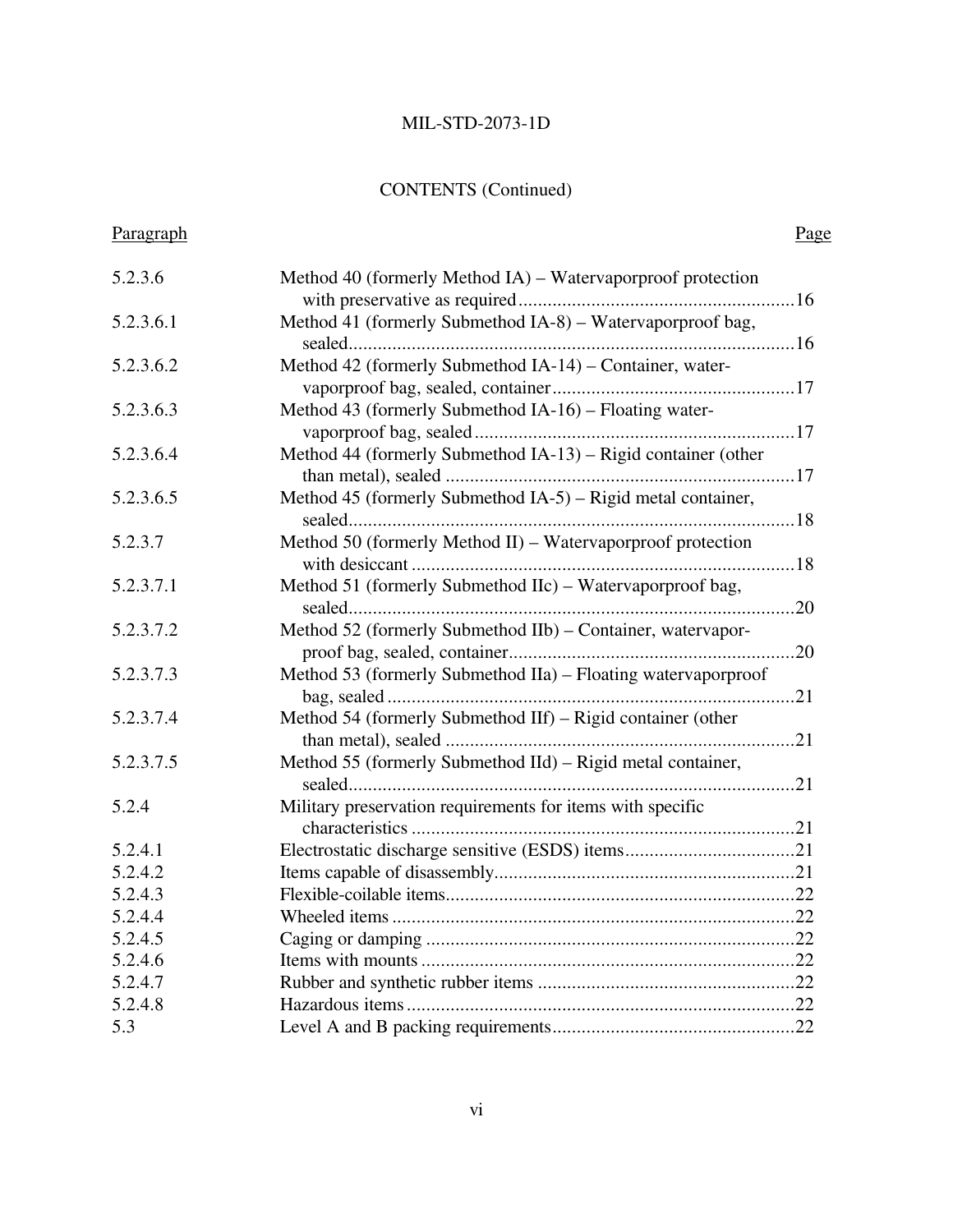## CONTENTS (Continued)

## Paragraph Paragraph Page

| 5.3.1   |  |
|---------|--|
| 5.3.2   |  |
| 5.3.2.1 |  |
| 5.4     |  |
| 5.5     |  |
| 5.6     |  |
| 5.7     |  |
|         |  |
| 6.      |  |
| 6.1     |  |
| 6.2     |  |
| 6.3     |  |
| 6.4     |  |
| 6.5     |  |
| 6.6     |  |
| 6.7     |  |
| 6.8     |  |
| 6.9.    |  |

## FIGURES

| Figure |                              | Page                  |
|--------|------------------------------|-----------------------|
| -1     |                              |                       |
|        | <b>TABLES</b>                |                       |
| Table  |                              | Page                  |
|        | Annovimete fregility feetare | $\mathcal{P}^{\circ}$ |

| Method of preservation vs. unit container bag material cross reference |  |
|------------------------------------------------------------------------|--|
|                                                                        |  |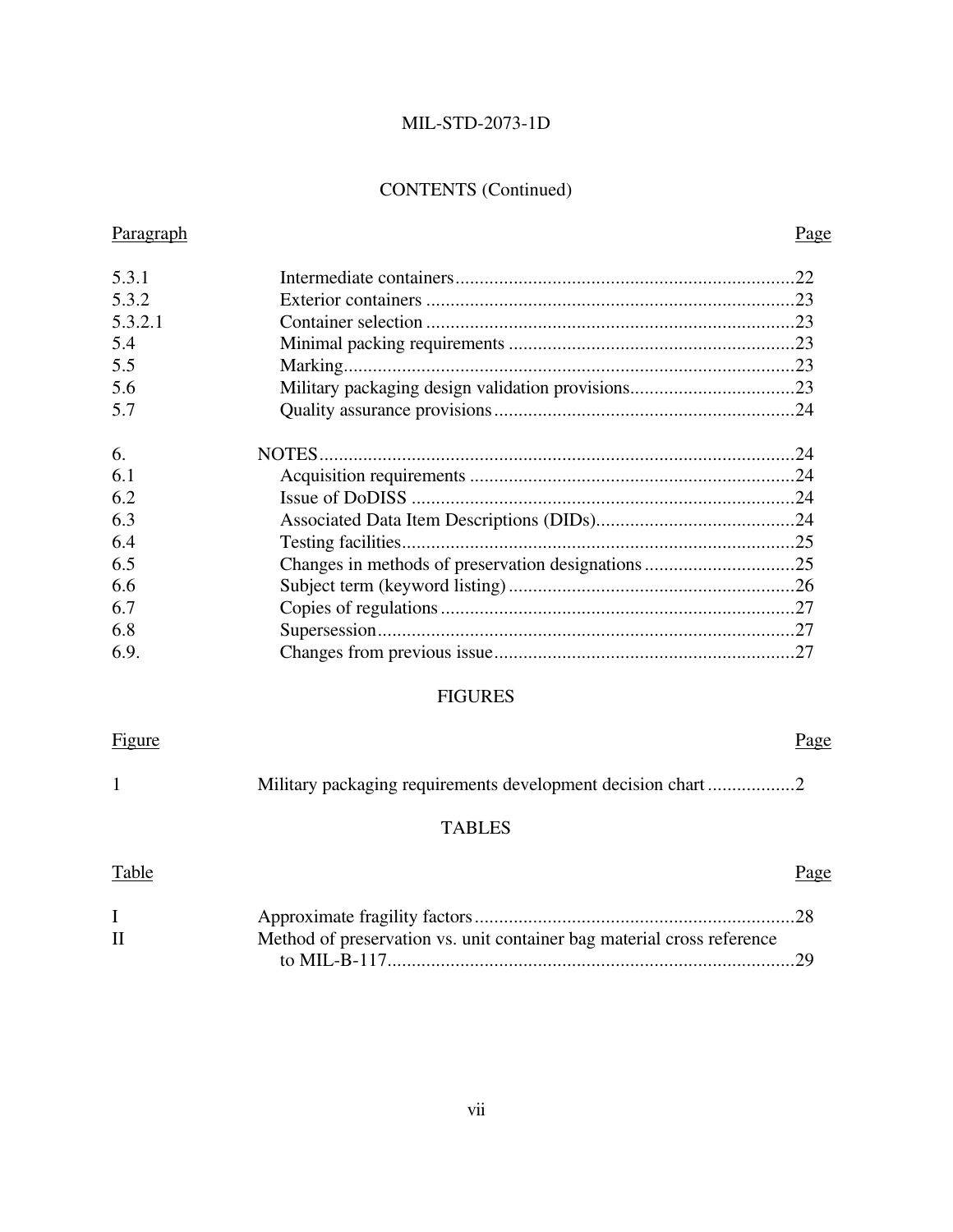## CONTENTS (Continued) APPENDICES

## APPENDIX A DEVELOPMENT OF MILITARY PACKAGING REQUIREMENTS

| Paragraph   |                                                          | Page |
|-------------|----------------------------------------------------------|------|
| A.1         |                                                          |      |
| A.2         |                                                          |      |
| A.2.1       |                                                          |      |
| A.2.2       |                                                          |      |
| A.2.2.1     |                                                          |      |
| A.2.2.2     | Other Government documents, drawings and publications33  |      |
| A.2.3       |                                                          |      |
| A.3         | USE OF EXISTING PACKAGING REQUIREMENTS 35                |      |
| A.3.1       |                                                          |      |
| A.4         |                                                          |      |
| A.4.1       |                                                          |      |
| A.4.2       |                                                          |      |
| A.4.3       |                                                          |      |
| A.5         | MILITARY PACKAGING CODE DEVELOPMENT 35                   |      |
| A.5.1       |                                                          |      |
| A.5.2       |                                                          |      |
| A.5.3       |                                                          |      |
| A.5.3.1     |                                                          |      |
| A.5.3.2     |                                                          |      |
| A.5.3.2.1   | First category - physical and chemical characteristics37 |      |
| A.5.3.2.1.1 |                                                          |      |
| A.5.3.2.1.2 |                                                          |      |
| A.5.3.2.1.3 |                                                          |      |
| A.5.3.2.2   |                                                          |      |
| A.5.3.2.3   |                                                          |      |
| A.5.4       |                                                          |      |
| A.5.5       |                                                          |      |
| A.5.6       |                                                          |      |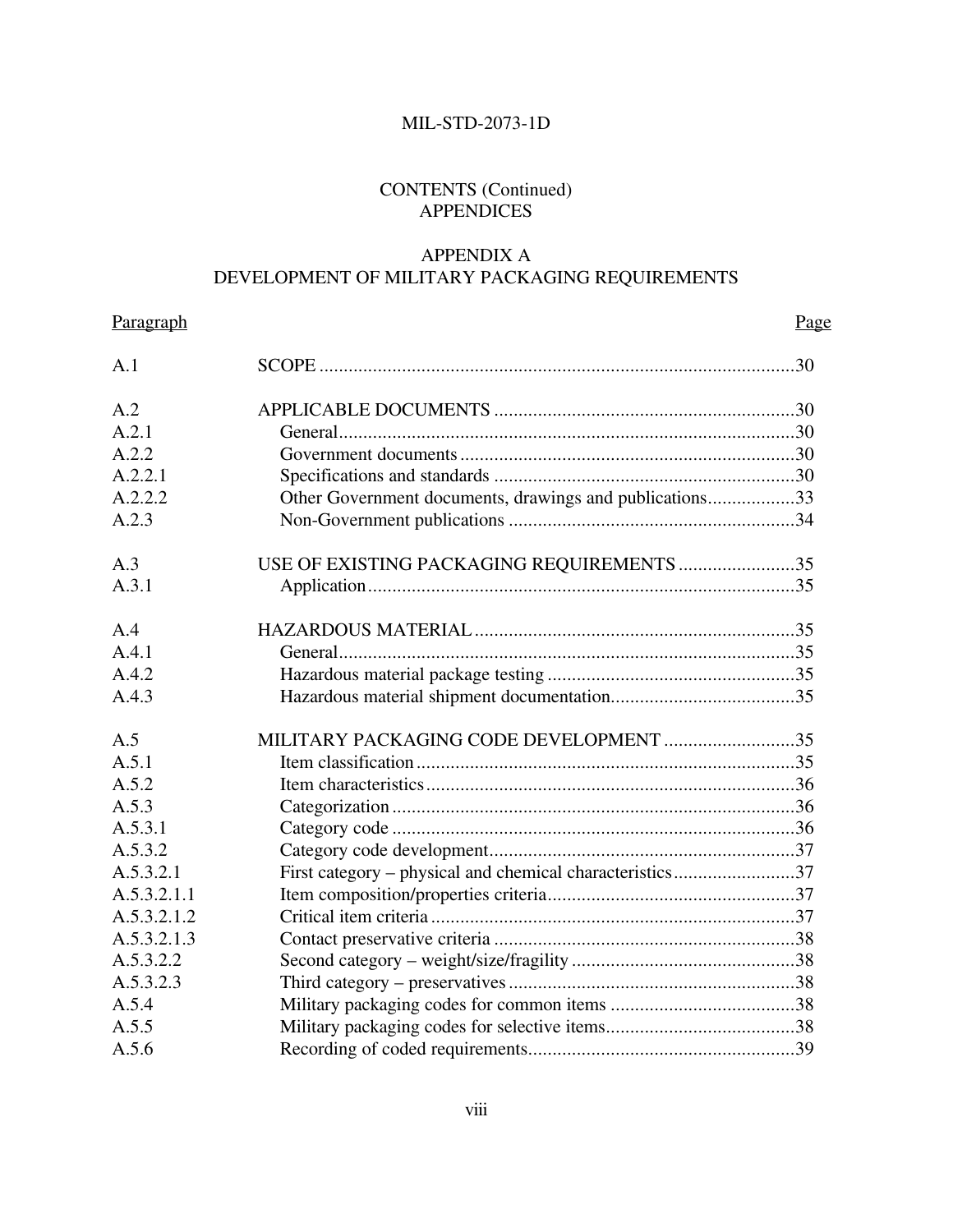## CONTENTS (Continued) APPENDICES (Continued)

## APPENDIX A (Continued)

| Paragraph                    |                                                                                                                                | Page |
|------------------------------|--------------------------------------------------------------------------------------------------------------------------------|------|
| A.6                          |                                                                                                                                |      |
| A.7                          |                                                                                                                                |      |
| A.8<br>A.8.1<br>A.8.2        |                                                                                                                                |      |
|                              | <b>FIGURES</b>                                                                                                                 |      |
| Figure                       |                                                                                                                                | Page |
| A.1                          | Format for interpretation of packaging code sequence 40                                                                        |      |
|                              | <b>TABLES</b>                                                                                                                  |      |
| Table                        |                                                                                                                                | Page |
| A.I<br>A.II                  | Physical and chemical characteristics category code determination41<br>Weight/size/and non-operational fragility category code |      |
| A.III<br>A.IV<br>A.V<br>A.VI | Predetermined military packaging data for common items53                                                                       |      |
|                              |                                                                                                                                |      |

#### APPENDIX B

## FACTORS AND FORMULAE ESTABLISHING MILITARY PACKAGING QUP AND ICQ

| Paragraph    |              |  |
|--------------|--------------|--|
| $\mathbf{R}$ | <b>SCOPE</b> |  |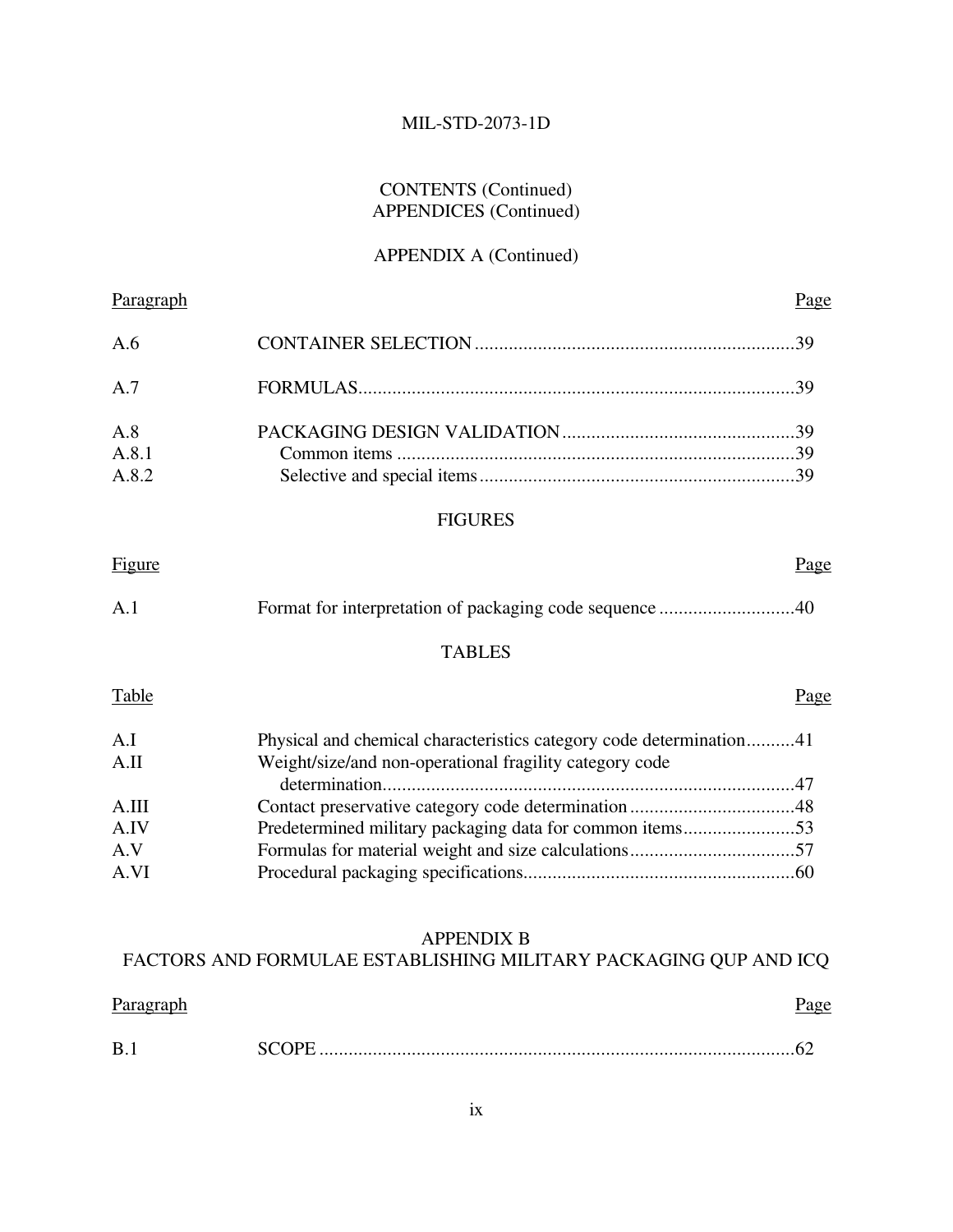### CONTENTS (Continued) APPENDICES (Continued)

#### APPENDIX B (Continued)

### Paragraph Paragraph Page

| B.2          |                                                                 |  |
|--------------|-----------------------------------------------------------------|--|
| B.3          |                                                                 |  |
| <b>B.3.1</b> | Repairable items (depot or field level) or items designated Hi- |  |
|              |                                                                 |  |
| <b>B.3.2</b> |                                                                 |  |
| <b>B.3.3</b> |                                                                 |  |
| <b>B.3.4</b> |                                                                 |  |
| <b>B.3.5</b> |                                                                 |  |
| <b>B.3.6</b> |                                                                 |  |
| <b>B.3.7</b> |                                                                 |  |
| <b>B.3.8</b> |                                                                 |  |
| B.3.8.1      | Consumable items having both maintenance and overhaul           |  |
|              |                                                                 |  |
| B.3.8.2      |                                                                 |  |
| B.4          | <b>QUANTITY PER UNIT PACK DETERMINATION FORMULAE65</b>          |  |
| B.4.1        |                                                                 |  |
| <b>B.4.2</b> |                                                                 |  |
| B.5          |                                                                 |  |
| B.5.1        |                                                                 |  |
| <b>B.5.2</b> |                                                                 |  |
|              |                                                                 |  |

### TABLES

## Table Page B.I Guidance for establishing number of unit packs per intermediate container ...........................................................................................68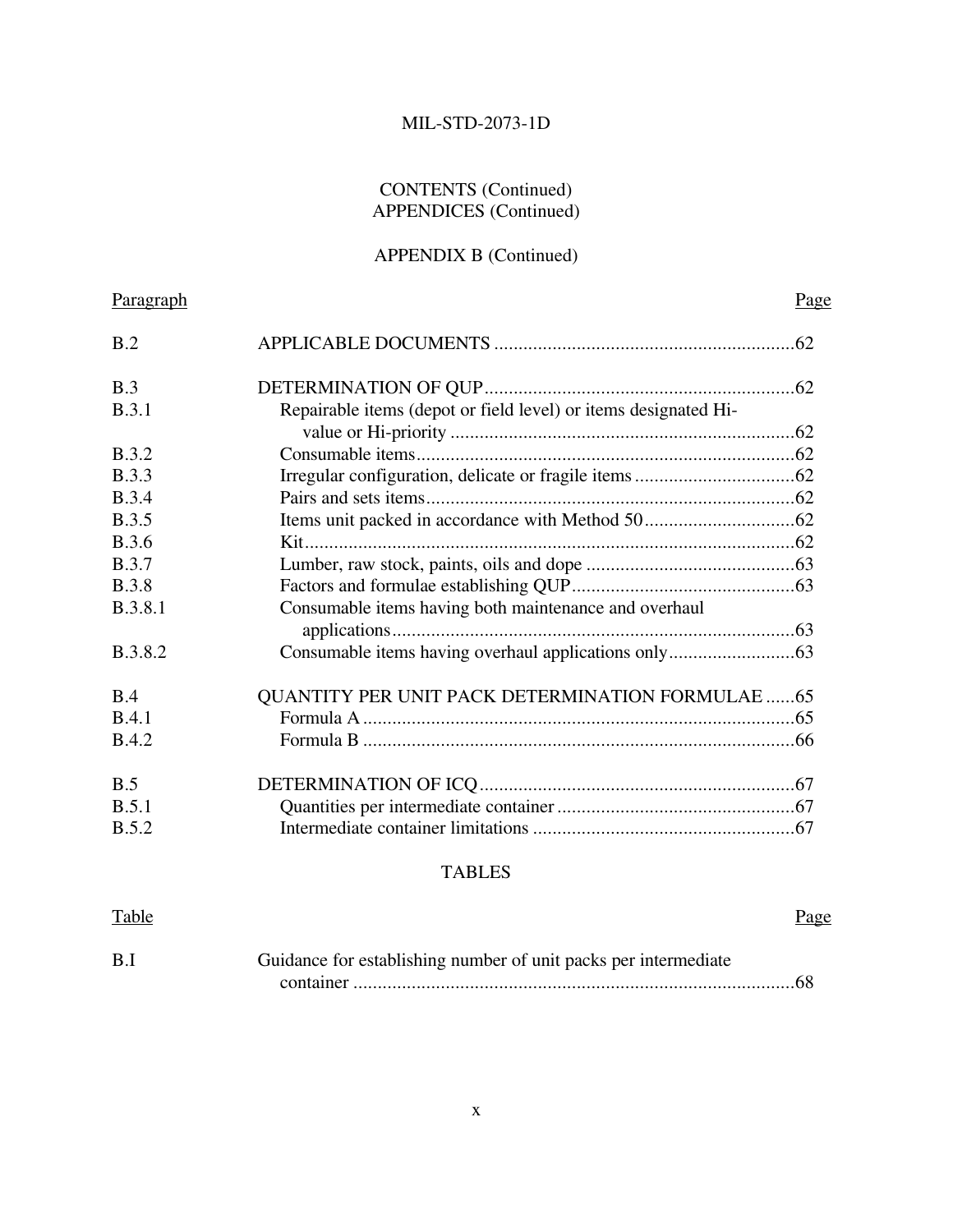#### **CONTENTS** (Continued) **APPENDICES** (Continued)

#### **APPENDIX C CONTAINERS**

#### Paragraph Page  $C.1$  $C.2$  $C.2.1$ General  $69$  $C.2.2$  $C.2.2.1$  $C.2.3$  $C<sub>3</sub>$  $C.3.1$  $C.3.2$  $C_4$  $C.4.1$  $C.4.2$  $C.5$  $C.5.1$  $C.5.1.1$  $C.5.1.2$  $C.5.1.3$  $C.5.2$  $C.5.2.1$  $C.5.2.2$  $C.5.2.3$  $C.5.2.4$  $C.5.2.5$  $C.5.2.6$  $C.5.2.7$  $C.5.2.7.1$  $C.5.2.7.2$  $C.5.2.7.3$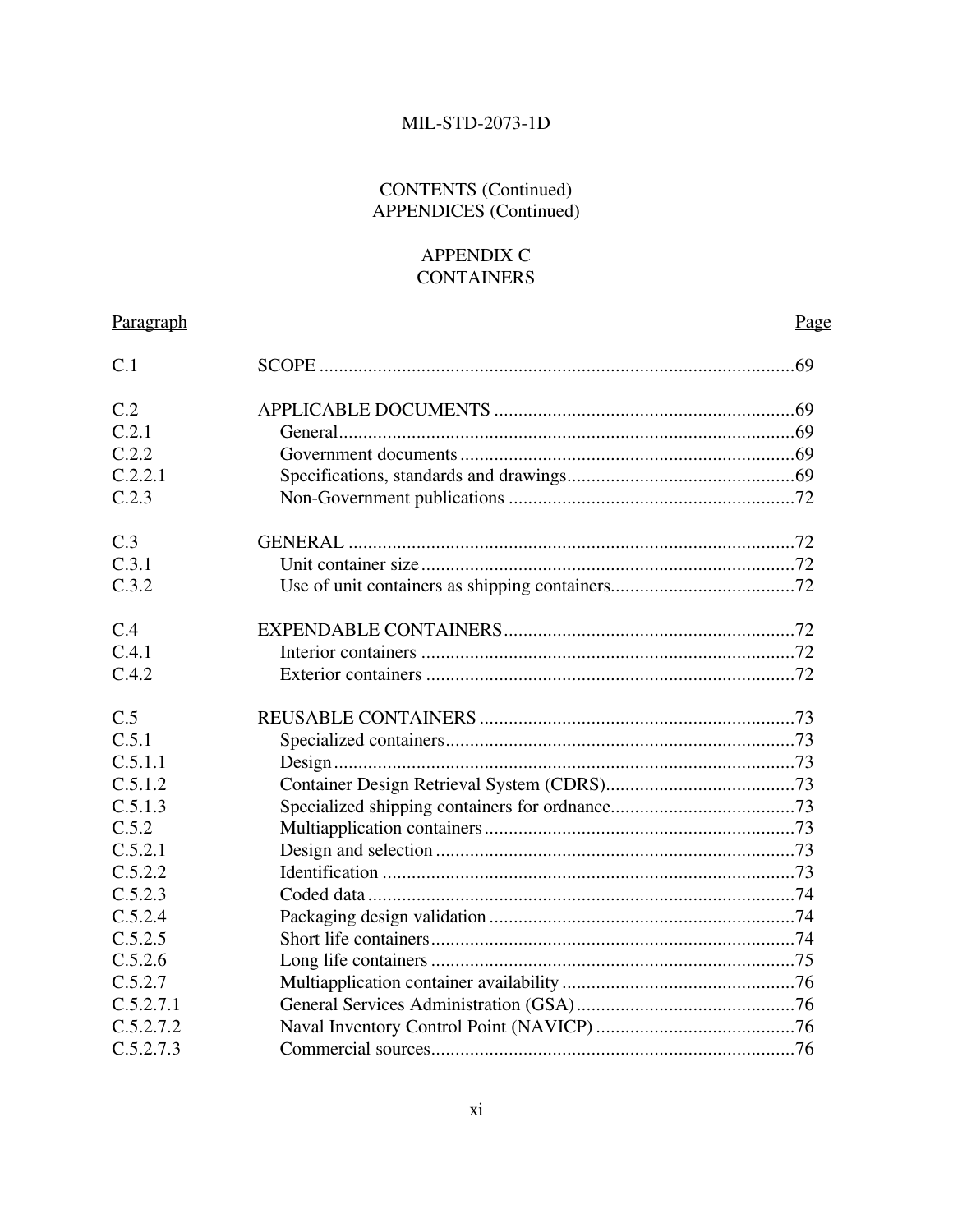#### CONTENTS (Continued) APPENDICES (Continued)

#### APPENDIX C (Continued)

#### TABLES

#### Table Page

| C.I   |                                                               |  |
|-------|---------------------------------------------------------------|--|
| C.II  | Exterior shipping containers – selection by maximum weight of |  |
|       |                                                               |  |
| C.III |                                                               |  |
| C.IV  |                                                               |  |

### APPENDIX D DEVELOPMENT OF MILITARY PACKAGING REQUIREMENTS FOR KITS (PARTS AND MODIFICATION)

## Paragraph **Page** D.1 SCOPE ..................................................................................................93 D.2 APPLICABLE DOCUMENTS ..............................................................93 D.3 PRESERVATION .................................................................................93 D.3.1 Consolidation of different items within a method of preservation........93 D.3.2 Application of preservative compounds or oils...................................94 D.3.2.1 Kits procured for oxygen equipment ..................................................94 D.3.2.2 Preservation procedures.....................................................................94 D.3.2.3 Items susceptible to corrosion (iron, steel, magnesium, etc.) ..............94 D.4 UNIT PRESERVATION .......................................................................94 D.4.1 Physical protection ............................................................................94 D.4.2 Segregation of items within packs......................................................94 D.4.3 Skin packaging ..................................................................................94 D.4.3.1 Skin packaging metals .......................................................................94 D.4.3.2 Skin packaging shims or gaskets........................................................95 D.5 PACKING AND MARKING OF KITS..................................................95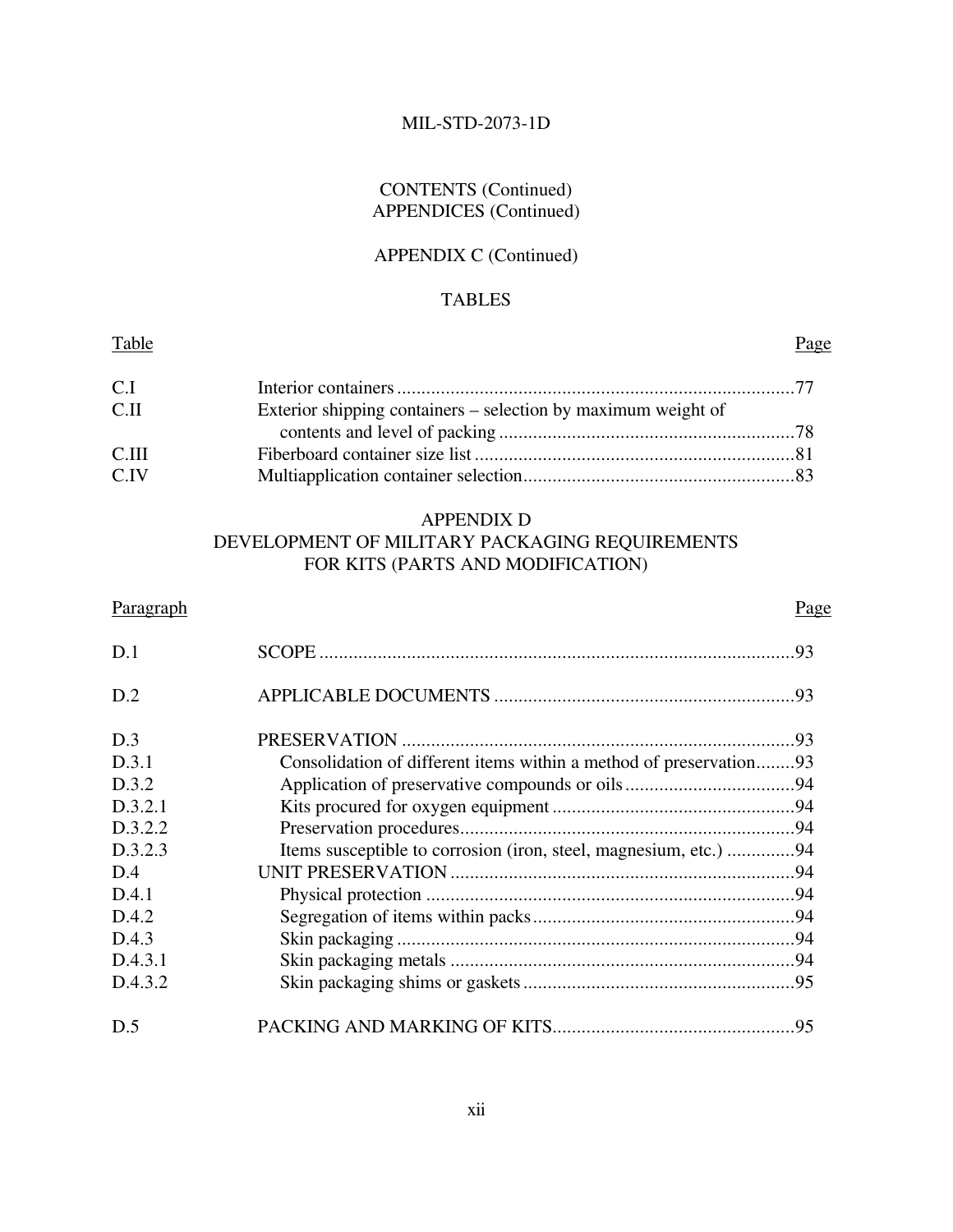## CONTENTS (Continued) APPENDICES (Continued)

## APPENDIX E MILITARY PACKAGING DATA FORMS

## Paragraph Paragraph Page

| E.1     |                                                          |  |
|---------|----------------------------------------------------------|--|
| E.2     |                                                          |  |
| E.2.1   |                                                          |  |
| E.2.2   |                                                          |  |
| E.2.2.1 |                                                          |  |
| E.3     |                                                          |  |
| E.3.1   |                                                          |  |
| E.3.2   |                                                          |  |
| E.3.2.1 |                                                          |  |
| E.3.2.2 |                                                          |  |
| E.3.2.3 |                                                          |  |
| E.3.2.4 |                                                          |  |
| E.3.2.5 |                                                          |  |
| E.4     |                                                          |  |
| E.4.1   |                                                          |  |
| E.4.1.1 |                                                          |  |
| E.4.2   |                                                          |  |
| E.4.2.1 |                                                          |  |
| E.4.2.2 | Manufacturer's Commercial and Government Entity code and |  |
| E.4.2.3 |                                                          |  |
|         |                                                          |  |
| E.4.2.4 |                                                          |  |
| E.4.2.5 |                                                          |  |
| E.4.2.6 |                                                          |  |
| E.4.2.7 |                                                          |  |
| E.5     | PREPARATION OF SPECIAL PACKAGING INSTRUCTION (SPI)99     |  |
| E.5.1   |                                                          |  |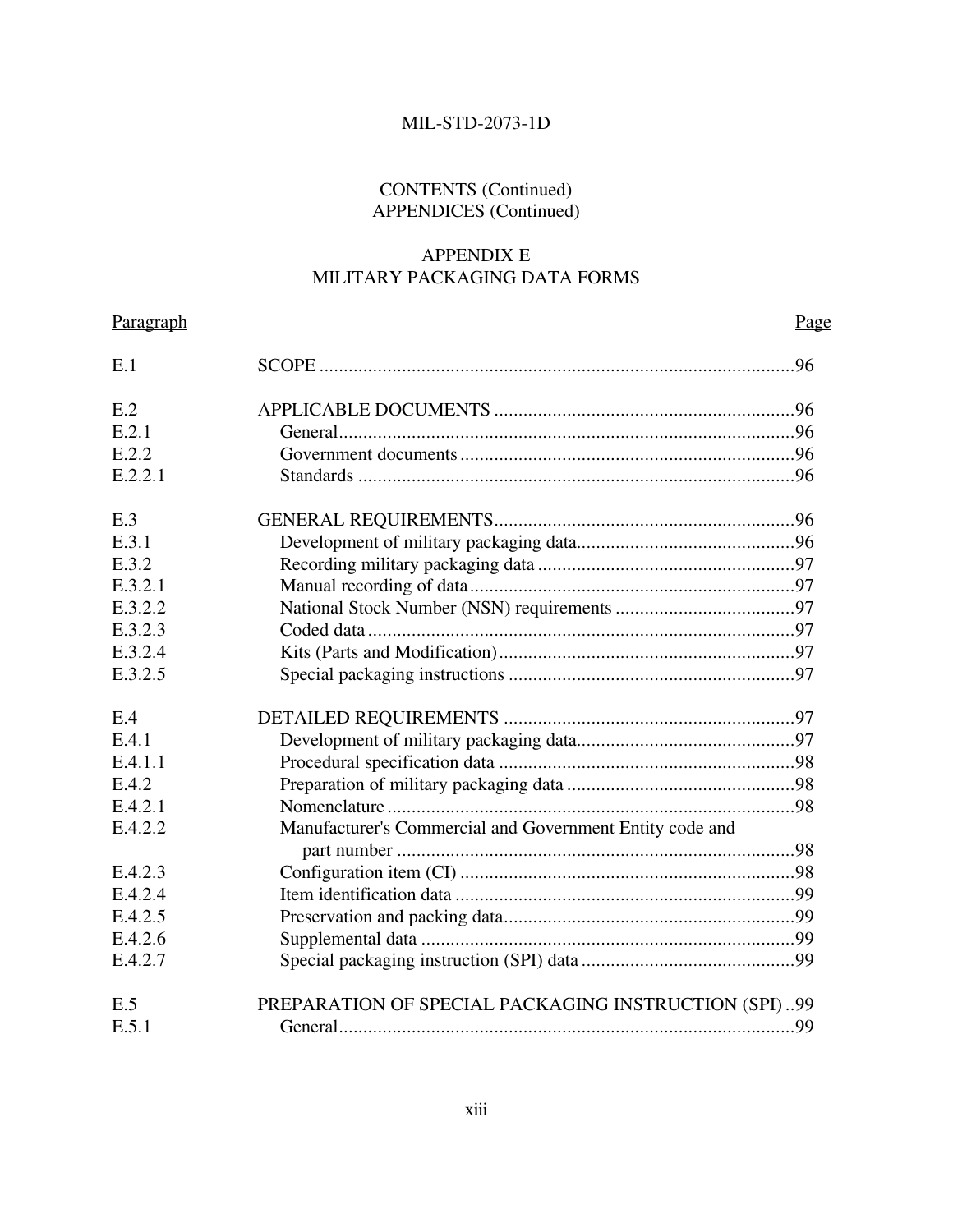## CONTENTS (Continued) APPENDICES (Continued)

## APPENDIX E (Continued)

## Paragraph Paragraph Page

| E.5.2       |                                                     |  |
|-------------|-----------------------------------------------------|--|
| E.5.2.1     |                                                     |  |
| E.5.2.2     |                                                     |  |
| E.5.2.2.1   |                                                     |  |
| E.5.2.2.2   |                                                     |  |
| E.5.2.2.3   |                                                     |  |
| E.5.2.2.3.1 |                                                     |  |
| E.5.2.2.3.2 |                                                     |  |
| E.5.2.2.3.3 |                                                     |  |
| E.5.2.2.3.4 |                                                     |  |
| E.5.2.2.4   |                                                     |  |
| E.5.2.2.5   |                                                     |  |
| E.5.2.2.6   |                                                     |  |
| E.5.2.3     |                                                     |  |
| E.5.2.4     |                                                     |  |
| E.6         | APPROVAL OF CONTRACTOR DEVELOPED PACKAGING          |  |
|             | DATA.                                               |  |
| E.6.1       |                                                     |  |
| E.6.1.1     | Approval of data without National Stock Numbers 105 |  |
| E.6.1.2     |                                                     |  |
| E.6.1.3     |                                                     |  |
| E.6.1.4     |                                                     |  |
| E.6.1.5     |                                                     |  |
| E.6.1.5.1   |                                                     |  |
| E.6.1.6     |                                                     |  |
| E.6.2       |                                                     |  |
|             |                                                     |  |
| E.6.2.1     |                                                     |  |
| E.6.2.2     |                                                     |  |
| E.6.2.2.1   |                                                     |  |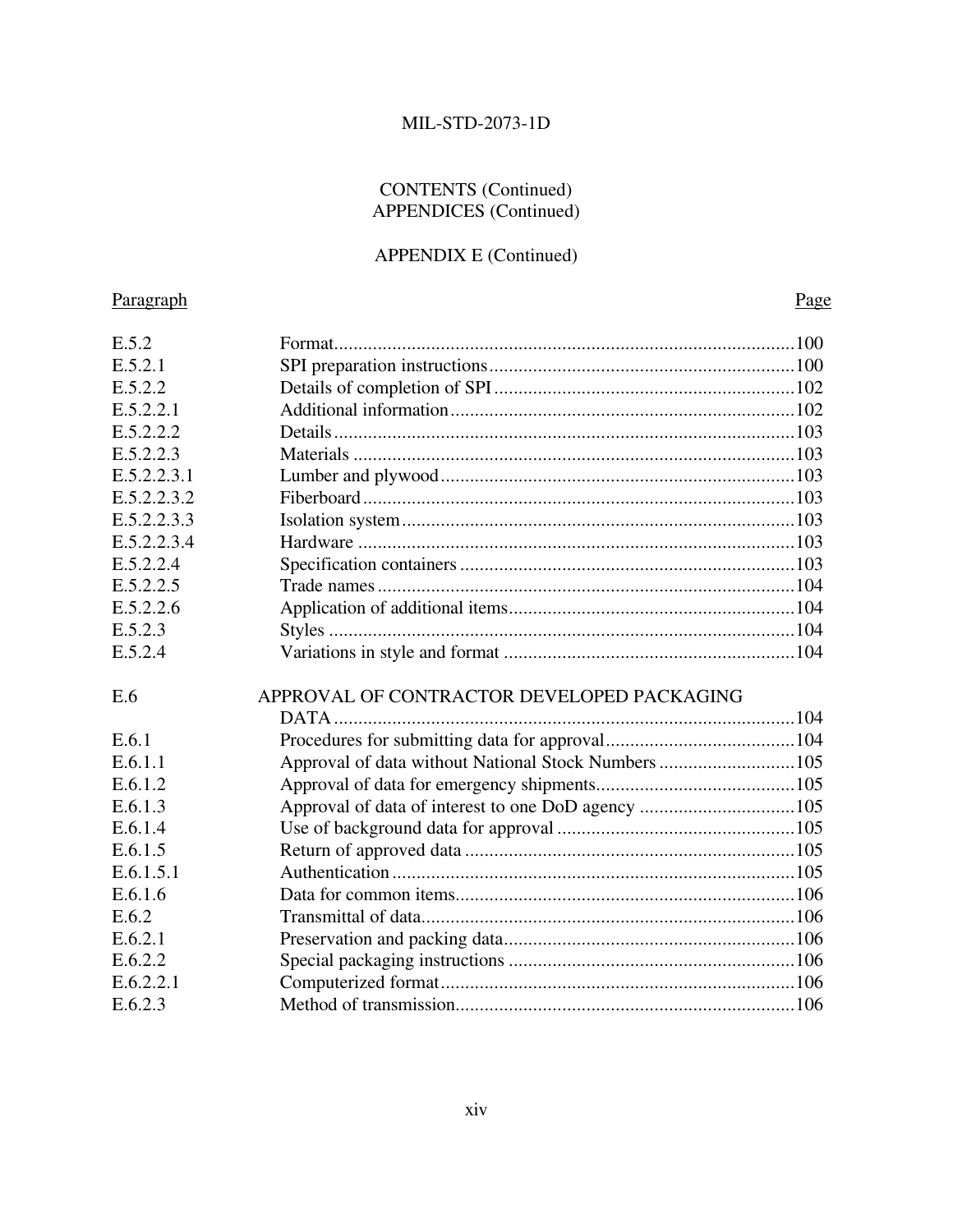### CONTENTS (Continued) APPENDICES (Continued)

#### APPENDIX E (Continued)

#### TABLES

#### Table Page

| E.I   |                                                                   |  |
|-------|-------------------------------------------------------------------|--|
| E.II  |                                                                   |  |
| E.III |                                                                   |  |
| E.IV  | Special packaging instruction data for PART D of DD Form 2326 115 |  |

#### **FIGURES**

## Figure Page E.1 Preservation and Packing Data ...............................................................116 E.2 Special Packaging Instruction.................................................................117

#### APPENDIX F

#### MILITARY PACKAGING DESIGN VALIDATION PROVISIONS

#### Paragraph Page

| F <sub>.1</sub> |  |
|-----------------|--|
| F <sub>.2</sub> |  |
| F.2.1           |  |
| F.2.2           |  |
| F221            |  |
| F222            |  |
| F23             |  |
| F.3             |  |
| F.3.1           |  |
| F.3.2           |  |
| F.3.3           |  |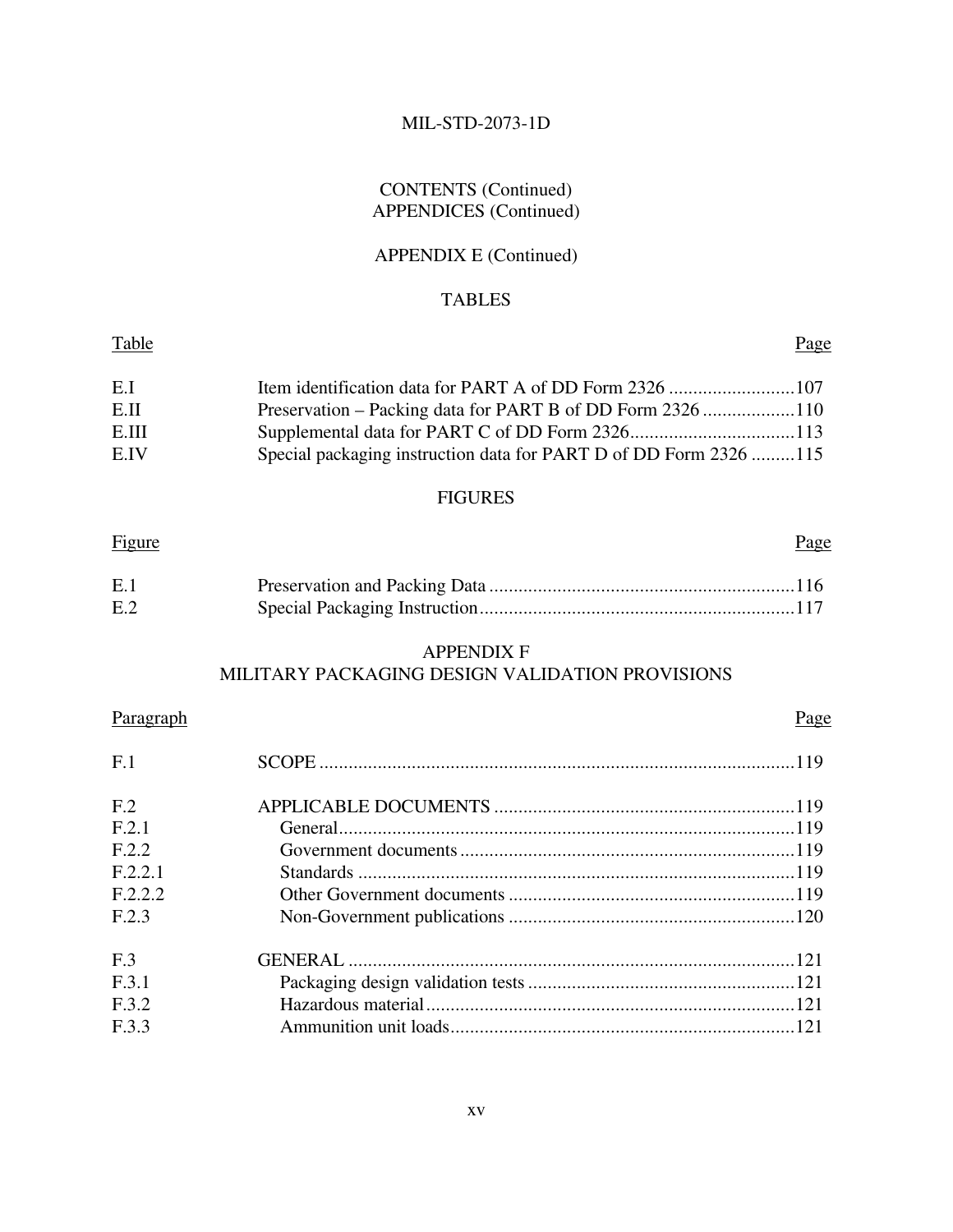## **CONTENTS** (Continued) **APPENDICES** (Continued)

## **APPENDIX F (Continued)**

## Paragraph

## Page

| F.4   |  |
|-------|--|
| F.4.1 |  |
| F.4.2 |  |
| F.5   |  |
| F.5.1 |  |

## **APPENDIX G** QUALITY ASSURANCE PROVISIONS

## Paragraph

## Page

| G.1         |  |
|-------------|--|
| G.2         |  |
| G.2.1       |  |
| G.2.2       |  |
| G.2.2.1     |  |
| G.3         |  |
| G.3.1       |  |
| G.3.2       |  |
| G.3.3       |  |
| G.3.3.1     |  |
| G.3.3.2     |  |
| G.4         |  |
| G.4.1       |  |
| G.4.2       |  |
| G.4.2.1     |  |
| G.4.2.2     |  |
| G.4.2.2.1   |  |
| G.4.2.2.1.1 |  |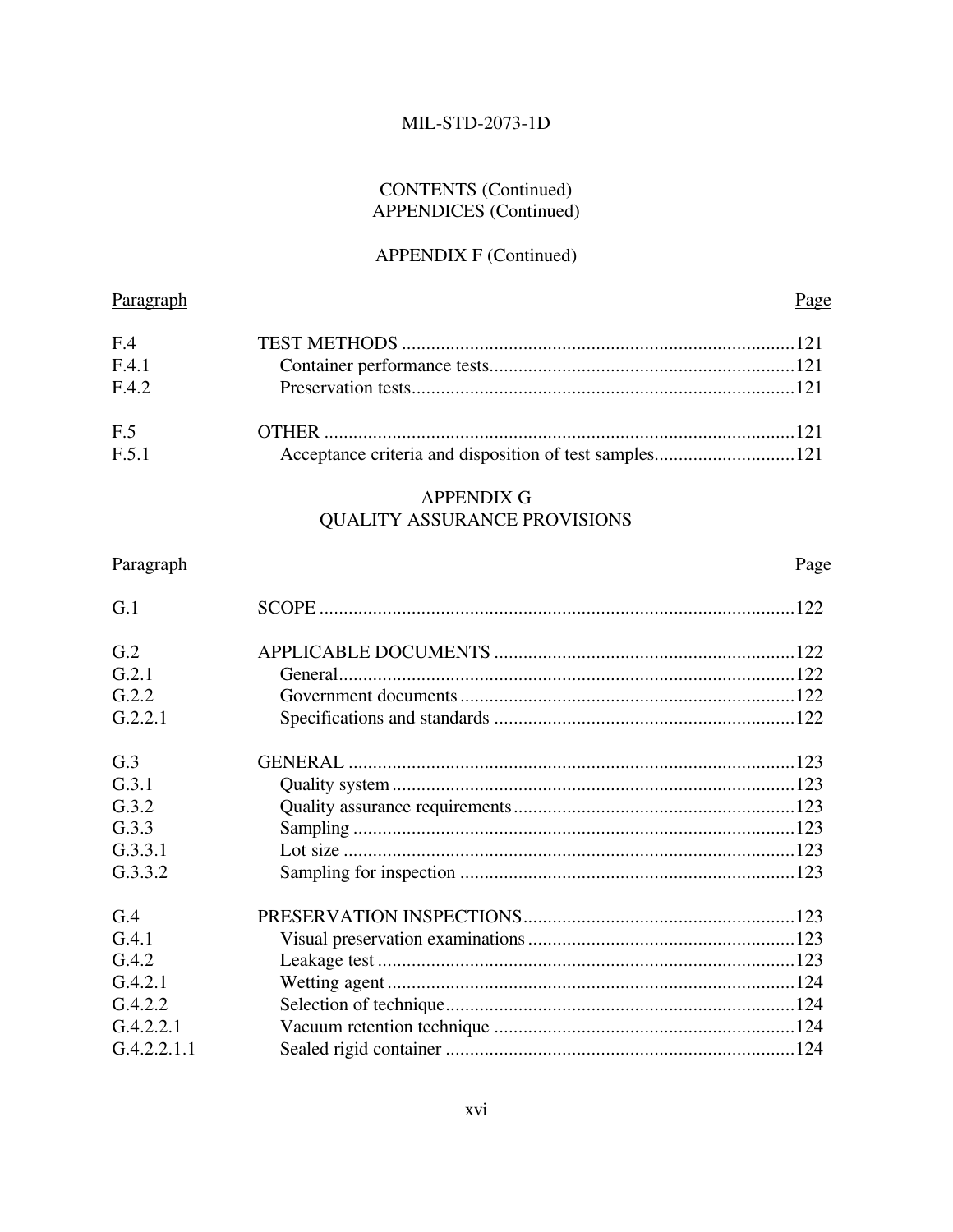## CONTENTS (Continued) APPENDICES (Continued)

## APPENDIX G (Continued)

### Paragraph Paragraph Page

| G.4.2.2.2<br>G.4.2.2.3<br>G.4.2.2.4<br>G.4.2.2.5<br>G.4.3<br>G.4.3.1<br>G.4.3.1.1<br>G.4.3.2<br>G.5<br>G.5.1 | G.4.2.2.1.2 |  |
|--------------------------------------------------------------------------------------------------------------|-------------|--|
|                                                                                                              |             |  |
|                                                                                                              |             |  |
|                                                                                                              |             |  |
|                                                                                                              |             |  |
|                                                                                                              |             |  |
|                                                                                                              |             |  |
|                                                                                                              |             |  |
|                                                                                                              |             |  |
|                                                                                                              |             |  |
|                                                                                                              |             |  |

#### TABLES

| <b>Table</b> | <u>Page</u> |
|--------------|-------------|
| G.I          |             |
| G.II         |             |

## APPENDIX H

## PROCEDURES FOR COMPLIANCE WITH CONTAINER DESIGN RETRIEVAL SYSTEM (CDRS) REQUIREMENTS

| Paragraph | Page |
|-----------|------|
| H.1       |      |
| H.2       |      |
| H.3       |      |
| H.3.1     |      |
| H.3.2     |      |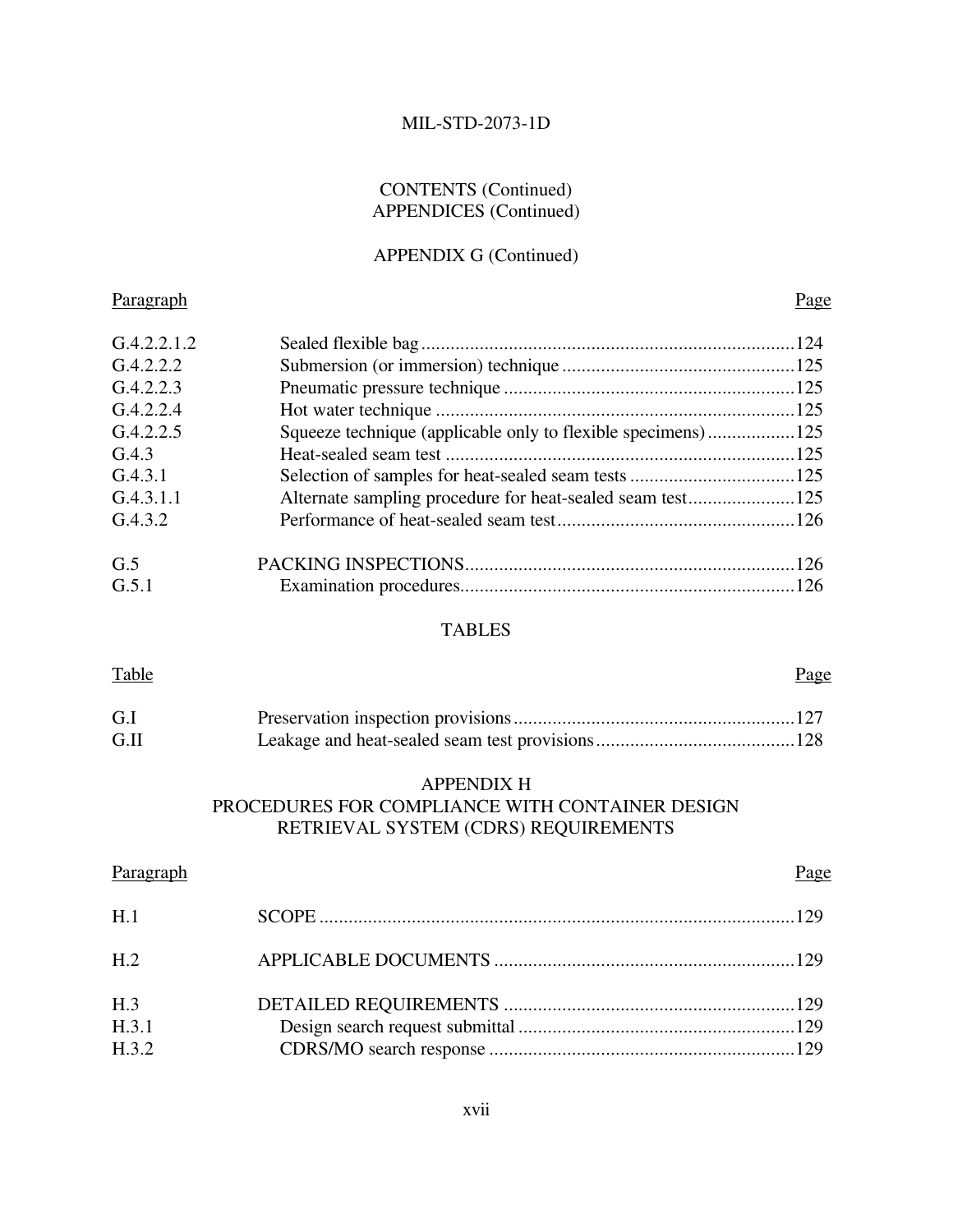## CONTENTS (Continued) APPENDICES (Continued)

## APPENDIX H (Continued)

## Paragraph Paragraph Page

#### APPENDIX J

### MILITARY PACKAGING REQUIREMENT CODES

## Paragraph Paragraph Page

| Other Government documents, drawings and publications137 |
|----------------------------------------------------------|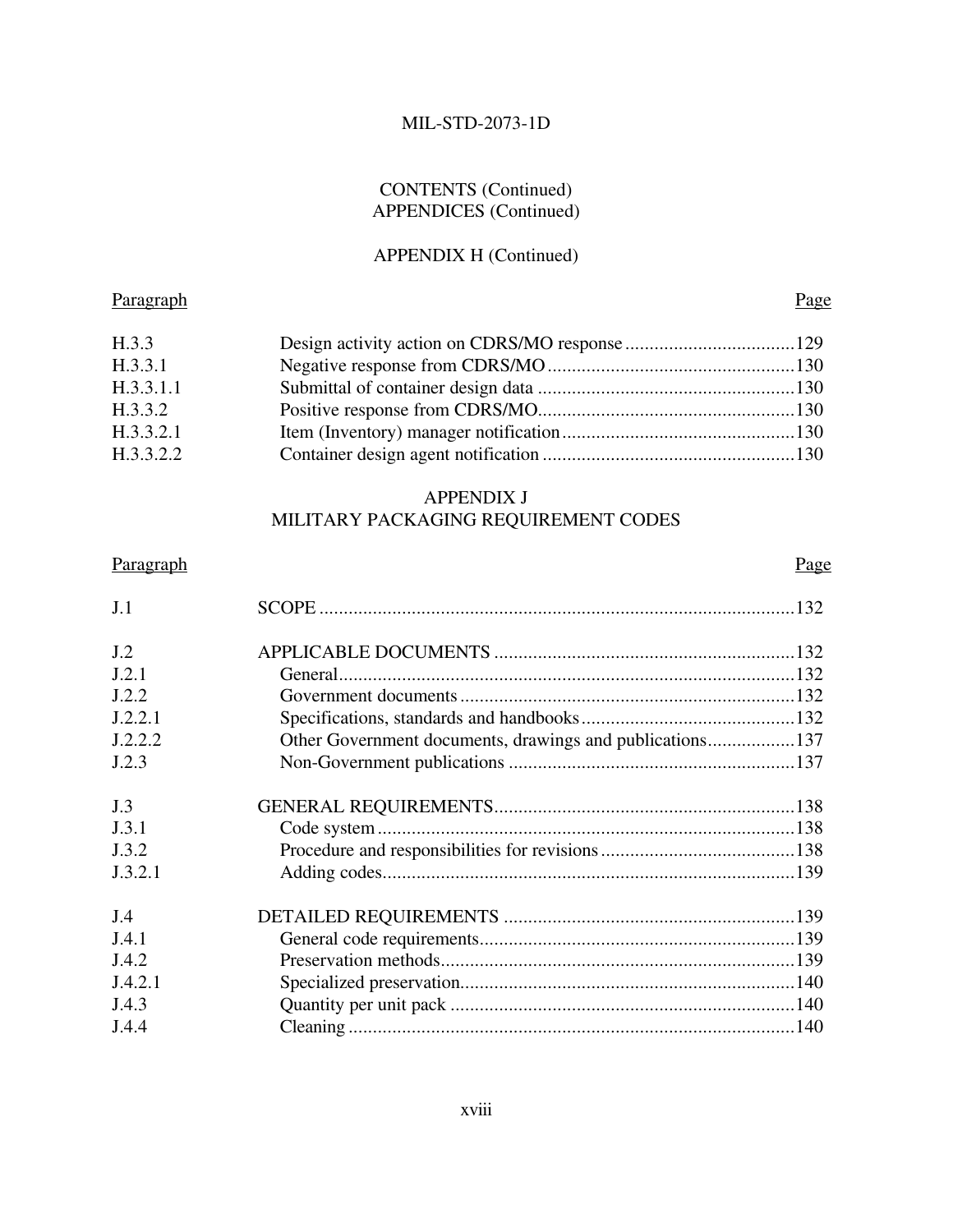## CONTENTS (Continued) APPENDICES (Continued)

## APPENDIX J (Continued)

## Paragraph Paragraph Page

| J.4.5    |                                                                |  |
|----------|----------------------------------------------------------------|--|
| J.4.6    |                                                                |  |
| J.4.7    |                                                                |  |
| J.4.8    |                                                                |  |
| J.4.9    |                                                                |  |
| J.4.9.1  |                                                                |  |
| J.4.10   | Unit container level and optional procedure indicator codes140 |  |
| J.4.11   |                                                                |  |
| J.4.12   |                                                                |  |
| J.4.12.1 |                                                                |  |
| J.4.13   |                                                                |  |
| J.4.14   |                                                                |  |
| J.5      |                                                                |  |
| J.5.1    |                                                                |  |

## TABLES

#### Table Page

| J.I           |                                                                    |  |
|---------------|--------------------------------------------------------------------|--|
| J.Ia          |                                                                    |  |
| J.II          |                                                                    |  |
| J.III         |                                                                    |  |
| J.IIIa        | Contact preservative material codes in specification sequence152   |  |
| J.IV          |                                                                    |  |
| J.IVa         |                                                                    |  |
| J.V           |                                                                    |  |
| J.Va          | Cushioning and dunnage material codes in specification sequence158 |  |
| J.VI          |                                                                    |  |
| J.VII         |                                                                    |  |
| J.VIIa        | Unit and intermediate container codes in specification sequence166 |  |
| <b>J.VIII</b> |                                                                    |  |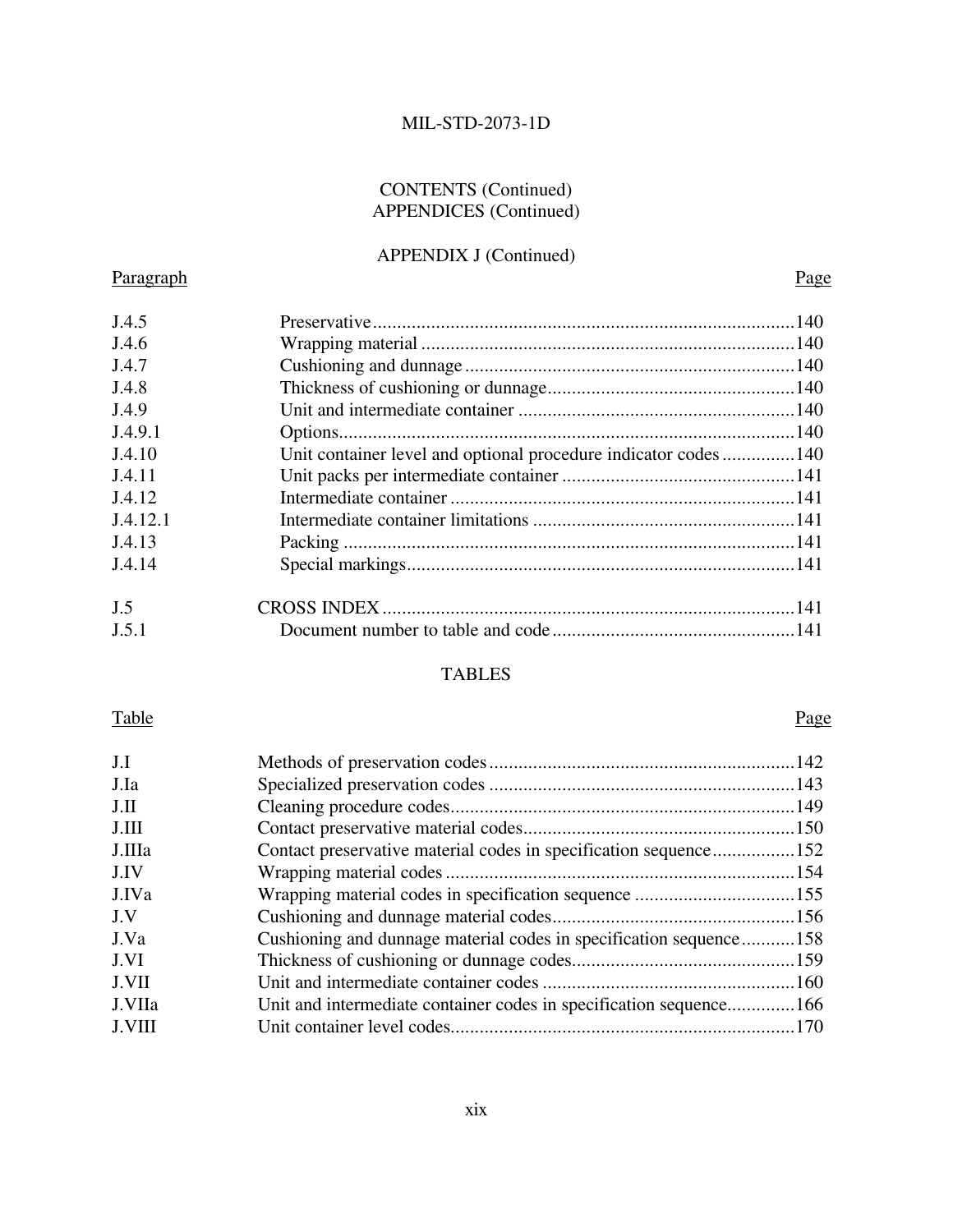## CONTENTS (Continued) APPENDICES (Continued)

## APPENDIX J (Continued) TABLES (Continued)

#### Table Page

| J.VIIIa |  |
|---------|--|
| J.IX    |  |
| J.IXa   |  |
| J.X     |  |
| J.XI    |  |
|         |  |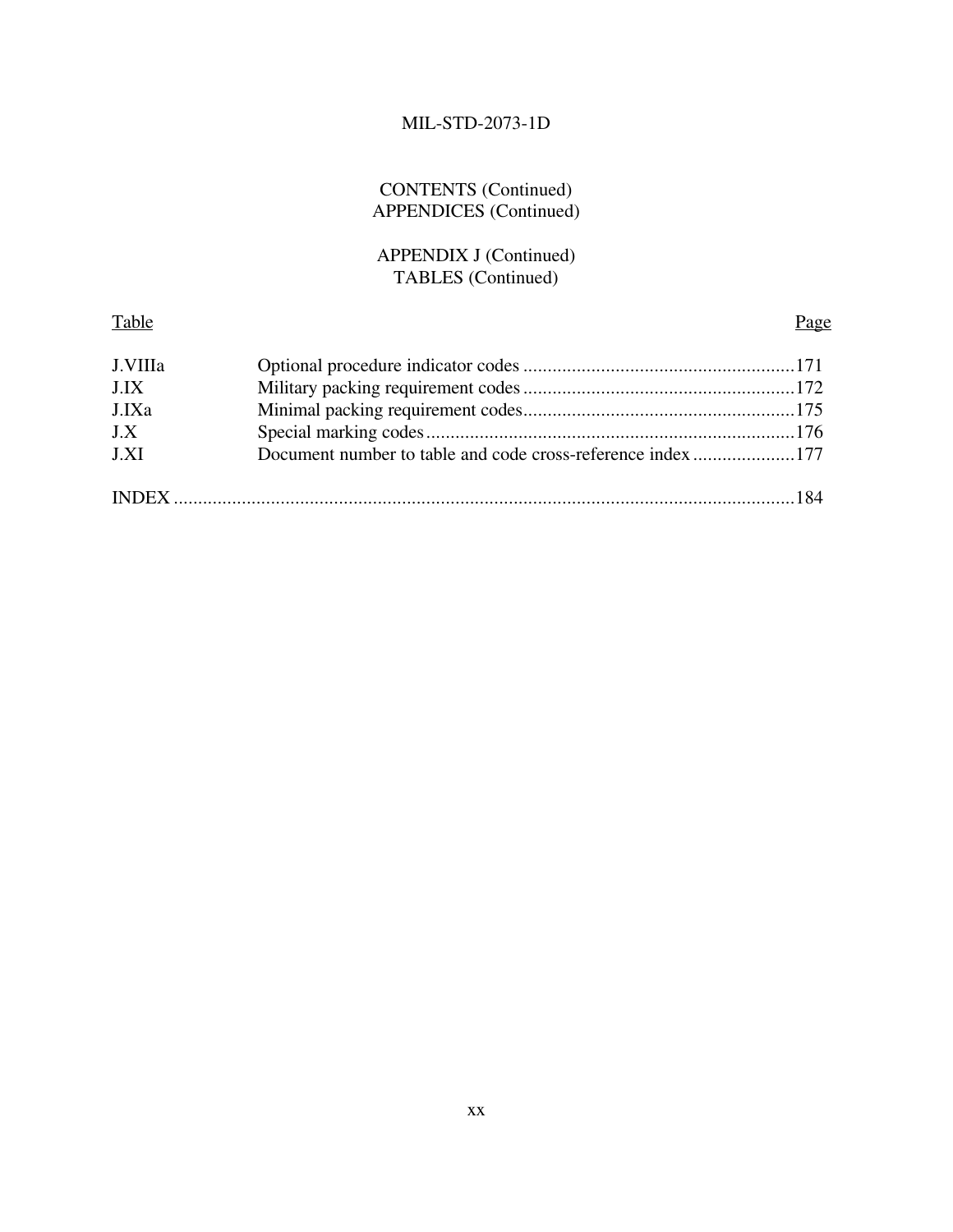#### 1. SCOPE

1.1 Purpose. This document outlines standard processes for the development and documentation of military packaging, as distinct from commercial packaging. This standard covers methods of preservation to protect materiel against environmentally induced corrosion and deterioration, physical and mechanical damage, and other forms of degradation during storage, multiple handling, and shipment associated with the military distribution system. A decision chart is included for developing these packaging requirements (see figure 1).

1.1.1 Definition. For purposes of this standard, military distribution system is defined as the process(es) by which materiel, not intended for immediate use, is stored or moved within or between DoD facilities.

#### 1.2 Application.

- 1.2.1 Applicability. The requirements of this standard apply to:
- a Items expected to enter the military distribution system
- b. Items delivered during wartime
- c. Items requiring reusable containers
- d. Items intended for delivery-at-sea

1.2.2 Non-applicability. Items not going into the military distribution system are to be packaged in accordance with commercial practice. This includes, but is not limited to, the following:

- a. Items intended for immediate use
- b. Items for not-mission-capable supply
- c. Items intended for depot operational consumption
- d. Small parcel shipments (CONUS), not-for-stock
- e. Direct vendor deliveries (CONUS)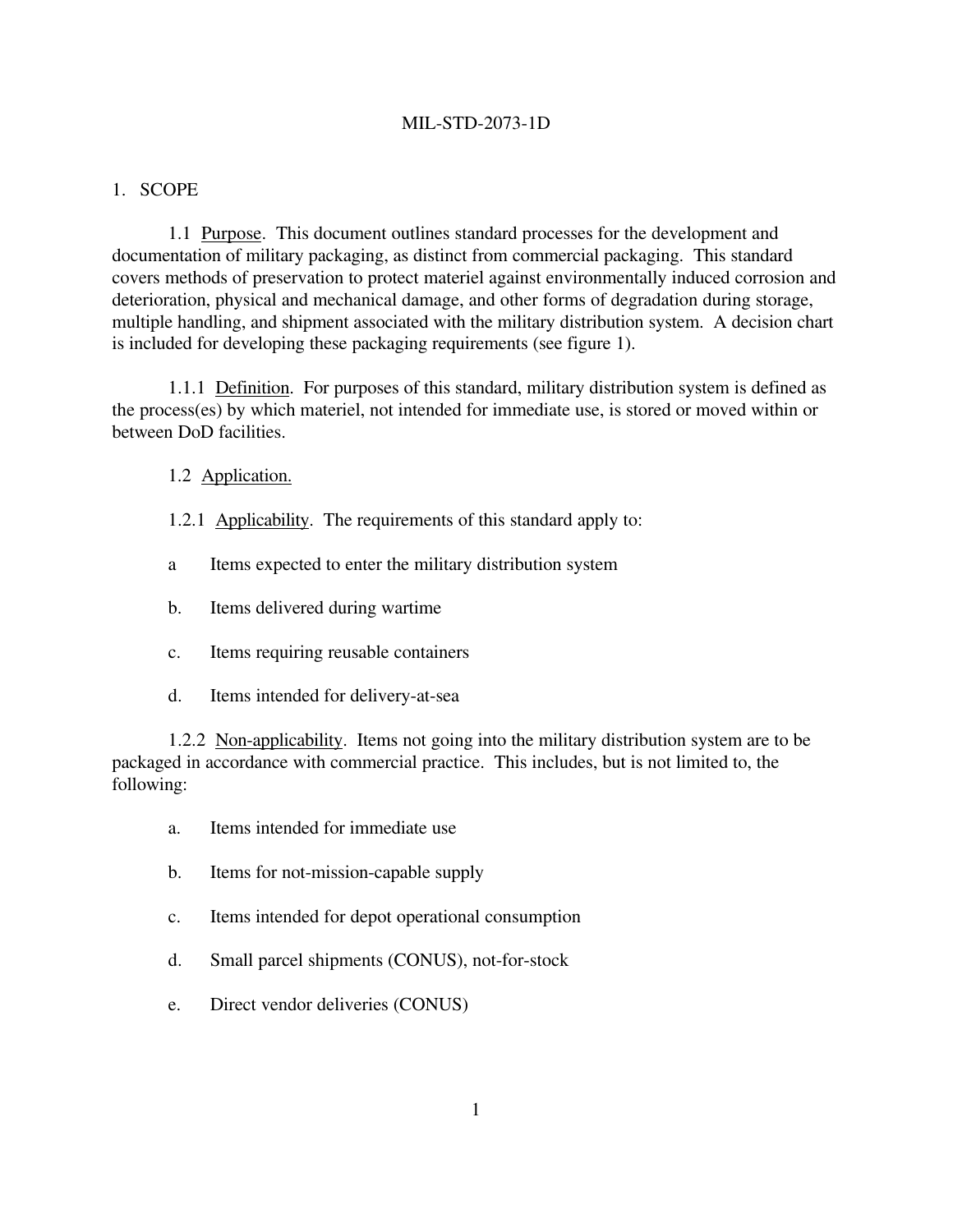

**\* This decision is to be made by the DOD contracting activity (packaging organization) prior to RFQ or solicitation.**

FIGURE 1. Military packaging requirements development decision chart.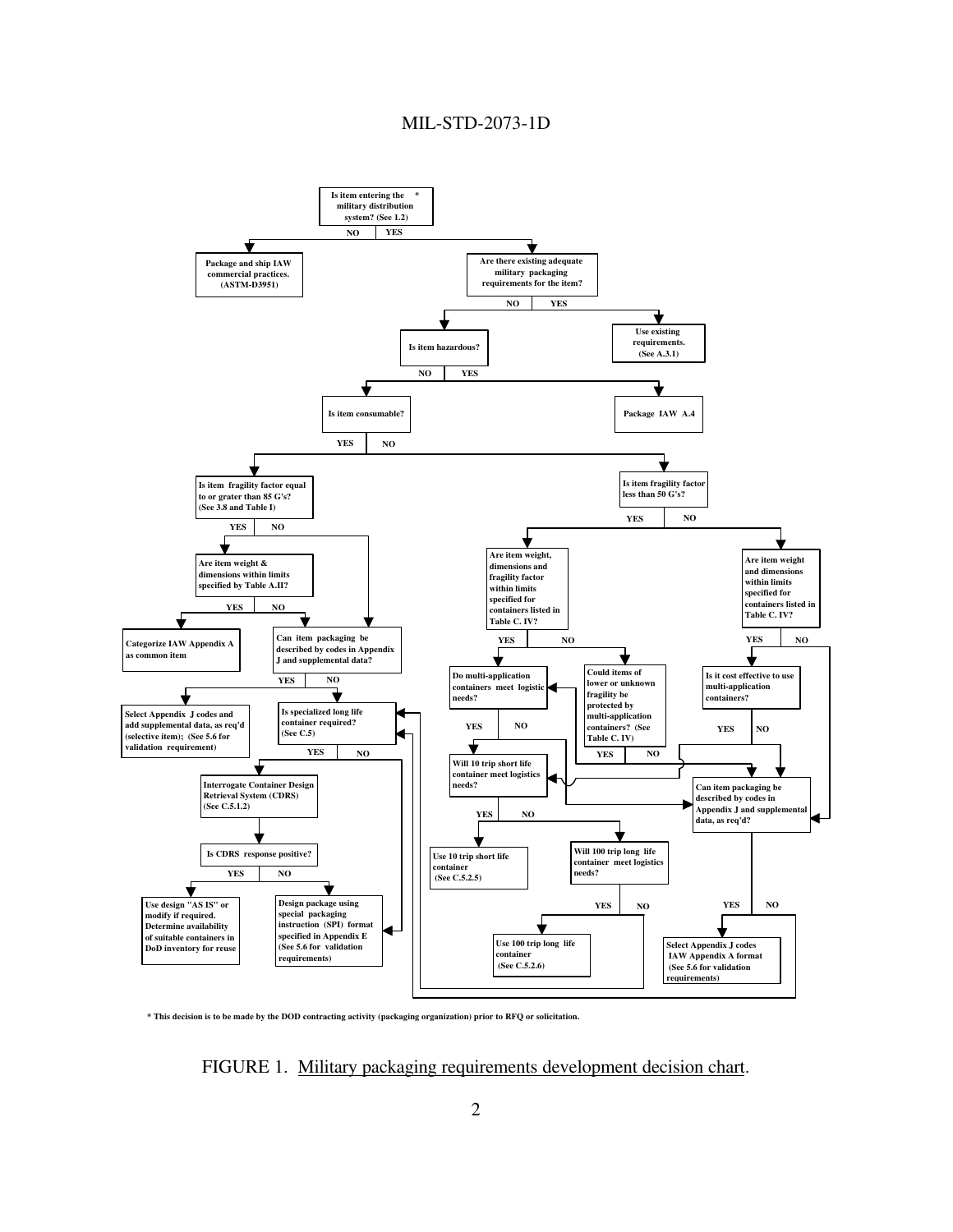#### 2. APPLICABLE DOCUMENTS

2.1 General. The documents listed in this section are specified in sections 3, 4, and 5 of this standard. This section does not include documents cited in other sections of this standard or recommended for additional information or as examples. While every effort has been made to ensure the completeness of this list, document users are cautioned that they must meet all specified requirements documents cited in sections 3, 4, and 5 of this standard, whether or not they are listed.

#### 2.2 Government documents.

2.2.1 Specifications and standards. The following specifications and standards form a part of this document to the extent specified herein. Unless otherwise specified, the issues of these documents are those listed in the issue of the Department of Defense Index of Specifications and Standards (DoDISS) and supplement thereto, cited in the solicitation (see 6.2).

#### **SPECIFICATIONS**

FEDERAL

| $A-A-3174$<br>QQ-A-1876<br>PPP-B-1672 | $\overline{\phantom{a}}$ | Plastic Sheet, Polyolefin.<br>Aluminum Foil.<br>Box, Shipping, Reusable with Cushioning.            |
|---------------------------------------|--------------------------|-----------------------------------------------------------------------------------------------------|
| <b>MILITARY</b>                       |                          |                                                                                                     |
| $MIL-B-117$                           |                          | Bags, Sleeves and Tubing.                                                                           |
| $MIL-B-121$                           |                          | Barrier Material, Greaseproofed, Waterproofed, Flexible.                                            |
| MIL-PRF-131                           | $\overline{\phantom{a}}$ | Barrier Materials, Watervaporproof, Greaseproof,<br>Flexible, Heat-Sealable.                        |
| <b>MIL-PRF-3420</b>                   |                          | Packaging Materials, Volatile Corrosion Inhibitor<br>Treated, Opaque.                               |
| MIL-D-3464                            | $\overline{\phantom{a}}$ | Desiccants, Activated, Bagged, Packaging Use and Static<br>Dehumidification.                        |
| MIL-E-6060                            |                          | Envelope, Packaging, Water-Vaporproof, Flexible.                                                    |
| MIL-I-8574                            |                          | Inhibitors, Corrosion, Volatile, Utilization of.                                                    |
| MIL-PRF-16173                         | $\overline{\phantom{a}}$ | Corrosion Preventive Compound, Solvent Cutback,<br>Cold-Application.                                |
| <b>MIL-PRF-22019</b>                  | $\overline{\phantom{a}}$ | Barrier Materials, Transparent, Flexible, Sealable,<br><b>Volatile Corrosion Inhibitor Treated.</b> |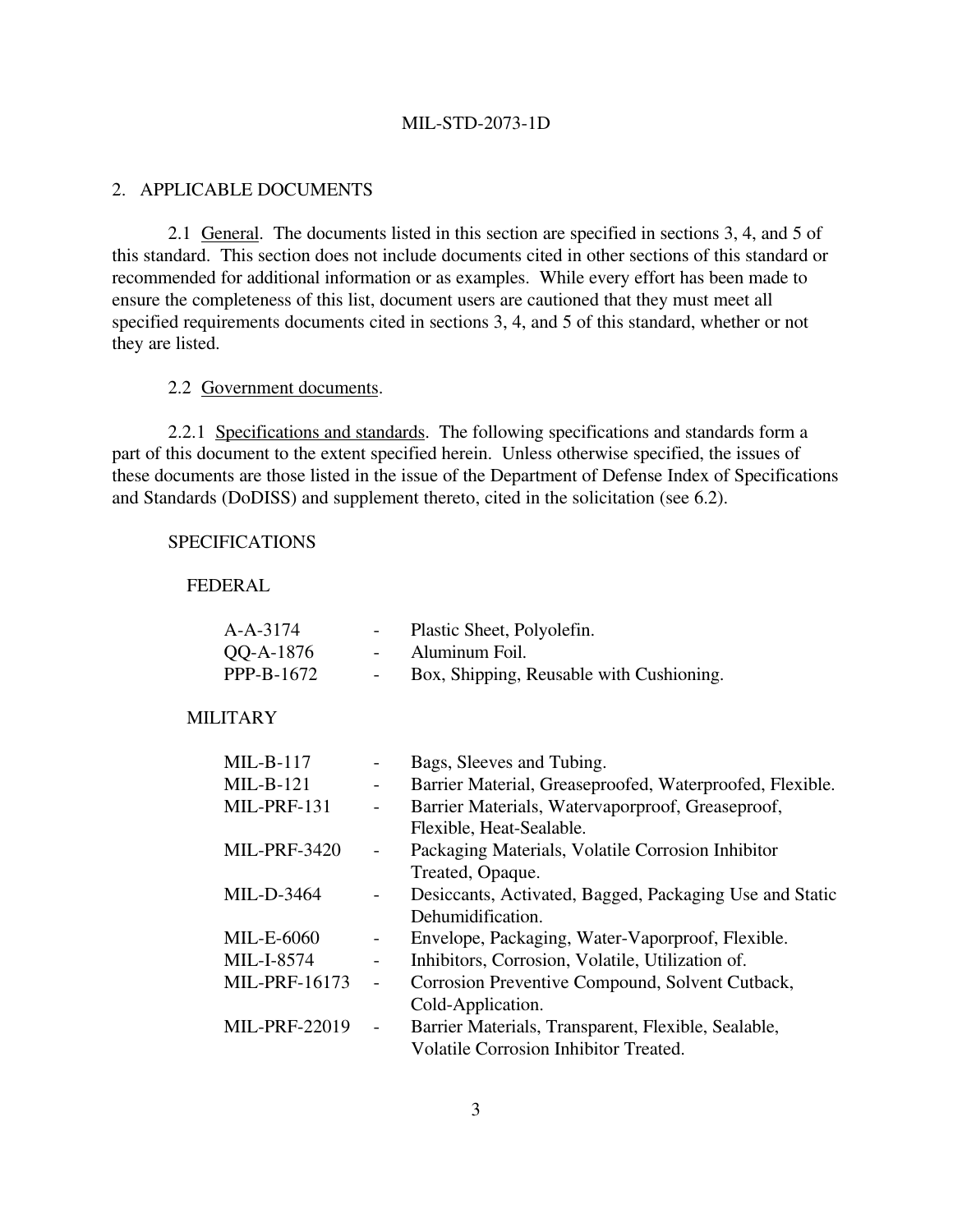#### SPECIFICATIONS (continued)

#### MILITARY (continued)

| MIL-B-22020<br><b>MIL-PRF-22191</b><br>MIL-I-26860<br>MIL-PRF-81705 | $\overline{\phantom{a}}$<br>$\overline{\phantom{a}}$<br>$\overline{\phantom{a}}$ | Bags, Transparent, Flexible, Sealable, Volatile Corrosion<br>Inhibitor Treated.<br>Barrier Material, Transparent, Flexible, Heat Sealable.<br>Indicator, Humidity, Plug, Color Change.<br>Barrier Materials, Flexible, Electrostatic Protective, Heat<br>Sealable. |
|---------------------------------------------------------------------|----------------------------------------------------------------------------------|--------------------------------------------------------------------------------------------------------------------------------------------------------------------------------------------------------------------------------------------------------------------|
| <b>STANDARDS</b>                                                    |                                                                                  |                                                                                                                                                                                                                                                                    |
| <b>FEDERAL</b>                                                      |                                                                                  |                                                                                                                                                                                                                                                                    |
| FED-STD-101                                                         | $\overline{\phantom{a}}$                                                         | Test Procedures for Packaging Materials.                                                                                                                                                                                                                           |
| <b>MILITARY</b>                                                     |                                                                                  |                                                                                                                                                                                                                                                                    |
| MIL-STD-129<br><b>MIL-STD-1186</b>                                  | $\overline{\phantom{a}}$<br>$\qquad \qquad -$                                    | Marking for Shipment and Storage.<br>Cushioning, Anchoring, Bracing, Blocking and<br>Waterproofing; With Appropriate Test Methods.                                                                                                                                 |
| MS20003                                                             | $\qquad \qquad -$                                                                | Indicator, Humidity, Card, Three Spot, Impregnated<br>Areas (Cobaltous Chloride).                                                                                                                                                                                  |

(Unless otherwise indicated, copies of the above specifications and standards are available from the Standardization Documents Order Desk, 700 Robbins Avenue, Building 4D, Philadelphia, PA 19111-5094.)

2.2.2 Other Government documents, drawings and publications. The following other Government documents, drawings and publications form a part of this document to the extent specified herein. Unless otherwise specified, the issues are those cited in the solicitation.

MANUAL

DoD-5220.22M - Industrial Security Manual for Safeguarding Classified Information.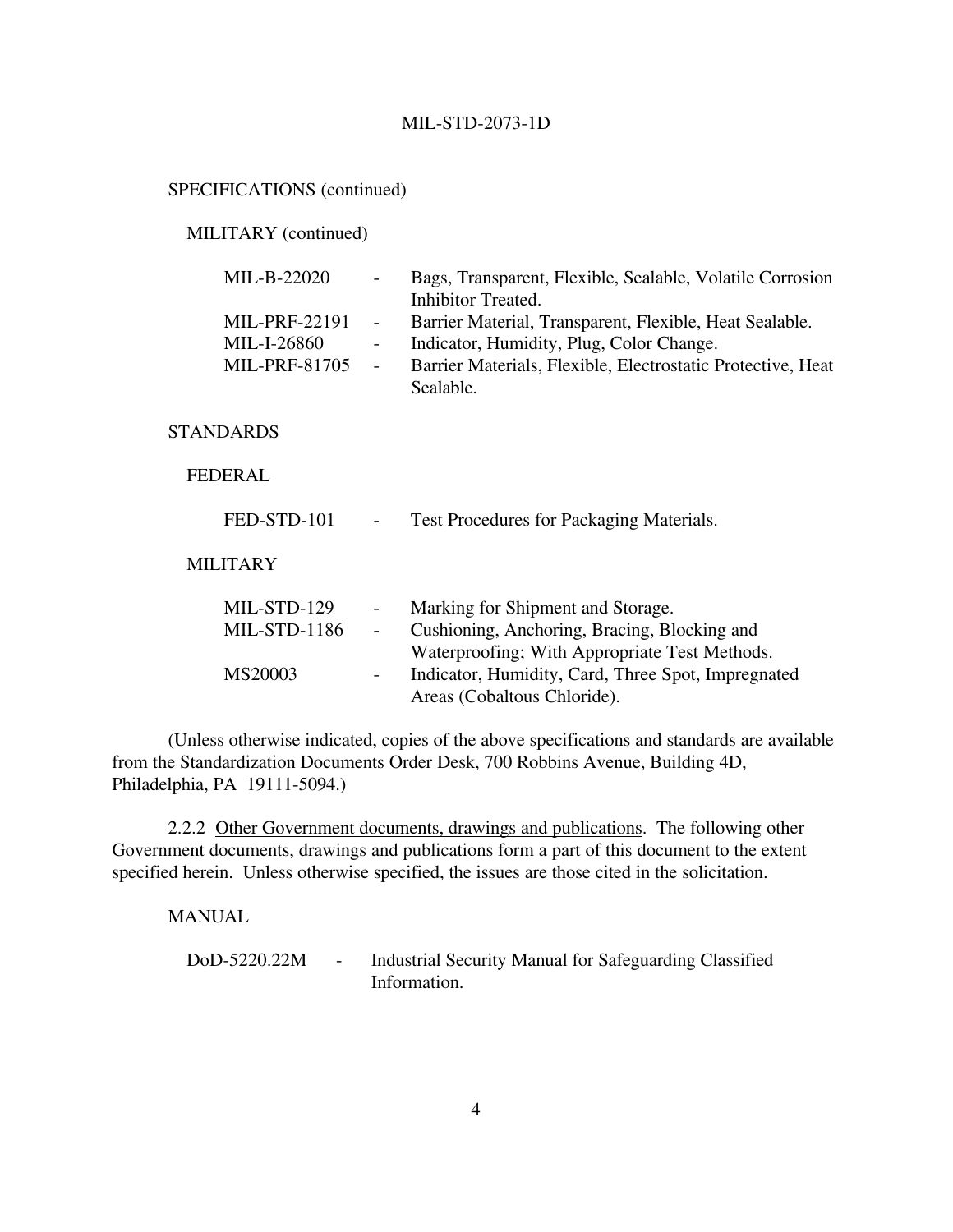#### CODE OF FEDERAL REGULATIONS (CFR)

| 29 CFR        | Labor.                     |
|---------------|----------------------------|
| <b>40 CFR</b> | Protection of Environment. |
| 49 CFR        | Transportation.            |

(Application for copies should be addressed to the Superintendent of Documents, U.S Government Printing Office, North Capital & H Streets, N.W., Washington, DC 20402.)

2.3 Non-Government publications. The following documents form a part of this document to the extent specified herein. Unless otherwise specified, the issues of the documents which are DoD adopted are those listed in the issue of the DoDISS cited in the solicitation. Unless otherwise specified, the issues of documents not listed in the DoDISS are the issues of the documents cited in the solicitation (see 6.2).

#### AMERICAN SOCIETY FOR TESTING AND MATERIALS (ASTM)

| ASTM-D996         | $\overline{\phantom{a}}$ | Standard Terminology of Packaging and Distribution Environments |
|-------------------|--------------------------|-----------------------------------------------------------------|
|                   |                          | (DoD adopted).                                                  |
| $ASTM-D1008 -$    |                          | Test Methods for Water Vapor Transmission of Shipping           |
|                   |                          | Containers (DoD adopted).                                       |
| ASTM-D1974 -      |                          | Methods of Closing, Sealing, and Reinforcing Fiberboard Boxes   |
|                   |                          | (DoD adopted).                                                  |
| <b>ASTM-D3951</b> | $\overline{a}$           | Standard Practice for Commercial Packaging (DoD adopted).       |
| $ASTM-D5118$      | $\overline{\phantom{a}}$ | Fabrication of Fiberboard Shipping Boxes.                       |
| $ASTM-D5168$      | $\overline{\phantom{a}}$ | Fabrication and Closure of Triple Wall Corrugated Fiberboard    |
|                   |                          | Containers (DoD adopted).                                       |
| ASTM-D5330        | $\overline{a}$           | Tape, Pressure Sensitive, Packaging Filament Reinforced.        |

(Application for copies should be addressed to the American Society for Testing and Materials (ASTM), 100 Barr Harbor Drive, West Conshohocken, PA 19428-2959.)

2.4 Order of precedence. In the event of a conflict between the text of this document and the references cited herein, the text of this document takes precedence. Nothing in this document, however, supersedes applicable laws and regulations unless a specific exemption has been obtained.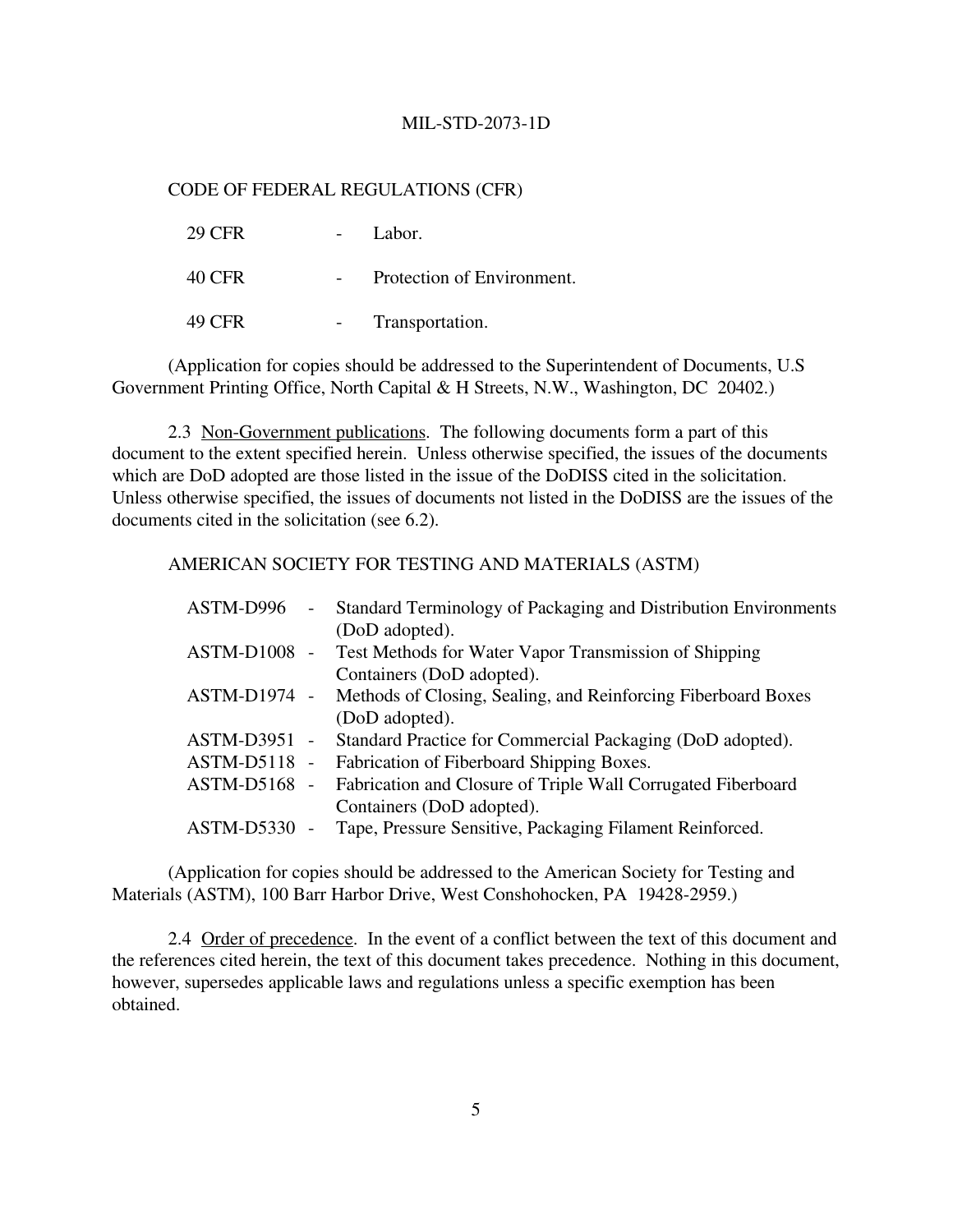#### 3. DEFINITIONS

3.1 General. Definitions of terms unique to this standard are listed below. Definitions of other terms commonly used in the packaging community may be found in ASTM-D996.

3.2 Categorization. The process of evaluating an item by chemical and physical characteristics that are significant in determining the preservation requirements.

3.3 Common group items. Items with a fragility rating of 85 G's (see 3.8) or more which have no dimension greater than 24 inches and weigh not more than 10 pounds for which predetermined packaging has been developed (see A.5.4 and table A.IV). Hazardous materials, electrostatic discharge sensitive items, shelf life items, sets, and kits are excluded from this group regardless of their fragility, size, or weight.

3.4 Consumable. An item of supply (except explosive ordnance, major end items of equipment, and repairables) that is normally expended or used up beyond recovery in the use for which it was designed or intended.

3.5 Container Design Retrieval System (CDRS). A management system program to provide a DoD centralized automated data base system for storing, retrieving and analyzing existing container designs and test information concerning specialized containers. The purpose of the CDRS is to avoid duplication in container designs, minimize the number of new container designs being developed and promote reuse of existing DoD specialized containers for new item development and procurement (see Appendix H).

3.6 Critical items. Items meeting one or more of the following criteria are considered critical.

- a. Critical chemically. Items which are of such a nature that any degree of deterioration (in the form of corrosion, stain, scale, mold, fungi, or bacteria) caused by oxygen, moisture, sunlight, living organisms, and other contaminants which are time or temperature dependent, will result in premature failure or malfunction of the item or equipment in which the item is installed or with which the item interfaces.
- b. Critical physically. Items that would become unfit for use as a result of physical action on the item or any integral surfaces thereof. This includes, but is not limited to items having a surface finish of 64 microinches root mean square or less, items which have surfaces that mate with surfaces of other parts, optical and reflective devices having highly polished surfaces, items requiring a high degree of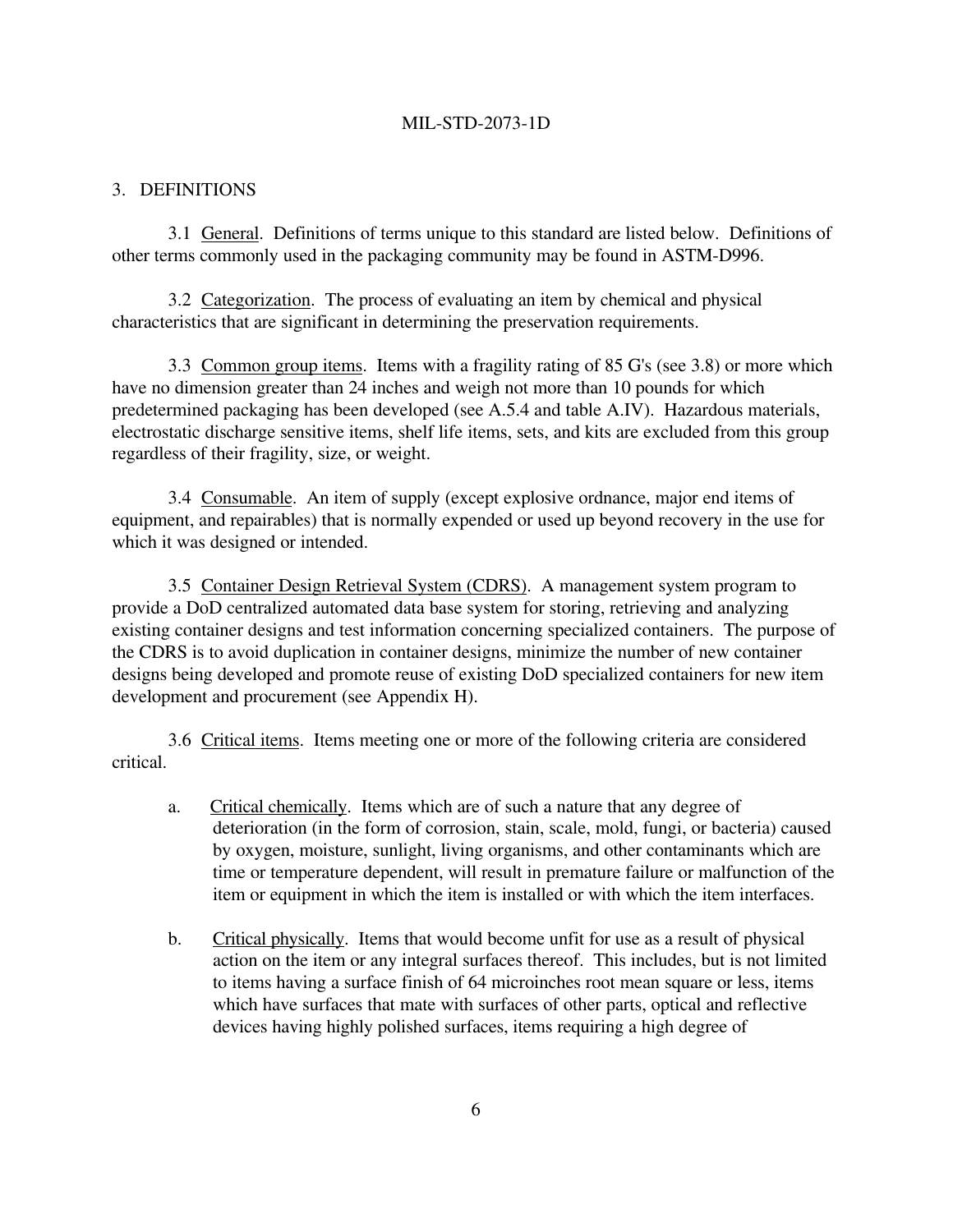cleanliness, and items requiring special protection against shock, vibration, or abrasion.

c. Critical application. Items that, either in assembly or operation, provide an essential attribute to attaining critical military objectives.

3.7 Electrostatic Discharge Sensitive (ESDS) items. Electronic items which are susceptible to damage or degradation as a result of an electrostatic discharge event.

3.8 Fragility factor. Maximum force acceleration or deceleration expressed in units of gravity (G's) that can be applied to an item in its non-operating state without causing physical damage or changes in its operational characteristics. The fragility factor is expressed in units of acceleration for a defined shock pulse. Shock pulse forms and durations which approximate the transportation and handling environment is to be used in determining the fragility factor (see table  $\Gamma$ .

3.9 Hazardous material. A material, substance, or waste which has been determined by the Secretary of Transportation to be capable of posing an unreasonable risk to health, safety, and property when transported in commerce and which has been so designated. (This includes all items listed as hazardous in Titles 29, 40 and 49 CFR and other applicable modal regulations effective at the time of shipment.)

3.10 Levels of protection. A means of specifying the level of military preservation and packing that a given item requires to ensure that it is not degraded during shipment and storage. Specific levels of protection are as follows:

- a. Military level of preservation. Preservation designed to protect an item during shipment, handling, indeterminate storage, and distribution to consignees worldwide.
- b. Military levels of packing.
	- (1) Level A. Protection required to meet the most severe worldwide shipment, handling, and storage conditions. A Level A pack must, in tandem with the applied preservation, be capable of protecting material from the effects of direct exposure to extremes of climate, terrain, and operational and transportation environments. Examples of situations which indicate a need for use of a Level A pack are: War Reserve Material, mobilization, strategic and theater deployment and employment, open storage, and deck loading. Examples of containers used for Level A packing requirements include, but are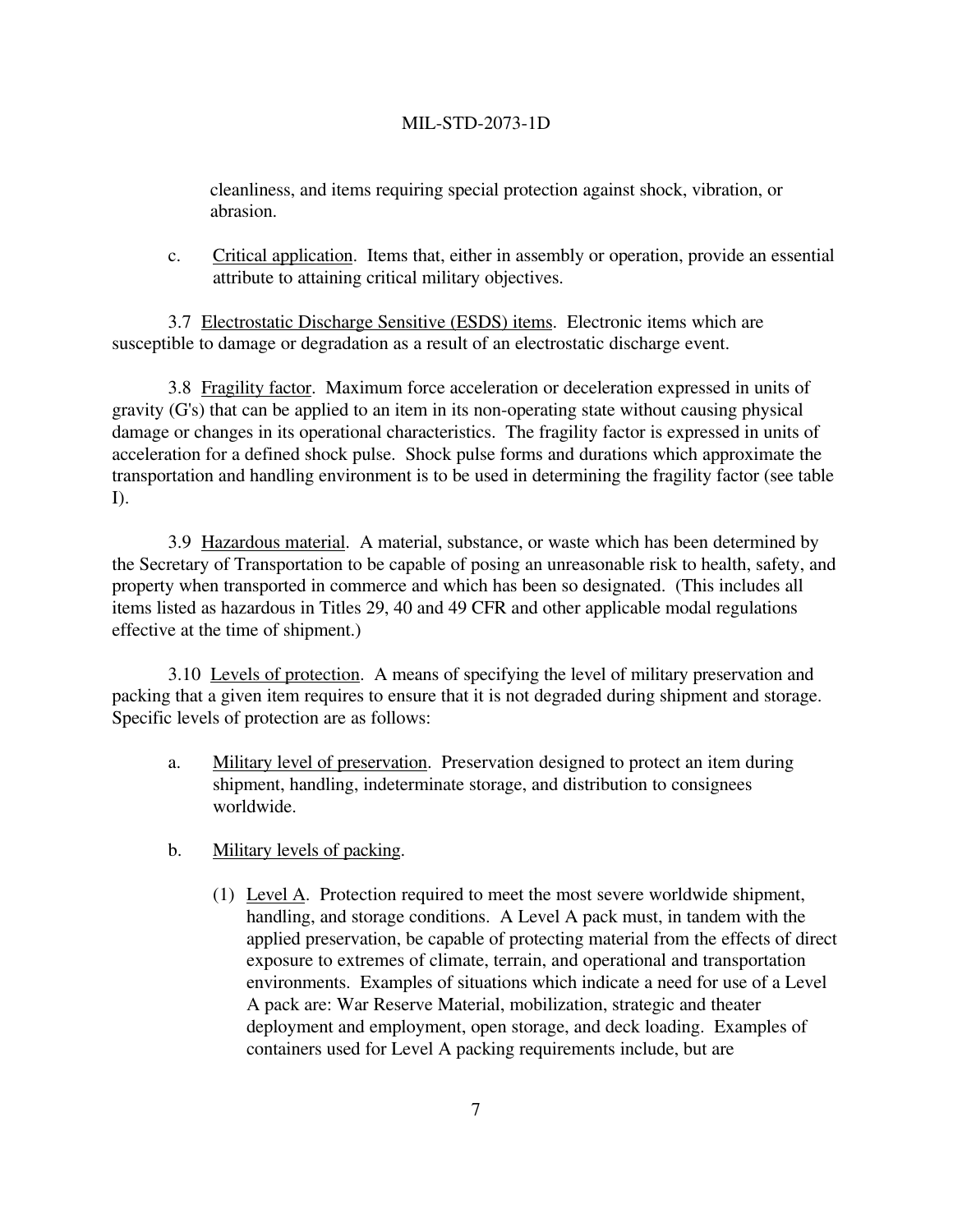not limited to, overseas type wood boxes, and plastic and metal reusable containers.

(2) Level B. Protection required to meet moderate worldwide shipment, handling, and storage conditions. A Level B pack must, in tandem with the applied preservation, be capable of protecting material not directly exposed to extremes of climate, terrain, and operational and transportation environments. Examples of situations which indicate a need for use of a Level B pack are: security assistance (for example, Foreign Military Sales (FMS)) and containerized overseas shipments. Examples of containers used for Level B packing requirements include, but are not limited to, domestic wood crates, weatherresistant fiberboard containers, fast pack containers, weather-resistant fiber drums, and weather-resistant paper and multi-wall shipping sacks.

3.11 Loads. Types of loads are determined by the degree of structural strength supplied to the shipping container by the contents. Loads are classified as Type 1, easy loads; Type 2, average loads; and Type 3, difficult loads, as described below:

- a. Type 1, easy load. A Type 1, easy load, is developed from an item which completely fills the outer shipping container or from items of moderate density prepackaged in an interior container which completely fill the outer shipping container. Easy load items are not easily damaged by puncture or shock and do not shift or otherwise move within the package. Examples include items packaged in boxes or cans which are prepackaged in fiberboard boxes prior to overpacking in the shipping container; chests; tool kits; and sturdy instruments which are fully in contact with, and support, all faces of the shipping container.
- b. Type 2, average load. A Type 2, average load, is developed from item(s) of moderately concentrated weight which are packed directly into the shipping container and provide partial support to all panels thereof. It also includes item(s) prepackaged by wrapping or by positioning in partitions, cells or paperboard boxes, or by other means which provide support to all panels of the shipping container. Examples include items packaged in boxes or cans which are not prepackaged in an interior container; bottles individually separated one from the other by cells or partitions.
- c. Type 3, difficult load. A Type 3, difficult load is developed from item(s) which require a high degree of protection to prevent puncture, shock, or distortion of the shipping container. It also includes item(s) which do not provide complete support to the panels of the shipping container. Examples include wrenches, long bolts, and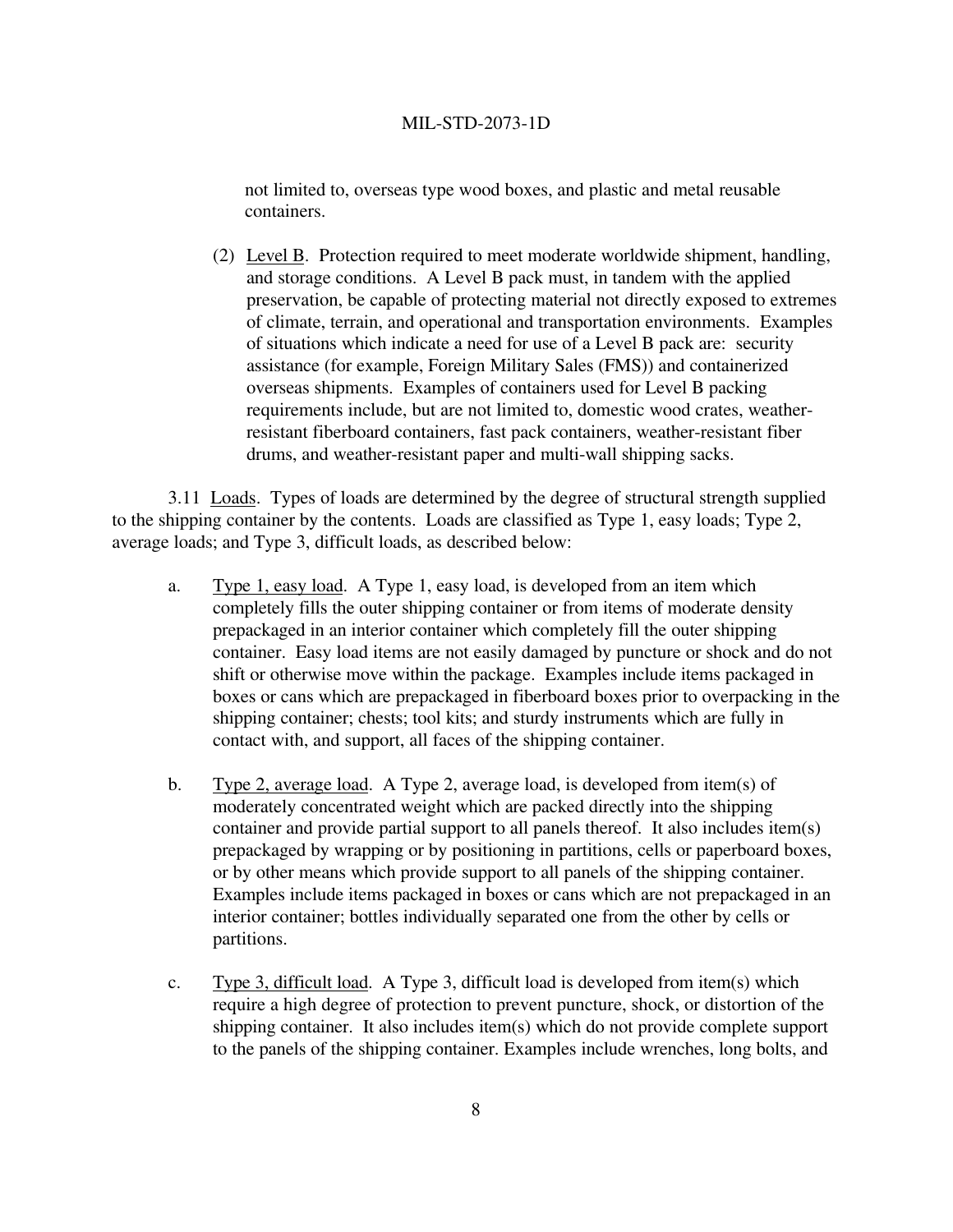rods which exert concentrated forces on the shipping container; motors, telephones, typewriters, drop forgings, rivets, hardware, or other items that are random packed in bulk; and fragile or delicate items requiring special protection.

3.12 Packaging design validation. Testing to ascertain the capability of the prototype pack to protect the integrity and serviceability of the item(s) for which the package is designed.

3.13 Prototype pack. A preproduction pack designed and constructed to meet specified requirements and which is the model for production packaging.

3.14 Proper shipping name. The name of the hazardous material shown in Roman print (not italics) in part 172.101 of Title 49 CFR or the applicable modal regulations.

3.15 Repairable item. An item which, by the application of engineering, economic, and other factors, could be reasonably restored to a serviceable condition through regular repair procedures.

3.16 Reusable container. A shipping and storage container that can be reused without impairment of its protective function and which can be repaired or retrofitted to prolong its life or modified to adapt it for shipment of items other than that for which it was originally intended. Reusable shipping and storage containers are further defined as follows:

- a. Long life container (100 trips minimum). A shipping container that can be used repeatedly, and whose service life can be expected to equal the service life of the item it is designed to protect. These containers may be refurbished by appropriate maintenance practices to their original condition and subsequently reused.
- b. Short life container (10 trips minimum). A shipping container that can be reused for a limited number of times. The container is usually made of wood, plywood, fiberboard or similar material that has a limited life.
- c. Multiapplication containers. Multiapplication containers are designed to protect a variety of components within a given fragility and size range. They can be manufactured in a similar manner to that used for specialized containers or in accordance with applicable/specified military or federal specifications. A multiapplication container can be either of the short-life or long-life variety. Short life multiapplication containers include "fast packs," consisting of a family of standard size cushioned fiberboard shipping containers of four types. These types are fully described in PPP-B-1672 and are identified as Types I, II, III and IV in table C.IV. Long-life multiapplication reusable containers are designated as Types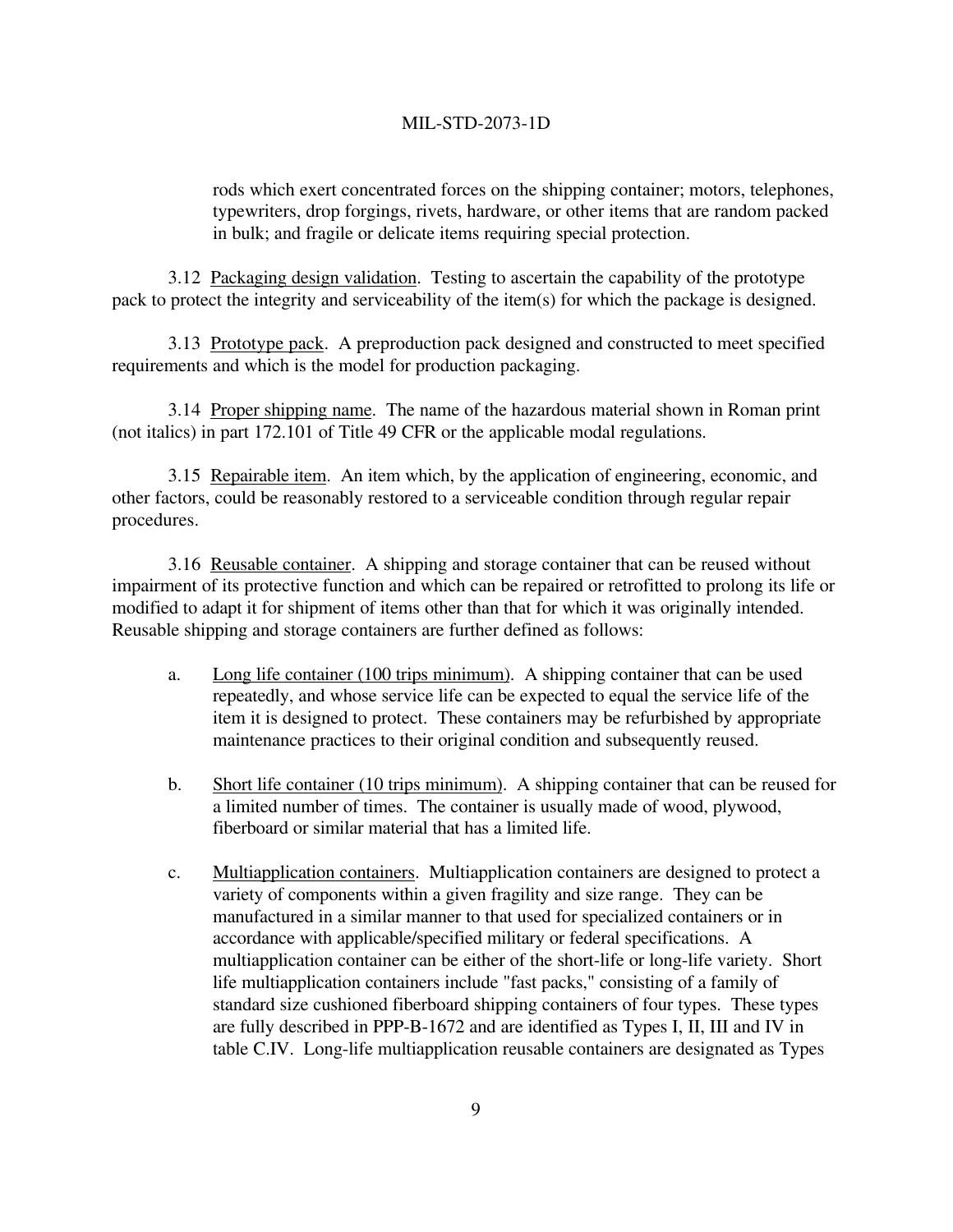VI thru X and are also described in table C.IV. These containers are made of rugged plastic construction containing internal cushioning pads or permanent shock mitigation systems (for example, shear mounts, steel coils, and springs.) and are designed to protect repairable components packaged therein, during forward and retrograde movements within the military supply system.

d. Specialized container. Specialized containers are generally the long-life variety and are uniquely configured to support and protect a specific item, or limited variety of items, during handling and storage or to protect personnel and equipment from hazardous contents. Containers of this type frequently incorporate energy absorbing systems, temperature control systems or special features to make handling or shipment possible, easier or safer. Engineering drawings, or equivalent, are used to define form, fit, function, materials, tolerances and manufacturing techniques. Internal fixtures and other fitments within specialized shipping containers result from either original design efforts or the redesign or modification of an existing container to meet a specific application or need.

3.17 Sealed. An item is considered sealed if the entrances to the interior of the item are sealed with gaskets or closely mated surfaces under mechanical pressure or are sealed by threaded closure devices (except plastic caps). Sealed items also include assemblies which are encapsulated in plastics, ceramics, glass or metal with completely cemented seams or joints closing the interior to the entrance of liquid water. Hermetic sealing is a seal that will exclude air and will be leakproof at ambient temperatures and atmospheric pressures and is usually glass to glass, metal to metal or metal to glass.

3.18 Selective group items. Items that cannot appropriately utilize predetermined packaging developed for common group items (see 3.3) yet do not require a drawing, sketch, illustration or separate narrative type instruction to specify packaging details.

3.19 Special group items. Items with peculiar characteristics such as weight, configuration, complexity, fragility, or other considerations that cannot be classified as common or selective. An item is considered special if drawings, sketches, illustrations, narrative type instructions or specialized containers are required to specify packaging details.

#### 4. GENERAL MILITARY PACKAGING REQUIREMENTS

4.1 General. Military packaging requirements shall be developed using the figure 1 decision chart in accordance with the requirements of this section, Section 5 and all Appendices herein. The developed military packaging requirements shall be documented in accordance with Appendix E and as specified on the Contract Data Requirements List (CDRL) (see 6.3). These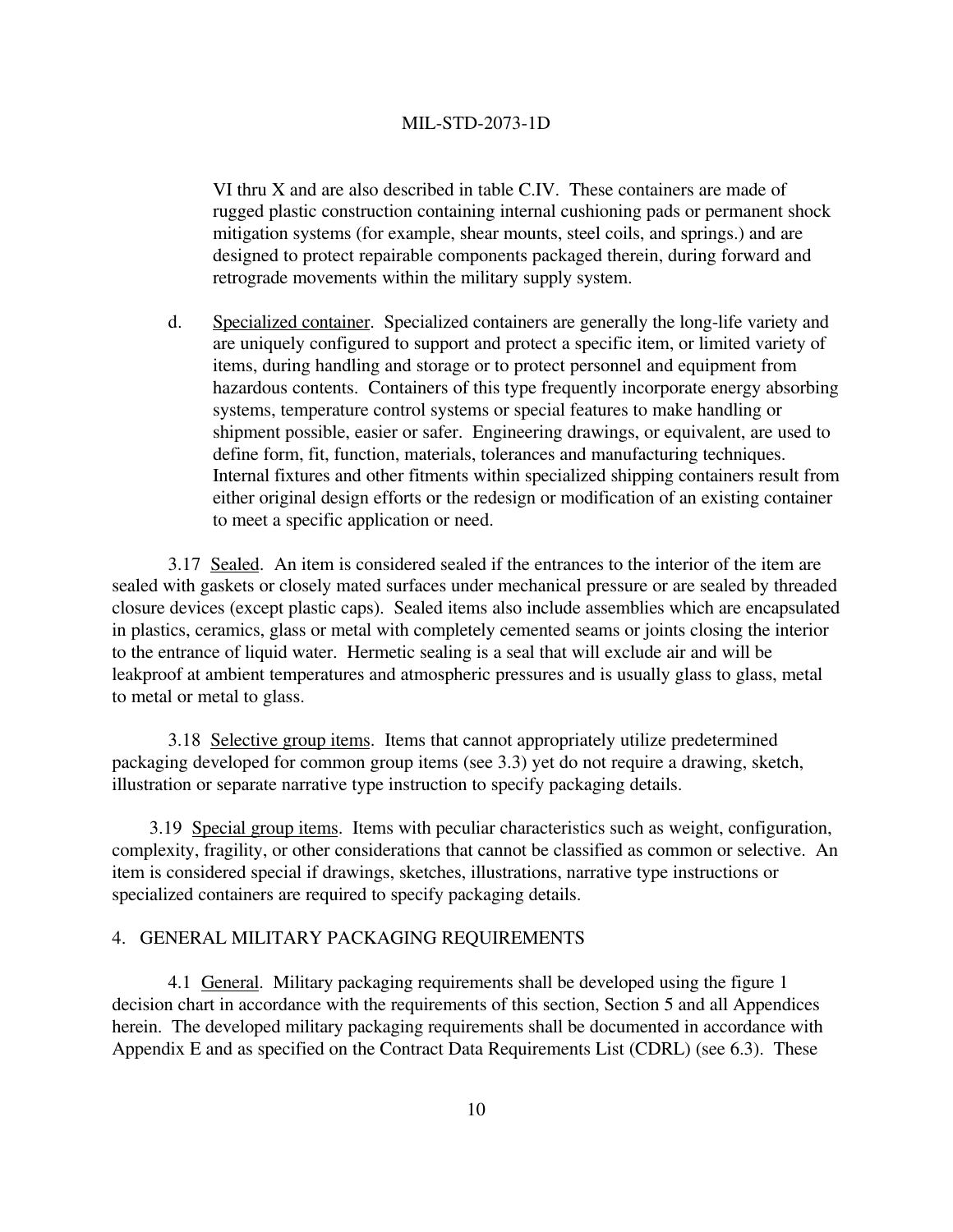requirements are generally defined by a twelve digit position-sensitive code system, as illustrated in figure A.1. Appropriate codes are drawn from those listed in Appendix J. When an item has been determined to be in the special group category, a Special Packaging Instruction shall be required, prepared in accordance with Appendix E and as specified on the CDRL (see 6.3).

4.2 Development of military packaging details and data requirements. If this standard is cited for use and no specific military packaging details or data requirements are contained in the contract, the contracting officer shall be contacted for same. Appendix A and other applicable sections and appendices of this standard shall be used to develop detailed military packaging requirements in cases where the development of packaging data by the contractor is cited.

4.3 Hazardous material. Packaging for hazardous materials shall be developed in accordance with the requirements detailed in A.4.

4.4 Packaging of classified items. Packaging developed for classified items shall meet the requirements of DoD 5220.22M, Industrial Security Manual for Safeguarding Classified Information.

4.5 Quantity per unit pack (QUP). The QUP shall be determined in accordance with Appendix B.

4.6 Containers. Requirements for containers and their selection for military packaging applications are detailed in Appendix C.

4.7 Kits. Military packaging of parts kits or modification kits shall be in accordance with Appendix D.

4.8 Repairable excess and residual parts. Repairable excess and residual part(s) for which packaging has not been stipulated by the acquisition activity shall be packaged to afford adequate protection as required to prevent further deterioration due to rust, corrosion, or physical damage. Unless otherwise specified by the acquisition activity, the QUP shall be one.

4.9 Loose fill materials. Loose fill materials are prohibited in all military packages.

4.10 Shock and vibration absorption. Shock and vibration absorption shall be provided by cushioning materials or devices that adequately protect the contents and packaging components from physical damage during handling, shipment and storage. A cushioning medium shall be placed as close to the contents as practicable. A noncorrosive wrap shall be placed between the item and all corrosive type cushioning media.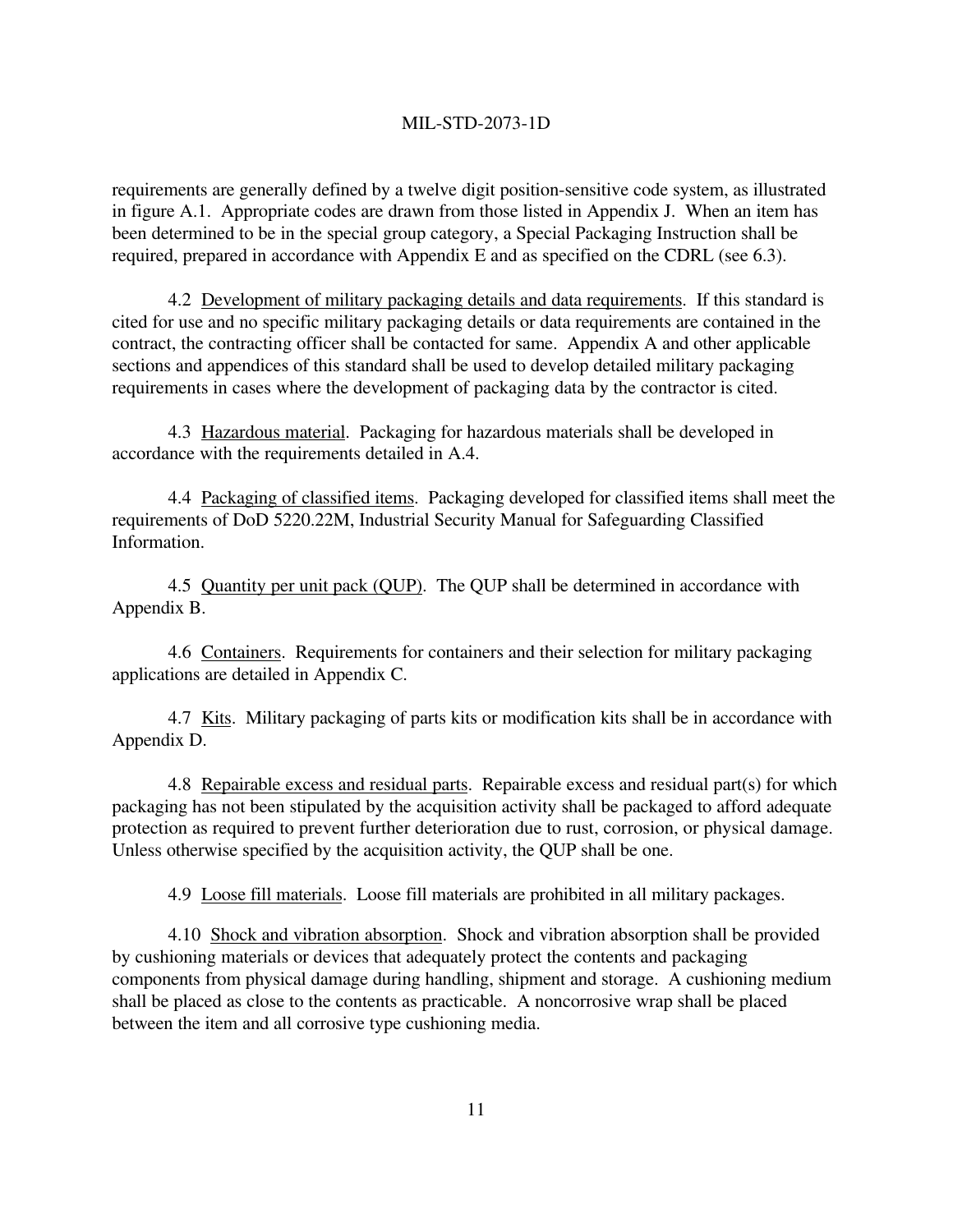4.11 Determination of item fragility. Fragility factors in the non-operating state of the item, established in the item specification, shall be used to establish the maximum energy permitted to reach the item during transportation and handling. When fragility factors are not available or established, criteria of table I can be used to approximate G factors. Caution shall be taken to ensure that there are no additional components installed which lower the item fragility rating.

4.12 Packaging materials. The use of new or commercially available packaging materials or products is encouraged and recommended provided they are equal to or better than similar approved materials or products without increasing the overall cost to the government. To expedite the use of these materials prior to their inclusion in government specifications, their prompt use will be permitted under conditions outlined herein. In instances where the material or product is not covered by a specific specification or standard, the manufacturer or fabricator of the material or product shall make available documented evidence by an approved testing laboratory, that the material or product meets or exceeds all performance requirements of the specification for a similar material or product. The request for approval shall be submitted to the acquisition activity via the technical packaging element of the contract management activity.

#### 5. DETAILED MILITARY PACKAGING REQUIREMENTS

5.1 General military package design considerations. Military packaging shall be of minimum cost consistent with required performance. Unit packs shall be designed to conserve weight and cube while retaining the protection required and enhancing standardization.

5.2 Military preservation. The military preservation procedure should be accomplished without interruption. When interruptions are unavoidable, temporary wraps, covers or enclosures shall be provided to insure against contamination or deterioration of the items.

5.2.1 Cleaning and drying. Items shall be cleaned and dried by any suitable process or processes which are not injurious to the item. All items shall pass the applicable cleaning and drying inspection requirements of table G.I.

#### 5.2.2 Preservatives.

5.2.2.1 Preservative applicability. When contact preservatives are required to protect an item from chemical deterioration, they shall conform to table J.III. Preservatives selected shall be those whose application, use, or removal will not damage the item or impair item function.

5.2.2.2 Application of contact preservatives. Directly after cleaning and drying of the item, the required preservative shall be uniformly applied by any appropriate procedure that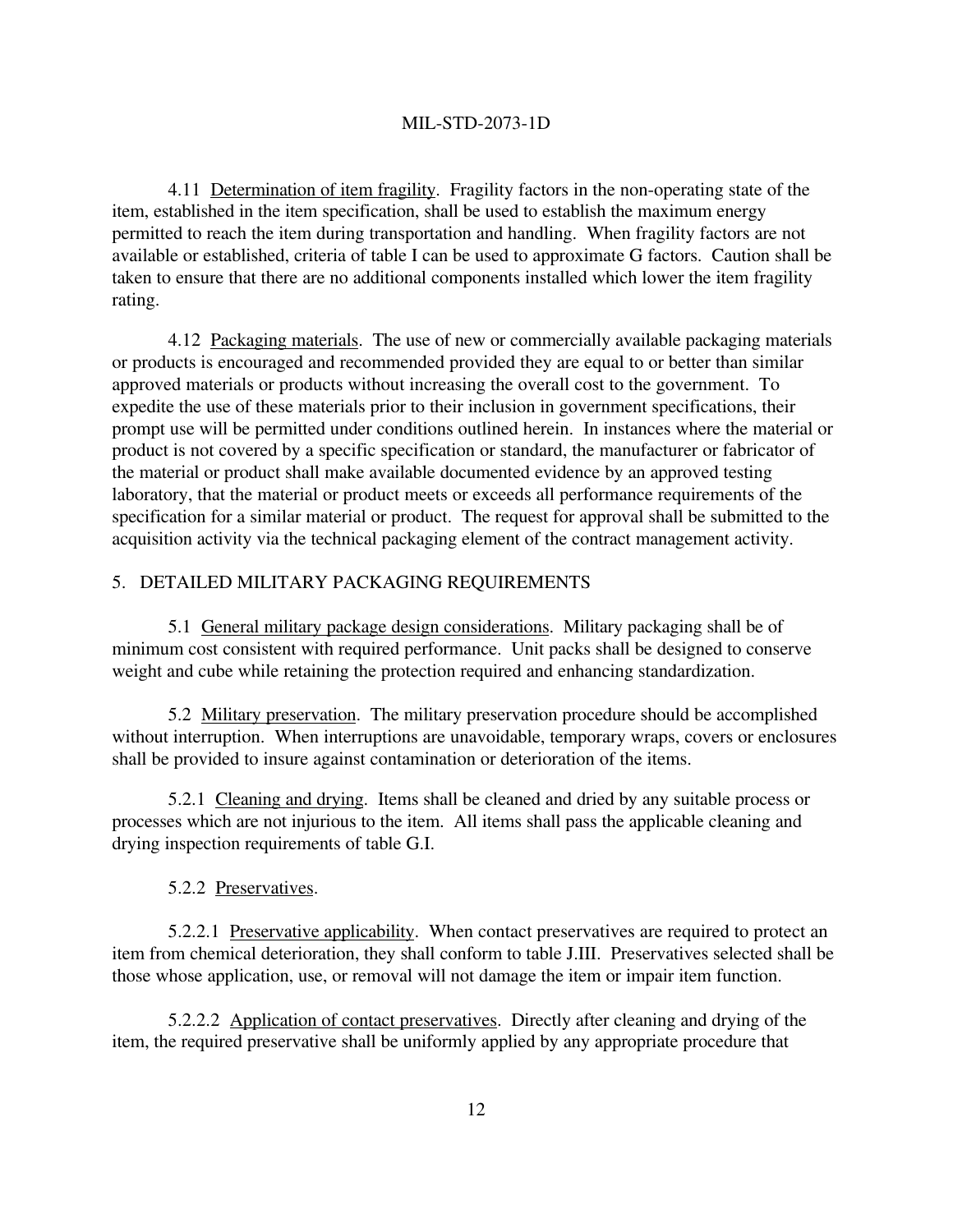permits the preservative to coat all necessary surfaces. Suggested methods of application include, but are not limited to:

- a. Dipping
- b. Flow coating
- c. Slushing
- d. Brushing
- e. Filling or flushing
- f. Fogging
- g. Spraying

5.2.2.3 Application and use criteria of volatile corrosion inhibitors (VCI). Volatile corrosion inhibitor preservative treatment shall be applied in accordance with the criteria and procedures of MIL-I-8574.

5.2.3 Methods of military preservation - general requirements. There are five basic methods of preservation (MOP) defined herein:

| Method 10 (formerly Method III) | Physical protection                       |
|---------------------------------|-------------------------------------------|
| Method 20 (formerly Method I)   | Preservative coating only                 |
| Method 30 (formerly Method IC)  | Waterproof protection                     |
| Method 40 (formerly Method IA)  | Watervaporproof protection                |
| Method 50 (formerly Method II)  | Watervaporproof protection with desiccant |

Various specific techniques, also defined herein, have been developed to meet the basic Methods 30, 40, and 50 which may be used as appropriate. The preservation methods shall be as specified in the contract or purchase order. In the absence of such requirements, the appropriate method shall be selected in accordance with the applicable tables of Appendix A. The following general requirements will apply:

a. Protection from physical damage and mechanical malfunction is required for all methods of preservation in addition to the specific environment protection provided.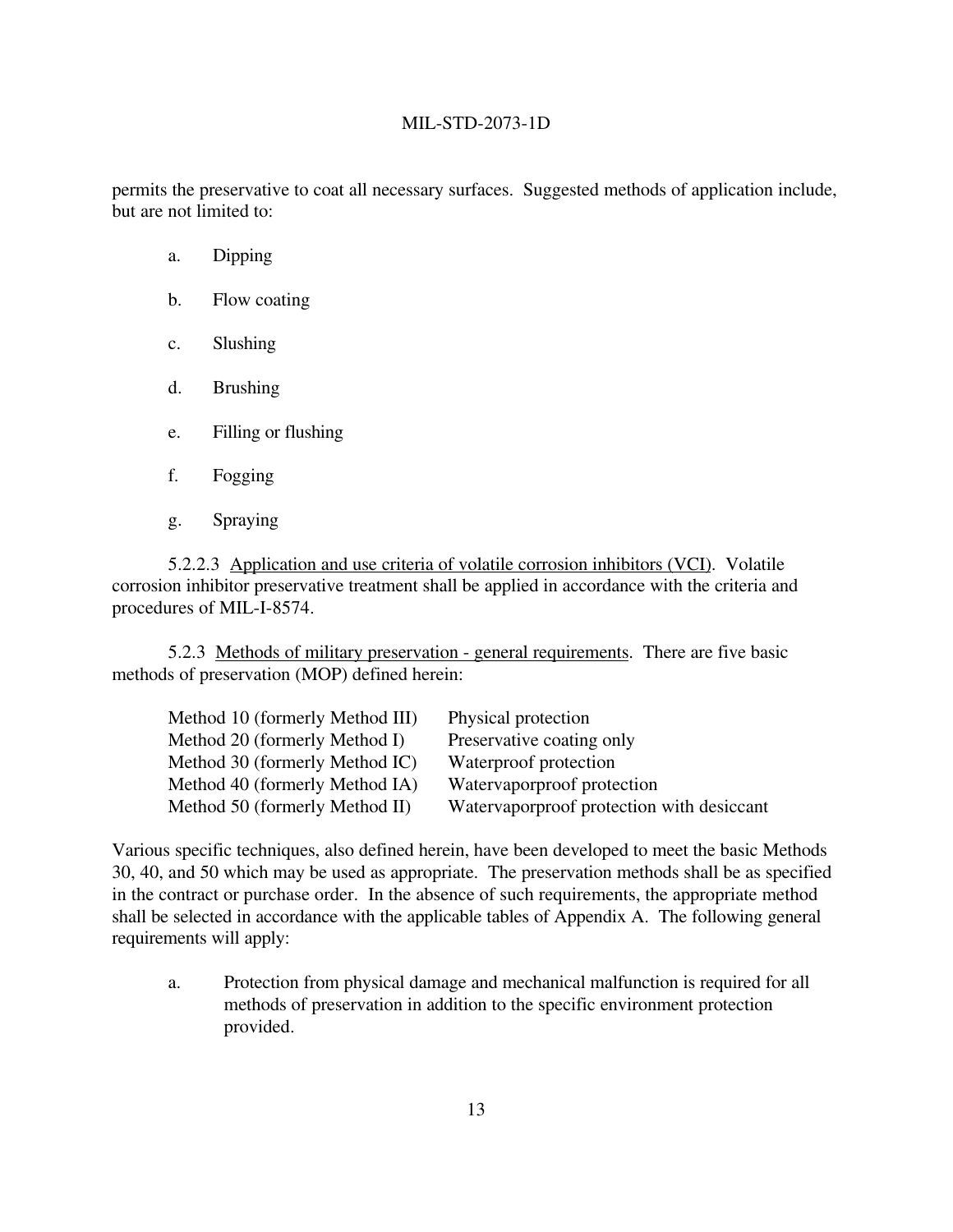- b. When methods provide either transparent or opaque protection, transparent protection may be furnished at the option of the supplier but is not required unless specifically called for in the contract or purchase order.
- c. Protection for all electrostatic discharge sensitive items requires the use of packaging materials to counteract electrostatic and electromagnetic field forces (see  $5.2.4.1$ ).
- d. When specific methods require using a bag or container, preliminary wrapping, cushioning or other dunnage material shall be applied as necessary to protect the item, the bag, and the container from all projections or sharp edges of the item as well as to restrict movement of the item within the unit pack.
- e. When methods require chipboard or fiberboard containers within the bag, the corners and edges of the containers shall be blunted prior to placing the item in the box and enclosing within the bag.
- f. When a transparent unit pack is specified, the preliminary wrapping shall also be transparent. Items preserved with VCI-treated materials are exempted from preliminary wrapping.
- g. Methods of preservation requiring the use of a bag for the interior packaging shall be subject to the use and fabrication procedures and limitations of MIL-B-117. Table II lists the acceptable materials that may be used in constructing bags that meet the requirements of these specific methods of preservation. Bags shall comply with MIL-E-6060 when the construction limitations of MIL-B-117 are exceeded.
- h. All cushioning and dunnage used shall be as clean and dry as practicable to minimize item susceptibility to corrosion and contaminants.
- i. Items with handles, knobs or other protrusions shall be wrapped or otherwise protected and secured to facilitate equal distribution of shock forces over the entire surface of the item and thus prevent damaging shock forces to the protrusion.
- j. When flexible bags are used, the volume of trapped air within the bag shall be kept to a minimum by compressing the bag around the contents, or by carefully drawing a vacuum inside the bag, prior to final sealing. Caution shall be taken to prevent rupture of the bag.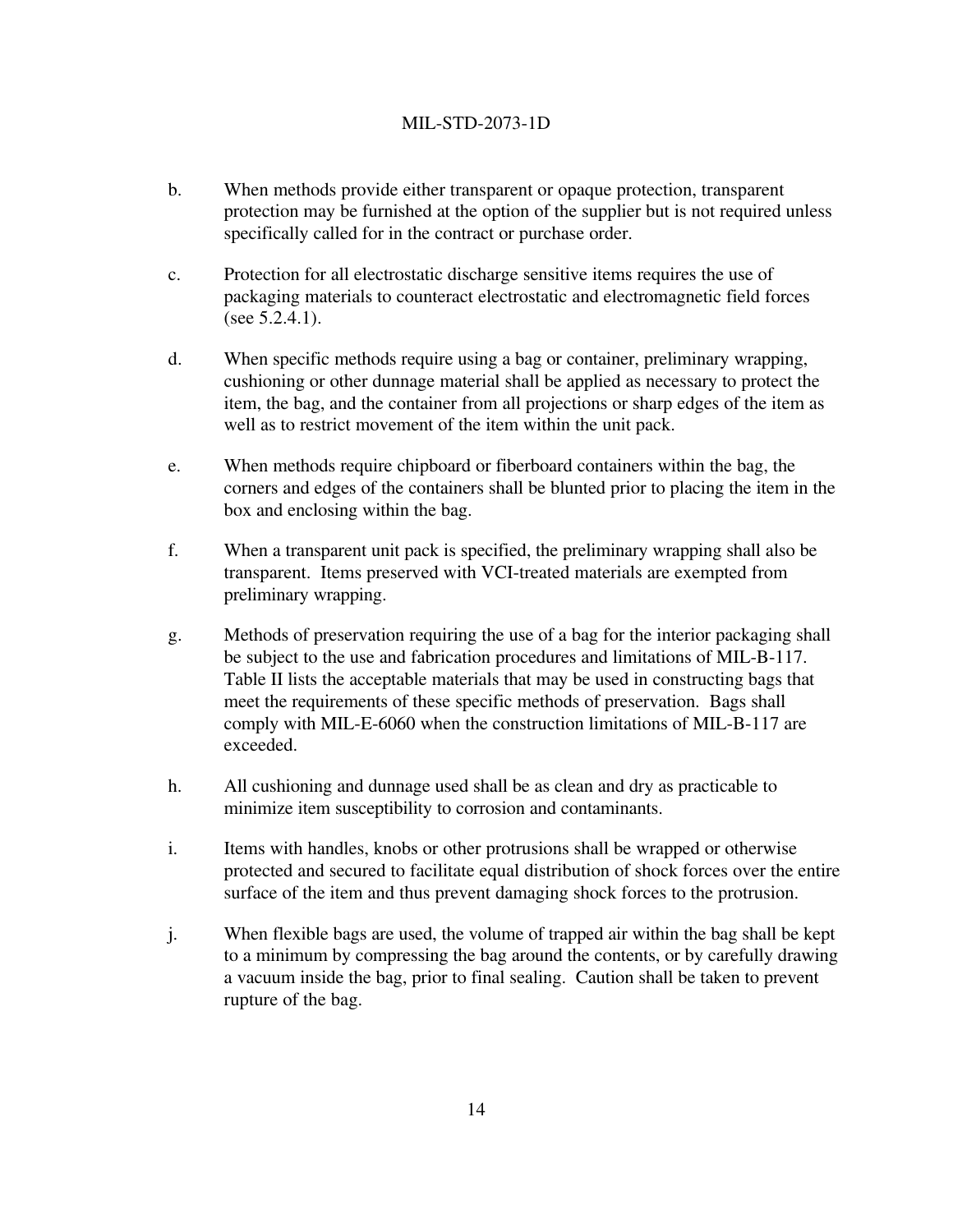5.2.3.1 Surfaces coated with preservatives. Preliminary wrapping materials in contact with any item coated with a preservative shall be greaseproof and shall conform to MIL-B-121, Grade A, or QQ-A-1876. Greaseproof wraps applied solely to confine the contact preservative on item surfaces are not necessary when a method requires a bag as the preliminary container and the bag is made of material conforming to MIL-B-121, Grade A, MIL-PRF-131, or MIL-PRF-22191, Type I or II. However, wraps shall not be excluded if necessary to protect the bags from rupture or perforation.

5.2.3.2 Metal surfaces not coated with preservatives. Only noncorrosive wrapping, cushioning and dunnage materials meeting the test requirements of FED-STD-101, Test Method 3005, shall be used in contact with metal surfaces of the item. Materials also must be as dry and clean as practicable at the time of use.

5.2.3.3 Method 10 (formerly Method III) - Physical protection. The unpreserved item(s) shall be protected from physical damage and mechanical malfunction. Cushioning materials, dunnage, blocking and bracing shall be applied as required to protect the item(s) and the enclosing media and restrict the movement of the item within the container. Materials shall be as clean and as dry as practicable. Blocking and bracing shall be accomplished in accordance with MIL-STD-1186. Method 10 packs shall pass the applicable inspection requirements of table G.I.

5.2.3.4 Method 20 (formerly Method I) - Preservative coating only (with greaseproof wrap, as required). Items shall be treated with appropriate preservatives in accordance with the procedures of 5.2.2.2 or 5.2.2.3. Contact preservative coated items shall be wrapped in material conforming to MIL-B-121, Grade A, or QQ-A-1876. Flexible wraps shall snugly enclose the coated part or item and be secured to prevent unintentional unwrapping. Parts or items coated with hard film preservatives conforming to MIL-PRF-16173, Grade 1 or 4, may, when dried, be exempted from wrapping. Items preserved with VCI treated materials conforming to MIL-PRF-3420 or MIL-PRF-22019, respectively taped or sealed to form an airtight enclosure, are also exempted from wrapping. Projections, sharp edges, or other features of the item, which may damage the barrier wrap, shall be cushioned as required in accordance with 5.2.3. The type of cushioning and barrier material used shall be commensurate with the size, weight and configuration of the preserved part or item. Method 20 packs shall pass the applicable inspection requirements of table G.I.

5.2.3.5 Method 30 (formerly Method IC) - Waterproof or waterproof-greaseproof protection with preservative as required. Items protected in accordance with Method 30 shall be sealed within a waterproof or waterproof-greaseproof bag. Projections, sharp edges or other physical characteristics of the item, which may damage the waterproof or waterproof-greaseproof barrier or container shall be cushioned in accordance with 5.2.3. The item shall also be cushioned as required to mitigate shock, thereby preventing physical and functional damage to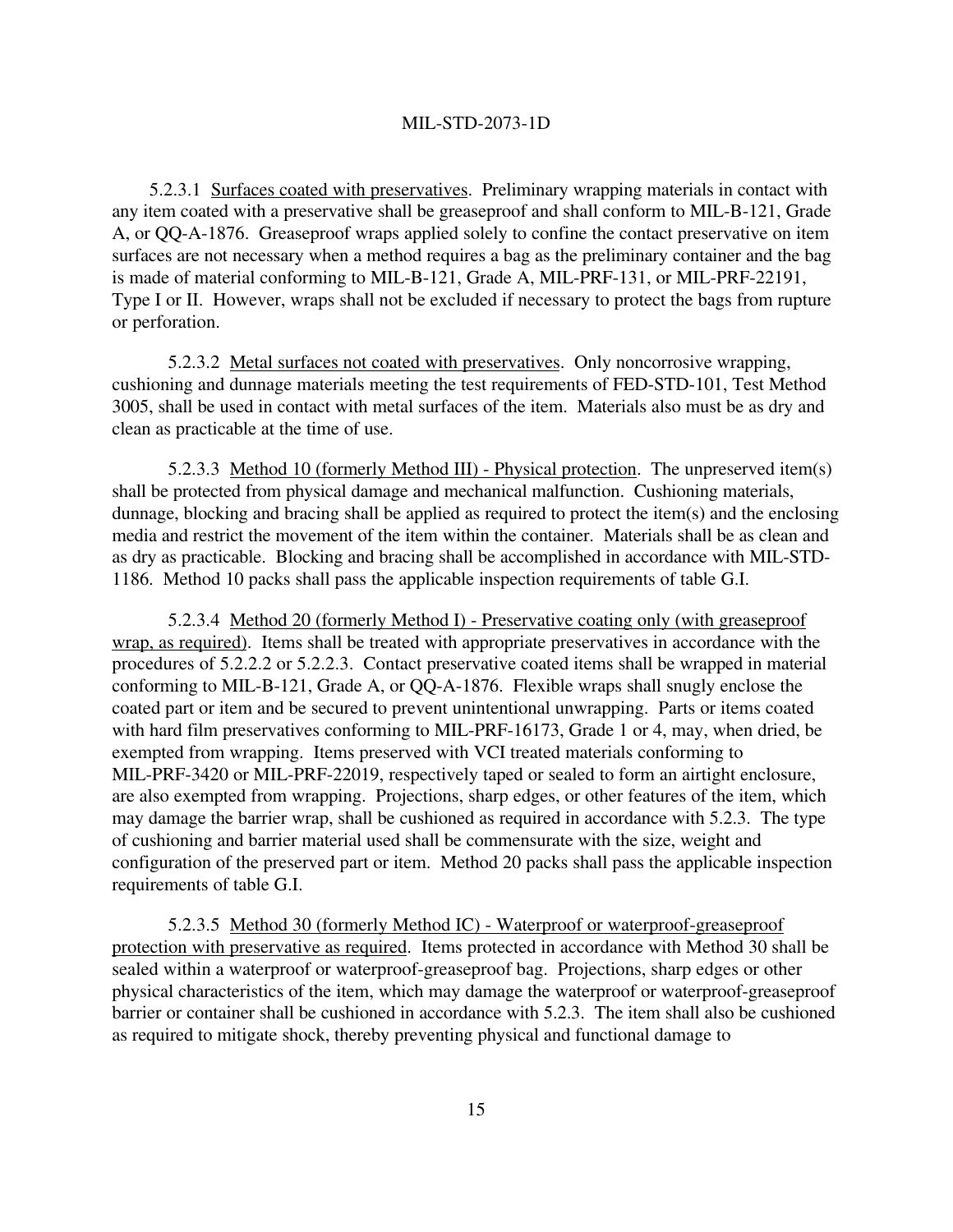the item. Unless otherwise specified, preservative coating requirements shall be determined in accordance with 5.2.2.1. All packs prepared in accordance with any method of this basic group shall pass the applicable quality assurance tests specified in tables G.I and G.II.

5.2.3.5.1 Method 31 (formerly Submethod IC-3) - Waterproof bag, sealed. The item, preserved, wrapped and cushioned as required in 5.2.3.5, shall be enclosed in a sealed bag conforming to MIL-B-117, Type I, Class B, Style 2, or MIL-B-22020 as limited by MIL-I-8574. When specified, a designated bag, other than noted herein, shall be provided. (Note: When specified in the contract or purchase order, a carton or box shall be required to effect the unit container and the primary cushioning specified in the contract or purchase order shall be placed between the outside of the bag and the inside of the carton or box.)

5.2.3.5.2 Method 32 (formerly Submethod IC-2) - Container, waterproof bag, sealed. The item, preserved, wrapped and cushioned as required in 5.2.3.5, shall be enclosed in a close fitting container (box) selected from table C.I, which in turn shall be enclosed in a sealed waterproof bag conforming to MIL-B-117, Type I, Class B, Style 2. When specified, a protective wrap of heavy duty kraft paper or equivalent material (tape sealed) shall be provided to protect the barrier material during handling and storage.

5.2.3.5.3 Method 33 (formerly Submethod IC-1) - Greaseproof-waterproof bag, sealed. The item, preserved, wrapped and cushioned as required in 5.2.3.5, shall be enclosed in a close fitting sealed bag conforming to MIL-B-117, Type I, Class C, Style 1, 2 or 3; or Type II, Class C, Style 1; or bags conforming to MIL-B-22020 as limited by MIL-I-8574. When specified in the contract or purchase order, a designated bag, other than noted herein, shall be provided. (Note: When specified in the contract or purchase order, a carton or box shall be required to effect the unit container, and the primary cushioning specified in the contract or purchase order shall be placed between the outside of the bag and the inside of the carton or box.)

5.2.3.6 Method 40 (formerly Method IA) - Watervaporproof protection with preservative as required. Items protected in accordance with Method 40 shall be sealed within a watervaporproof enclosure. Projections, sharp edges or other physical characteristics of the item, which may damage the watervaporproof enclosure, shall be cushioned as required in accordance with 5.2.3. The item shall also be cushioned as required to mitigate shock, thereby preventing physical and functional damage to the item. Unless otherwise specified, preservative coating requirements shall be determined in accordance with 5.2.2.1. All packs prepared in accordance with any method of this basic group shall pass the applicable quality assurance tests specified in tables G.I and G.II.

5.2.3.6.1 Method 41 (formerly Submethod IA-8) - Watervaporproof bag, sealed. The item, wrapped and cushioned as required in 5.2.3.6, shall be enclosed in a close fitting heat sealed bag conforming to MIL-B-117, Type I, Class E, Style 1, 2 or 3; or Type I, Class F,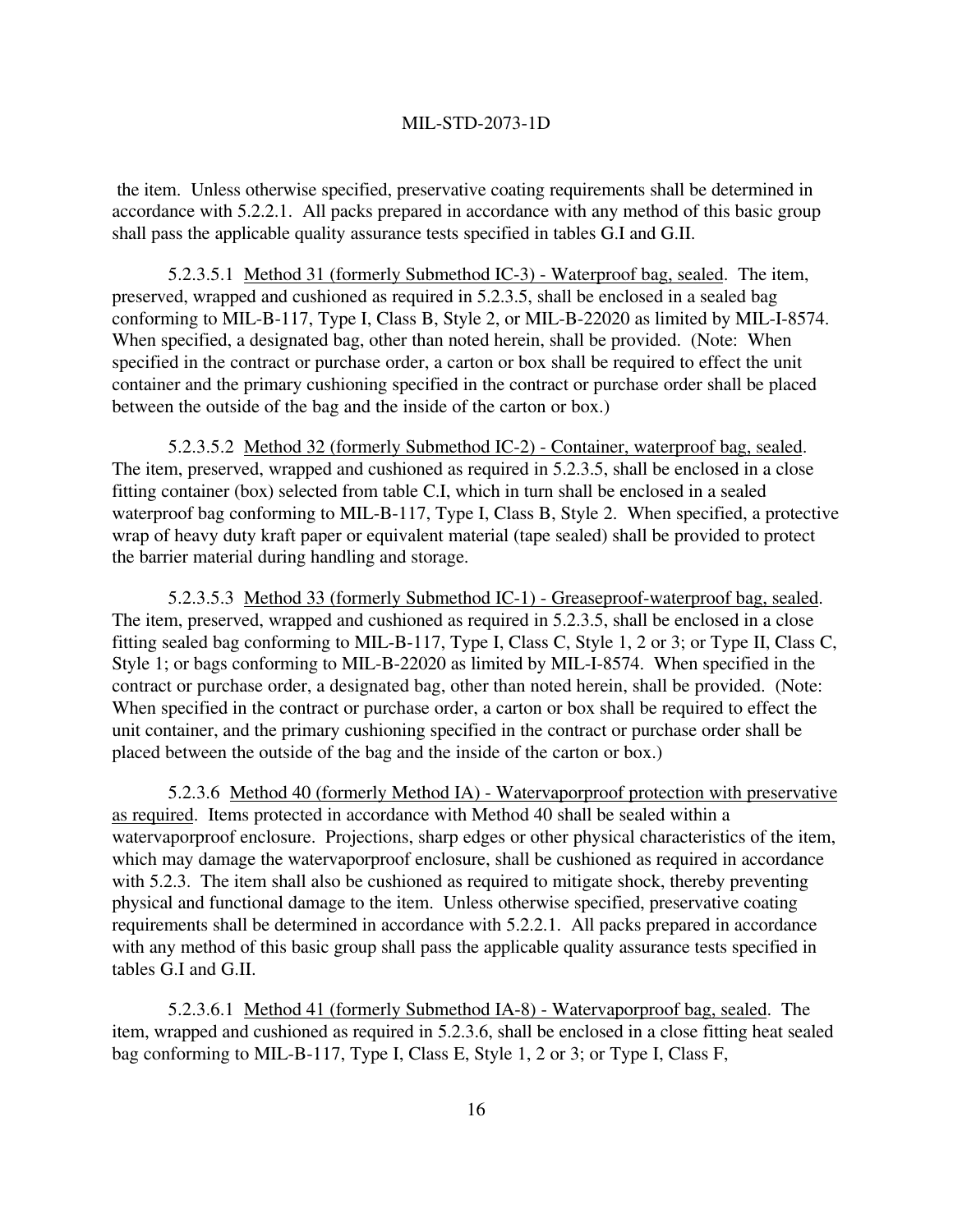Style 1; or Type III, Class E, Style 1. (Note: For electrostatic protection refer to 5.2.4.1.) When specified in the contract or purchase order, a designated bag, other than noted herein, shall be furnished. (Note: When specified in the contract or purchase order, a carton or box shall be required to complete the unit container and the primary cushioning specified in the contract or purchase order shall be placed between the outside of the bag and the inside of the carton or box.)

5.2.3.6.2 Method 42 (formerly Submethod IA-14) - Container, watervaporproof bag, sealed, container. The item, wrapped and cushioned as required in 5.2.3.6, shall be enclosed in a close fitting inner container (box), selected from table C.I, and enclosed in a sealed bag conforming to MIL-B-117, Type I, Class E, Style 1; or Type III, Class E, Style 1. Bags in accordance with MIL-E-6060 shall be used when the construction limitations of MIL-B-117 are exceeded. When specified in the contract or purchase order, a designated bag, other than noted herein, shall be furnished. The sealed bag shall then be enclosed within an appropriate outer container (box), selected from tables C.I or C.II, unless otherwise specified in the contract or purchase order. When fiberboard containers are selected or specified for the outer container of this method, they shall conform to the weather resistant class and grade of ASTM-D5118 or ASTM-D5168 as applicable. When wood, wood cleated plywood, or wood cleated fiberboard is specified as the outer container of this method, 6 mil polyethylene film conforming to A-A-3174 or equivalent material shall be used as an overwrap (tape sealed) around the sealed bag to prevent chafing or rupture by the outer container. When the primary cushioning is located between the sealed bag and the outer container, this overwrap is not required. Closure, banding, or sealing of the outer container shall be performed in accordance with the applicable container specification procedures or ASTM-D1974, making certain that no damage is inflicted on the bag. (Note: When the outer container becomes the shipping container, it shall be marked as a shipping container in accordance with MIL-STD-129; the bag shall be marked as a unit pack in accordance with MIL-STD-129.)

5.2.3.6.3 Method 43 (formerly Submethod IA-16) - Floating watervaporproof bag, sealed. The item, preserved, wrapped and cushioned as required in 5.2.3.6 and anchored or shock mounted as required in MIL-STD-1186, shall be enclosed in a sealed bag conforming to MIL-E-6060. (Note: When the outer container becomes the shipping container, it shall be marked as a shipping container in accordance with MIL-STD-129; the bag shall be marked as a unit pack in accordance with MIL-STD-129.)

5.2.3.6.4 Method 44 (formerly Submethod IA-13) - Rigid container (other than metal), sealed. The item, preserved, wrapped, and cushioned as required in 5.2.3.6, shall be enclosed in a sealed, snug fitting, rigid container other than all metal. Any sealed rigid container other than all metal may be used if the sealed container provides a watervapor transmission rate (WVTR) not exceeding 0.075 grams per 100 square inches per 24 hours when tested in accordance with ASTM-D1008.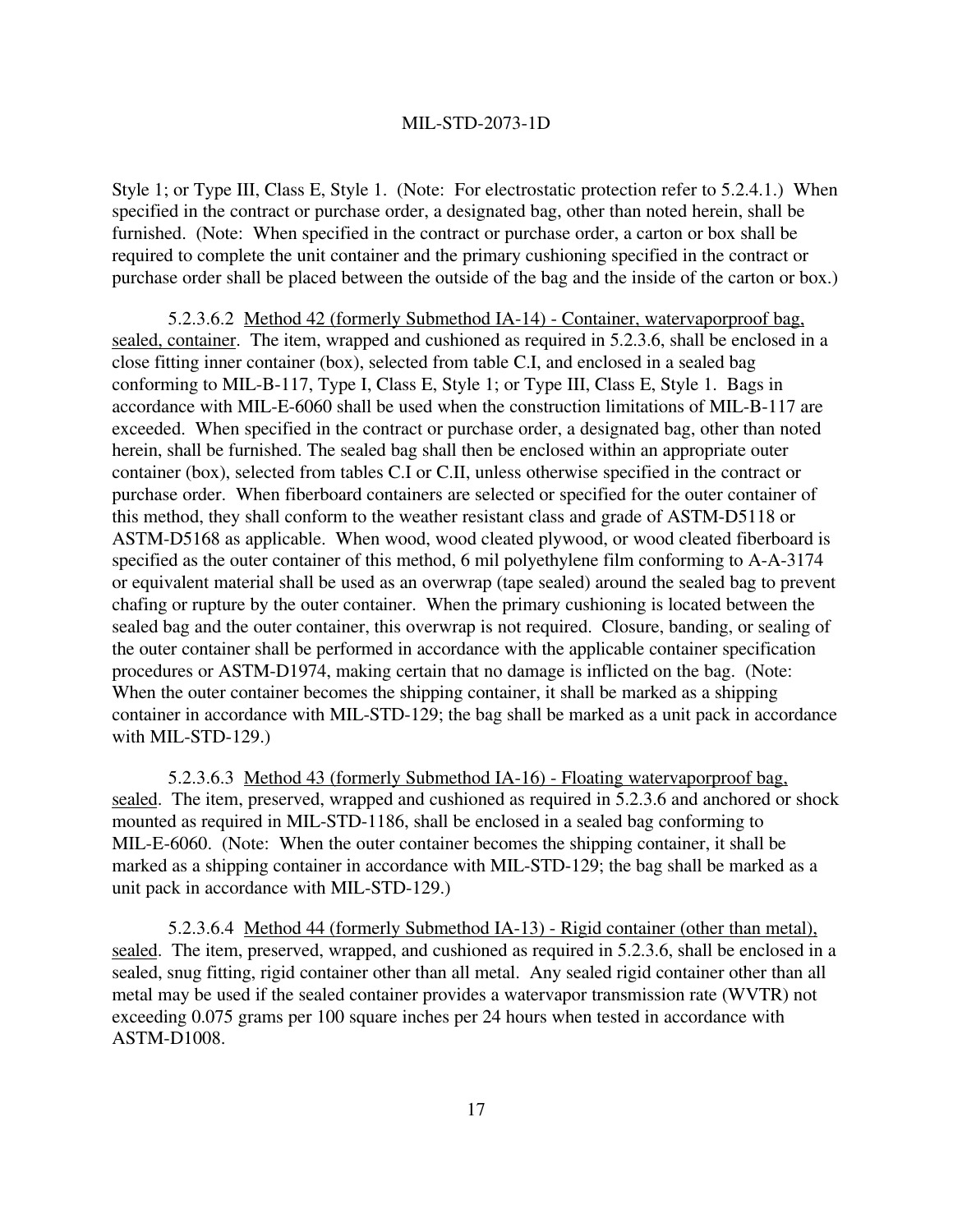5.2.3.6.5 Method 45 (formerly Submethod IA-5) - Rigid metal container, sealed. The item, preserved, wrapped and cushioned as required in 5.2.3.6, shall be snugly enclosed in a sealed, rigid metal container. Any selected type of rigid metal container with machine seamed or reusable gasketed closure may be used if the container provides a WVTR not exceeding 0.075 grams per 100 square inches per 24 hours, when tested in accordance with ASTM-D1008 unless a specific type of container and closure is specified in the contract or purchase order. When specified in the contract or purchase order or when dictated by the requirements of the item, the metal container may be vacuum sealed.

5.2.3.7 Method 50 (formerly Method II) - Watervaporproof protection with desiccant. Items protected in accordance with Method 50 shall be sealed in a watervaporproof enclosure with activated desiccant as required. Unless otherwise stated in the contract or purchase order, unit packs of all of these methods shall include a humidity indicator. Projections, sharp edges, or other physical characteristics of the item which may damage the watervaporproof bag or container shall be cushioned as required in accordance with 5.2.3. The item shall also be cushioned as required to mitigate shock, thereby preventing physical and functional damage to the item. Unless otherwise specified, preservative coating requirements shall be determined in accordance with 5.2.2.1. When bags are used, the bag size shall be of sufficient surface area to permit two subsequent resealings after item inspection, unless otherwise specified. Unless prohibited in the contract or purchase order, carrying cases or housings, which function as a sealed container, may also be used as the watervaporproof enclosure within which the desiccant and humidity indicator will be placed. Precautions must be prominently noted on the item cases or housings that the desiccant and indicator cards must be removed prior to placing the item into use. Requirements for desiccant and humidity indicators are as follows:

a. Desiccant (activated) - The bagged, activated desiccant shall conform to MIL-D-3464. Type I shall be used unless Type II or III is specified or required because of special characteristics of the item. Desiccant shall be in standard unit sized bags. The desiccant shall be strategically located in the pack so as not to be load bearing. Optimally, it should be placed in voids of the item or pack interior. Desiccant shall be adequately secured to prevent its shifting or movement or placed in specially designed desiccant baskets affixed to the container interior. Under no circumstances shall desiccant be permitted to come in direct contact with critical surfaces of the enclosed item. The desiccant shall not be unnecessarily exposed to the ambient environment when removed from the sealed desiccant storage container. Removal of the desiccant and its insertion into the unit pack shall be the last action prior to final sealing of the bag or container.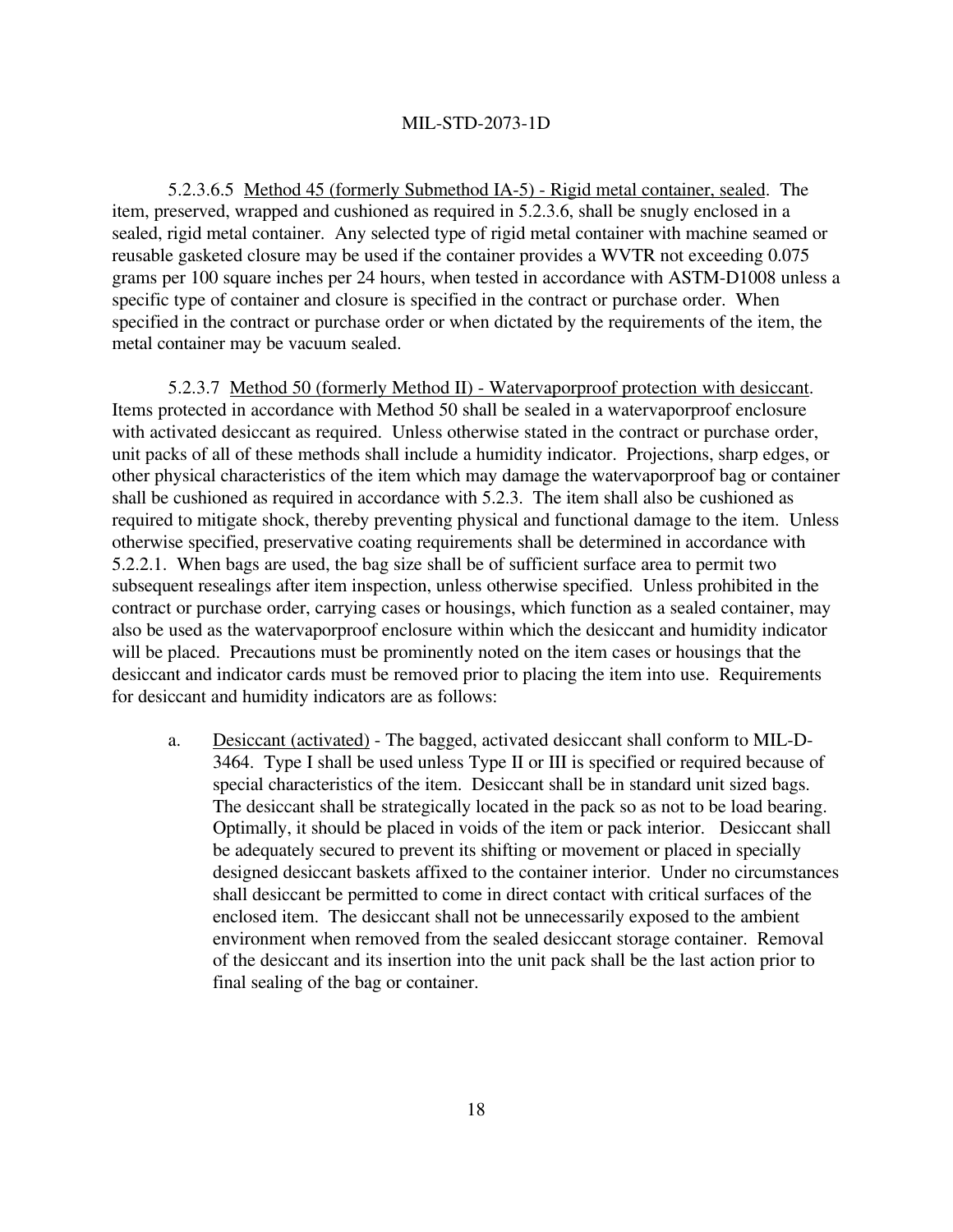b. Quantity of desiccant - The minimum quantity of desiccant to be used per unit pack shall be computed in accordance with either Formula I or II as applicable. The various values of "X" take into consideration the quality and types of dunnage. The inner container (when applicable) must be considered in the dunnage calculations.

Formula I - To find units of desiccant for use within a sealed container other than rigid all metal:

 $U = CA + X_1D + X_2D + X_3D + X_4D$ 

Formula II - To find units of desiccant for use within a sealed rigid metal container:

 $U = KV + X_1D + X_2D + X_3D + X_4D$ 

Symbols used above are defined as follows:

 $U =$ The number of units of desiccant to be used.

 $C = 0.011$  when the area of the barrier material is stated in square inches.

 $C = 1.6$  when the area of the barrier material is stated in square feet.

 $A =$  Area of container (barrier) stated in square inches or square feet.

 $K = 0.0007$  when volume is stated in cubic inches.

- $K = 1.2$  when volume is stated in cubic feet.
- $V =$  Volume within rigid metal container in cubic inches or cubic feet.
- $X_1 = 8.0$  for cellulosic material, including wood and any other material not noted below.

 $X_2$  = 3.6 for bound fibers (synthetic or vegetable fibers bound with rubber).

 $X_3 = 2.0$  for glass fibers (fiberglass).

 $X_4 = 0.5$  for synthetic foams and rubber.

 $D =$  Pounds of dunnage within the container.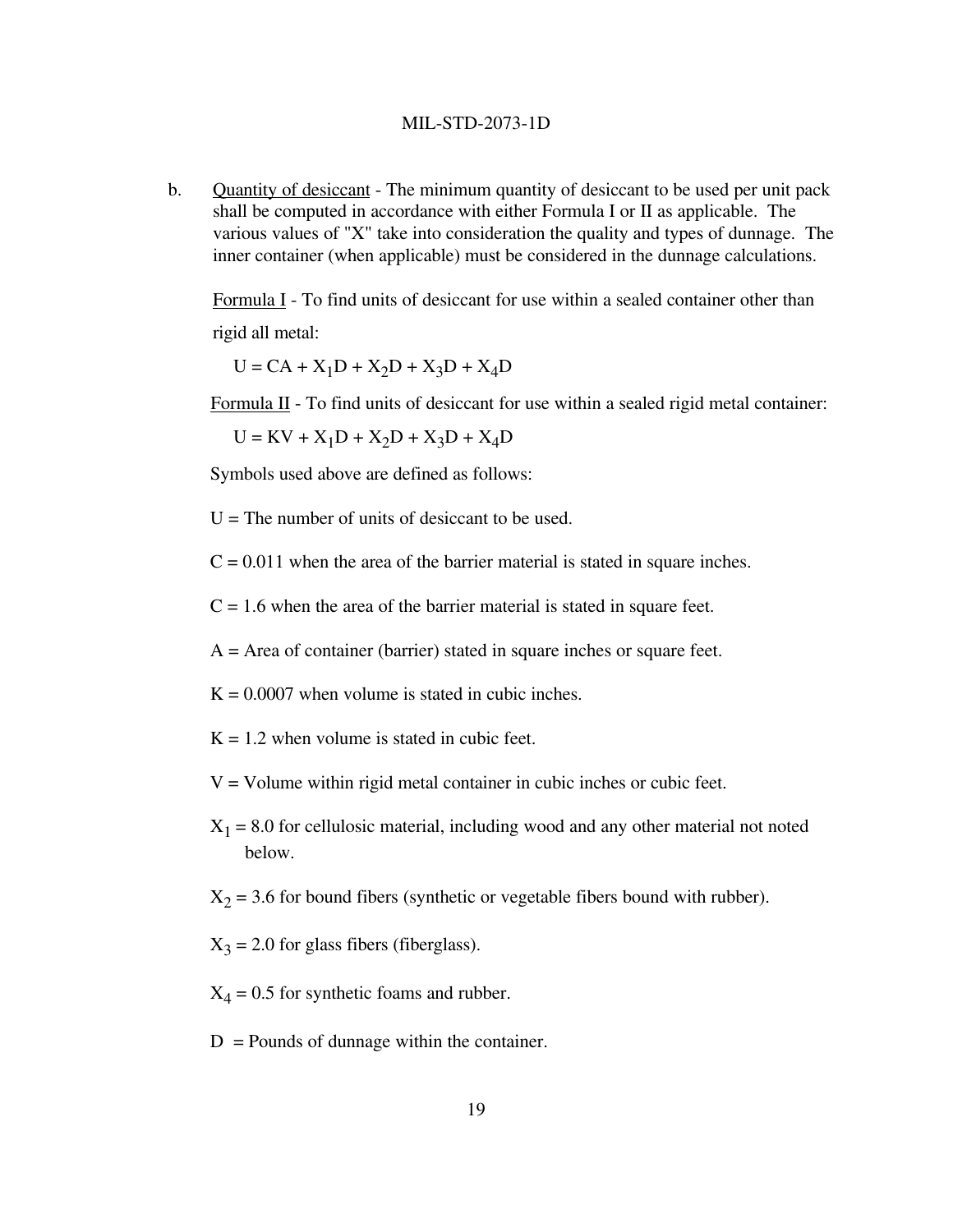Note: Formula II may also be used to determine the units of desiccant required for sealed rigid containers other than all metal, when the sealed enclosure provides a WVTR not exceeding 0.001 grams per 24 hours per 100 square inches, tested in accordance with ASTM-D1008 as appropriate.

c. Humidity indicators. Humidity indicators shall conform to MS20003, unless otherwise specified in the contract or purchase order. The humidity indicator shall be firmly secured directly behind the inspection window or immediately within the closure seal of the container. When specified, externally mounted humidity indicating elements or devices shall be installed in the barrier or rigid container used to effect the unit pack. Unless otherwise specified, externally mounted color change humidity indicating devices shall conform to MIL-I-26860.

All packs prepared in accordance with any method of this basic group shall pass the applicable quality assurance tests of tables G.I and G.II.

5.2.3.7.1 Method 51 (formerly Submethod IIc) - Watervaporproof bag, sealed. The item, preserved, wrapped, cushioned and desiccated as required in 5.2.3.7, shall be enclosed within a sealed bag conforming to MIL-B-117, Type I, Class E, Style 1, 2 or 3; or Type III, Class E, Style 1. When specified in the contract or purchase order, a designated bag, other than noted herein, shall be furnished. (Note: When specified in the contract or purchase order, a carton or box shall be required to complete the unit container, and the primary cushioning specified in the contract or purchase order shall be placed between the outside of the bag and the inside of the carton or box.)

5.2.3.7.2 Method 52 (formerly Submethod IIb) - Container, watervaporproof bag, sealed, container. The item, preserved, wrapped, cushioned and desiccated as required in accordance with 5.2.3.7, shall be enclosed in a close fitting inner container (box) selected from table C.I. The item and container shall then be enclosed in a sealed bag conforming to MIL-B-117, Type I, Class E, Style 1; or Type III, Class E, Style 1. When specified in the contract or purchase order, a designated bag, other than noted herein, shall be furnished. Bags in accordance with MIL-E-6060 shall be used when the construction limitations of MIL-B-117 are exceeded. The sealed bag shall then be enclosed within an appropriate outer container (box) selected from tables C.I or C.II. When fiberboard outer containers are used, they shall conform to the weather resistant Class and Grade of ASTM-D5118 or ASTM-D5168 as applicable. When wood, wood cleated plywood or wood cleated fiberboard boxes are specified as the outer container, a 6 mil polyethylene film conforming to A-A-3174 or equivalent material shall be used as an overwrap (tape sealed) around the sealed bag to prevent chafing or rupture by the outer container. When the primary cushioning is located between the sealed bag and the outer container, this overwrap is not required. Closure sealing or banding (as applicable) shall be in accordance with the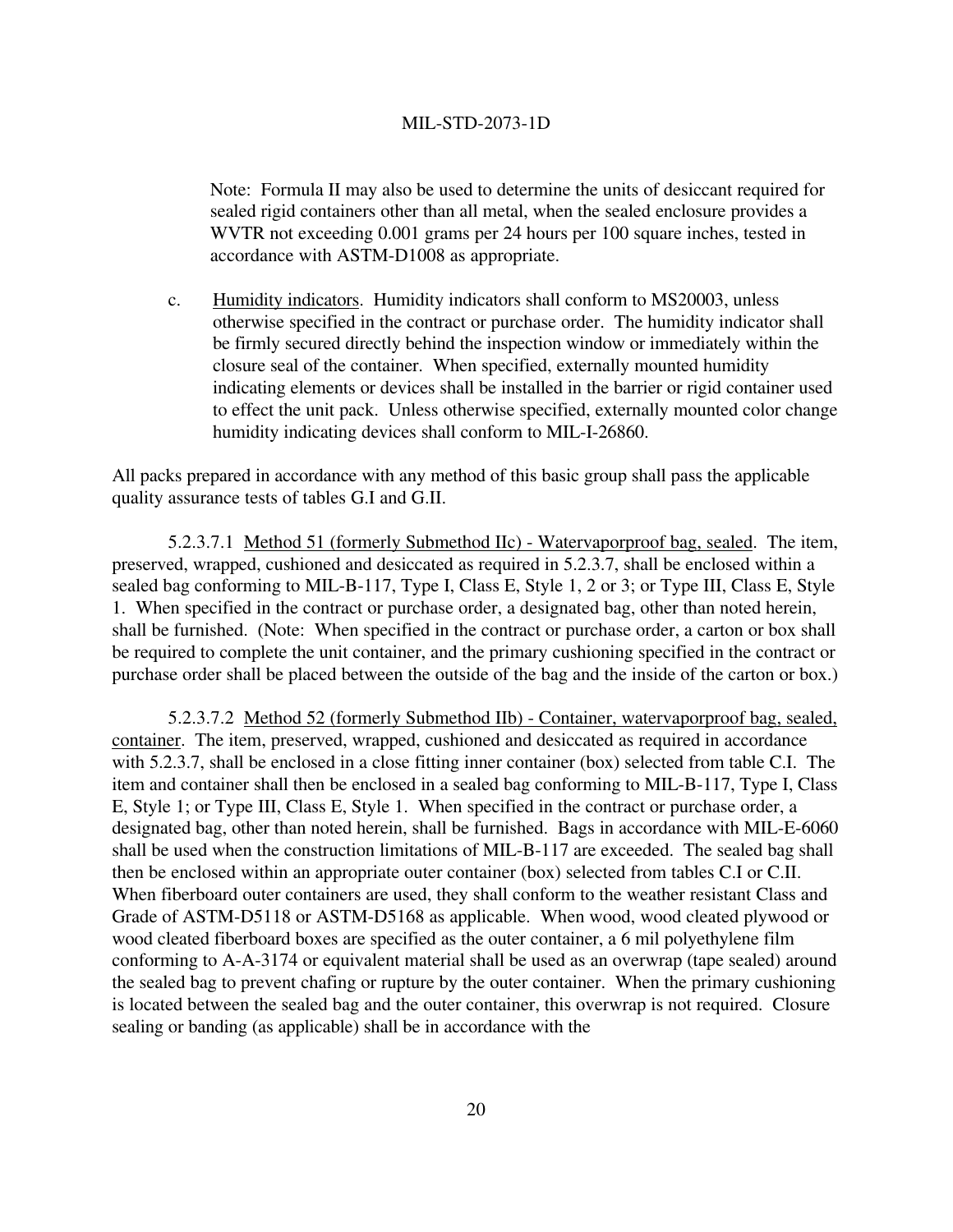applicable container specification procedures or ASTM-D1974, making certain that the bag is not damaged. (Note: When the outer container becomes the shipping container, it shall be marked as a shipping container in accordance with MIL-STD-129; the bag shall be marked as a unit pack in accordance with MIL-STD-129.)

5.2.3.7.3 Method 53 (formerly Submethod IIa) - Floating watervaporproof bag, sealed. The item, wrapped, cushioned, and desiccated as required in 5.2.3.7 and anchored or shock mounted as required in MIL-STD-1186, shall be enclosed in a sealed bag conforming to MIL-E-6060. When specified in the contract or purchase order, a window of material conforming to MIL-PRF-22191, Type I shall be provided in the bag in accordance with MIL-E-6060 procedures for packs 15 cubic feet or larger. When specified, externally mounted plug type humidity indicators conforming to MIL-I-26860 shall be used. When an exterior container is to be placed over the floating bag, a removable inspection port shall be provided in the exterior container body, so situated as to coincide with the location of the inspection window of the bag or the mounted humidity plug.

5.2.3.7.4 Method 54 (formerly Submethod IIf) - Rigid container (other than metal), sealed. The item, preserved, wrapped, cushioned and desiccated as required in 5.2.3.7, shall be enclosed in a sealed, close fitting, rigid container other than all metal. Any sealed, rigid container other than all metal may be used if the sealed container provides a WVTR not exceeding 0.075 grams per 100 square inches per 24 hours when tested in accordance with ASTM-D1008.

5.2.3.7.5 Method 55 (formerly Submethod IId) - Rigid metal container, sealed. The item, preserved, wrapped, cushioned and desiccated as required in 5.2.3.7, shall be enclosed in a sealed, close fitting, metal container. Any selected type of rigid metal container with a machine seamed or welded closure or reusable container with a gasketed or threaded closure may be used if the sealed container provides a WVTR not exceeding 0.075 grams per 100 square inches per 24 hours, when tested in accordance with ASTM-D1008, unless a specific type of rigid metal container and closure is specified in the contract or purchase order.

5.2.4 Military preservation requirements for items with specific characteristics.

5.2.4.1 Electrostatic discharge sensitive (ESDS) items. ESDS items shall be preserved in accordance with table J.Ia, Code "GX".

5.2.4.2 Items capable of disassembly. Items may be disassembled into component parts provided an overall saving will result and disassembly and reassembly can be accomplished with the use of common hand tools by semi-skilled personnel.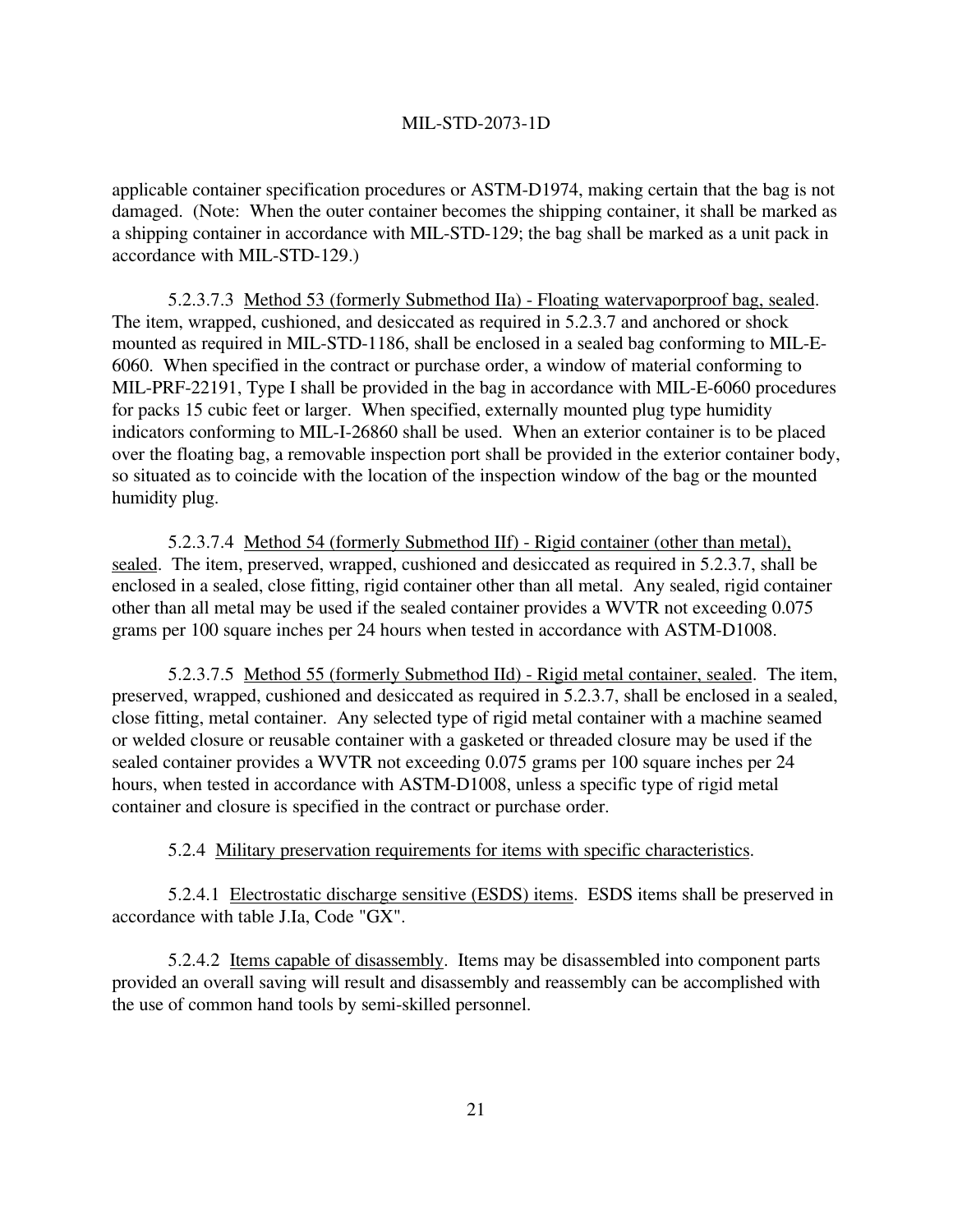5.2.4.3 Flexible-coilable items. Flexible, coilable items constructed in a loop, such as fan belts or door seals, having a 14 inch diameter or greater, shall be looped so as not to distort or otherwise damage the item. Items shall not be looped if undue strain or damage will occur. Items that are practical to roll or fold shall be rolled or folded to the minimum cube that will prevent deformation or set to the item during long term storage.

5.2.4.4 Wheeled items. Rubber tired wheels, pneumatic or solid, shall be blocked clear of the floor of the crate or the skid and shall not be load bearing. When specified, wheeled items shall be shipped uncrated as mobile packs.

5.2.4.5 Caging or damping. Items such as instruments or gyroscopes, which incorporate caging or damping features for securing movable parts in place, shall be properly engaged or electrically damped prior to packaging.

5.2.4.6 Items with mounts. Equipment containing vibration-shock mounts shall not be shipped on the mounts unless they are immobilized by blocking or unless the mounts are an integral internal part of the equipment. In either event, a suitable cushioning system shall be provided.

5.2.4.7 Rubber and synthetic rubber items. When rubber or synthetic rubber items are unit packed in quantities of two or more, the individual pieces shall be dusted with technical talcum (soapstone) conforming to commercial standards, or separated by kraft or plastic film separators.

5.2.4.8 Hazardous items. Hazardous items shall be packaged in accordance with table J.Ia, Code "HM".

5.3 Level A and B packing requirements.

5.3.1 Intermediate containers. Intermediate containers shall be used under any one of the following conditions:

- a. When they are considered economical because of total quantity on order, production schedule or when they facilitate handling, storage and reshipment.
- b. When the quantity to be shipped to a single destination permits the use of two or more intermediate containers in an exterior container.
- c. When the exterior surface of the unit pack is a bag or wrap of any kind.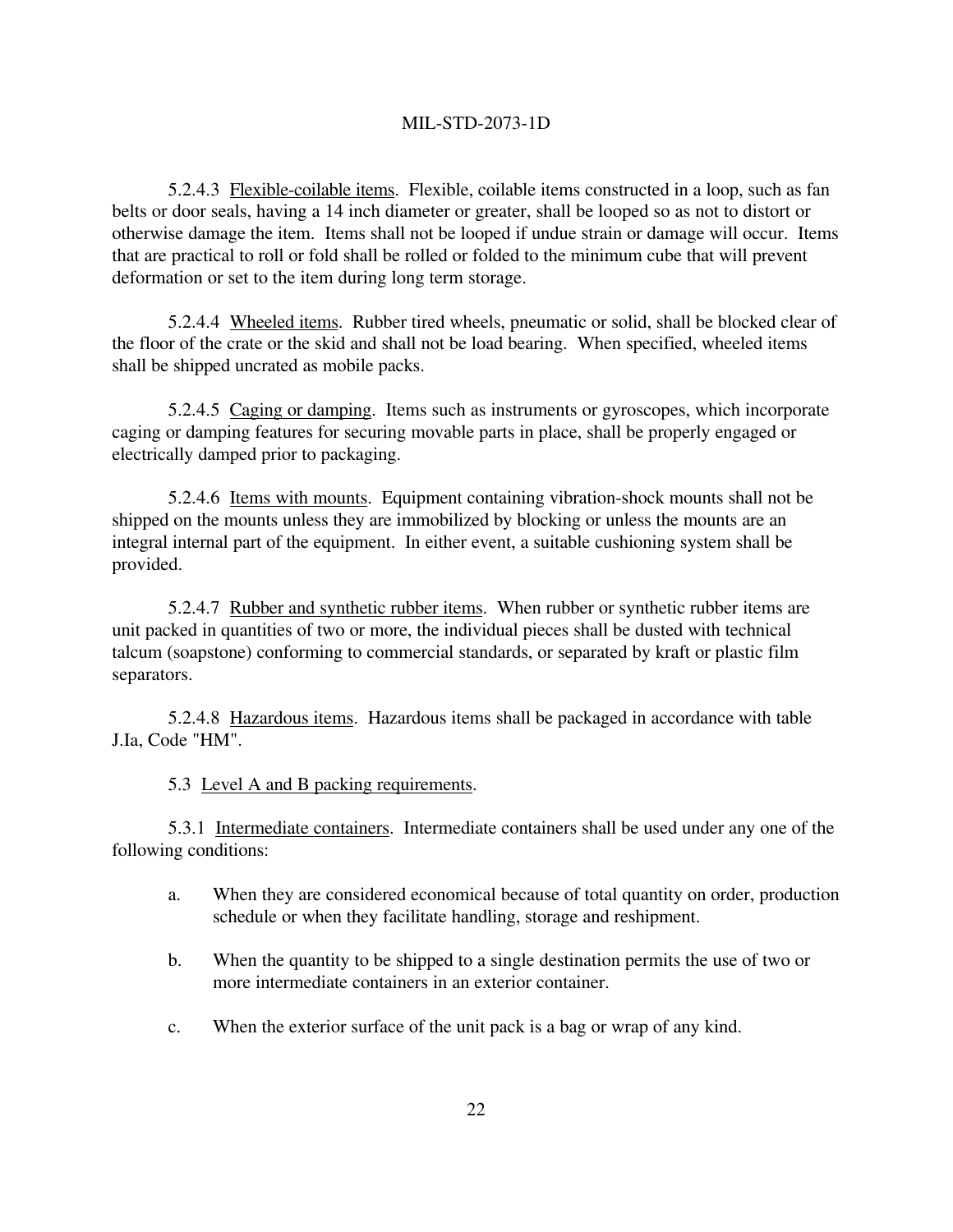d. When specified by the acquisition activity.

5.3.2 Exterior containers. When practicable, the exterior container being shipped to a single destination shall:

- a. Contain items of the same National Stock Number.
- b. Contain identical quantities of unit/intermediate packs.
- c. Contain items of the same contract.
- d. Contain items having the same lot number, cure, manufacture or expiration date.
- e. Be the most cost effective and be of minimum cube to contain and protect the items.

5.3.2.1 Container selection. Acceptable shipping containers for Levels A and B military packing are listed in table C.II. Selection criteria shall reflect the most economical container that will provide the required protection for any given military packing application.

5.4 Minimal packing requirements. When anticipated logistics paths indicate that items requiring military preservation, as outlined in this standard, will not be exposed to shipping environments more severe than those normally encountered in the commercial distribution system, military packing requirements need not be implemented. Acceptable minimal packing requirements for shipments of this nature are listed in table J.IXa.

5.5 Marking. All unit, intermediate and exterior packs shall be marked in accordance with MIL-STD-129 and additional marking requirements as specified by the acquisition activity. Interior bags or containers, when enclosed within another container to complete a unit pack (see table G.I, Note 2), shall also be marked as specified for unit pack identification in MIL-STD-129.

5.6 Military packaging design validation provisions. Unless otherwise specified in the contract or purchase order, the contractor shall be required to perform packaging design validation tests on selective and special group items in accordance with Appendix F unless one of the following conditions exist:

a. Furnished data - Detailed packaging instructions or design are furnished by the acquisition activity. This includes the predetermined codes to be used for common items.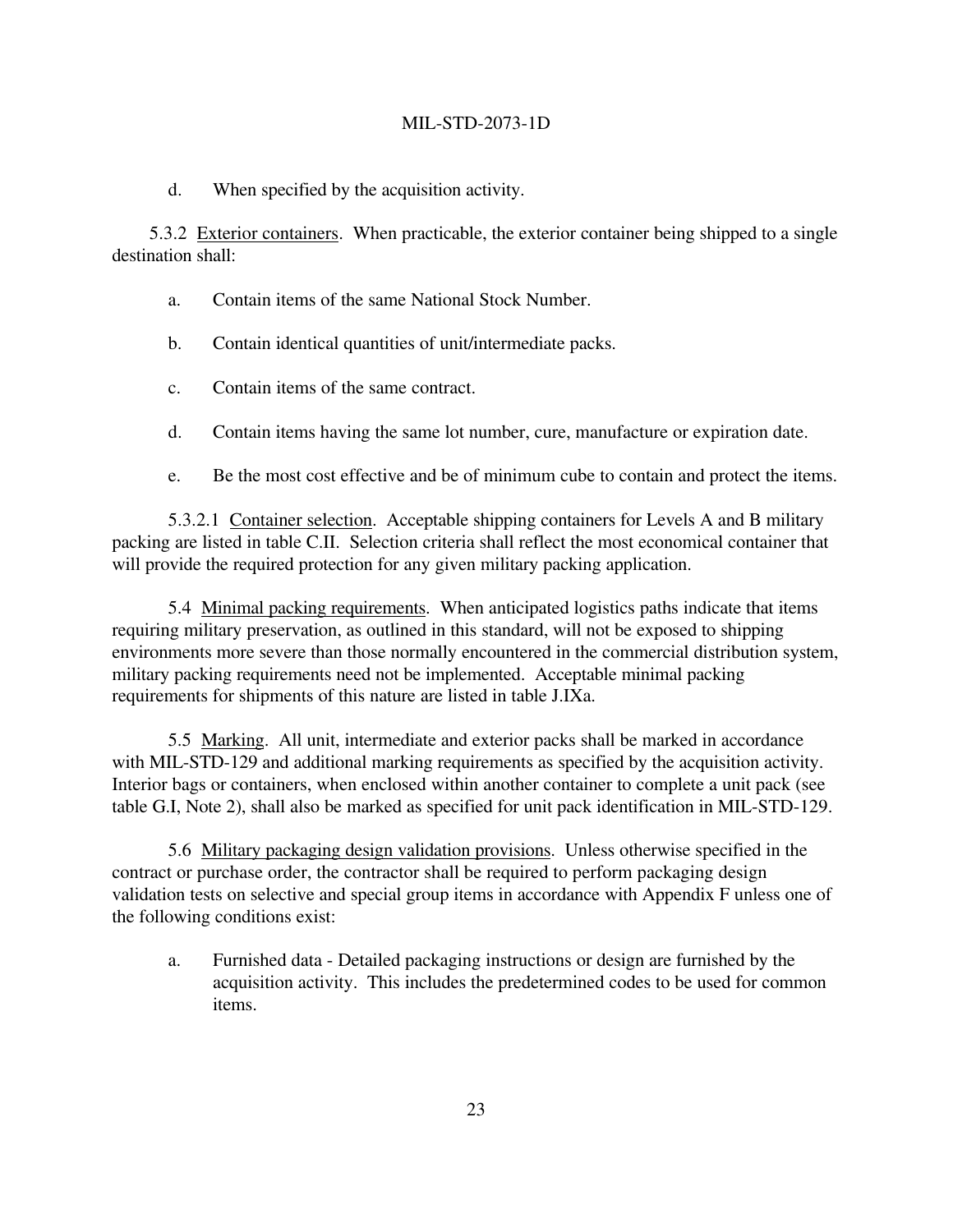- b. Previous test records The contractor has previous successful test records for the same or a similar item.
- c. Approved engineering data The contractor has engineering data that has been approved by the cognizant DoD activity and indicates that the proposed packaging design will successfully meet the requirements of the contract.
- d. Multiapplication containers Items meet the weight, dimensional and fragility requirements of table C.IV and are packed in the appropriate multiapplication container.
- e. Contractor shipping data The contractor has historical shipping data confirming adequate protection was provided to similar items using the same or equivalent packaging.

5.7 Quality assurance provisions. Unless otherwise specified in the contract or purchase order, the contractor is responsible for the performance of all quality assurance requirements as specified in Appendix G (see 6.4).

## 6. NOTES

(This section contains information of a general or explanatory nature which may be helpful, but is not mandatory.)

- 6.1 Acquisition requirements. Acquisition documents must specify the following:
- a. Title, number, revision and date of this standard.
- a. Level of military packing required (see 3.10 and 5.3).

6.2 Issue of DoDISS. When this standard is used in acquisition, the applicable issue of the DoDISS should be cited in the solicitation (see 2.2.1 and 2.3).

6.3 Associated Data Item Descriptions (DIDs). This standard is cited in DoD 5010.12-L, Acquisition Management Systems and Data Requirements Control List (AMSDL), as the source document for the following DIDs. When it is necessary to obtain the data, the applicable DIDs must be listed on the Contract Data Requirements List (DD Form 1423), except where the DoD Federal Acquisition Regulation Supplement exempts the requirement for a DD Form 1423.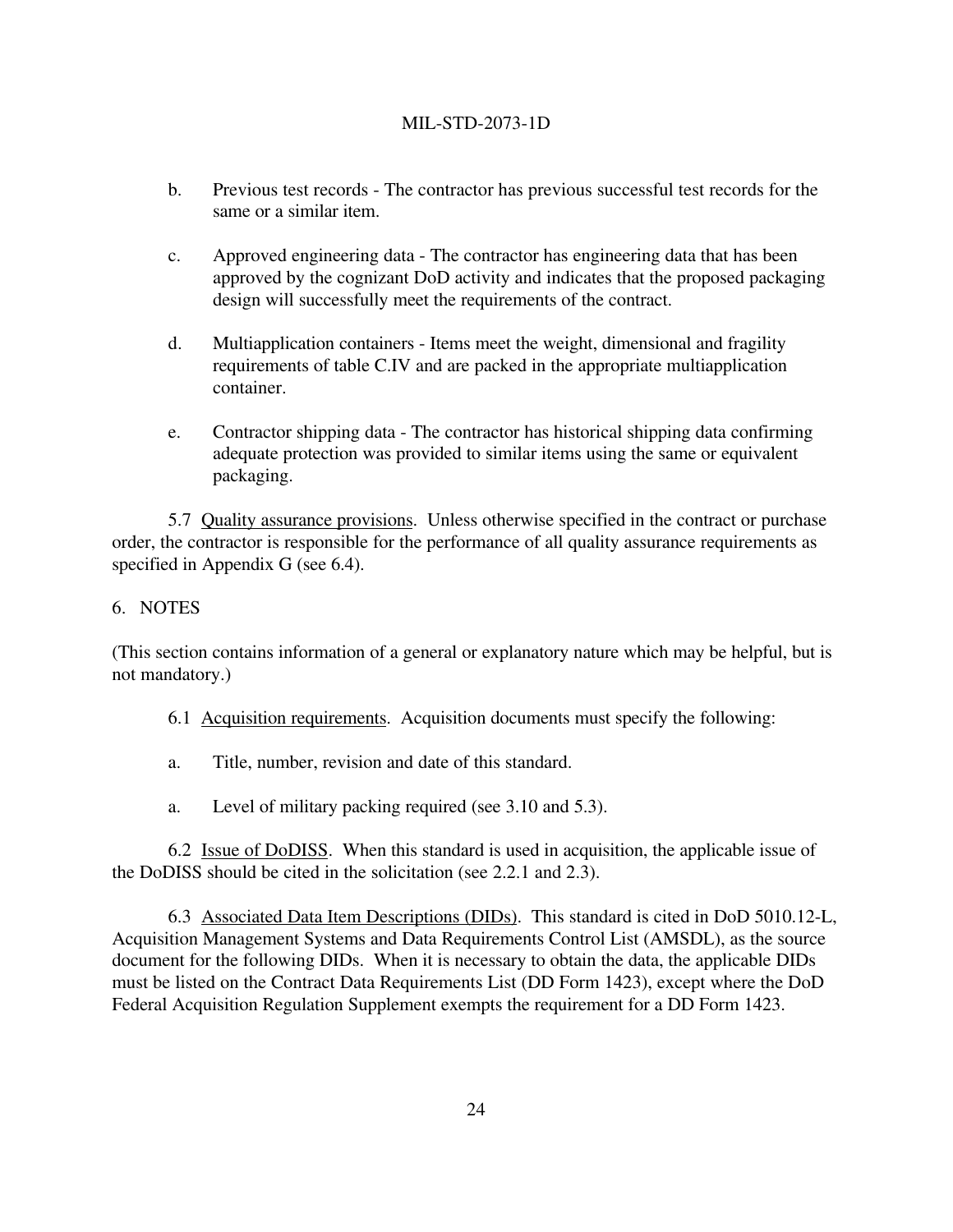| Reference paragraph | <b>DID</b> Number    | DID title                                              |
|---------------------|----------------------|--------------------------------------------------------|
| 4.1                 | <b>DI-PACK-80120</b> | Preservation and Packing Data                          |
| 4.1                 | DI-PACK-80121        | <b>Special Packing Instructions</b>                    |
| C.5.1.2/H.3.1       | DI-PACK-80683        | Container Design Retrieval System (CDRS)               |
| C.5.1.2/H.3.3.1.1   | <b>DI-PACK-80684</b> | Container Design Retrieval System (CDRS)<br>Data Input |
| F.3.2               | DI-PACK-81059        | Performance Oriented Packaging (POP) Test<br>Report    |

The above DIDs were current as of the date of this standard. The current issue of the AMSDL must be researched to ensure that only current and approved DIDs are cited on the DD Form 1423.

6.4 Testing facilities. The Government contracting activity's invitation for bid (IFB) or request for quote (RFQ) should include requirements that the bidder/contractor state that he has the necessary facilities and capabilities of performing all or part of the testing required or that he will subcontract that which he is unable to perform to an outside packaging concern with the necessary facilities and identify the specific taskings.

6.5 Changes in methods of preservation designations. The following are the current and superseded MIL-P-116 method of preservation designators: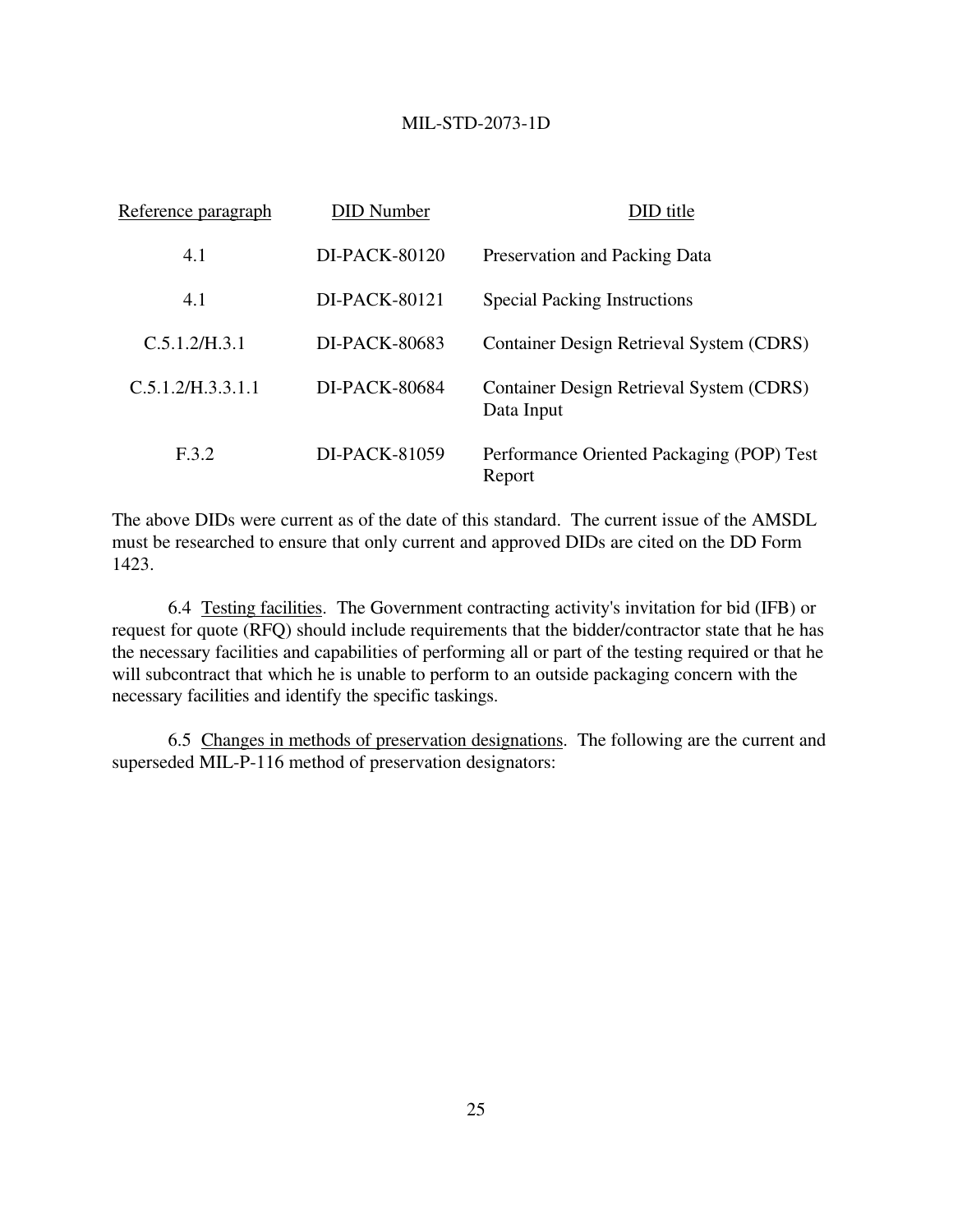| Method of Preservation Designators |                    |                            |
|------------------------------------|--------------------|----------------------------|
|                                    | In MIL-STD-2073-1C | Remarks                    |
| In MIL-P- $116J$                   | and $-1D$          |                            |
| I                                  | 20                 |                            |
| IA                                 | 40                 |                            |
| $IA-5$                             | 45                 |                            |
| $IA-6$                             | $- -$              | Deleted by MIL-STD-2073-1C |
| $IA-8$                             | 41                 |                            |
| $IA-13$                            | 44                 |                            |
| $IA-14$                            | 42                 |                            |
| $IA-15$                            | $-$                | Deleted by MIL-STD-2073-1C |
| $IA-16$                            | 43                 |                            |
| IC                                 | 30                 |                            |
| $IC-1$                             | 33                 |                            |
| $IC-2$                             | 32                 |                            |
| $IC-3$                             | 31                 |                            |
| $IC-4$                             |                    | Deleted by MIL-STD-2073-1C |
| $IC-7$                             |                    | Deleted by MIL-STD-2073-1C |
| $IC-9$                             |                    | Deleted by MIL-STD-2073-1C |
| $IC-10$                            | --                 | Deleted by MIL-STD-2073-1C |
| $\mathbf{I}$                       | 50                 |                            |
| <b>IIa</b>                         | 53                 |                            |
| <b>IIb</b>                         | 52                 |                            |
| <b>IIc</b>                         | 51                 |                            |
| <b>IId</b>                         | 55                 |                            |
| <b>IIe</b>                         |                    | Deleted by MIL-STD-2073-1C |
| <b>IIf</b>                         | 54                 |                            |
| III                                | 10                 |                            |

6.6 Subject term (keyword) listing.

| Cleaning                   |
|----------------------------|
| Containers                 |
| Drying                     |
| Inspection                 |
| Levels of protection       |
| Marking for shipment       |
| Methods of preservation    |
| Packaging code development |
| Packaging data forms       |

Cleaning Packaging design validation provisions Packaging requirements Preservation Preservatives Procedural requirements Quality assurance Quantity per unit pack Testing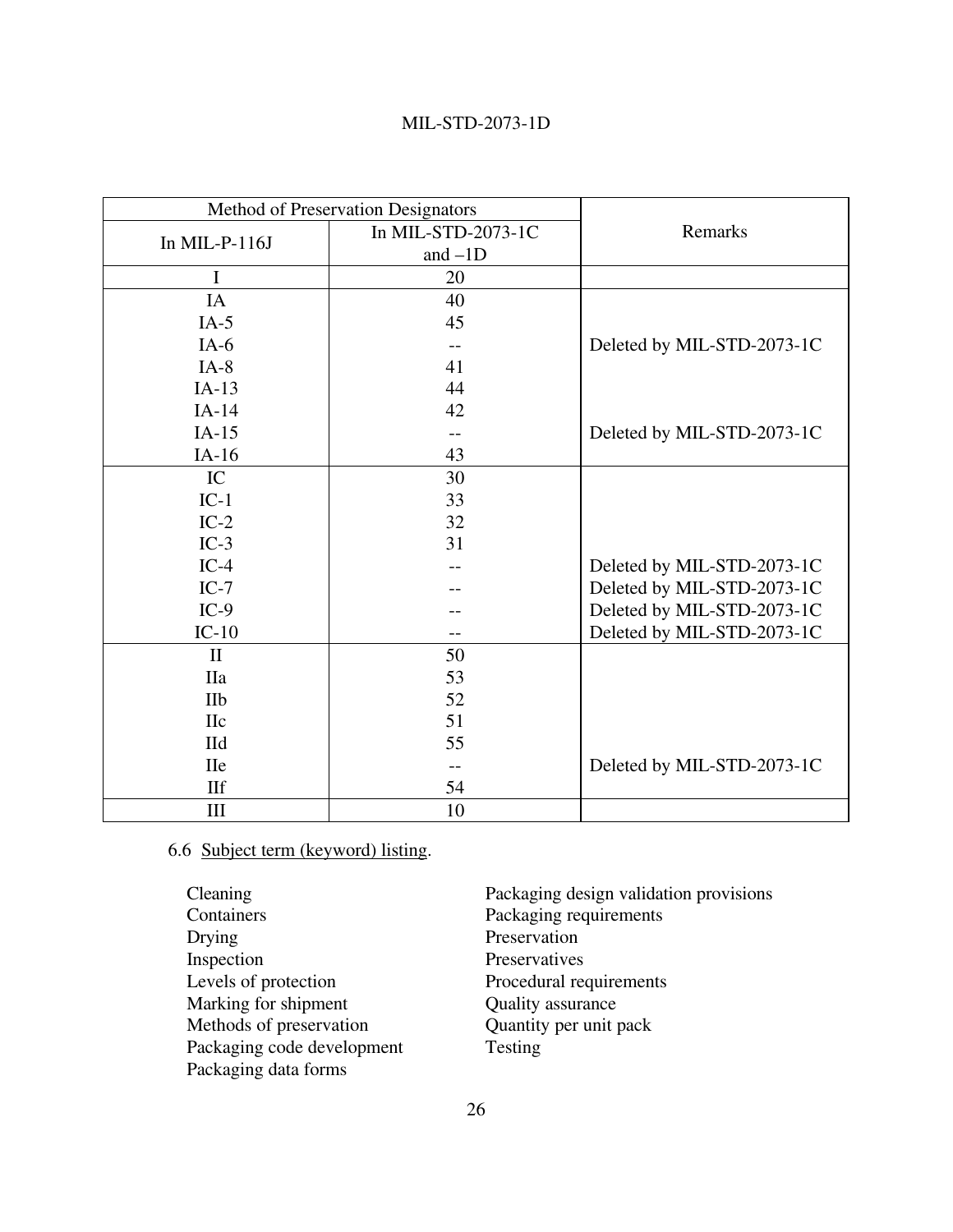6.7 Copies of regulations. Copies of AFJMAN24-204/DLAM 4145.3/TM 38- 250/NAVSUP PUB 505/MCO P4030.19 should be available from the applicable system program office or the USAF Material Command's hazardous material bulletin board on the Internet World Wide Web.

6.8 Supersession. In addition to the document listed on the front cover, this standard also has superseded the following documents:

| $MIL-P-116$         |                          | Preservation, Methods of.                                   |
|---------------------|--------------------------|-------------------------------------------------------------|
| MIL-STD-726         | $\blacksquare$           | Packaging Requirement Codes.                                |
| MIL-STD-794         | $\overline{\phantom{a}}$ | Parts and Equipment, Procedures for Packaging of.           |
| MIL-STD-834         | $\sim$ 10 $\pm$          | Packaging Data Forms, Instructions for Preparation and Use  |
|                     |                          | of.                                                         |
| <b>MIL-STD-1510</b> | $\overline{\phantom{a}}$ | Container Design Retrieval System, Procedures for Use of.   |
| MIL-STD-2073-2      | $\sim$                   | Packaging Requirement Codes.                                |
| MIL-P-14232         | -                        | Parts, Equipment and Tools for Army Material, Packaging of. |
|                     |                          |                                                             |

6.9 Changes from previous issue. Marginal notations are not used in this revision to identify changes with respect to the previous issue due to the extent of the changes.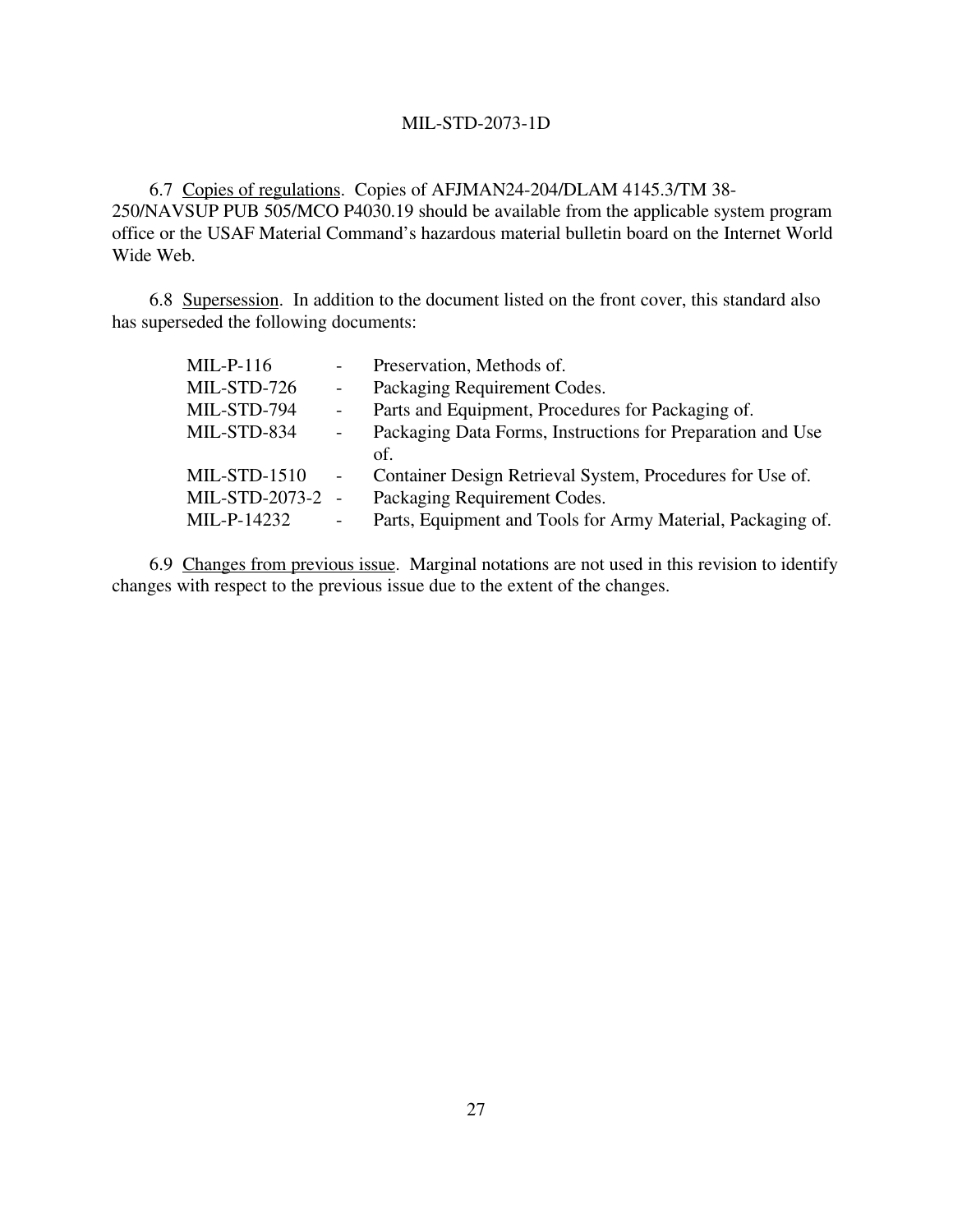## TABLE I. Approximate fragility factors.

## 15 G's or less

Some inertial guidance platforms and space vehicles.

## 16 - 24 G's

Missile guidance systems, precision aligned test equipment, gyros, some inertial guidance platforms.

## 25 - 39 G's

Mechanically shock-mounted instruments (shock mounts secured prior to packaging provided for in-service use only), vacuum tube electronics equipment.

## $40 - 59$  G's

Aircraft accessories such as constant speed drives; electric typewriters, most solid state electronics equipment, oscilloscopes, computer components.

## $60 - 84$  G's

TV receivers, aircraft accessories such as generators, starters; some solid state electronics equipment, some circuit cards and some terminal boards.

# 85 - 110 G's

Refrigerators, appliances, some electromechanical equipment, some circuit cards, air duct hoses, attenuators, cable assemblies, some capacitors, gears, housings, receivers, couplers, some resistors, some terminal boards.

# $110 + G's$

Machinery, aircraft structural parts such as landing gear, control surfaces, hydraulic equipment, washers, latch pins, plates, screw brackets, bushings, gaskets, cable assemblies, some capacitors, coupling cover drive discs, fittings, some resistors, rings, rollers, shafts, supports.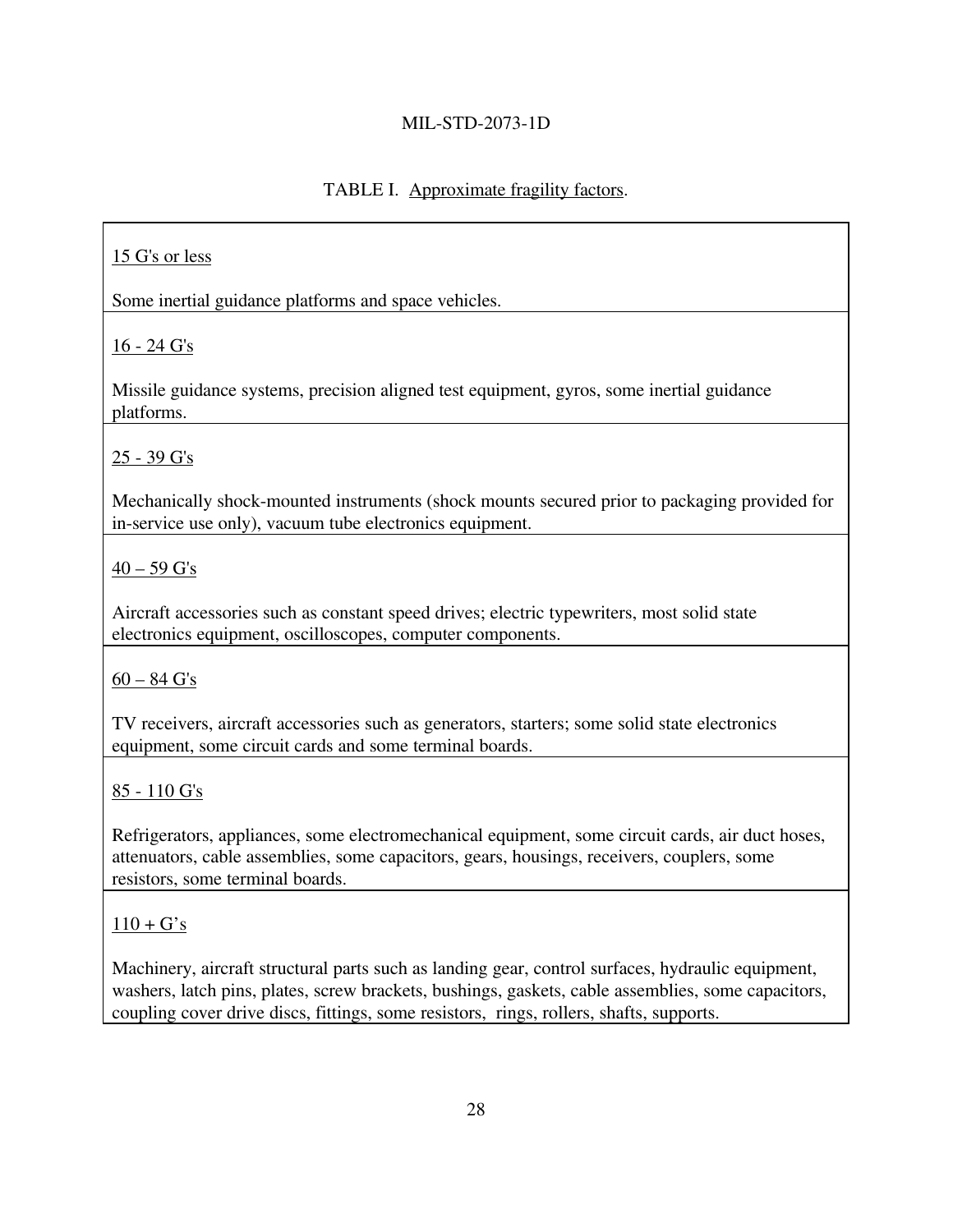| Unit Container Bag Material | Characteristics               | Waterproof; transparent             | Waterproof; greaseproof; opaque | Waterproof; greaseproof; transparent | Waterproof; greaseproof; one side opaque, other<br>side transparent | Waterproof; greaseproof; opaque | Watervaporproof; greaseproof; opaque | Watervaporproof; greaseproof; transparent | Watervaporproof; greaseproof; one side opaque,<br>other side transparent | Watervaporproof; electrostatic protective; opaque<br>(Method 41 only) | Watervaporproof; greaseproof; opaque | Watervaporproof; greaseproof; opaque | Watervaporproof; greaseproof; opaque |
|-----------------------------|-------------------------------|-------------------------------------|---------------------------------|--------------------------------------|---------------------------------------------------------------------|---------------------------------|--------------------------------------|-------------------------------------------|--------------------------------------------------------------------------|-----------------------------------------------------------------------|--------------------------------------|--------------------------------------|--------------------------------------|
|                             | Class                         | 1 or 2                              |                                 | 1 or 2                               | $1$ or $2$                                                          |                                 |                                      | 1 or 2                                    | 1 or 2                                                                   |                                                                       | $\overline{\mathcal{C}}$             |                                      | $\overline{\mathcal{C}}$             |
|                             | Grade                         | ⋖                                   | ⋖                               | Î.                                   | ⋖<br>$\mathbf{I}$                                                   | ⋖                               | ı                                    | f,                                        | ï<br>f,                                                                  | Ţ                                                                     | Ţ                                    | ı                                    |                                      |
|                             | Type                          | $I$ or $II$<br>目                    |                                 | ᄇ                                    | ᄇ                                                                   | ᄇ                               | f,                                   |                                           |                                                                          |                                                                       | f,                                   | $\mathbf{I}$                         |                                      |
|                             | Specification                 | <b>MIL-PRF-22191</b><br>or A-A-3174 | <b>MIL-B-121</b>                | <b>MIL-PRF-22191</b>                 | <b>MIL-PRF-22191</b><br>$MIL-B-121$ and                             | <b>MIL-B-121</b>                | $MIL-PRF-131$                        | <b>MIL-PRF-22191</b>                      | MIL-PRF-131 and<br><b>MIL-PRF-22191</b>                                  | <b>MIL-PRF-81705</b>                                                  | MIL-PRF-131                          | $ML-PRF-131$                         | $ML-PRF-131$                         |
| ec                          | Code<br>Cont.<br>Unit<br>Pkg. | BL                                  | BE                              | $\overline{\text{SD}}$               | B <sub>2</sub>                                                      | $\mathbf{B}$                    | $_{BS}$                              | SE                                        | B <sub>3</sub>                                                           | B <sub>9</sub>                                                        | 5F                                   | $_{BS}$                              | 5F                                   |
|                             | Style                         | $\mathcal{C}$                       |                                 | $\mathcal{L}$                        | 3                                                                   |                                 |                                      | $\mathcal{L}$                             | 3                                                                        |                                                                       |                                      |                                      |                                      |
| MIL-B-117 Referer           | Class                         | ≏                                   | $\cup$                          | $\cup$                               | $\cup$                                                              | $\cup$                          | 凹                                    | щ                                         | Щ                                                                        | щ                                                                     | щ                                    | щ                                    | 凹                                    |
|                             | Type                          |                                     |                                 |                                      |                                                                     | ⊟                               |                                      |                                           |                                                                          |                                                                       | 目                                    | $\overline{}$                        | 目                                    |
| Method                      | Preser-<br>vation<br>đ        | $31$ and<br>32                      |                                 |                                      | 33                                                                  |                                 |                                      |                                           | 41 and<br>51                                                             |                                                                       |                                      | $42$ and                             | 52                                   |

TABLE II. Method of preservation vs. unit container bag material cross reference to MIL-B-117. TABLE II. Method of preservation vs. unit container bag material cross reference to MIL-B-117.

# MIL-STD-2073-1D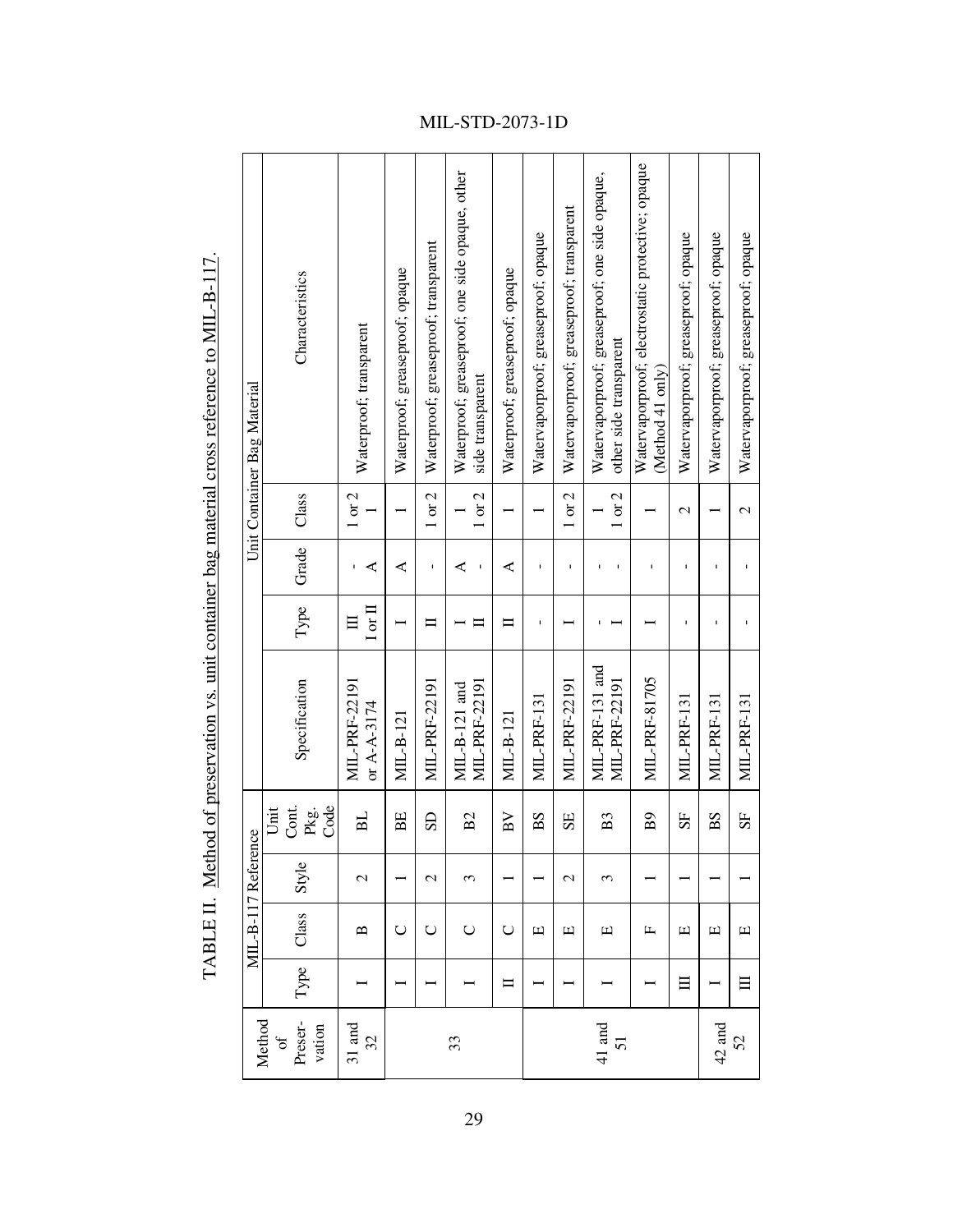#### APPENDIX A

#### DEVELOPMENT OF MILITARY PACKAGING REQUIREMENTS

A.1 SCOPE. This appendix provides direction for the development of detailed military packaging requirements in accordance with the figure 1 decision chart referenced in 4.1. This appendix also provides information on:

- a. use of procedural packaging specifications (see A.3)
- b. packaging of hazardous material (see A.4)
- c. categorization (see A.5.3) (see tables A.I, A.II, and A.III)
- d. selecting preservation methods (see table A.I)
- e. development of predetermined packaging codes (see table A.IV)
- f. formatting coded data (see table A.IV and figure A.1)
- g. computation of weight and cube of packaging materials (see table A.V)

This appendix is a mandatory part of this standard. The information contained herein is intended for compliance.

#### A.2 APPLICABLE DOCUMENTS

A.2.1 General. The documents listed in this section are specified in sections A.3 through A.5 of this appendix. While every effort has been made to ensure the completeness of this list, document users are cautioned that they must meet all specified requirements documents cited in sections A.3 through A.5 of this appendix, whether or not they are listed.

#### A.2.2 Government documents.

A.2.2.1 Specifications and standards. The following specifications and standards form a part of this document to the extent specified herein. Unless otherwise specified, the issues of these documents are those listed in the issue of the Department of Defense Index of Specifications and Standards (DoDISS) and supplement thereto, cited in the solicitation (see 6.2).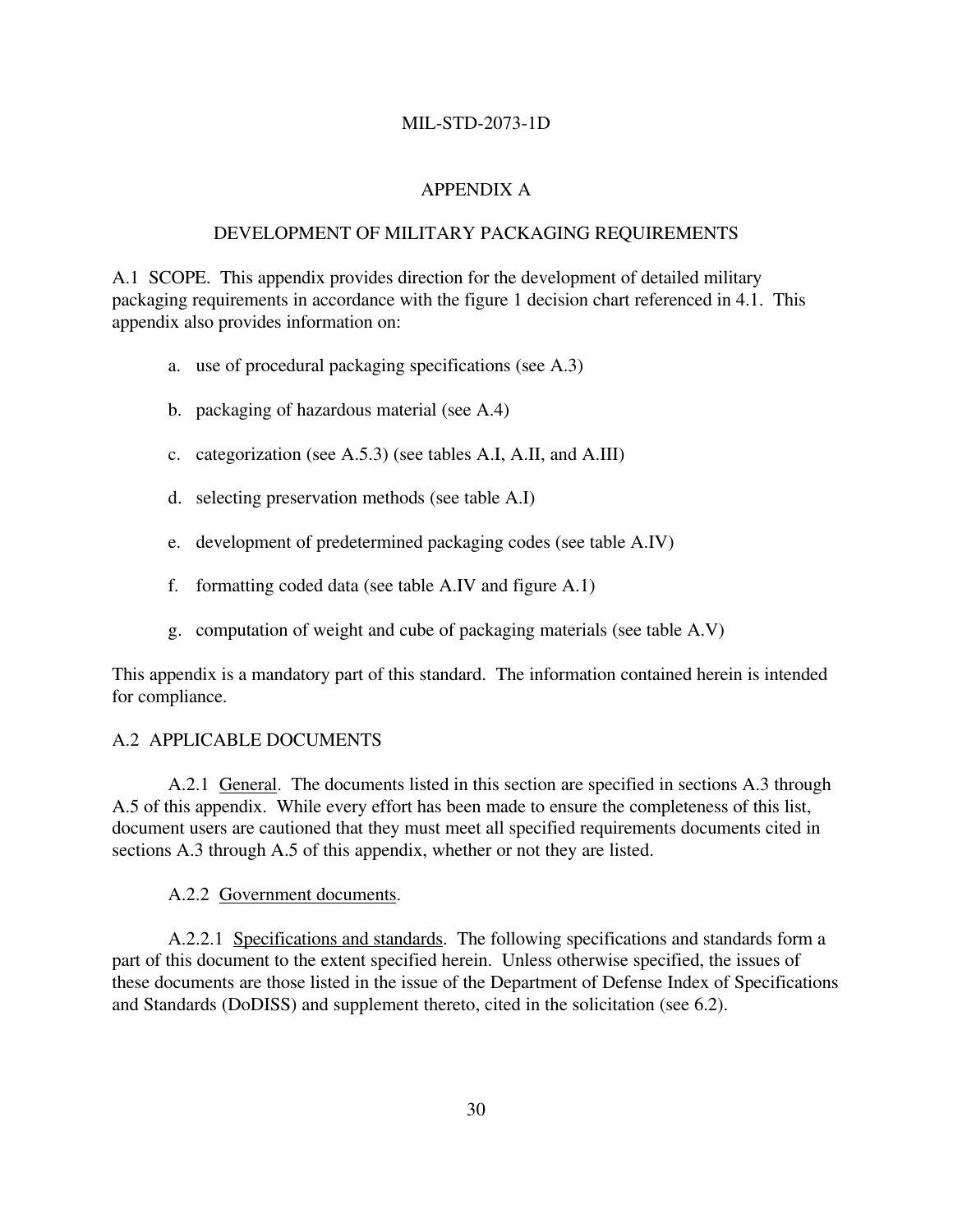# APPENDIX A

## **SPECIFICATIONS**

## FEDERAL

| <b>VV-L-800</b>     | - Lubricating Oil, General Purpose, Preservative (Water-    |
|---------------------|-------------------------------------------------------------|
|                     | Displacing, Low Temperature).                               |
| PPP-B-140           | - Batteries, Storage, Industrial, Automotive, Aircraft and  |
|                     | Navy Portable; Packaging of.                                |
| PPP-B-2920          | - Boilers and Related Equipment, Packaging of.              |
| <b>PPP-C-795</b>    | - Cushioning Material, Packaging (Flexible Closed Cell      |
|                     | Plastic Film for Long Shipping Cycle Applications).         |
| <b>PPP-C-2020</b>   | - Chemicals, Liquid, Dry, and Paste: Packaging of.          |
| PPP-H-1581          | - Hardware (Fasteners and Related Items), Packaging of.     |
| $PPP-P-40$          | - Preservation and Packing of Hand Tools; Tools and Tool    |
|                     | Accessories for Power Driven, Metal and Woodworking         |
|                     | Machinery.                                                  |
| PPP-P-1132          | - Packaging of Woolen, Worsted and Wool Blend               |
|                     | (Synthetic Fiber; Cotton) Fabrics.                          |
| PPP-P-1136          | - Packaging of Coated (Plastic; Rubber) and Laminated       |
|                     | Fabrics.                                                    |
| <b>PPP-T-360</b>    | - Time Measuring Instruments: Packaging of.                 |
|                     |                                                             |
| <b>MILITARY</b>     |                                                             |
|                     |                                                             |
| $MIL-V-3$           | - Valves, Fittings, and Flanges (Except for Systems         |
|                     | Indicated Herein) (Non-Aircraft); Packaging of.             |
| MIL-DTL-4           | - Tires and Inner Tubes; Packaging of.                      |
| $MIL-E-75$          | - Electron Tubes, Packaging of.                             |
| <b>MIL-S-196</b>    | - Support Items, Accessories, and Kits, Mechanical;         |
|                     | Packaging of.                                               |
| MIL-P-197           | - Packaging of Bearings, Antifriction, Associated Parts and |
|                     | Subassemblies.                                              |
| MIL-P-2845          | - Propulsion Systems, Boat and Ship; Main Shafting,         |
|                     | Propellers, Bearings, Gauges, Special Tools, and            |
|                     | Associated Repair Parts; Packaging of.                      |
| MIL-C-3131          | - Cordage; Packaging of.                                    |
| <b>MIL-PRF-3150</b> | - Lubricating Oil, Preservative, Medium.                    |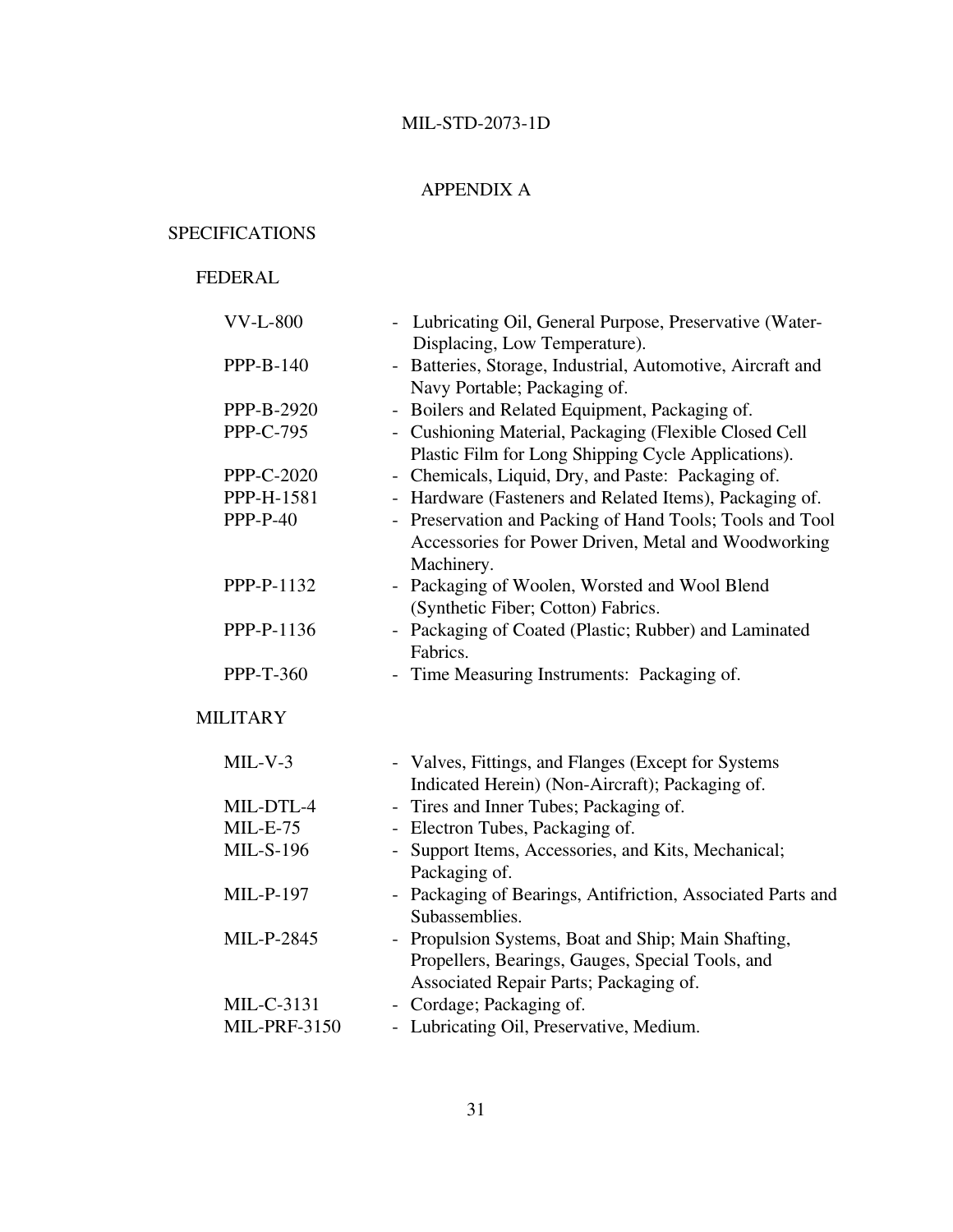## APPENDIX A

# SPECIFICATIONS (continued)

# MILITARY (continued)

| MIL-M-3184          | - Machinery: Deck and Vehicle Mounted With Associated                                  |
|---------------------|----------------------------------------------------------------------------------------|
|                     | Equipment and Provisioned (Repair Parts) Items;                                        |
|                     | Packaging of.                                                                          |
| MIL-C-3993          | Copper and Copper-Base Alloy Mill Products; Packaging                                  |
|                     | of.                                                                                    |
| MIL-P-5610          | - Parachute Assemblies and Subassemblies, Packaging and                                |
|                     | Packing of.                                                                            |
| MIL-P-6063          | - Packaging of Batteries, Storage, Charged and Dry                                     |
|                     | Uncharged and Moist, General Specification for.                                        |
| <b>MIL-PRF-6081</b> | - Lubricating Oil, Jet Engine.                                                         |
| <b>MIL-PRF-6085</b> | - Lubricating Oil: Instrument, Aircraft, Low Volatility.                               |
| MIL-C-6529          | - Corrosion Preventive, Aircraft Engine.                                               |
| <b>MIL-PRF-7808</b> | Lubricating Oil, Aircraft Turbine Engine, Synthetic Base.<br>$\mathbb{L}^{\mathbb{N}}$ |
| <b>MIL-PRF-7870</b> | Lubricating Oil: General Purpose, Low Temperature.<br>$\equiv$                         |
| MIL-W-10430         | - Welding Rods and Electrodes; Packaging of.                                           |
| MIL-C-11796         | - Corrosion Preventive Compound, Petrolatum, Hot                                       |
|                     | Application.                                                                           |
| MIL-C-12000         | - Cable, Cord, and Wire, Electric; Packaging of.                                       |
| MIL-L-14362         | - Lumber: Unitizing and Loading of                                                     |
| MIL-PRF-16173       | - Corrosion Preventive Compound, Solvent Cutback,                                      |
|                     | Cold-Application.                                                                      |
| MIL-E-16298         | Electric Machines Having Rotating Parts, Accessories                                   |
|                     | and Associated Support Items: Packaging of.                                            |
| MIL-P-16789         | Pumps (Including Prime Movers and Support Items);                                      |
|                     | Packaging of.                                                                          |
| MIL-E-17555         | - Electronic and Electrical Equipment, Accessories, and                                |
|                     | Provisioned Items (Repair Parts); Packaging of.                                        |
| MIL-P-17667         | Paper, Wrapping, Chemically Neutral (Non-Corrosive).                                   |
| MIL-S-19491         | Semiconductor Devices, Packaging of.                                                   |
| MIL-PRF-21260       | - Lubricating Oil, Internal Combustion Engine,                                         |
|                     | Preservative and Break-In.                                                             |
| MIL-P-23199         | Packaging and Packing Requirements for Special Purpose                                 |
|                     | Components and Repair Parts.                                                           |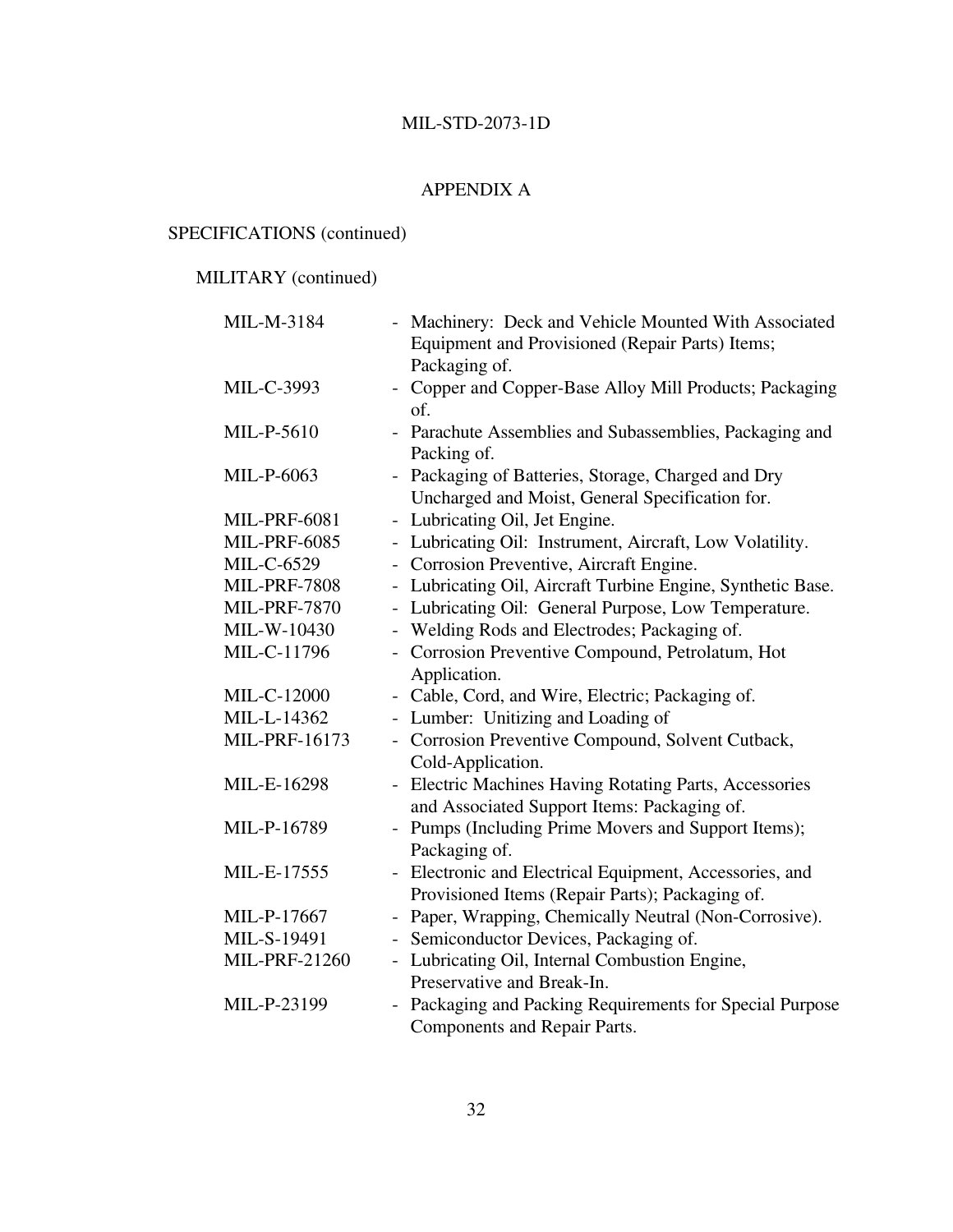#### APPENDIX A

#### SPECIFICATIONS (continued)

#### MILITARY (continued)

| <b>MIL-PRF-23827</b> | - Grease, Aircraft and Instrument, Gear and Actuator         |
|----------------------|--------------------------------------------------------------|
|                      | Screw, NATO Code Number G-354, Metric.                       |
| MIL-S-28786          | - Switches, Electrical and Fiber Optic, Packaging of.        |
| MIL-C-39028          | Capacitors, Packing of.<br>$\pm$                             |
| MIL-R-39032          | - Resistors, Packaging of.                                   |
| MIL-L-46010          | - Lubricant, Solid Film, Heat Cured, Corrosion Inhibiting.   |
| MIL-H-46170          | - Hydraulic Fluid, Rust Inhibited, Fire Resistant, Synthetic |
|                      | Hydrocarbon Base.                                            |
| MIL-C-55330          | - Connectors, Electrical and Fiber Optic, Packaging of.      |
| MIL-M-55565          | - Microcircuits, Packaging of.                               |
| MIL-PRF-81322        | Grease, Aircraft, General Purpose, Wide Temperature          |
|                      | Range.                                                       |
| MIL-G-81559          | - Gyroscope Assemblies and Attitude and Directional          |
|                      | Reference Instruments for Aircraft; Packaging of.            |
| <b>MIL-PRF-83282</b> | - Hydraulic Fluid, Fire Resistant, Synthetic Hydrocarbon     |
|                      | Base, Aircraft, Metric, NATO Code Number H-537.              |
|                      |                                                              |

## STANDARDS

#### **MILITARY**

| MIL-STD-290 | - Packaging of Petroleum and Related Products.      |
|-------------|-----------------------------------------------------|
| MIL-STD-758 | - Packaging Procedures for Submarine Support Items. |

(Unless otherwise indicated, copies of the above documents are available from the Standardization Documents Order Desk, 700 Robbins Avenue, Building 4D, Philadelphia, PA 19111-5094).

A.2.2.2 Other Government documents, drawings and publications. The following other Government documents form a part of this document to the extent specified herein. Unless otherwise specified, the issues are those cited in the solicitation.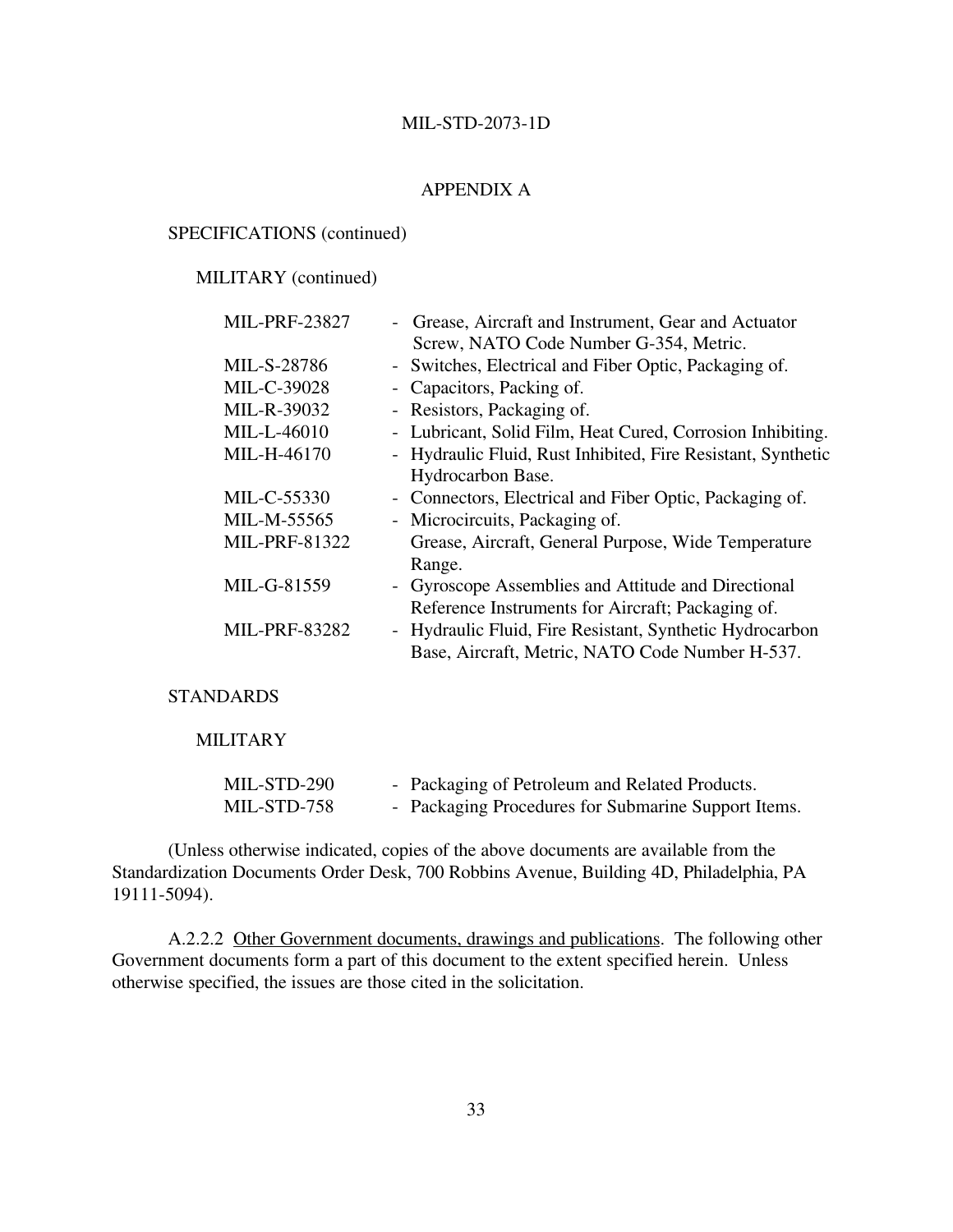#### APPENDIX A

#### CODE OF FEDERAL REGULATIONS

| <b>29 CFR</b> | $\overline{\phantom{a}}$ | Labor.                     |
|---------------|--------------------------|----------------------------|
| 40 CFR        | $\overline{\phantom{a}}$ | Protection of Environment. |
| 49 CFR        | $\overline{\phantom{0}}$ | Transportation.            |

(Application for copies should be addressed to the Superintendent of Documents, U.S Government Printing Office, North Capital & H Streets, N.W., Washington, DC 20402.)

A.2.3 Non-Government publications. The following documents form a part of this document to the extent specified herein. Unless otherwise specified, the issues of the documents which are DoD adopted are those listed in the issue of the DoDISS cited in the solicitation. Unless otherwise specified, the issues of documents not listed in the DoDISS are the issues of the documents cited in the solicitation (see 6.2).

#### AMERICAN SOCIETY FOR TESTING AND MATERIALS (ASTM)

| ASTM-B660    | Aluminum and Magnesium Products, Packaging/Packing of, |
|--------------|--------------------------------------------------------|
|              | Standard Practices for (DoD adopted).                  |
| $ASTM-D5118$ | - Fabrication of Fiberboard Shipping Boxes.            |

(Application for copies should be addressed to the American Society for Testing and Materials (ASTM), 100 Barr Harbor Drive, West Conshohocken, PA 19428-2959).

#### INTERNATIONAL DOCUMENTS

#### INTERNATIONAL AIR TRANSPORT ASSOCIATION (IATA)

Dangerous Goods Regulations

#### INTERNATIONAL MARITIME ORGANIZATION (IMO)

International Maritime Dangerous Goods Code.

(These publications are normally available from the organizations that prepare or distribute the documents. They may also be available in or through libraries or other informational services and from commercial booksellers.)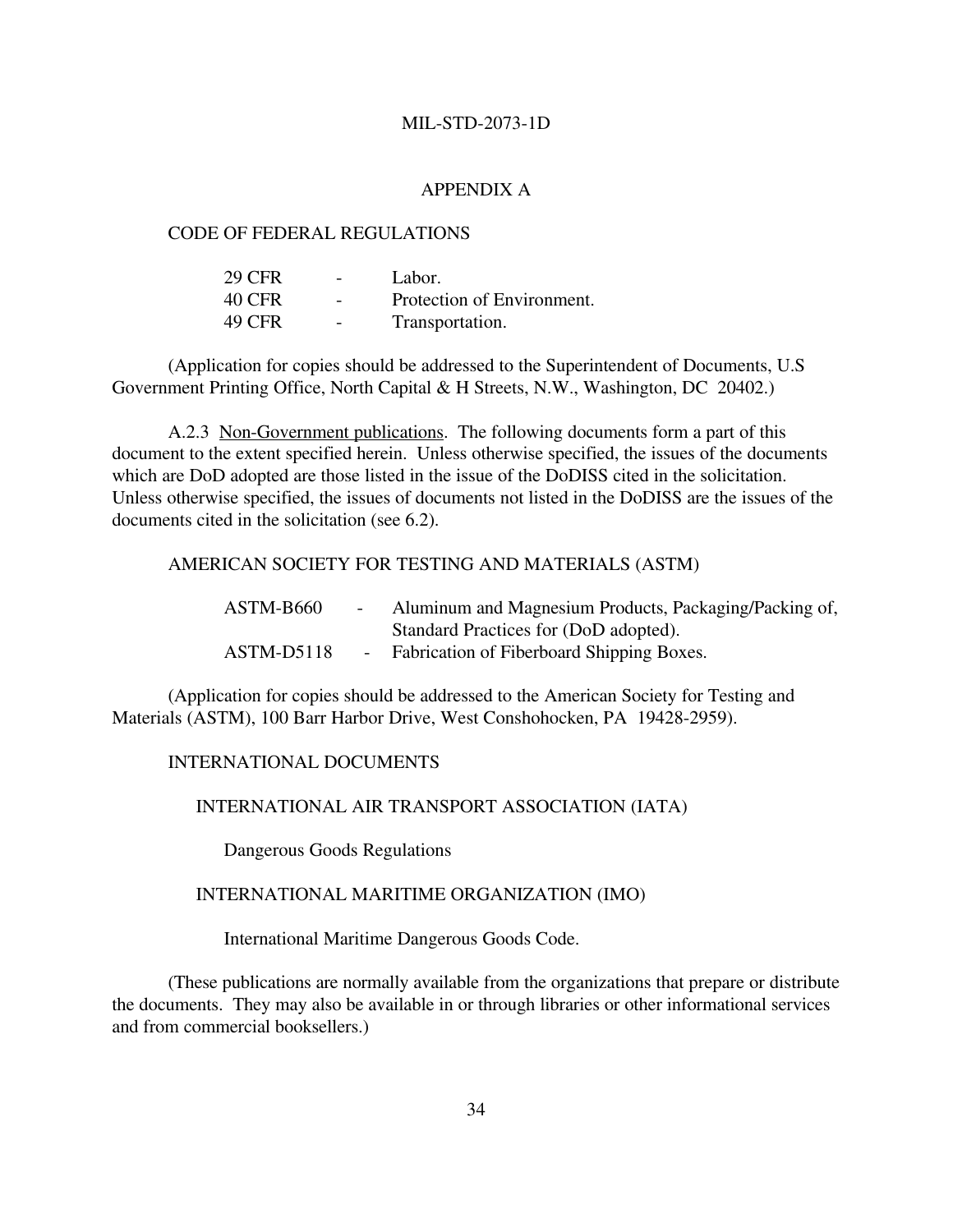#### APPENDIX A

#### A.3 USE OF EXISTING PACKAGING REQUIREMENTS.

A.3.1 Application. If adequate military packaging requirements have already been developed for the item, these requirements shall be used. If these requirements are in the form of a procedural specification, same shall be documented in accordance with E.4.1.1. Available procedural packaging specifications are listed by commodity in table A.VI.

#### A.4 HAZARDOUS MATERIAL.

A.4.1 General. Packaging and marking for hazardous material shall comply with applicable requirements for performance packaging contained in the following documents:

- International Air Transport Association (IATA) Dangerous Goods Regulations
- International Maritime Dangerous Goods Code (IMDG)
- Code of Federal Regulations (CFR) Title 29, Title 40 and Title 49
- Joint Service Regulation AFJMAN24-204/TM38-250/NAVSUPPUB 505/MCO P4030.19/DLAM 4145.3 (for military air shipments).

A.4.2 Hazardous material package testing. Testing of hazardous material packaging shall be conducted as specified in Appendix F.

A.4.3 Hazardous material shipment documentation. All shipments shall be supported by documentation attesting to the date and the test results obtained from performance packaging testing. The shipper, if not a self-certifier, shall be responsible for assuring that third party sources providing performance testing services are, in fact, registered with the Department of Transportation. The shipper's signed certification that the packaged configuration meets applicable requirements shall be incorporated on the DD Form 250, Materiel Inspection and Receiving Report, or other related acceptance document if the DD Form 250 is not used. All certificates and reports shall be available for inspection by authorized Government representatives for a period of three years.

#### A.5 MILITARY PACKAGING CODE DEVELOPMENT

A.5.1 Item classification. All materiel to be packaged can be classified into one of three groups of items: common, selective or special.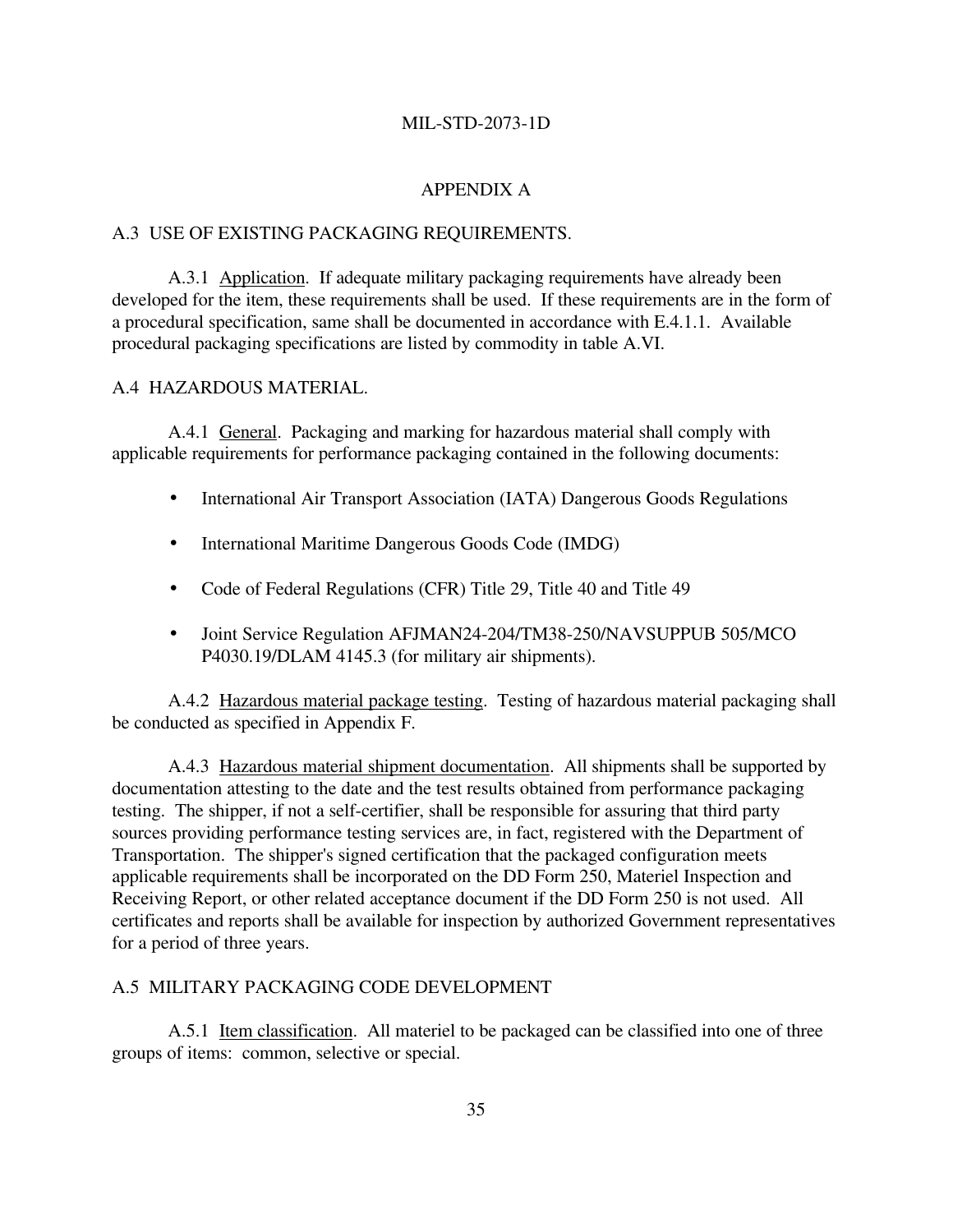## APPENDIX A

- a. Common items can be categorized by a specific set of chemical, physical, and other characteristics for which complete packaging details are predetermined and are listed in table A.IV using Appendix J coding. These items are characteristically small, rugged items.
- b. Selective items cannot appropriately use predetermined packaging data and yet do not require a drawing, sketch, illustration, or narrative type instruction to specify packaging details. These packaging details can be specified by Appendix J codes, supplemented by in-the-clear information as required.
- c. Special items have peculiar characteristics such as weight, configuration, complexity, fragility, or other considerations that preclude their being grouped as common or selective. An item is considered special if drawings, sketches, illustrations, narrative type instructions or a reusable container are required to specify packaging details.

A.5.2 Item characteristics. Knowledge of the physical and chemical characteristics and significant features of the item are required to classify items into groups. These characteristics are item composition, item surface chemistry, criticality of the surface, item compatibility with preservatives and such physical factors as size, weight, and fragility. Knowledge of these characteristics leads to the development of a category code for an item.

A.5.3 Categorization. Tables A.I, A.II, and A.III provide the information for developing category codes. The category code for common items leads to the predetermined packaging codes in table A.IV. The category code for selective items indicates that a non-predetermined packaging code must be established. The category code for special group items indicates that a Special Packaging Instruction (SPI) or stock numbered reusable container is required.

A.5.3.1 Category code. The category code is a four-digit code derived from tables A.I, A.II, and A.III. This code provides a means to concisely define the characteristics of the item being packaged with respect to the following attributes:

a. First category – The chemical and physical characteristics (table A.I) of the item to be considered in the selection of the proper basic method of preservation (two digits).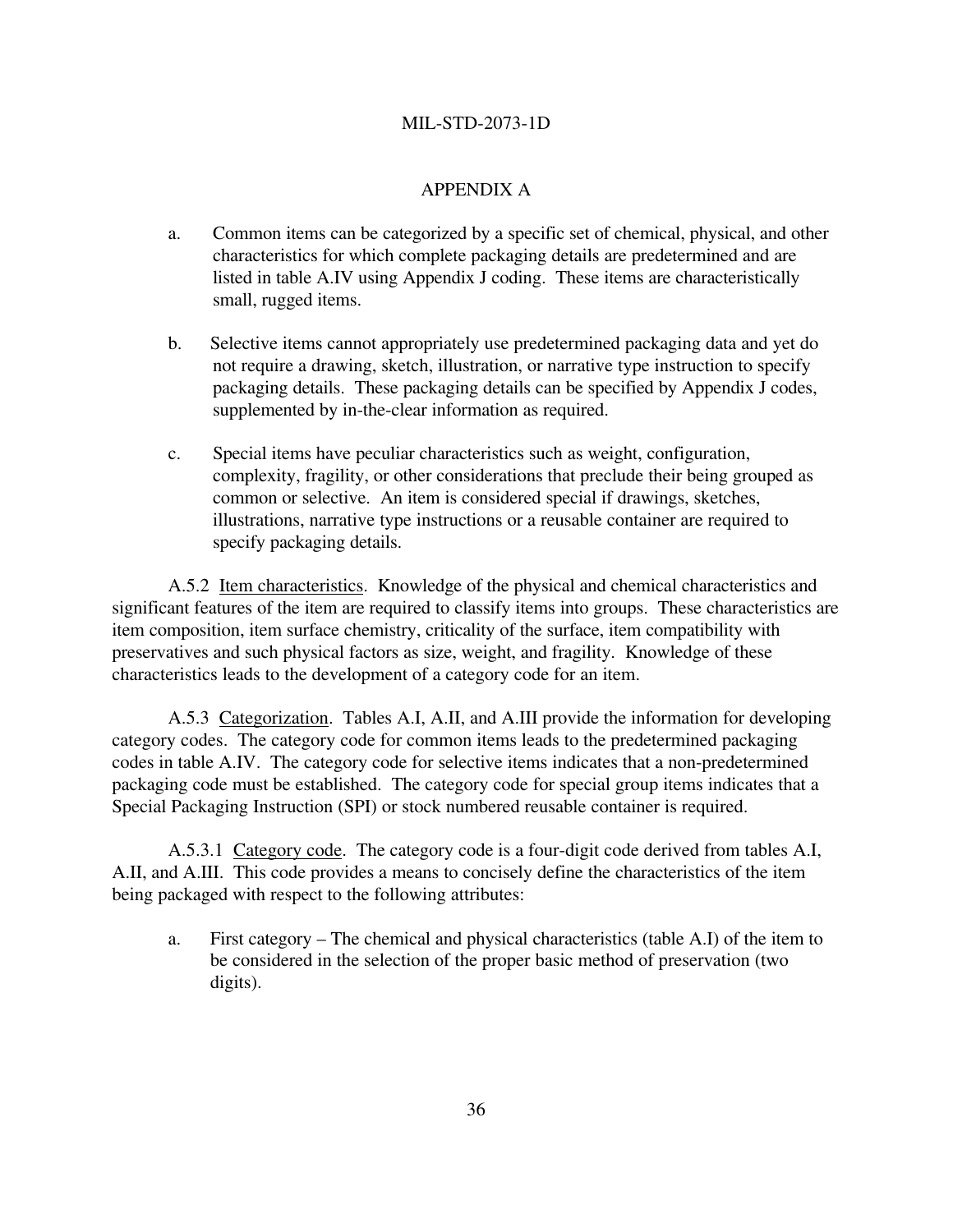#### APPENDIX A

- b. Second category The weight, size and non-operational fragility characteristics (table A.II) of the item to be considered in the selection of the proper strength characteristics of a package (one digit).
- c. Third category Preservative requirements (see table A.III) for the item (one digit).

A.5.3.2 Category code development. Items shall be categorized in the order indicated in A.5.3.1 by extracting category code digits associated with the item's applicable characteristics from tables A.I, A.II, and A.III. Categories represent the summation of pertinent chemical, physical and other characteristics that significantly influence the packaging required for adequate protection of items. The designation of the appropriate characteristics of each category, in the sequence as listed, provides four-digit identification that permits the grouping of various items. These groupings, which may contain items dissimilar in function, have the same characteristics and therefore require the same method of preservation. A code "Z" in any of the four positions of the category code will indicate that the item is selective or special. If no "Zs" appear in the code, then the item is common.

A.5.3.2.1 First category – physical and chemical characteristics. The first category examines those characteristics that determine the method of preservation needed to afford the required protection. These are:

- a. Item composition/properties.
- b. Criticality of item (see 3.6).
- c. Compatibility with preservative.

The chemical and physical characteristics of items as applied to table A.I lead to determination of the first two digits of the category code and the appropriate basic method of preservation. A code ZZ will indicate the item is selective or special.

A.5.3.2.1.1 Item composition/properties criteria. This determination is made by physical examination of the item or, if necessary, by researching the design definition of the item.

A.5.3.2.1.2 Critical item criteria. Items meeting one or more of the criteria listed in 3.6 shall be considered as having critical surfaces or application as listed in table A.I.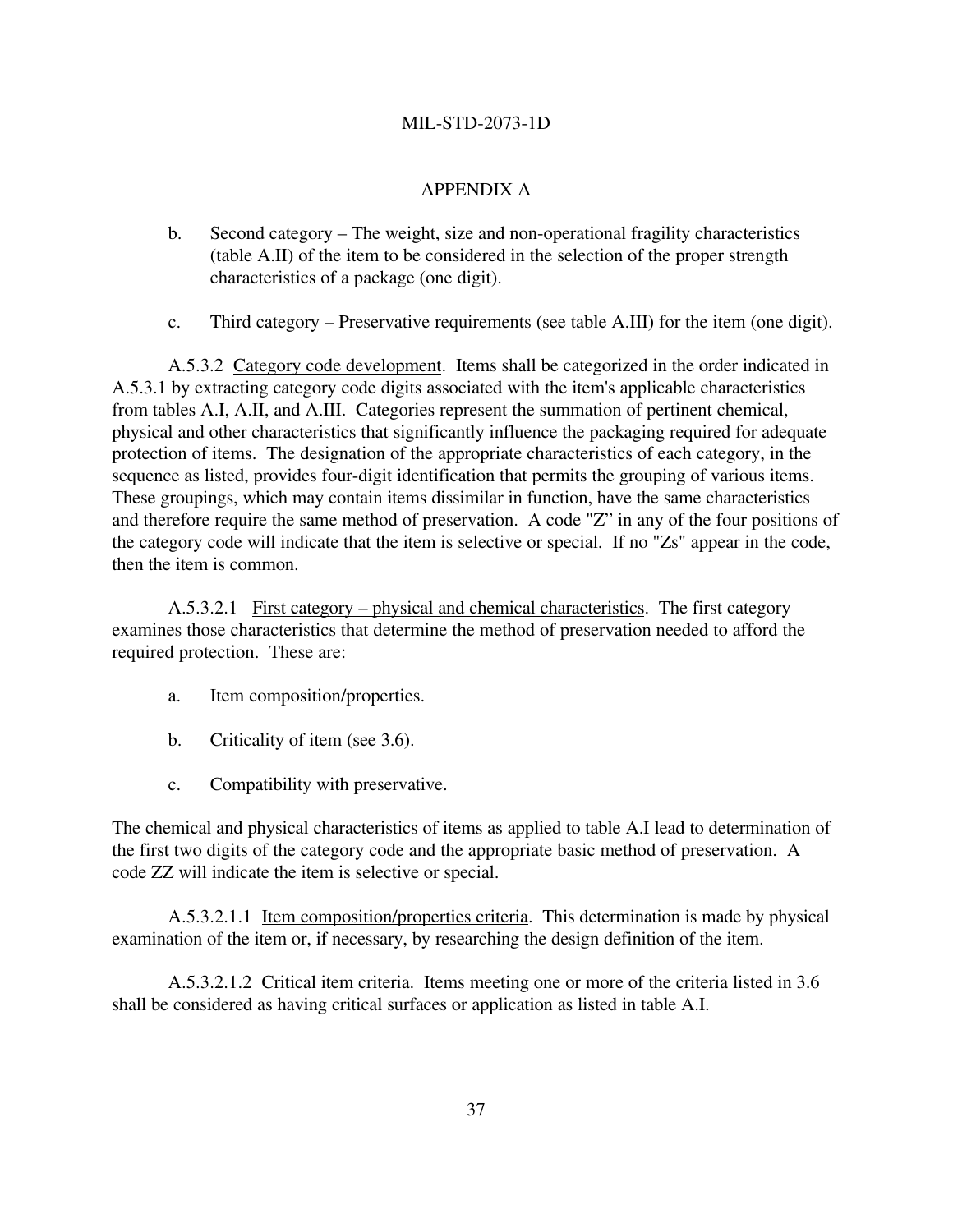#### APPENDIX A

A.5.3.2.1.3 Contact preservative criteria. Items susceptible to deterioration, such as iron and steel, require preservative unless prohibited by other factors, such as:

- a. Preservative application would damage the item.
- b. Preservative would be excessively difficult to remove.
- c. Presence of any residual preservative would be incompatible with operational fluids, oils or greases and would potentially cause malfunction during operation.

A.5.3.2.2 Second category – weight/size/fragility. This category establishes definitive criteria for weight/size/fragility grouping of items. These criteria determine the required cushioning for the item and, therefore, have direct influence on the container to be used. It provides a means of separating those items which will permit the use of a bag-type container from those requiring containers of greater strength or other desired qualities. Category codes based on weight/size/fragility limitations are found in table A.II. A Code Z will indicate that the item is selective or special.

A.5.3.2.3 Third category – preservatives. This category establishes applicable contact preservative codes. The appropriate codes of table A.III will be shown as the third category. If the required preservative is not listed in the table, assign a "Z" code. A code "Z" will indicate that the item is either selective or special.

A.5.4 Military packaging codes for common items. If categorization of an item can be accomplished by a four digit code without resorting to a "Z" code, the item is a "common" item. The correct packaging for common items has been developed by DoD and is thus predetermined. This predetermined data is listed in table A.IV and must be used for the appropriate four digit categorization for all common items. Sequencing format for this predetermined data is defined in figure A.1.

A.5.5 Military packaging codes for selective items. Specific codes shall be developed to define packaging for selective items using appropriate tables in Appendix J. Selection of the proper codes shall be based on the unique protection required for each item. The sequence for developed packaging codes for selective items is also defined in figure A.1. Supplemental data may be required to completely define the packaging. When the options provided in the Method of Preservation description must be definitized, appropriate specific codes of Appendix J shall be used. Otherwise, code "XX" is sufficient to define the MOP.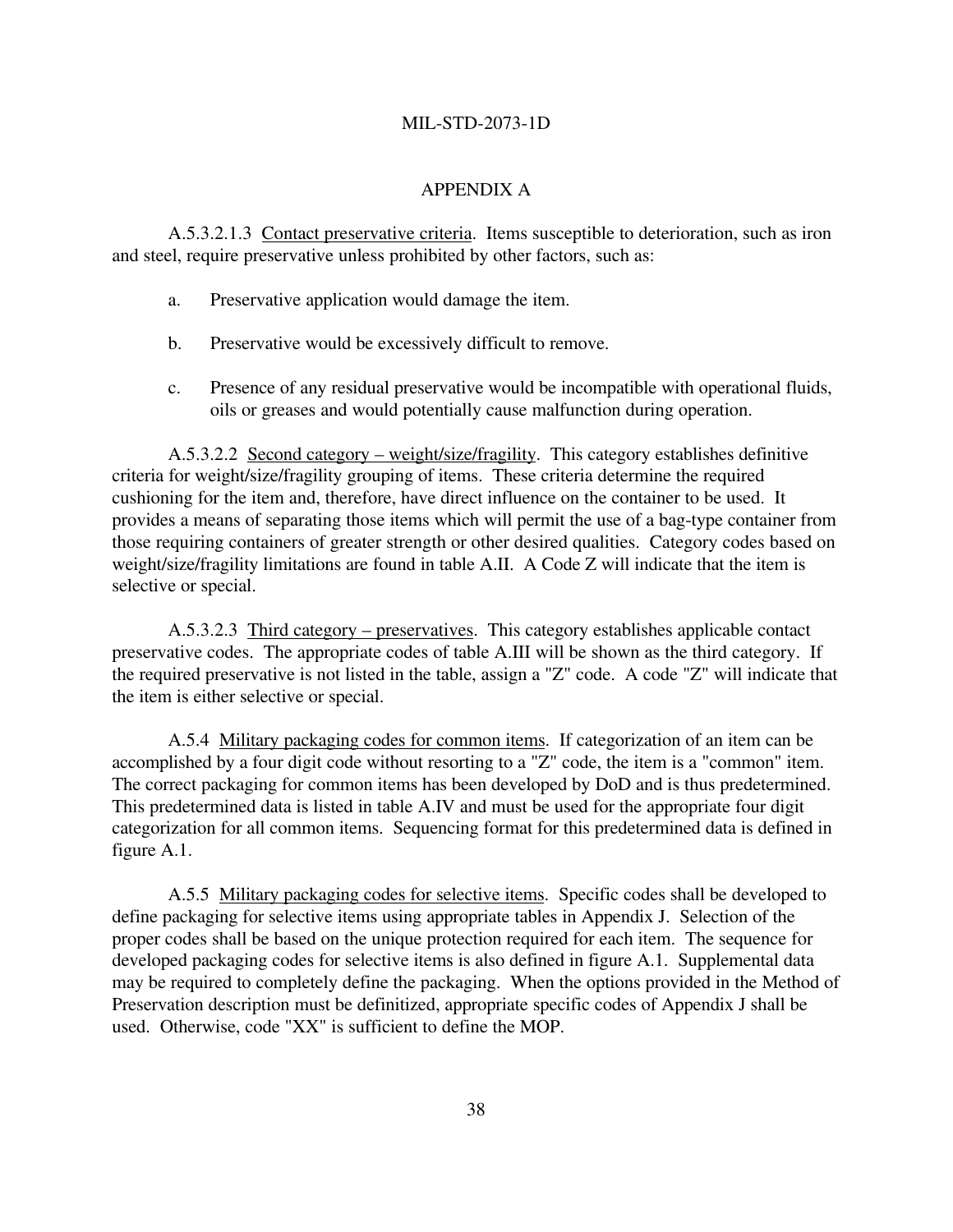#### APPENDIX A

A.5.6 Recording of coded requirements. Developed military packaging codes shall be recorded in accordance with the requirements contained in Appendix E.

A.6 CONTAINER SELECTION. Acceptable containers and their selection criteria are detailed in Appendix C.

A.7 FORMULAS. Table A.V contains formulas for calculating the weight and sizes of barrier materials, containers, wraps and cushioning.

#### A.8 PACKAGING DESIGN VALIDATION.

A.8.1 Common items. Packaging design validation tests are not required for common items.

A.8.2 Selective and special items. See 5.6 for requirements.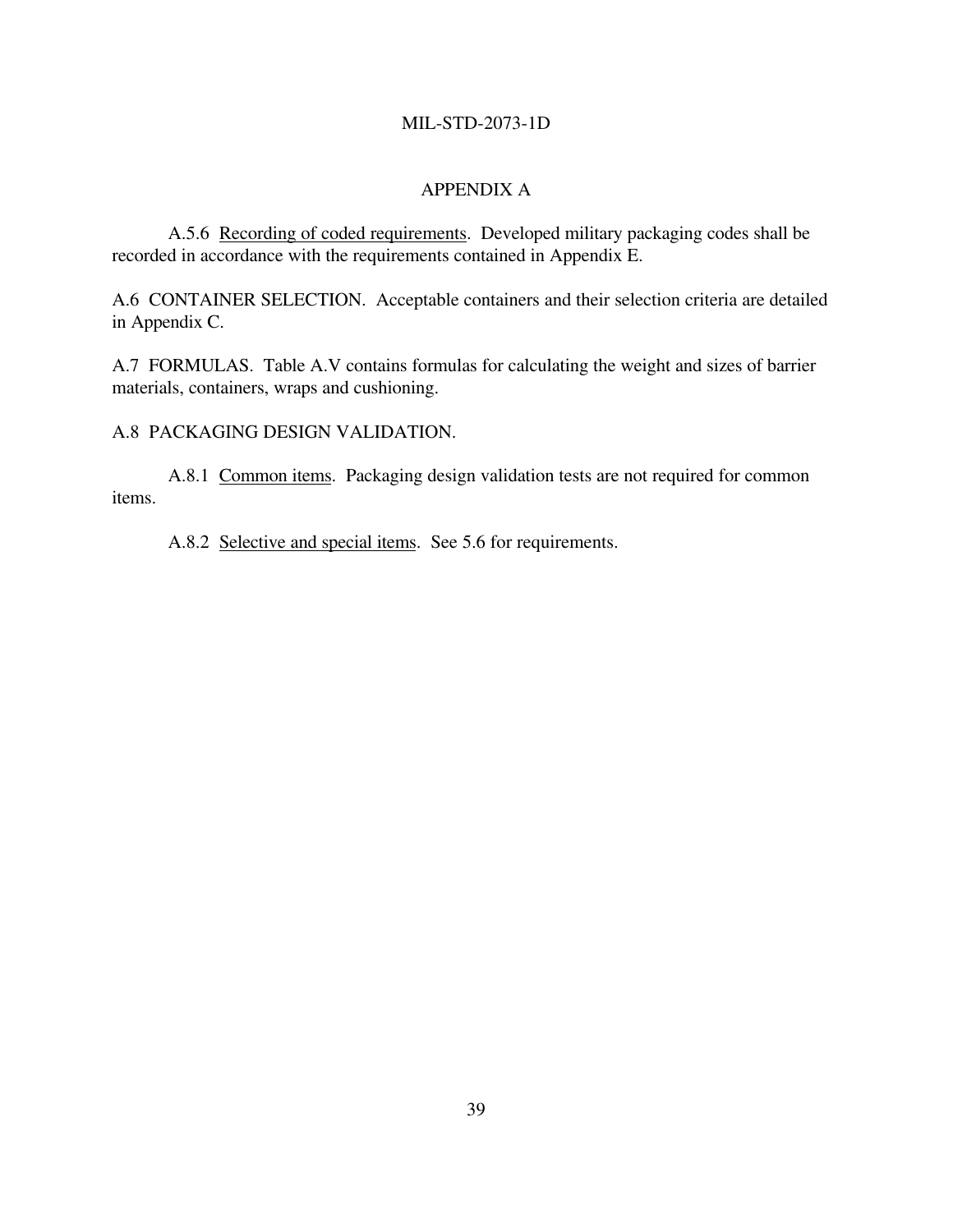

# FIGURE A.1. Format for interpretation of packaging code sequence. FIGURE A.1. Format for interpretation of packaging code sequence.

## MIL-STD-2073-1D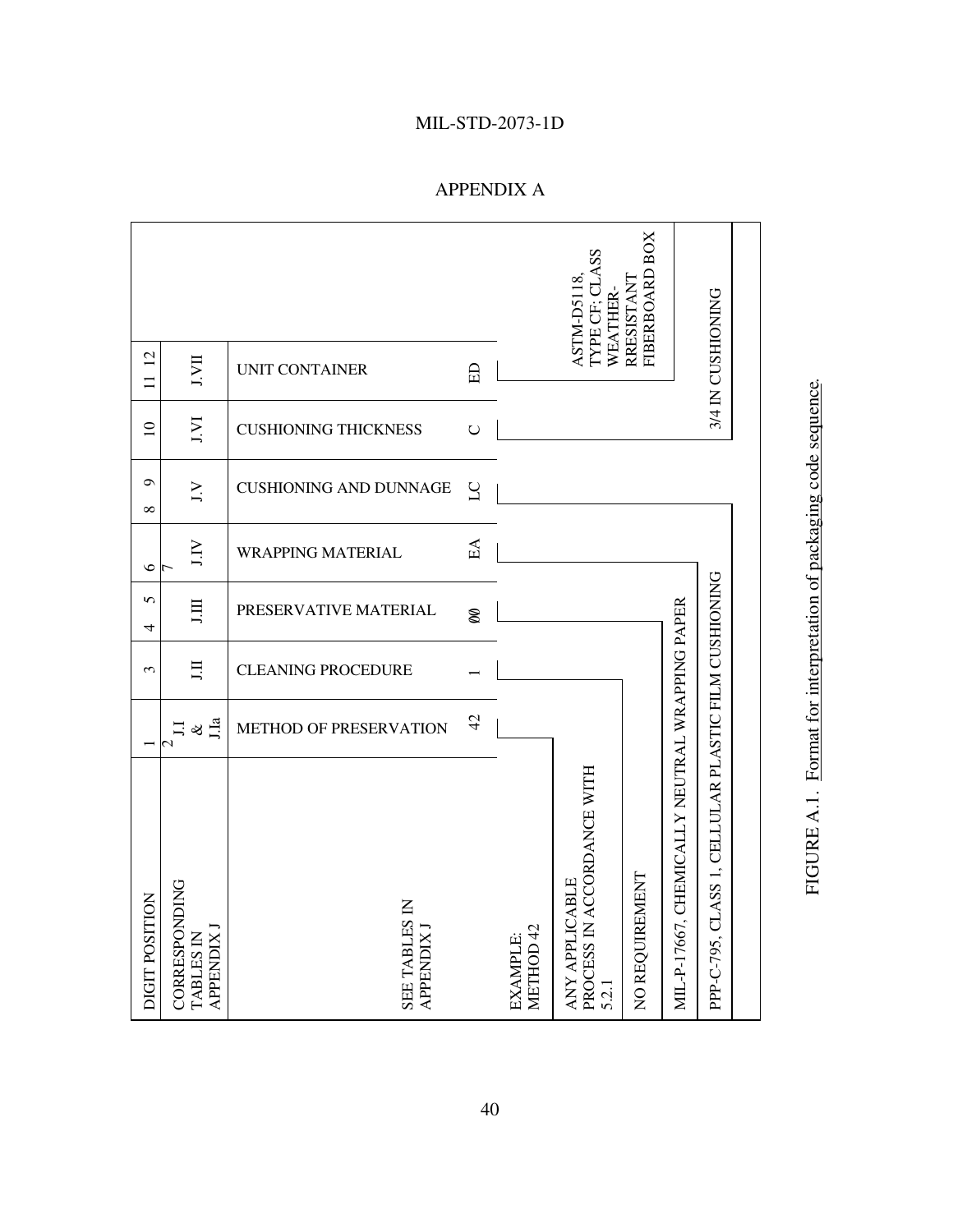#### APPENDIX A

#### TABLE A.I. Physical and chemical characteristics category code determination.

## **BARE METAL ITEMS**

|                                                    |              |              | 1st and         | <b>Basic</b> |
|----------------------------------------------------|--------------|--------------|-----------------|--------------|
|                                                    | Contact      | Has Critical | 2nd Digit       | Method of    |
| <b>Item Composition/Properties</b><br>(See Note 1) | Preservative | Surfaces or  | of              | Preservation |
|                                                    | Prohibited   | Application  | Category        | (See Note    |
|                                                    |              |              | Code            | 2)           |
| Iron, steel (bare or black oxide)                  |              |              | 01              | 20           |
| coated); includes all stainless                    |              | X            | $\varnothing$ 3 | 40           |
| varieties except those having                      | X            |              | $\varnothing$ 5 | 30           |
| minimum compositions of 17Cr-7Ni                   | X            | X            | Ø7              | 50           |
|                                                    |              |              | 09              | 30           |
| Magnesium (bare or chromated)                      | X            | X            | 11              | 50           |
|                                                    | X            |              | 13              | 40           |
| Aluminum, Babbitt, beryllium, brass,               | X            |              |                 | 10/See       |
| bronze, cadmium, cobalt, copper,                   |              |              | 15              | Note 3       |
| copper alloys, lead, Monel, nickel,                | X            | X            | 16              | 30           |
| rough castings, silver, sintered alloys,           |              |              |                 |              |
| stainless steel, titanium, tin, zinc               |              | X            | 18              | 20           |
|                                                    | X            | X            | 20              | 50           |
| Ferrous and non-ferrous combined                   |              |              | 21              | 30           |
| None of above                                      |              |              | ZZ              |              |

- Note 1: Unless otherwise specified, when the material described in the Item Composition/Properties column is combined with a non-metallic material, package to the requirement of the metal present, contact preservative prohibited, and use the appropriate metal category code.
- Note 2: Specific techniques to accomplish these basic methods are available and may be used as appropriate, except for the predetermined codes for common items which are defined in table A.IV.
- Note 3: If combined with a non-metallic material, package to the requirement of the non-metal present and use the corresponding non-metal category code.
- Note 4: Any functional lubricant not requiring removal may be applied to the unsealed equipment.
- Note 5: Package to protect item against EMI and ESD damage (not a common item).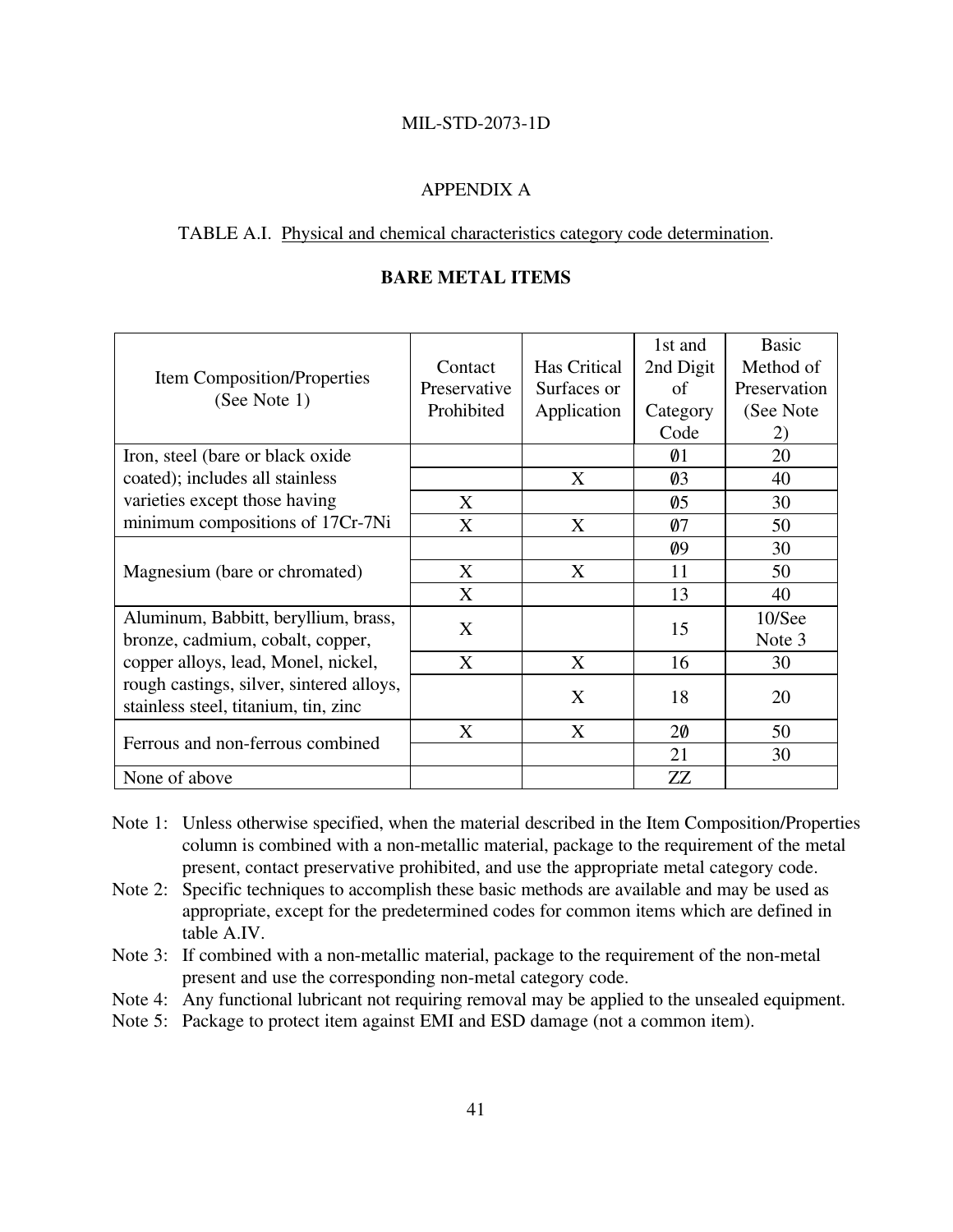## APPENDIX A

## TABLE A.I. Physical and chemical characteristics category code determination - Continued.

# **PLATED COATED ITEMS**

| <b>Item Composition/Properties</b><br>(See Note 1)                          | Contact<br>Preservative<br>Prohibited | Has Critical<br>Surfaces or<br>Application | 1st and<br>2nd Digit<br>of<br>Category<br>Code | <b>Basic</b><br>Method of<br>Preservation<br>(See Note<br>2) |
|-----------------------------------------------------------------------------|---------------------------------------|--------------------------------------------|------------------------------------------------|--------------------------------------------------------------|
| Ferrous metals fully plated with                                            | X                                     | X                                          | 22                                             | 30                                                           |
| chromium, copper, nickel, silver, tin,<br>gold, iridium, osmium, palladium, | X                                     |                                            | 24                                             | 10/See<br>Note 3                                             |
| rhodium, ruthenium, zinc, cadmium<br>or terne                               |                                       | X                                          | 25                                             | 20                                                           |
| Non-ferrous metals that have been<br>plated                                 | X                                     |                                            | 27                                             | 10/See<br>Note 3                                             |
|                                                                             | X                                     | X                                          | 28                                             | 30                                                           |
|                                                                             |                                       | X                                          | 30                                             | 20                                                           |
| Iron or steel which has a phosphate<br>coating, copper or brass which has   | X                                     |                                            | 32                                             | 30/See<br>Note 3                                             |
| chromate or black oxide finish over                                         | X                                     | $\boldsymbol{X}$                           | 33                                             | 30                                                           |
| entire surface                                                              |                                       | X                                          | 35                                             | 20                                                           |
| Anodized aluminum; zinc or zinc-<br>plated iron or steel; zinc alloy        | X                                     |                                            | 37                                             | 10/See<br>Note 3                                             |
| castings; alclad aluminum                                                   | X                                     | X                                          | 38                                             | 30                                                           |
| Anodized aluminum combined with<br>passivated corrosion resistant steel     | X                                     |                                            | 40                                             | 10                                                           |
| Metals that are painted, varnished,<br>lacquered or enameled                | X                                     |                                            | 41                                             | 10/See<br>Note 3                                             |
| Porous metal, oil impregnated                                               | X                                     |                                            | 42                                             | 30                                                           |
| None of above                                                               |                                       |                                            | ZZ                                             |                                                              |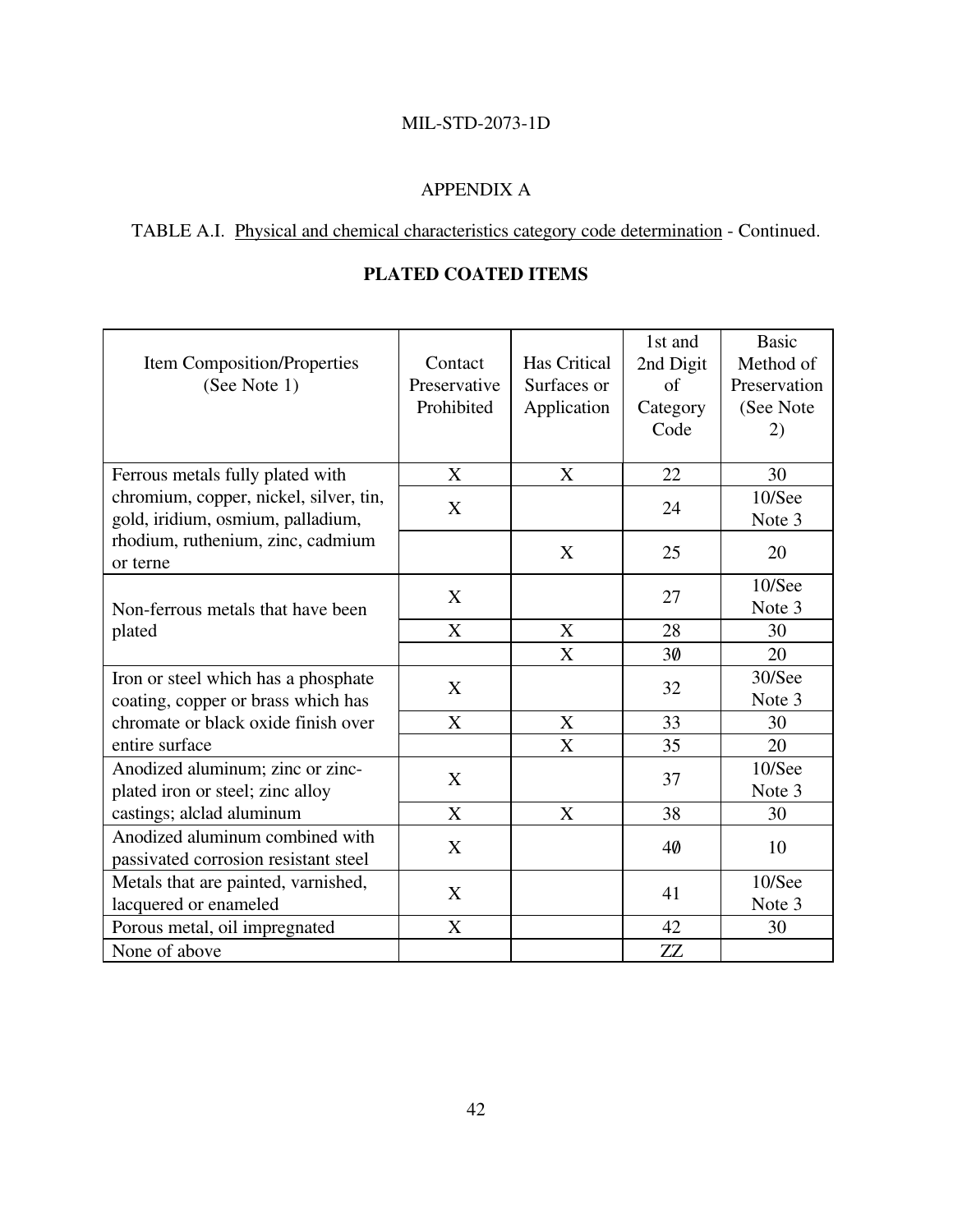## APPENDIX A

# TABLE A.I. Physical and chemical characteristics category code determination - Continued.

# **NONMETALS**

|                                      |              |              | 1st and   | <b>Basic</b> |
|--------------------------------------|--------------|--------------|-----------|--------------|
|                                      | Contact      | Has Critical | 2nd Digit | Method of    |
| <b>Item Composition/Properties</b>   | Preservative | Surfaces or  | of        | Preservation |
| (See Note 1)                         | Prohibited   | Application  | Category  | (See Note    |
|                                      |              |              | Code      | 2)           |
|                                      | X            |              | 43        | 10           |
| Plastics or plastic-fiber composites | X            | X            | 44        | 30           |
| Natural or synthetic rubber (other   | X            | X            | 45        | 30           |
| than shelf-life items)               | X            |              | 46        | 30           |
|                                      | X            |              | 47        | 10           |
| Leather                              | X            | X            | 48        | 30           |
| Optical glass, quartz, mica and      |              |              |           |              |
| assemblies using these as component  | X            | X            | 49        | 40           |
| parts                                |              |              |           |              |
| Carbon, graphite, asbestos, ceramics | X            |              | 50        | 10           |
| and glass (other than optical)       | X            | X            | 51        | 30           |
|                                      | X            |              | 52        | 30           |
| Paper                                | X            | X            | 53        | 30           |
| Wood or cork                         | X            |              | 54        | 10           |
|                                      | X            | X            | 55        | 30           |
| Cordage and items made of cloth      | X            |              | 56        | 10           |
| (includes shelf-life clothing)       | X            | X            | 57        | 30           |
| <b>Textiles</b>                      | X            | X            | 58        | 30           |
| None of above                        |              |              | ZZ        |              |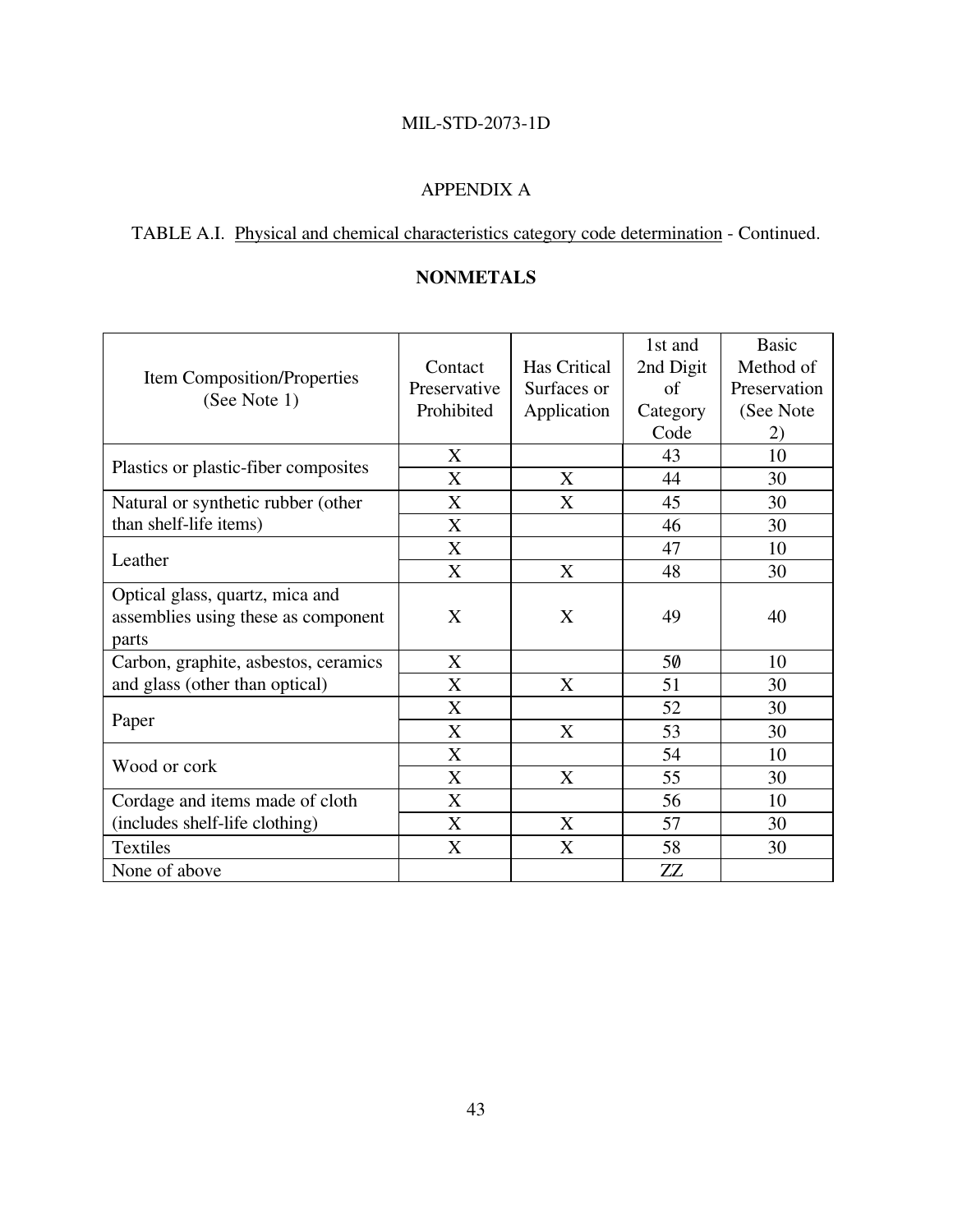## APPENDIX A

## TABLE A.I. Physical and chemical characteristics category code determination - Continued.

## **COMPLETE ELECTRICAL INSTRUMENTS, RADIO AND RADAR SETS, ELECTRONIC ASSEMBLIES, OTHER COMMUNICATIONS EQUIPMENT**

| <b>Item Composition/Properties</b><br>(See Note 1)                                                                       | Contact<br>Preservative<br>Prohibited | Has Critical<br>Surfaces or<br>Application | 1st and<br>2nd Digit<br>of<br>Category | <b>Basic</b><br>Method of<br>Preservation<br>(See Note |
|--------------------------------------------------------------------------------------------------------------------------|---------------------------------------|--------------------------------------------|----------------------------------------|--------------------------------------------------------|
|                                                                                                                          |                                       |                                            | Code                                   | 2)                                                     |
| Assembly may contain any material<br>and is sealed; external surfaces need<br>no further protection against<br>corrosion | X                                     |                                            | 60                                     | 10                                                     |
| Assembly may contain any material<br>and is sealed; external surfaces need<br>protection against corrosion               |                                       |                                            | 61                                     | 40                                                     |
| Assembly may contain any material<br>and is not sealed.                                                                  |                                       |                                            | 62                                     | 50                                                     |
| None of above                                                                                                            |                                       |                                            | ZZ                                     |                                                        |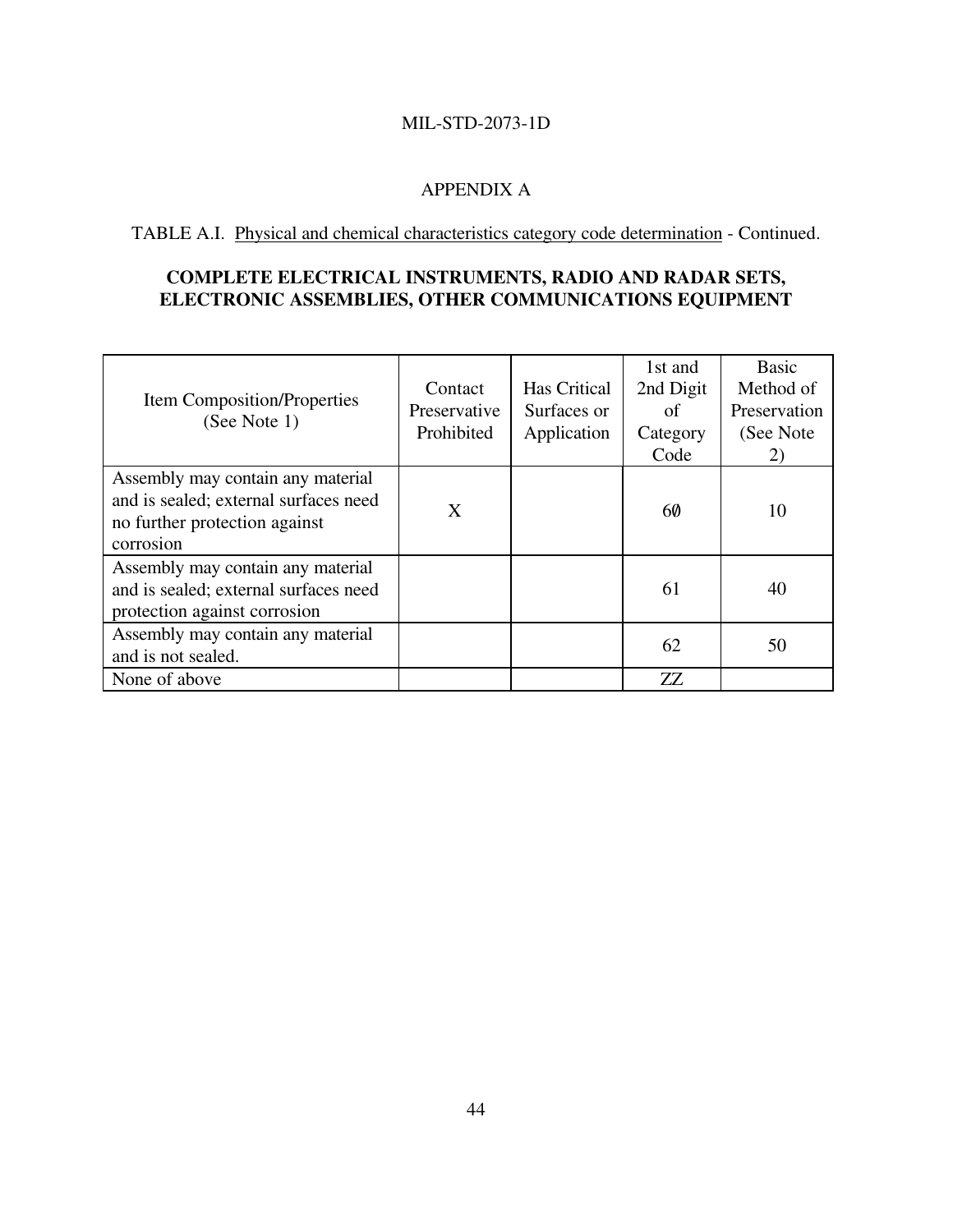## APPENDIX A

## TABLE A.I. Physical and chemical characteristics category code determination - Continued.

## **RADIO AND RADAR, OTHER COMMUNICATIONS EQUIPMENT, ELECTRONIC ASSEMBLIES, SUBASSEMBLIES AND COMPONENT PARTS (NOT SEALED)**

|                                     |              |              | 1st and   | <b>Basic</b> |
|-------------------------------------|--------------|--------------|-----------|--------------|
|                                     | Contact      | Has Critical | 2nd Digit | Method of    |
| <b>Item Composition/Properties</b>  | Preservative | Surfaces or  | of        | Preservation |
| (See Note 1)                        | Prohibited   | Application  | Category  | (See Note    |
|                                     |              |              | Code      | 2)           |
|                                     | X            |              | 64        | 40           |
| Steel, iron and magnesium           |              |              |           | 50/See       |
|                                     | X            | X            | 65        | Note 4       |
| Electrical nonmetallic combination  |              |              | 67        | 30           |
| with gold plating                   |              |              |           |              |
| Optical glass, quarts and mica      | X            |              | 68        | 30           |
| (includes plug type electronic      |              |              |           |              |
| connectors, resistors, capacitors,  | X            | X            | 69        | 40           |
| $etc.$ )                            |              |              |           |              |
| Electrostatic discharge, electro-   |              |              |           | 40/See       |
| magnetic, magnetic or radioactivity | X            |              | ZZ        | Note 5       |
| sensitive devices or parts          |              |              |           |              |
| Copper, bronze, brass, beryllium    | X            | X            | 72        | 40           |
| Gold, silver, platinum and iridium  | X            |              | 73        | 40           |
| and other precious metals           |              |              |           |              |
| Parts move on bearings (any         | X            | X            | 74        | 50           |
| material)                           |              |              |           |              |
| None of above                       |              |              | ZZ        |              |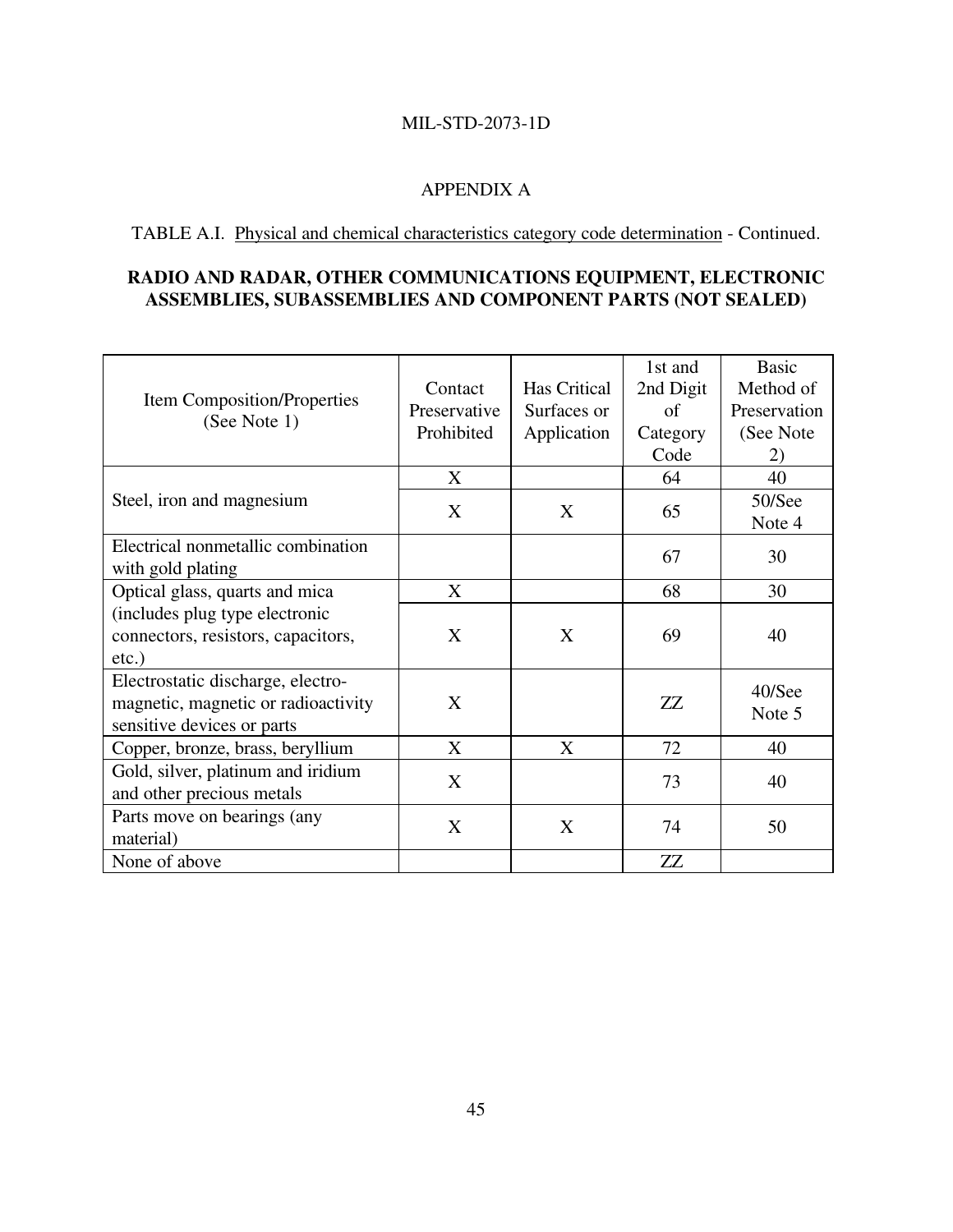## APPENDIX A

# TABLE A.I. Physical and chemical characteristics category code determination - Continued.

| <b>Item Composition/Properties</b><br>(See Note 1)                           | Contact<br>Preservative<br>Prohibited | Has Critical<br>Surfaces or<br>Application | 1st and<br>2nd Digit<br>of<br>Category<br>Code | <b>Basic</b><br>Method of<br>Preservation<br>(See Note<br>2) |
|------------------------------------------------------------------------------|---------------------------------------|--------------------------------------------|------------------------------------------------|--------------------------------------------------------------|
| Bare steel, iron, or magnesium; parts<br>electrically balanced or calibrated | X                                     |                                            | 77                                             | 50                                                           |
|                                                                              | X                                     |                                            | 80                                             | 40                                                           |
| End product may contain any                                                  |                                       | X                                          | 81                                             | 40                                                           |
| material (not sealed)                                                        | X                                     | $\mathbf{X}$                               | 83                                             | 50/See<br>Note 4                                             |
| End product may contain any                                                  |                                       | X                                          | 84                                             | 30                                                           |
| material (sealed)                                                            | X                                     |                                            | 85                                             | 10                                                           |
| None of above apply                                                          |                                       |                                            | ZZ                                             |                                                              |

# **ELECTRICAL-MECHANICAL ASSEMBLIES**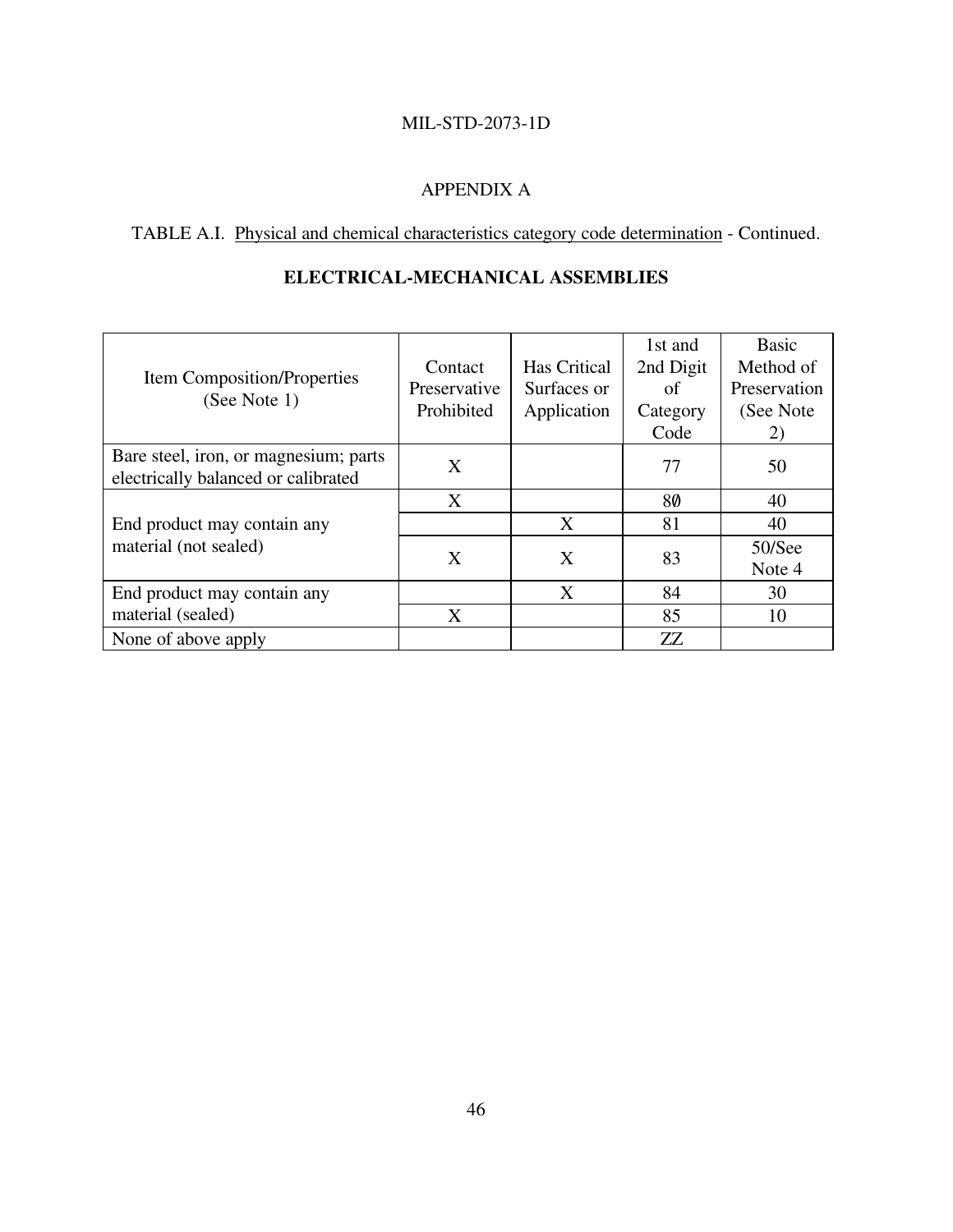## APPENDIX A

## TABLE A.II. Weight/size/and non-operational fragility category code determination.

| Item weight and dimensions                                                                                   | Degree of<br>fragility     | Cate-<br>gory<br>Code |
|--------------------------------------------------------------------------------------------------------------|----------------------------|-----------------------|
| 2.0 lbs or less; one dimension 2 inches or less, other dimensions not<br>greater than 24 inches (see Note 1) | Above 110 G's              | A                     |
| 2.0 lbs or less; all dimensions over 2 inches but not greater than 24<br>inches (see Note 2)                 | Above 110 G's              | B                     |
| Over 2.0 lbs to 5.0 lbs; all dimensions not greater than 24 inches                                           | Above 110 G's              | $\mathsf{C}$          |
| Over 5.0 lbs to 7.5 lbs; all dimensions not greater than 24 inches                                           | Above 110 G's              | D                     |
| Over 7.5 lbs to 10.0 lbs; all dimensions not greater than 24 inches                                          | Above 110 G's              | E                     |
| 0.25 lbs or less; one dimension 2 inches or less, other dimensions<br>not greater than 24 inches             | 85 to 110 G's              | F                     |
| Over 0.25 lbs to 2.0 lbs; one dimension 2 inches or less, other<br>dimensions not greater than 24 inches     | 85 to 110 G's              | G                     |
| 2.0 lbs or less; all dimensions over 2 inches, but not greater than 24<br>inches                             | 85 to 110 G's              | H                     |
| Over 2.0 lbs to 5.0 lbs; all dimensions not greater than 24 inches                                           | 85 to 110 G's              | J                     |
| Over 5.0 lbs to 7.5 lbs; all dimensions not greater than 24 inches                                           | 85 to 110 G's              | K                     |
| Over 7.5 lbs to 10.0 lbs; all dimensions not greater than 24 inches                                          | 85 to 110 G's              | L                     |
| Over 10.0 lbs regardless of dimensions                                                                       | Any degree of<br>fragility | Z                     |
| Any weight and one dimension greater than 24 inches                                                          | Any degree of<br>fragility | Z                     |
| Any weight, any dimensions                                                                                   | Less than 85 G's           | Z                     |

Note 1. Items which have irregularities or protrusions which require cushioning to protect the package shall be coded F or G.

Note 2. Items which have irregularities or protrusions which require cushioning to protect the package shall be coded H.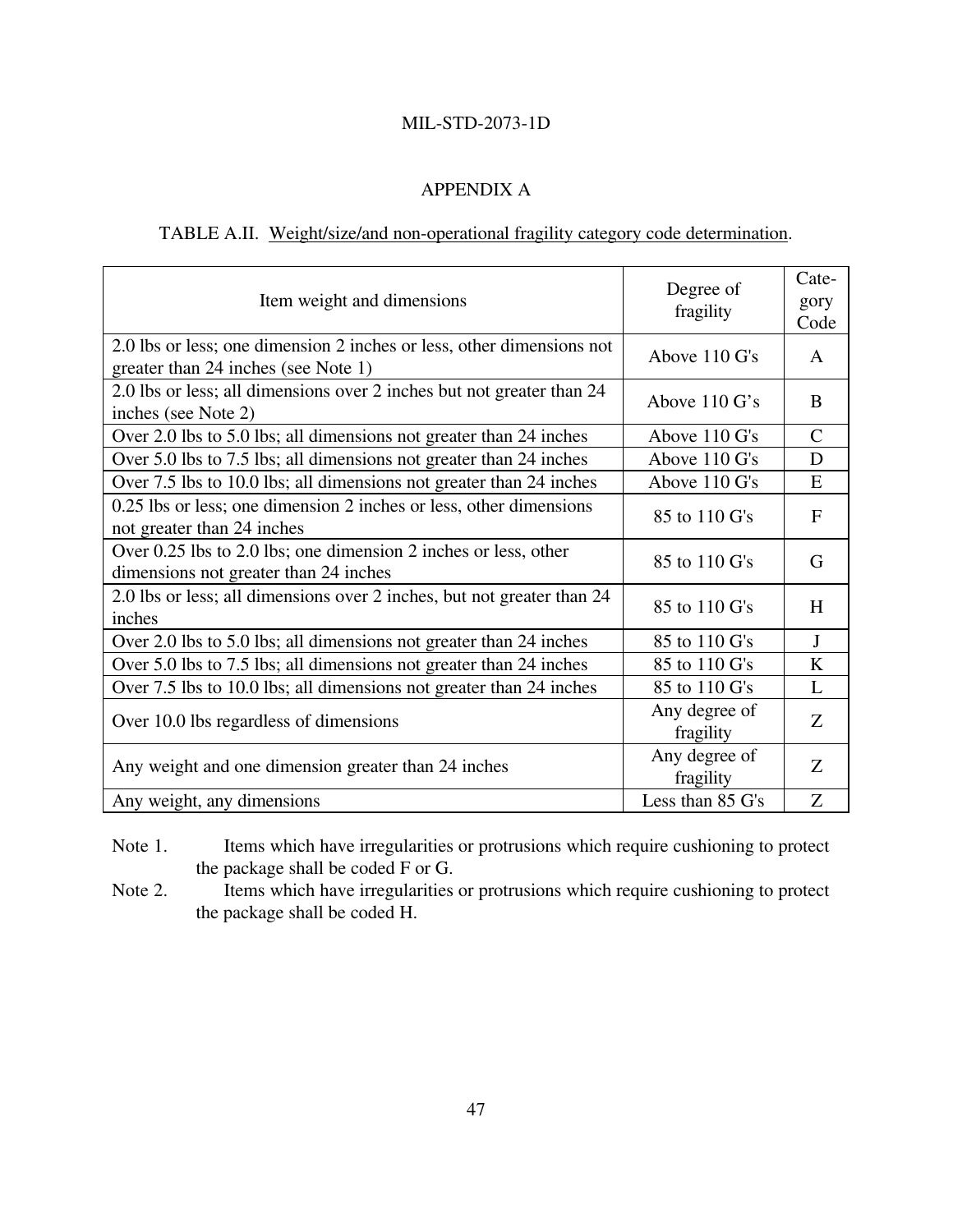## APPENDIX A

# TABLE A.III Contact preservative category code determination.

| Preserva-<br>tive<br>Specifi-<br>cation | Grade, Type<br>or Class           | Description                                                                                     | Uses                                                                                                                                                                               | Cate-<br>gory<br>Code | Corres-<br>ponding<br>Appendix<br>J Code |
|-----------------------------------------|-----------------------------------|-------------------------------------------------------------------------------------------------|------------------------------------------------------------------------------------------------------------------------------------------------------------------------------------|-----------------------|------------------------------------------|
| MIL-PRF-<br>16173                       | Grade 1,<br><b>Hard Film</b>      | Asphalt compound<br>dissolved in<br>petroleum solvent;<br>dries to hard film<br>in 4 hours      | Protect noncritical<br>metal items in outdoor<br>storage; used on bolts,<br>chains and similar items                                                                               | $\mathbf{A}$          | $\varnothing$ 1                          |
| MIL-PRF-<br>16173                       | Grade 2,<br>Soft Film             | Amber colored<br>compound diluted<br>in solvent; dries<br>soft; mixes with<br>oil; applied cold | Extended under cover<br>protection to exterior<br>surfaces of machinery,<br>bearings and<br>instruments; used<br>outdoors for limited<br>periods only                              | B                     | $\varnothing$                            |
| MIL-C-<br>11796                         | Class 3, Soft<br>Film             | Petrolatum base<br>corrosion<br>preventive; dries<br>soft and greasy                            | Bearing preservation;<br>machined surfaces that<br>are brushable                                                                                                                   | $\mathcal{C}$         | 06                                       |
| <b>VV-L-800</b>                         | One grade<br>only                 | Light, low<br>viscosity oil<br>containing rust<br>inhibitors                                    | Small arms and<br>automatic weapons<br>protection; components<br>of internal combustion<br>engines                                                                                 | D                     | 09                                       |
| MIL-PRF-<br>21260                       | Type I,<br>Grades 10,<br>30 or 50 | Light, medium or<br>heavy viscosity oil<br>with additives                                       | Reciprocating spark-<br>ignition and<br>compression-ignition<br>engines preservation;<br>also all types of ground<br>equipment; oils are<br>operational and need<br>not be drained | E                     | 10                                       |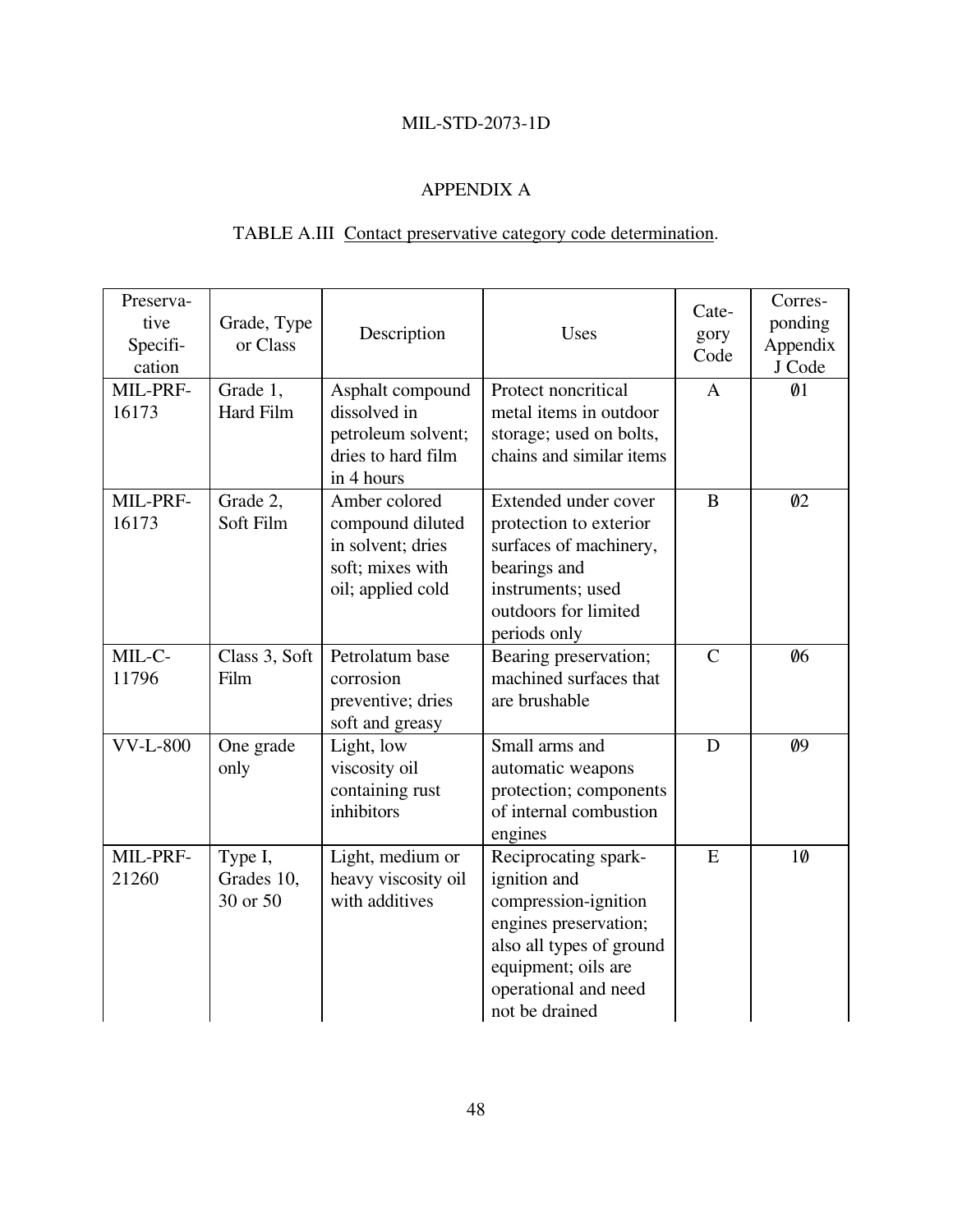# APPENDIX A

# TABLE A.III. Contact preservative category code determination - Continued

| Preserva-<br>tive<br>Specifi-<br>cation | Grade, Type<br>or Class         | Description                                                                           | Uses                                                                                                                 | Cate-<br>gory<br>Code | Corres-<br>ponding<br>Appendix<br>J Code |
|-----------------------------------------|---------------------------------|---------------------------------------------------------------------------------------|----------------------------------------------------------------------------------------------------------------------|-----------------------|------------------------------------------|
| MIL-PRF-<br>23827                       | One grade<br>only               | Smooth<br>homogenous mix-                                                             | Ball, roller and needle<br>bearings, gears,                                                                          | $\overline{F}$        | 11                                       |
|                                         |                                 | gelling agent                                                                         | electronic items and<br>aircraft control systems                                                                     |                       |                                          |
| MIL-PRF-<br>7808                        | One type<br>only                | Synthetic based<br>lubricating oil                                                    | Operating lubricating<br>oil for aircraft turbine<br>engines, helicopter<br>transmissions and<br>accessory equipment | G                     | 33                                       |
| MIL-H-<br>46170                         | Type I or II                    | Synthetic hydro-<br>carbon base<br>hydraulic fluids                                   | Intended for use in<br>tank recoil mechanism<br>and hydraulic systems                                                | H                     | 15                                       |
| MIL-PRF-<br>6085                        | One grade<br>only               | Synthetic oil with<br>additives for anti-<br>oxidation and<br>corrosion<br>protection | <b>Aircraft instruments</b><br>and electronic<br>equipment                                                           | I                     | 17                                       |
| MIL-PRF-<br>81322                       | Grade A                         | Wide temperature<br>range liquid<br>lubricant (grease)                                | Operating lubricant for<br>aircraft related<br>equipment                                                             | J                     | 12                                       |
| MIL-PRF-<br>16173                       | Grade 4,<br>transparent<br>film | Solvent dispersed,<br>amber colored,<br>non-tacky film                                | General purpose indoor<br>and limited outdoor<br>protection where<br>transparency is desired                         | K                     | 19                                       |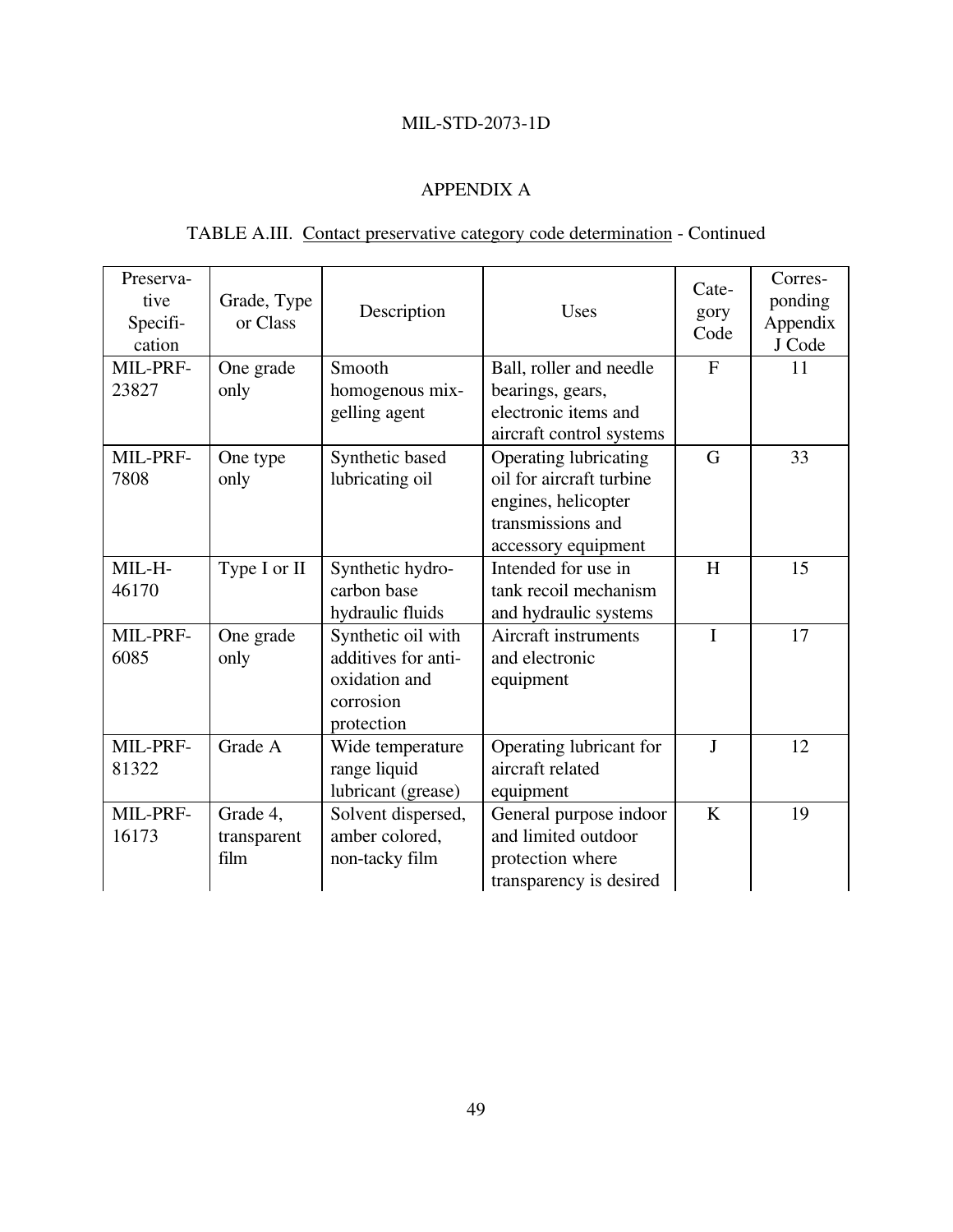# APPENDIX A

# TABLE A.III. Contact preservative category code determination - Continued

| Preserva-<br>tive<br>Specifi-<br>cation | Grade, Type<br>or Class                       | Description                                                                                         | Uses                                                                                                                                                                                                                                                                                                | Cate-<br>gory<br>Code | Corres-<br>ponding<br>Appendix<br>J Code |
|-----------------------------------------|-----------------------------------------------|-----------------------------------------------------------------------------------------------------|-----------------------------------------------------------------------------------------------------------------------------------------------------------------------------------------------------------------------------------------------------------------------------------------------------|-----------------------|------------------------------------------|
| MIL-PRF-<br>83282                       | One grade<br>only                             | Hydraulic fluid,<br>fire resistant,<br>synthetic hydro-<br>carbon base                              | Intended for use from<br>$-40^{\circ}$ to $+205^{\circ}$ C in<br>automatic pilots, shock<br>absorbers, air<br>compressor gear boxes,<br>brakes, flap-control<br>mechanisms, missile<br>hydraulic servo-<br>controlled systems and<br>other hydraulic systems<br>using synthetic sealing<br>material | L                     | 65                                       |
| MIL-PRF-<br>7870                        | One grade<br>only                             | Clear transparent<br>lubricating oil<br>suitable for low<br>temperature<br>operations               | General purpose                                                                                                                                                                                                                                                                                     | $\mathbf{M}$          | 50                                       |
| MIL-PRF-<br>16173                       | Grade 3,<br>Water<br>Displacing,<br>Soft Film | Solvent dispersed<br>compound that<br>deposits a thin<br>non-drying film<br>that displaces<br>water | Used where fresh or<br>salt water displacing is<br>required; interior<br>machinery surfaces or<br>material under cover                                                                                                                                                                              | $\mathbf N$           | $\varnothing$ 3                          |
| MIL-PRF-<br>3150                        | One grade<br>only                             | Highly refined<br>lubricating oil with<br>corrosion inhibitor<br>added                              | Lubricating and<br>preserving internal<br>surfaces of machine<br>assemblies (except<br>combustion engines);<br>also for small arms and<br>artillery                                                                                                                                                 | $\mathbf{P}$          | $\varnothing$ 7                          |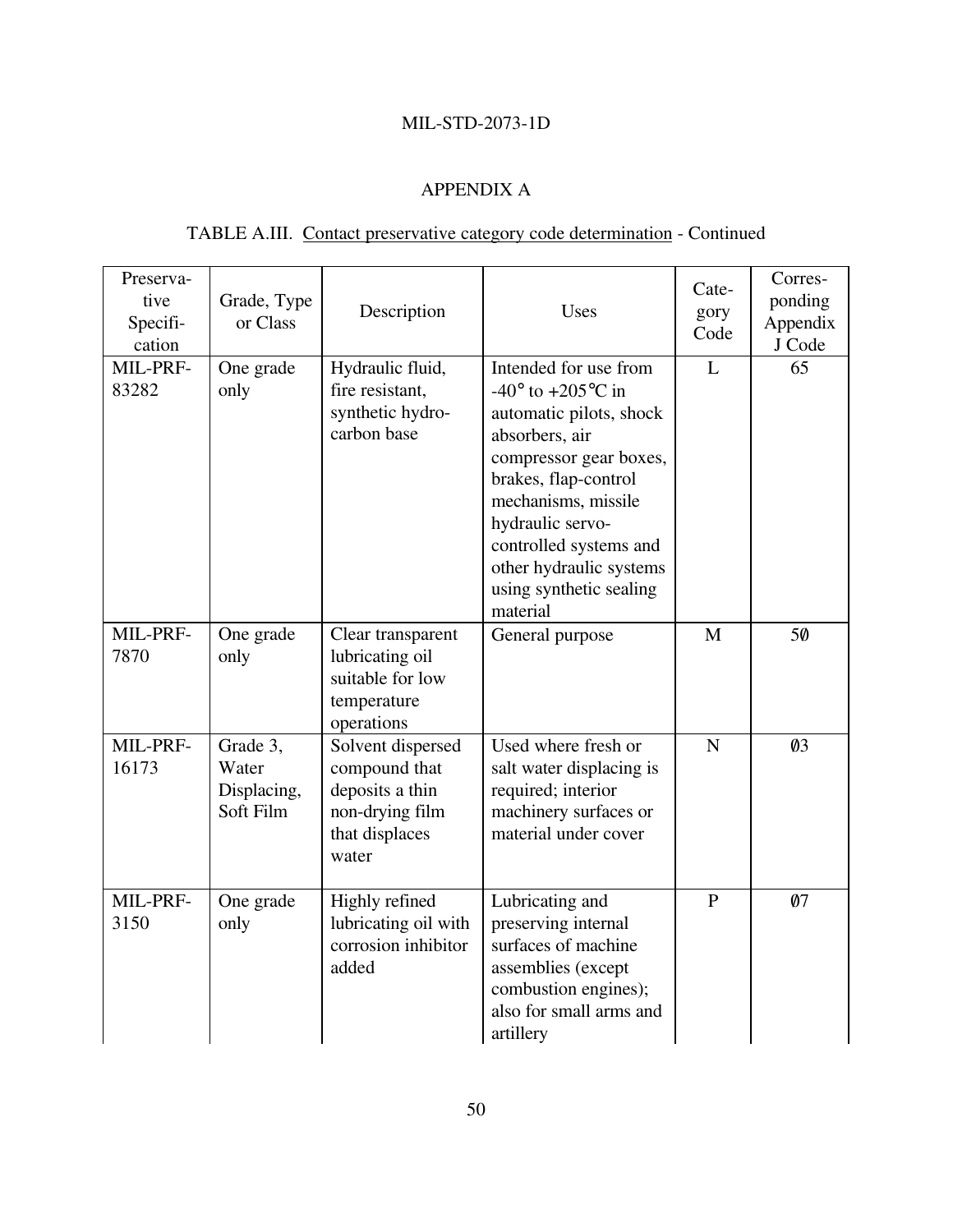## APPENDIX A

# TABLE A.III. Contact preservative category code determination - Continued

| Preserva-<br>tive<br>Specifi-<br>cation | Grade, Type<br>or Class | Description                                                                                                         | Uses                                                                                                                                                                    | Cate-<br>gory<br>Code | Corres-<br>ponding<br>Appendix<br>J Code |
|-----------------------------------------|-------------------------|---------------------------------------------------------------------------------------------------------------------|-------------------------------------------------------------------------------------------------------------------------------------------------------------------------|-----------------------|------------------------------------------|
| MIL-C-<br>6529                          | Type II                 | Ready mixed<br>material for<br>reciprocating<br>engines                                                             | For preserving<br>reciprocating engines<br>and equipment                                                                                                                | Q                     | 31                                       |
| MIL-C-<br>6529                          | Type III                | Ready mixed<br>material for jet<br>aircraft engines                                                                 | For preserving turbojet<br>engines                                                                                                                                      | $\mathbf R$           | 32                                       |
|                                         |                         | Vendor's<br>protective grease<br>or oil coating                                                                     |                                                                                                                                                                         | S                     | 49                                       |
| MIL-L-<br>46010                         | Type I or II            | Solid film lubricant<br>intended to reduce<br>wear and prevent<br>galling, corrosion<br>and seizure of<br>materials | Intended for use on<br>aluminum, aluminum<br>alloys, copper and<br>copper alloys, steel and<br>stainless steel, titanium<br>and chromium and<br>nickel bearing surfaces | T                     | 30                                       |
| MIL-PRF-<br>6081                        | Grade 1010              | Refined petroleum<br>product containing<br>oxidation inhibitors<br>and pour point<br>depressants                    | Used whenever jet<br>engine oil is required<br>and for the<br>preservation of<br>interiors of fuel cells<br>and fuel systems                                            | U                     | 51                                       |
|                                         |                         | Preserve with<br>normal operating<br>lubricant                                                                      |                                                                                                                                                                         | W                     | 89                                       |
| ---                                     | ---                     | See Method of<br>Preservation code<br>for this<br>requirement                                                       |                                                                                                                                                                         | X                     | XX                                       |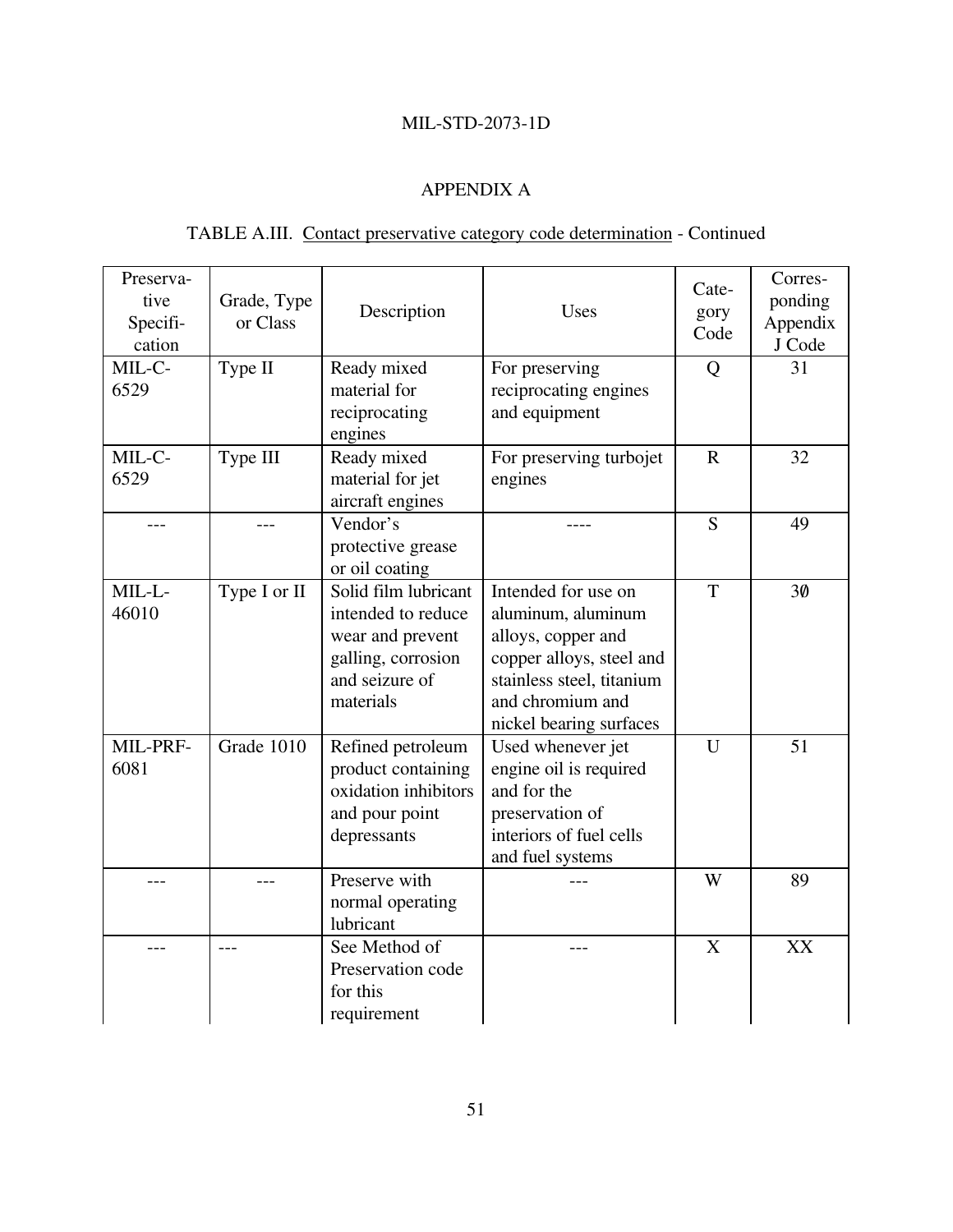## APPENDIX A

| Preserva-<br>tive<br>Specifi-<br>cation | Grade, Type<br>or Class | Description | <b>Uses</b> | Cate-<br>gory<br>Code | Corres-<br>ponding<br>Appendix<br>J Code                                   |
|-----------------------------------------|-------------------------|-------------|-------------|-----------------------|----------------------------------------------------------------------------|
| Special<br>require-<br>ment             |                         |             |             | Z                     | Appro-<br>priate<br>preser-<br>vative<br>material<br>code from<br>Appendix |
| No require-<br>ment                     |                         |             |             | $\emptyset$           | ØØ                                                                         |

# TABLE A.III. Contact preservative category code determination - Continued.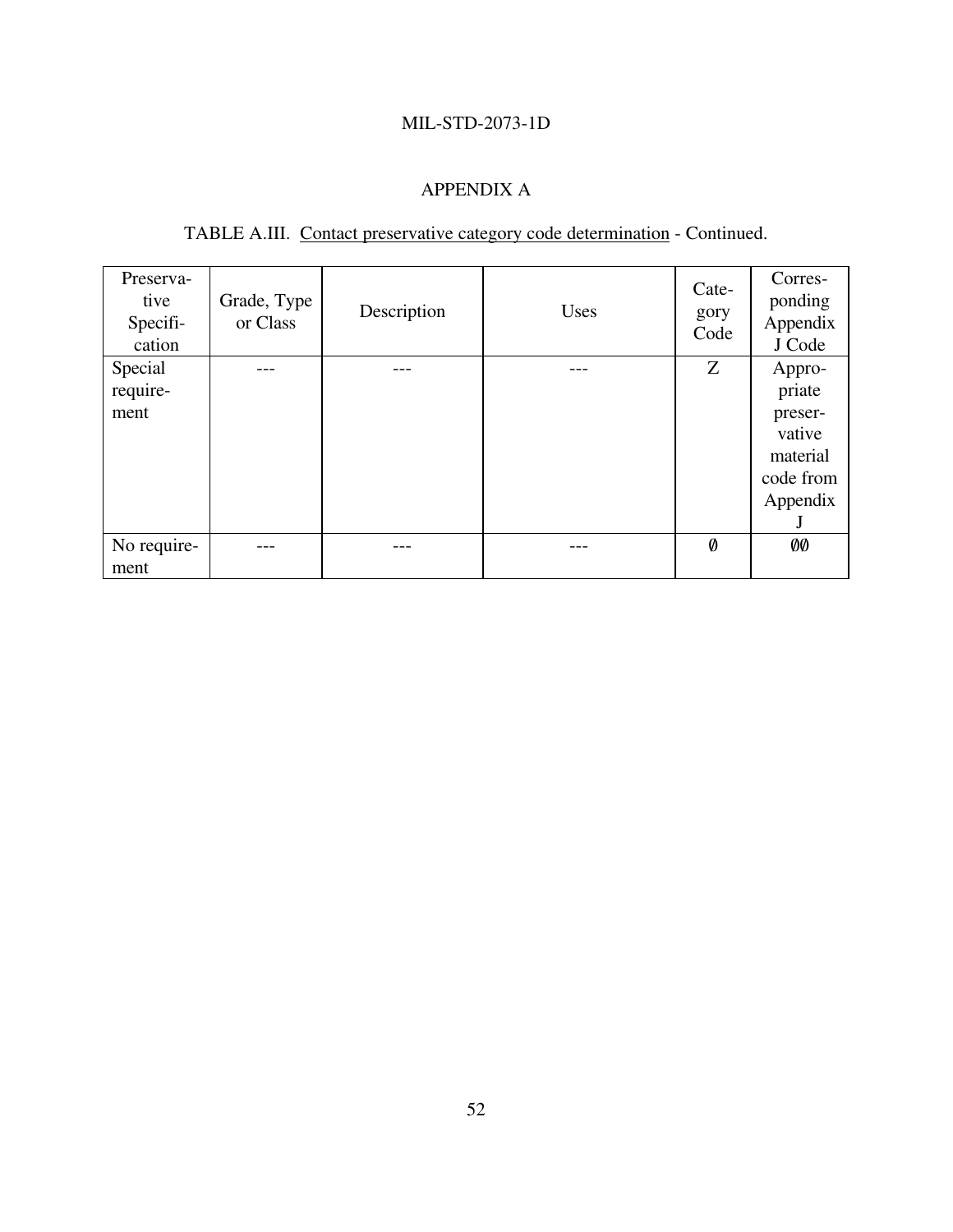## APPENDIX A

# TABLE A.IV. Predetermined military packaging data for common items.

| <b>Category Codes</b>                                        |                                            |                                                   |                |
|--------------------------------------------------------------|--------------------------------------------|---------------------------------------------------|----------------|
| Chemical and physical<br>characteristics (from<br>table A.I) | Weight/size/fragility<br>(from table A.II) | <b>Contact Preservative</b><br>(from table A.III) | Packaging code |
|                                                              | <b>METHOD 10</b>                           |                                                   |                |
| 15, 24, 27, 37, 40, 41, 43,                                  | A                                          | $\emptyset$                                       | 1010000000A1   |
| 47,50,54,56,60, or 85                                        | $\boldsymbol{B}$                           | Ø                                                 | 1010000000ED   |
|                                                              | $\mathcal{C}$                              | Ø                                                 | 1010000NAAED   |
|                                                              | D                                          | $\emptyset$                                       | 1010000NABED   |
|                                                              | E                                          | Ø                                                 | 1010000NACED   |
|                                                              | $\overline{F}$                             | $\emptyset$                                       | 1010000NAAA1   |
|                                                              | G                                          | Ø                                                 | 1010000NABA1   |
|                                                              | H                                          | Ø                                                 | 1010000NABED   |
|                                                              | $\bf J$                                    | Ø                                                 | 1010000NACED   |
|                                                              | $\bf K$                                    | $\emptyset$                                       | 1010000NADED   |
|                                                              | L                                          | $\emptyset$                                       | 1010000NAFED   |
|                                                              | <b>METHOD 20</b>                           |                                                   |                |
| $01,18,25,30$ , or 35                                        | $\mathbf{A}$                               | $\ast$                                            | 201**GH000BD   |
|                                                              | B                                          | *                                                 | 201**GH000ED   |
|                                                              | $\mathcal{C}$                              | $\ast$                                            | 201**GHNAAED   |
|                                                              | D                                          | $\ast$                                            | 201**GHNABED   |
|                                                              | E                                          | *                                                 | 201**GHNACED   |
|                                                              | $\overline{F}$                             | *                                                 | 201**GHNAABD   |
|                                                              | G                                          | $\ast$                                            | 201**GHNABBD   |
|                                                              | H                                          | $\ast$                                            | 201**GHNABED   |
|                                                              | $\mathbf{J}$                               | $\ast$                                            | 201**GHNACED   |
|                                                              | $\bf K$                                    | *                                                 | 201**GHNADED   |
|                                                              | L                                          | $\ast$                                            | 201**GHNAFED   |

\* = Category code for applicable preservative.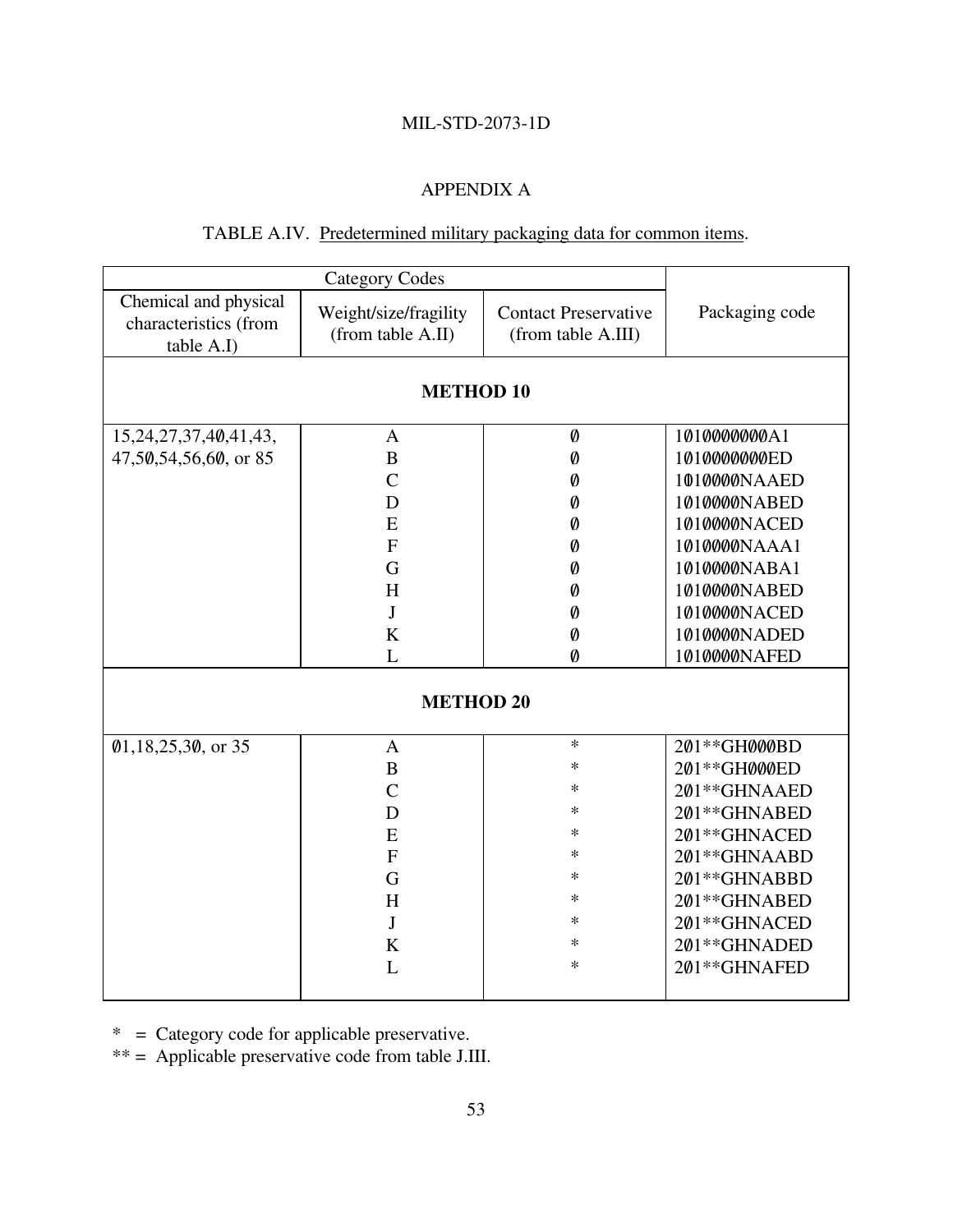### APPENDIX A

## TABLE A.IV. Predetermined military packaging data for common items - Continued.

| <b>Category Codes</b>                                        |                                                                                                 |             |                |  |
|--------------------------------------------------------------|-------------------------------------------------------------------------------------------------|-------------|----------------|--|
| Chemical and physical<br>characteristics (from<br>table A.I) | Weight/size/fragility<br><b>Contact Preservative</b><br>(from table A.II)<br>(from table A.III) |             | Packaging code |  |
|                                                              | <b>METHOD 30 (WITHOUT PRESERVATIVE)</b>                                                         |             |                |  |
| 05, 16, 22, 28, 32, 33, 38,                                  | A                                                                                               | $\emptyset$ | 3110000000XX   |  |
| 42, 44, 45, 46, 48, 51, 52,                                  | $\bf{B}$                                                                                        | $\emptyset$ | 3210000000XX   |  |
| 53, 55, 57, 58, or 68                                        | $\mathcal{C}$                                                                                   | Ø           | 3210000NAAXX   |  |
|                                                              | D                                                                                               | Ø           | 3210000NABXX   |  |
|                                                              | E                                                                                               | Ø           | 3210000NACXX   |  |
|                                                              | $\mathbf{F}$                                                                                    | $\emptyset$ | 3110000NAAXX   |  |
|                                                              | G                                                                                               | Ø           | 3110000NABXX   |  |
|                                                              | H                                                                                               | Ø           | 3210000NABXX   |  |
|                                                              | J                                                                                               | Ø           | 3210000NACXX   |  |
|                                                              | $\bf K$                                                                                         | Ø           | 3210000NADXX   |  |
|                                                              | L                                                                                               | $\emptyset$ | 3210000NAFXX   |  |
|                                                              | <b>METHOD 30 (WITH PRESERVATIVE)</b>                                                            |             |                |  |
| 09,21,67, or 84                                              | $\mathbf{A}$                                                                                    | $\ast$      | 331**GH000XX   |  |
|                                                              | $\bf{B}$                                                                                        | *           | 321 ** GH000XX |  |
|                                                              | $\mathcal{C}$                                                                                   | *           | 321**GHNAAXX   |  |
|                                                              | D                                                                                               | *           | 321**GHNABXX   |  |
|                                                              | E                                                                                               | *           | 321**GHNACXX   |  |
|                                                              | $\mathbf{F}$                                                                                    | *           | 331**GHNAAXX   |  |
|                                                              | G                                                                                               | $\ast$      | 331**GHNABXX   |  |
|                                                              | H                                                                                               | *           | 321**GHNABXX   |  |
|                                                              | $\mathbf{J}$                                                                                    | *           | 321**GHNACXX   |  |
|                                                              | K                                                                                               | $\ast$      | 321**GHNADXX   |  |
|                                                              | L                                                                                               | $\ast$      | 321**GHNAFXX   |  |

\* = Category code for applicable preservative.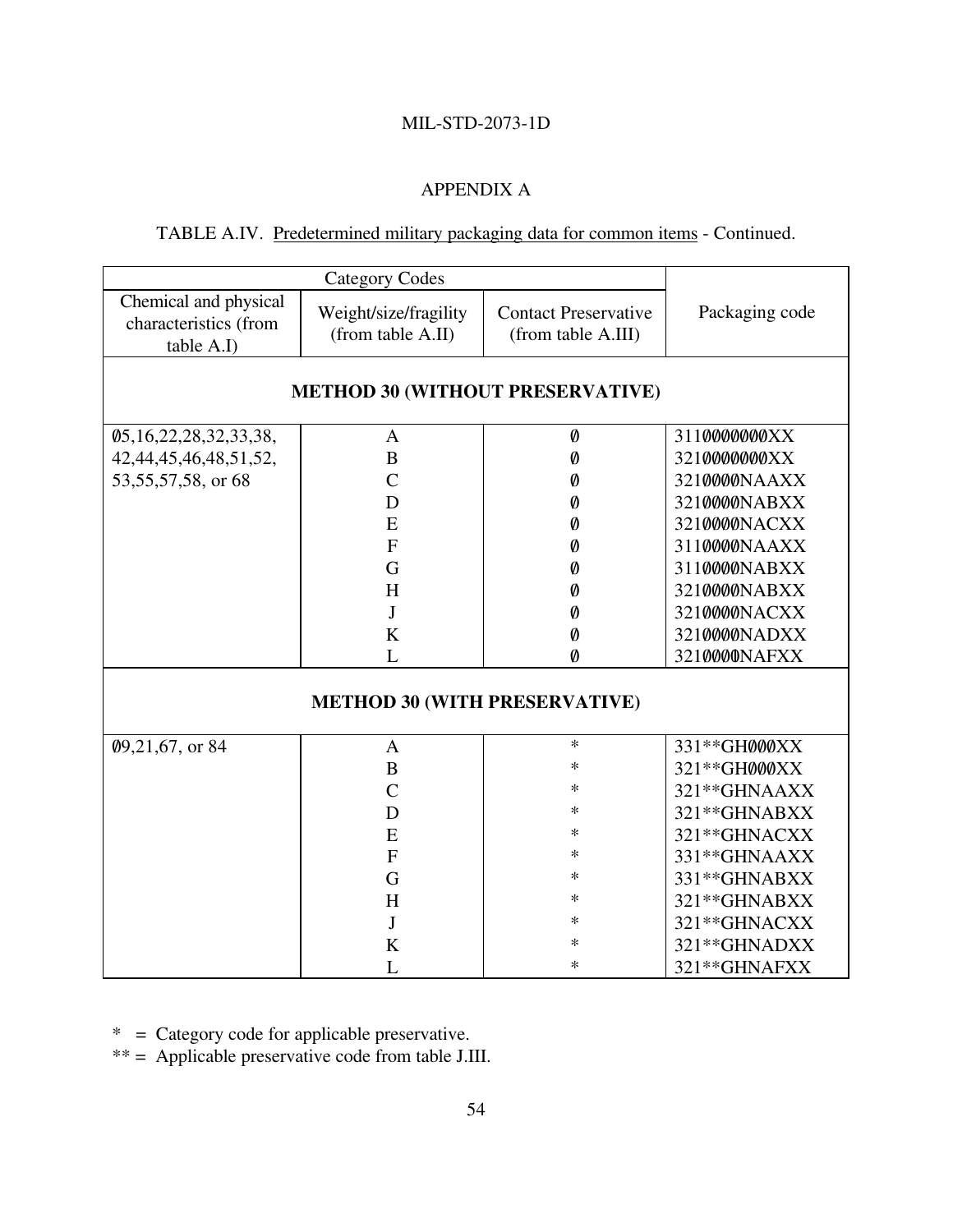### APPENDIX A

# TABLE A.IV. Predetermined military packaging data for common items - Continued.

| <b>Category Codes</b>                                        |                                            |                                                   |                |  |  |  |  |
|--------------------------------------------------------------|--------------------------------------------|---------------------------------------------------|----------------|--|--|--|--|
| Chemical and physical<br>characteristics (from<br>table A.I) | Weight/size/fragility<br>(from table A.II) | <b>Contact Preservative</b><br>(from table A.III) | Packaging code |  |  |  |  |
|                                                              | <b>METHOD 40 (WITHOUT PRESERVATIVE)</b>    |                                                   |                |  |  |  |  |
| 13,49,64,69,72,73, or                                        | A                                          | $\emptyset$                                       | 4110000000XX   |  |  |  |  |
| 80                                                           | B                                          | $\emptyset$                                       | 4210000000XX   |  |  |  |  |
|                                                              | $\mathbf C$                                | $\emptyset$                                       | 4210000NAAXX   |  |  |  |  |
|                                                              | D                                          | Ø                                                 | 4210000NABXX   |  |  |  |  |
|                                                              | E                                          | $\emptyset$                                       | 4210000NACXX   |  |  |  |  |
|                                                              | $\mathbf{F}$                               | $\emptyset$                                       | 4110000NAAXX   |  |  |  |  |
|                                                              | G                                          | Ø                                                 | 4110000NABXX   |  |  |  |  |
|                                                              | H                                          | Ø                                                 | 4210000NABXX   |  |  |  |  |
|                                                              | $\mathbf{J}$                               | $\emptyset$                                       | 4210000NACXX   |  |  |  |  |
|                                                              | $\bf K$                                    | $\emptyset$                                       | 4210000NADXX   |  |  |  |  |
|                                                              | L                                          | $\emptyset$                                       | 4210000NAFXX   |  |  |  |  |
|                                                              | <b>METHOD 40 (WITH PRESERVATIVE)</b>       |                                                   |                |  |  |  |  |
| $\varnothing$ 3,61, or 81                                    | A                                          | $\ast$                                            | 411**GH000XX   |  |  |  |  |
|                                                              | $\, {\bf B}$                               | *                                                 | 421 ** GH000XX |  |  |  |  |
|                                                              | $\mathbf C$                                | *                                                 | 421**GHNAAXX   |  |  |  |  |
|                                                              | D                                          | $\ast$                                            | 421**GHNABXX   |  |  |  |  |
|                                                              | E                                          | $\ast$                                            | 421**GHNACXX   |  |  |  |  |
|                                                              | $\mathbf{F}$                               | *                                                 | 411**GHNAAXX   |  |  |  |  |
|                                                              | G                                          | *                                                 | 411**GHNABXX   |  |  |  |  |
|                                                              | H                                          | *                                                 | 421**GHNABXX   |  |  |  |  |
|                                                              | $\mathbf{J}$                               | *                                                 | 421**GHNACXX   |  |  |  |  |
|                                                              | $\bf K$                                    | $\ast$                                            | 421**GHNADXX   |  |  |  |  |
|                                                              | L                                          | $\ast$                                            | 421**GHNAFXX   |  |  |  |  |

\* = Category code for applicable preservative.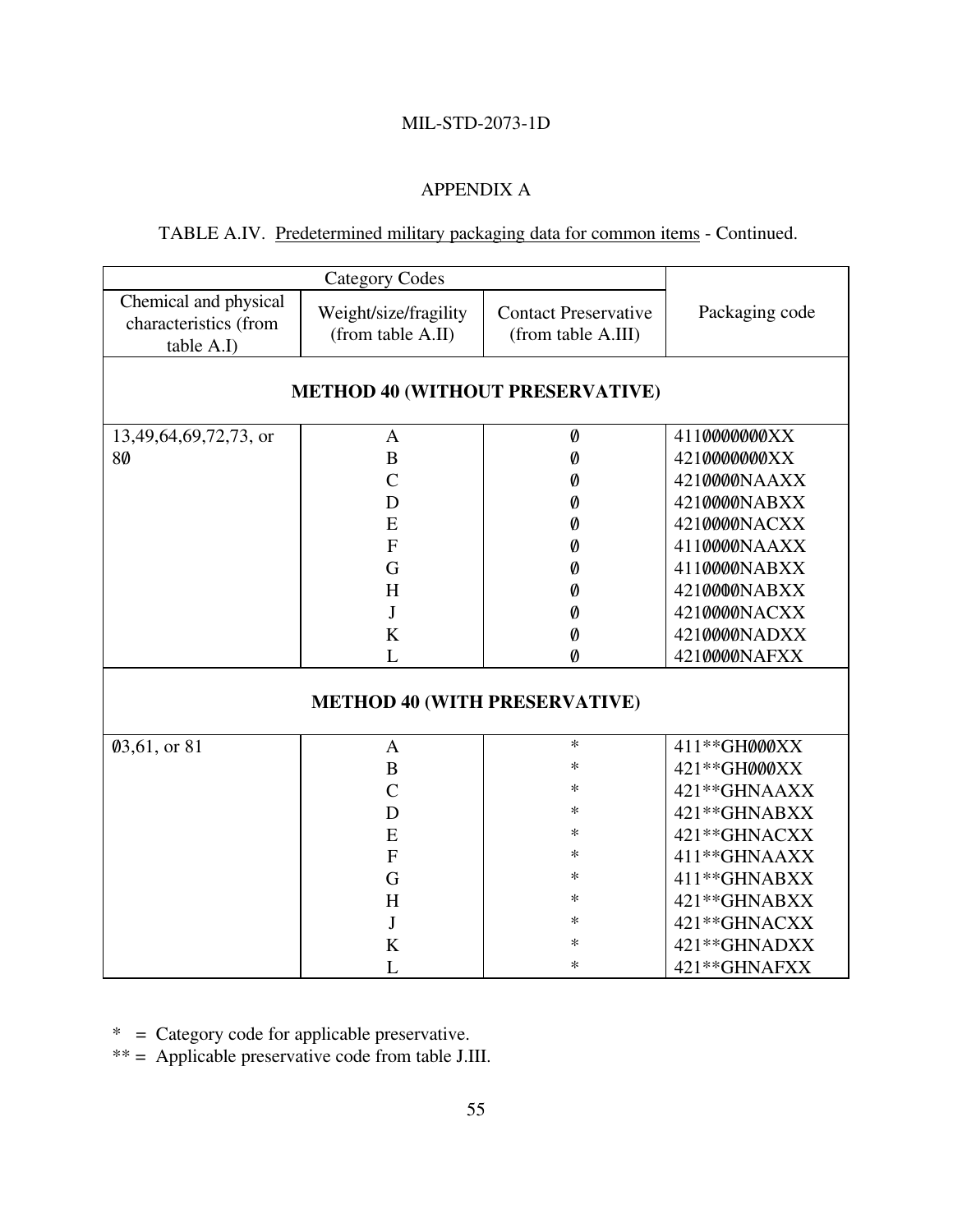### APPENDIX A

# TABLE A.IV. Predetermined military packaging data for common items - Continued.

| <b>Category Codes</b>                                        |                                            |                                                   |                |  |  |  |  |
|--------------------------------------------------------------|--------------------------------------------|---------------------------------------------------|----------------|--|--|--|--|
| Chemical and physical<br>characteristics (from<br>table A.I) | Weight/size/fragility<br>(from table A.II) | <b>Contact Preservative</b><br>(from table A.III) | Packaging code |  |  |  |  |
| <b>METHOD 50 (WITHOUT PRESERVATIVE)</b>                      |                                            |                                                   |                |  |  |  |  |
| $07,11,20,65,74,77$ , or                                     | A                                          | Ø                                                 | 5110000000XX   |  |  |  |  |
| 83                                                           | B                                          | $\emptyset$                                       | 5210000000XX   |  |  |  |  |
|                                                              | $\mathcal{C}$                              | Ø                                                 | 5210000NAAXX   |  |  |  |  |
|                                                              | D                                          | Ø                                                 | 5210000NABXX   |  |  |  |  |
|                                                              | E                                          | $\emptyset$                                       | 5210000NACXX   |  |  |  |  |
|                                                              | $\overline{F}$                             | $\emptyset$                                       | 5110000NAAXX   |  |  |  |  |
|                                                              | G                                          | Ø                                                 | 5110000NABXX   |  |  |  |  |
|                                                              | H                                          | Ø                                                 | 5210000NABXX   |  |  |  |  |
|                                                              | J                                          | Ø                                                 | 5210000NACXX   |  |  |  |  |
|                                                              | $\bf K$                                    | $\emptyset$                                       | 5210000NADXX   |  |  |  |  |
|                                                              | L                                          | Ø                                                 | 5210000NAFXX   |  |  |  |  |
|                                                              | <b>METHOD 50 (WITH PRESERVATIVE)</b>       |                                                   |                |  |  |  |  |
| 62                                                           | A                                          | $\ast$                                            | 511**GH000XX   |  |  |  |  |
|                                                              | $\bf{B}$                                   | $\ast$                                            | 521**GH000XX   |  |  |  |  |
|                                                              | $\mathcal{C}$                              | $\ast$                                            | 521**GHNAAXX   |  |  |  |  |
|                                                              | D                                          | *                                                 | 521**GHNABXX   |  |  |  |  |
|                                                              | E                                          | $\ast$                                            | 521**GHNACXX   |  |  |  |  |
|                                                              | $\overline{F}$                             | *                                                 | 511**GHNAAXX   |  |  |  |  |
|                                                              | G                                          | $\ast$                                            | 511**GHNABXX   |  |  |  |  |
|                                                              | H                                          | $\ast$                                            | 521**GHNABXX   |  |  |  |  |
|                                                              | $\mathbf{J}$                               | $\ast$                                            | 521**GHNACXX   |  |  |  |  |
|                                                              | $\bf K$                                    | *                                                 | 521**GHNADXX   |  |  |  |  |
|                                                              | L                                          | *                                                 | 521**GHNAFXX   |  |  |  |  |

\* = Category code for applicable preservative.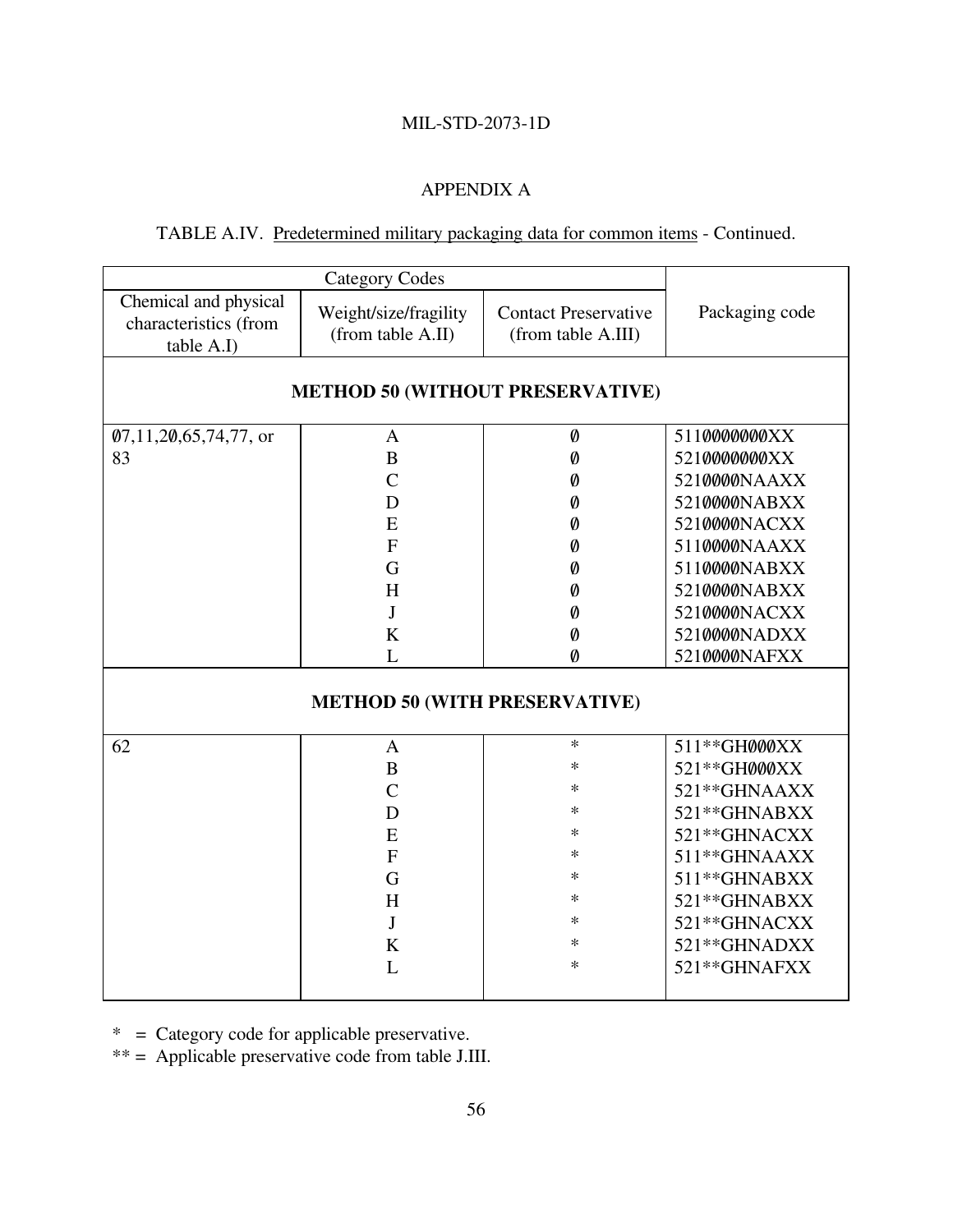## APPENDIX A

# TABLE A.V. Formulas for material weight and size calculations.

Abbreviations are used extensively in the following formulas. The key to these abbreviations is as follows:

| <b>CD</b>      |                          | cushioning density (lbs per cubic inch)                           |
|----------------|--------------------------|-------------------------------------------------------------------|
| D              |                          | depth of item including wrap, dunnage or container to be enclosed |
| H <sub>I</sub> |                          | height of item                                                    |
| <b>IHC</b>     | -                        | inside height of container                                        |
| <b>ILC</b>     | $\overline{\phantom{0}}$ | inside length of container                                        |
| <b>IWC</b>     |                          | inside width of container                                         |
| L              |                          | length of item including wrap, dunnage or container, if enclosed  |
| LB             |                          | length of barrier                                                 |
| <b>LBP</b>     | $\overline{\phantom{0}}$ | length of bottom pad and length of top pad                        |
| LC             | $\overline{\phantom{0}}$ | length of cushioning                                              |
| <b>LEP</b>     | $\overline{\phantom{0}}$ | length of end pad                                                 |
| LI             | $\overline{\phantom{0}}$ | length of item                                                    |
| <b>LSP</b>     | -                        | length of side pad                                                |
| <b>LW</b>      | $\overline{a}$           | length of wrap                                                    |
| NoT            |                          | number of thicknesses                                             |
| <b>OHC</b>     |                          | outside height of container                                       |
| <b>OLC</b>     |                          | outside length of container                                       |
| OWC            | $\overline{a}$           | outside width of container                                        |
| <b>TBP</b>     | -                        | thickness of bottom pad and thickness of top pad                  |
| <b>TC</b>      | -                        | thickness of cushioning                                           |
| <b>TEP</b>     |                          | thickness of end pad                                              |
| TF             |                          | thickness factor (thickness of container wall)                    |
| <b>TSP</b>     | $\overline{\phantom{0}}$ | thickness of side pad                                             |
| W              | -                        | width of item including wrap, dunnage or container to be enclosed |
| <b>WB</b>      | $\overline{\phantom{0}}$ | width of barrier                                                  |
| <b>WBP</b>     | $\qquad \qquad -$        | width of bottom pad and width of top pad                          |
| <b>WC</b>      | -                        | width of cushioning                                               |
| <b>WEP</b>     |                          | width of end pad                                                  |
| WI             |                          | width of item                                                     |
| <b>WSP</b>     |                          | width of side pad                                                 |
| Wt Con         | $\overline{\phantom{0}}$ | weight of container (lbs)                                         |
| <b>WtC</b>     | $\overline{a}$           | weight of cushioning (lbs)                                        |
| WtW            |                          | weight of wrap                                                    |
| WW             | $\overline{\phantom{0}}$ | width of wrap                                                     |
| <b>WWT</b>     | $\overline{a}$           | wrap weight factor (lbs/sq. in.)                                  |

NOTE: All dimensions are in inches.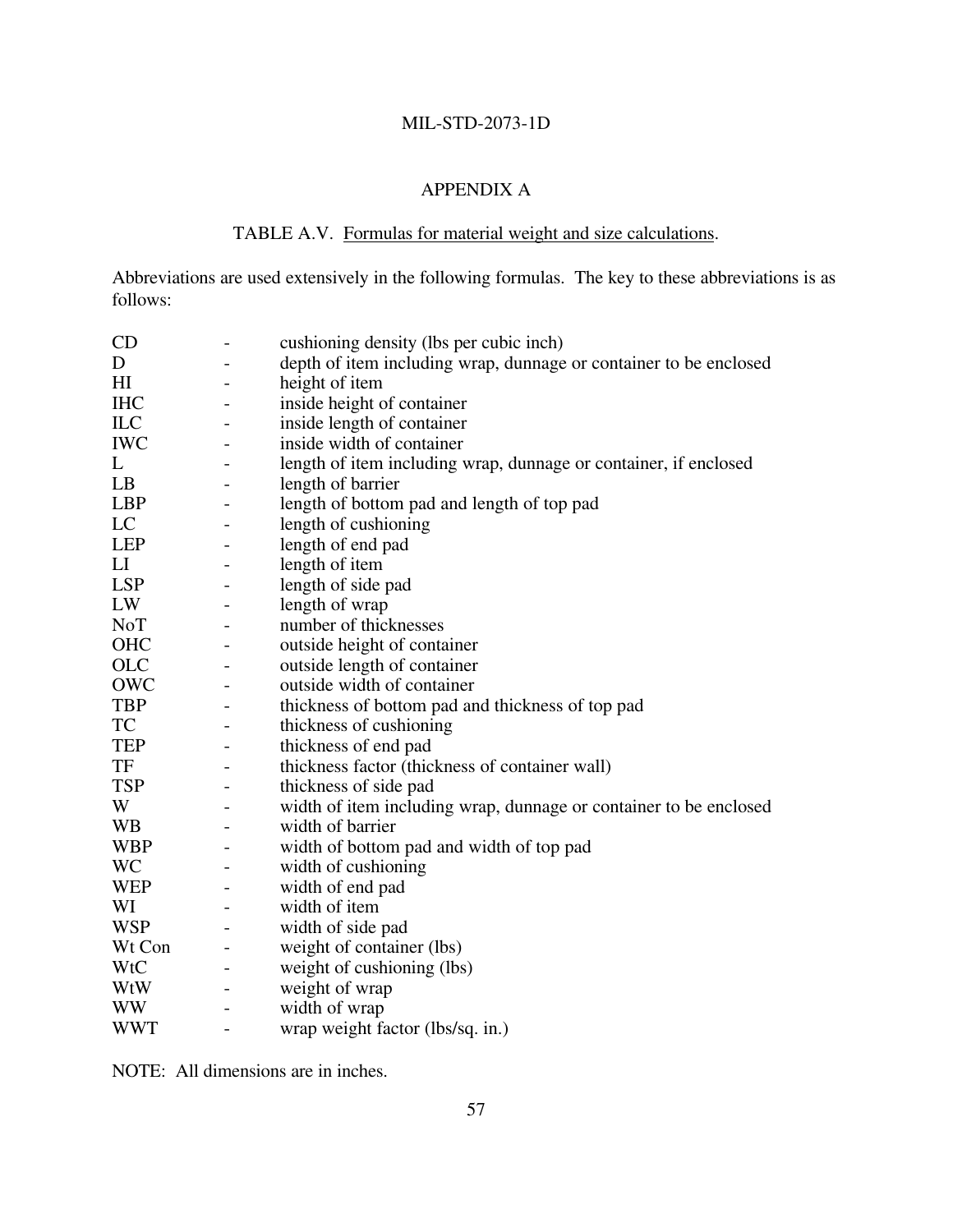### APPENDIX A

# TABLE A.V. Formulas for material weight and size calculations - Continued.

| Material weight and size requirement                         | Formula                                                                                                                                                                                                                        |  |  |  |
|--------------------------------------------------------------|--------------------------------------------------------------------------------------------------------------------------------------------------------------------------------------------------------------------------------|--|--|--|
| <b>Wrap</b>                                                  |                                                                                                                                                                                                                                |  |  |  |
| a. Compute size of wrap in inches                            | a. $LW = 2WI + 2HI + 2$<br>$WW = LI + HI + 1.5$                                                                                                                                                                                |  |  |  |
| b. Compute weight of wrap in pounds                          | b. $WtW = LW x WW x WWT$                                                                                                                                                                                                       |  |  |  |
| Cushioning *                                                 | c. Roll Cushioning Formula 1                                                                                                                                                                                                   |  |  |  |
| c. Use formula 1 for roll cushioning;                        | $LC = NoT (2WI + 2HI + 1)$                                                                                                                                                                                                     |  |  |  |
| dimensions in inches                                         | $WC = LI + HI + 1$                                                                                                                                                                                                             |  |  |  |
| d. Use formula 2 for cut cushioning;<br>dimensions in inches | d. Cut Cushioning Formula 2<br>Bottom and top pads:<br>End pads:<br>$LBP = LI$<br>$LEP = WI + 2TC$<br>$WBP = WI + 2TC$<br>$WEP = HI + 2TC$<br>$TBP = TC$<br>$TEP = TC$<br>Side pads:<br>$LSP = LI$<br>$WSP = HI$<br>$TSP = TC$ |  |  |  |
| e. Compute weight of cushioning in pounds                    | e. Formula 1<br>$WtC = LC x WC x TC x CD$                                                                                                                                                                                      |  |  |  |
|                                                              | Formula 2                                                                                                                                                                                                                      |  |  |  |
|                                                              | $WtC = [2(LBP x WBP) + 2 (LEP x WEP)]$<br>$+2(LSP x WSP) x TC x CD$                                                                                                                                                            |  |  |  |

\* Item dimensions in this formula must include all wraps, dunnage and containers already applied to the item.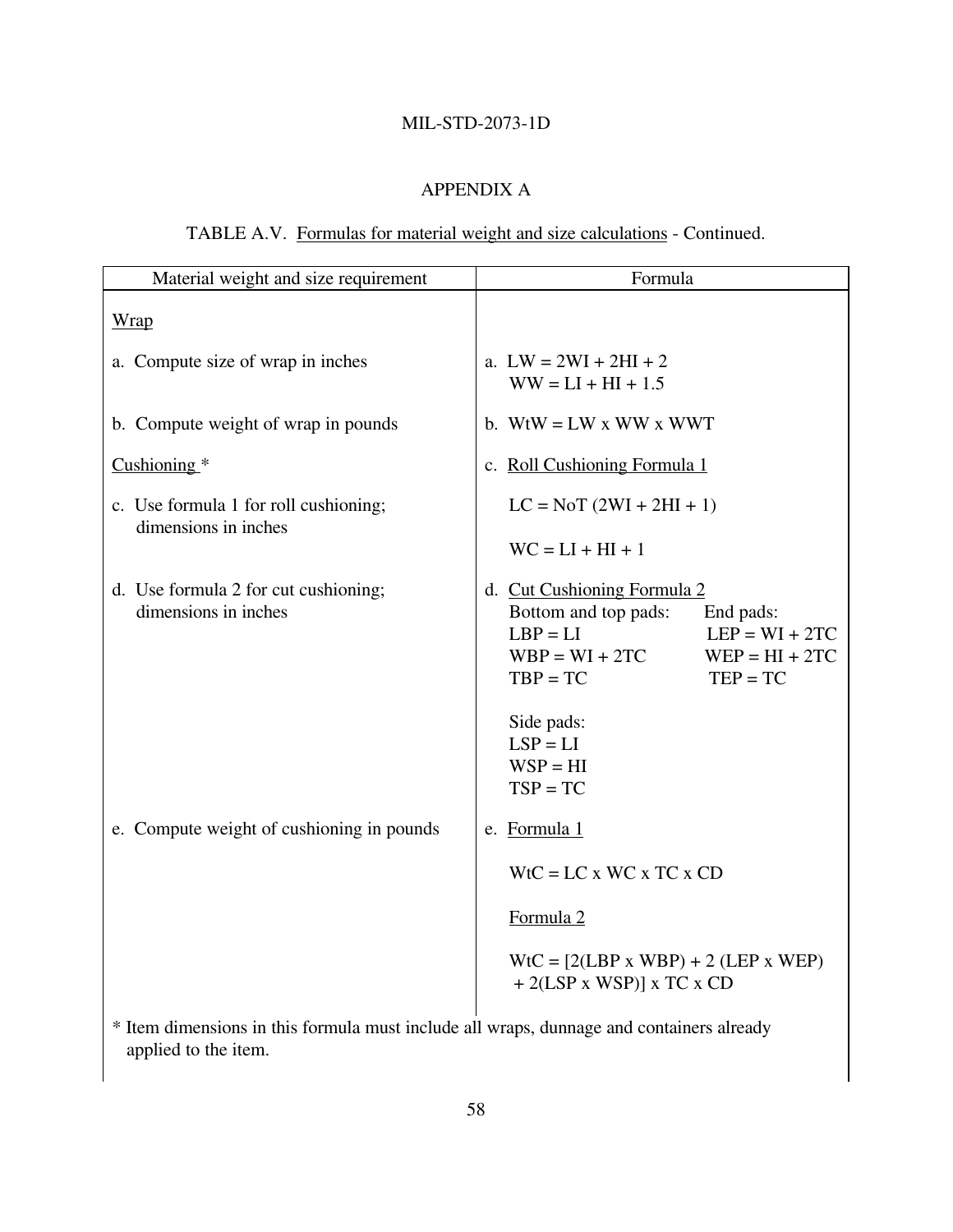## APPENDIX A

| TABLE A.V. Formulas for material weight and size calculations - Continued |  |  |
|---------------------------------------------------------------------------|--|--|
|                                                                           |  |  |

| Material weight and size requirement                                                                                                                                                                                                                                                                                                         | Formula                                                                                                                                                                                                                                                                                                                           |  |  |  |
|----------------------------------------------------------------------------------------------------------------------------------------------------------------------------------------------------------------------------------------------------------------------------------------------------------------------------------------------|-----------------------------------------------------------------------------------------------------------------------------------------------------------------------------------------------------------------------------------------------------------------------------------------------------------------------------------|--|--|--|
| Unit container                                                                                                                                                                                                                                                                                                                               |                                                                                                                                                                                                                                                                                                                                   |  |  |  |
| f. Compute inside dimensions of container in<br>inches                                                                                                                                                                                                                                                                                       | f. $ILC = LI + 2TC$<br>$IWC = WI + 2TC$<br>$IHC = HI + 2TC$                                                                                                                                                                                                                                                                       |  |  |  |
| g. Compute outside dimensions of container in<br>inches                                                                                                                                                                                                                                                                                      | g. $OLC = ILC + 2TF$<br>$OWC = IWC + 2TF$<br>$*OHC = IHC + 2TF + thickness of skids$<br>(if present)<br>Note: If container is RSC fiberboard,<br>replace 2TF with 4TF                                                                                                                                                             |  |  |  |
| h. Compute weight of fiberboard container in<br>pounds                                                                                                                                                                                                                                                                                       | h. Wt Con = $2 \times$ fiberboard<br>wt factor (lbs/sq. in.) $[(ILC \times IWC) + (ILC$<br>x IHC) + (IWC x IHC)(+ $1/2$ flap area)] +<br>no. of skids x wood wt. factor (lbs/sq. in.) x<br>skid thickness x skid width x skid length +<br>no. of sleeves x 2 x fiberboard wt. factor<br>$[ (ILC \times IHC) + (IWC \times IHC) ]$ |  |  |  |
| I. Compute flexible barrier size                                                                                                                                                                                                                                                                                                             | i. METHODS 30 and 40                                                                                                                                                                                                                                                                                                              |  |  |  |
| NOTE:<br>a. Minimum size bag shall be $2-1/2 \times 3$<br>inches regardless of formula.<br>b. After the size has been calculated extend<br>the dimension of the width to the nearest<br>inch, except for minimum size bag.<br>c. Bag sizes may be adjusted to adequately<br>contain items when automatic packaging<br>equipment is utilized. | $LB = 2W + 2D + 3$ inches<br>$WB = L + D + 3$ inches<br><b>METHOD 50</b><br>$LB = 2W + 2D + 5$ inches<br>$WB = L + D + 5$ inches                                                                                                                                                                                                  |  |  |  |
| * Item dimensions in this formula must include all wraps, dunnage and containers already<br>applied to the item.                                                                                                                                                                                                                             |                                                                                                                                                                                                                                                                                                                                   |  |  |  |

applied to the item.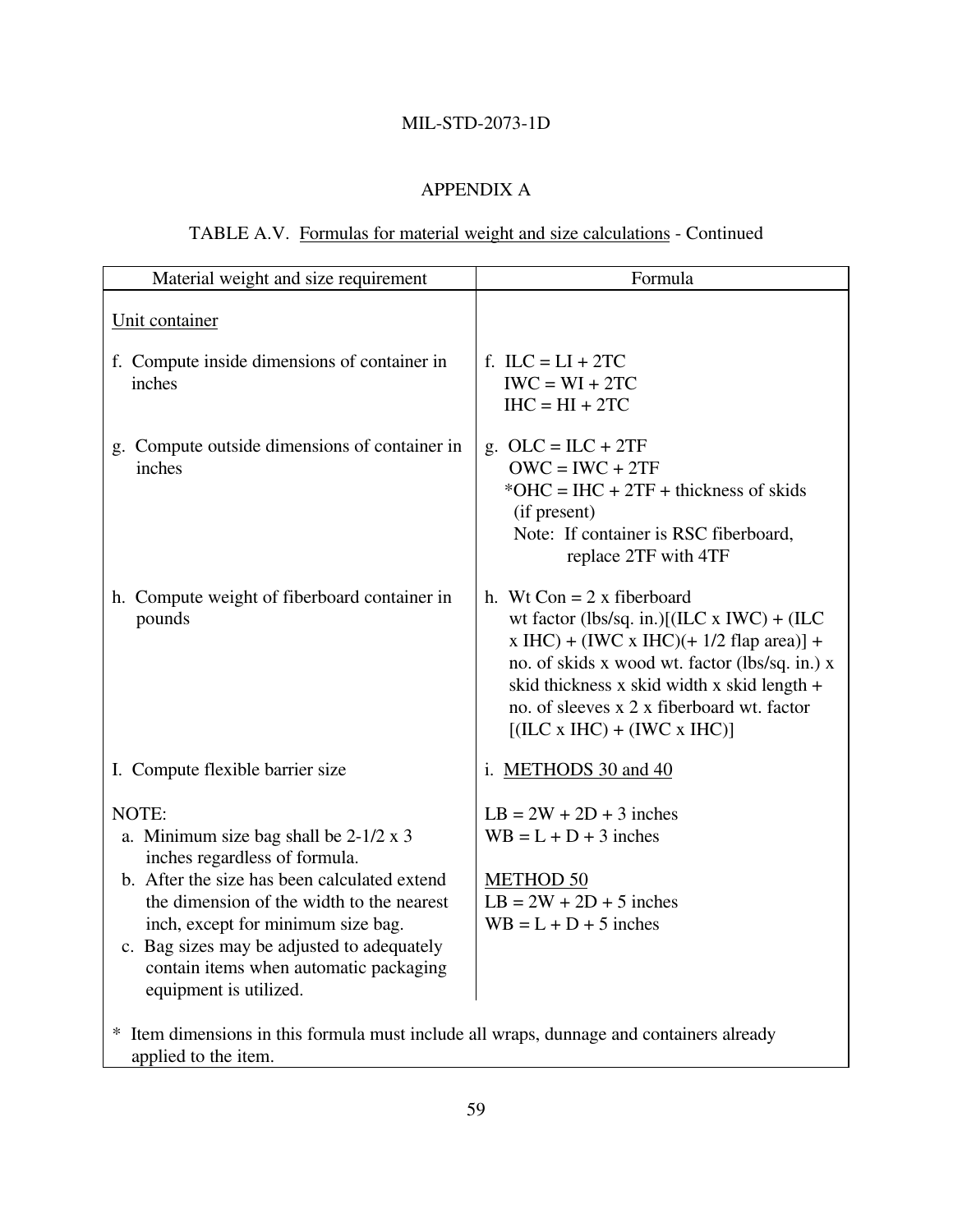# APPENDIX A

# TABLE A.VI. Procedural packaging specifications.

| Commodity                                    | Specification     |
|----------------------------------------------|-------------------|
|                                              |                   |
| Aluminum                                     | ASTM-B660         |
| Batteries, storage, general                  | MIL-P-6063        |
| Batteries, storage, industrial and lead acid | PPP-B-140         |
| <b>Bearings</b>                              | MIL-B-197         |
| <b>Boilers</b>                               | PPP-B-2920        |
| Cable, electric                              | MIL-C-12000       |
| Capacitors                                   | MIL-C-39028       |
| Chemicals                                    | <b>PPP-C-2020</b> |
| Connectors                                   | MIL-C-55330       |
| Copper                                       | MIL-C-3993        |
| Cordage                                      | MIL-C-3131        |
| Electric machines                            | MIL-E-16298       |
| Electron tubes                               | $MIL-E-75$        |
| Electronic equipment                         | MIL-E-17555       |
| Engine repair parts                          | <b>MIL-S-196</b>  |
| Fabrics, coated                              | PPP-P-1136        |
| Fabrics, woolen                              | PPP-P-1132        |
| Fittings and flanges                         | $MIL-V-3$         |
| Gyroscopes                                   | MIL-G-81559       |
| Hardware                                     | PPP-H-1581        |
| Lumber                                       | MIL-L-14362       |
| Machinery, deck and vehicle mounted          | MIL-M-3184        |
| Magnesium                                    | ASTM-B660         |
| Microcircuits                                | MIL-M-55565       |
| Parachutes                                   | MIL-P-5610        |
| Petroleum products                           | MIL-STD-290       |
| Propellers, ship                             | MIL-P-2845        |
| Pumps                                        | MIL-P-16789       |
| <b>Resistors</b>                             | MIL-R-39032       |
| Semiconductors                               | MIL-S-19491       |
| Special purpose components and repair parts  | MIL-P-23199       |
| Submarine repair parts                       | MIL-STD-758       |
| Support items                                | <b>MIL-S-196</b>  |
| <b>Switches</b>                              | MIL-S-28786       |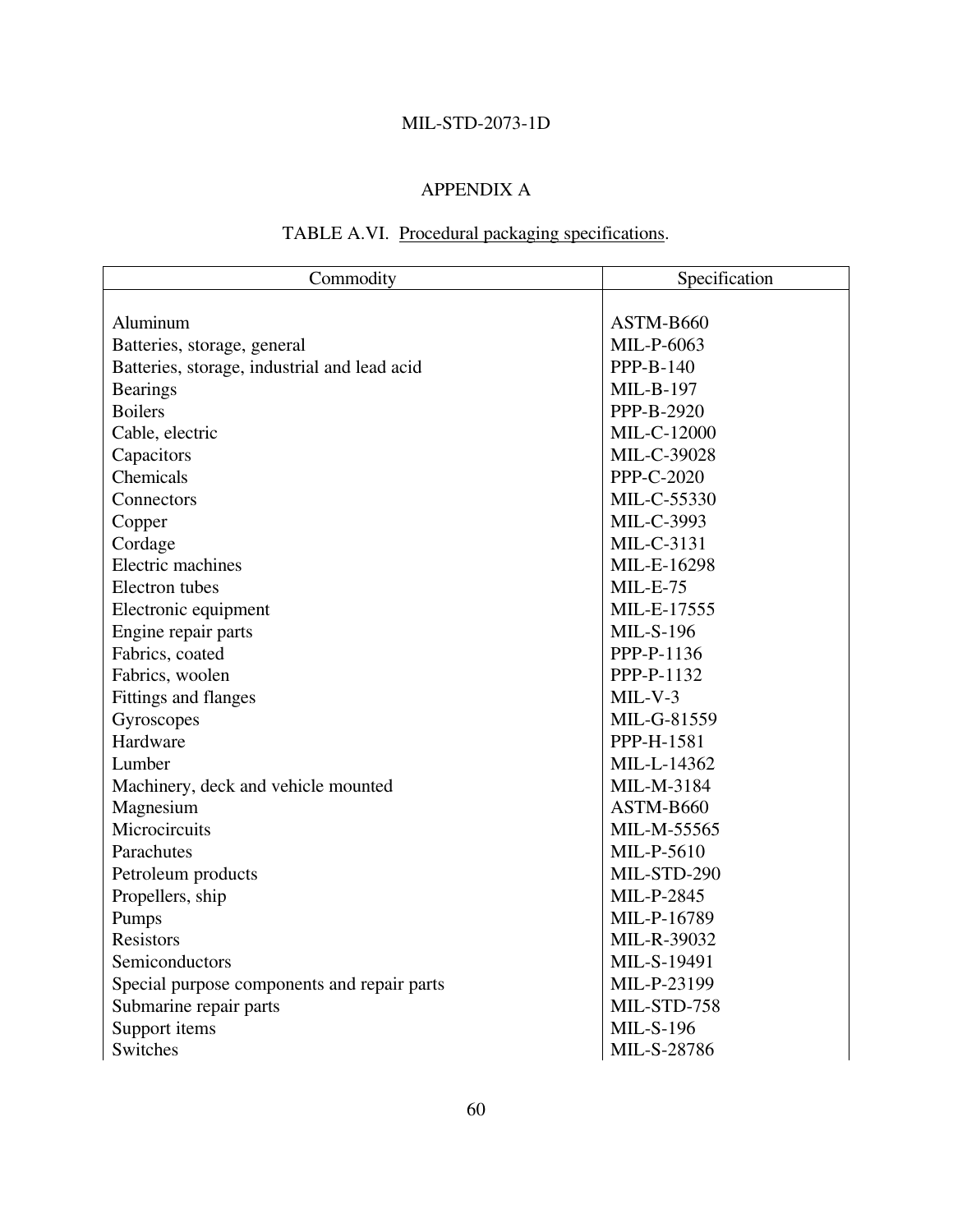# APPENDIX A

# TABLE A.VI. Procedural packaging specifications – Continued.

| Commodity                  | Specification    |
|----------------------------|------------------|
|                            |                  |
| Time measuring instruments | <b>PPP-T-360</b> |
| Tires and tubes            | MIL-DTL-4        |
| Tools, hand                | $PPP-P-40$       |
| Valves                     | $MIL-V-3$        |
| Welding rods               | MIL-W-10430      |
| Wire, electric             | MIL-C-12000      |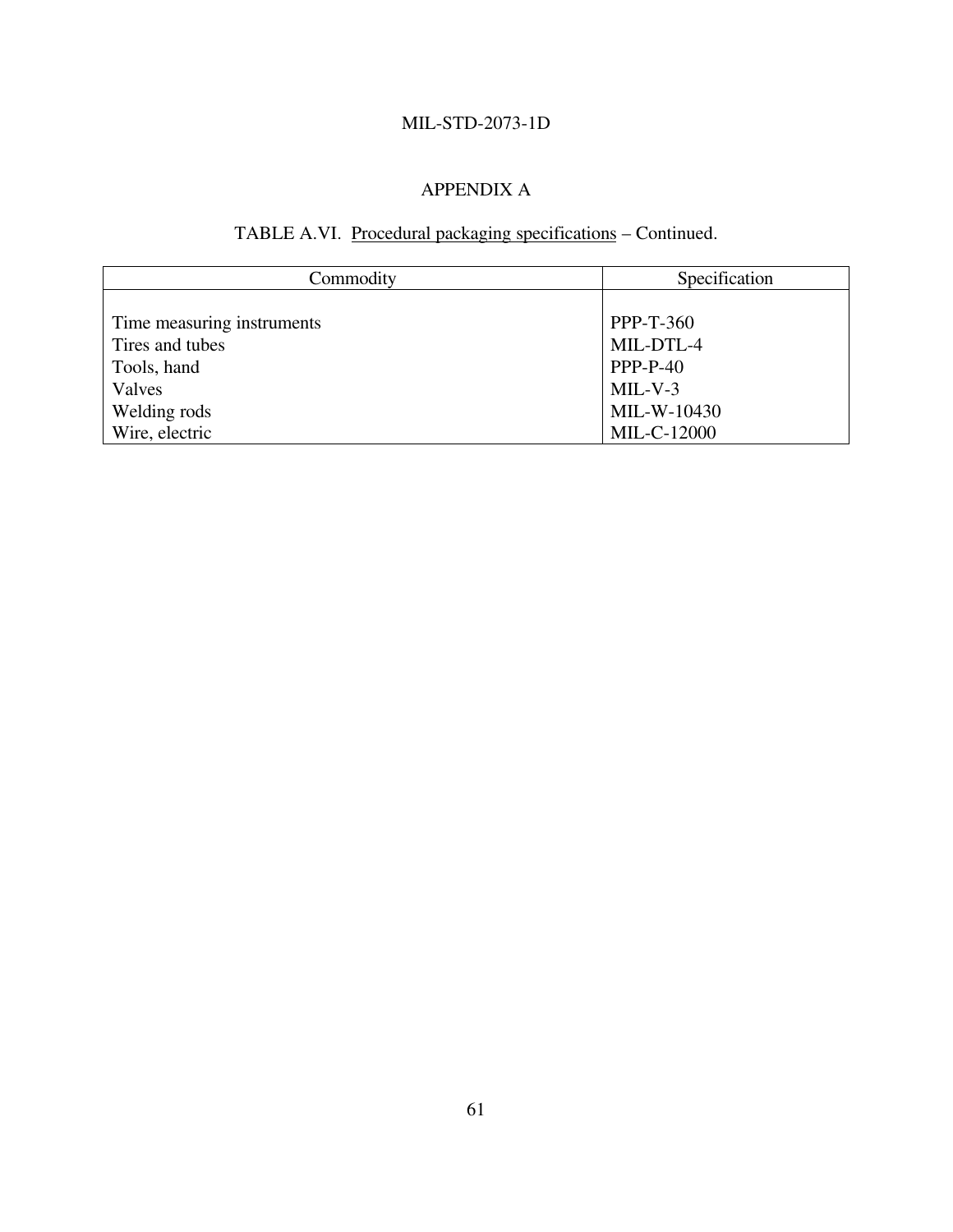### APPENDIX B

### FACTORS AND FORMULAE ESTABLISHING MILITARY PACKAGING QUP AND ICQ

B.1 SCOPE. This appendix provides the methods to determine the quantity per unit pack (QUP) and intermediate container quantity (ICO) for other than hazardous materials, when same is not specified. QUPs will be developed in consonance with existing instructions for establishment of Unit of Issue information. QUP for hazardous material shall be determined after consideration of the user's needs and the restrictions of Title 49 CFR. This appendix is a mandatory part of this standard. The information contained herein is intended for compliance.

### B.2 APPLICABLE DOCUMENTS

This section is not applicable to this appendix.

#### B.3 DETERMINATION OF QUP

B.3.1 Repairable items (depot or field level) or items designated Hi-value or Hi-priority. A QUP of one will be established for all items identified as repairable (depot or field level) or items designated Hi-value or Hi-priority.

#### B.3.2 Consumable items.

- a. QUP shall be one for all consumable items with a unit cost of \$50.00 or more.
- b. Items of less than \$50.00 unit cost may be assigned a QUP of greater than one (1) when the computation utilizing Formula A or B (see B.3.8) so indicates. However, the maximum dollar value of the QUP shall not exceed \$200.00 for parts applicable to more than one assembly or \$100.00 for parts applicable to only one assembly.

B.3.3 Irregular configuration, delicate or fragile items. The QUP for items of irregular configuration, delicate or fragile nature, not lending themselves to multiple packs, is one each.

B.3.4 Pairs and sets items. The QUP for items which are furnished in pairs, sets, etc., is one pair, one set, etc., as applicable.

B.3.5 Items unit packed in accordance with Method 50. The QUP for items which are unit packed in accordance with Method 50 shall be one.

B.3.6 Kit. A kit will be indicated one each, regardless of the quantity of items contained therein.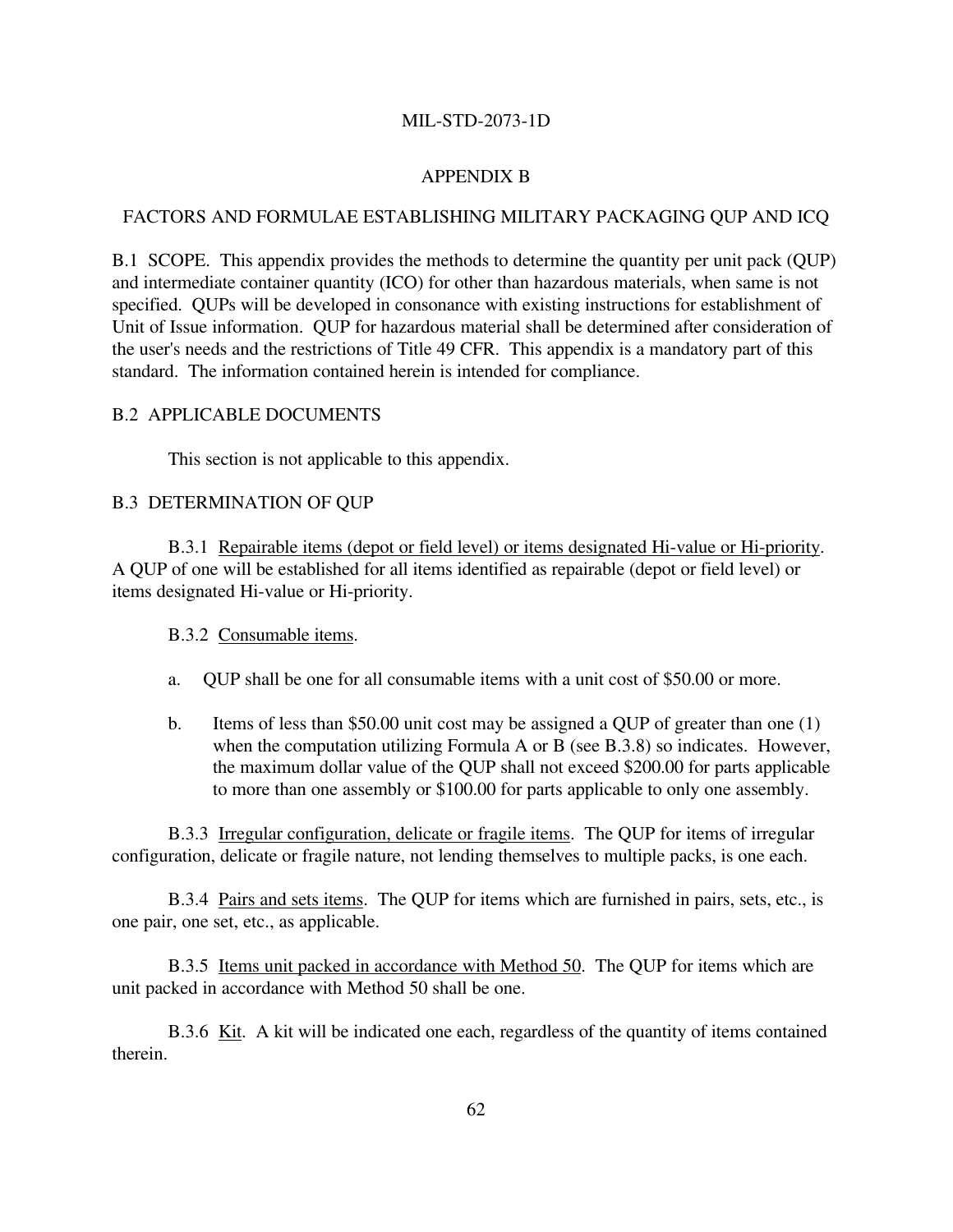#### APPENDIX B

B.3.7 Lumber, raw stock, paints, oils and dope. The factors and formulae contained herein are not applicable to lumber, raw stock, paints, oils and dope.

B.3.8 Factors and formulae establishing QUP. The following factors and formulae should be used in determining the quantity per unit pack (QUP).

B.3.8.1 Consumable items having both maintenance and overhaul applications. Formula A (see B.4.1) shall be used to determine the QUP as follows:

- a. Determine item unit cost.
- b. Sum the factors in the appropriate cost column for Groups I through IV.
- c. Determine whether item is applicable to more than one end assembly or applicable to only one end assembly. The QUP will be the number in the appropriate column opposite the above-determined sum of factors.
- d. The QUP for consumer items, office supplies, clothing, commercial hardware, and similar items can be modified as necessary to assure uniformity and compatibility with standard commercial packaging.
- e. Delicate or fragile peculiar parts costing \$2.50 or less and lending themselves to multiple packs, with a final sum of factors score of five or more and similar common parts with a final sum of factors score of four or more will be afforded the next lesser QUP rather than that normally specified.
- f. In determining QUP for those items for which actual replacement factors are not available, estimated factors will be used, and the appropriate numerical rate assigned.

B.3.8.2 Consumable items having overhaul applications only. Formula B (see B.4.2) shall be used to determine the QUP as follows:

- a. Determine quantity required per end assembly.
- b. Sum the factors in the appropriate column for Groups I through IV.
- c. Determine whether item is applicable to more than one end assembly or applicable to only one end assembly. The QUP will be the number in the appropriate column opposite the above-determined sum of factors.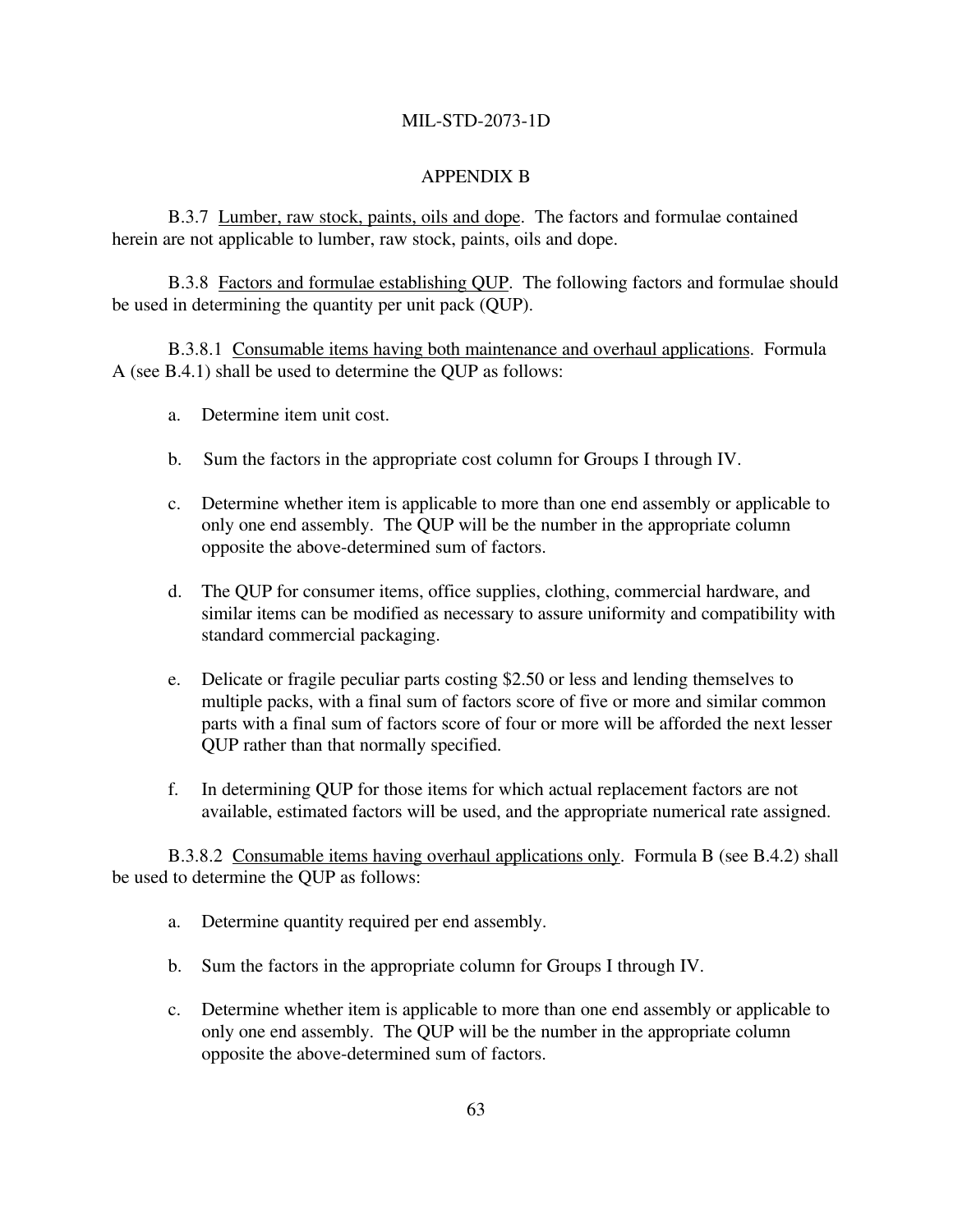### APPENDIX B

d. In determining QUP for those items for which actual replacement factors are not available, estimated factors will be used, and the appropriate numerical rate assigned.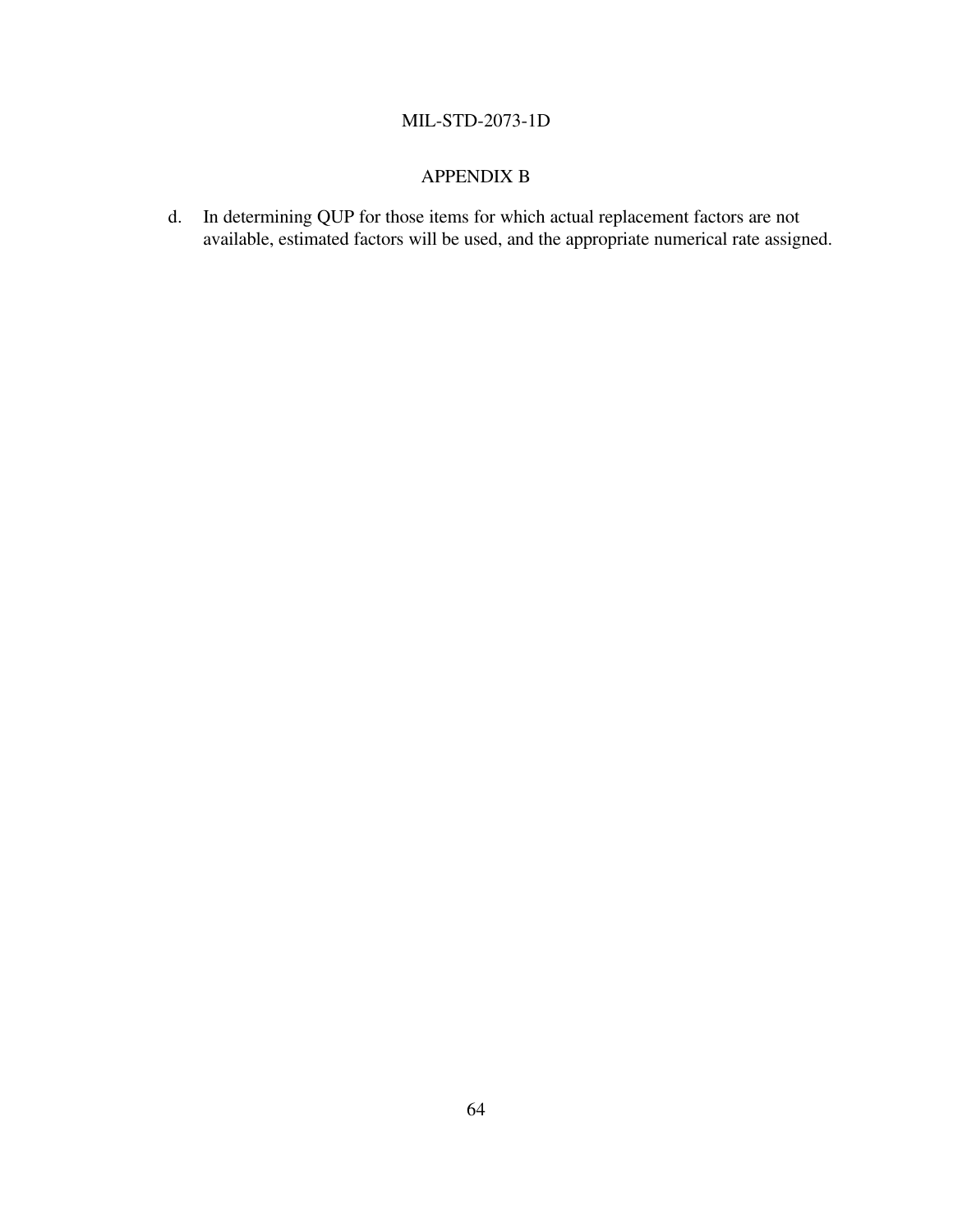### APPENDIX B

# B.4 QUANTITY PER UNIT PACK DETERMINATION FORMULAE

# B.4.1 Formula  $\overline{A}$  - (For consumable items having both maintenance & overhaul applications.)

|                                                                              | Cost per item in dollars |                          |                                      |                  |                  |                             |
|------------------------------------------------------------------------------|--------------------------|--------------------------|--------------------------------------|------------------|------------------|-----------------------------|
|                                                                              | .01                      | .51                      | 4.01                                 | 10.01            | 20.01            | 35.01                       |
|                                                                              | to                       | to                       | to                                   | to               | to               | to                          |
|                                                                              | .50                      | 4.00                     | 10.00                                | 20.00            | 35.00            | 50.00                       |
| <b>GROUP I-</b>                                                              |                          |                          |                                      |                  |                  |                             |
| Cost factor                                                                  | $+4$                     | $+3$                     | $+2$                                 | $+1$             | $\boldsymbol{0}$ | $-2$                        |
| <b>GROUP II -</b>                                                            |                          |                          |                                      |                  |                  |                             |
| Weight & cube factor                                                         |                          |                          |                                      |                  |                  |                             |
| $0$ to $0.01$ cu ft. and                                                     | $+2$                     | $+2$                     | $+2$                                 | $+2$             | $+2$             | $+2$                        |
| 0 to 0.19 lb.                                                                |                          |                          |                                      |                  |                  |                             |
| 0.02 to 1.00 cu ft. and                                                      | $+1$                     | $+1$                     | $+1$                                 | $+1$             | $+1$             | $+1$                        |
| 0.20 to 1.00 lb.                                                             |                          |                          |                                      |                  |                  |                             |
| 1.01 to 2.00 cu ft. and                                                      | $\boldsymbol{0}$         | $\boldsymbol{0}$         | $\boldsymbol{0}$                     | $\boldsymbol{0}$ | $\mathbf{0}$     | $\boldsymbol{0}$            |
| 1.01 to 2.00 lb.                                                             |                          |                          |                                      |                  |                  |                             |
| 2.01 to 3.00 cu ft. and                                                      | $-1$                     | $-1$                     | $-1$                                 | $-1$             | $-1$             | $-1$                        |
| 2.01 to 5.00 lb.                                                             |                          |                          |                                      |                  |                  |                             |
| Items exceeding 3.00 cu ft. or 5.00 lb. will be packaged in QUP of one each. |                          |                          |                                      |                  |                  |                             |
| GROUP III -                                                                  |                          |                          |                                      |                  |                  |                             |
| Replacement factor (see B.3.8.1.f)                                           |                          |                          |                                      |                  |                  |                             |
| 1% thru 20%                                                                  | $-2$                     | $-2$                     | $-2$                                 | $-2$             | $-2$             | $-2$                        |
| 21% thru 50%                                                                 | $-1$                     | $-1$                     | $-1$                                 | $-1$             | $-1$             | $-1$                        |
| 51% or more                                                                  | $\mathbf{0}$             | $\mathbf{0}$             | $\boldsymbol{0}$                     | $\boldsymbol{0}$ | $\boldsymbol{0}$ | $\boldsymbol{0}$            |
| <b>GROUP IV -</b>                                                            |                          |                          |                                      |                  |                  |                             |
| Method of preservation factor                                                |                          |                          |                                      |                  |                  |                             |
| Methods 10 and 20                                                            | $\boldsymbol{0}$         | $\mathbf{0}$             | $\boldsymbol{0}$                     | $\boldsymbol{0}$ | $\boldsymbol{0}$ | $\boldsymbol{0}$            |
| Methods 30 and 40                                                            | $-2$                     | $-2$                     | $-2$                                 | $-2$             | $-2$             | $-2$                        |
|                                                                              |                          |                          |                                      |                  |                  |                             |
|                                                                              |                          |                          | QUP for parts applicable to more     |                  |                  | QUP for parts applicable to |
| Sum of Factors                                                               |                          |                          | than one assembly (see $B.3.8.1.c$ ) |                  |                  | only one assembly           |
|                                                                              |                          |                          |                                      |                  |                  |                             |
| 0 or less                                                                    |                          |                          | $\mathbf{1}$                         |                  |                  | $\mathbf{1}$                |
| 1                                                                            |                          | 5                        |                                      |                  | 1                |                             |
| $\overline{c}$                                                               |                          | 10                       |                                      |                  | 5                |                             |
| 3                                                                            |                          | 10                       |                                      |                  | 5                |                             |
| $\overline{\mathbf{4}}$                                                      |                          |                          | 25 (see B.3.8.1.e)                   |                  |                  | 10                          |
| 5                                                                            |                          | 25<br>50 (see B.3.8.1.e) |                                      |                  |                  |                             |
| 6                                                                            |                          | 50 (see B.3.8.1.e)       |                                      |                  |                  | 50                          |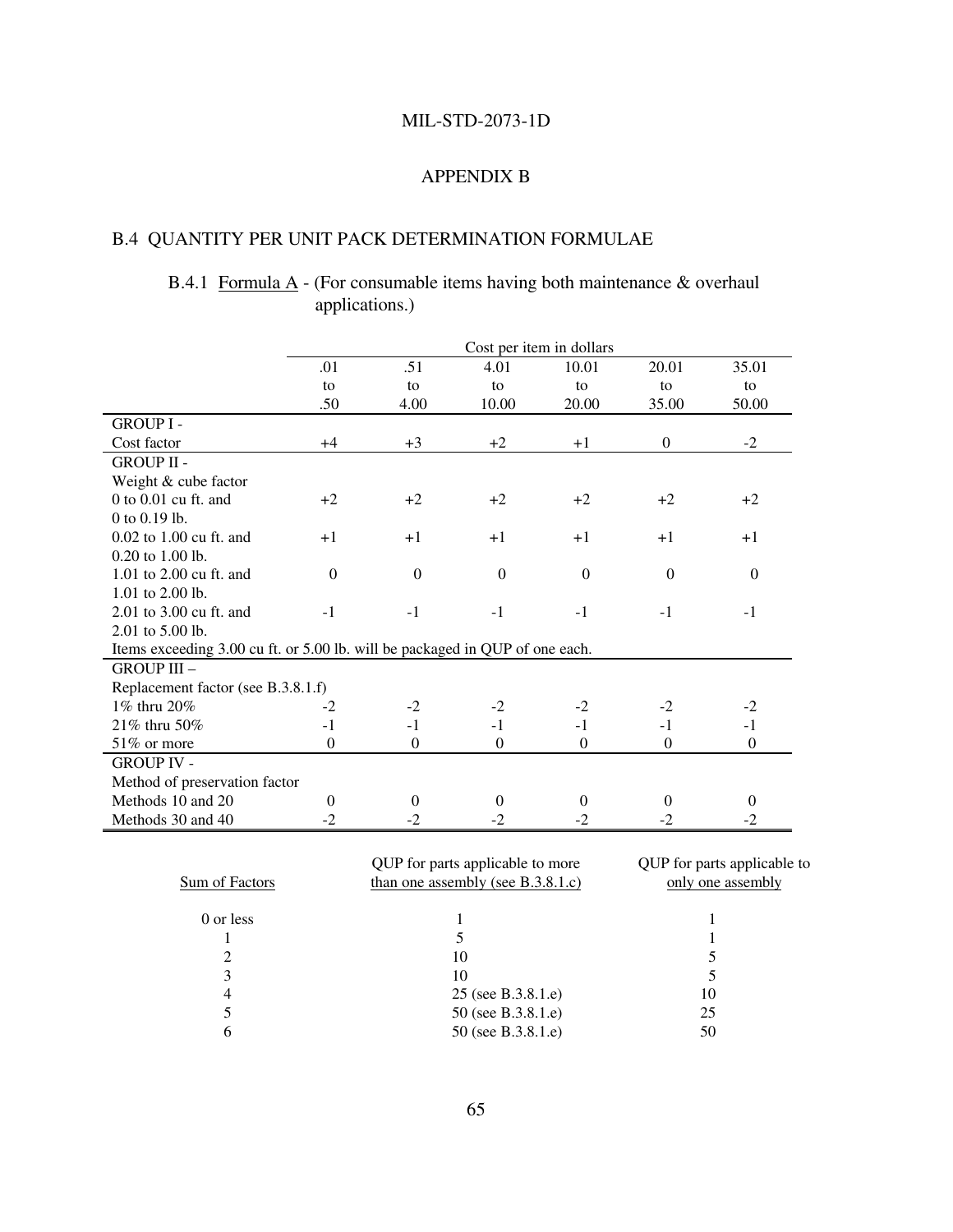#### APPENDIX B

# B.4.2 Formula B - (For consumable items having overhaul applications only).

|                                                                            | Quantity required per end assembly |          |            |            |  |
|----------------------------------------------------------------------------|------------------------------------|----------|------------|------------|--|
|                                                                            | 8 or Over                          | 5 to 7   | $3$ to $4$ | $1$ to $2$ |  |
| GROUP I – Quantity required per assembly factor                            | $+6$                               | $+5$     | $+4$       | $+2$       |  |
|                                                                            |                                    |          |            |            |  |
| GROUP II – Weight $&$ cube factor rates                                    |                                    |          |            |            |  |
| 0 to 0.01 cu ft. $&$                                                       | $+2$                               | $+2$     | $+2$       | $+2$       |  |
| $0$ to $.19$ lb.                                                           |                                    |          |            |            |  |
| 0.02 to 1.00 cu ft. $&$                                                    | $+1$                               | $+1$     | $+1$       | $+1$       |  |
| $0.20$ to $1.00$ lb                                                        |                                    |          |            |            |  |
| 1.01 to 2.00 cu ft. $&$                                                    | $-5$                               | $-4$     | $-4$       | $-2$       |  |
| 1.01 to $2.00$ lb                                                          |                                    |          |            |            |  |
| 2.01 to 3.00 cu ft. $&$                                                    | -6                                 | $-5$     | $-5$       | $-3$       |  |
| $2.01$ to $5.00$ lb                                                        |                                    |          |            |            |  |
| Items exceeding 3.00 cu ft. or 5.00 lb. will be packed in QUP of one each. |                                    |          |            |            |  |
| GROUP III – Replacement factor (see B.3.8.2.d)                             |                                    |          |            |            |  |
| 1\% thru 5\%                                                               | $-4$                               | -4       | -4         | -4         |  |
| $6\%$ thru $20\%$                                                          | $-3$                               | $-3$     | $-3$       | $-3$       |  |
| $21\%$ thru $40\%$                                                         | $-2$                               | $-2$     | $-2$       | $-2$       |  |
| 41% thru 75%                                                               | $\theta$                           | $\theta$ | $\Omega$   | $\Omega$   |  |
| 76% thru 100%                                                              | $+1$                               | $+1$     | $+1$       | $+1$       |  |
| GROUP IV - Method of preservation factor                                   |                                    |          |            |            |  |
| Methods 10 and 20                                                          | 0                                  | 0        | 0          | $\theta$   |  |
| Methods 30 and 40                                                          | $-2$                               | $-2$     | $-2$       | $-2$       |  |

| Sum of Factors | QUP for parts applicable to more<br>than one assembly (see B.3.8.2.c) | QUP for parts applicable to<br>only one assembly |
|----------------|-----------------------------------------------------------------------|--------------------------------------------------|
|                |                                                                       |                                                  |
| 0 or less      |                                                                       |                                                  |
|                |                                                                       |                                                  |
|                | 10                                                                    |                                                  |
|                | 10                                                                    |                                                  |
|                | 25                                                                    | 10                                               |
|                | 50                                                                    | 25                                               |
| O              | 50                                                                    | 50                                               |
|                | 100                                                                   | 50                                               |
| 8              | 200                                                                   | $100*$                                           |
| Q              | 500                                                                   |                                                  |

\*Use QUP of 100 each only in instances where more than 100 each of an item is required per end assembly or is required for multiuse in a shop function where 100 each or more may be consumed at one location in a reasonable amount of time.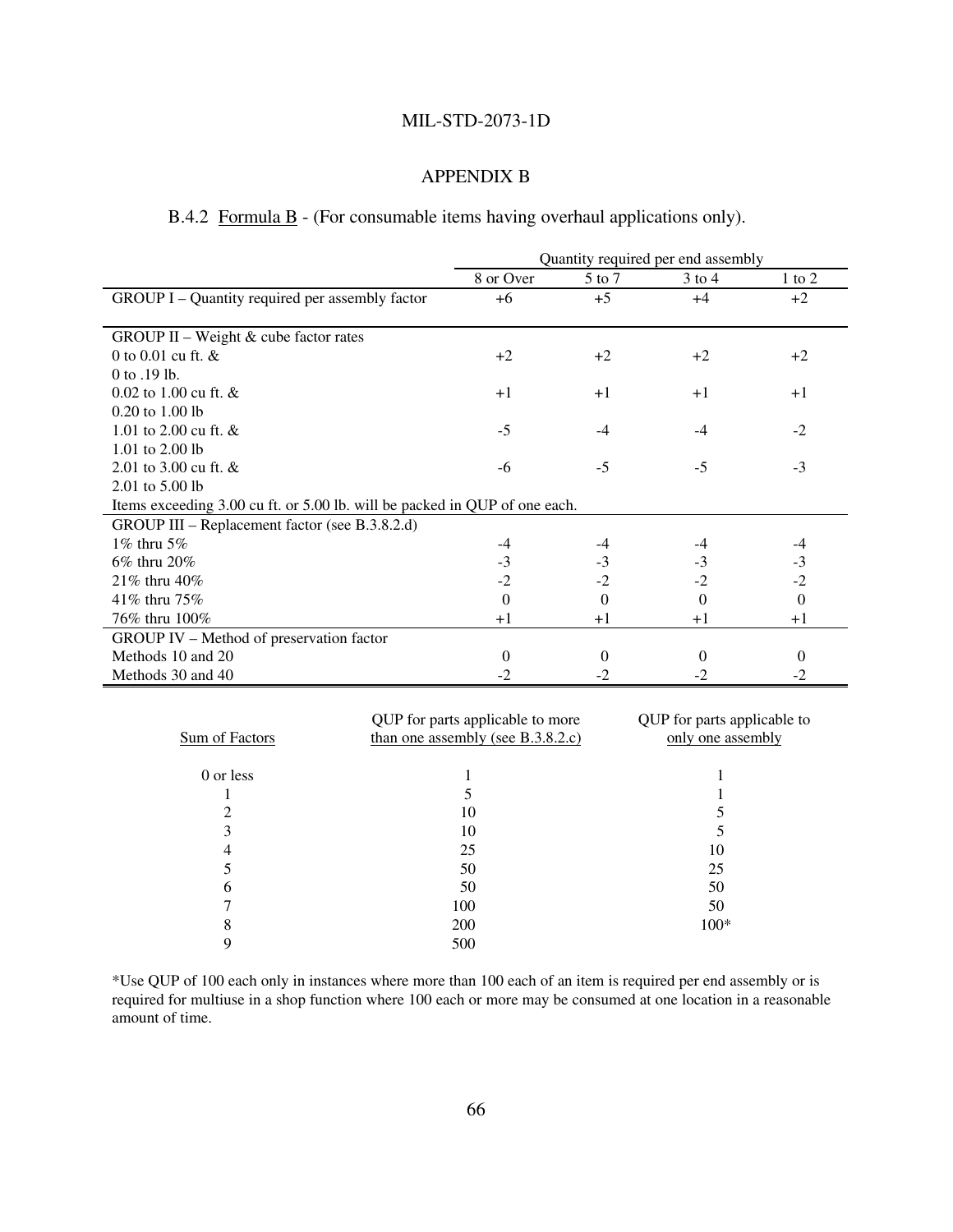### APPENDIX B

### B.5 DETERMINATION OF ICQ

B.5.1 Quantities per intermediate container. Except as otherwise specified herein or specified by the contract, unit packs requiring intermediate packing shall be packed in quantities governed by the following:

- a. Maximum of 100 unit packs to the intermediate container.
- b. Maximum net load of 40 pounds.
- c. Maximum size of 1.5 cubic feet with at least two dimensions not exceeding 16 inches.

Table B.I offers a guide to the quantity of unit packs that could be placed in the intermediate container based on the above criteria.

B.5.2 Intermediate container limitations. Quantities of unit packs prescribed may be varied under any one of the following conditions:

- a. When the quantity to be shipped to a single destination is less than the established intermediate quantity, the total quantity shall be placed in a shipping container of a minimum size to contain the unit packs.
- b. When a contract or order specifies a total quantity that is more than the established intermediate quantity, but not in multiples thereof, established quantities shall be packed in the required number of intermediate containers, and the remaining quantity shall be placed in the smallest container which will accommodate the remaining unit packs.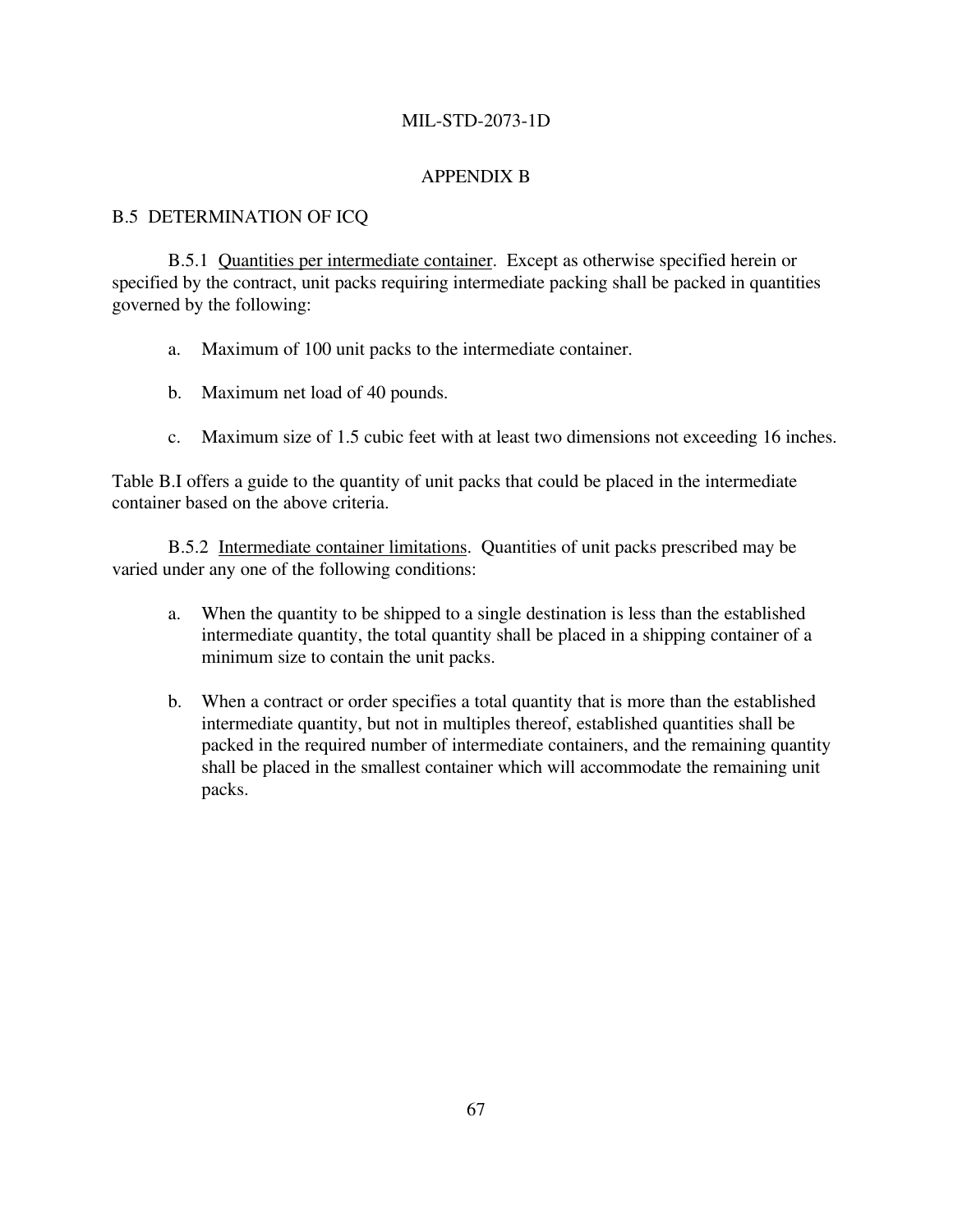#### APPENDIX B

### TABLE B.I. Guidance for establishing number of unit packs per intermediate container (see Notes 1 and 2).

| Unit packs         | Unit pack weight | Unit pack cube |
|--------------------|------------------|----------------|
| per int. container | (lbs)            | (cu. ft.)      |
| 100                | $.4\,$           | .0150          |
| 96                 | .41              | .0156          |
| 92                 | .43              | .0163          |
| 88                 | .46              | .0170          |
| 84                 | .47              | .0178          |
| 80                 | $.5\phantom{0}$  | .0187          |
| 76                 | .52              | .0197          |
| $72\,$             | .55              | .0208          |
| 68                 | .59              | .0220          |
| 64                 | .62              | .0234          |
| 60                 | .66              | .0250          |
| 56                 | .71              | .0267          |
| 52                 | .77              | .0288          |
| 48                 | .83              | .0312          |
| 44                 | .91              | .0340          |
| 40                 | $1.0\,$          | .0375          |
| 36                 | 1.11             | .0416          |
| 32                 | 1.25             | .0478          |
| 28                 | 1.43             | .0535          |
| 24                 | 1.66             | .0625          |
| 20                 | 2.0              | .0750          |
| 16                 | 2.5              | .0937          |
| 12                 | 3.33             | .125           |
| $\,$ 8 $\,$        | 5.               | .187           |
| 4                  | 10.              | .375           |

- Note 1 Either the unit pack weight or unit pack cube, whichever is the bottommost entry in its respective column of the table, is the controlling factor in determining the number of unit packs per intermediate container (ICQ). When the controlling factor falls between any two values listed in the appropriate column, the ICQ will be the lesser of the two corresponding quantities given in the table.
- Note 2 The following examples illustrate correct use of the table:
	- a. If the unit pack weight is .60 pounds and the unit cube in feet is .0175, 64 units would be placed in the intermediate container.
	- b. If the unit pack weight is .49 pounds and the unit pack cube in feet is .0265, 56 unit packs would be placed in the intermediate container.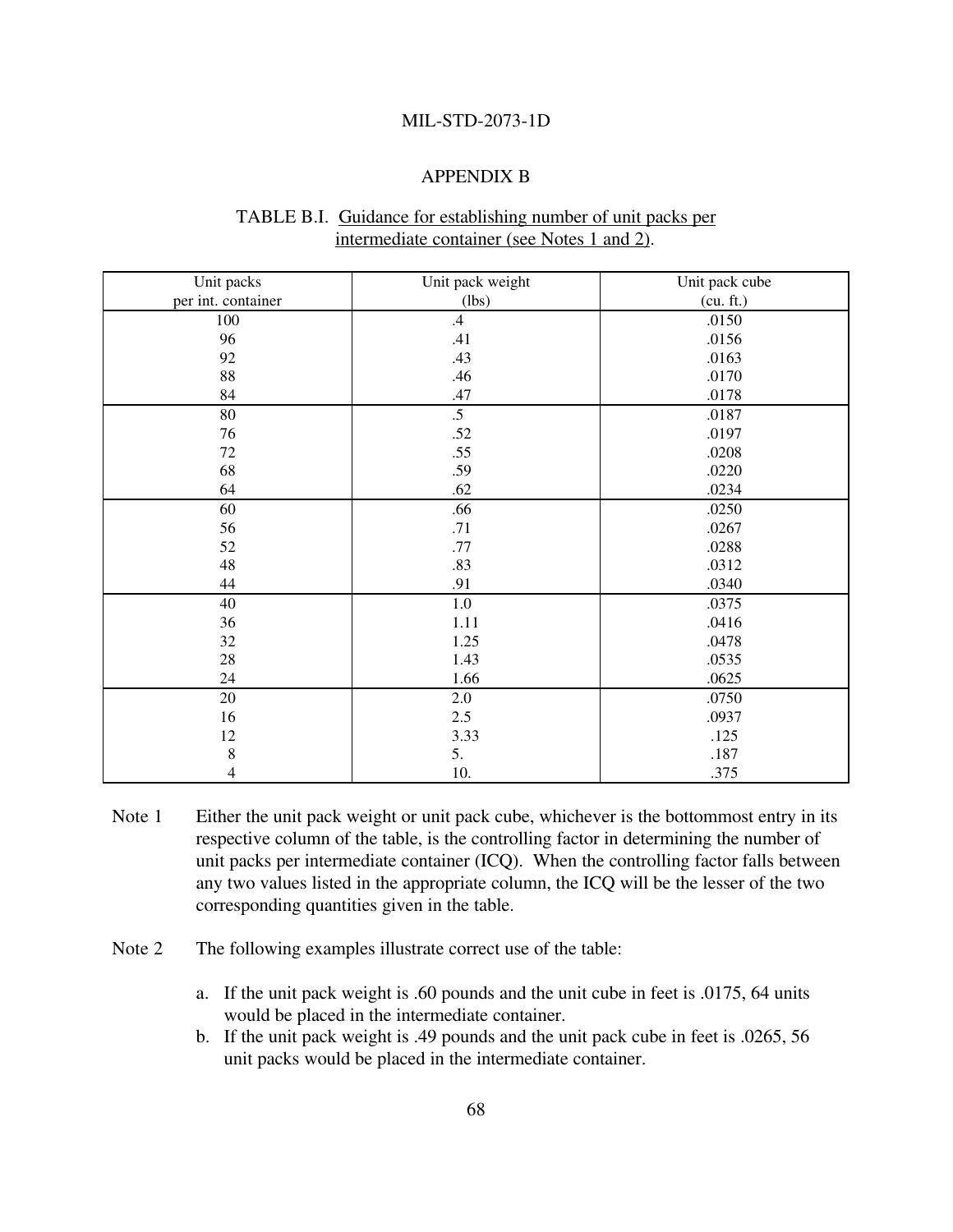#### APPENDIX C

### **CONTAINERS**

C.1 SCOPE. This appendix provides general requirements for containers used in military packaging, lists available containers that meet the requirements of this standard, and provides information to assist in the selection of the most economical container that will provide the required protection for any given application. This appendix is a mandatory part of this standard. The information contained herein is intended for compliance.

#### C.2 APPLICABLE DOCUMENTS

C.2.1 General. The documents listed in this section are specified in sections C.3, C.4, and C.5 of this appendix. While every effort has been made to ensure the completeness of this list, document users are cautioned that they must meet all specified requirements documents cited in sections C.3, C.4, and C.5 of this appendix, whether or not they are listed.

#### C.2.2 Government documents.

C.2.2.1 Specifications, standards and drawings. The following specifications, standards and drawings form a part of this document to the extent specified herein. Unless otherwise specified, the issues of these documents are those listed in the issue of the Department of Defense Index of Specifications and Standards (DoDISS) and supplement thereto, cited in the solicitation (see 6.2).

#### SPECIFICATIONS

#### FEDERAL

| $A-A-160$        | Sack, Shipping, Paper, Cushioned.     |
|------------------|---------------------------------------|
| $A-A-881$        | Bags, Shipping, Burlap.               |
| A-A-1588         | Sack, Shipping, Paper (Cushioned with |
|                  | Closed Cell Plastic Film).            |
| $A-A-2714$       | Bag, Cloth, Mailing.                  |
| $A-A-2807$       | Box, File.                            |
| $PPP-B-26$       | Bag, Plastic (General Purpose).       |
| <b>PPP-B-566</b> | Boxes, Folding, Paperboard.           |
| <b>PPP-B-585</b> | Boxes, Wood, Wirebound.               |
| <b>PPP-B-601</b> | Boxes, Wood, Cleated-Plywood.         |
|                  |                                       |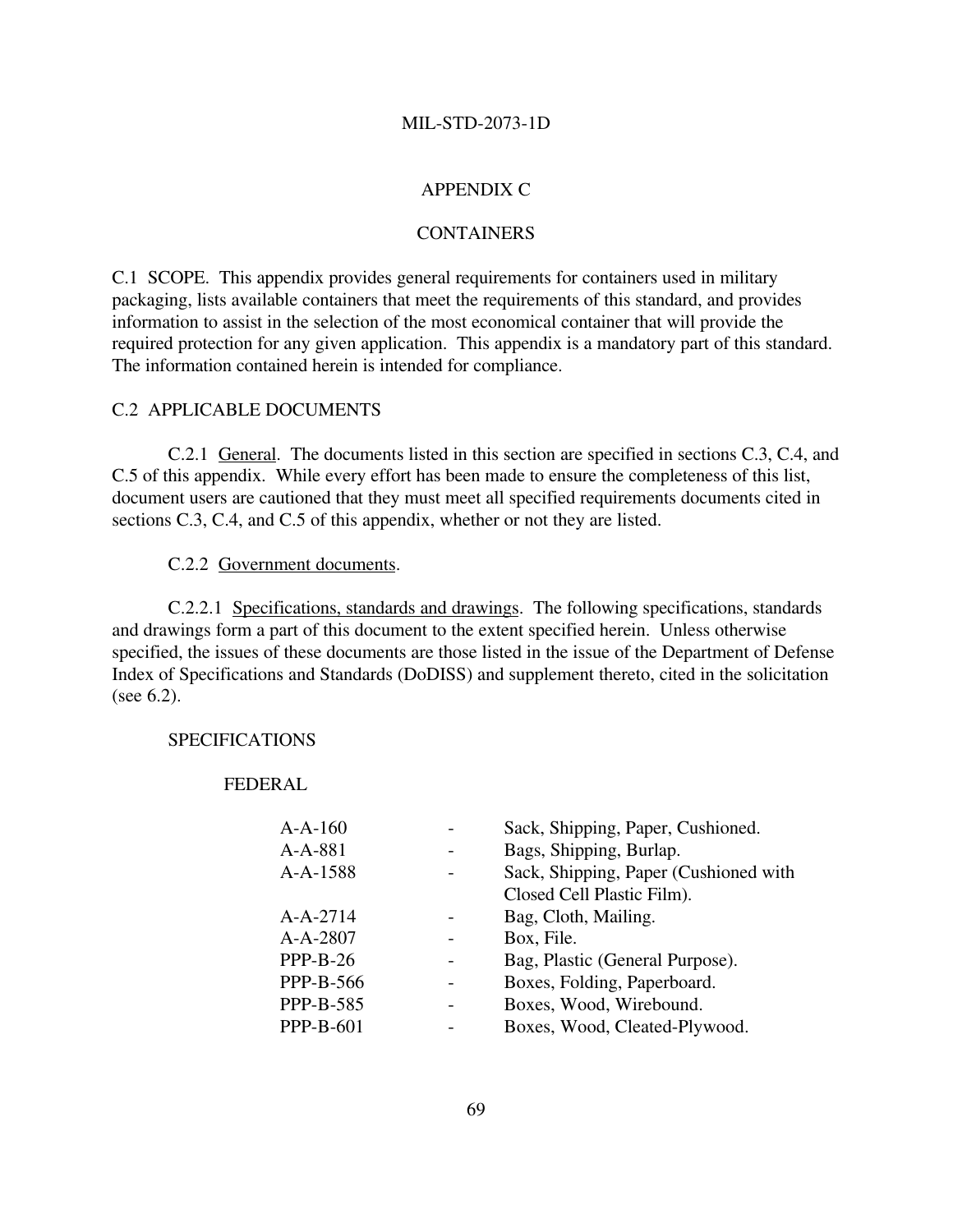## APPENDIX C

# SPECIFICATIONS (continued)

# FEDERAL (continued)

| PPP-B-621        | Boxes, Wood, Nailed and Lock-Corner.       |
|------------------|--------------------------------------------|
| PPP-B-676        | Boxes, Setup.                              |
| PPP-B-1672       | Boxes, Shipping, Reusable With Cushioning. |
| $PPP-C-96$       | Cans, Metal, 28 Gage and Lighter.          |
| PPP-D-723        | Drums, Fiber.                              |
| PPP-D-729        | Drums, Shipping and Storage, Steel, 55-    |
|                  | Gallon (208 Liters).                       |
| <b>PPP-T-495</b> | Tubes, Mailing, and Filing                 |
|                  |                                            |

### MILITARY

| <b>MIL-C-104</b>     | Crates, Wood: Lumber and Plywood              |
|----------------------|-----------------------------------------------|
|                      | Sheathed, Nailed, and Bolted.                 |
| $MIL-B-117$          | Bags, Sleeves and Tubing.                     |
| MIL-B-2427           | Box, Ammunition Packing, Wood, Nailed.        |
| MIL-C-3774           | Crates, Wood; Open, 12,000- and 16,000-       |
|                      | Pound Capacity.                               |
| MIL-D-6054           | Drum, Metal-Shipping and Storage.             |
| MIL-D-6055           | Drum, Metal Reusable, Shipping and            |
|                      | Storage (Cap. 88 to 510 cubic inches).        |
| <b>MIL-PRF-11264</b> | Container: Shipping, Reusable - for Tank      |
|                      | Automotive Engines, Transmissions,            |
|                      | Differentials, Transfers, Final Drives, Drive |
|                      | Axles, and Similar Assemblies.                |
| MIL-B-22020          | Bags, Transparent, Flexible, Sealable,        |
|                      | Volatile Corrosion Inhibitor Treated.         |
| MIL-B-26195          | Boxes, Wood-Cleated, Skidded, Load-           |
|                      | Bearing Base.                                 |
| MIL-B-46506          | Boxes, Ammunition Packing, Wood,              |
|                      | Wirebound.                                    |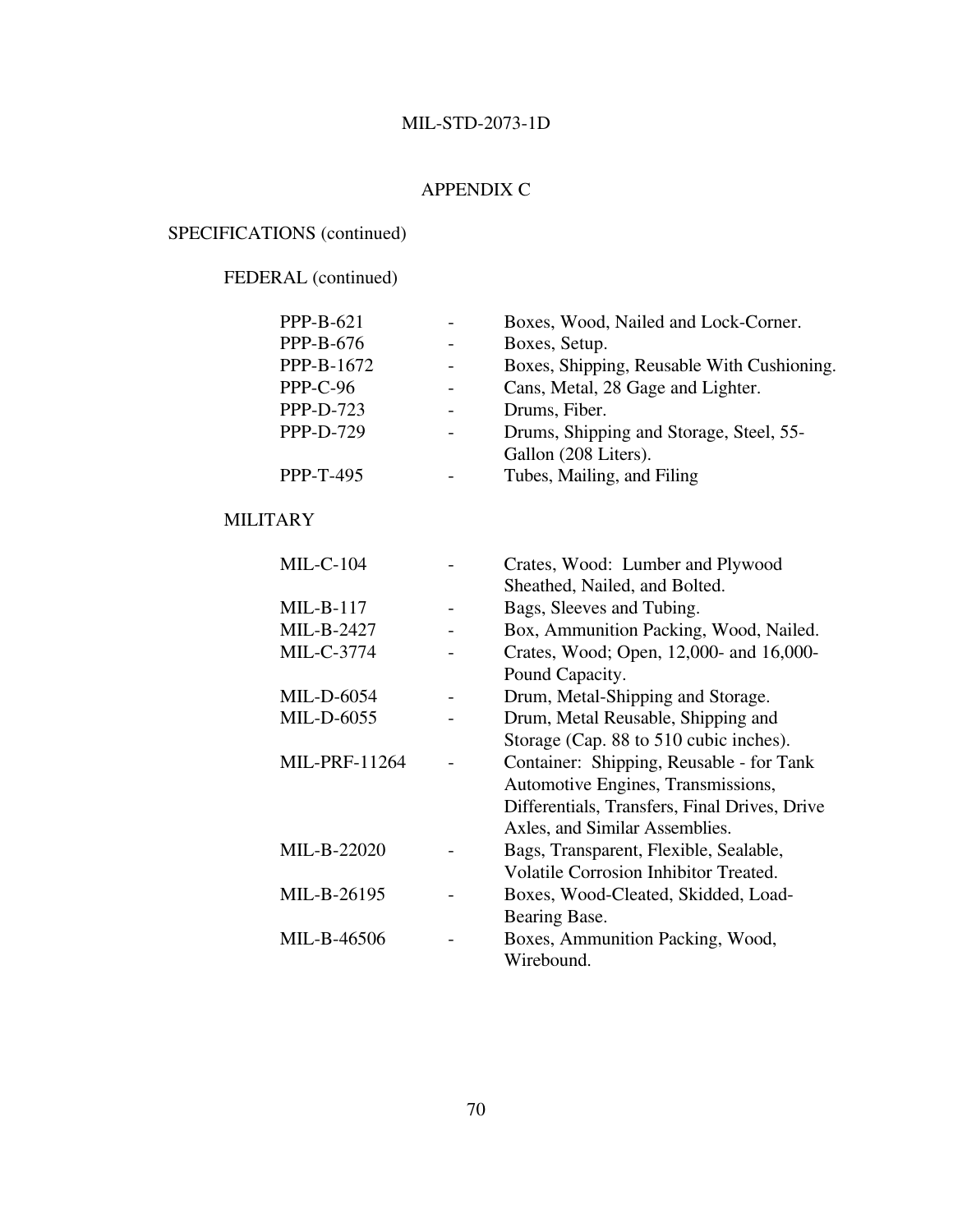### APPENDIX C

### **STANDARDS**

### FEDERAL

|                 | FED-STD-101 | Test Procedures for Packaging Materials.                  |
|-----------------|-------------|-----------------------------------------------------------|
| <b>MILITARY</b> |             |                                                           |
|                 | MIL-STD-648 | Design Guidelines for Specialized Shipping<br>Containers. |
|                 | MS24347     | Drums, Metal, Reusable Shipping and<br>Storage.           |
|                 | MS27683     | Drums, Metal - Shipping and Storage 16 to<br>80 Gallons.  |
|                 | MS27684     | Drums, Metal Shipping and Storage 3 to 12<br>Gallons.     |

(Unless otherwise indicated, copies of these documents are available from the Standardization Documents Order Desk, 700 Robbins Avenue, Building 4D, Philadelphia, PA 19111-5094).

### DRAWINGS

#### NAVICP DRAWINGS

| $\overline{\phantom{0}}$ | Container, Molded, Reusable.     |
|--------------------------|----------------------------------|
| $\overline{\phantom{0}}$ | Container, Modular, Reusable.    |
| $\overline{\phantom{0}}$ | Container, Shipping and Storage. |
| $\sim$ $\sim$            | Container, Shipping and Storage. |
|                          |                                  |

(These drawings may be obtained from NAVICP (Attn: 0712), 700 Robbins Avenue, Philadelphia, PA 19111-5098).

### WARNER ROBINS AIR LOGISTIC CENTER DRAWINGS

| 11214-5002-100 | $\overline{\phantom{0}}$ | Container, Shipping and Storage. |
|----------------|--------------------------|----------------------------------|
| 11214-5002-200 | $\overline{\phantom{a}}$ | Container, Shipping and Storage. |
| 11214-5002-300 | $\overline{\phantom{a}}$ | Container, Shipping and Storage. |
| 11214-5002-400 | $\overline{\phantom{a}}$ | Container, Shipping and Storage. |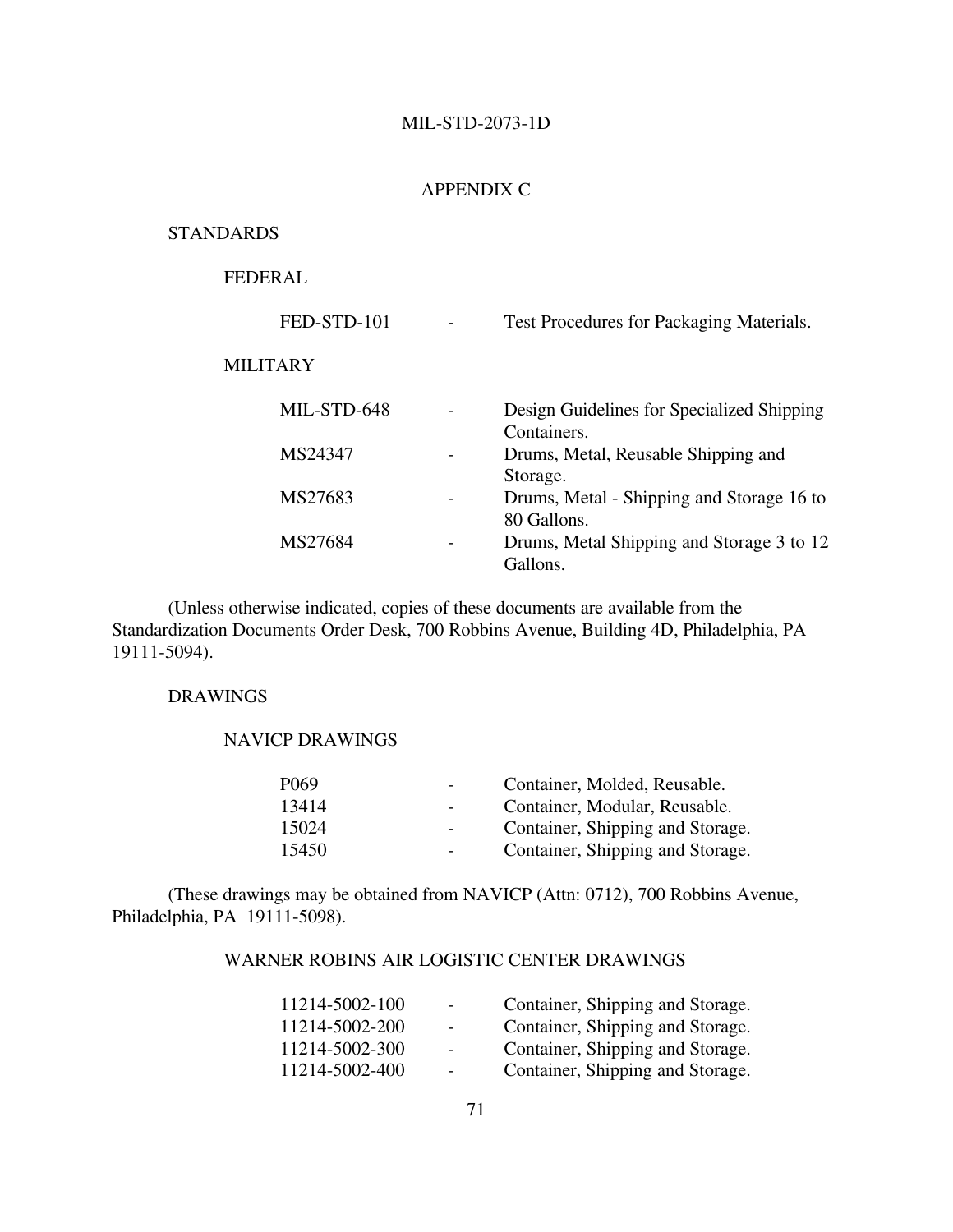#### APPENDIX C

(These drawings may be obtained from WR-ALC/TILAS, 420 Second St., Suite 100, Robins AFB, GA 31098-1640).

C.2.3 Non-Government publications. The following documents form a part of this document to the extent specified herein. Unless otherwise specified, the issue of the document which is DoD adopted is that listed in the issue of the DoDISS cited in the solicitation.

#### AMERICAN SOCIETY FOR TESTING AND MATERIALS (ASTM)

| <b>ASTM-D1974</b> | Methods of Closing, Sealing and Re-inforcing Fiberboard |
|-------------------|---------------------------------------------------------|
|                   | Boxes (DoD adopted).                                    |
| ASTM-D5118        | - Fabrication of Fiberboard Shipping Boxes.             |
| <b>ASTM-D5168</b> | Fabrication and Closure of Triple Wall Corrugated       |
|                   | Fiberboard Containers (DoD adopted).                    |
| ASTM-D6039        | - Crates, Wood, Open and Covered (DoD adopted).         |
| <b>ASTM-D6251</b> | Natural Wood-Cleated Panelboard Shipping Boxes (DoD     |
|                   | adopted).                                               |

(Application for copies should be addressed to the American Society for Testing and Materials (ASTM), 100 Barr Harbor Drive, West Conshohocken, PA 19428-2959).

### C.3 GENERAL

C.3.1 Unit container size. Flexible and rigid containers shall be sized so that the wrapped and cushioned item(s) being packaged fills at least 80 percent of the container volume. Appropriate dunnage shall be used to fill voids. The sequence of length, width and depth for ordering purposes shall be in accordance with the applicable container specification.

C.3.2 Use of unit containers as shipping containers. Unit containers may serve as shipping containers only for the packing levels indicated in table C.II.

### C.4 EXPENDABLE CONTAINERS

C.4.1 Interior containers. Table C.I lists specifications for various interior containers.

C.4.2 Exterior containers. Table C.II lists specifications for various exterior containers with their weight limitations and the levels of protection for which their use is acceptable. Unit containers that also serve as shipping containers must be selected from this table. When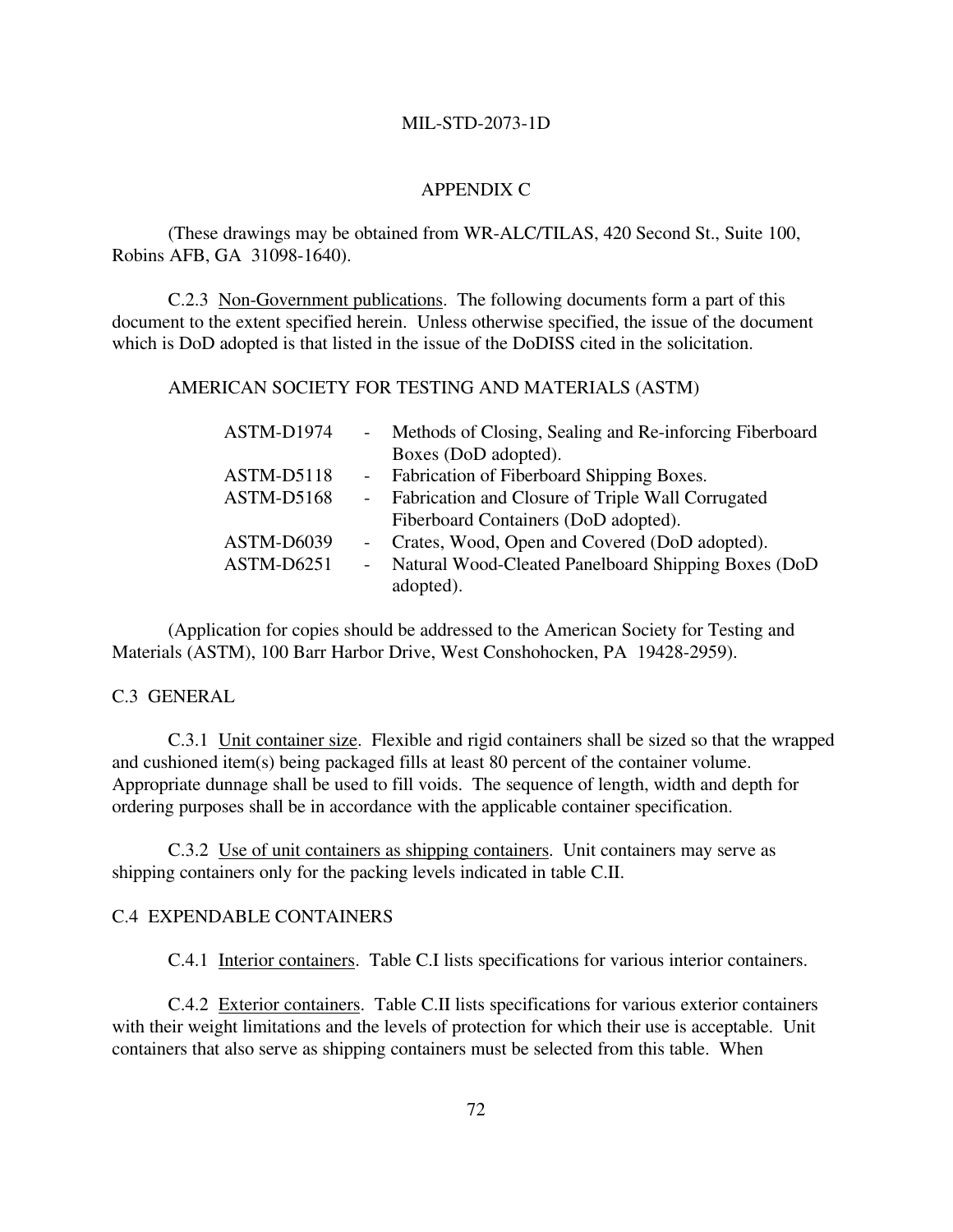### APPENDIX C

containers fabricated in accordance with ASTM-D5118 are required, an appropriate standard size shall be selected from table C.III. When one of these standard sizes cannot be used, the size of the selected container must provide a snug fit for the wrapped and cushioned item.

### C.5 REUSABLE CONTAINERS

#### C.5.1 Specialized containers.

C.5.1.1 Design. The design, development, test and evaluation of specialized shipping containers for major equipment items and items which are subject to repair or Technical Order Compliance (TOC) shall be in accordance with the requirements specified by the acquisition activity.

C.5.1.2 Container Design Retrieval System (CDRS). When developing the packaging requirements in accordance with 4.1 and when it has been determined that a specialized long life container is required for an item, CDRS services shall be utilized in accordance with Appendix H and as specified on the Contract Data Requirements List (see 6.3).

C.5.1.3 Specialized shipping containers for ordnance. General design criteria for the design of reusable containers for ordnance and ordnance related items shall be in accordance with MIL-STD-648. Container design and test requirements must be tailored based on the logistics and engineering requirements of the item to be packaged.

#### C.5.2 Multiapplication containers.

C.5.2.1 Design and selection. Multiapplication containers employ shock reduction systems that are able to protect a wide range of items to specified G-levels. Although these containers are designed to protect repairable fragile items, features such as reusability, versatility, and low labor costs of insertion and removal of the item make them cost effective for many less fragile and non-repairable items. The DoD packaging activity (at the inventory control point), contractor, subcontractor, or vendor shall select the appropriate multiapplication container for an item based on the size, weight, and fragility parameters listed in table C.IV.

C.5.2.2 Identification. All multiapplication containers are assigned National Stock Numbers (NSNs) as indicated in table C.IV.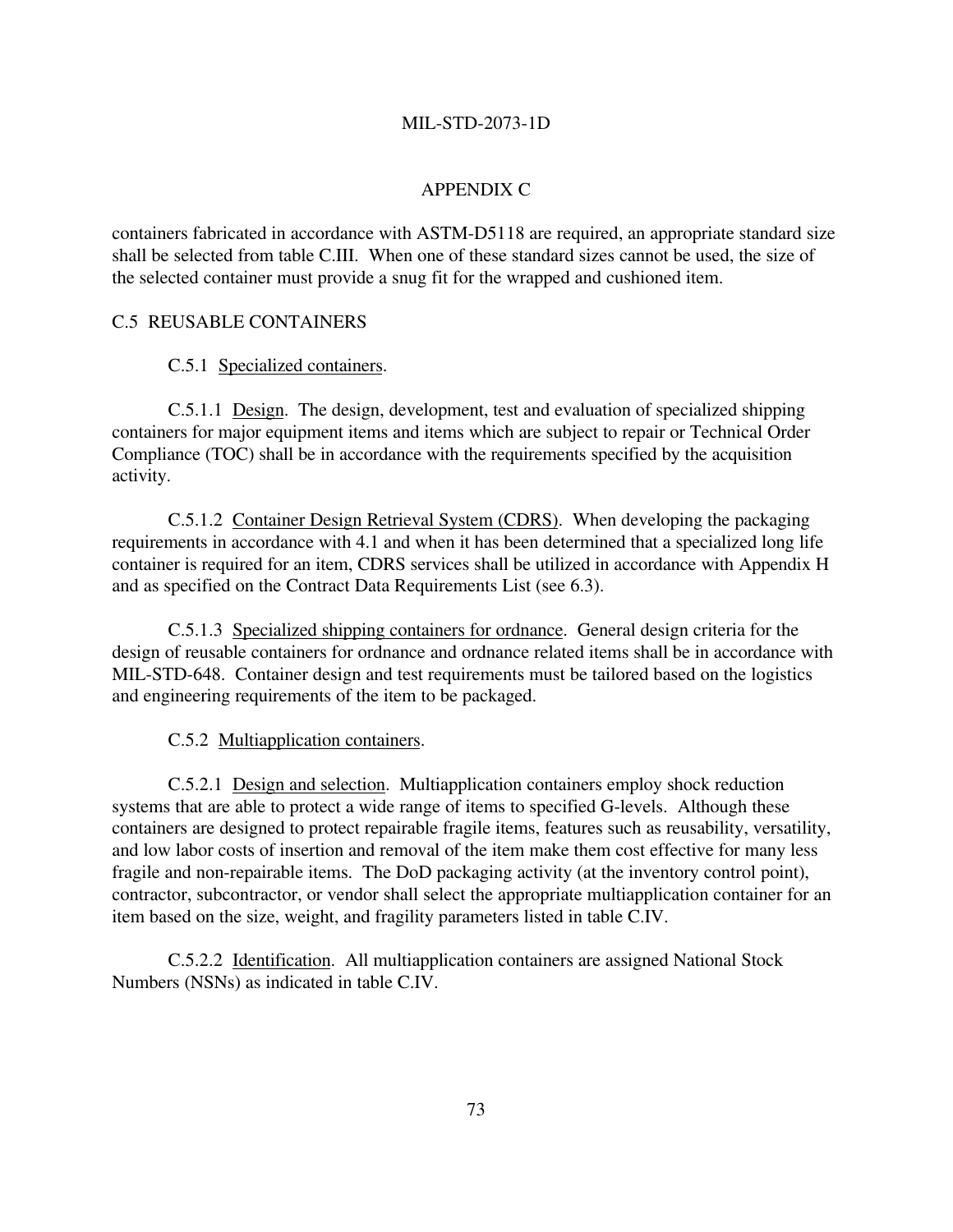#### APPENDIX C

C.5.2.3 Coded data. Appendix J provides codes to identify each type of multiapplication container. This code, plus dimensions, completely specifies the type and size of container in acquisition documents and DoD data systems.

C.5.2.4 Packaging design validation. The validation of packaging designs using multiapplication containers shall be as follows:

- a. Packages for items which meet the weight, dimension, and fragility factors of table C.IV do not require design validation.
- b. In cases where the fragility factor of an item is unknown, or is less than that listed in table C.IV, packaging validation testing to verify the ability of the selected multiapplication container to protect the item shall be conducted in accordance with the provisions of Appendix F.

C.5.2.5 Short life containers. Container Types I thru IV listed in table C.IV are short life multiapplication containers. These containers are briefly described as follows:

- a. Type I. Consists of a polyurethane foam cushion insert with a diecut, star shaped, vertical cavity, and top and bottom pads of the same material assembled in the container. Type I is used for packaging fragile items, either rectangular or cylindrical in shape, such as meters, gauges, and air speed indicators. Items packaged in this star pack type are inserted (loaded) into the cavity from the top of the container prior to placing the top pad in place.
- b. Type II. Consists of a convoluted polyurethane foam cushion bonded to container board. This assembly is subsequently folded up to become the slide of a modified triple slide box. Although the cushioning provides protection against shock, it essentially holds the item in place by pre-compression of the convoluted tips. Type II is used for circuit boards and electronic modules. It is also used for packing glass envelope electronic tubes or other items whose depth does not exceed the limits shown in table C.IV.
- c. Type III. Consists of a telescoping container with bonded convoluted (some end and side pads are flat sheet stock) polyurethane foam cushioning which forms an oblong cavity. Type III is used to pack equipment such as receiver-transmitters, amplifiers, power supply units, and electronic indicators.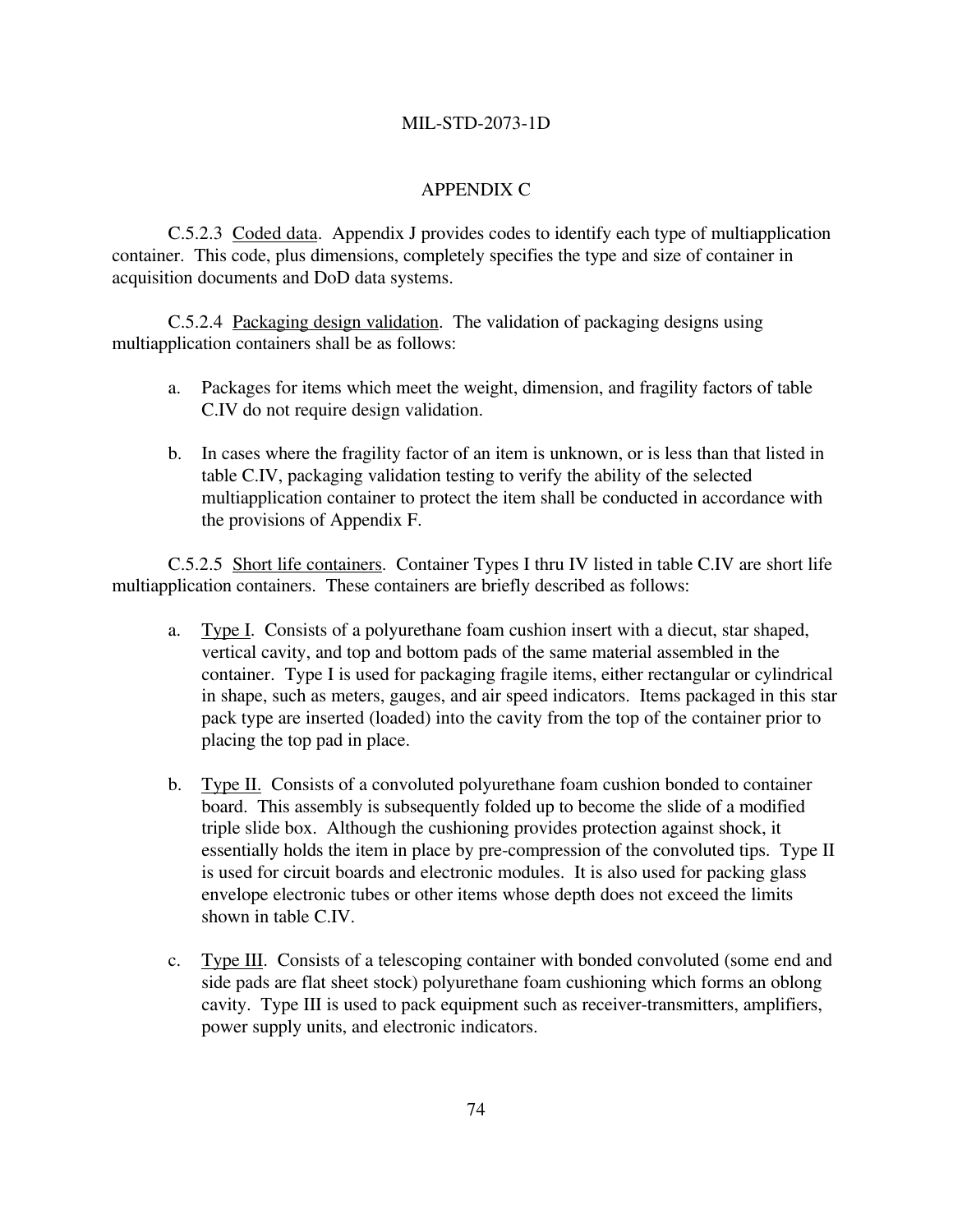### APPENDIX C

d. Type IV. Consists of a two piece (top and bottom) polyurethane foam insert, which forms a star shaped cavity when the two pieces are mated in conjunction with end pads of flat sheet stock. The insert components and end pads are bonded in place in a half telescoping container fabricated in accordance with ASTM-D5118, Type CF, Style DBLCC. The cushioning insert is similar to the Type I star pack insert except that it is cut along (horizontal to) its greatest dimensional length to facilitate insertion (loading) and extraction of relatively long, rectangular or cylindrical items such as voltage regulators, electronic receivers, panels, transmitters, couplers and amplifiers.

When using these short life containers for items which do not completely fill the preformed cushion cavity, the item shall be immobilized by adding additional compatible cushioning material. Items whose dimensions slightly exceed the cushion cavity can be carefully pressed into position.

C.5.2.6 Long life containers. Container Types VI thru X listed in table C.IV are long life multiapplication containers. These containers are briefly described as follows:

- a. Type VI. Consists of two halves of a polyethylene blow molded container with polyurethane cushioning and an electrostatic protective cushioned bag. This is used to ship circuit cards and similar type components.
- b. Type VII. Consists of a plastic type container with bonded convoluted polyurethane foam cushioning which forms a cavity.
- c. Type VIII. Consists of a plastic type container with a coiled steel cable shock mounted platform to which is strapped highly sensitive equipment.
- d. Type IX. Consists of two halves of a plastic container. A load platform suspended by elastomeric shock mounts is in one half. Strap tie-downs are used to hold items in place on the load platform. Type IX containers are made in four varieties and provide 15G shock protection for shock sensitive avionics-type equipment in the 10 to 91 pound weight range.
- e. Type X. Consists of two halves of a plastic container. A load platform suspended by elastomeric shock mounts is in the bottom half. Strap tie-downs are used to hold items in place on the load platform. Type X containers are made in seven sizes and provide 45 G shock protection for shock sensitive electronics-type equipment in the 3-75 pound weight range.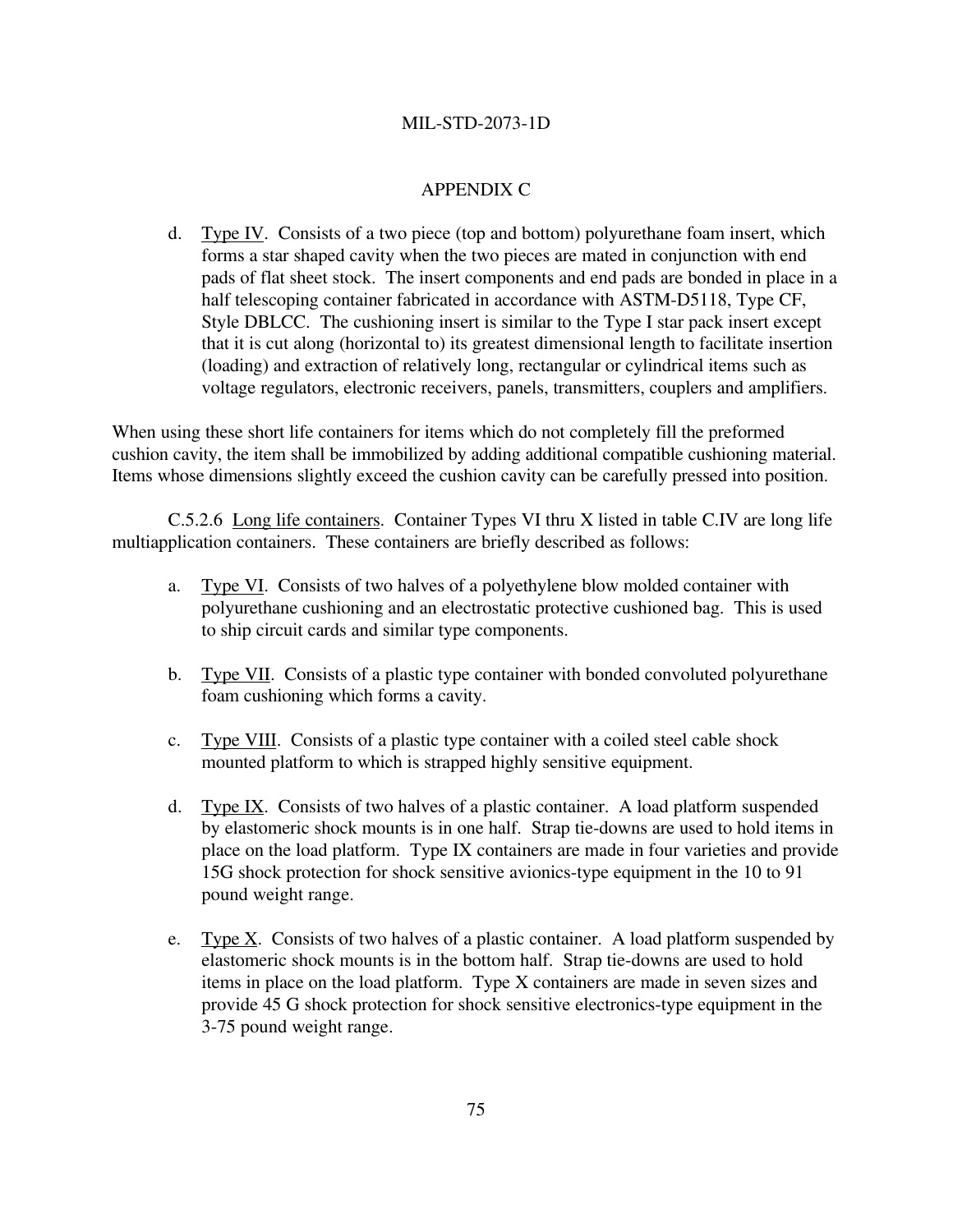### APPENDIX C

#### C.5.2.7 Multiapplication container availability.

C.5.2.7.1 General Services Administration (GSA). Types I through IV and Type IX multiapplication containers are stocked by GSA (Federal Supply Service). DoD and Federal Agencies may obtain them from GSA. When authorized by the administrative contracting officer and with concurrence of the GSA regional office affected, Government contractors may buy direct from GSA. The Government may also elect to supply these packs to contractors as government furnished property.

C.5.2.7.2 Naval Inventory Control Point (NAVICP). Types VI through VIII and X are stocked by the NAVICP. DoD and Federal Agencies may obtain them from NAVICP, Philadelphia, PA. The Government may also elect to supply these packs to contractors as government furnished property.

C.5.2.7.3 Commercial sources. Suppliers of the multiapplication containers are located nationwide. Names of these suppliers are available from the Contract Administration Activity.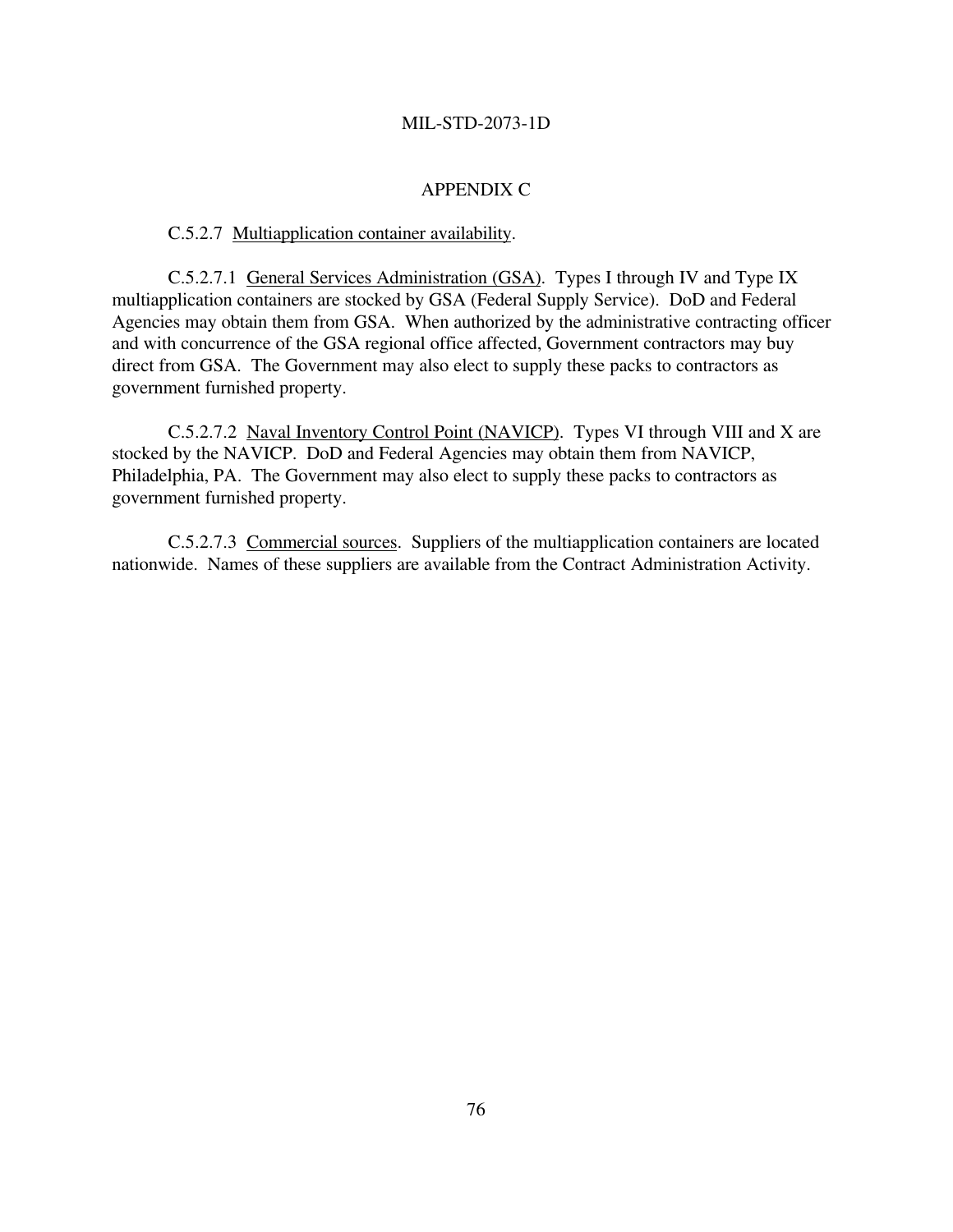# APPENDIX C

| TABLE C.I. Interior containers. |  |  |
|---------------------------------|--|--|
|---------------------------------|--|--|

| Specification     | Description                                                                                                |
|-------------------|------------------------------------------------------------------------------------------------------------|
| $A-A-160$         | Sack, Shipping, Paper, Cushioned                                                                           |
| A-A-881           | Bags, Shipping, Burlap                                                                                     |
| A-A-1588          | Sack, Shipping, Paper (Cushioned with Closed<br>Cell Plastic Film)                                         |
| $A-A-2714$        | Bag, Cloth, Mailing                                                                                        |
| A-A-2807          | Box, File                                                                                                  |
| $PPP-B-26$        | Bag, Plastic, (General Purpose)                                                                            |
| <b>PPP-B-566</b>  | Boxes, Folding, Paperboard:<br>Variety 1, Process I or II<br>Variety 2, Process I<br>Variety 2, Process II |
| PPP-B-676         | Boxes, Setup                                                                                               |
| PPP-C-96          | Cans, Metal, 28 Gage and Lighter                                                                           |
| <b>PPP-T-495</b>  | Tubes, Mailing, and Filing                                                                                 |
| $MIL-B-117$       | Bags, Sleeves and Tubing<br>(Interior Packaging)                                                           |
| MIL-B-22020       | Bags, Transparent, Flexible, Sealable, VCI<br>Treated                                                      |
| <b>ASTM-D5118</b> | <b>Fiberboard Shipping Boxes:</b><br>Class weather resistant<br>Class domestic                             |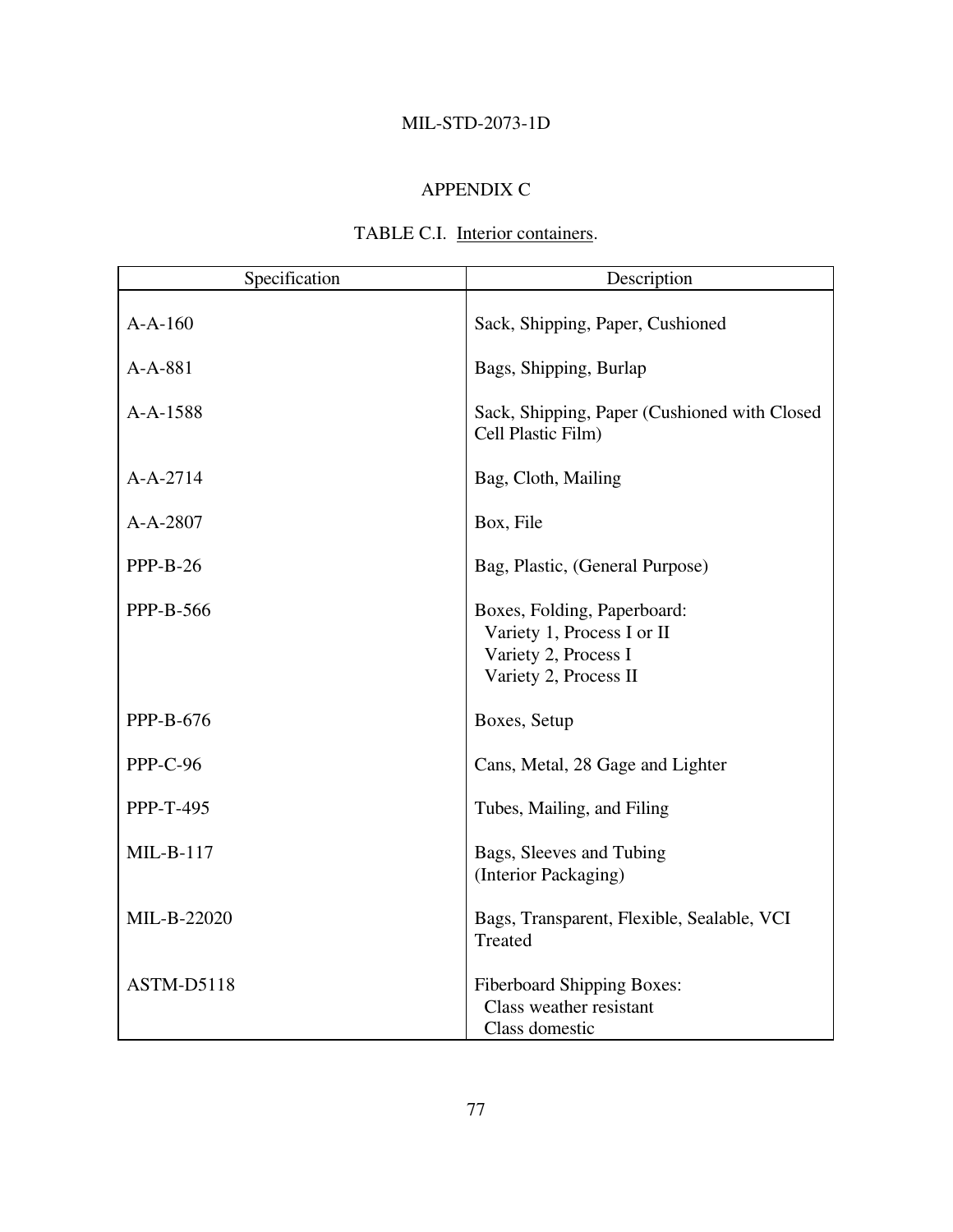## APPENDIX C

## TABLE C.II. Exterior shipping containers - selection by maximum weight of contents and level of packing.

|                  |                           | Weight of   | Military     |                       |
|------------------|---------------------------|-------------|--------------|-----------------------|
| Specification    | Description               | Contents    | Packing      | Remarks               |
|                  |                           | (lbs., max) | Level        |                       |
| PPP-B-585        | Boxes, Wood, Wirebound    |             |              |                       |
|                  | Class <sub>2</sub>        | 400         | B            |                       |
|                  | Class 3                   | 300         | A,B          |                       |
| PPP-B-601        | Boxes, Wood, Cleated-     |             |              | Weight limitation of  |
|                  | Plywood                   |             |              | specification shall   |
|                  | Domestic                  | 1,000*      | B            | apply to style        |
|                  | Overseas                  | 1,000       | A,B          | selection.            |
| PPP-B-621        | Boxes, Wood, Nailed and   |             |              | May be modified by    |
|                  | Lock-corner               |             |              | inclusion of skids    |
|                  | Overseas                  | 1,000       | A,B          |                       |
|                  | Domestic                  | 600         | $\, {\bf B}$ |                       |
| PPP-B-1672       | Box, Shipping, Reusable   |             | $\bf{B}$     | See table C.IV, Type  |
|                  | with Cushioning           |             |              | I thru IV for weight  |
|                  |                           |             |              | and size restrictions |
| PPP-D-723        | Drums, Fiber              | 550         | $\bf{B}$     |                       |
| PPP-D-729        | Drums, Shipping and       |             | A,B          |                       |
|                  | Storage, Steel, 55-Gallon |             |              |                       |
| <b>MIL-C-104</b> | Crates, Wood: Lumber      | 30,000      | A,B          | Size limitation:      |
|                  | and Plywood Sheathed,     |             |              | 30'Lx9'Wx10'H         |
|                  | Nailed, and Bolted        |             |              | (unless otherwise     |
|                  |                           |             |              | specified)            |
| MIL-B-2427       | Box, Ammunition           |             | A,B          | Top opening or end    |
|                  |                           |             |              | opening with or       |
|                  | Packing: Wood, Nailed     |             |              | without handles       |
|                  |                           |             |              |                       |
| MIL-C-3774       | Crates, Wood; Open        |             |              | Bolted or nailed      |
|                  | Type I                    | 12,000      | A,B          | assembly; size        |
|                  | Type II                   | 16,000      |              | limitations:          |
|                  |                           |             |              | Type I-16'x8'x8'      |
|                  |                           |             |              | Type II-40'x8'x16'    |

\*Greater weights of contents may be permitted. Refer to PPP-B-601.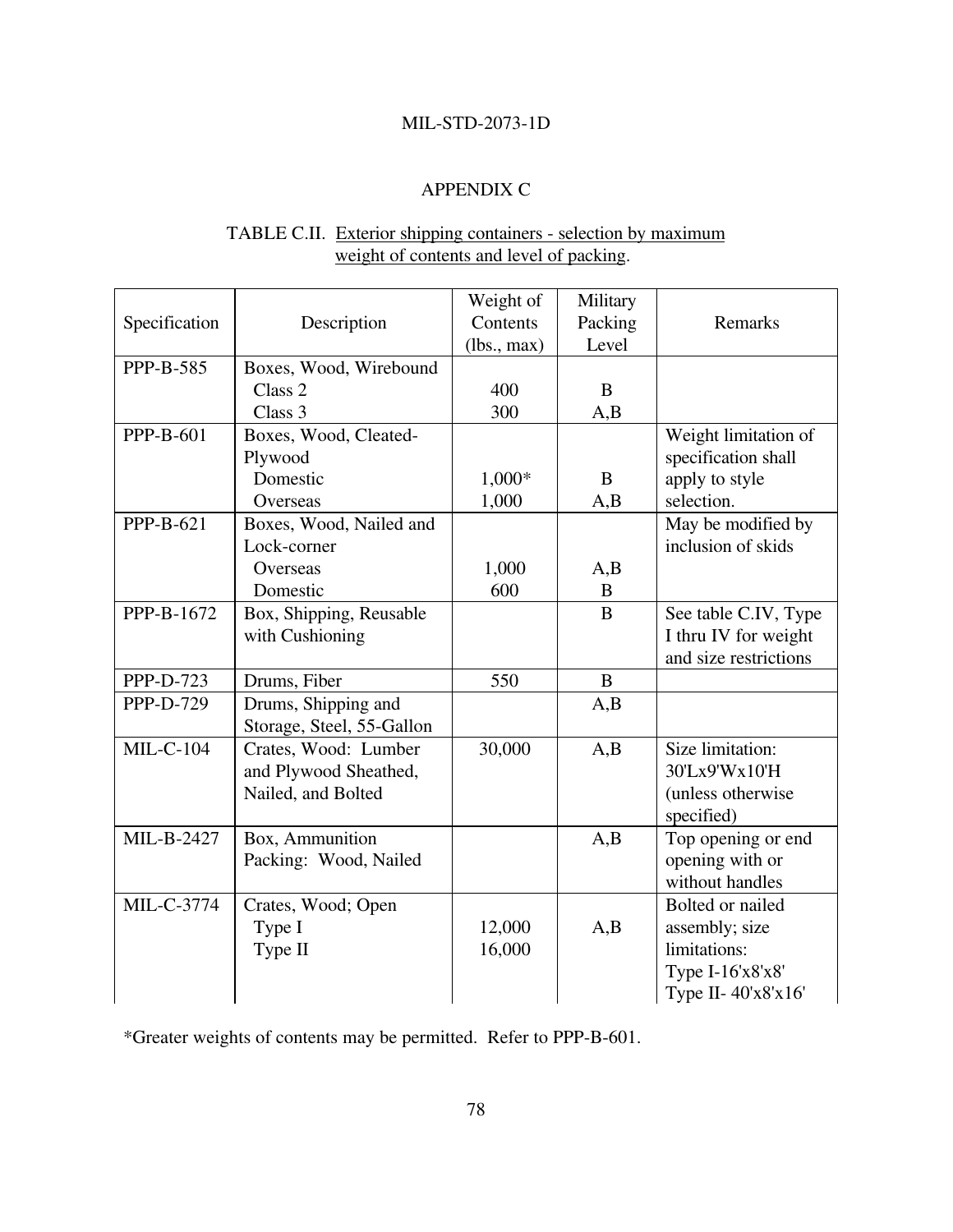## APPENDIX C

## TABLE C.II. Exterior shipping containers - selection by maximum weight of contents and level of packing – Continued.

| Specification | Description              | Weight of<br>Contents | Military<br>Packing | Remarks                 |
|---------------|--------------------------|-----------------------|---------------------|-------------------------|
|               |                          | (lbs., max)           | Level               |                         |
| MIL-D-6054    | Drum, Metal-Shipping and |                       | A,B                 | MS27683, MS27684;       |
|               | Storage                  |                       |                     | exterior use; 3 to 80   |
|               |                          |                       |                     | gal. capacity           |
| MIL-D-6055    | Drum, Metal Reusable,    |                       | A,B                 | MS24347; exterior use   |
|               | Shipping and Storage     |                       |                     |                         |
|               | (Cap. 88 to 510 cubic    |                       |                     |                         |
|               | inches)                  |                       |                     |                         |
| MIL-PRF-      | Containers, Shipping,    |                       | A,B                 | For vehicular           |
| 11264         | Reusable                 |                       |                     | assemblies weighing     |
|               |                          |                       |                     | over 1600 pounds        |
| MIL-B-        | Boxes, Wood-Cleated,     |                       |                     | Size limitation $-16L$  |
| 26195         | Skidded, Load-Bearing    |                       |                     |                         |
|               | <b>Base</b>              |                       |                     |                         |
|               | Domestic                 | 2,500                 | B                   |                         |
|               | Overseas                 | 2,500                 | A,B                 | Only plywood            |
|               |                          |                       |                     | superstructure shall be |
|               |                          |                       |                     | used for Level A.       |
| MIL-B-        | Boxes, Ammunition        |                       | A,B                 | Top opening, with or    |
| 46506         | Packing, Wood,           |                       |                     | without handles         |
|               | Wirebound                |                       |                     |                         |
| <b>NAVICP</b> | Container, Molded,       | $\overline{4}$        | A,B                 | For circuit boards and  |
| Dwg. P069     | Reusable                 |                       |                     | modules; See table      |
|               |                          |                       |                     | C.IV, Type VI           |
| <b>NAVICP</b> | Container, Modular,      | 120                   | A,B                 | For major repairables;  |
| Dwg. 13414    | Reusable                 |                       |                     | See table C.IV, Type    |
|               |                          |                       |                     | VII                     |
| <b>NAVICP</b> | Container, Shipping and  | 40                    | A,B                 | For gyroscopic          |
| Dwg. 15024    | Storage                  |                       |                     | instruments; See table  |
|               |                          |                       |                     | C.IV, Type VIII         |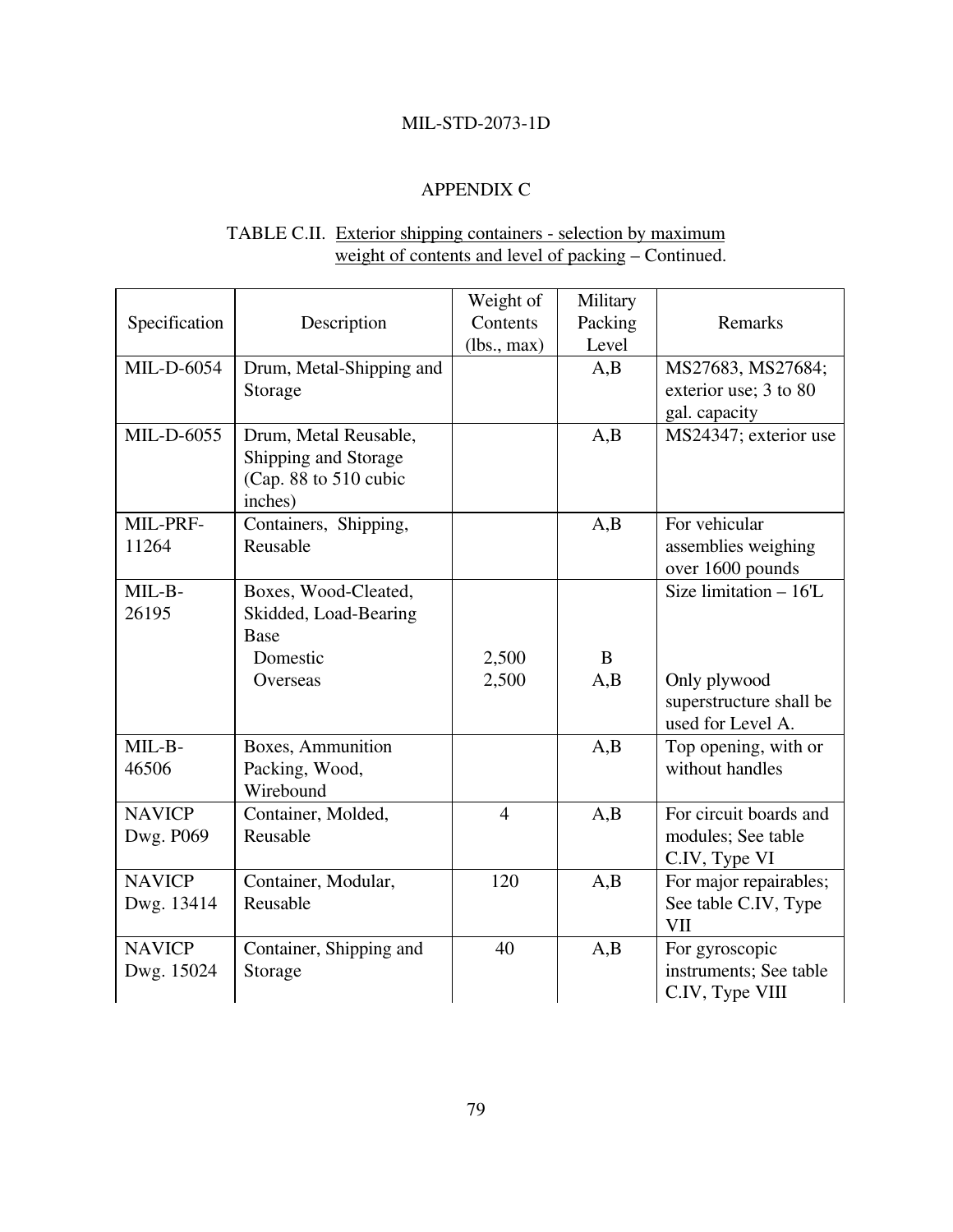## APPENDIX C

## TABLE C.II. Exterior shipping containers - selection by maximum weight of contents and level of packing – Continued.

|               |                          | Weight of   | Military |                        |
|---------------|--------------------------|-------------|----------|------------------------|
| Specification | Description              | Contents    | Packing  | Remarks                |
|               |                          | (lbs., max) | Level    |                        |
| <b>NAVICP</b> | Container, Shipping and  | 75          | A,B      | For depot level        |
| Dwg.          | Storage                  |             |          | repairables; see table |
| 15450         |                          |             |          | C.IV, Type X           |
| <b>WRALC</b>  | Container, Shipping and  | 16.5        | A,B      | For gyroscopic         |
| Dwg. 11214-   | Storage                  |             |          | instruments; See table |
| 5002-100      |                          |             |          | C.IV, Type IX          |
| <b>WRALC</b>  | Container, Shipping and  | 25          | A,B      | For gyroscopic         |
| Dwg. 11214-   | Storage                  |             |          | instruments; see table |
| 5002-200      |                          |             |          | C.IV, Type IX          |
| <b>WRALC</b>  | Container, Shipping and  | 54          | A,B      | For gyroscopic         |
| Dwg. 11214-   | Storage                  |             |          | instruments; see table |
| 5002-300      |                          |             |          | C.IV, Type IX          |
| <b>WRALC</b>  | Container, Shipping and  | 91          | A,B      | For gyroscopic         |
| Dwg. 11214-   | Storage                  |             |          | instruments; see table |
| 5002-400      |                          |             |          | C.IV, Type IX          |
| ASTM-         | Fiberboard Shipping      | See         | B        | See table C.III for    |
| D5118         | <b>Boxes</b>             | appropriate |          | standard sizes         |
|               | Weather resistant        | table in    |          |                        |
|               |                          | ASTM-       |          |                        |
|               |                          | D5118       |          |                        |
| ASTM-         | Boxes, Fiberboard,       | See         | B        |                        |
| D5168         | Corrugated, Triple Wall, | ASTM-       |          |                        |
|               | <b>Weather Resistant</b> | D5168       |          |                        |
| ASTM-         | Crates, Wood, Open and   | 4,000       | A,B      | For size and weight    |
| D6039         | Covered                  |             |          | restrictions, see      |
|               |                          |             |          | ASTM-D6039             |
| ASTM-         | Wood-Cleated Panelboard  |             |          |                        |
| D6251         | <b>Boxes</b>             |             |          |                        |
|               | Class 1, domestic        | 500         | B        |                        |
|               | Class 2, overseas        | 400         | A        |                        |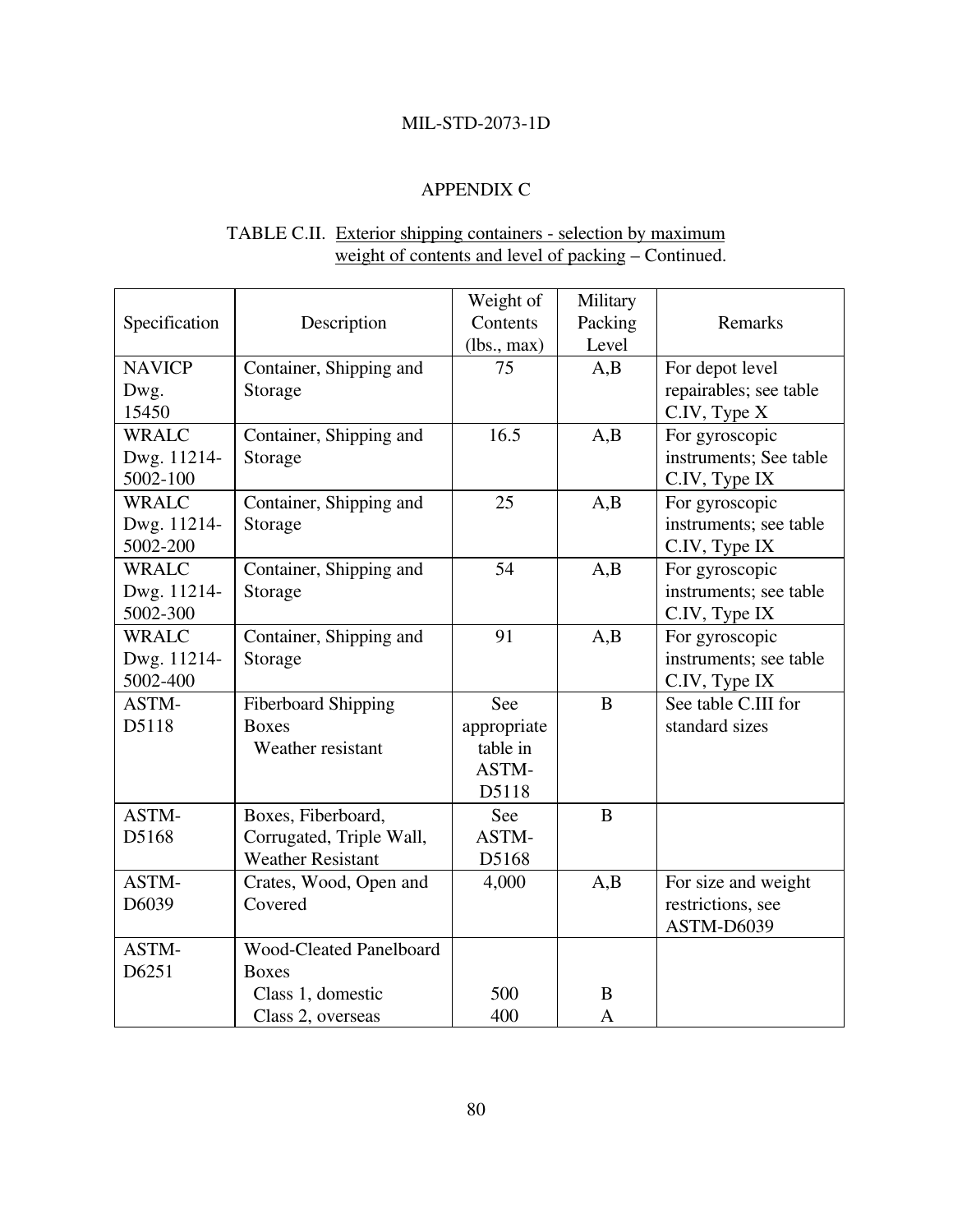### APPENDIX C

# TABLE C.III. Fiberboard container size list.

| Container Inside<br>Dimensions | National         | Container    | Container Out-<br>side Dimensions | Container<br>Cube | Type | Grade           | Class     | Style      | Variety   | <b>Bursting</b><br>Strength |
|--------------------------------|------------------|--------------|-----------------------------------|-------------------|------|-----------------|-----------|------------|-----------|-----------------------------|
| (inches)                       | Stock No.        | $Wt.$ (lbs.) | (inches)                          | $(cu$ . ft.)      |      |                 |           |            |           | (lbs/in. <sup>2</sup> )     |
|                                |                  |              |                                   |                   |      |                 |           |            |           |                             |
| 4x4x12                         | 8115-00-418-4660 | .74          | 4.3x4.3x12.5                      | .134              | CF   | V3c             | <b>WR</b> | <b>RSC</b> | <b>SW</b> | 400                         |
| 4x4x16                         | 8115-00-200-6954 | .72          | 4.3x4.3x16.5                      | .177              | CF   | V3c             | <b>WR</b> | <b>RSC</b> | <b>SW</b> | 400                         |
| 5x5x20                         | 8115-01-030-3532 | .88          | 5.3x5.3x20.5                      | .333              | CF   | W <sub>5c</sub> | WR        | <b>RSC</b> | SW        | 275                         |
| 6x4x8                          | 8115-00-190-4888 | .45          | 6.3x4.3x8.5                       | .135              | CF   | W6c             | WR        | <b>RSC</b> | SW        | 175                         |
| 6x6x6                          | 8115-00-183-9503 | .52          | 6.3x6.3x6.5                       | .149              | CF   | W6c             | WR        | <b>RSC</b> | <b>SW</b> | 175                         |
| 6x6x10                         | 8115-00-417-9440 | .68          | 6.3x6.3x10.5                      | .241              | CF   | V3c             | WR        | <b>RSC</b> | SW        | 400                         |
| 6x6x15                         | 8115-01-166-6458 | .88          | 6.3x6.3x15.5                      | .356              | CF   | V3c             | <b>WR</b> | <b>RSC</b> | <b>SW</b> | 400                         |
| 6x6x18                         | 8115-00-190-4920 | 1.00         | 6.3x6.3x18.5                      | .425              | CF   | V3c             | WR        | <b>RSC</b> | SW        | 400                         |
| 6x6x24                         | 8115-00-190-4921 | 1.25         | 6.3x6.3x24.5                      | .563              | CF   | V3c             | <b>WR</b> | <b>RSC</b> | SW        | 400                         |
| 8x4x4                          | 8115-00-183-9500 | .38          | 8.3x4.3x4.5                       | .093              | CF   | W6c             | WR        | <b>RSC</b> | <b>SW</b> | 175                         |
| 8x8x8                          | 8115-00-183-9498 | .90          | 8.3x8.3x8.5                       | .339              | CF   | W5c             | WR        | <b>RSC</b> | SW        | 275                         |
| 8x8x10                         | 8115-00-183-9499 | 1.02         | 8.3x8.3x10.5                      | .419              | CF   | W5c             | WR        | <b>RSC</b> | <b>SW</b> | 275                         |
| 8x8x12                         | 8115-00-281-3882 | 1.12         | 8.3x8.3x12.5                      | .498              | CF   | V3c             | WR        | <b>RSC</b> | SW        | 400                         |
| 8x8x14                         | 8115-01-166-6459 | 1.25         | 8.3x8.3x14.5                      | .578              | CF   | V3c             | WR        | <b>RSC</b> | <b>SW</b> | 400                         |
| 8x8x16                         | 8115-00-190-4936 | 1.35         | 8.3x8.3x16.5                      | .658              | CF   | V3c             | WR        | <b>RSC</b> | SW        | 400                         |
| 8x8x24                         | 8115-00-417-9442 | 1.80         | 8.3x8.3x24.5                      | .977              | CF   | V3c             | <b>WR</b> | <b>RSC</b> | SW        | 400                         |
| 9x6x6                          | 8115-00-190-4950 | .66          | 9.3x6.3x6.5                       | .220              | CF   | W5c             | WR        | <b>RSC</b> | SW        | 275                         |
| 9x6x18                         | 8115-01-029-6777 | 1.50         | 9.3x6.3x18.5                      | .627              | CF   | W5c             | WR        | <b>RSC</b> | SW        | 275                         |
| 9x9x9                          | 8115-01-166-6460 | 1.15         | 9.3x9.3x9.5                       | .476              | CF   | V3c             | WR        | <b>RSC</b> | <b>SW</b> | 400                         |
| 10x6x4                         | 8115-00-183-9496 | .60          | 10.5x6.3x4.5                      | .172              | CF   | W5c             | WR        | <b>RSC</b> | SW        | 275                         |
| 10x6x10                        | 8115-00-255-1341 | .85          | 10.3x6.3x10.5                     | .394              | CF   | V3c             | WR        | <b>RSC</b> | <b>SW</b> | 400                         |
| 10x8x6                         | 8115-00-183-9497 | .90          | 10.5x8.3x6.5                      | .328              | CF   | W5c             | WR        | <b>RSC</b> | <b>SW</b> | 275                         |
| 10x10x8                        | 8115-00-183-9494 | 1.26         | 10.5x10.5x8.5                     | .542              | CF   | W5c             | <b>WR</b> | <b>RSC</b> | SW        | 275                         |
| 10x10x10                       | 8115-00-190-4959 | 1.40         | 10.5x10.5x10.5                    | .670              | CF   | V3c             | WR        | <b>RSC</b> | SW        | 400                         |
| 10x10x12                       | 8115-01-034-0370 | 1.50         | 10.5x10.5x12.5                    | .798              | CF   | V3c             | WR        | <b>RSC</b> | SW        | 400                         |
| 11x11x11                       | 8115-00-417-9406 | 1.70         | 11.5x11.5x11.5                    | .880              | CF   | V3c             | WR        | <b>RSC</b> | <b>SW</b> | 400                         |
| 11.25x8.75x4                   | 8115-01-012-5003 | .93          | 11.5x9.0x6.5                      | .270              | CF   | V3c             | WR        | <b>RSC</b> | SW        | 400                         |
| $11 - 1/4x8 - 3/4x18$          | 8115-00-190-4969 | 1.86         | 11.5x9.0x18.5                     | 1.108             | CF   | V3c             | WR        | <b>RSC</b> | <b>SW</b> | 400                         |
| 12x6x6                         | 8115-00-183-9492 | .78          | 12.5x6.3x6.5                      | .296              | CF   | V3c             | WR        | <b>RSC</b> | <b>SW</b> | 400                         |
| 12x6x12                        | 8115-00-190-4974 | 1.15         | 12.5x6.3x12.5                     | .570              | CF   | W5c             | WR        | <b>RSC</b> | SW        | 275                         |
| 12x6x15                        | 8115-00-417-9380 | 1.32         | 12.5x6.3x15.5                     | .706              | CF   | V3c             | WR        | <b>RSC</b> | SW        | 400                         |
| 12x9x6                         | 8115-01-011-3626 | 1.10         | 12.3x9.3x6.5                      | .430              | CF   | V3c             | WR        | <b>RSC</b> | <b>SW</b> | 400                         |
| 12x12x4                        | 8115-00-190-4860 | 1.35         | 12.5x12.5x4.5                     | .407              | CF   | W6c             | WR        | <b>RSC</b> | SW        | 175                         |
| 12x12x8                        | 8115-00-417-9378 | 1.50         | 12.5x12.5x8.5                     | .769              | CF   | V3c             | <b>WR</b> | <b>RSC</b> | SW        | 400                         |
| 12x12x10                       | 8115-00-183-9490 | 1.81         | 12.5x12.5x10.5                    | .949              | CF   | V3c             | WR        | <b>RSC</b> | <b>SW</b> | 400                         |
| 12x12x12                       | 8115-00-183-9491 | 1.97         | 12.5x12.5x12.5                    | 1.130             | CF   | V3c             | WR        | <b>RSC</b> | <b>SW</b> | 400                         |
| 12x12x14                       | 8115-00-409-3807 | 2.14         | 12.5x12.5x14.5                    | 1.311             | CF   | V3c             | WR        | <b>RSC</b> | SW        | 400                         |
| 13x13x13                       | 8115-01-166-6461 | 2.48         | 13.3x13.3x13.5                    | 1.382             | CF   | V3c             | WR        | <b>RSC</b> | SW        | 400                         |
| 14x10x6                        | 8115-00-495-5458 | 1.35         | 14.5x10.5x6.5                     | .573              | CF   | V3c             | WR        | <b>RSC</b> | <b>SW</b> | 400                         |
| 14x10x10                       | 8115-01-030-3537 | 1.68         | 14.5x10.5x10.5                    | .925              | CF   | V3c             | WR        | <b>RSC</b> | SW        | 400                         |
| 14x12x8                        | 8115-00-183-9488 | 1.80         | 14.5x12.5x8.5                     | .892              | CF   | V3c             | <b>WR</b> | <b>RSC</b> | <b>SW</b> | 400                         |
| 14x14x12                       | 8115-00-183-9489 | 2.22         | 14.5x14.5x12.5                    | 1.521             | CF   | V3c             | <b>WR</b> | <b>RSC</b> | <b>SW</b> | 400                         |
| 14x14x14                       | 8115-00-417-9321 | 2.68         | 14.5x14.5x14.5                    | 1.764             | CF   | V3c             | WR        | <b>RSC</b> | <b>SW</b> | 400                         |
| 14x14x16                       | 8115-00-585-4906 | 2.75         | 14.5x14.5x16.5                    | 2.008             | CF   | V3c             | WR        | <b>RSC</b> | SW        | 400                         |
| 14x14x18                       | 8115-00-417-9320 | 3.00         | 14.5x14.5x18.5                    | 2.251             | CF   | V3c             | WR        | <b>RSC</b> | SW        | 400                         |
| 15x15x10                       | 8115-00-417-9318 | 2.55         | 15.5x15.5x10.5                    | 1.460             | CF   | V3c             | WR        | <b>RSC</b> | <b>SW</b> | 400                         |
| 16x10x10                       | 8115-01-030-4249 | 1.80         | 16.5x10.5x10.5                    | 1.053             | CF   | W5c             | WR        | <b>RSC</b> | SW        | 275                         |
| 16x12x8                        | 8115-00-183-9487 | 1.93         | 16.5x12.5x8.5                     | 1.015             | CF   | V3c             | <b>WR</b> | <b>RSC</b> | <b>SW</b> | 400                         |
| 16x12x12                       | 8115-00-418-4653 | 2.28         | 16.5x12.5x12.5                    | 1.492             | CF   | V3c             | <b>WR</b> | <b>RSC</b> | <b>SW</b> | 400                         |
| 16x16x12                       | 8115-00-451-7853 | 3.09         | 16.5x16.5x12.5                    | 1.969             | CF   | V3c             | WR        | <b>RSC</b> | SW        | 400                         |
| 16x16x16                       | 8115-00-190-5002 | 3.50         | 16.5x16.5x16.5                    | 2.600             | CF   | V3c             | WR        | <b>RSC</b> | SW        | 400                         |
| 18x12x12                       | 8115-00-514-2409 | 2.50         | 18.5x12.5x12.5                    | 1.673             | CF   | V3c             | WR        | <b>RSC</b> | SW        | 400                         |
| 18x15x10                       | 8115-00-190-5007 | 2.81         | 18.5x15.5x10.5                    | 1.742             | CF   | V3c             | WR        | <b>RSC</b> | SW        | 400                         |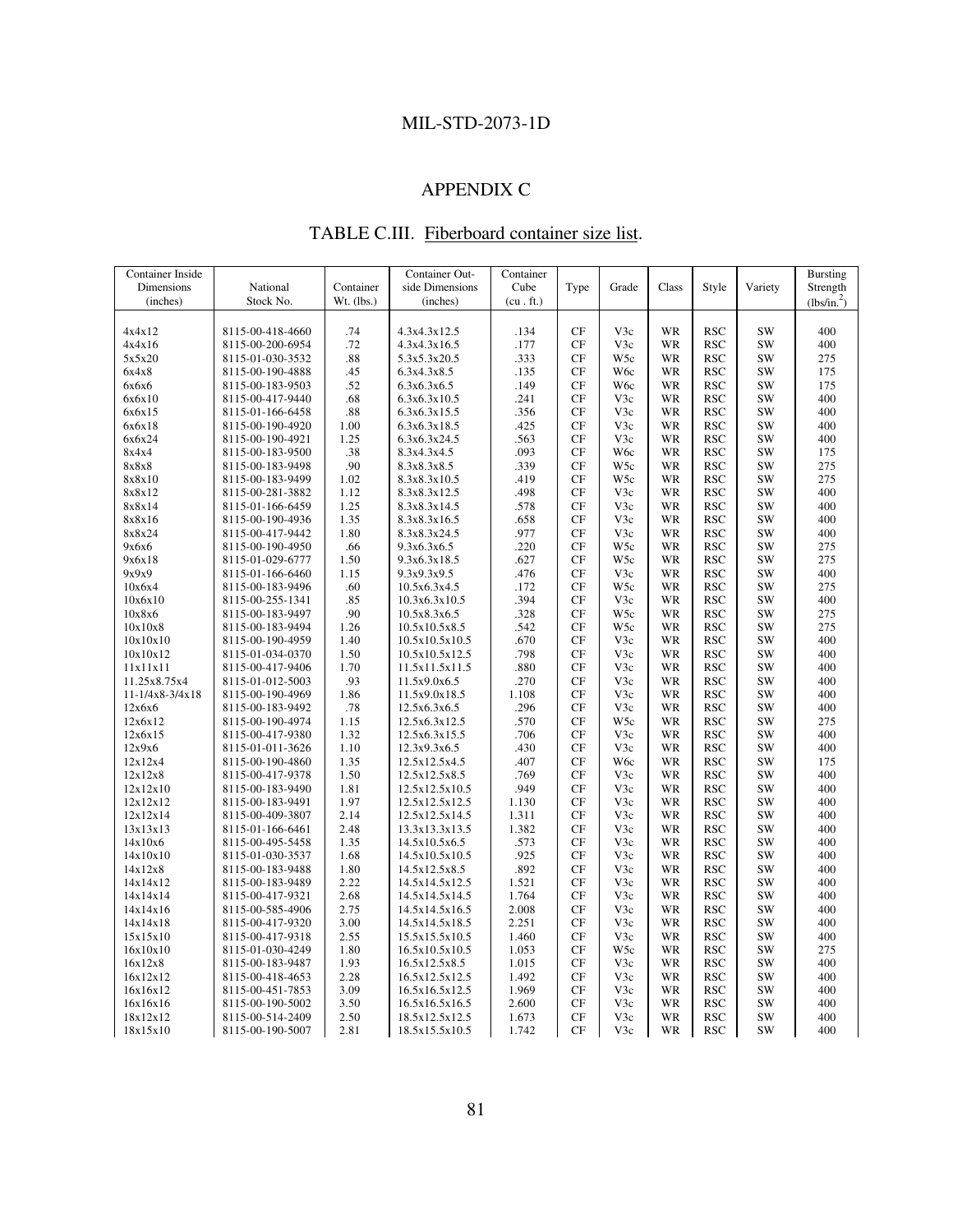## APPENDIX C

# TABLE C.III. Fiberboard container size list – Continued.

| <b>Container Inside</b><br><b>Dimensions</b> | National         | Container    | Container Out-<br>side Dimensions | Container<br>Cube | Type | Grade | Class     | Style      | Variety   | <b>Bursting</b><br>Strength |
|----------------------------------------------|------------------|--------------|-----------------------------------|-------------------|------|-------|-----------|------------|-----------|-----------------------------|
| (inches)                                     | Stock No.        | $Wt.$ (lbs.) | (inches)                          | $(cu$ . ft.)      |      |       |           |            |           | (lbs/in. <sup>2</sup> )     |
| 18x15x15                                     | 8115-00-417-9292 | 3.34         | 18x5x15.5x15.5                    | 2.572             | CF   | V3c   | WR        | <b>RSC</b> | <b>SW</b> | 400                         |
| 18x18x12                                     | 8115-00-183-9482 | 3.64         | 18x5x18.5x12.5                    | 2.476             | CF   | V3c   | <b>WR</b> | <b>RSC</b> | <b>SW</b> | 400                         |
| 18x18x18                                     | 8115-00-428-4185 | 4.38         | 18.5x18.5x18.5                    | 3.664             | CF   | V3c   | <b>WR</b> | <b>RSC</b> | <b>SW</b> | 400                         |
| 20x10x10                                     | 8115-01-166-6462 | 2.05         | 20.5x10.5x10.5                    | 1.308             | CF   | V3c   | <b>WR</b> | <b>RSC</b> | <b>SW</b> | 400                         |
| 20x12x12                                     | 8115-01-008-3645 | 2.60         | 20.3x12.3x12.5                    | 1.806             | CF   | V3c   | <b>WR</b> | <b>RSC</b> | <b>SW</b> | 400                         |
| 20x16x16                                     | 8115-00-275-5777 | 3.90         | 20.5x16.5x16.5                    | 3.230             | CF   | W6c   | <b>WR</b> | <b>RSC</b> | <b>SW</b> | 175                         |
| 20x20x12                                     | 8115-00-428-4183 | 4.30         | 20.5x20.5x12.5                    | 3.040             | CF   | V3c   | WR        | <b>RSC</b> | <b>SW</b> | 400                         |
| 20x20x20                                     | 8115-00-428-4158 | 5.35         | 20.5x20.5x20.5                    | 4.986             | CF   | V3c   | <b>WR</b> | <b>RSC</b> | <b>SW</b> | 400                         |
| 22x22x12                                     | 8115-00-428-4145 | 5.00         | 22.5x22.5x12.5                    | 3.662             | CF   | V3c   | <b>WR</b> | <b>RSC</b> | <b>SW</b> | 400                         |
| 24x12x12                                     | 8115-01-166-6464 | 2.90         | 24.5x12.5x12.5                    | 2.215             | CF   | V3c   | <b>WR</b> | <b>RSC</b> | <b>SW</b> | 400                         |
| 24x14x14                                     | 8115-01-071-2972 | 3.60         | 24.5x14.5x14.5                    | 2.916             | CF   | V3c   | <b>WR</b> | <b>RSC</b> | <b>SW</b> | 400                         |
| 24x16x12                                     | 8115-00-183-9481 | 3.80         | 24.5x16.5x12.5                    | 2.924             | CF   | V3c   | <b>WR</b> | <b>RSC</b> | <b>SW</b> | 400                         |
| 24x16x16                                     | 8115-00-292-0123 | 4.32         | 24.5x16.5x16.5                    | 3.860             | CF   | V3c   | WR        | <b>RSC</b> | <b>SW</b> | 400                         |
| 24x18x18                                     | 8115-01-163-9189 | 5.00         | 24.5x18.5x18.5                    | 4.853             | CF   | V3c   | <b>WR</b> | <b>RSC</b> | <b>SW</b> | 400                         |
| 24x20x16                                     | 8115-00-417-9236 | 5.30         | 24.5x20.5x16.5                    | 4.796             | CF   | V3c   | <b>WR</b> | <b>RSC</b> | <b>SW</b> | 400                         |
| 24x24x10                                     | 8115-00-428-4124 | 5.45         | 24.5x24.5x10.5                    | 3.647             | CF   | V3c   | <b>WR</b> | <b>RSC</b> | <b>SW</b> | 400                         |
| 24x24x12                                     | 8115-00-174-2354 | 5.75         | 24.5x24.5x12.5                    | 4.342             | CF   | V3c   | <b>WR</b> | <b>RSC</b> | <b>SW</b> | 400                         |
| 24x24x16                                     | 8115-01-119-2523 | 6.05         | 24.5x24.5x16.5                    | 5.732             | CF   | V3c   | <b>WR</b> | <b>RSC</b> | <b>SW</b> | 400                         |
| 24x24x20                                     | 8115-01-166-6451 | 6.70         | 24.5x24.5x20.5                    | 7.121             | CF   | V3c   | WR        | <b>RSC</b> | <b>SW</b> | 400                         |
| 24x24x24                                     | 8115-00-417-9416 | 7.62         | 24.5x24.5x24.5                    | 8.510             | CF   | V3c   | WR        | <b>RSC</b> | <b>SW</b> | 400                         |
| 26x12x8                                      | 8115-01-166-6450 | 3.00         | 26.5x12.5x8.5                     | 1.629             | CF   | V3c   | <b>WR</b> | <b>RSC</b> | <b>SW</b> | 400                         |
| 26x12x10                                     | 8115-01-166-6449 | 3.30         | 26.5x12.5x10.5                    | 2.013             | CF   | V3c   | <b>WR</b> | <b>RSC</b> | <b>SW</b> | 400                         |
| 26x18x18                                     | 8115-01-166-6454 | 5.50         | 26.5x18.5x18.5                    | 5.249             | CF   | V3c   | WR        | <b>RSC</b> | <b>SW</b> | 400                         |
| 26x26x20                                     | 8115-01-166-6463 | 7.00         | 26.5x26.5x20.5                    | 8.331             | CF   | V3c   | <b>WR</b> | <b>RSC</b> | <b>SW</b> | 400                         |
| 29x14x14                                     | 8115-01-166-6447 | 4.00         | 29.5x14.5x14.5                    | 3.589             | CF   | V3c   | WR        | <b>RSC</b> | <b>SW</b> | 400                         |
| 30x12x6                                      | 8115-00-190-5017 | 2.61         | 30.5x12.5x6.5                     | 1.434             | CF   | V3c   | <b>WR</b> | <b>RSC</b> | <b>SW</b> | 400                         |
| 30x12x12                                     | 8115-01-166-6448 | 3.50         | 30.5x12.5x12.5                    | 2.758             | CF   | V3c   | <b>WR</b> | <b>RSC</b> | <b>SW</b> | 400                         |
| 30x16x16                                     | 8115-00-292-0120 | 5.00         | 30.5x16.5x16.5                    | 4.805             | CF   | V3c   | <b>WR</b> | <b>RSC</b> | <b>SW</b> | 400                         |
| 30x20x12                                     | 8115-01-163-3446 | 4.80         | 30.5x20.5x12.5                    | 4.523             | CF   | V3c   | <b>WR</b> | <b>RSC</b> | <b>SW</b> | 400                         |
| 34x14x10                                     | 8115-00-564-8053 | 3.75         | 34.5x14.5x10.5                    | 3.040             | CF   | V3c   | <b>WR</b> | <b>RSC</b> | <b>SW</b> | 400                         |
| 34x20x15                                     | 8115-01-166-6455 | 6.00         | 34.5x20.5x16.0                    | 6.549             | CF   | V3c   | WR        | <b>RSC</b> | <b>SW</b> | 400                         |
| 34x20x20                                     | 8115-01-166-6456 | 6.50         | 34.5x20.5x20.5                    | 8.390             | CF   | V3c   | <b>WR</b> | <b>RSC</b> | <b>SW</b> | 400                         |
| 36x12x12                                     | 8115-01-166-6457 | 3.82         | 36.5x12.5x12.5                    | 3.300             | CF   | V3c   | <b>WR</b> | <b>RSC</b> | <b>SW</b> | 400                         |
| 36x14x14                                     | 8115-00-190-5020 | 4.70         | 36.5x14.5x14.5                    | 4.441             | CF   | V3c   | <b>WR</b> | <b>RSC</b> | <b>SW</b> | 400                         |
| 36x24x22                                     | 8115-01-166-5118 | 7.20         | 36.5x24.5x22.5                    | 11.644            | CF   | V3c   | <b>WR</b> | <b>RSC</b> | <b>SW</b> | 400                         |
| 36x26x18                                     | 8115-01-166-6453 | 6.80         | 36.5x26.5x18.5                    | 10.355            | CF   | V3c   | <b>WR</b> | <b>RSC</b> | <b>SW</b> | 400                         |
| 40x14x14                                     | 8115-01-166-6452 | 6.00         | 40.5x14.5x14.5                    | 4.928             | CF   | V3c   | <b>WR</b> | <b>RSC</b> | <b>SW</b> | 400                         |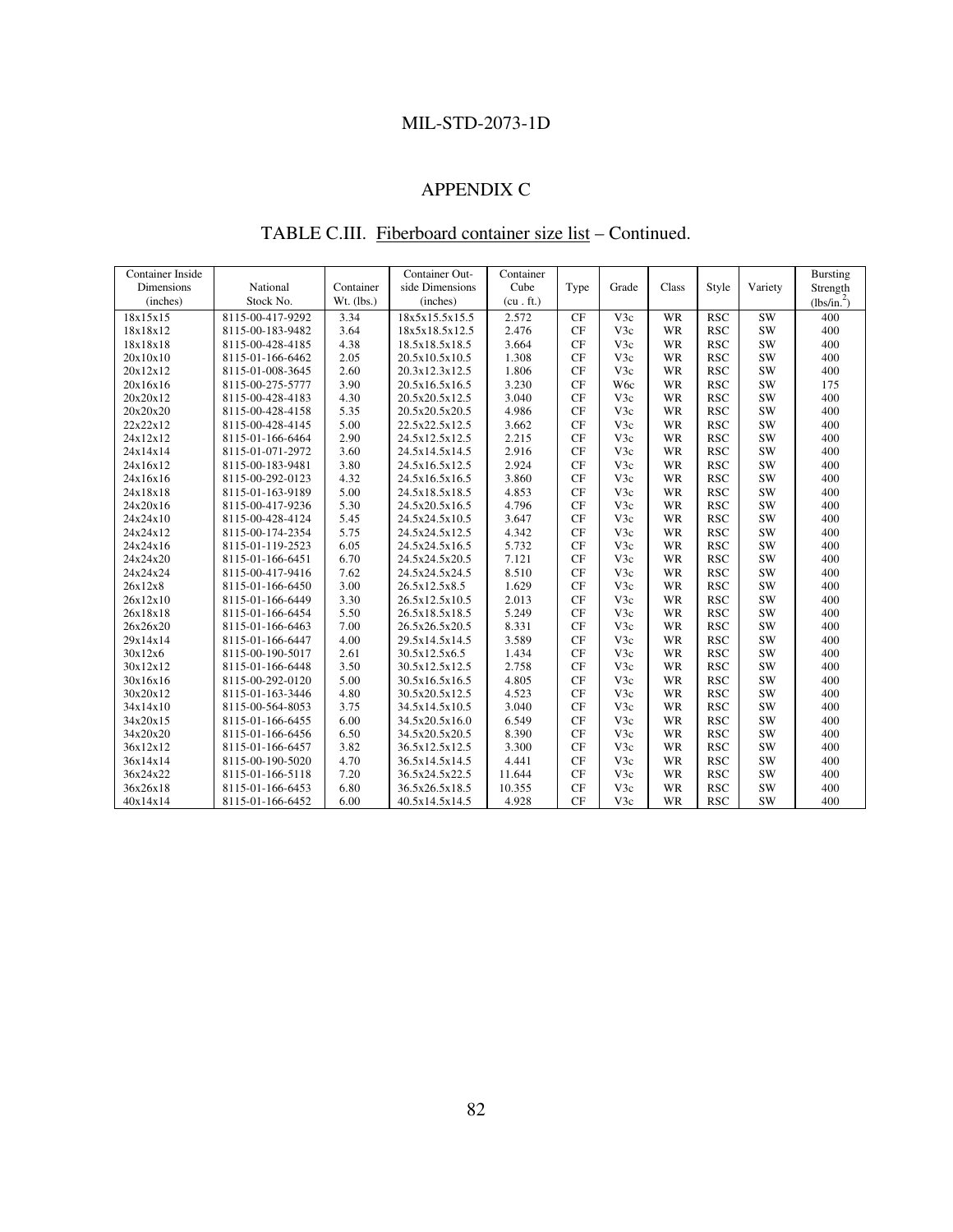### APPENDIX C

# TABLE C.IV. Multiapplication container selection.

## TYPE I

| PPP-B-1672, Vertical Star (Table J.VII, Code NR) |                       |                            |                        |                                |           |
|--------------------------------------------------|-----------------------|----------------------------|------------------------|--------------------------------|-----------|
| Container ID (inches)                            | Recommended max. bare | Item weight                | *Maximum Shock (G's)   | Packaged outside               | Packaged  |
| (National Stock Number)                          | item dimensions (in.) | range                      | transmitted to item    | dimensions                     | Cube      |
|                                                  |                       | (lbs.)                     |                        | (inches)                       | (cu. ft.) |
| 6 x 6 x 10                                       | 3 Dia x 6             | $1.0 - 1.5$                | $30 - 40$              | $6.3 \times 6.3 \times 10.5$   | .242      |
| $(8115-00-192-1603)$                             |                       | $1.6 - 2.2$                | $25 - 29$              |                                |           |
|                                                  |                       | $2.3 - 3.0$                | $30 - 40$              |                                |           |
|                                                  | 3x3x6                 | $1.5 - 4.0$                | $30 - 40$              |                                |           |
| 8 x 8 x 12                                       | 3x3x8                 | $1.5 - 4.0$                | $30 - 40$              | 8.3 x 8.3 x 12.5               | .499      |
| $(8115-00-192-1604)$                             | 4 Dia x 8             | $3.0 - 7.5$                | $25 - 29$              |                                |           |
|                                                  |                       | $7.6 - 8.5$                | $30 - 40$              |                                |           |
|                                                  | 4x4x8                 | $3.0 - 5.0$                | $25 - 29$              |                                |           |
|                                                  |                       | $5.1 - 7.0$                | $30 - 40$              |                                |           |
|                                                  | 5 Dia x 8             | $3.5 - 5.5$                | $30 - 40$              |                                |           |
| 10 x 10 x 12                                     | $4$ Dia x 6           | $2.0 - 3.0$                | $30 - 40$              | $10.5 \times 10.5 \times 12.5$ | .798      |
| $(8115-00-192-1605)$                             |                       | $3.1 - 4.5$                | $25 - 29$              |                                |           |
|                                                  |                       | $4.6 - 5.0$                | $30 - 40$              |                                |           |
|                                                  | 5 Dia x 6             | $3.0 - 6.0$                | $30 - 40$              |                                |           |
|                                                  | 6 Dia x 6             | $4.5 - 7.0$                | $30 - 40$              |                                |           |
|                                                  | 5x5x6                 | $4.0 - 9.0$                | $30 - 40$              |                                |           |
| 12 x 12 x 14<br>$(8115-00-134-3655)$             | 5 Dia x 8             | $3.5 - 4.5$                | $25 - 29$              | 12.5 x 12.5 x 14.5             | 1.312     |
|                                                  | 6 Dia x 8             | $4.6 - 8.5$<br>$5.0 - 7.0$ | $20 - 24$<br>$25 - 29$ |                                |           |
|                                                  |                       | $7.1 - 13.0$               | $20 - 24$              |                                |           |
|                                                  | 5 x 5 x 8             | $3.0 - 5.0$                | $30 - 40$              |                                |           |
|                                                  |                       | $5.1 - 7.0$                | $25 - 29$              |                                |           |
|                                                  |                       | $7.1 - 11.0$               | $20 - 24$              |                                |           |
|                                                  | 6 x 6 x 8             | $5.0 - 7.0$                | $30 - 40$              |                                |           |
|                                                  |                       | $7.1 - 10.0$               | $25 - 29$              |                                |           |
|                                                  |                       | $10.1 - 12.0$              | $20 - 24$              |                                |           |
| 12 x 12 x 18                                     | 5 Dia x 10            | $4.0 - 5.0$                | $25 - 29$              | $12.5 \times 12.5 \times 18.5$ | 1.673     |
| $(8115-00-050-5237)$                             |                       | $5.1 - 11.0$               | $20 - 24$              |                                |           |
|                                                  | 6 Dia x 10            | $6.0 - 8.0$                | $25 - 29$              |                                |           |
|                                                  |                       | $8.1 - 16.0$               | $20 - 24$              |                                |           |
|                                                  | 5 x 5 x 10            | $4.0 - 6.0$                | $30 - 40$              |                                |           |
|                                                  |                       | $6.1 - 8.0$                | $25 - 29$              |                                |           |
|                                                  |                       | $8.1 - 13.0$               | $20 - 24$              |                                |           |
|                                                  | 6 x 6 x 10            | $8.0 - 10.0$               | $30 - 40$              |                                |           |
|                                                  |                       | $10.1 - 14.0$              | $25 - 29$              |                                |           |
|                                                  |                       | $14.1 - 20.0$              | $20 - 24$              |                                |           |
| 14 x 14 x 16                                     | 6 Dia x 10            | $6.0 - 15.0$               | $25 - 29$              | 14.5 x 14.5 x 16.5             | 2.008     |
| $(8115-00-134-3656)$                             | 7 Dia x 10            | $8.0 - 14.0$               | $20 - 24$              |                                |           |
|                                                  |                       | $14.1 - 17.0$              | $24 - 29$              |                                |           |
|                                                  |                       | $17.1 - 20.0$              | $30 - 40$              |                                |           |
|                                                  | 6x6x10                | $5.0 - 7.0$                | $30 - 40$              |                                |           |
|                                                  |                       | $7.1 - 9.0$                | $24 - 29$              |                                |           |
|                                                  |                       | $9.1 - 12.0$               | $20 - 24$              |                                |           |
|                                                  | 7 x 7 x 10            | $6.5 - 9.0$                | $30 - 40$              |                                |           |
|                                                  |                       | $9.1 - 12.0$               | $25 - 29$              |                                |           |
|                                                  |                       | $12.1 - 21.0$              | $20 - 24$              |                                |           |
|                                                  |                       | $21.1 - 23.0$              | $25 - 29$              |                                |           |

\* Shock values in this table were determined by instrumented free fall drop testing in accordance with Method 5007 of FED-STD-101.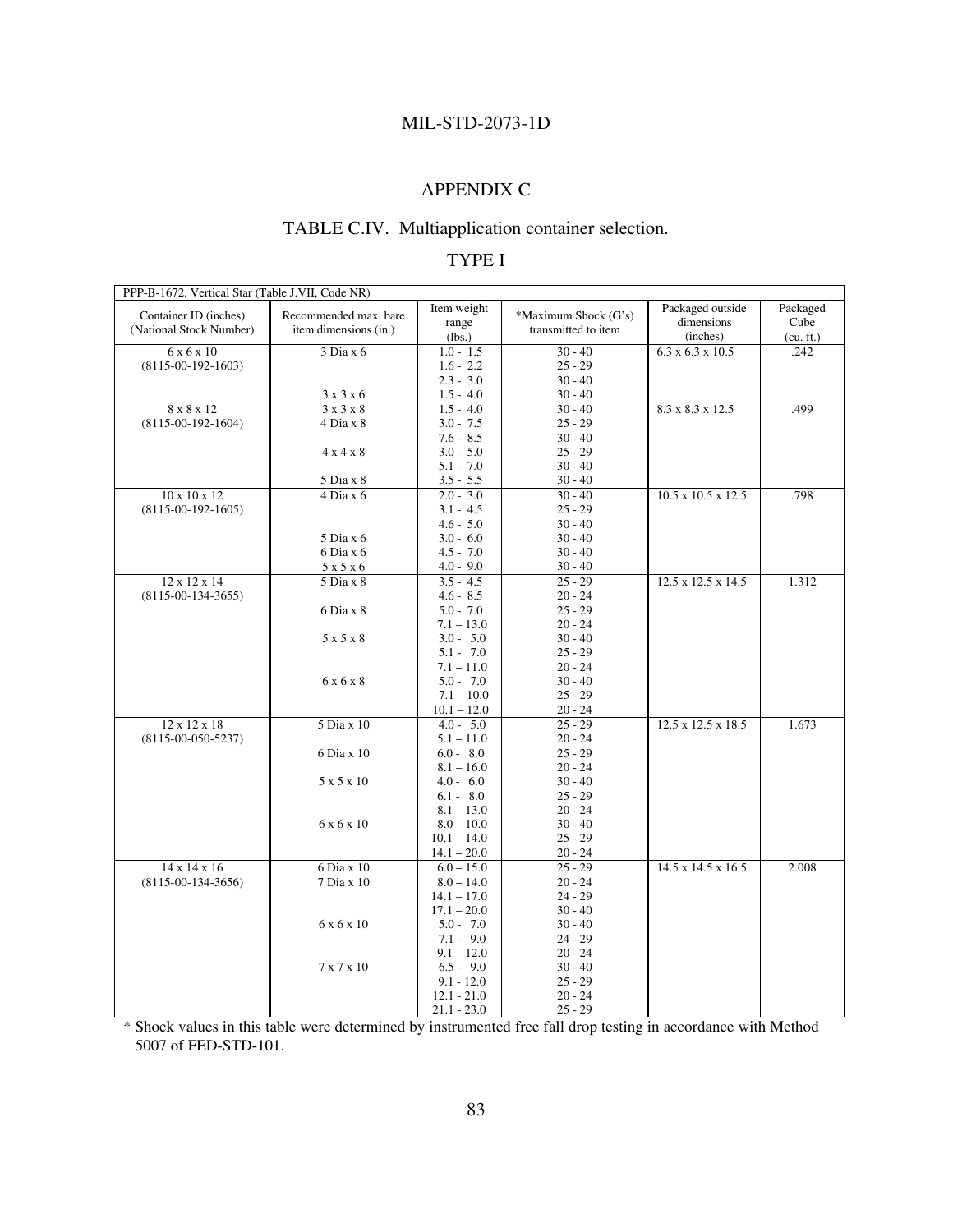## APPENDIX C

## TABLE C.IV. Multiapplication container selection - Continued.

## TYPE II

| PPP-B-1672, folding convoluted (Table J.VII, Code NS)      |                                                |                               |                                              |                               |  |  |  |
|------------------------------------------------------------|------------------------------------------------|-------------------------------|----------------------------------------------|-------------------------------|--|--|--|
| Container ID (inches)<br>(National Stock Number)           | Recommended max. bare<br>item dimensions (in.) | Typical item<br>weight (lbs.) | Packaged Out-<br>side Dimensions<br>(inches) | Packaged<br>Cube<br>(cu. ft.) |  |  |  |
| $6x 5x 2-1/2$<br>$(8115-00-787-2142)$                      | $5 \times 4 - 1/2 \times 1 - 1/4$              | 0.5                           | $6.3 \times 5.3 \times 3.0$                  | .058                          |  |  |  |
| $6 \times 5 \times 3 - 1/2$<br>$(8115 - 00 - 787 - 2147)$  | $5 x 4-1/2 x 2-1/4$                            | 1.0                           | $6.3 \times 5.3 \times 4.0$                  | .078                          |  |  |  |
| $9 \times 6 \times 2 - 1/2$<br>$(8115 - 00 - 101 - 7647)$  | 8 x 5-1/2 x 1-1/4                              | 0.9                           | $9.3 \times 6.3 \times 3.0$                  | .102                          |  |  |  |
| $9 \times 6 \times 3 - 1/2$<br>$(8115-00-101-7638)$        | 8 x 5-1/2 x 2-1/4                              | 1.8                           | $9.3 \times 6.3 \times 4.0$                  | .136                          |  |  |  |
| $10 \times 10 \times 3 - 1/2$<br>$(8115-01-057-1244)$      | $9 \times 9 - 1/2 \times 2 - 1/4$              | 1.8                           | $10.5 \times 10.5 \times 4.0$                | .256                          |  |  |  |
| $12 \times 8 \times 2 - 1/2$<br>$(8115 - 00 - 787 - 2146)$ | $11 \times 7 - 1/2 \times 1 - 1/4$             | 1.8                           | $12.5 \times 8.3 \times 3.0$                 | .181                          |  |  |  |
| $12 \times 8 \times 3 - 1/2$<br>$(8115 - 00 - 787 - 2148)$ | $11 \times 7 - 1/2 \times 2 - 1/4$             | 3.6                           | $12.5 \times 8.3 \times 4.0$                 | .241                          |  |  |  |
| 13 x 13 x 3-1/2<br>$(8115-01-057-1243)$                    | $12 \times 12 - 1/2 \times 2 - 1/4$            | 4.3                           | 13.5 x 13.5 x 4.0                            | .422                          |  |  |  |
| $16 \times 16 \times 3 - 1/2$<br>$(8115-01-057-1245)$      | $15 \times 15 - 1/2 \times 2 - 1/4$            | 8.6                           | $16.5 \times 16.5 \times 4.0$                | .631                          |  |  |  |
| 18 x 12 x 2-1/2<br>$(8115-01-019-4085)$                    | $17 \times 11 - 1/2 \times 1 - 1/4$            | 4.3                           | 18.5 x 12.5 x 3.0                            | .402                          |  |  |  |
| 18 x 12 x 3-1/2<br>$(8115-01-019-4084)$                    | $17 \times 11 - 1/2 \times 2 - 1/4$            | 8.6                           | 18.5 x 12.5 x 4.0                            | .536                          |  |  |  |
| 24 x 16 x 3-1/2<br>$(8115 - 01 - 093 - 3730)$              | 23 x 15 x 2-1/4                                | 10.0                          | 24.5 x 16.5 x 4.0                            | .936                          |  |  |  |

NOTE: Because items assigned to these packs are not of extremely low fragility, dynamic cushioning values have not been determined.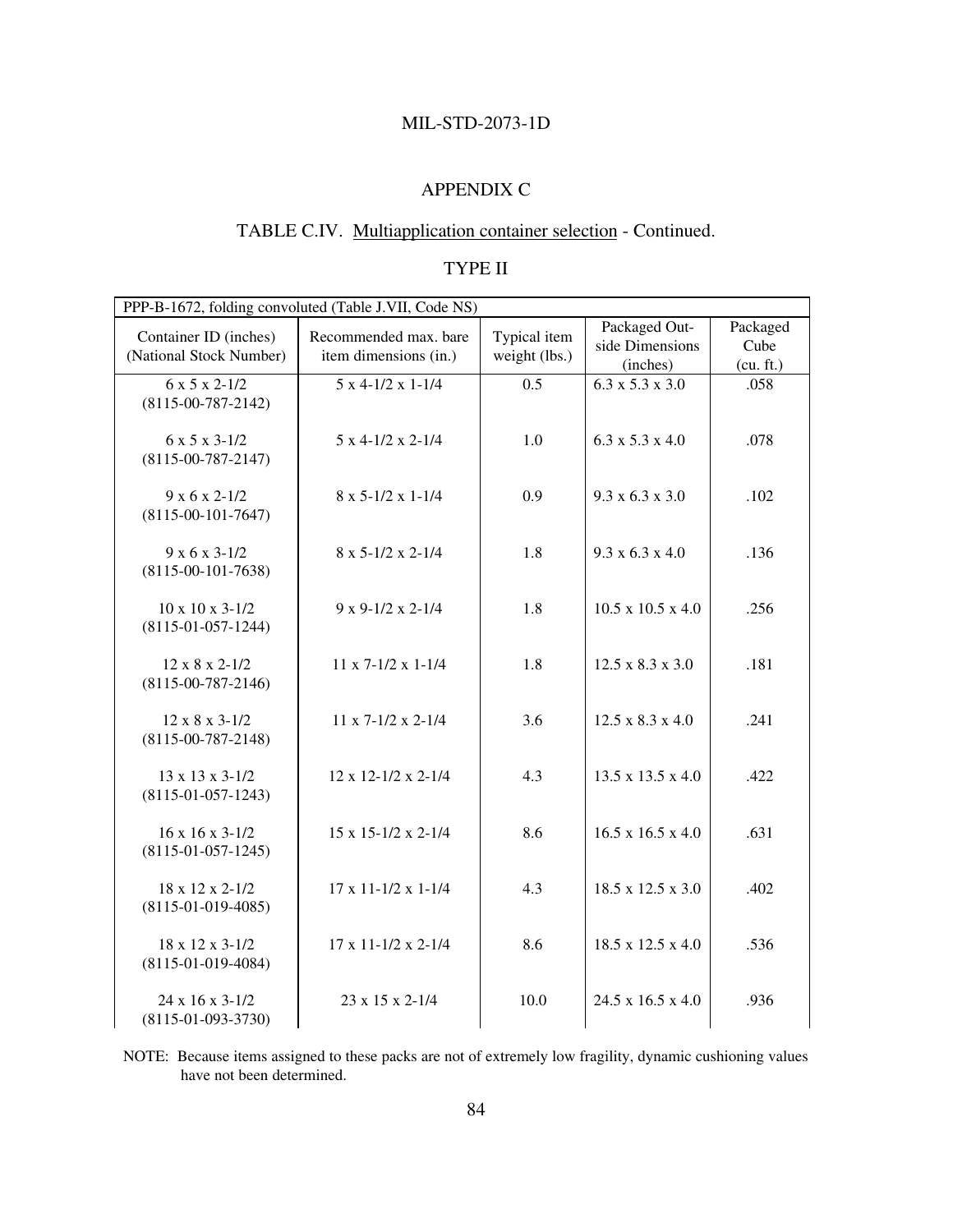# APPENDIX C

# TABLE C.IV. Multiapplication container selection - Continued.

# TYPE III

| PPP-B-1672, telescoping encapsulated (Table J.VII, Code NV) |                                                   |                                     |                                                  |                                            |                               |  |  |
|-------------------------------------------------------------|---------------------------------------------------|-------------------------------------|--------------------------------------------------|--------------------------------------------|-------------------------------|--|--|
| Container ID (inches)<br>(National Stock<br>Number)         | Recommended<br>max. bare item<br>dimensions (in.) | Item<br>weight<br>range<br>(lbs.)   | Maximum Shock<br>(G's)<br>transmitted to<br>item | Packaged outside<br>dimensions<br>(inches) | Packaged<br>Cube<br>(cu. ft.) |  |  |
| 30 x 16 x 14<br>$(8115-00-516-0242)$                        | 24 x 11 x 9                                       | $28 - 48$<br>$49 - 54$              | $30 - 39$<br>$40 - 50$                           | 31.0 x 17.0 x 14.5                         | 4.423                         |  |  |
| 32 x 12 x 14<br>$(8115-00-519-1825)$                        | 26 x 6 x 8                                        | $12 - 19$<br>$20 - 29$<br>$30 - 33$ | $30 - 39$<br>$25 - 29$<br>$40 - 50$              | 33.0 x 13.0 x 14.5                         | 3.600                         |  |  |
| 26 x 9 x 9<br>$(8115-01-015-1313)$                          | 20 x 5 x 5                                        | 20 (max.)                           | $50$ (max.)                                      | 27.0 x 10.0 x 9.3                          | 1.454                         |  |  |
| 24 x 14 x 14<br>$(8115 - 00 - 550 - 3558)$                  | 18 x 8 x 8                                        | $13 - 16$<br>$17 - 38$              | $30 - 39$<br>$25 - 29$                           | 25.0 x 15.0 x 14.5                         | 3.147                         |  |  |
| 20 x 14 x 9<br>$(8115-00-516-0251)$                         | $16 \times 10 \times 5$                           | $6 - 7$<br>$7 - 8$                  | $30 - 39$<br>$40 - 50$                           | $21.0 \times 15.0 \times 9.5$              | 1.732                         |  |  |
| 25 x 14 x 14<br>$(8115 - 00 - 550 - 3574)$                  | 13 x 7 x 7                                        | $7 - 14$<br>$15 - 16$<br>$17 - 19$  | $20 - 24$<br>$30 - 39$<br>$40 - 50$              | 26.0 x 15.0 x 14.5                         | 3.273                         |  |  |
| 32 x 18 x 16<br>$(8115-01-015-1315)$                        | 24 x 13 x 11                                      | 80 (max.)                           | $20 - 24$                                        | 32.5 x 18.5 x 17.0                         | 5.916                         |  |  |
| 34 x 24 x 18<br>$(8115-01-015-1314)$                        | $25 \times 18 \times 12$                          | 90 (max.)                           | $35$ (max.)                                      | 36.5 x 26.5 x 19.0                         | 10.636                        |  |  |
| 24 x 18 x 16<br>$(8115-01-015-1312)$                        | 18 x 13 x 11                                      | $20 - 39$<br>$40 - 50$              | $25 - 29$<br>$30 - 39$                           | 25.0 x 19.0 x 16.5                         | 4.536                         |  |  |
| 30 x 27 x 14<br>$(8115-01-094-6520)$                        | 24 x 21 x 8                                       | $26 - 45$<br>$46 - 50$              | $21 - 28$<br>$23 - 30$                           | 31.0 x 28.0 x 15.0                         | 7.535                         |  |  |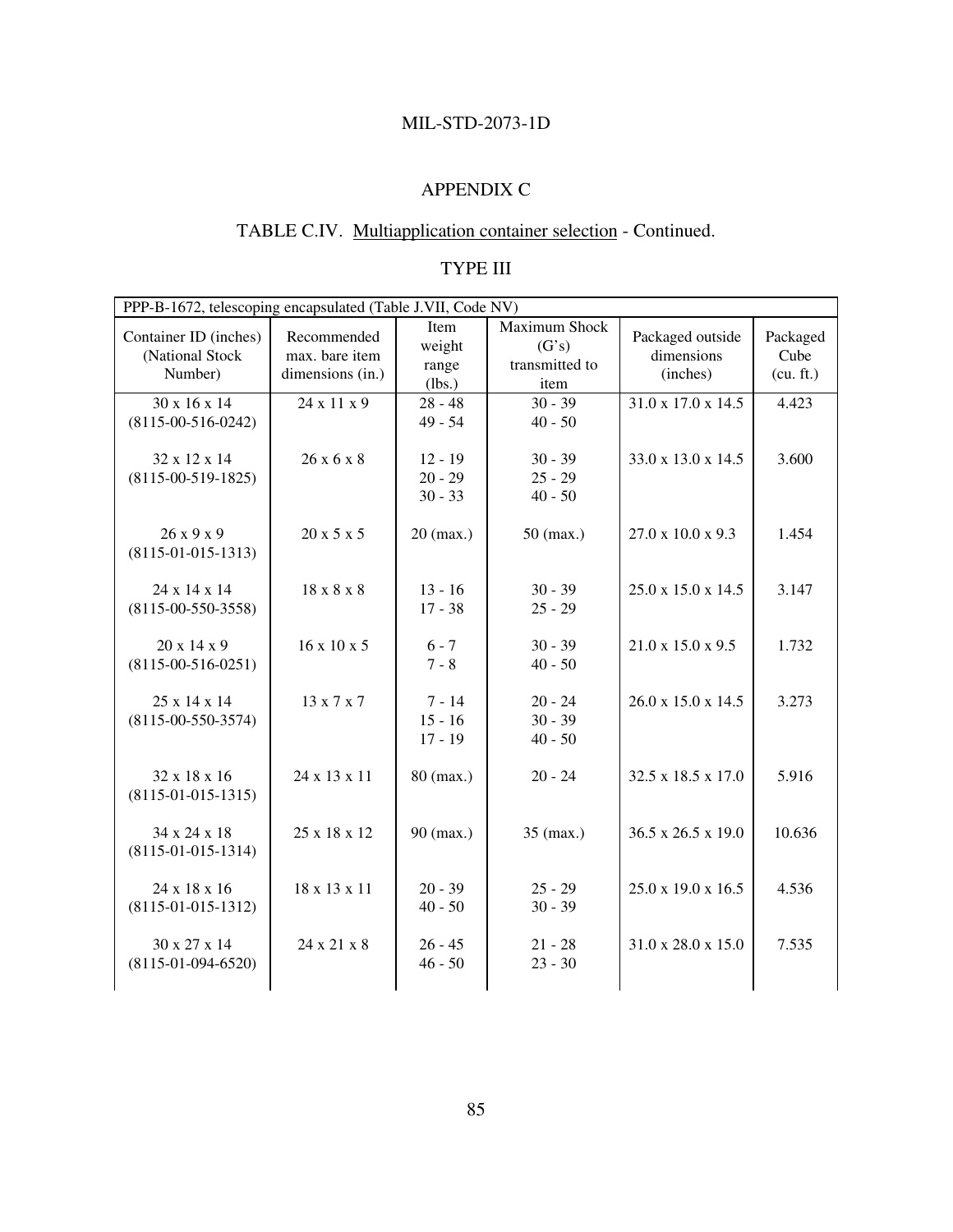# APPENDIX C

# TABLE C.IV. Multiapplication container selection - Continued.

# TYPE IV

| PPP-B-1672, horizontal star (Table J.VII, Code NW)     |                                                   |                                                               |                                                               |                                            |                               |  |  |
|--------------------------------------------------------|---------------------------------------------------|---------------------------------------------------------------|---------------------------------------------------------------|--------------------------------------------|-------------------------------|--|--|
| Container ID<br>(inches)<br>(National Stock<br>Number) | Recommended<br>max. bare item<br>dimensions (In.) | Item<br>weight<br>range<br>(lbs.)                             | Maximum Shock<br>(G's)<br>transmitted to<br>item              | Packaged outside<br>dimensions<br>(inches) | Packaged<br>Cube<br>(cu. ft.) |  |  |
| 20 x 14 x 14                                           | $14 \times 5 - 1/8 \times 5 - 3/8$                | $6 - 14$                                                      | $25 - 29$                                                     | 20.5 x 14.5 x 14.5                         | 2.495                         |  |  |
| $(8115-00-010-8956)$                                   |                                                   | $15 - 18$                                                     | $30 - 39$                                                     |                                            |                               |  |  |
|                                                        |                                                   | $19 - 21$                                                     | $40 - 50$                                                     |                                            |                               |  |  |
|                                                        | $14 \times 7 \times 7$                            | $10 - 14$<br>$15 - 19$<br>$20 - 23$<br>$24 - 26$<br>$27 - 29$ | $30 - 39$<br>$20 - 24$<br>$25 - 29$<br>$30 - 39$<br>$40 - 50$ |                                            |                               |  |  |
| 22 x 16 x 16                                           | $16 \times 6 - 3/8 \times 6 - 3/8$                | $8 - 20$                                                      | $25 - 29$                                                     | $22.5 \times 16.5 \times 16.5$             | 3.545                         |  |  |
| $(8115-01-006-7257)$                                   |                                                   | $21 - 27$                                                     | $30 - 39$                                                     |                                            |                               |  |  |
|                                                        |                                                   | $28 - 31$                                                     | $40 - 50$                                                     |                                            |                               |  |  |
|                                                        | $16 \times 7 - 1/4 \times 7 - 1/4$                | $11 - 16$<br>$17 - 21$<br>$22 - 24$<br>$25 - 27$<br>$28 - 31$ | $25 - 29$<br>$20 - 24$<br>$25 - 29$<br>$30 - 39$<br>$40 - 50$ |                                            |                               |  |  |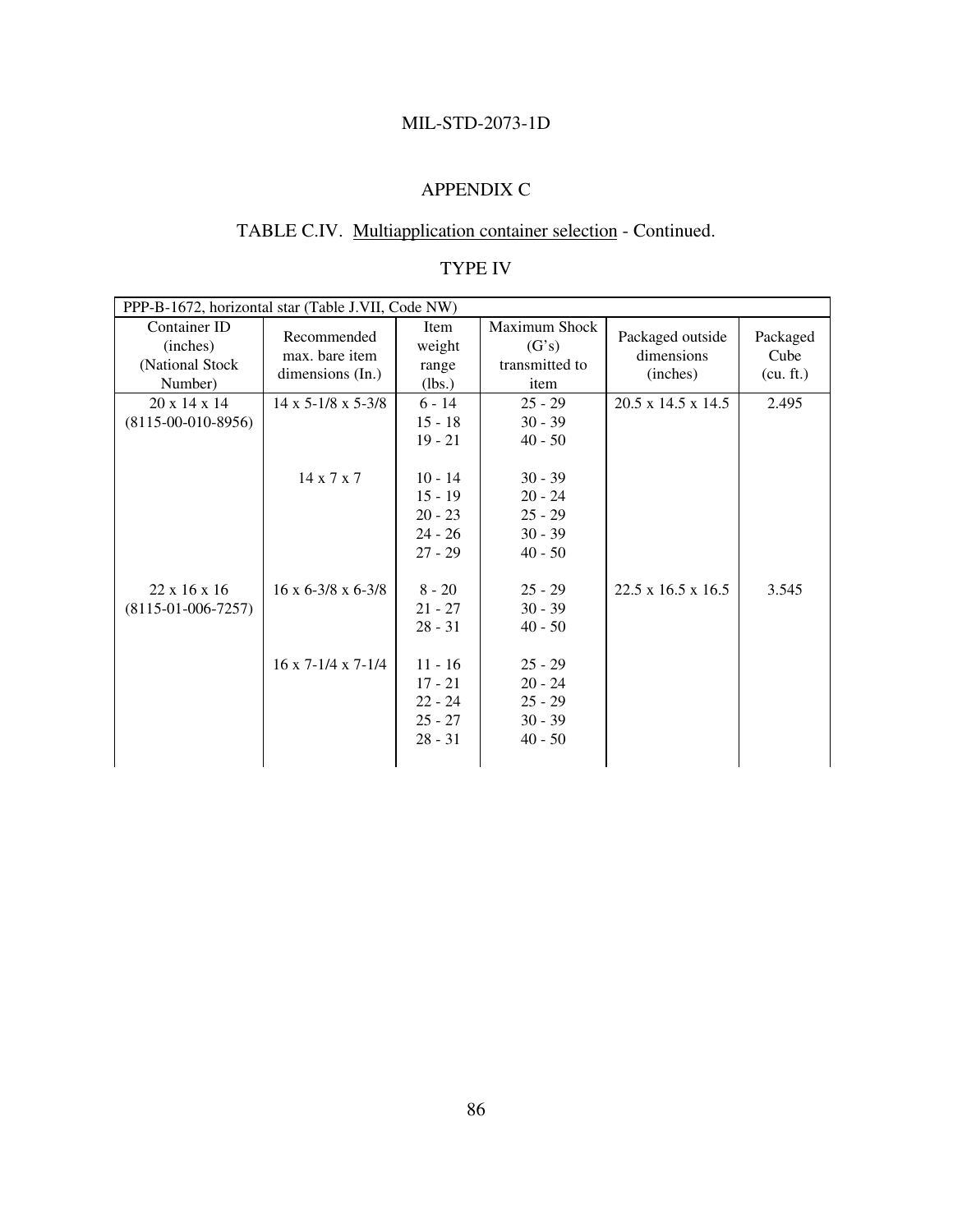## APPENDIX C

## TABLE C.IV. Multiapplication container selection - Continued.

### TYPE VI

| Molded Reusable Container Assy for Circuit Cards and Modules<br>NAVICP Drawing No. P069 (Table J.VII, Code NY) |                                         |                                          |                                                       |                                            |                               |  |  |  |
|----------------------------------------------------------------------------------------------------------------|-----------------------------------------|------------------------------------------|-------------------------------------------------------|--------------------------------------------|-------------------------------|--|--|--|
| Container ID (inches)<br>(National Stock<br>Number)                                                            | *Recommended<br>max. load size<br>(in.) | <b>Item</b><br>weight<br>range<br>(lbs.) | Maximum Shock<br>(G's)<br>transmitted to<br>item      | Packaged outside<br>dimensions<br>(inches) | Packaged<br>Cube<br>(cu. ft.) |  |  |  |
| $11.25 \times 8.25 \times 2.125$<br>$(8145-00-260-9556)$                                                       | $8.5 \times 6.0 \times 1.0$             | $0 - 3$                                  | NOTE: Because<br>items assigned to<br>these packs are | $12.0 \times 10.0 \times 3.0$              | 0.208                         |  |  |  |
| $11.25 \times 8.75 \times 4.5$<br>$(8145-00-260-9548)$                                                         | $8.5 \times 6.0 \times 3.25$            | $0 - 3$                                  | not of extremely<br>low fragility,                    | $12.0 \times 10.0 \times 5.0$              | 0.347                         |  |  |  |
| $13.25 \times 10.75 \times 2.125$<br>$(8145-00-260-9559)$                                                      | $10.5 \times 8.0 \times 1.00$           | $0 - 4$                                  | dynamic<br>cushioning values<br>have not been         | $14.0 \times 12.0 \times 3.0$              | 0.292                         |  |  |  |
| $13.25 \times 10.75 \times 4.5$<br>$(8145-00-260-9562)$                                                        | $10.5 \times 8.0 \times 3.25$           | $0 - 4$                                  | determined.                                           | $14.0 \times 12.0 \times 5.0$              | 0.486                         |  |  |  |
| $6.75 \times 5.0 \times 2.0$<br>$(8145-01-014-0440)$                                                           | $5.0 \times 3.0 \times 1.0$             | $0 - 2$                                  |                                                       | $8.0 \times 6.0 \times 3.0$                | 0.083                         |  |  |  |
| 19.75 x 13.75 x 4.5<br>$(8145-01-012-4088)$                                                                    | $17.0 \times 11.0 \times 2.62$          | $0 - 4$                                  |                                                       | $21.0 \times 15.0 \times 5.0$              | 0.911                         |  |  |  |
| $24.0 \times 12.0 \times 6.0$<br>$(8145-01-164-4073)$                                                          | $24.0 \times 11.0 \times 3.0$           | $0 - 4$                                  |                                                       | $27.0 \times 14.5 \times 7.0$              | 1.586                         |  |  |  |
|                                                                                                                |                                         |                                          |                                                       |                                            |                               |  |  |  |

\* Includes wrap, barrier, bag, cushioned pouch and other packaging materials as required.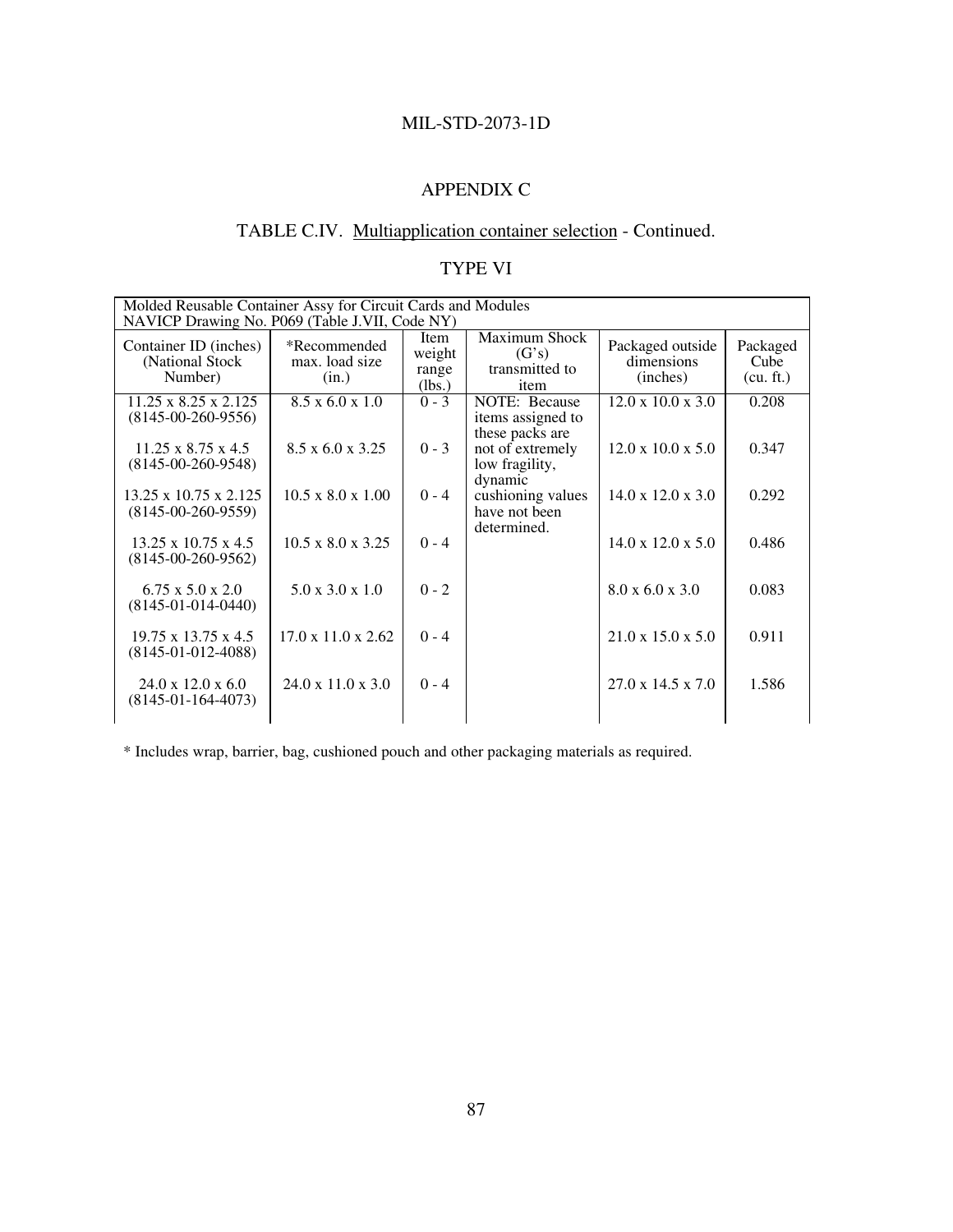## APPENDIX C

# TABLE C.IV. Multiapplication container selection - Continued.

# TYPE VII

| Modular Reusable Containers for Packaging Major Repairables<br>NAVICP Drawing No. 13414 (Table J.VII, Code NZ) |                                         |                              |                                                    |                                            |                               |  |  |
|----------------------------------------------------------------------------------------------------------------|-----------------------------------------|------------------------------|----------------------------------------------------|--------------------------------------------|-------------------------------|--|--|
| Container ID (inches)<br>(National Stock<br>Number)                                                            | *Recommended<br>max. load size<br>(in.) | Max. item<br>weight<br>(lbs) | Maximum<br>Shock $(G's)$<br>transmitted<br>to item | Packaged outside<br>dimensions<br>(inches) | Packaged<br>Cube<br>(cu. ft.) |  |  |
| $10 \times 10 \times 14$<br>$(8145 - 00 - 301 - 2987)$                                                         | 4x4x8                                   | 6.0                          | $40 - 50$                                          | $13.0 \times 13.0 \times 16.0$             | 1.565                         |  |  |
| 10 x 10 x 18<br>$(8145 - 00 - 288 - 1396)$                                                                     | 4 x 4 x 12                              | 7.0                          | $40 - 50$                                          | 13.0 x 13.0 x 20.0                         | 1.956                         |  |  |
| 14.5 x 13 x 10<br>$(8145 - 00 - 553 - 1539)$                                                                   | 8.5 x 7 x 4                             | 9.0                          | $40 - 50$                                          | 18.0 x 16.0 x 12.0                         | 2.000                         |  |  |
| 14 x 14 x 12<br>$(8145 - 00 - 519 - 6384)$                                                                     | 8 x 8 x 6                               | 11.0                         | $40 - 50$                                          | 17.0 x 17.0 x 14.0                         | 2.341                         |  |  |
| 12 x 12 x 18<br>$(8145 - 00 - 288 - 1397)$                                                                     | 6 x 6 x 12                              | 11.0                         | $40 - 50$                                          | 15.0 x 15.0 x 20.0                         | 2.604                         |  |  |
| 20 x 13 x 12<br>$(8145 - 00 - 485 - 8256)$                                                                     | 14 x 7 x 6                              | 17.0                         | $40 - 50$                                          | 23.0 x 16.0 x 14.0                         | 2.981                         |  |  |
| 16 x 16 x 15<br>$(8145 - 00 - 522 - 6907)$                                                                     | $10 \times 10 \times 9$                 | 20.0                         | $40 - 50$                                          | 19.0 x 19.0 x 17.0                         | 3.552                         |  |  |
| 18 x 14.5 x 19<br>$(8145 - 00 - 449 - 8424)$                                                                   | 12 x 8.5 x 13                           | 25.0                         | $40 - 50$                                          | 21.0 x 18.0 x 21.0                         | 4.594                         |  |  |
| 22.5 x 21 x 11.5<br>$(8145-01-044-3289)$                                                                       | $16.5 \times 15 \times 5.5$             | 33.0                         | $40 - 50$                                          | 26.0 x 24.0 x 14.0                         | 5.056                         |  |  |
| 22 x 16 x 17<br>$(8145 - 00 - 540 - 1762)$                                                                     | 16 x 10 x 11                            | 31.3                         | $40 - 50$                                          | 25.0 x 19.0 x 19.0                         | 5.223                         |  |  |
| 29 x 14.5 x 14<br>$(8145 - 00 - 501 - 9138)$                                                                   | 23 x 8.5 x 8                            | 28.0                         | $40 - 50$                                          | 32.0 x 18.0 x 16.0                         | 5.333                         |  |  |
| 28 x 18 x 13<br>$(8145 - 00 - 549 - 6647)$                                                                     | 22 x 12 x 7                             | 35.0                         | $40 - 50$                                          | 31.0 x 21.0 x 15.0                         | 5.651                         |  |  |
| 34 x 18 x 15<br>$(8145 - 00 - 536 - 4925)$                                                                     | 28 x 12 x 9                             | 44                           | $40 - 50$                                          | 37.0 x 21.0 x 17.0                         | 7.644                         |  |  |
| 30 x 18 x 19<br>$(8145 - 00 - 449 - 8427)$                                                                     | 24 x 12 x 13                            | 50                           | $40 - 50$                                          | 33.0 x 21.0 x 21.0                         | 8.422                         |  |  |
| 22.5 x 21 x 22.5<br>$(8145 - 00 - 499 - 9808)$                                                                 | $16.5 \times 15 \times 16.5$            | 55                           | $40 - 50$                                          | 26.0 x 24.0 x 25.0                         | 9.028                         |  |  |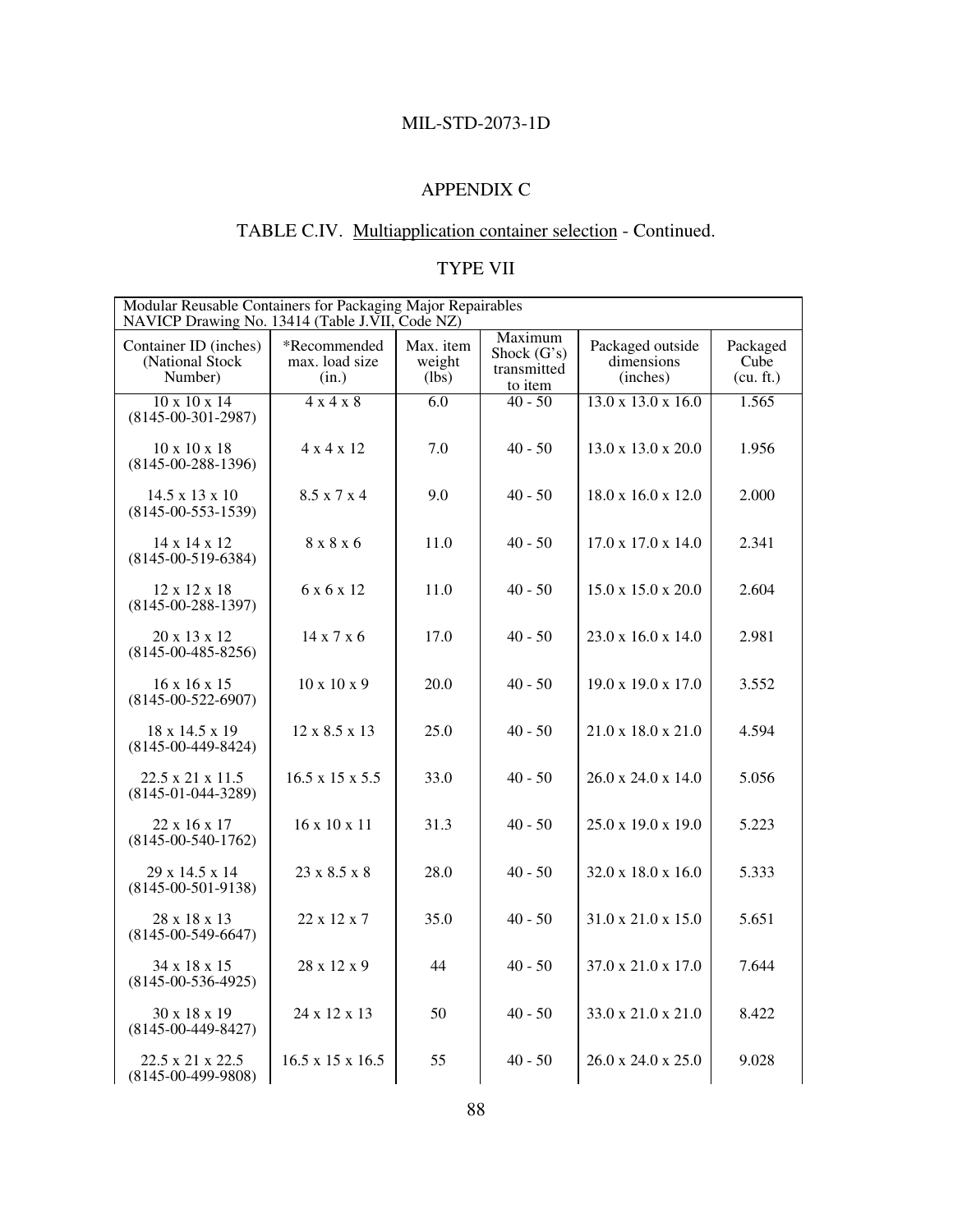# APPENDIX C

# TABLE C.IV. Multiapplication container selection - Continued.

## TYPE VII - Continued

| Modular Reusable Containers for Packaging Major Repairables<br>NAVICP Drawing No. 13414 (Table J.VII, Code NZ) |                                         |                                 |                                                    |                                            |                               |
|----------------------------------------------------------------------------------------------------------------|-----------------------------------------|---------------------------------|----------------------------------------------------|--------------------------------------------|-------------------------------|
| Container ID (inches)<br>(National Stock)<br>Number)                                                           | *Recommended<br>max. load size<br>(in.) | Max.<br>item<br>weight<br>(lbs) | Maximum<br>Shock $(G's)$<br>transmitted<br>to item | Packaged outside<br>dimensions<br>(inches) | Packaged<br>Cube<br>(cu. ft.) |
| $27 \times 27 \times 17$<br>$(8145 - 00 - 485 - 8250)$                                                         | $21 \times 21 \times 11$                | 70                              | $40 - 50$                                          | $30.0 \times 30.0 \times 19.0$             | 9.896                         |
| 34 x 24 x 17<br>$(8145-00-514-2798)$                                                                           | $28 \times 18 \times 11$                | 78                              | $40 - 50$                                          | $37.0 \times 27.0 \times 19.0$             | 10.984                        |
| $28 \times 24.5 \times 20.5$<br>$(8145-01-026-2369)$                                                           | $22 \times 18.5 \times 14.5$            | 80                              | $40 - 50$                                          | $31.0 \times 28.0 \times 23.0$             | 11.553                        |
| $40 \times 24 \times 18$<br>$(8145-00-529-8585)$                                                               | $34 \times 18 \times 12$                | 85                              | $40 - 50$                                          | $43.0 \times 27.0 \times 20.0$             | 13.438                        |
| $36 \times 20 \times 27$<br>$(8145-01-008-3683)$                                                               | $30 \times 14 \times 21$                | 120                             | $40 - 50$                                          | $39.0 \times 23.0 \times 29.0$             | 15.054                        |
| 27 x 27 x 32<br>$(8145-01-010-3776)$                                                                           | $21 \times 21 \times 26$                | 110                             | $40 - 50$                                          | $30.0 \times 30.0 \times 34.0$             | 17.708                        |

\* Includes interior carton and associated blocking and bracing when applicable.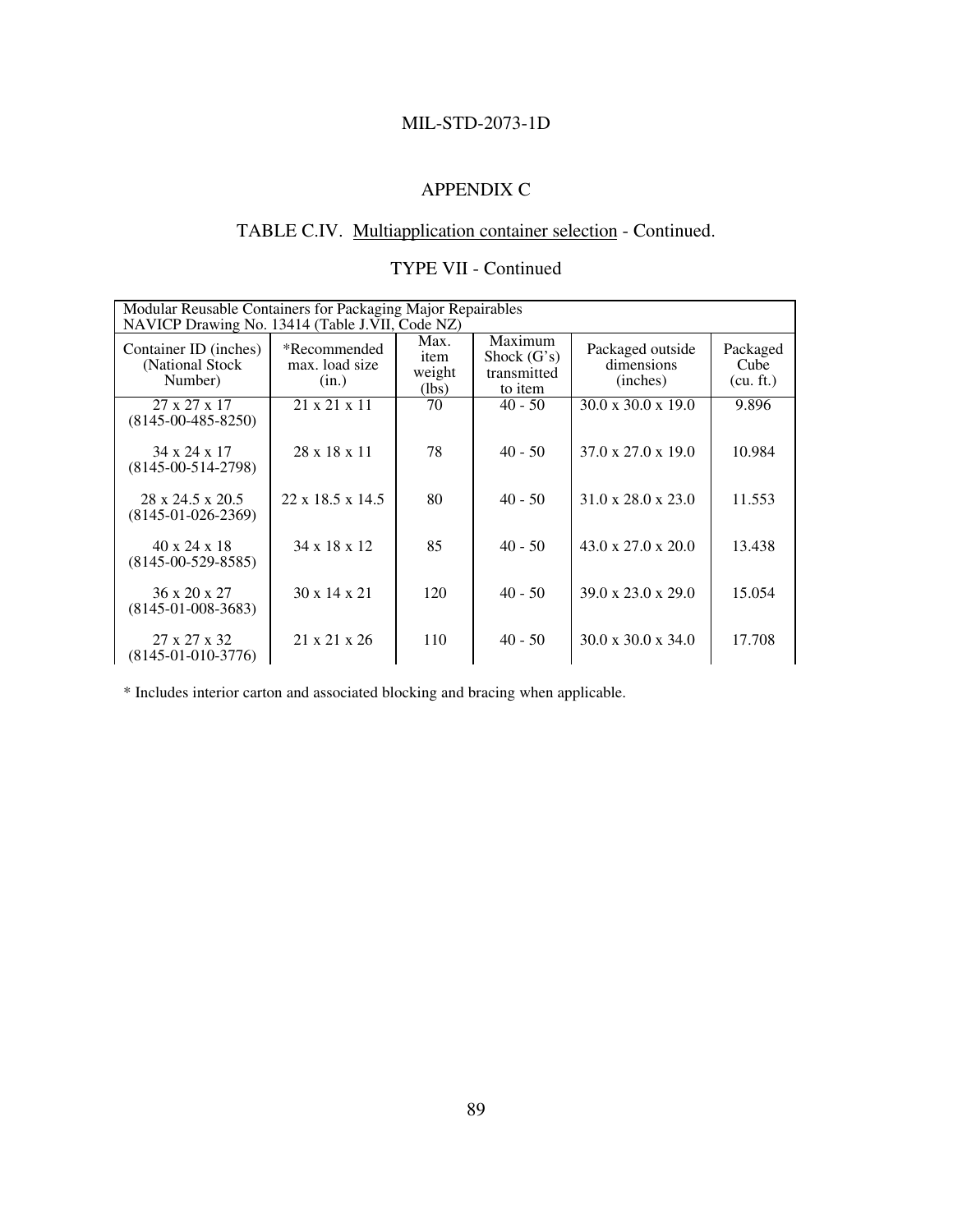# APPENDIX C

# TABLE C.IV. Multiapplication container selection - Continued.

# TYPE VIII

| NAVICP Drawing No. 15024 (Table J.VII, Code MY)        |                                                      | Shipping & Storage Containers for Gyroscopic Instruments                                                             |                                                                                                                                        |                                          |                                                      |                                               |                              |
|--------------------------------------------------------|------------------------------------------------------|----------------------------------------------------------------------------------------------------------------------|----------------------------------------------------------------------------------------------------------------------------------------|------------------------------------------|------------------------------------------------------|-----------------------------------------------|------------------------------|
| Container ID<br>(inches)<br>(National Stock<br>Number) | *Max. load<br>size without<br>handling case<br>(in.) | Handling Case,<br>outside<br>dimensions<br>(National Stock)<br>No.)                                                  | Item size using<br>handling case                                                                                                       | <b>Item</b><br>Weight<br>Range<br>(lbs.) | Max<br>shock<br>(G's)<br>trans-<br>mitted to<br>item | Packaged<br>outside<br>dimensions<br>(inches) | Packaged<br>cube<br>(cu. ft) |
| 30 x 26.38 x 25.5<br>$(8145-01-016-$<br>3451)          | $13 \times 9 \times 8$                               | $10.38 \times 6.5 \times 6.5$<br>$(8145-01-016-$<br>3453)<br>$12.5 \times 7.25 \times 8$<br>$(8145-01-016-$<br>3454) | Max Length - 8.38<br>Max Width $-4.5$<br>Depth Min $-1.69$<br>Max - 3.75<br>Max Length - 10.5<br>Max Width - 5.25<br>Depth Min $-3.25$ | $0.5 - 10.5$                             | 15                                                   | 30.4 x 26.8 x<br>25.6                         | 12.070                       |
| 35 x 27 x 30                                           | $17.5 \times 12.25 \times$                           | 14 x 10.38 x 9.75<br>$(8145-01-016-$<br>3455)<br>18 x 12.25 x                                                        | Max - 5.25<br>Max Length - 12<br>Max Width $-8.38$<br>Depth Min $-5$<br>$Max - 7$<br>Max Length - 16                                   | $8 - 40$                                 | 15                                                   | $35.4 \times 29.0 \times$                     | 18.061                       |
| $(8145-01-016-$<br>3452)                               | 13                                                   | 11.75<br>$(8145-01-016-$<br>3456)<br>19 x 14 x 14.25<br>$(8145-01-016-$<br>3445)                                     | Max Width - 10.25<br>Depth Min - 6.9<br>$Max - 9$<br>Max Length - 17<br>Max Width - 12<br>Depth Min - 9.5<br>Max - 11.5                |                                          |                                                      | 30.4                                          |                              |

\* Includes wrap and cushioning as required to protect the barrier bag when applicable.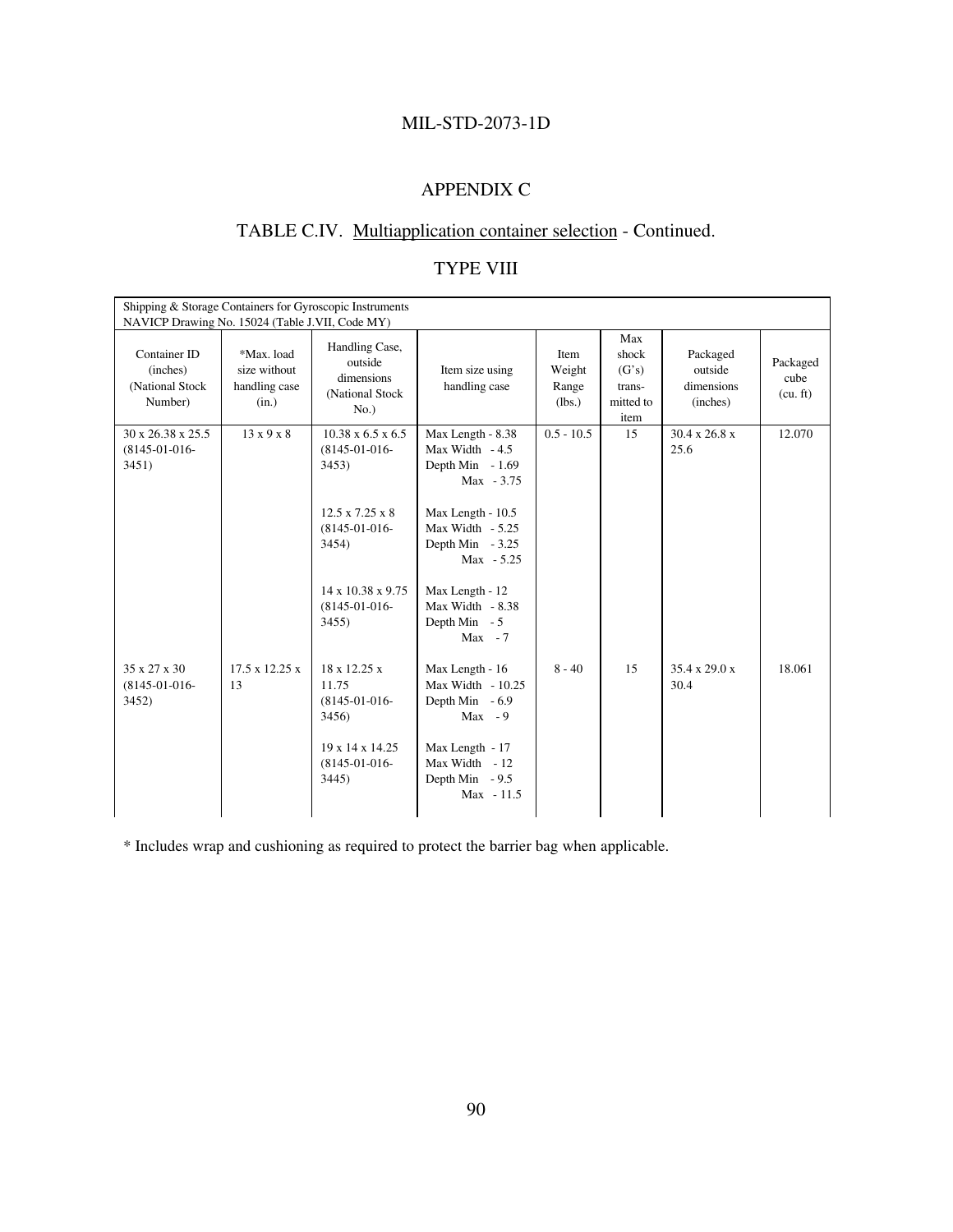# APPENDIX C

# TABLE C.IV. Multiapplication container selection - Continued.

# TYPE IX

| Type IX.<br>Shipping and Storage Containers for Avionics Instruments |                                                               |                                   |                                                                      |                                            |                               |
|----------------------------------------------------------------------|---------------------------------------------------------------|-----------------------------------|----------------------------------------------------------------------|--------------------------------------------|-------------------------------|
|                                                                      | and Shock Sensitive Items; Warner Robins Air Logistics Center |                                   |                                                                      |                                            |                               |
|                                                                      | Drawing Nos. 11214-5002-100, 11214-5002-200, 11214-5002-300,  |                                   |                                                                      |                                            |                               |
|                                                                      | 11214-5002-400 (Table J.VII, Code WY)                         |                                   |                                                                      |                                            |                               |
| Container ID (inches)<br>(National Stock Number)                     | Item Size Max/Min (inches)                                    | Item<br>Weight<br>Range<br>(lbs.) | Maximum<br>$ensuremath{\mathcal{G}}$ (G's)<br>transmitted<br>to item | Packaged outside<br>dimensions<br>(inches) | Packaged<br>Cube<br>(cu. ft.) |
| 24.5 x 23.25 x 21.75                                                 | $10.5 \times 9.75 \times 9.25/4 \times 4 \times 5$            | $10 - 16.5$                       | 15                                                                   | $27.5 \times 26 \times 25$                 | 10.344                        |
| $(8145-01-235-1113)$                                                 |                                                               |                                   |                                                                      |                                            |                               |
| 32.5 x 32.25 x 27<br>$(8145-01-235-1112)$                            | $21 \times 21 \times 15.75/8 \times 6 \times 5$               | $12 - 25$                         | 15                                                                   | 35.25 x 35.25 x 30.25                      | 21.752                        |
| $32.5 \times 32.25 \times 27$<br>$(8145-01-236-5003)$                | $21 \times 21 \times 15.75/12 \times 6 \times 6.75$           | $25 - 54$                         | 15                                                                   | 35.25 x 35.25 x 30.25                      | 21.752                        |
| $38.5 \times 44 \times 36$<br>$(8145-01-235-1114)$                   | 25 x 32 x 20.8/15 x 8.75 x 7.75                               | $40 - 91$                         | 15                                                                   | 41.13 x 37 x 39.13                         | 34.461                        |
|                                                                      |                                                               |                                   |                                                                      |                                            |                               |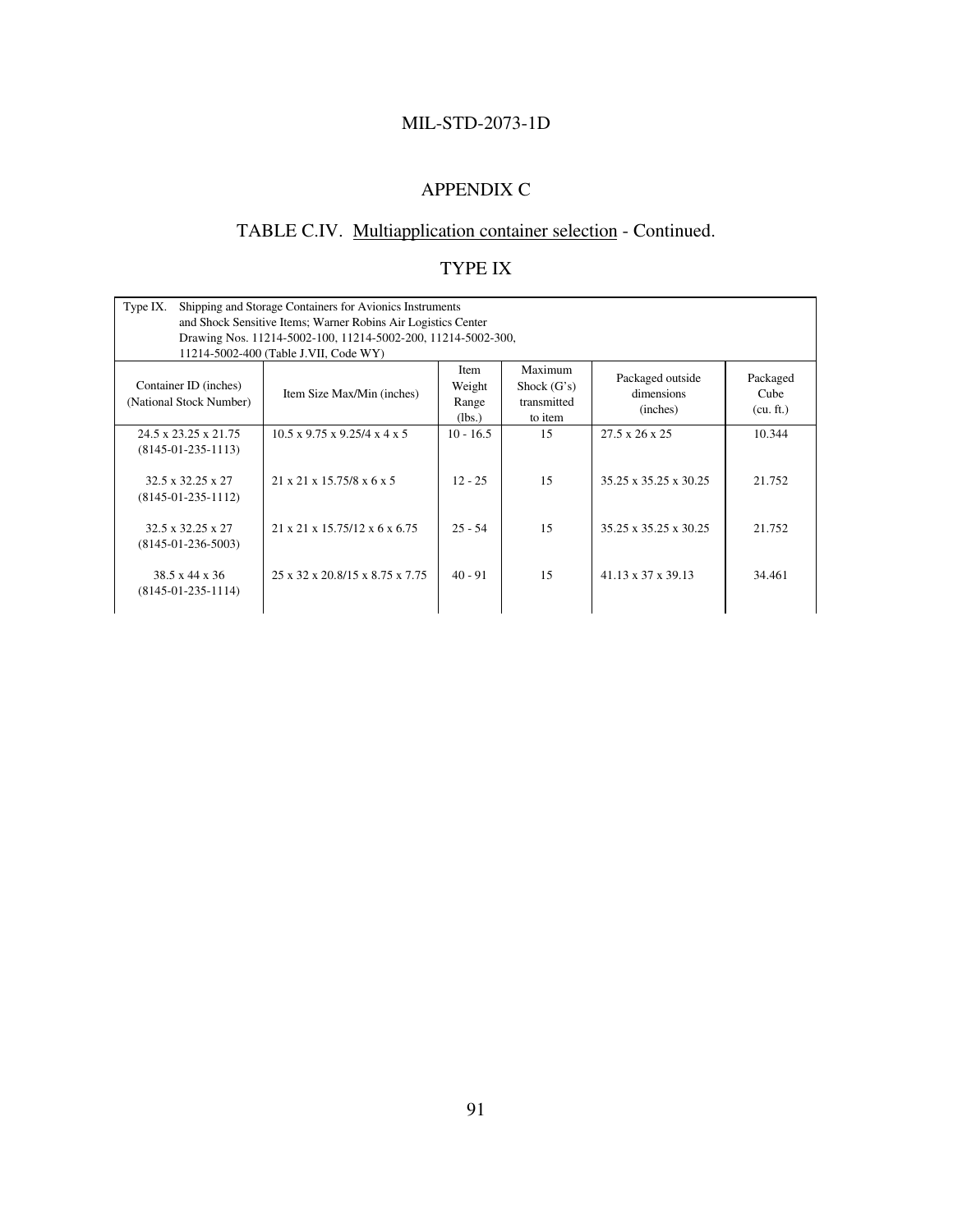# APPENDIX C

# TABLE C.IV. Multiapplication container selection - Continued.

# TYPE X

| Modular Reusable Containers for Packaging Depot Level Repairables;<br>Type X,<br>NAVICP Drawing No. 15450 (Table J.VII, Code RC) |                                                        |                                   |                                                   |                               |
|----------------------------------------------------------------------------------------------------------------------------------|--------------------------------------------------------|-----------------------------------|---------------------------------------------------|-------------------------------|
| <b>Container NSN</b>                                                                                                             | Item Size<br>(in.)                                     | Item<br>Weight<br>Range<br>(lbs.) | Packaged<br>Outside<br><b>Dimensions</b><br>(in.) | Packaged<br>Cube<br>(cu. ft.) |
| 8145-01-262-2982                                                                                                                 | Min. $8 \times 4 \times 4$<br>Max. 12 x 8 x 8          | $3 - 10$                          | $19.0 \times 15.0 \times 12.0$                    | 1.979                         |
| 8145-01-262-2983                                                                                                                 | Min. $12 \times 8 \times 6$<br>Max. 14 x 12 x 9        | $10 - 20$                         | $21.0 \times 19.0 \times 15.0$                    | 3.464                         |
| 8145-01-262-2984                                                                                                                 | Min. $14 \times 12 \times 7$<br>Max. 16.5 x 15 x 10    | $15 - 30$                         | $23.5 \times 22.0 \times 16.0$                    | 4.787                         |
| 8145-01-262-2985                                                                                                                 | Min. 14 x 12 x 9<br>Max. 28 x 13 x 12                  | $20 - 40$                         | $35.0 \times 20.0 \times 18.0$                    | 7.292                         |
| 8145-01-262-2986                                                                                                                 | Min. $14 \times 14 \times 10$<br>Max. 16.5 x 16.5 x 15 | $30 - 60$                         | $23.5 \times 23.5 \times 21.0$                    | 6.711                         |
| 8145-01-262-2987                                                                                                                 | Min. $14 \times 14 \times 10$<br>Max. 28 x 21 x 14.5   | $30 - 60$                         | 35.0 x 28.0 x 20.5                                | 11.626                        |
| 8145-01-262-2988                                                                                                                 | Min. $25 \times 14 \times 10$<br>Max. 34 x 21 x 14     | $45 - 75$                         | $41.0 \times 28.0 \times 20.0$                    | 13.287                        |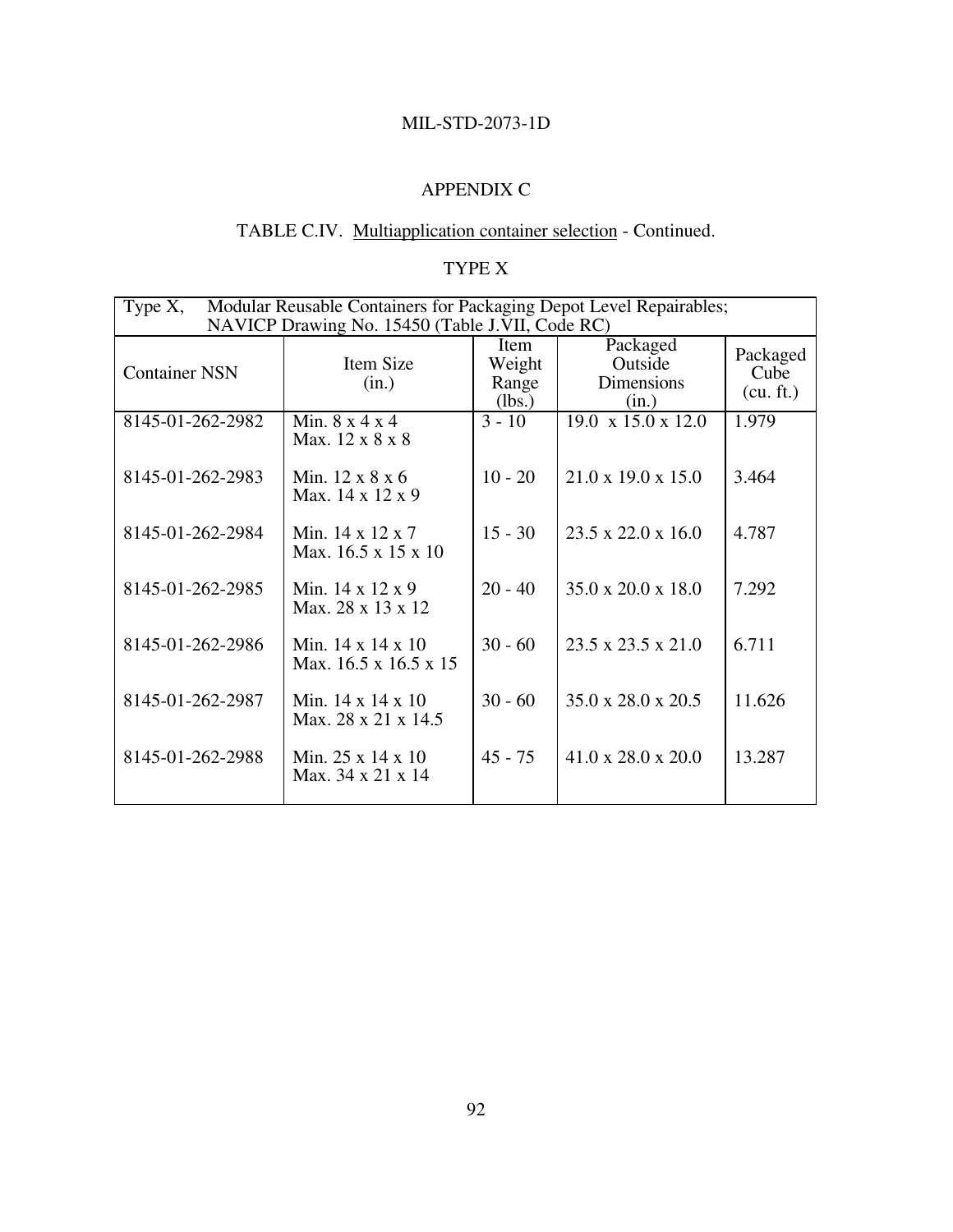### APPENDIX D

### DEVELOPMENT OF MILITARY PACKAGING REQUIREMENTS FOR KITS (PARTS AND MODIFICATION)

D.1 SCOPE. This appendix covers the development of military packaging for parts kits and modification kits (see 4.7). This appendix is a mandatory part of this standard. The information contained herein is intended for compliance, as applicable.

### D.2 APPLICABLE DOCUMENTS.

This section is not applicable to this appendix.

D.3 PRESERVATION. Military preservation shall be applied to all items within the kits, including Government furnished property (GFP) or spare parts (to be assembled into kits). Methods of preservation shall be determined in accordance with Appendix A and procedures contained herein.

D.3.1 Consolidation of different items within a method of preservation. Hazardous items will be packaged in the same container only if the commodities are compatible. Items of different physical characteristics may be consolidated within the same method of preservation if all of the following requirements are met:

- a. The items to be consolidated are all part of the same individual kit, identified by a single NSN.
- b. The method of preservation shall afford adequate protection to the most critical item contained therein.
- c. The area of the protective barrier shall not be increased by the addition of noncritical items to the extent that the package life will be shortened due to the increase in water vapor transmission or that a substantial increase in desiccant will be required.
- d. Items of a delicate nature shall not be subjected to damage from rugged items contained within the same package.
- e. Noncritical items of odd shapes or having sharp protrusions will not damage protective barriers.
- f. Items of dissimilar metals subject to damage from electrolytic action shall be insulated with suitable material to prevent forming of galvanic cells.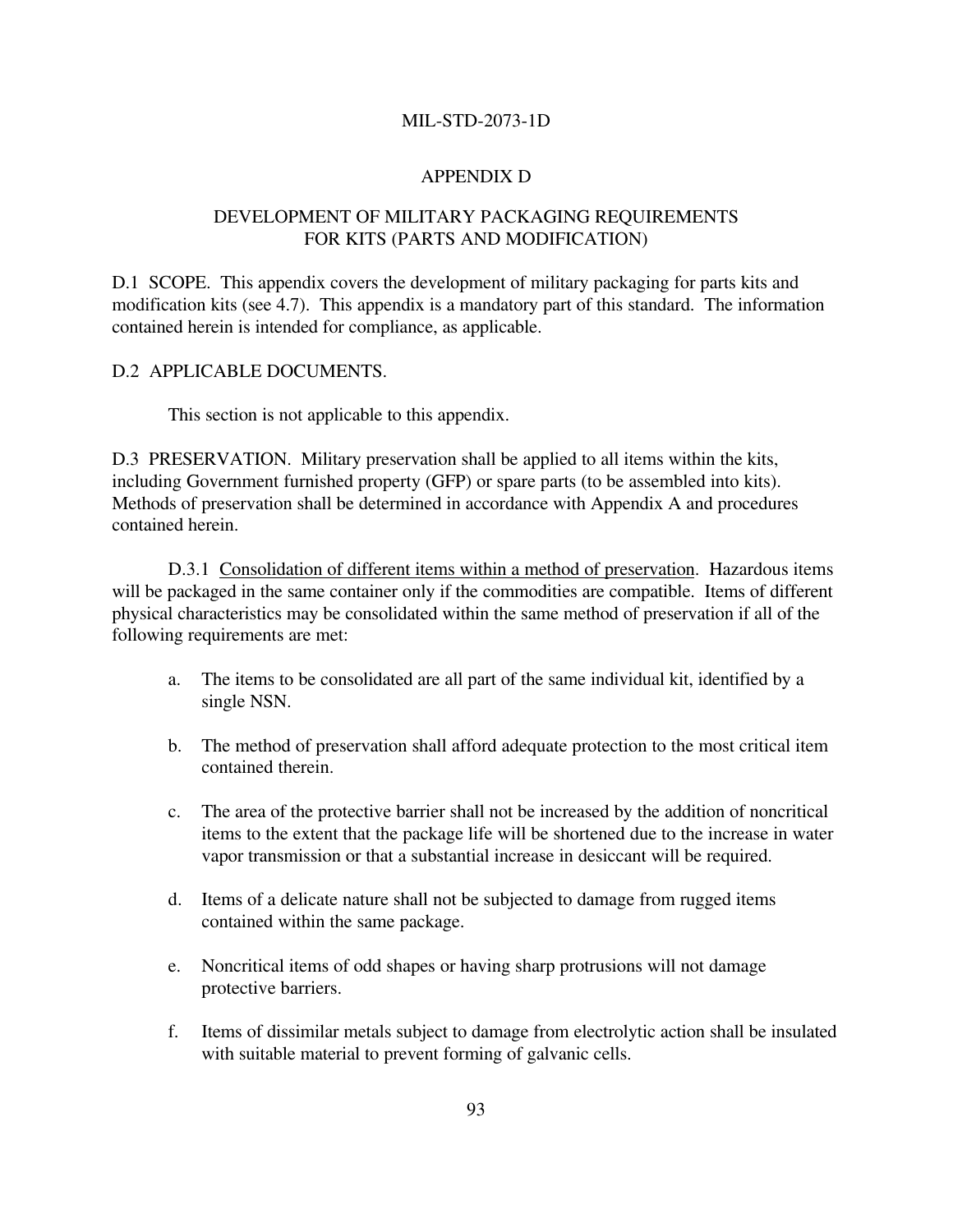#### APPENDIX D

g. Electromagnetic and electrostatic sensitive items shall be provided protection from degradation with electrostatic or electromagnetic protective materials conforming to military specifications.

### D.3.2 Application of preservative compounds or oils.

D.3.2.1 Kits procured for oxygen equipment. No preservative compound or oil shall be applied to any item that may come into contact with oxygen.

D.3.2.2 Preservation procedures. All items are to be thoroughly cleaned and dried in accordance with 5.2.1 before application of preservative compounds or oils. In no instance shall a preservative compound or oil be applied over an operational grease or oil.

D.3.2.3 Items susceptible to corrosion (iron, steel, magnesium, etc.). No preservative compound or oil will be applied if application would be harmful to the item. Preservative compounds are preferred; however, preservative oils may be used when compounds are difficult to remove, or are not feasible due to size, configuration or application of the item.

#### D.4 UNIT PRESERVATION

D.4.1 Physical protection. When kit items require physical protection, cushioning, wraps and containers of the minimum size and weight necessary to afford such protection shall be applied.

D.4.2 Segregation of items within packs. Care will be used to ensure that items which would be difficult to identify by visual observation are kept segregated and individually identified. Also, it is desirable to segregate components of two related repairable assemblies within the kit. For example, in a kit for an air-to-air missile, components for the arming and fusing subsystem shall not be intermingled with components for the guidance subsystem. Segregation of items within a kit shall be accomplished by wraps, bags, boxes, dividers, container separations, tubes, skin or blister packs or other approved means.

D.4.3 Skin packaging. When skin packaging is used for kits, provisions shall be incorporated into the design layout for minimizing the size of the skin pack. This may be accomplished by folding, slotting, scoring, creasing, or perforating the substrate.

D.4.3.1 Skin packaging metals. Segregated metal items coated with preservative shall be wrapped with a greaseproof material unless the skin packaging material, ink, and backing board in contact with the item are noncorrosive and greaseproof. Bare metal items not coated with a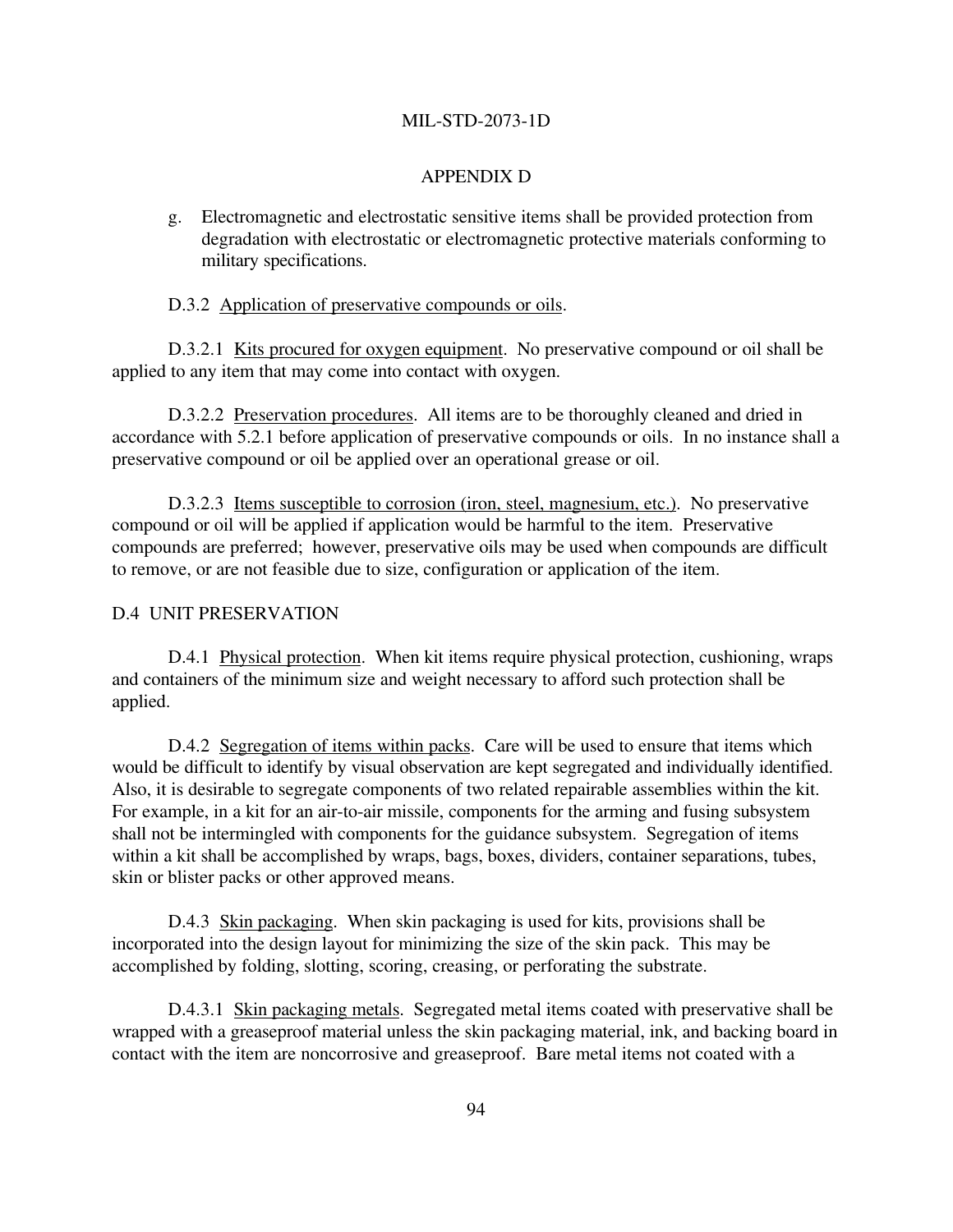#### APPENDIX D

preservative compound shall be wrapped with a neutral material unless the skin packaging material, ink, and backing board in contact with the item are noncorrosive.

D.4.3.2 Skin packaging shims or gaskets. Kit items such as thin shims or paper gaskets, that cannot be removed from the skin pack without damage to the item shall be placed in a bag or other suitable protective media prior to film application to provide ease of removal.

D.5 PACKING AND MARKING OF KITS. Packing and marking requirements shall be in accordance with 5.3 and 5.5, respectively.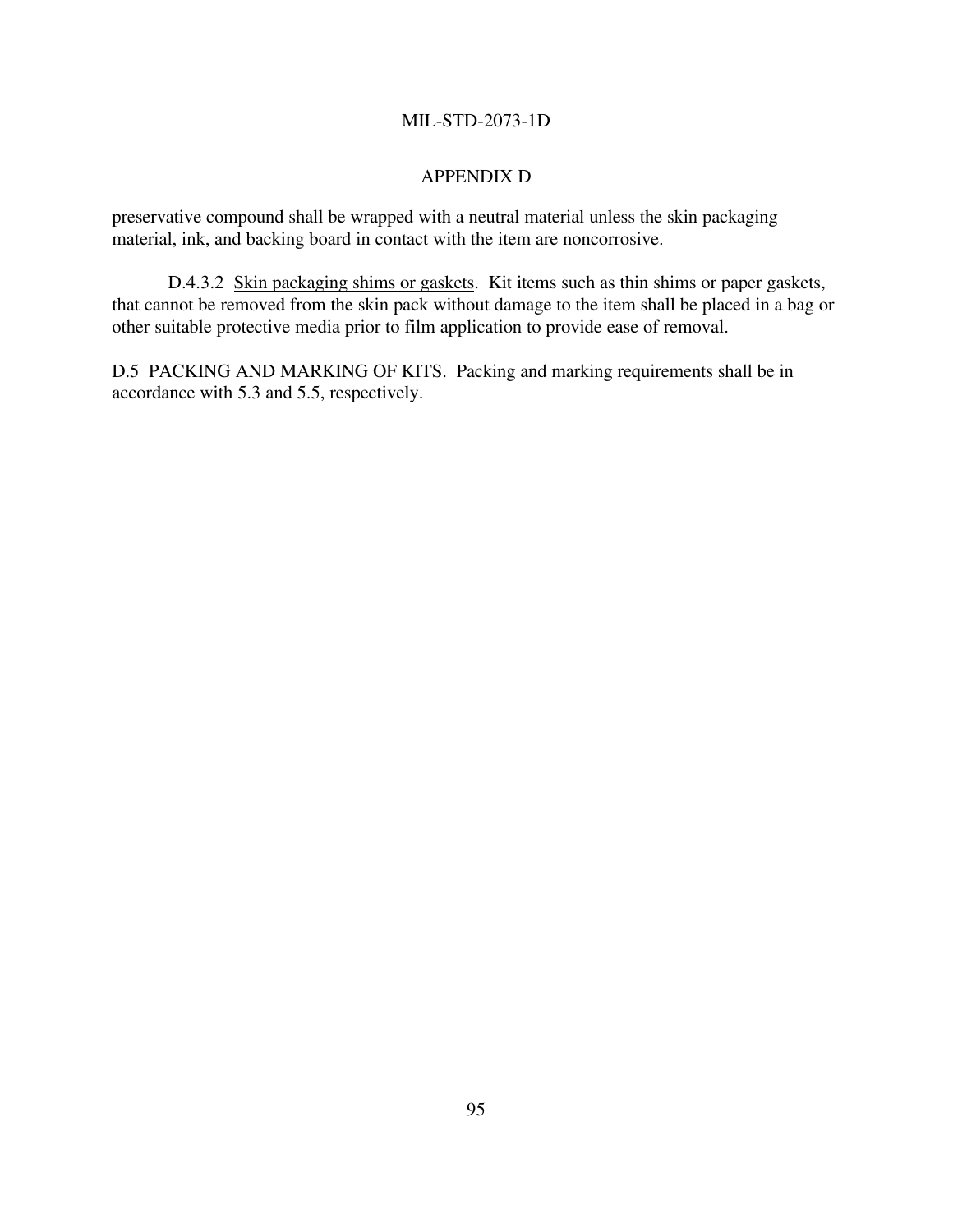#### APPENDIX E

### MILITARY PACKAGING DATA FORMS

E.1 SCOPE. This appendix outlines procedures and provides necessary guidance and instructions for the preparation of required military packaging data. This appendix is a mandatory part of this standard. The information contained herein is intended for compliance.

#### E.2 APPLICABLE DOCUMENTS

E.2.1 General. The documents listed in this section are specified in sections E.4, E.5 and E.6 of this appendix. While every effort has been made to ensure the completeness of this list, document users are cautioned that they must meet all specified requirements documents cited in sections E.4, E.5 and E.6 of this appendix whether or not they are listed.

### E.2.2 Government documents.

E.2.2.1 Standards. The following standards form a part of this document to the extent specified herein. Unless otherwise specified, the issues of these documents are those listed in the issue of the Department of Defense Index of Specifications and Standards (DoDISS) and supplement thereto, cited in the solicitation (see 6.2).

#### STANDARDS

### MILITARY

| MIL-STD-100 | $\overline{\phantom{0}}$ | Engineering Drawing Practices.    |
|-------------|--------------------------|-----------------------------------|
| MIL-STD-129 | $\overline{\phantom{0}}$ | Marking for Shipment and Storage. |
| MIL-STD-961 | $\overline{\phantom{0}}$ | DoD Standard Practice for Defense |
|             |                          | Specifications.                   |

(Unless otherwise indicated, copies of these standards are available from the Standardization Documents Order Desk, 700 Robbins Avenue, Building 4D, Philadelphia, PA 1911-5094.)

#### E.3 GENERAL REQUIREMENTS

E.3.1 Development of military packaging data. Data submitted by contractors shall be prepared in accordance with the requirements of this standard. Each element of the code shall be completed, indicating the type, kind of material, or processes used. These data and codes shall be supplemented as outlined herein.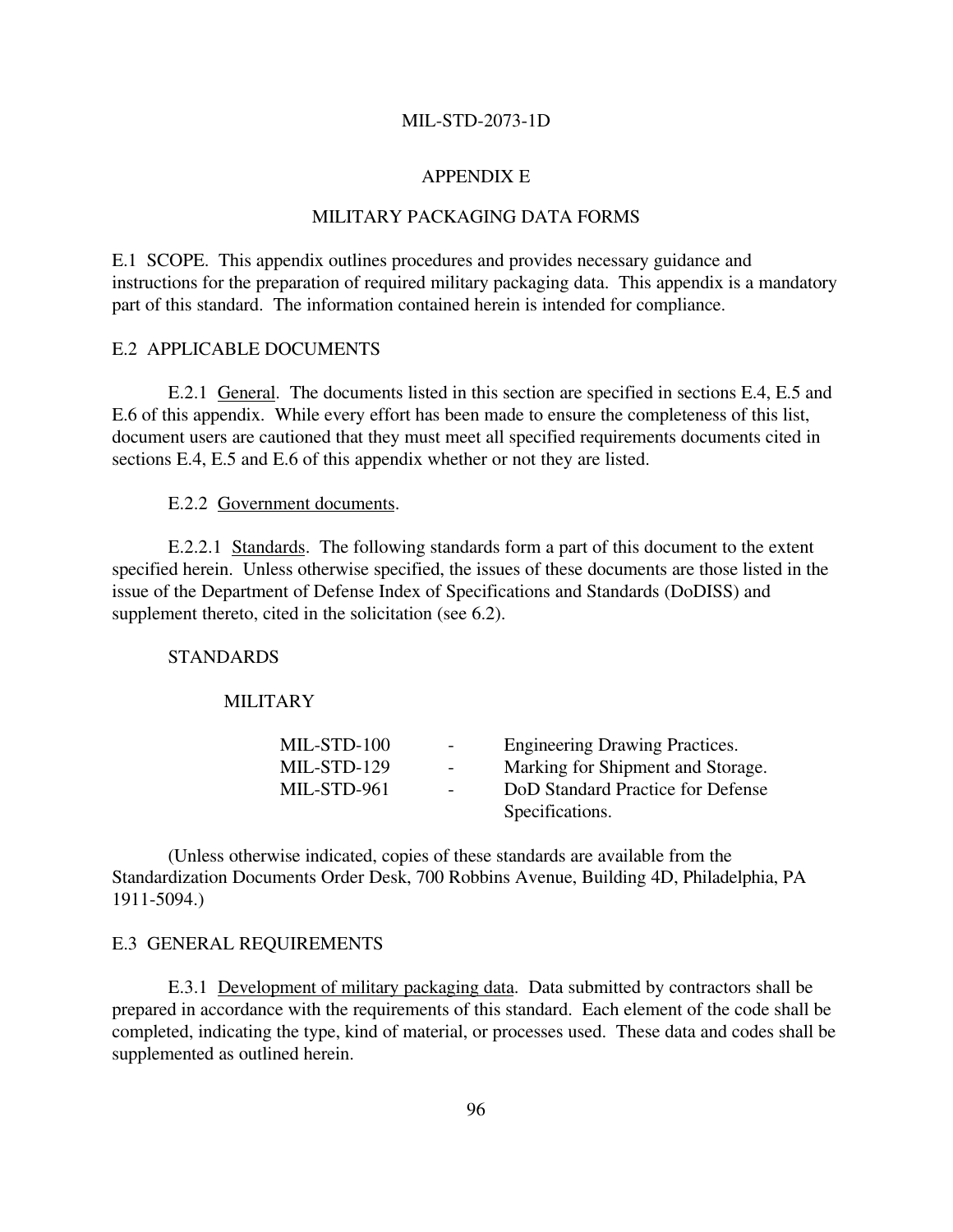#### APPENDIX E

E.3.2 Recording military packaging data.

E.3.2.1 Manual recording of data. Unless otherwise specified by the procuring activity, figure E.1 (DD Form 2326) "Preservation and Packing Data," is the form on which initial entry or revision to previously established and approved elements of military packaging data shall be annotated. Data shall be recorded in coded form or in the clear as required, or by reference to specification(s) or Special Packaging Instructions (SPIs). Entries shall be recorded to assure clear, legible reproduction of the data. The contractor may, upon approval of the contracting agency, furnish the data on forms he uses for his internal operation, or via electronic media, provided there is no change in the sequence and format of figure E.1.

E.3.2.2 National Stock Number (NSN) requirements. When preservation and packing data are submitted on DD Form 2326, NSNs shall be provided in Part A of figure E.1 only.

E.3.2.3 Coded data. Coded data shall be as specified in E.4. If additional codes are needed to specify a requirement, requests for inclusion, with substantiating data, shall be initiated in accordance with the directions contained in Appendix J. Until the new requirement is represented by a code symbol in Appendix J, Code Z or ZZ shall be used and details shown as supplemental data.

E.3.2.4 Kits (Parts and Modification). Unless otherwise specified, packaging requirements for modification and parts kits will be defined on special packaging instructions (SPIs).

E.3.2.5 Special packaging instructions. SPIs shall be prepared in accordance with E.5.

### E.4 DETAILED REQUIREMENTS

E.4.1 Development of military packaging data. Packaging data is divided into the following categories:

> Item identification data (figure E.1, Part A) Preservation and packing data (figure E.1, Part B) Supplemental data (figure E.1, Part C) Special packaging instruction data (figure E.1, Part D)

When data is requested it shall be developed as specified in E.4.2.4, E.4.2.5, E.4.2.6, and E.4.2.7. Item identification data shall be developed for all items. Unless otherwise specified, no further data need be developed for common group items. Preservation and packing data, supplemental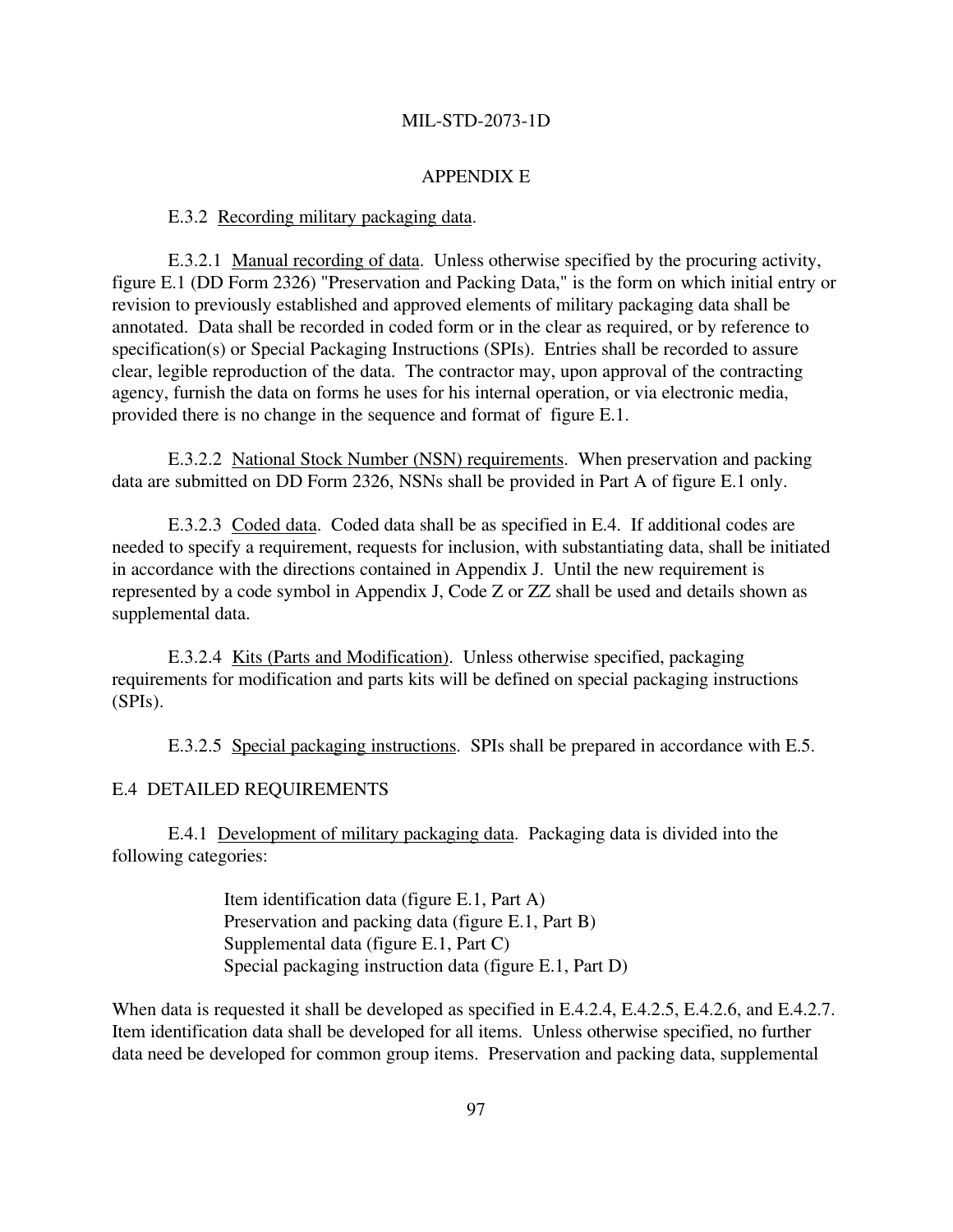#### APPENDIX E

data, and special packaging instruction data shall be developed for selective and special group items as required. Data elements 29 thru 49 and 79 of table E.II shall not be provided for special group items, unless otherwise directed by the requiring activity.

E.4.1.1 Procedural specification data. When the packaging of an item can be defined by use of procedural specifications, data elements of table E.II, table E.IV, and table E.I, columns 39-42 need not be developed. The appropriate procedural packaging specification shall be invoked by direct reference as supplemental data (see table E.III, columns 22-80).

E.4.2 Preparation of military packaging data. The detailed guidance in tables E.I through E.IV prescribes the procedures for inserting data on DD Form 2326. This is a manual multiple use form designed to reduce the amount of work necessary in compiling data relative to packaging of any given item. The form has provisions for:

> Nomenclature Manufacturer's Commercial and Government Entity code (CAGE) and design activity's part number Approval stamp (E.6.1.5) Configuration item specification number Item identification data Preservation and packing data Supplemental data Special packaging instruction data

In the detailed guidance below, column numbers refer to the digit position indicators preprinted on figure E.1.

E.4.2.1 Nomenclature. Show item name in the designated block on the figure E.1 format.

E.4.2.2 Manufacturer's Commercial and Government Entity code and part number. Show the Commercial and Government Entity (CAGE) code of the manufacturer and the part number of the item, if any, in the appropriate block(s) on the figure E.1 format.

E.4.2.3 Configuration item (CI). Show configuration item specification number for the item in the designated block on the figure E.1 format when the contract requires development of a CI specification for the item in accordance with MIL-STD-961.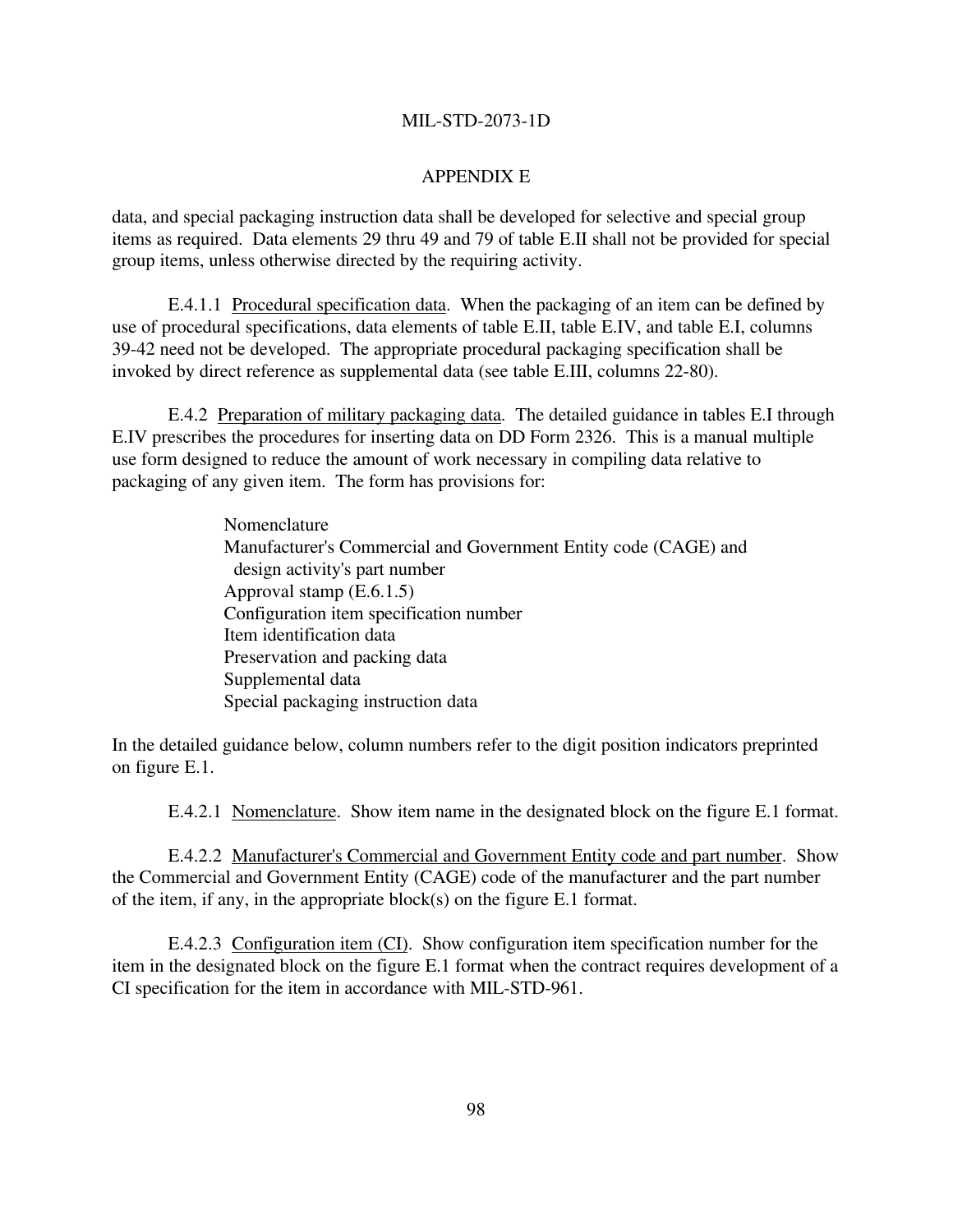#### APPENDIX E

E.4.2.4 Item identification data. The elements of data in table E.I are applicable to the identification and physical characteristics of the item. Information shall be entered on DD Form 2326, Part A as prescribed in table E.I.

E.4.2.5 Preservation and packing data. Table E.II provides the basic elements of data required in preservation and packing. Information shall be entered on DD Form 2326, Part B as prescribed in table E.II and as specified in E.4.1.

E.4.2.6 Supplemental data. The elements of data in table E.III are mandatory when supplemental data is required. A "3" in column 80 of tables E.I and E.II indicate supplemental data is required. Supplemental data is pertinent to the packaging process and is either a direct reference to a specific packaging procedural specification or is information that is required in addition to that shown in the preservation and packing data area (Part B of DD Form 2326). Supplemental data shall be recorded on DD Form 2326, Part C as described in table E.III. Narrative shall show only explanatory or instructional type information which directly supplements the elements of the packaging requirements code in the preservation packing data areas (DD Form 2326, Part B). Only 59 digits of supplemental data is permitted for any one item. If the necessary supplemental data would exceed this limit, a SPI shall be prepared in accordance with instructions in E.5 and Part D of DD Form 2326 shall be executed.

E.4.2.7 Special packaging instruction (SPI) data. A SPI will be developed in accordance with E.5 when preservation-packing data and supplemental data do not provide sufficient detail to allow reproduction of the complete package. When a SPI is required, the elements of data in table E.IV shall be required as applicable. A "4" or "6" in column 80 of tables E.I and E.II indicates a SPI is required.

### E.5 PREPARATION OF SPECIAL PACKAGING INSTRUCTION (SPI)

E.5.1 General. Special packaging instructions shall be developed in accordance with the appropriate CDRL item (see 6.3). SPIs shall be prepared when the following conditions exist:

- a. When the preservation-packing data area of DD Form 2326 (figure E.1) does not contain all necessary packaging requirements and
- b. When all necessary packaging requirements to allow complete fabrication and assembly of the pack cannot be contained in the supplemental data area of DD Form 2326.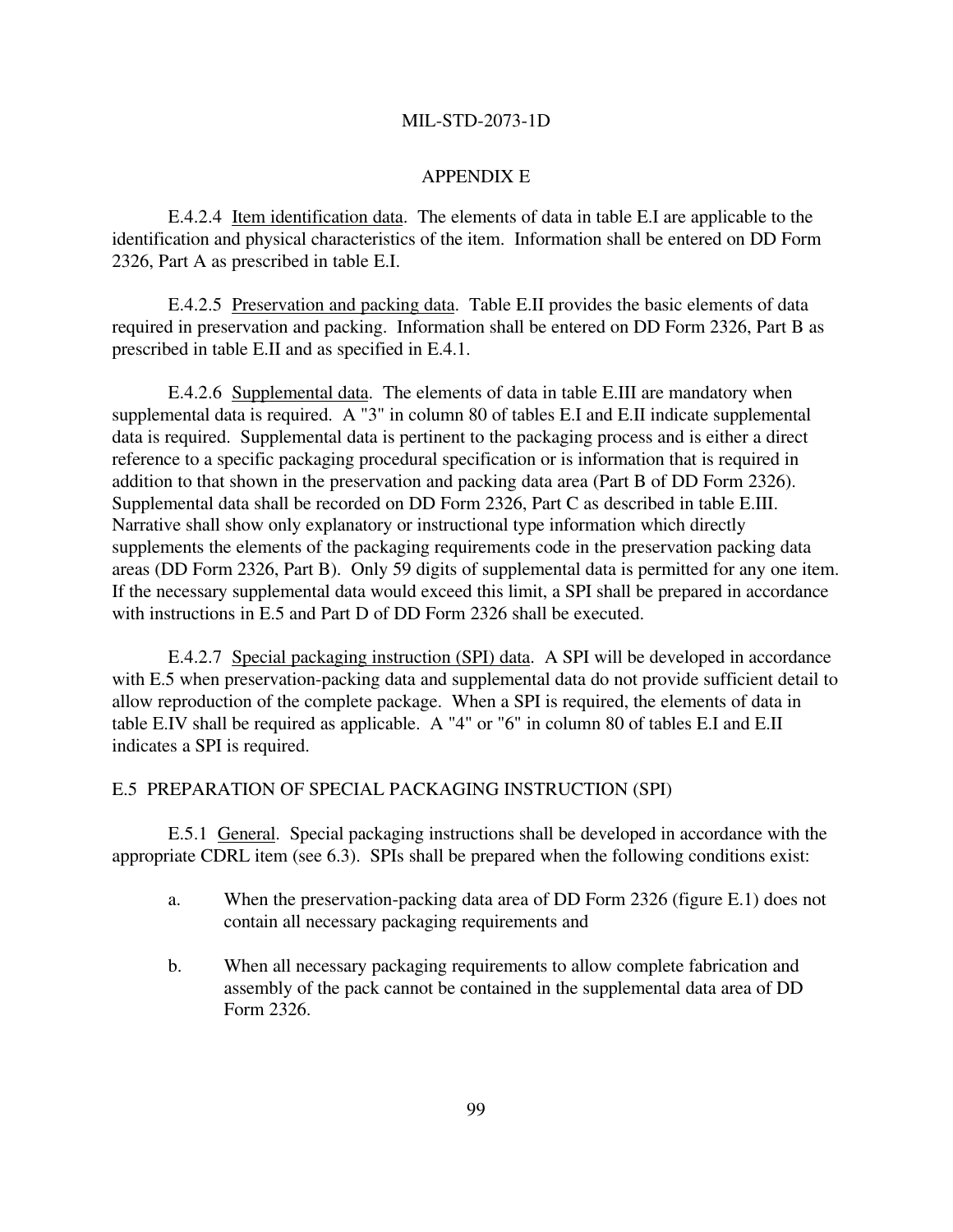### APPENDIX E

E.5.2 Format. Unless otherwise specified, DD Form 2169 (figure E.2) shall be used when a SPI is required. When continuation sheets are required, DD Form 2169C shall be used. When other engineering drawings are required, they shall be referenced on, and attached to, the SPI. In no instance shall the drawing size impair the clarity or legibility of the SPI.

### E.5.2.1 SPI preparation instructions. (DD Form 2169)

- a. Part or drawing number Enter part or drawing number if no NSN is available.
- b. Commercial and Government Entity (CAGE) Code Provide the 5-digit numerical code of the packaging design activity assigned in conformance with Cataloging Handbook H4/H8, Commercial and Government Entity, Name to Code.
- c. SPI number Enter the SPI number provided by the service or agency. The contractor shall enter the SPI number only when provided by the service or agency.
- d. National stock number Provide the 13-position National Stock Number consisting of the 4-position Federal Supply Classification Code, the 9-position National Item Identification Number and the 2-position Material Management Aggregation Code (MMAC). Service Management Code or Special Material Identification Code (SMIC), as applicable. If no NSN is available, provide the 5 digit numerical code assigned by Cataloging Handbook H4/H8 to identify the manufacturer of the part and the drawing or part number. Unless otherwise specified, enter multiple NSNs if more than one NSN applies.
- e. Date Enter the ordinal date, reflecting the two-position year and three-position day of the latest revision of the SPI (e.g., February 5, 1999 would be "99036").
- f. Revision Enter the revision symbol as an alphabetic character beginning with an "A" for the first revision, then proceeding through the alphabet for each succeeding revision, except that the letters I, O, Q, S, X and Z shall not be used.
- g. QUP State quantity per unit pack (QUP) in-the-clear.
- h. ICQ State intermediate container quantity (ICQ) in-the-clear, for example, the number of unit packs to be included in the intermediate container.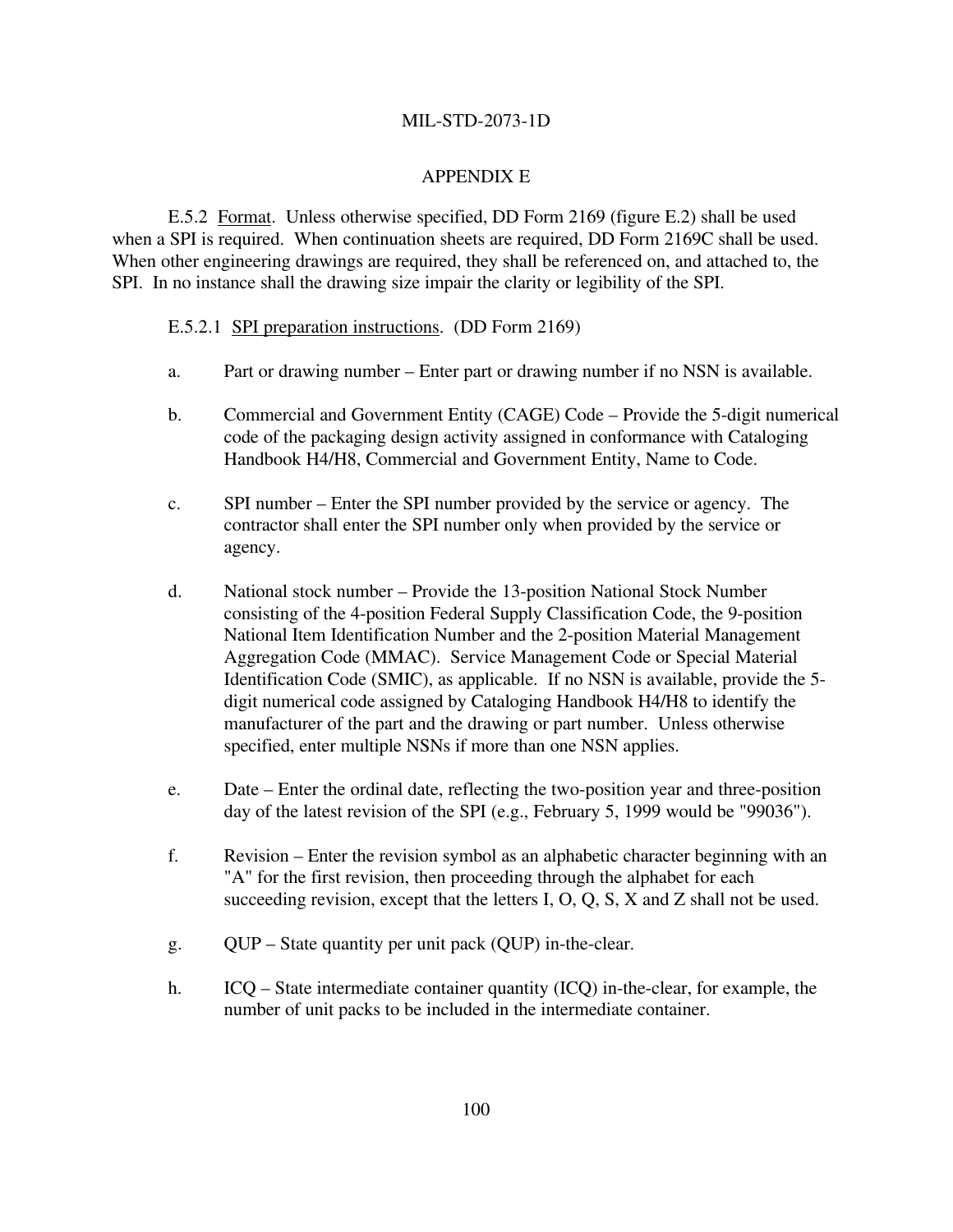### APPENDIX E

- i. Unit pack weight Provide actual unit pack weight to the nearest one tenth of a pound (i.e., 16.4) (not required for SPIs covering more than one size shipping container).
- j. Unit pack cube Provide actual cube of the unit pack to the nearest one thousandth of a cubic foot (i.e., 3.155) (not required for SPIs covering more than one size shipping container).
- k. Unit pack size Provide the unit container outside dimensions to the nearest one tenth of an inch in order by length, width and depth (i.e., 15.2 x 14.1 x 12.7) (not required for SPIs covering more than one size shipping container).
- l. Preservation Include the method of preservation required (see 5.2.3), including any modification thereto.
- m. Cleaning Provide cleaning requirements in accordance with 5.2.1.
- n. Drying Provide drying requirements in accordance with 5.2.1.
- o. Packing Provide all applicable packing requirements for levels A and B. Closure, sealing and reinforcement shall be in accordance with the applicable container specification or supplemental closure requirements document.
- p. Marking Marking shall be as specified in MIL-STD-129. Special markings (includes opening and closing instructions) must be given in detail when special type containers or securing media are used. When specified, include instructions to mark the SPI number on exterior (other than multiapplication) containers.
- q. Description (bill of materials) List all materials required for complete fabrication and assembly of the package. All items listed on the bill of material shall be identified, whenever possible, to applicable federal or military specifications (or DoD adopted commercial standards) including types, grades, classes, styles, etc. These items should not be identified by trade name, commercial source, or commercial specification. Other details regarding materials are specified in E.5.2.2.3.
- r. Steps List in order of application the materials required for completing the package.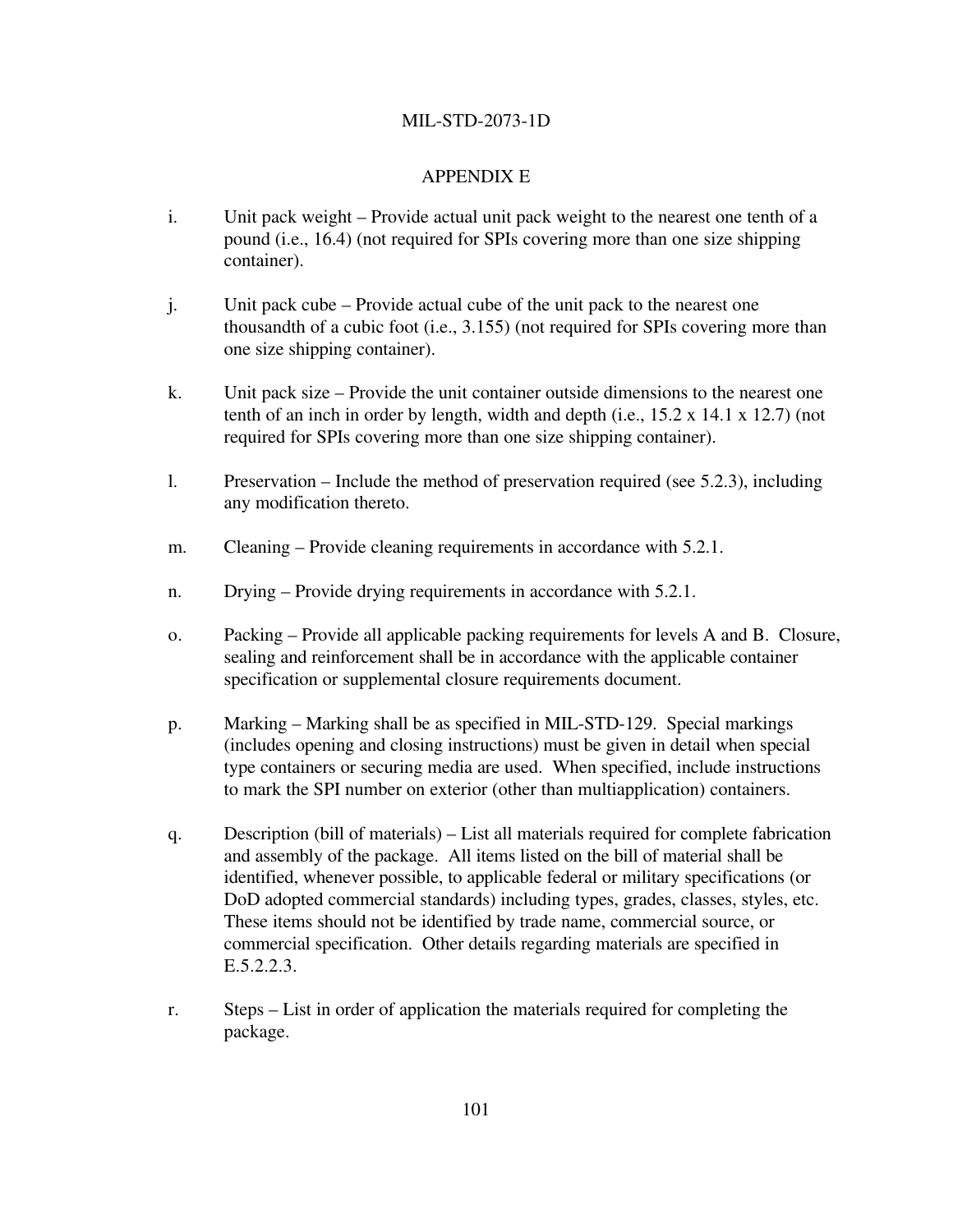### APPENDIX E

s. Required – Fill in the quantity of each material needed to complete the package.

E.5.2.2 Details of completion of SPI. The data given shall be in sufficient detail to enable the package to be duplicated by the lowest skilled packer. Coding of packaging requirements in accordance with Appendix J is not permitted unless specified by the requiring activity. Information contained on government-owned engineering drawings need not be duplicated on the SPI. When applicable, source maintenance and recoverability codes and drawing number must appear on all SPIs that do not contain sufficient information to be duplicated and on preconstructed manufactured containers where the SPI shows assembly methods only. When details are required for shipping containers, packing data shall be shown for Levels A and B.

E.5.2.2.1 Additional information. The following additional information shall be shown or itemized on each SPI:

- a. All intimate wraps.
- b. All cushioning or dunnage, with dimensions. Indicate the specification, style, type, and class, as applicable.
- c. Special markings (for example, opening and closing instructions when special type containers or securing media are used, marking of the SPI number on exterior containers where required, or warning markings).
- d. Bill of materials (as necessary; see Form 2169).
- e. Preservative compound (when applicable).
- f. Inside and outside dimensions of container or completed package. Indicate the specification, style, type and class (as applicable) of the container or completed package.
- g. Drawing numbers (when applicable).
- h. Maximum fragility factor for which the SPI is designed, if available.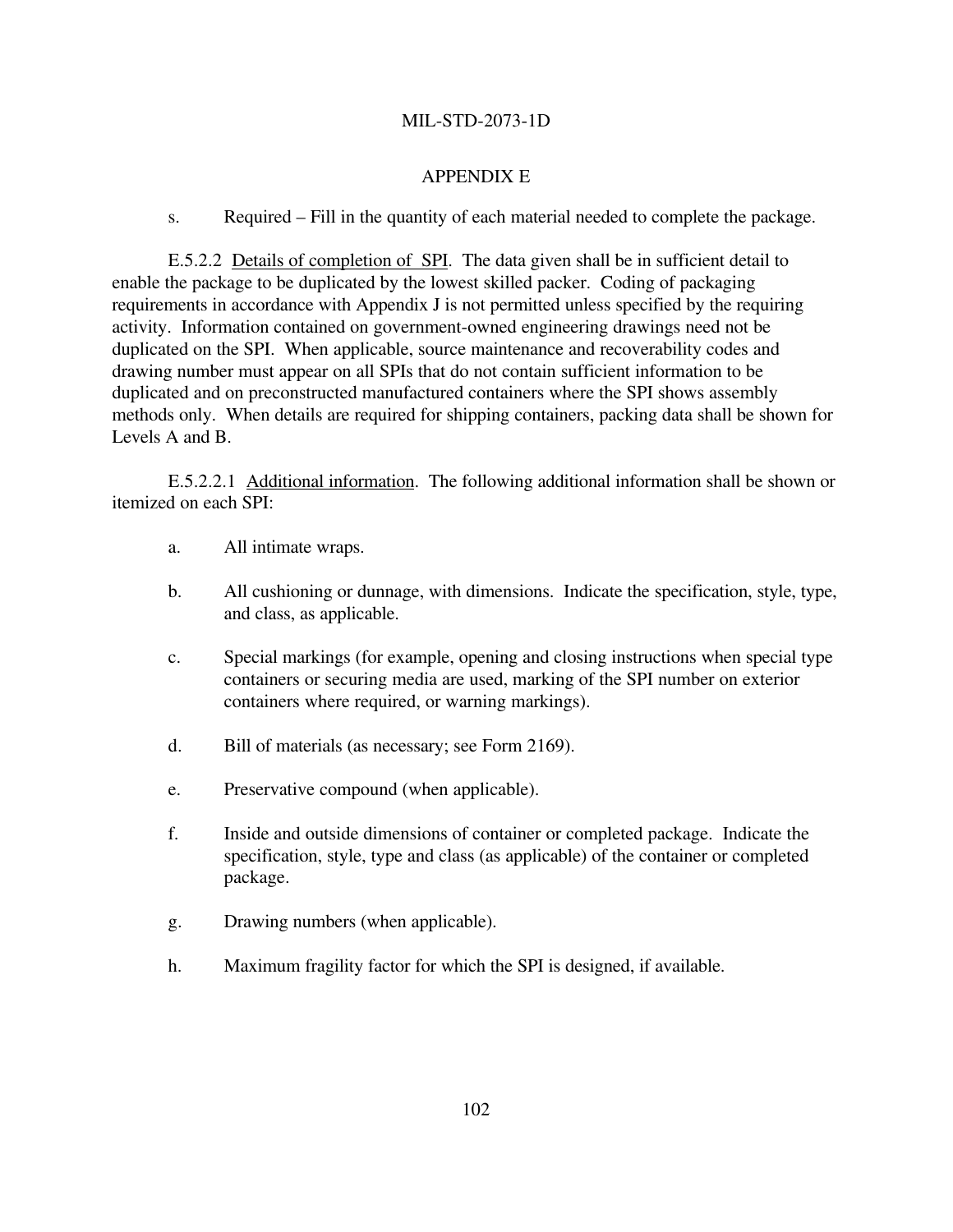#### APPENDIX E

E.5.2.2.2 Details. All details required for fabrication of the package, including internal blocking, bracing, or contour supports shall be shown in their relationship to the item being packaged. When the instruction covers blocking and bracing of unpacked items, all details necessary to indicate handling and storage shall be provided, including instructions for cribbing, hoisting, tie down and supports. Axonometric, scaled perspective, photo drawings or orthographic drawings may be used to show the various components of the package in relation to each other and the contained item. Relationships of the component parts of the package may be shown by exploded or partial exploded views. In some instances clarity is best effected by showing the item in phantom lines.

#### E.5.2.2.3 Materials.

E.5.2.2.3.1 Lumber and plywood. Grades or types of lumber and plywood to be used shall be specified. Direction of surface grain of plywood shall be shown when it is a pertinent factor. Unless otherwise specified, dimensions listed for lumber cross sections will be nominal while those listed for lengths are actual. Similarly, cut sizes of plywood sheeting are always expressed as actual.

E.5.2.2.3.2 Fiberboard. Fiberboard shall be identified as to type, class, variety, and grade if a particular type is required. Flute size and direction will also be reflected when required for design of the pack.

E.5.2.2.3.3 Isolation system. Specification, type, grade, class, thickness and density with load relationship of cushioning materials shall be specified. When shear mounts, vibration isolators, or other shock mitigation devices are used, they shall be identified and described.

E.5.2.2.3.4 Hardware. Unless otherwise specified, bolts, lag screws, or other like hardware, shall be of standard commercial grade with MS equivalency indicated, if available. Types of bolts, such as "carriage" and "machine" shall be indicated.

E.5.2.2.4 Specification containers. Construction details of federal and military specification containers need not be illustrated, except as necessary to clarify details of the package. The specification number and type of container shall be shown. All pertinent details shall be indicated when specification containers are modified. Details for specialized shock mounts or preformed dunnage, that will duplicate information on drawings prepared in accordance with MIL-STD-100 shall not be shown. However, the appropriate engineering drawing numbers shall be indicated.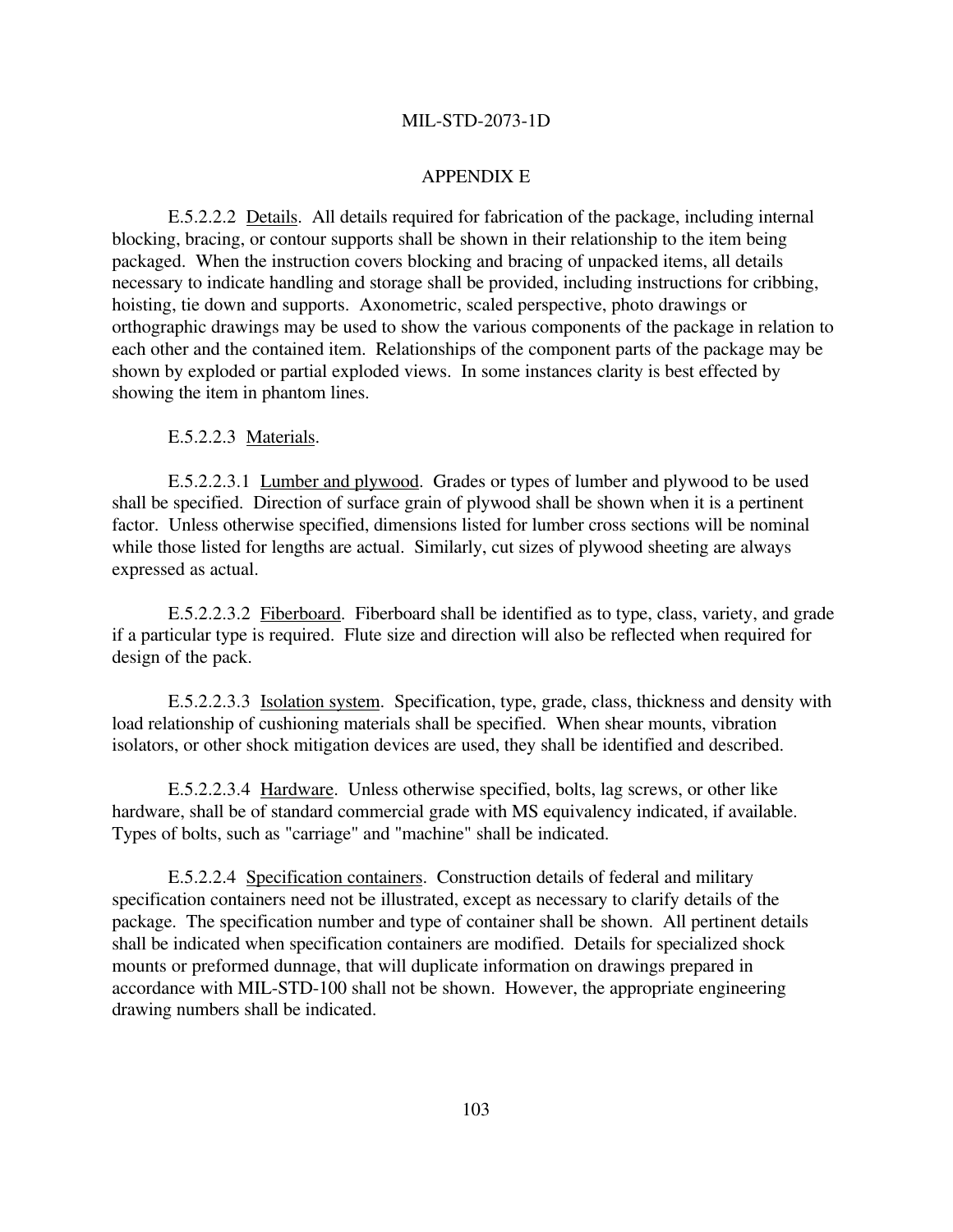### APPENDIX E

E.5.2.2.5 Trade names. All items listed on the bill of materials shall be identified, whenever possible, to applicable federal, military, or commercial specifications including types, grades, classes, styles, etc. Such items will not be identified by trade name or commercial source. When an item is proposed for use that is not covered by any federal or military specification, the contractor shall provide sufficient background data to demonstrate the benefits to be derived from its use. When trade names, commercial sources, specification, or part numbers are used, the phrase "or equal" shall be added to the item identification.

E.5.2.2.6 Application of additional items. Similar items may be applied to a single SPI provided all interior supports or restraining media of the container as designed for the original item can be used for these items.

E.5.2.3 Styles. SPIs shall be developed using any one or a combination of the following:

- a. Short narrative.
- b. Axonometric drawings (oblique, cabinet, isometric, diametric, trimetric).
- c. Perspective drawings (developed by projection from orthographic drawings, by commercially available scaled grids, or by other methods where a scalable rendering results).
- d. Photo-drawings (high contrast photographs in which all background and nonpertinent information has been removed).
- e. Computer graphics.
- f. Orthographic drawings (prepared in accordance with MIL-STD-100).

E.5.2.4 Variations in style and format. Unless otherwise specified, DD Form 2169 (figure E.2) shall be used when a SPI is required. When data is to be received or delivered through an electronic digital media or on an approved contractor's format, a variation in style and format may be used provided that the applicable information specified above is included therein.

### E.6 APPROVAL OF CONTRACTOR DEVELOPED PACKAGING DATA

E.6.1 Procedures for submitting data for approval. Unless otherwise specified in the contract, the contractor shall submit for approval the packaging data prepared for each item in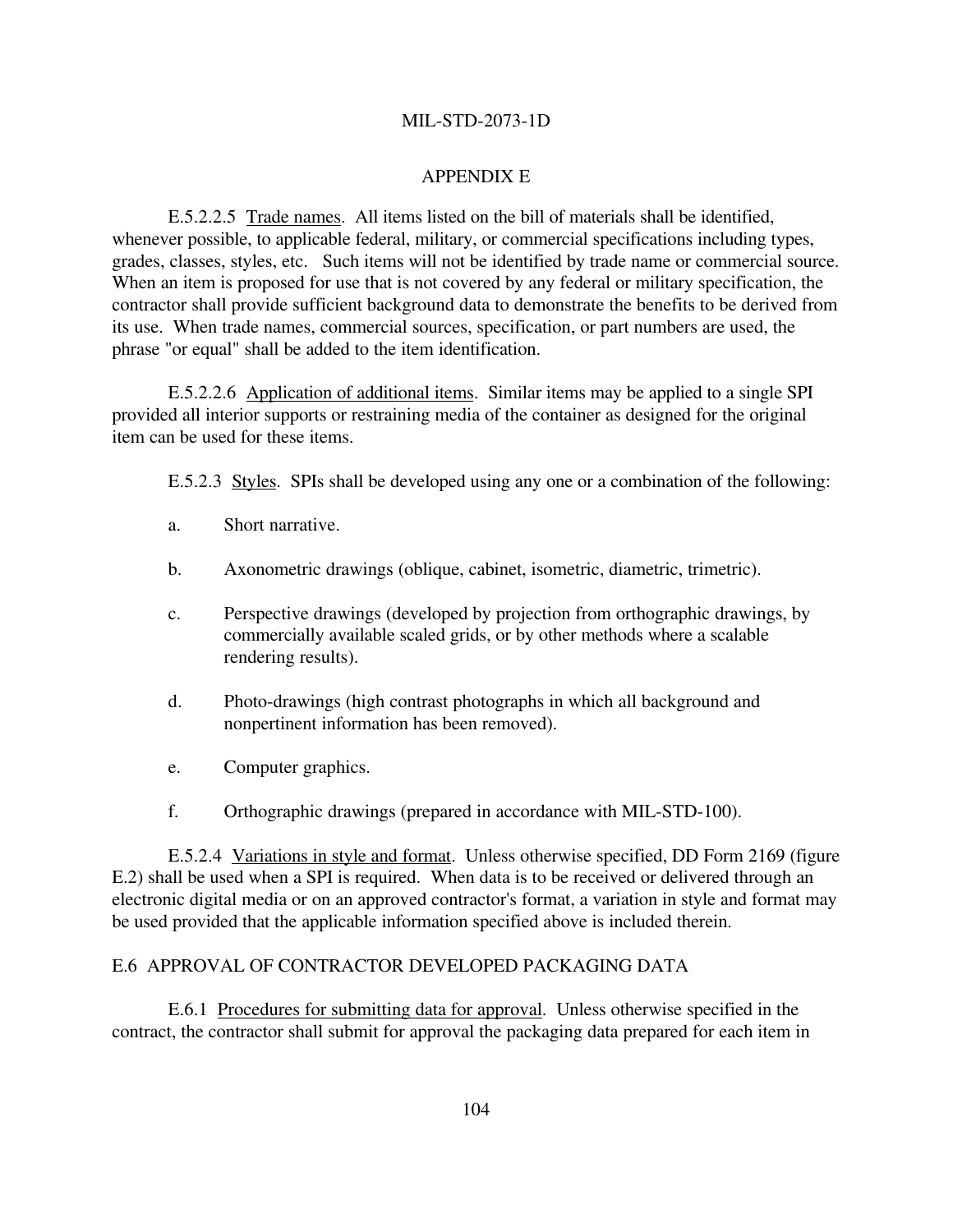#### APPENDIX E

accordance with E.4 and E.5. Approval shall be obtained prior to production packaging except for deviations which are in compliance with E.6.1.1 and E.6.1.2 below.

E.6.1.1 Approval of data without National Stock Numbers. Forms shall not be submitted for approval of packaging data without a National Stock Number (NSN) unless authorized by the contracting agency or unless emergency shipments are required prior to assignment of a NSN. An emergency situation is defined as a requirement for direct support of a system when a situation such as work stoppage or condition status of the system might otherwise prevent it from performing its mission. Upon receipt of the complete NSN, the contractor shall enter these on the packaging data form and forward one copy to the DoD contracting activity (packaging organization) for approval.

E.6.1.2 Approval of data for emergency shipments. When packaging data approval cannot be obtained prior to initial shipment of material which is directed by an emergency situation, the packaging data may, upon approval of the administrative contracting officer, be submitted to the appropriate office simultaneously with shipment of the material. In no case shall additional shipments of remaining identical items not required for emergency shipments be allowed prior to data submittal without approval of the DoD contracting officer.

E.6.1.3 Approval of data of interest to one DoD agency. All packaging data which are of sole interest to a particular DoD service or agency shall be submitted as applicable to the DoD agency having item management responsibility for approval.

E.6.1.4 Use of background data for approval. The contractor shall make available, when requested by the responsible DoD contracting activity (packaging organization), sufficient background data (test reports, drawings or engineering details) to permit the reviewing activity to determine the adequacy of the contractor prepared packaging data. When specified, certified laboratory test reports may be used as justification for approval and copies of the report shall be furnished to the contracting activity (packaging organization).

E.6.1.5 Return of approved data. Upon approval, the DoD contracting activity (packaging organization) shall return one copy of the approved data to the contractor for file. Approval shall be indicated by application of the approval stamp on the applicable forms.

E.6.1.5.1 Authentication. SPIs for hazardous materials shall be authenticated by the responsible DoD activity.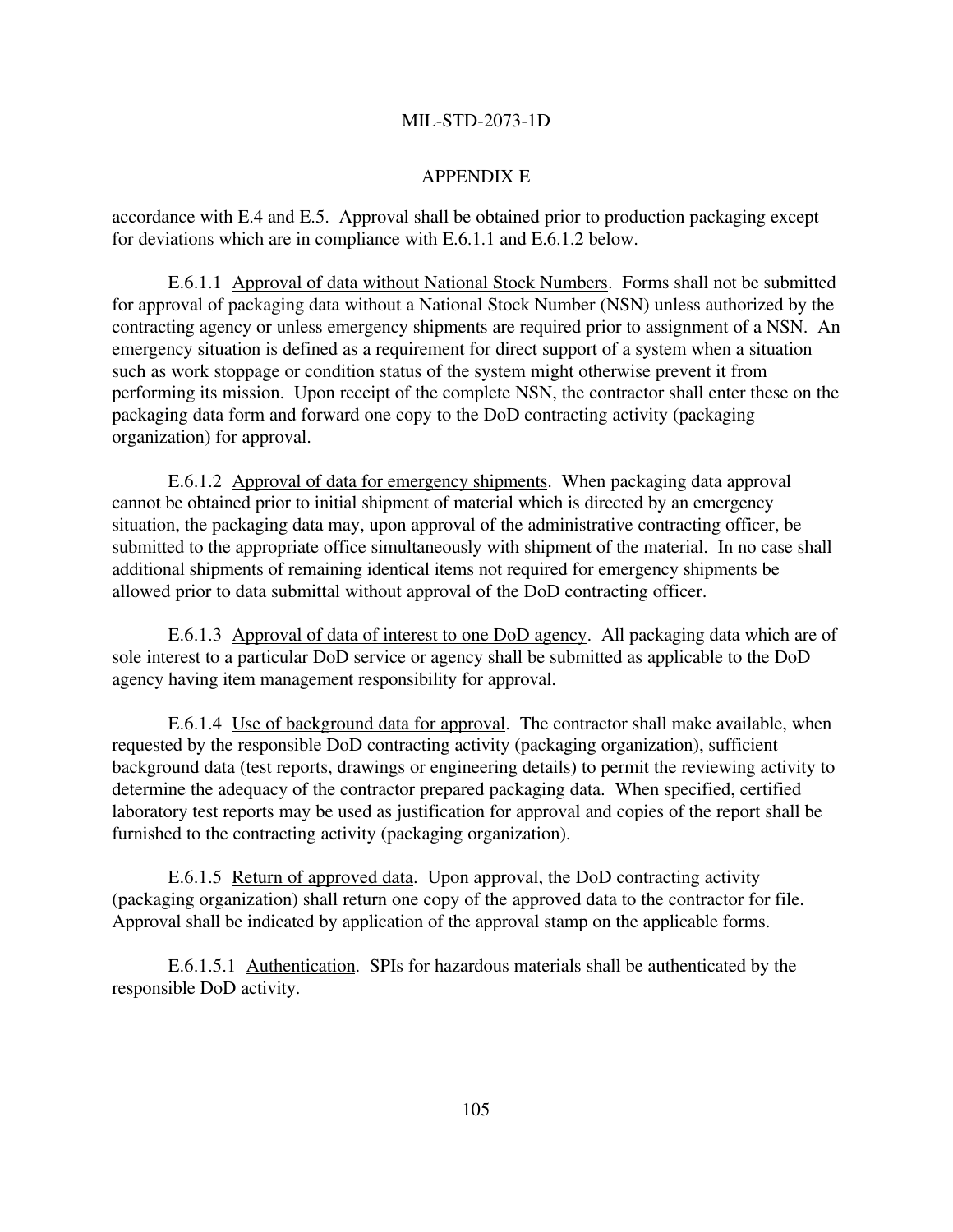#### APPENDIX E

E.6.1.6 Data for common items. Packaging data for common items using predetermined codes shall be reviewed and approved at the option of the responsible DoD contracting activity (packaging organization).

E.6.2 Transmittal of data. The data required by this standard shall be in accordance with the applicable data item description and must be referenced on the applicable Contract Data Requirements List (DD Form 1423). Necessary modification to the data item descriptions must be shown on the DD Form 1423.

E.6.2.1 Preservation and packing data. The contractor shall submit the DD Form 2326 data as outlined below:

a. Unless otherwise specified on the DD Form 1423, two (2) copies of either DD Form 2326, or appropriate electronic media when specified, shall be forwarded, along with a letter of transmittal showing quantity of items for which forms are submitted, directly to the DoD contracting activity. The letter of transmittal shall specify the contract and order number and shall list the items for which the forms are submitted. The DoD contracting activity (packaging organization) shall sign and return the letter of transmittal with the approved copies of the data.

E.6.2.2 Special packaging instructions. When special packaging instructions are required, one full sized reproducible master and one reproduced copy of figure E.2., unless otherwise specified on the DD Form 1423, shall be forwarded to the DoD contracting activity (packaging organization). Submittals shall be suitably protected to assure delivery of legible copy. Folding of the master copies is not permitted. When specified, aperture cards may be used. Aperture cards shall be in a form from which prints can be made. In instances where more than one sheet is required to describe the packaging, an aperture card shall be prepared for each sheet. Reproduction of engineering drawings shall be accomplished using standard drawing sheet sizes A, B, C or D (MIL-STD-100). Sizes A, B or C are preferred. When reduced, the drawing size shall not impair the clarity of the drawing. The DoD contracting activity (packaging organization) shall retain the full size master reproducible and return the approved reproduced copy to the contractor. In the event the contractor requires an approved reproducible master, he shall submit two masters instead of one.

E.6.2.2.1 Computerized format. SPIs and drawings submitted in computerized format shall be as specified by the acquiring activity.

E.6.2.3 Method of transmission. Unless otherwise specified, the method of transmission of data shall be routine mail.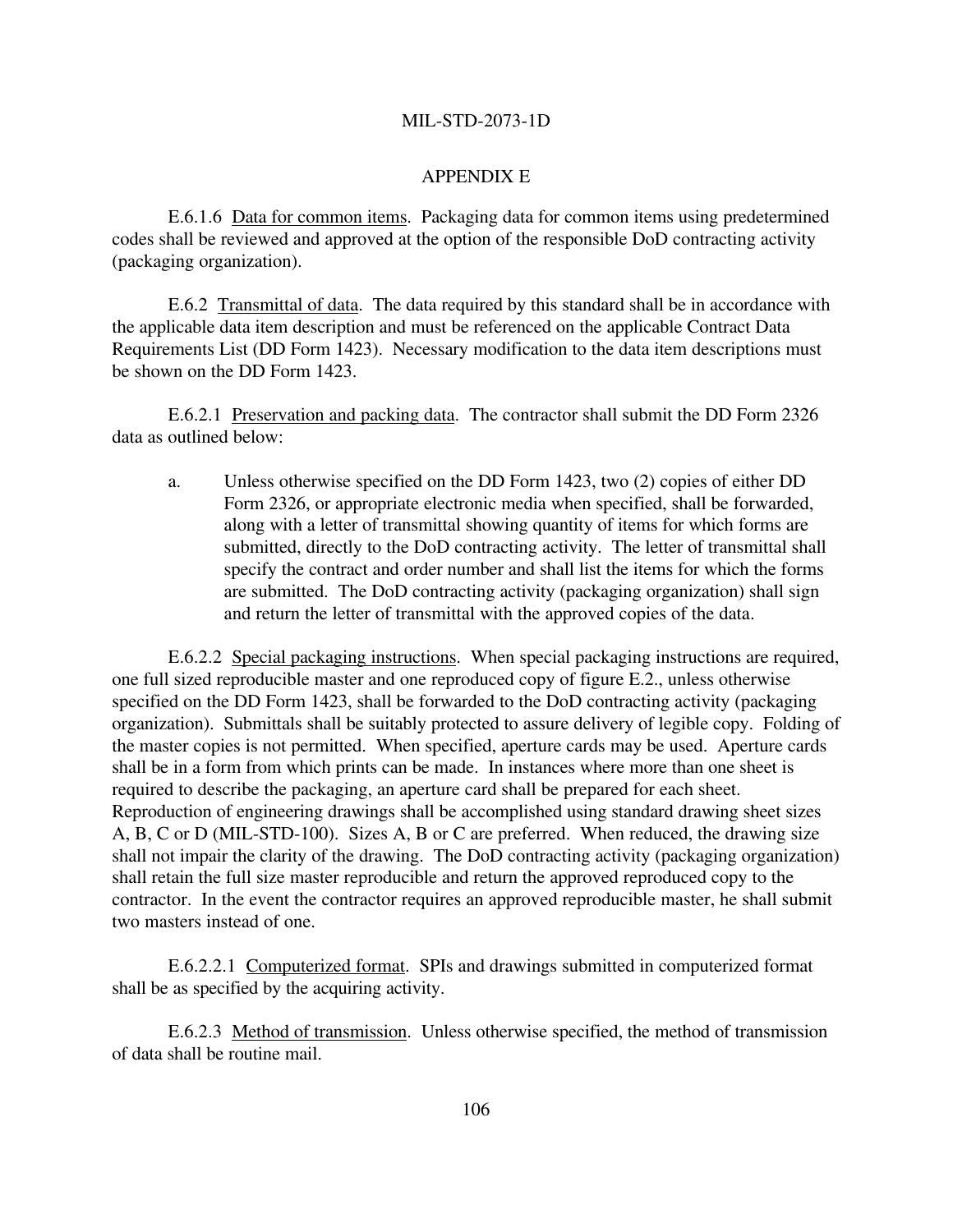# APPENDIX E

# TABLE E.I. Item identification data for PART A of DD Form 2326.

| Column<br>Number | Element of Data           | <b>Explanation or Instructions</b>                                                                                                                                                                                                                                                                                                                                                                                                                                                                                                                                                                                                                                                       |
|------------------|---------------------------|------------------------------------------------------------------------------------------------------------------------------------------------------------------------------------------------------------------------------------------------------------------------------------------------------------------------------------------------------------------------------------------------------------------------------------------------------------------------------------------------------------------------------------------------------------------------------------------------------------------------------------------------------------------------------------------|
| 1                | Document identifier       | Enter "A" to identify as item identification data.                                                                                                                                                                                                                                                                                                                                                                                                                                                                                                                                                                                                                                       |
| $2 - 6$          |                           | Reserved for system document control and<br>identification numbers and applicable prefix<br>designations.                                                                                                                                                                                                                                                                                                                                                                                                                                                                                                                                                                                |
| $7 - 21$         | National stock<br>number  | Show the identification number assigned to the item<br>of supply (7-10 for Federal Supply Classification<br>code; 11-19 for National Item Identification Number;<br>20-21 for Material Management Aggregation Code<br>(MMAC), Service Management code or Special<br>Material Identification Code (SMIC), as applicable).<br>When NSN (Columns 7-19) is not available,<br>completion of columns 56-79 is mandatory.                                                                                                                                                                                                                                                                       |
| $22 - 26$        | Unpackaged item<br>weight | Show actual net weight of item to the nearest one<br>tenth of a pound up to 9,999.9 pounds. Use zeros to<br>fill voids. For items in excess of 9,999.9 pounds,<br>show weight in whole pounds indicated as follows:<br>(a) Show "A" in column 22 and the whole pounds<br>in columns 23-26. The "A" will indicate that the<br>numbers entered are to be multiplied by ten to<br>determine the actual weight (for example,<br>A9999=99,990 pounds).<br>(b) Show "B" in column 22 and the whole pounds<br>in columns 23-26. The "B" will indicate that the<br>numbers entered are to be multiplied by one<br>hundred to determine the actual weight (for<br>example, B9999=999,900 pounds). |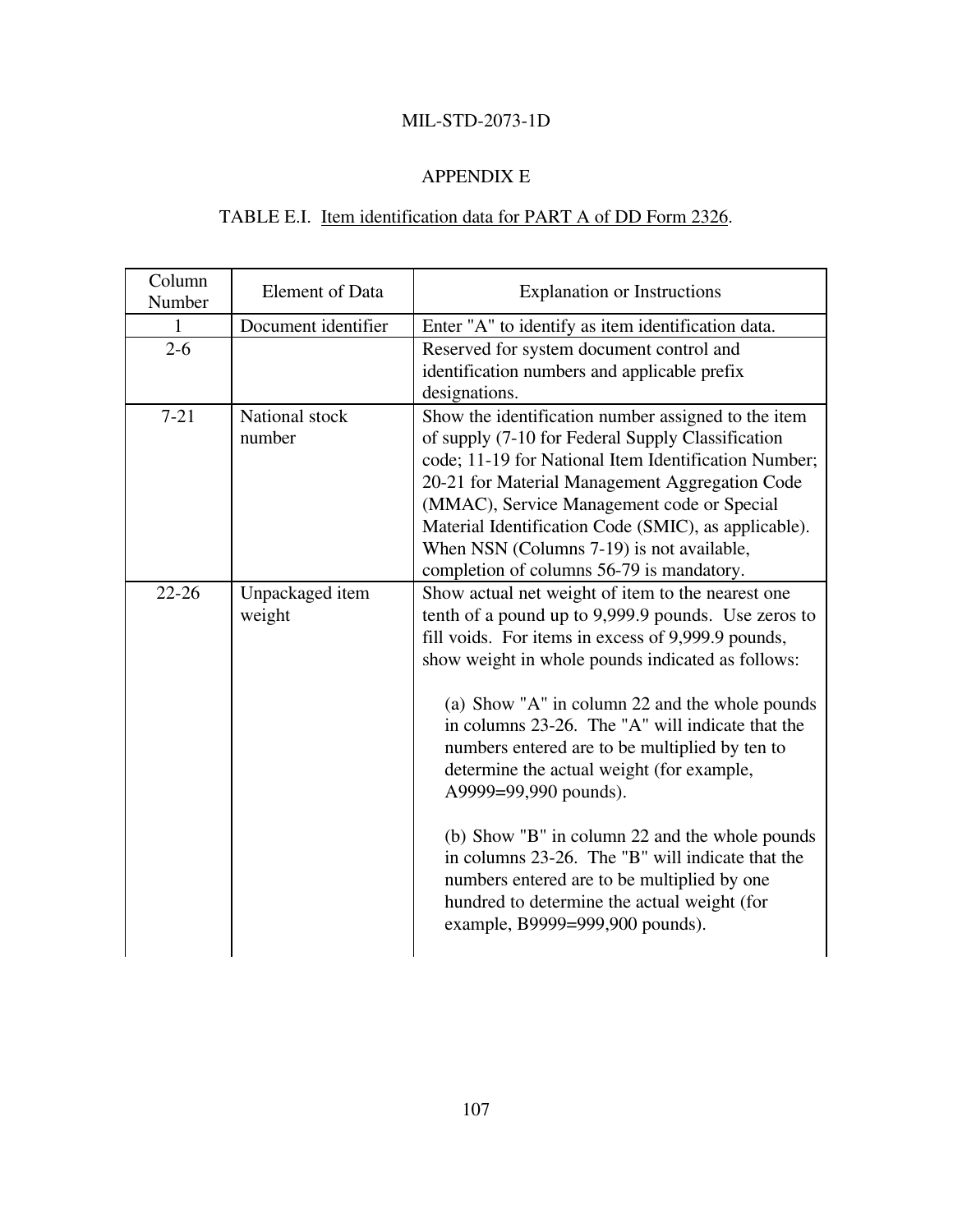# APPENDIX E

# TABLE E.I. Item identification data for PART A of DD Form 2326 - Continued.

| Column<br>Number | <b>Element</b> of Data   | <b>Explanation or Instructions</b>                                                  |
|------------------|--------------------------|-------------------------------------------------------------------------------------|
| $22 - 26$        | Unpackaged item          | (c) Show "C" in column 22 and the whole pounds                                      |
| (Cont.)          | weight (Cont.)           | in columns 23-26. The "C" will indicate that the                                    |
|                  |                          | numbers listed should be multiplied by 1000 to                                      |
|                  |                          | determine the actual weight being entered (for                                      |
|                  |                          | example, C9999=9,999,000 pounds).                                                   |
| 27-38            | Unpackaged item          | Show unpackaged item dimensions as configured for                                   |
|                  | dimensions               | packaging to the nearest tenth of an inch in order by                               |
|                  |                          | length, width, and depth. The largest diameter shall                                |
|                  |                          | be used to indicate length or width of cylindrical                                  |
|                  |                          | items. Dimensions less than .1 inch show as "0001."                                 |
|                  |                          | Use zeros to fill voids (for example, 0024, 0001)                                   |
|                  |                          | NOTE: Coilable material shall be coiled and the                                     |
|                  |                          | overall coiled dimensions used.                                                     |
| 39-42            | Packaging category       | In columns 39-40, show the appropriate two-digit                                    |
|                  | code                     | code for the physical and chemical characteristics of                               |
|                  |                          | the item using table A.I. In column 41, show the                                    |
|                  |                          | one-digit code for weight/size/fragility from table                                 |
|                  |                          | A.II and in column 42 show the one-digit code for<br>preservative from table A.III. |
| 43-44            | Not used                 |                                                                                     |
| 45-47            | Quantity per unit        | State quantity per unit pack (QUP) in the clear.                                    |
|                  | pack                     |                                                                                     |
| 48-50            | Intermediate             | When intermediate containers are used, enter the                                    |
|                  | container quantity       | number of unit packs to be included in the                                          |
|                  |                          | intermediate container in-the-clear up to 100. If                                   |
|                  |                          | there is no requirement for intermediate containers,                                |
|                  |                          | enter "000".                                                                        |
| $51 - 55$        | Commercial and           | Enter the 5-digit numerical code, corresponding to                                  |
|                  | <b>Government Entity</b> | the manufacturer of the part, assigned in                                           |
|                  | code of the              | conformance with Cataloging Handbook H4/H8.                                         |
|                  | manufacturer of the      |                                                                                     |
|                  | part                     |                                                                                     |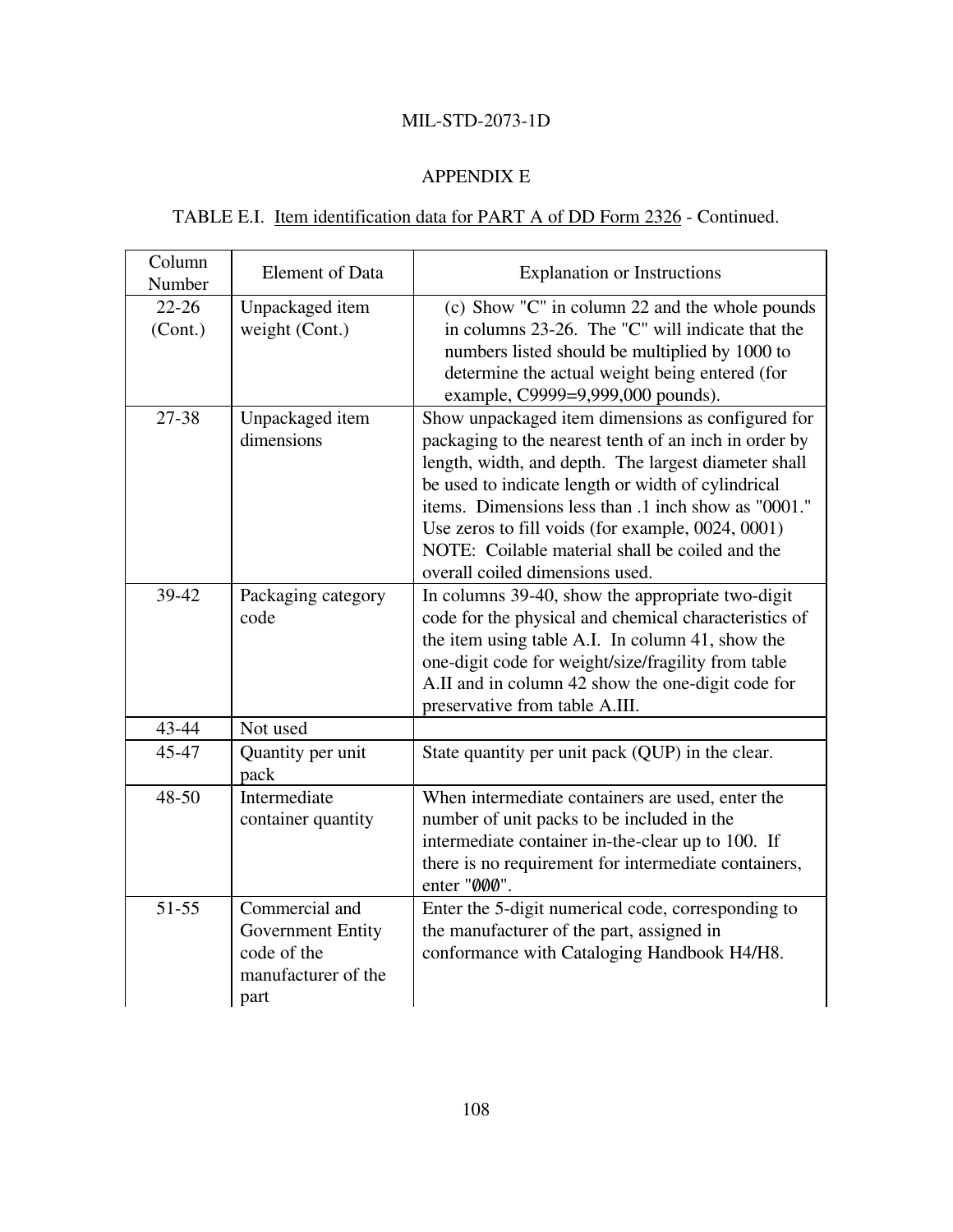# APPENDIX E

# TABLE E.I. Item identification data for PART A of DD Form 2326 – Continued.

| Column<br>Number | Element of Data | <b>Explanation or Instructions</b>                                                           |
|------------------|-----------------|----------------------------------------------------------------------------------------------|
| 56-79            | Drawing or part | Enter the drawing or part number of the item being                                           |
|                  | number          | packaged, as applicable. These columns may be left                                           |
|                  |                 | blank if NSN information is entered in columns 7-21.                                         |
| 80               | Part indicator  | Enter one of the following as appropriate:                                                   |
|                  |                 | (a) If only Part A will be used, enter "1".<br>(b) If Parts A and B will be used, enter "2". |
|                  |                 |                                                                                              |
|                  |                 | (c) If Parts A, B, and C will be used, enter " $3$ ".                                        |
|                  |                 | (d) If Parts A, B and D will be used, enter "4".                                             |
|                  |                 | (e) If only Parts A and C will be used, enter "5".                                           |
|                  |                 | (f) If Parts A, B, C, and D will be used, enter $"6"$ .                                      |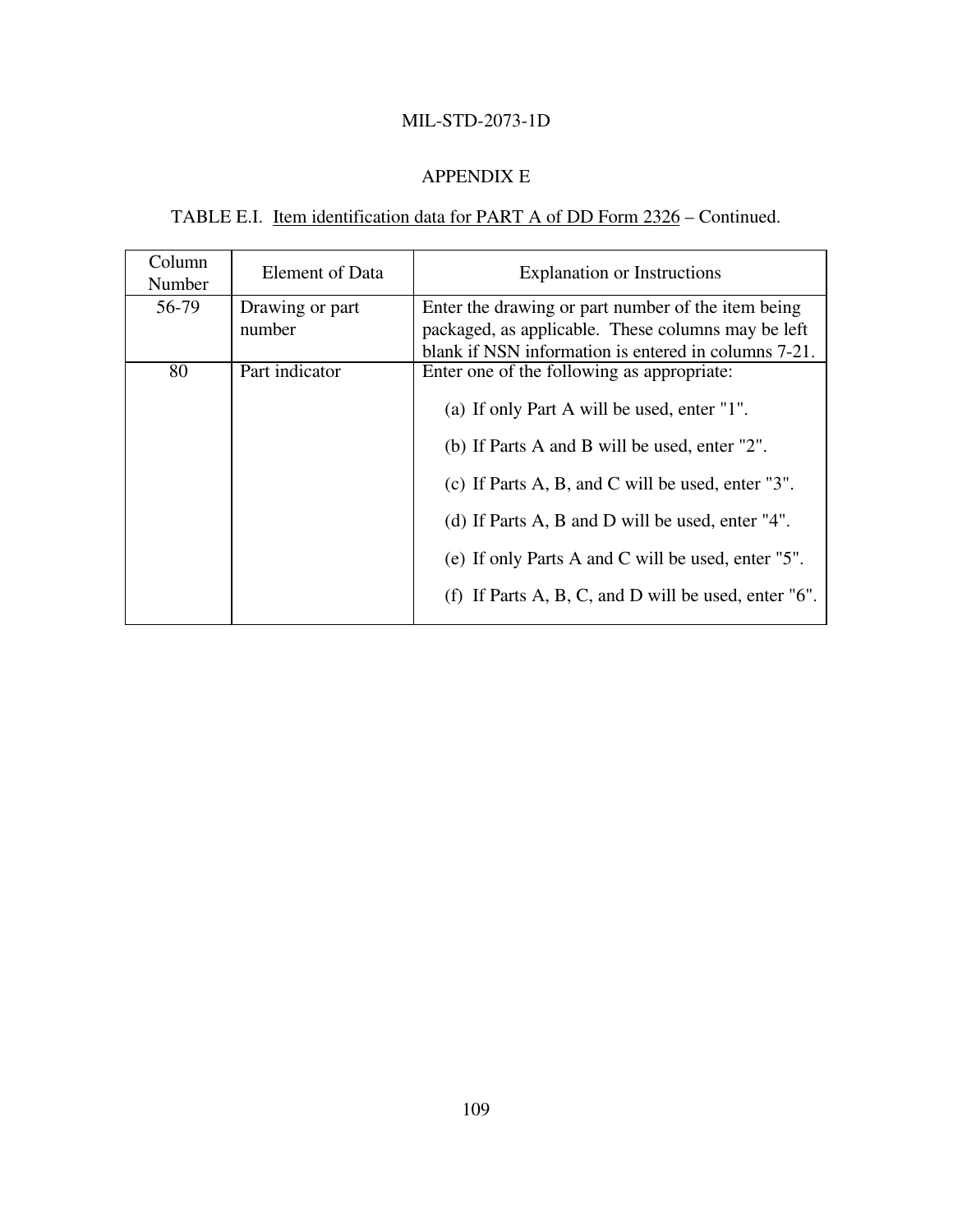# APPENDIX E

# TABLE E.II. Preservation - Packing data for PART B of DD Form 2326.

| Column<br><b>Element</b> of Data<br><b>Explanation or Instructions</b><br>Number                                    |  |
|---------------------------------------------------------------------------------------------------------------------|--|
| Document identifier<br>Enter "B" to identify as preservation-packing data.<br>1                                     |  |
| Reserved for system document control and<br>$2 - 6$                                                                 |  |
| identification numbers and applicable prefix                                                                        |  |
| designations.                                                                                                       |  |
| $7 - 21$<br>Show the identification number assigned to the item<br>National stock                                   |  |
| of supply (7-10 for Federal Supply Classification<br>number<br>code; 11-19 for National Item Identification Number; |  |
| 20-21 for Material Management Aggregation Code                                                                      |  |
| (MMAC), Service Management Code or Special                                                                          |  |
| Material Identification Code (SMIC), as applicable).                                                                |  |
| Not used<br>22-28                                                                                                   |  |
| Method of<br>29-30<br>Select appropriate code from tables J.I and J.Ia.                                             |  |
| Determination of method of preservation shall be<br>preservation                                                    |  |
| based on one of the following:                                                                                      |  |
|                                                                                                                     |  |
| (a) Table A.I. Identify the appropriate method                                                                      |  |
| applicable to the item in accordance with 5.2.3.                                                                    |  |
| (b) Table A.IV for common group items.                                                                              |  |
| 31<br>Select appropriate code from table J.II or table A.IV.<br>Cleaning procedure                                  |  |
| for common group items.                                                                                             |  |
| $32 - 33$<br>Preservative material<br>Select appropriate code from table J.III or table A.IV                        |  |
| for common group items.                                                                                             |  |
| Select appropriate code from table J.IV or table<br>34-35<br>Wrap                                                   |  |
| A.IV for common group items.                                                                                        |  |
| 36-37<br>Cushioning and<br>Select appropriate code from table J.V or table A.IV                                     |  |
| for common group items.<br>dunnage                                                                                  |  |
| 38<br>Cushioning thickness<br>Select appropriate code from table J.VI or table                                      |  |
| A.IV for common group items.                                                                                        |  |
| Unit container<br>Select appropriate code from table J.VII or table<br>39-40                                        |  |
| A.IV for common group items. Note: If the unit                                                                      |  |
| container is also the shipping container, the level of<br>protection limitations of table C.II must be met.         |  |
| Not used<br>41                                                                                                      |  |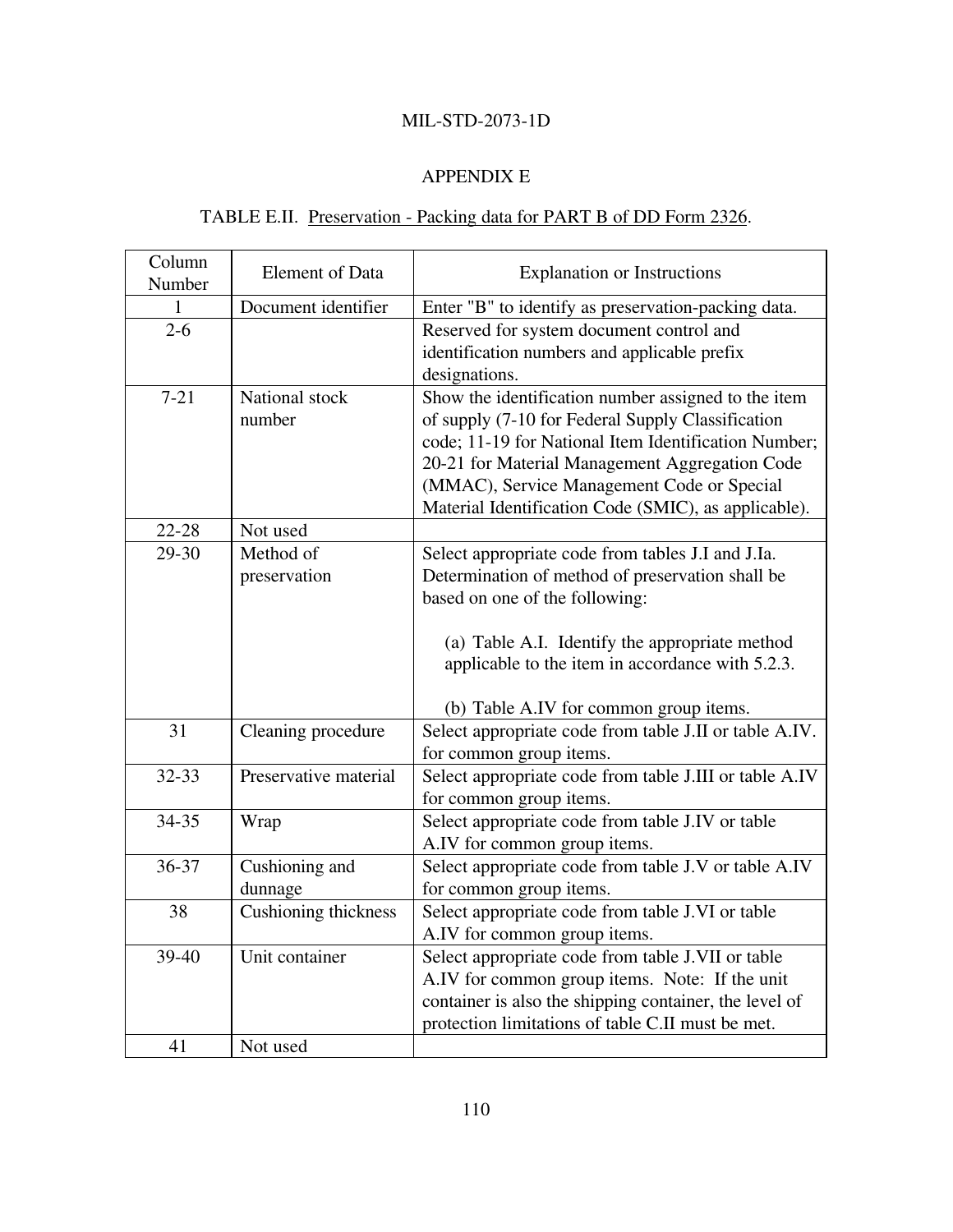# APPENDIX E

# TABLE E.II. Preservation - Packing data for PART B of DD Form 2326 - Continued.

| Column<br>Number | Element of Data           | <b>Explanation or Instructions</b>                                                                                                                                                                                                 |
|------------------|---------------------------|------------------------------------------------------------------------------------------------------------------------------------------------------------------------------------------------------------------------------------|
| $42 - 43$        | Intermediate<br>container | Select appropriate code from table J.VII.                                                                                                                                                                                          |
| 44               | Unit container level      | Select appropriate code from table J.VIII.                                                                                                                                                                                         |
| $45 - 46$        | Special marking           | Select appropriate code from table J.X. When more                                                                                                                                                                                  |
|                  |                           | than one code or when any special marking not                                                                                                                                                                                      |
|                  |                           | included in the table must be specified, show "ZZ"                                                                                                                                                                                 |
|                  |                           | and specify in supplemental data.                                                                                                                                                                                                  |
| 47               | Level A packing           | Select appropriate code from table J.IX.                                                                                                                                                                                           |
| 48               | Level B packing           | Select appropriate code from table J.IX.                                                                                                                                                                                           |
| 49               | Minimal packing           | If applicable, select code from table J.IXa.                                                                                                                                                                                       |
| 50-54            | Unit pack weight          | Show actual unit pack weight in-the-clear to the                                                                                                                                                                                   |
|                  |                           | nearest one tenth of a pound up to 9,999.9 pounds.                                                                                                                                                                                 |
|                  |                           | Use zeros to fill voids. For packs in excess of                                                                                                                                                                                    |
|                  |                           | 9,999.9 pounds, show weight in whole pounds                                                                                                                                                                                        |
|                  |                           | indicated as follows:                                                                                                                                                                                                              |
|                  |                           | (a) Show "A" in column 44 and the whole pounds<br>in columns 45-48. The "A" will indicate that the<br>numbers entered are to be multiplied by ten to<br>determine the actual weight (for example,<br>A9999=99,990 pounds).         |
|                  |                           | (b) Show "B" in column 44 and the whole pounds<br>in columns 45-48. The "B" will indicate that the<br>numbers listed should be multiplied by one<br>hundred to determine the actual weight (for<br>example, B9999=999,900 pounds). |
|                  |                           | (c) Show "C" in column 44 and the whole pounds<br>in columns 45-48. The "C" will indicate that the<br>numbers listed should be multiplied by 1000 to<br>determine the actual weight (for example,<br>C9999=9,999,000 pounds).      |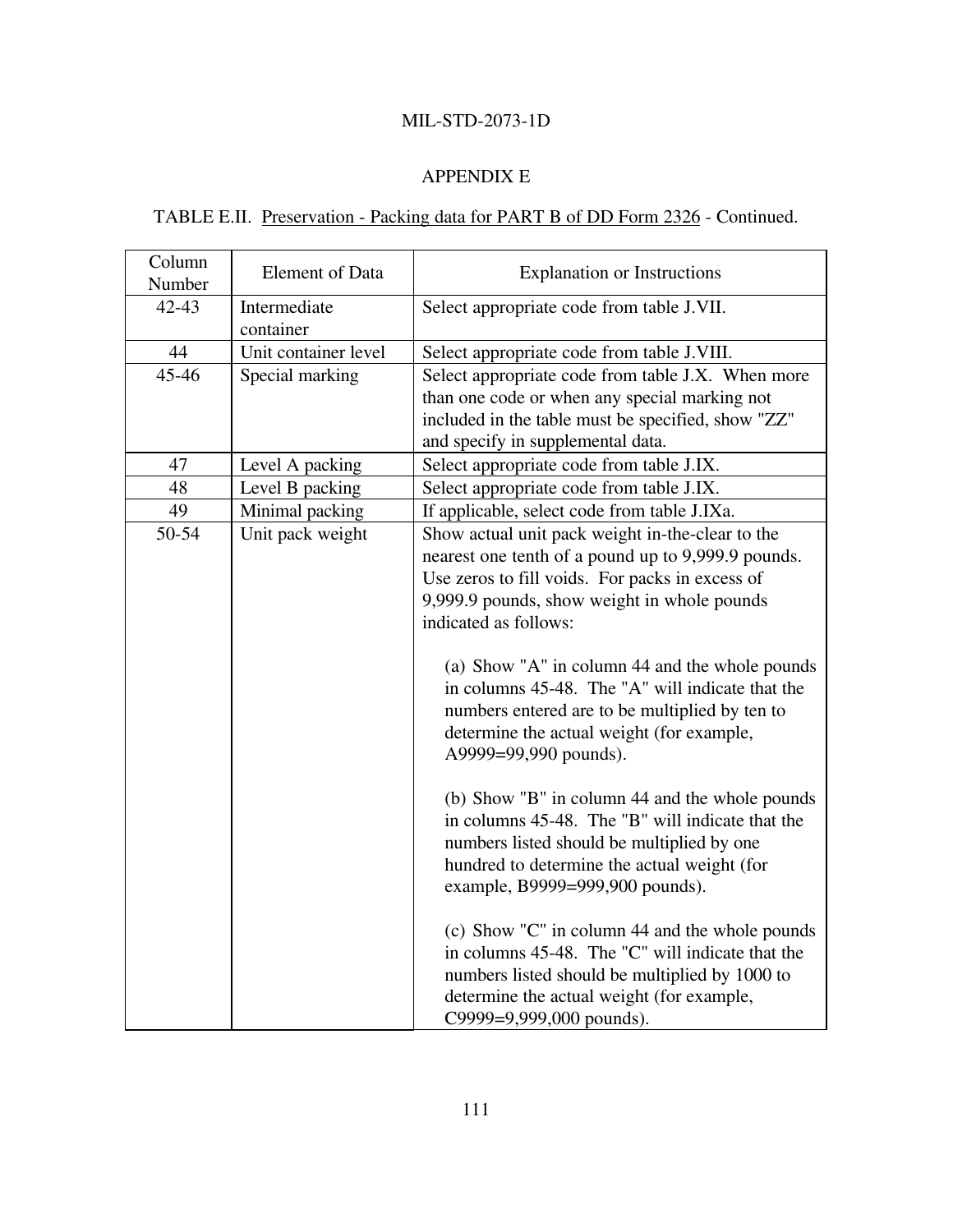# APPENDIX E

# TABLE E.II. Preservation - Packing data for PART B of DD Form 2326 - Continued.

| Column<br>Number | Element of Data                 | <b>Explanation or Instructions</b>                                                                                                                                                                                                                              |
|------------------|---------------------------------|-----------------------------------------------------------------------------------------------------------------------------------------------------------------------------------------------------------------------------------------------------------------|
| 55-66            | Unit pack size                  | Show unit container outside dimensions in-the-clear<br>to the nearest tenth of an inch in order by length,<br>width, and depth. Use "0001" to show dimensions<br>less than .1 of an inch. Use zeros to fill voids (for<br>example, "0024", "0001").             |
| 67-73            | Unit pack cube                  | Show actual cube of the unit pack to the nearest one<br>thousandth of a cubic foot up to 9,999.999 cubic<br>feet. For items with cube in excess of 9,999.999<br>cubic feet, show X in column 67 and indicate cube in<br>whole cubic feet in columns 68-73.      |
| 74-78            | Not used                        |                                                                                                                                                                                                                                                                 |
| 79               | Optional procedure<br>indicator | Select appropriate code from table J.VIIIa.                                                                                                                                                                                                                     |
| 80               | Part indicator                  | Enter one of the following as appropriate:<br>(a) If Parts A and B will be used, enter "2".<br>(b) If Parts A, B and C will be used, enter "3".<br>(c) If Parts A, B, and D will be used, enter "4".<br>(d) If Parts A, B, C, and D will be used, enter $"6"$ . |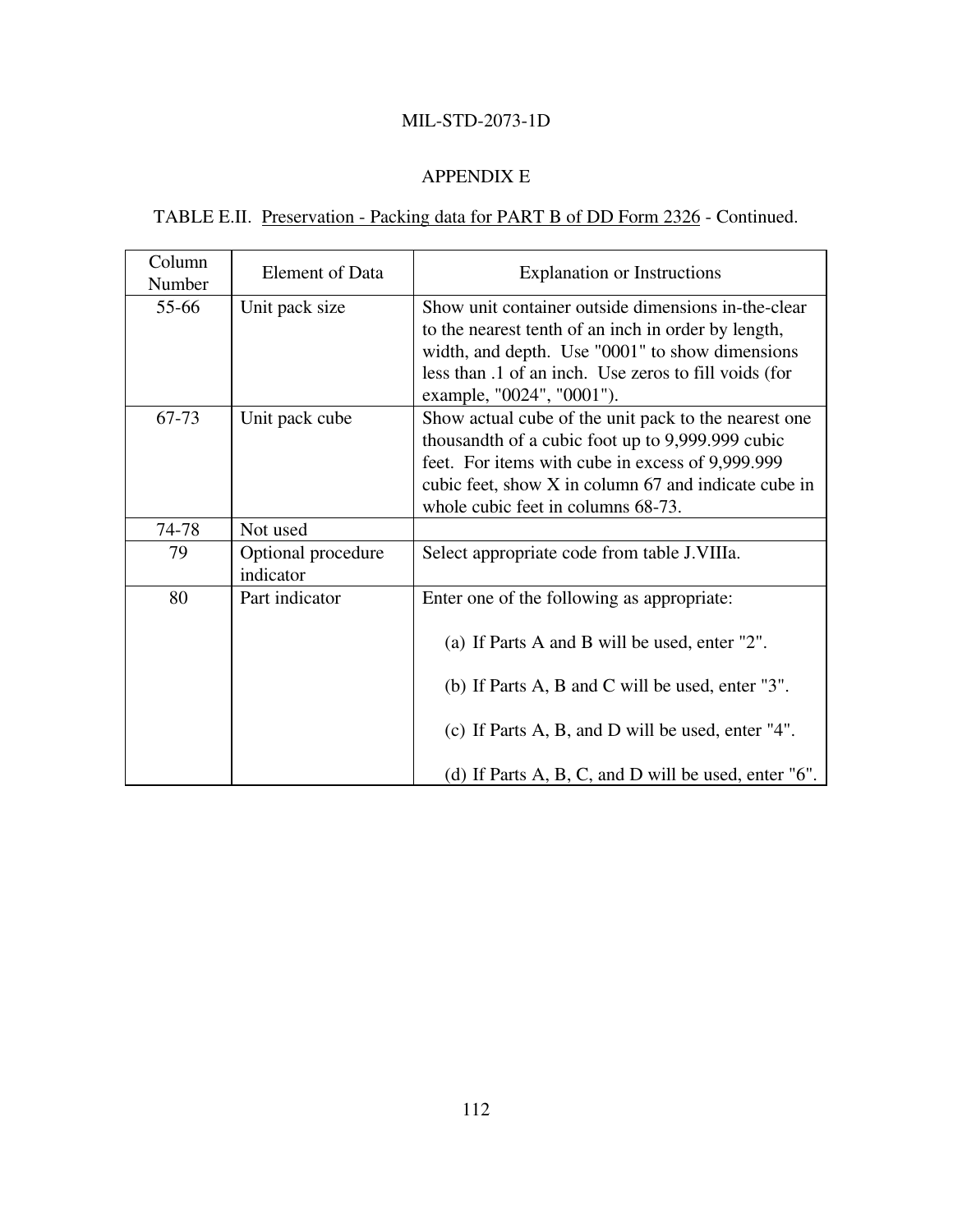# APPENDIX E

# TABLE E.III. Supplemental data for PART C of DD Form 2326.

| Column<br>Number | <b>Element</b> of Data       | <b>Explanation or Instructions</b>                                                                                                                                                                                                                                                                                                                                                                                                                                                                                                                                                                                                                                                                                                                                  |
|------------------|------------------------------|---------------------------------------------------------------------------------------------------------------------------------------------------------------------------------------------------------------------------------------------------------------------------------------------------------------------------------------------------------------------------------------------------------------------------------------------------------------------------------------------------------------------------------------------------------------------------------------------------------------------------------------------------------------------------------------------------------------------------------------------------------------------|
| 1                | Document identifier          | Enter "C" to identify as supplemental data.                                                                                                                                                                                                                                                                                                                                                                                                                                                                                                                                                                                                                                                                                                                         |
| $2 - 6$          |                              | Reserved for system document control and<br>identification numbers and applicable prefix<br>designations.                                                                                                                                                                                                                                                                                                                                                                                                                                                                                                                                                                                                                                                           |
| $7 - 21$         | National stock<br>number     | Show the identification number assigned to the item<br>of supply (7-10 for Federal Supply Classification<br>code; 11-19 for National Item Identification Number;<br>20-21 for Material Management Aggregation Code<br>(MMAC), Service Management Code or Special<br>Material Identification Code (SMIC), as applicable).                                                                                                                                                                                                                                                                                                                                                                                                                                            |
| 22-80            | In-the-clear<br>instructions | If there is an applicable procedural specification for<br>the item being packaged, and the packaging<br>requirements are adequately defined therein, enter<br>two asterisks followed by the specification number<br>beginning in column 22. For example, the<br>information shall be entered as follows:<br>**MIL-X-XXXXX<br>Supplemental instructions, such as specific method(s)<br>of preservation, may be added as appropriate.<br>In the absence of an applicable procedural<br>specification, enter descriptive packaging instructions<br>in-the-clear using a maximum of 59 characters.<br>The following are examples of data entry:<br>(a) APPLY PRESERVE 02 ON BARE AREA.<br>(Note that code for appropriate preservative is<br>selected from table J.III) |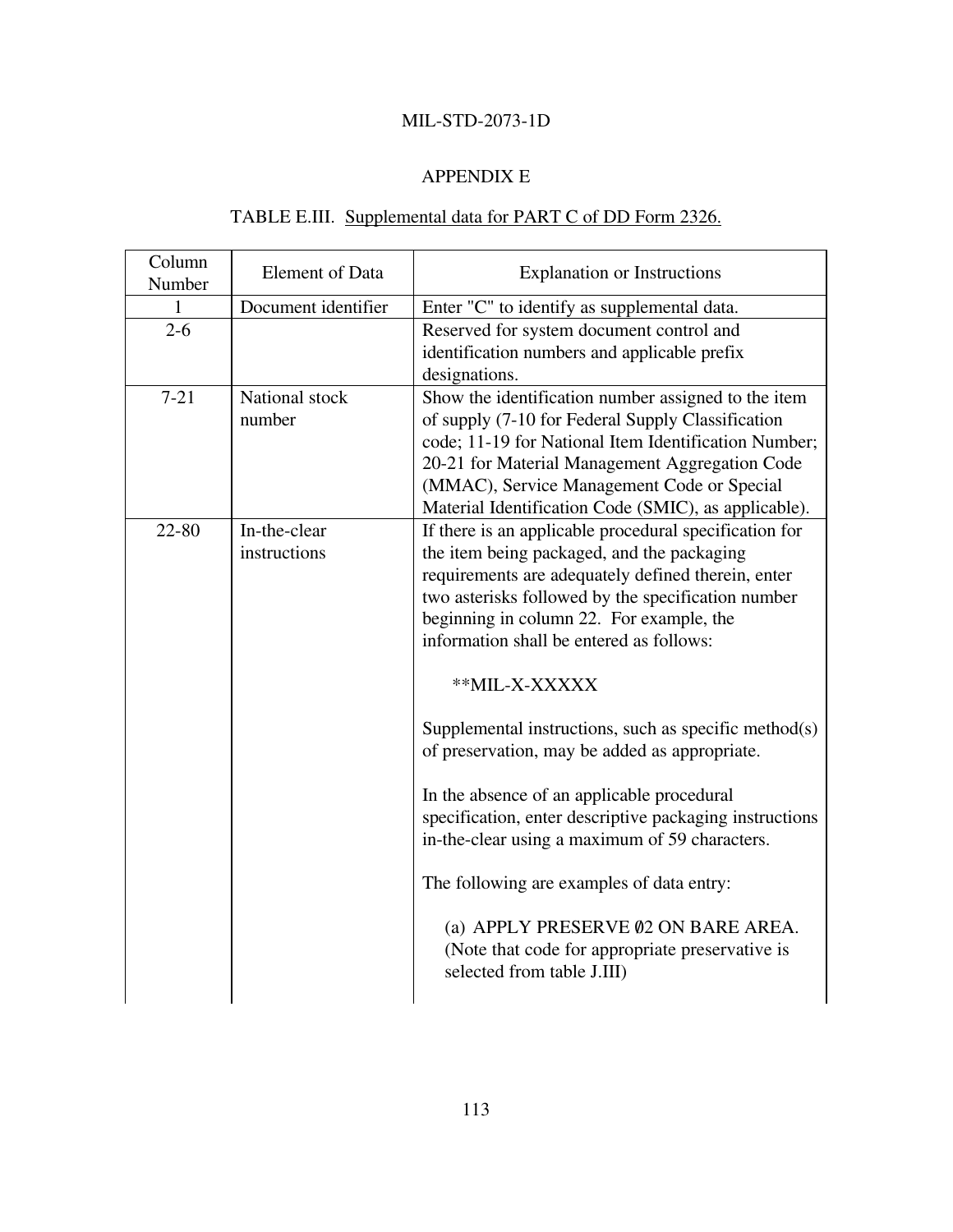# APPENDIX E

# TABLE E.III. Supplemental data for PART C of DD Form 2326 – Continued.

| Column<br>Number | Element of Data | <b>Explanation or Instructions</b>             |
|------------------|-----------------|------------------------------------------------|
| 22-80            |                 | (b) CUSHION ENDS WITH BG. (Note that           |
| (Cont.)          |                 | code for appropriate material is selected from |
|                  |                 | table J.V.                                     |
|                  |                 | (c) PLACE DIPSTICK IN BE BAG AND               |
|                  |                 | SECURE TO VALVE. (The code for                 |
|                  |                 | appropriate bag is selected from table J.VII.) |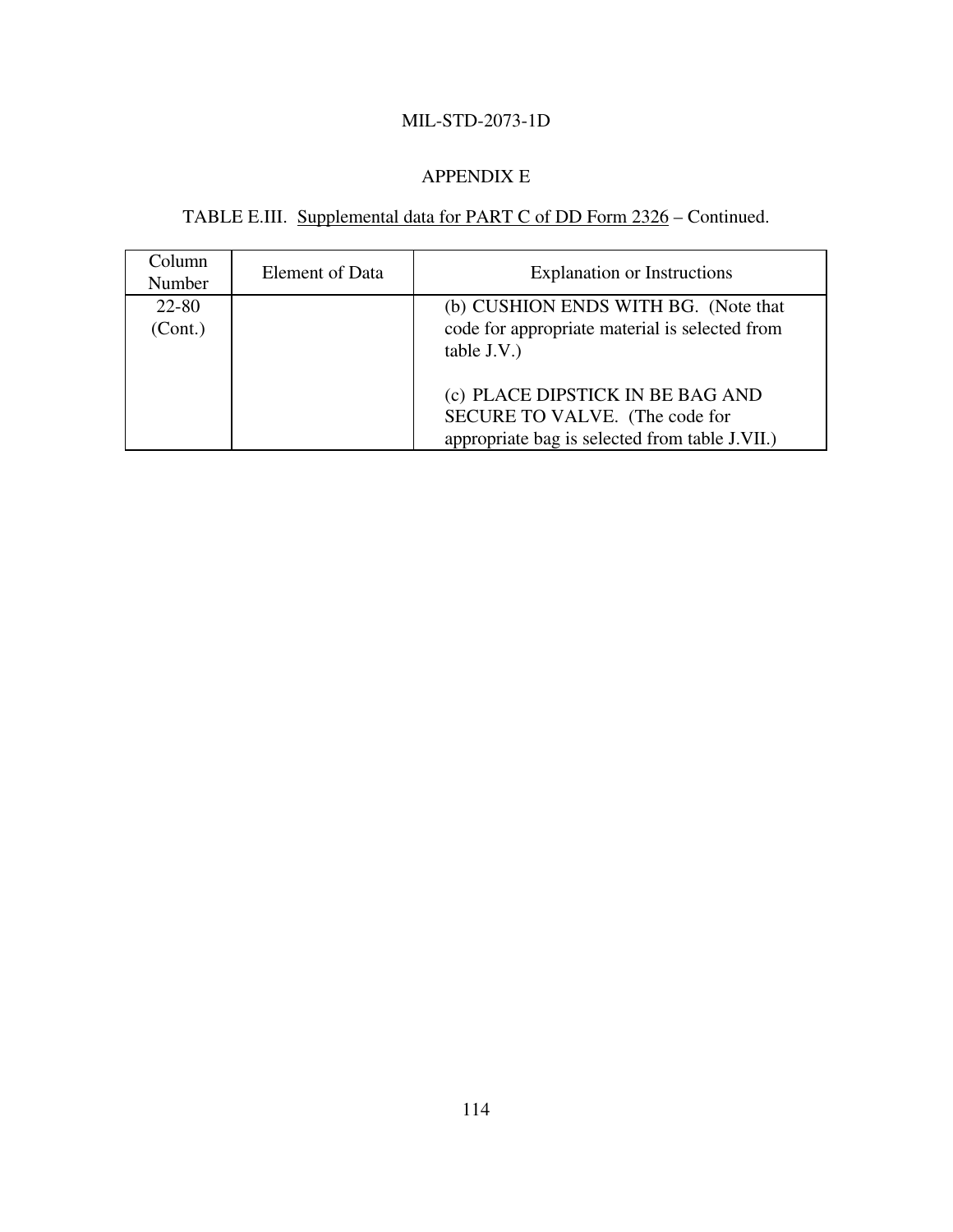# APPENDIX E

# TABLE E.IV. Special packaging instruction data for PART D of DD Form 2326.

| Column<br>Number | <b>Element</b> of Data | <b>Explanation or Instructions</b>                           |
|------------------|------------------------|--------------------------------------------------------------|
| 1                | Document identifier    | Enter "D" to identify special packaging instruction<br>data. |
| $2 - 6$          |                        | Reserved for system document control and                     |
|                  |                        | identification numbers and applicable prefix                 |
|                  |                        | designations.                                                |
| $7 - 21$         | National stock         | Show the identification number assigned to the item          |
|                  | number                 | of supply (7-10 for Federal Supply Classification            |
|                  |                        | code; 11-19 for National Item Identification Number;         |
|                  |                        | 20-21 for Material Management Aggregation Code               |
|                  |                        | (MMAC), Service Management Code or Special                   |
|                  |                        | Material Identification Code (SMIC), as applicable).         |
| $22 - 26$        | Packaging design       | Enter the 5-digit numerical CAGE code of the                 |
|                  | activity code          | packaging design activity, assigned in conformance           |
|                  | identification number  | with Cataloging Handbook H4/H8.                              |
| 27-36            | SPI number             | Enter the SPI number provided by the service or              |
|                  |                        | agency. In column 27, one of the following alpha             |
|                  |                        | characters will be used:                                     |
|                  |                        | A - Army<br>M - Marine Corps                                 |
|                  |                        | $D$ - $DLA$<br>N - Navy                                      |
|                  |                        | F - Air Force                                                |
| 37               | Revision               | Enter the revision symbol as an alphabetic character         |
|                  |                        | beginning with an "A" for the first revision, then           |
|                  |                        | proceeding through the alphabet for each succeeding          |
|                  |                        | revision, except do not use I, O, Q, S, X and Z.             |
| 38-40            | Not used               |                                                              |
| $41 - 45$        | SPI date               | Enter the ordinal date, reflecting the two-position          |
|                  |                        | year and three-position day of the last revision of the      |
|                  |                        | SPI (for example, April 15, 1999 would be "99105").          |
|                  |                        | Do not use spaces or dashes.                                 |
| $46 - 61$        | <b>Container NSN</b>   | Show the National Stock Number of the long-life              |
|                  |                        | container required, if applicable.                           |
| 62-80            | Not used               |                                                              |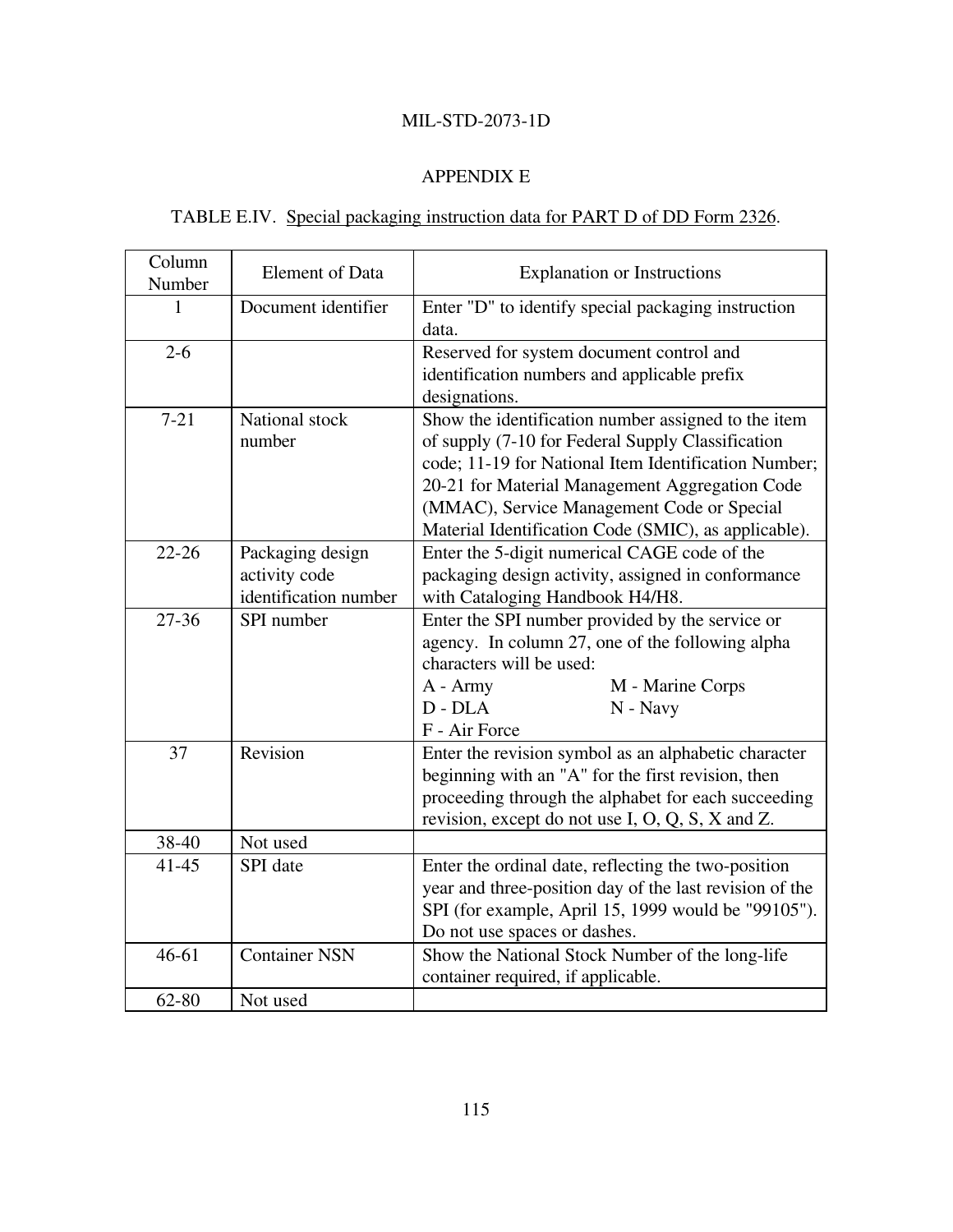# APPENDIX E

| <b>APPROVAL STAMP</b> |                                                                                                                                                                                                                                   |                 |                |                    |     |                | <b>FORM APPROVED</b><br>PRESERVATION AND PACKING DATA<br>OMB No. 0704-0188 |                |                     |    |                                      |             |       |                                                       |                                                                          |                                      |      |       |                               |    |      |                                 |                                      |    |       |                                      |                     |                                              |            |                   |                     |                  |                                         |           |    |                   |            |             |    |  |  |
|-----------------------|-----------------------------------------------------------------------------------------------------------------------------------------------------------------------------------------------------------------------------------|-----------------|----------------|--------------------|-----|----------------|----------------------------------------------------------------------------|----------------|---------------------|----|--------------------------------------|-------------|-------|-------------------------------------------------------|--------------------------------------------------------------------------|--------------------------------------|------|-------|-------------------------------|----|------|---------------------------------|--------------------------------------|----|-------|--------------------------------------|---------------------|----------------------------------------------|------------|-------------------|---------------------|------------------|-----------------------------------------|-----------|----|-------------------|------------|-------------|----|--|--|
|                       | The public reporting burden for this collection of information is estimated to average 5 minutes per response, including the time for reviewing instructions, searching<br>estating data sources, gathering and maintaining the d |                 |                |                    |     |                |                                                                            |                |                     |    |                                      |             |       |                                                       |                                                                          |                                      |      |       |                               |    |      |                                 |                                      |    |       |                                      |                     |                                              |            |                   |                     |                  |                                         |           |    |                   |            |             |    |  |  |
|                       |                                                                                                                                                                                                                                   |                 |                |                    |     |                |                                                                            |                | <b>NOMENCLATURE</b> |    |                                      |             |       |                                                       |                                                                          |                                      |      |       |                               |    |      |                                 |                                      |    |       | <b>DESIGN ACTIVITY'S PART NUMBER</b> |                     |                                              |            |                   |                     |                  |                                         |           |    |                   |            |             |    |  |  |
|                       |                                                                                                                                                                                                                                   |                 |                |                    |     |                |                                                                            |                |                     |    |                                      |             |       | <b>MANUFACTURER'S CAGE CODE</b>                       |                                                                          |                                      |      |       |                               |    |      |                                 |                                      |    |       |                                      |                     |                                              |            |                   |                     |                  | CONFIGURATION ITEM SPECIFICATION NUMBER |           |    |                   |            |             |    |  |  |
|                       |                                                                                                                                                                                                                                   |                 |                |                    |     |                |                                                                            |                |                     |    |                                      |             |       |                                                       |                                                                          |                                      |      |       |                               |    |      |                                 |                                      |    |       |                                      |                     |                                              |            |                   |                     |                  |                                         |           |    |                   |            |             |    |  |  |
|                       |                                                                                                                                                                                                                                   |                 | DOC CON        |                    |     |                |                                                                            |                |                     |    |                                      |             |       |                                                       | <b>ITEM IDENTIFICATION DATA (PART A)</b><br><b>NATIONAL STOCK NUMBER</b> |                                      |      |       |                               |    |      | LENGTH<br><b>ITEM WEIGHT</b>    |                                      |    |       |                                      |                     |                                              |            | WIDTH             |                     | <b>CAT</b>       |                                         |           |    |                   |            |             |    |  |  |
|                       | 2                                                                                                                                                                                                                                 | 3               | 4              | 5                  | 6   | $\overline{7}$ | <b>FSC</b><br>8                                                            | 9              | 10                  | 11 | 12                                   | 13          | 14    | <b>NIIN</b><br>15                                     | 16<br>17<br>18<br>19                                                     |                                      |      |       | <b>ADDL</b><br>20             | 21 | 22   | <b>POUNDS</b><br>23             | 10th<br>24<br>26<br>25               |    |       | 27                                   | <b>INCHES</b><br>28 | 29                                           | 10th<br>30 | 31                | <b>INCHES</b><br>32 | 33               | 10th<br><b>INCHES</b><br>34<br>35<br>36 |           |    | 37                | 10th<br>38 | P/C<br>39   | 40 |  |  |
| Α                     |                                                                                                                                                                                                                                   |                 |                |                    |     |                |                                                                            |                |                     |    |                                      |             |       |                                                       |                                                                          |                                      |      |       |                               |    |      |                                 |                                      |    |       |                                      |                     |                                              |            |                   |                     |                  |                                         |           |    |                   |            |             |    |  |  |
|                       |                                                                                                                                                                                                                                   |                 |                |                    |     |                |                                                                            |                |                     |    |                                      |             |       |                                                       |                                                                          |                                      |      |       |                               |    |      |                                 |                                      |    |       |                                      |                     |                                              |            |                   |                     |                  |                                         |           |    |                   |            |             |    |  |  |
| CODE<br>WSF           | $\sf P$                                                                                                                                                                                                                           |                 |                |                    | QUP |                |                                                                            | <b>ICQ</b>     |                     |    |                                      | <b>CAGE</b> |       |                                                       |                                                                          |                                      |      |       |                               |    |      |                                 |                                      |    |       | <b>DRAWING OR PART NUMBER</b>        |                     |                                              |            |                   |                     |                  | P<br>J.                                 |           |    |                   |            |             |    |  |  |
| 41                    | 42                                                                                                                                                                                                                                | 43              | 44             | 45                 | 46  | 47             | 48                                                                         | 49             | 50                  | 51 | 52                                   | 53          | 54    | 55                                                    | 56                                                                       | 57                                   | 58   | 59    | 60                            | 61 | 62   | 63                              | 64                                   | 65 | 66    | 67                                   | 68                  | 69                                           | 70         | 71                | 72                  | 73               | 74                                      | 75        | 76 | 77                | 78         | 79          | 80 |  |  |
|                       |                                                                                                                                                                                                                                   |                 |                |                    |     |                |                                                                            |                |                     |    |                                      |             |       |                                                       |                                                                          | PRESERVATION - PACKING DATA (PART B) |      |       |                               |    |      |                                 |                                      |    |       |                                      |                     |                                              |            |                   |                     |                  |                                         |           |    |                   |            |             |    |  |  |
|                       |                                                                                                                                                                                                                                   |                 |                |                    |     |                |                                                                            |                |                     |    |                                      |             |       | <b>NATIONAL STOCK NUMBER</b>                          |                                                                          |                                      |      |       |                               |    |      |                                 |                                      |    |       |                                      |                     | <b>PRES</b>                                  |            |                   |                     | <b>PRES</b>      |                                         | WRAP      |    | <b>CUSH</b>       | с          | <b>UNIT</b> |    |  |  |
| -1                    | $\overline{\mathbf{2}}$                                                                                                                                                                                                           | 3               | DOC CON<br>4   | 5                  | 6   | $\overline{7}$ | <b>FSC</b><br>8                                                            | 9              | 10                  | 11 | 12                                   | 13          | 14    | <b>NIIN</b><br>15                                     | 16                                                                       | 17                                   | 18   | 19    | <b>ADDL</b><br>20             | 21 | 22   | 23                              | 24                                   | 25 | 26    | 27                                   | 28                  | <b>METH</b><br>29                            | 30         | с<br>31           | 32                  | <b>MTL</b><br>33 | 34                                      | MTL<br>35 | 36 | <b>DUNN</b><br>37 | T<br>38    | CONT<br>39  | 40 |  |  |
| в                     |                                                                                                                                                                                                                                   |                 |                |                    |     |                |                                                                            |                |                     |    |                                      |             |       |                                                       |                                                                          |                                      |      |       |                               |    |      |                                 |                                      |    |       |                                      |                     |                                              |            |                   |                     |                  |                                         |           |    |                   |            |             |    |  |  |
|                       |                                                                                                                                                                                                                                   |                 |                |                    |     |                |                                                                            |                |                     |    |                                      |             |       |                                                       |                                                                          |                                      |      |       |                               |    |      |                                 |                                      |    |       |                                      |                     |                                              |            |                   |                     |                  |                                         |           |    |                   |            |             |    |  |  |
|                       | <b>INT</b><br>CTR                                                                                                                                                                                                                 |                 | U<br>с<br>L    | <b>SPEC</b><br>MKG |     | A              | <b>PACKING</b><br>в                                                        | MIN            |                     |    | <b>UNIT PACK WT</b><br>WEIGHT (LBS.) |             | 10th  |                                                       | LENGTH                                                                   |                                      | 10th |       | UNIT PACK SIZE (IN.)<br>WIDTH |    | 10th |                                 | <b>DEPTH</b>                         |    | 10th  |                                      |                     | UNIT PACK CUBE (CU.FT.)<br><b>WHOLE CUBE</b> |            |                   | 1000 th             |                  | $\circ$<br>P<br>I.                      |           |    |                   |            |             | PI |  |  |
| 41                    | 42                                                                                                                                                                                                                                | 43              | 44             | 45                 | 46  | 47             | 48                                                                         | 49             | 50                  | 51 | 52                                   | 53          | 54    | 55                                                    | 56                                                                       | 57                                   | 58   | 59    | 60                            | 61 | 62   | 63                              | 64                                   | 65 | 66    | 67                                   | 68                  | 69                                           | 70         | 71                | 72                  | 73               | 74                                      | 75        | 76 | 77                | 78         | 79          | 80 |  |  |
|                       |                                                                                                                                                                                                                                   |                 |                |                    |     |                |                                                                            |                |                     |    |                                      |             |       |                                                       |                                                                          |                                      |      |       |                               |    |      |                                 |                                      |    |       |                                      |                     |                                              |            |                   |                     |                  |                                         |           |    |                   |            |             |    |  |  |
|                       |                                                                                                                                                                                                                                   |                 |                |                    |     |                |                                                                            |                |                     |    |                                      |             |       | <b>NATIONAL STOCK NUMBER</b>                          |                                                                          | SUPPLEMENTAL DATA (PART C)           |      |       |                               |    |      |                                 |                                      |    |       |                                      |                     |                                              |            |                   |                     |                  |                                         |           |    |                   |            |             |    |  |  |
|                       |                                                                                                                                                                                                                                   |                 | DOC CON        |                    |     |                | <b>FSC</b>                                                                 |                |                     |    |                                      |             |       | <b>NIIN</b>                                           |                                                                          |                                      |      |       | ADDL                          |    |      |                                 |                                      |    |       |                                      |                     | SUPPLEMENTAL INSTRUCTIONS                    |            |                   |                     |                  |                                         |           |    |                   |            |             |    |  |  |
| c                     | $\overline{2}$                                                                                                                                                                                                                    |                 | $\overline{a}$ | 5                  | 6   | $\overline{7}$ | 8                                                                          | 9              | 10                  | 11 | 12                                   | 13          | 14    | 15                                                    | 16                                                                       | 17                                   | 18   | 19    | 20                            | 21 | 22   | 23                              | 24                                   | 25 | 26    | 27                                   | 28                  | 29                                           | 30         | 31                | 32                  | 33               | 34                                      | 35        | 36 | 37                | 38         | 39          | 40 |  |  |
|                       |                                                                                                                                                                                                                                   |                 |                |                    |     |                |                                                                            |                |                     |    |                                      |             |       |                                                       |                                                                          |                                      |      |       |                               |    |      |                                 |                                      |    |       |                                      |                     |                                              |            |                   |                     |                  |                                         |           |    |                   |            |             |    |  |  |
| 41                    | 42                                                                                                                                                                                                                                | 43              | 44             | 45                 | 46  | 47             | 48                                                                         | 49             | 50                  | 51 | 52                                   | 53          | 54    | 55                                                    | 56                                                                       | 57                                   |      | 58 59 | 60                            | 61 | 62   | SUPPLEMENTAL INSTRUCTIONS<br>63 | 64                                   | 65 | 66    | 67                                   | 68                  | 69                                           | 70         | 71                | 72                  | 73               | 74                                      | 75        | 76 | 77                | 78         | 79          | 80 |  |  |
|                       |                                                                                                                                                                                                                                   |                 |                |                    |     |                |                                                                            |                |                     |    |                                      |             |       |                                                       |                                                                          |                                      |      |       |                               |    |      |                                 |                                      |    |       |                                      |                     |                                              |            |                   |                     |                  |                                         |           |    |                   |            |             |    |  |  |
|                       |                                                                                                                                                                                                                                   |                 |                |                    |     |                |                                                                            |                |                     |    |                                      |             |       | <b>SPECIAL PACKAGING INSTRUCTION DATA (PART D)</b>    |                                                                          |                                      |      |       |                               |    |      |                                 |                                      |    |       |                                      |                     |                                              |            |                   |                     |                  |                                         |           |    |                   |            |             |    |  |  |
|                       |                                                                                                                                                                                                                                   |                 | DOC CON        |                    |     |                | <b>FSC</b>                                                                 |                |                     |    |                                      |             |       | <b>NATIONAL STOCK NUMBER</b><br><b>NIIN</b>           |                                                                          |                                      |      |       | ADDL                          |    |      |                                 | <b>PKG DESIGN</b><br><b>ACT CAGE</b> |    |       |                                      |                     |                                              |            | <b>SPI NUMBER</b> |                     |                  |                                         |           |    | R<br>E<br>v       |            |             |    |  |  |
| 1                     | $\overline{2}$                                                                                                                                                                                                                    | $\mathbf{3}$    | 4              | 5                  | 6   | $\overline{7}$ | 8                                                                          | 9 <sup>1</sup> | 10                  | 11 | 12                                   |             | 13 14 | 15 16 17                                              |                                                                          |                                      | 18   | 19    | $20$ 21                       |    | 22   | 23                              | 24                                   | 25 | 26 27 |                                      | 28                  | 29                                           |            | 30 31             | 32                  | 33               | 34                                      | 35        | 36 | 37                | 38         | 39 40       |    |  |  |
| D                     |                                                                                                                                                                                                                                   |                 |                |                    |     |                |                                                                            |                |                     |    |                                      |             |       |                                                       |                                                                          |                                      |      |       |                               |    |      |                                 |                                      |    |       |                                      |                     |                                              |            |                   |                     |                  |                                         |           |    |                   |            |             |    |  |  |
|                       |                                                                                                                                                                                                                                   |                 |                |                    |     |                |                                                                            |                |                     |    |                                      |             |       |                                                       |                                                                          |                                      |      |       |                               |    |      |                                 |                                      |    |       |                                      |                     |                                              |            |                   |                     |                  |                                         |           |    |                   |            |             |    |  |  |
|                       |                                                                                                                                                                                                                                   | <b>SPI DATE</b> |                |                    |     | <b>FSC</b>     |                                                                            |                |                     |    |                                      |             |       | <b>CONTAINER NATIONAL STOCK NUMBER</b><br><b>NIIN</b> |                                                                          |                                      |      |       | ADDL                          |    |      |                                 |                                      |    |       |                                      |                     |                                              |            |                   |                     |                  |                                         |           |    |                   |            |             |    |  |  |
| 41                    | 42                                                                                                                                                                                                                                | 43              | 44             | 45                 | 46  | 47             | 48                                                                         | 49             | 50                  | 51 | 52                                   | 53          | 54    | 55                                                    | 56                                                                       | 57                                   | 58   | 59    | 60                            | 61 | 62   | 63                              | 64                                   | 65 | 66    | 67                                   | 68                  | 69                                           | 70         | 71                | 72                  | 73               | 74                                      | 75        | 76 | 77                | 78         | 79 80       |    |  |  |
|                       |                                                                                                                                                                                                                                   |                 |                |                    |     |                |                                                                            |                |                     |    |                                      |             |       |                                                       |                                                                          |                                      |      |       |                               |    |      |                                 |                                      |    |       |                                      |                     |                                              |            |                   |                     |                  |                                         |           |    |                   |            |             |    |  |  |

**DD FORM 2326, SEP 97 S/N: 0102-LF-114-7000**

**PREVIOUS EDITIONS ARE OBSOLETE.**

FIGURE E.1. Preservation and Packing Data.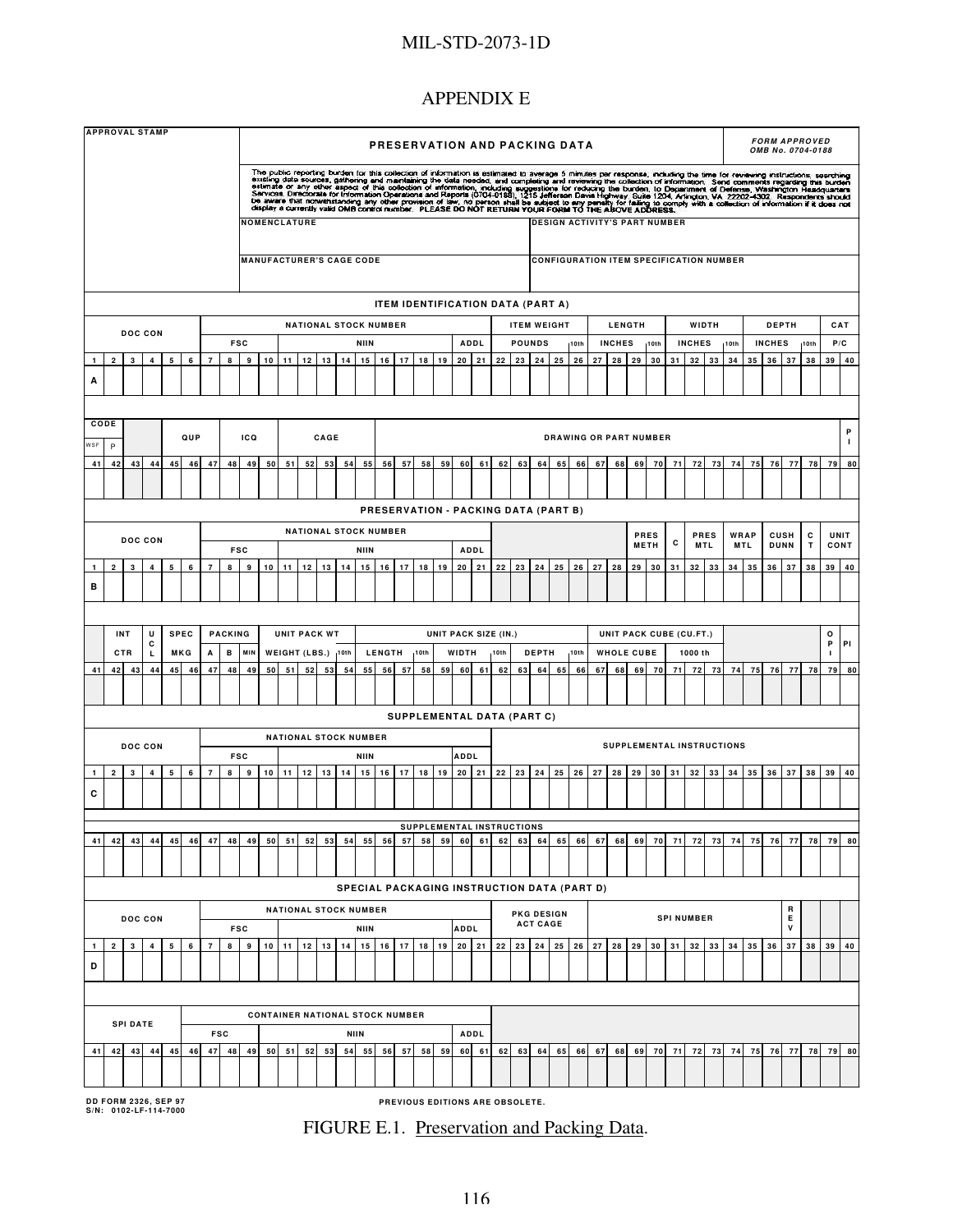## APPENDIX E

|                                                                                                                                                                                                                                | <b>SPECIAL PACKAGING INSTRUCTION</b> | <b>Form Approved</b><br>OMB No. 0704-0188 |                     |                    |                  |                           |  |  |
|--------------------------------------------------------------------------------------------------------------------------------------------------------------------------------------------------------------------------------|--------------------------------------|-------------------------------------------|---------------------|--------------------|------------------|---------------------------|--|--|
| The public reporting burden for this collection of information is estimated to average 30 days per response, including the time for reviewing instructions, searching axisting data sources, gathering and reviewing the colle |                                      |                                           |                     |                    |                  |                           |  |  |
| 1. PART OR DRAWING NO.                                                                                                                                                                                                         |                                      |                                           |                     |                    | 2. CAGE          | 3. SPI NO.                |  |  |
| 4. NATIONAL STOCK NO.                                                                                                                                                                                                          |                                      |                                           |                     |                    | 5. DATE          | 6. REVISION               |  |  |
| $7.$ QUP                                                                                                                                                                                                                       | 8. ICQ                               | 9. UNIT PACK WT.                          |                     |                    | 10. UNIT PACK CU | 11. UNIT PACK SIZE        |  |  |
| <b>12. MILITARY PRESERVATION</b>                                                                                                                                                                                               |                                      |                                           | 18.<br><b>STEPS</b> | 19.<br><b>REQD</b> |                  | 20.<br><b>DESCRIPTION</b> |  |  |
| 13. CLEANING                                                                                                                                                                                                                   |                                      |                                           |                     |                    |                  |                           |  |  |
| 14. DRYING                                                                                                                                                                                                                     |                                      |                                           |                     |                    |                  |                           |  |  |
| <b>15. PACKING</b>                                                                                                                                                                                                             |                                      |                                           |                     |                    |                  |                           |  |  |
| a. LEVEL A                                                                                                                                                                                                                     |                                      |                                           |                     |                    |                  |                           |  |  |
| b. LEVEL B                                                                                                                                                                                                                     |                                      |                                           |                     |                    |                  |                           |  |  |
| 16. MARKING                                                                                                                                                                                                                    |                                      |                                           |                     |                    |                  |                           |  |  |
| 17. NOTES/DRAWING                                                                                                                                                                                                              |                                      |                                           |                     |                    |                  |                           |  |  |
|                                                                                                                                                                                                                                |                                      |                                           |                     |                    |                  |                           |  |  |
|                                                                                                                                                                                                                                |                                      |                                           |                     |                    |                  |                           |  |  |
|                                                                                                                                                                                                                                |                                      |                                           |                     |                    |                  |                           |  |  |
|                                                                                                                                                                                                                                |                                      |                                           |                     |                    |                  |                           |  |  |
|                                                                                                                                                                                                                                |                                      |                                           |                     |                    |                  |                           |  |  |
|                                                                                                                                                                                                                                |                                      |                                           |                     |                    |                  |                           |  |  |
|                                                                                                                                                                                                                                |                                      |                                           |                     |                    |                  |                           |  |  |
|                                                                                                                                                                                                                                |                                      |                                           |                     |                    |                  |                           |  |  |
|                                                                                                                                                                                                                                |                                      |                                           |                     |                    |                  |                           |  |  |

**DD FORM 2169 JUN 1997**<br> **DD FORM 2169 JUN 1997**<br>
S/N: 0102-LF-114-6800

FIGURE E.2. Special Packaging Instruction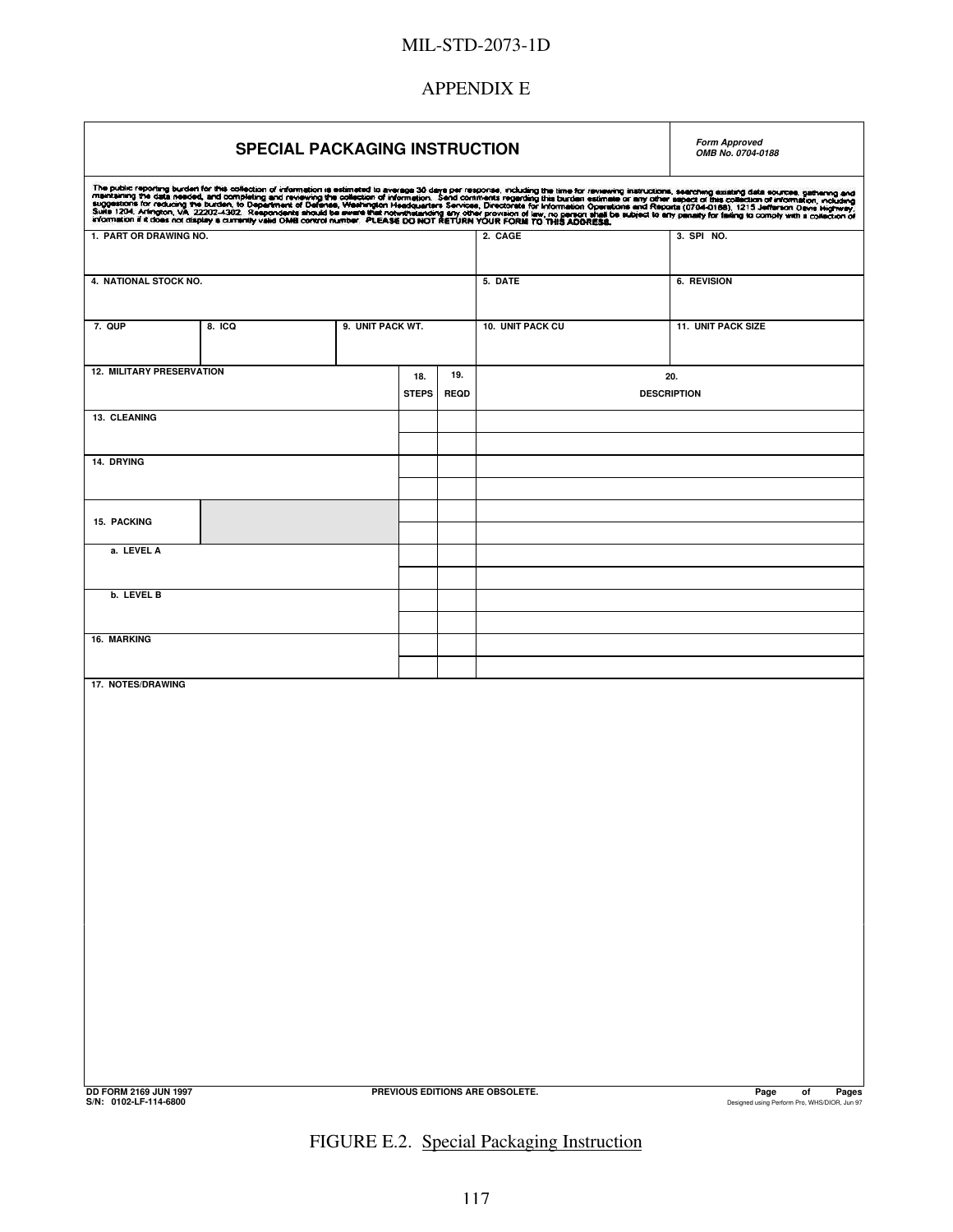# APPENDIX E

| <b>SPECIAL PACKAGING INSTRUCTION (Continuation Sheet)</b>                                                                                                                                                                         | Form Approved<br>OMB No. 0704-0188 |                     |  |  |  |  |  |
|-----------------------------------------------------------------------------------------------------------------------------------------------------------------------------------------------------------------------------------|------------------------------------|---------------------|--|--|--|--|--|
| The public reporting burden for this collection of information is estimated to average 30 days per response, including the time for reviewing instructions, searching existing data sources, gathering and<br>maintaining the dat |                                    |                     |  |  |  |  |  |
| 1. PART OR DRAWING NO.                                                                                                                                                                                                            | 2. CAGE                            | 3. SPI NO.          |  |  |  |  |  |
| 4. NATIONAL STOCK NO.                                                                                                                                                                                                             | 5. DATE                            | 6. REVISION         |  |  |  |  |  |
|                                                                                                                                                                                                                                   |                                    |                     |  |  |  |  |  |
|                                                                                                                                                                                                                                   |                                    |                     |  |  |  |  |  |
|                                                                                                                                                                                                                                   |                                    |                     |  |  |  |  |  |
|                                                                                                                                                                                                                                   |                                    |                     |  |  |  |  |  |
|                                                                                                                                                                                                                                   |                                    |                     |  |  |  |  |  |
|                                                                                                                                                                                                                                   |                                    |                     |  |  |  |  |  |
|                                                                                                                                                                                                                                   |                                    |                     |  |  |  |  |  |
|                                                                                                                                                                                                                                   |                                    |                     |  |  |  |  |  |
|                                                                                                                                                                                                                                   |                                    |                     |  |  |  |  |  |
|                                                                                                                                                                                                                                   |                                    |                     |  |  |  |  |  |
|                                                                                                                                                                                                                                   |                                    |                     |  |  |  |  |  |
|                                                                                                                                                                                                                                   |                                    |                     |  |  |  |  |  |
|                                                                                                                                                                                                                                   |                                    |                     |  |  |  |  |  |
|                                                                                                                                                                                                                                   |                                    |                     |  |  |  |  |  |
|                                                                                                                                                                                                                                   |                                    |                     |  |  |  |  |  |
|                                                                                                                                                                                                                                   |                                    |                     |  |  |  |  |  |
| DD FORM 2169C JUN 1997<br>S/N: 0102-LF-114-6900                                                                                                                                                                                   | Previous editions are obsolete.    | Page<br>of<br>Pages |  |  |  |  |  |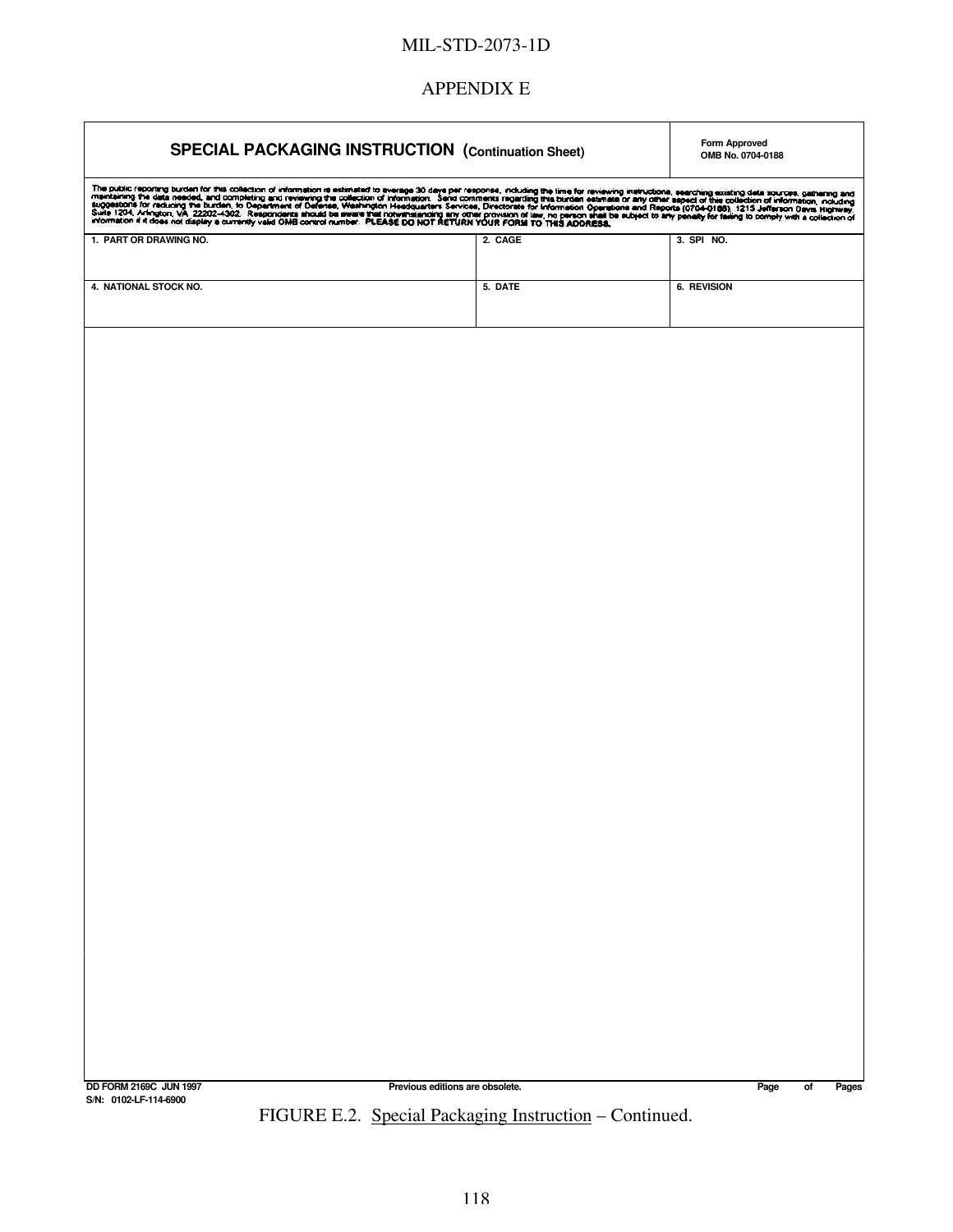#### APPENDIX F

### MILITARY PACKAGING DESIGN VALIDATION PROVISIONS

F.1 SCOPE. This appendix outlines the procedure for conducting appropriate tests to validate specific military package designs when such testing is required (see 5.6). This appendix is a mandatory part of this standard. The information contained herein is intended for compliance, as applicable.

### F.2 APPLICABLE DOCUMENTS

F.2.1 General. The documents listed in this section are specified in sections F.3, F.4, and F.5 of this appendix. While every effort has been made to ensure the completeness of this list, document users are cautioned that they must meet all specified requirements documents cited in sections F.3, F.4, and F.5 of this appendix whether or not they are listed.

### F.2.2 Government documents.

F.2.2.1 Standards. The following standard forms a part of this document to the extent specified herein. Unless otherwise specified, the issue of this document is that listed in the issue of the Department of Defense Index of Specifications and Standards (DoDISS) and supplement thereto, cited in the solicitation (see 6.2).

### STANDARDS

#### MILITARY

MIL-STD-1660 - Design Criteria for Ammunition Unit Loads.

(Unless otherwise indicated, copies of these documents are available from the Standardization Documents Order Desk, 700 Robbins Avenue, Building 4D, Philadelphia, PA 19111-5094.)

F.2.2.2 Other Government documents. The following other Government documents form a part of this document to the extent specified herein. Unless otherwise specified, the issues are those cited in the solicitation.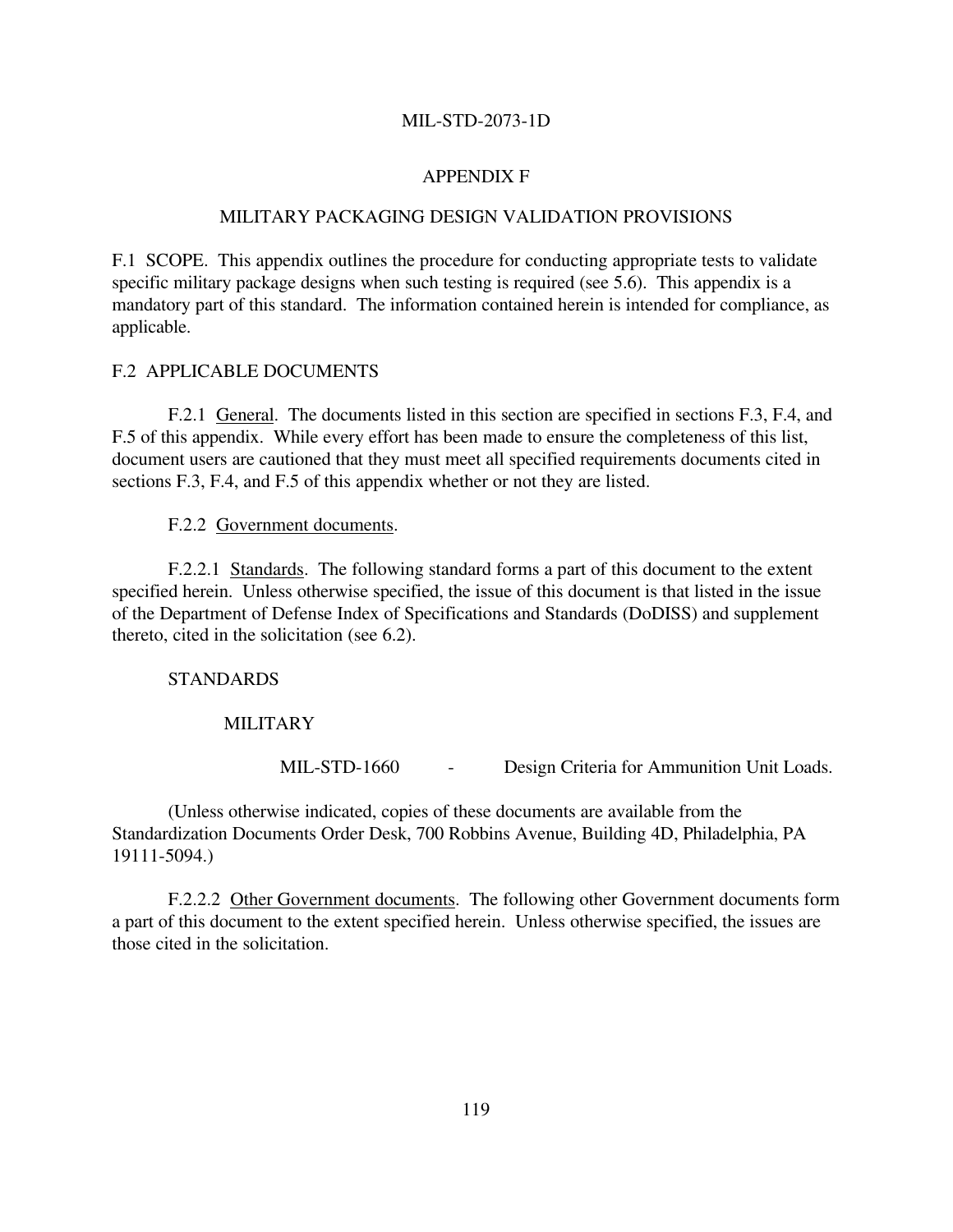### APPENDIX F

### CODE OF FEDERAL REGULATIONS

| <b>29 CFR</b> | Labor                     |
|---------------|---------------------------|
| <b>40 CFR</b> | Protection of Environment |
| 49 CFR        | Transportation            |

(Application for copies should be addressed to the Superintendent of Documents, U.S Government Printing Office, North Capital & H Streets, N.W., Washington, DC 20402.)

F.2.3 Non-Government publications. The following documents form a part of this document to the extent specified herein. Unless otherwise specified, the issues of the documents which are DoD adopted are those listed in the issue of the DoDISS cited in the solicitation. Unless otherwise specified, the issues of documents not listed in the DoDISS are the issues of the documents cited in the solicitation (see 6.2).

### INTERNATIONAL DOCUMENTS

### INTERNATIONAL AIR TRANSPORT ASSOCIATION (IATA)

Dangerous Goods Regulations

### INTERNATIONAL MARITIME ORGANIZATION (IMO)

International Maritime Dangerous Goods Code

(These publications are normally available from the organizations that prepare or distribute the documents. They may also be available in or through libraries or other informational services and from commercial booksellers.)

### AMERICAN SOCIETY FOR TESTING AND MATERIALS (ASTM)

ASTM-D4169 - Performance Testing of Shipping Containers and Systems (DoD adopted).

(Application for copies should be addressed to the American Society for Testing and Materials, 100 Barr Harbor Drive, West Conshohocken, PA 19428-2959.)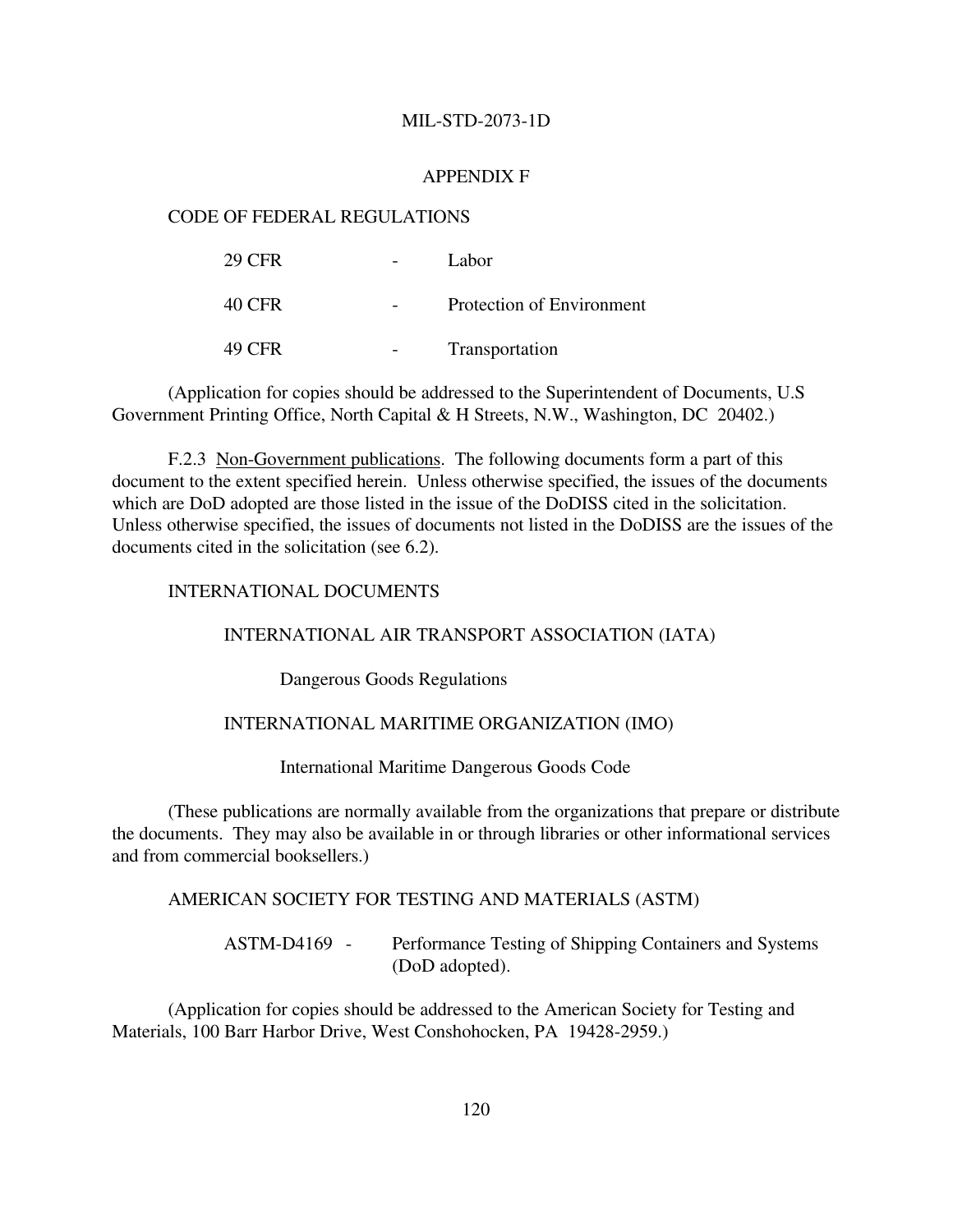### APPENDIX F

### F.3 GENERAL

F.3.1 Packaging design validation tests. Except for hazardous materials package testing, packaging design validation tests shall consist of the following tests and examinations in sequence:

a. The applicable performance tests of ASTM-D4169

b. The applicable preservation inspections of Appendix G

F.3.2 Hazardous material. Testing of hazardous material packages shall be in accordance with the applicable requirements for performance packaging contained in the International Air Transport Association (IATA) Dangerous Goods Regulations or the International Maritime Dangerous Goods Code (IMDG), and with the Code of Federal Regulations (CFR) Title 29, Title 40, and Title 49. These test results shall be documented as specified on the Contract Data Requirements List (see 6.3).

F.3.3 Ammunition unit loads. Ammunition unit load test requirements are stated in MIL-STD-1660.

### F.4 TEST METHODS

F.4.1 Container performance tests. The container shall be subjected to the tests specified for Distribution Cycle 18 of ASTM-D4169 and the following Assurance Levels:

a. For Level A packs – Assurance Level 1.

b. For Level B packs – Assurance Level 2.

F.4.2 Preservation tests. Preservation tests shall be in accordance with G.4.

### F.5 OTHER

F.5.1 Acceptance criteria and disposition of test samples. Procedures as specified in ASTM-D4169 for Government shipments shall apply.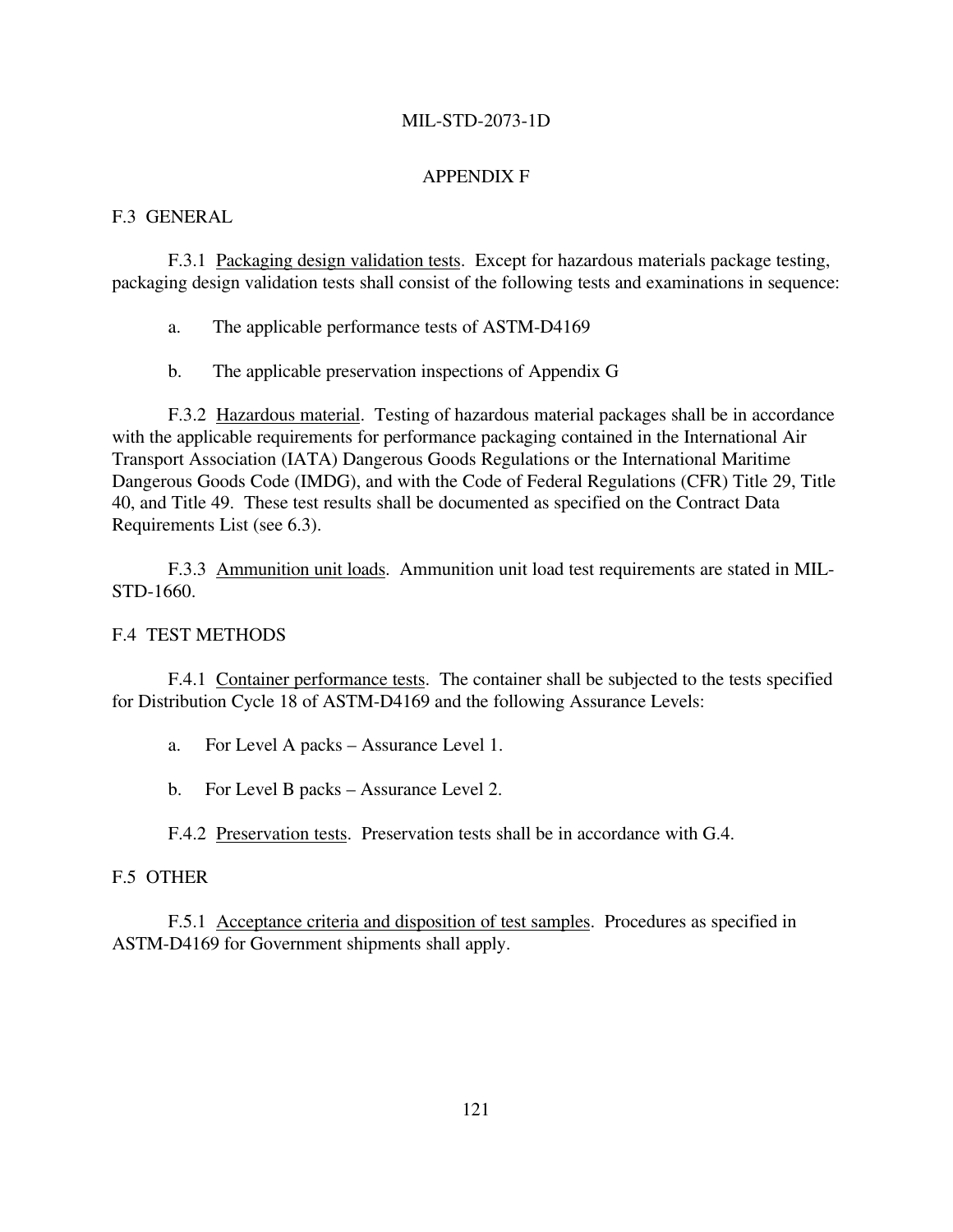#### APPENDIX G

### QUALITY ASSURANCE PROVISIONS

G.1 SCOPE. This appendix outlines the requirements for conducting appropriate quality conformance inspection tests on all military packages delivered under the provisions of this standard. This appendix is a mandatory part of this standard. The information contained herein is intended for compliance, as applicable.

### G.2 APPLICABLE DOCUMENTS

G.2.1 General. The documents listed in this section are specified in sections G.3 and G.4 of this appendix. While every effort has been made to ensure the completeness of this list, document users are cautioned that they must meet all specified requirements documents cited in sections G.3 and G.4 of this appendix, whether or not they are listed.

G.2.2 Government documents.

G.2.2.1 Specifications and standards. The following specifications and standards form a part of this document to the extent specified herein. Unless otherwise specified, the issues of these documents are those listed in the issue of the Department of Defense Index of Specifications and Standards (DoDISS) and supplement thereto, cited in the solicitation (see 6.2).

### SPECIFICATIONS

### FEDERAL

| $A-A-3174$           | Plastic Sheet, Polyolefin.                                     |
|----------------------|----------------------------------------------------------------|
| <b>MILITARY</b>      |                                                                |
| $MIL-B-121$          | Barrier Material, Greaseproofed,                               |
| MIL-PRF-131          | Waterproofed, Flexible.<br>Barrier Materials, Watervaporproof, |
|                      | Greaseproof, Flexible, Heat Sealable.                          |
| MIL-D-16791          | Detergent, General Purpose (Liquid,<br>Nonionic).              |
| MIL-B-22020          | Bags, Transparent, Flexible, Sealable,                         |
|                      | Volatile Corrosion Inhibitor Treated.                          |
| <b>MIL-PRF-22191</b> | Barrier Material, Transparent, Flexible, Heat<br>Sealable.     |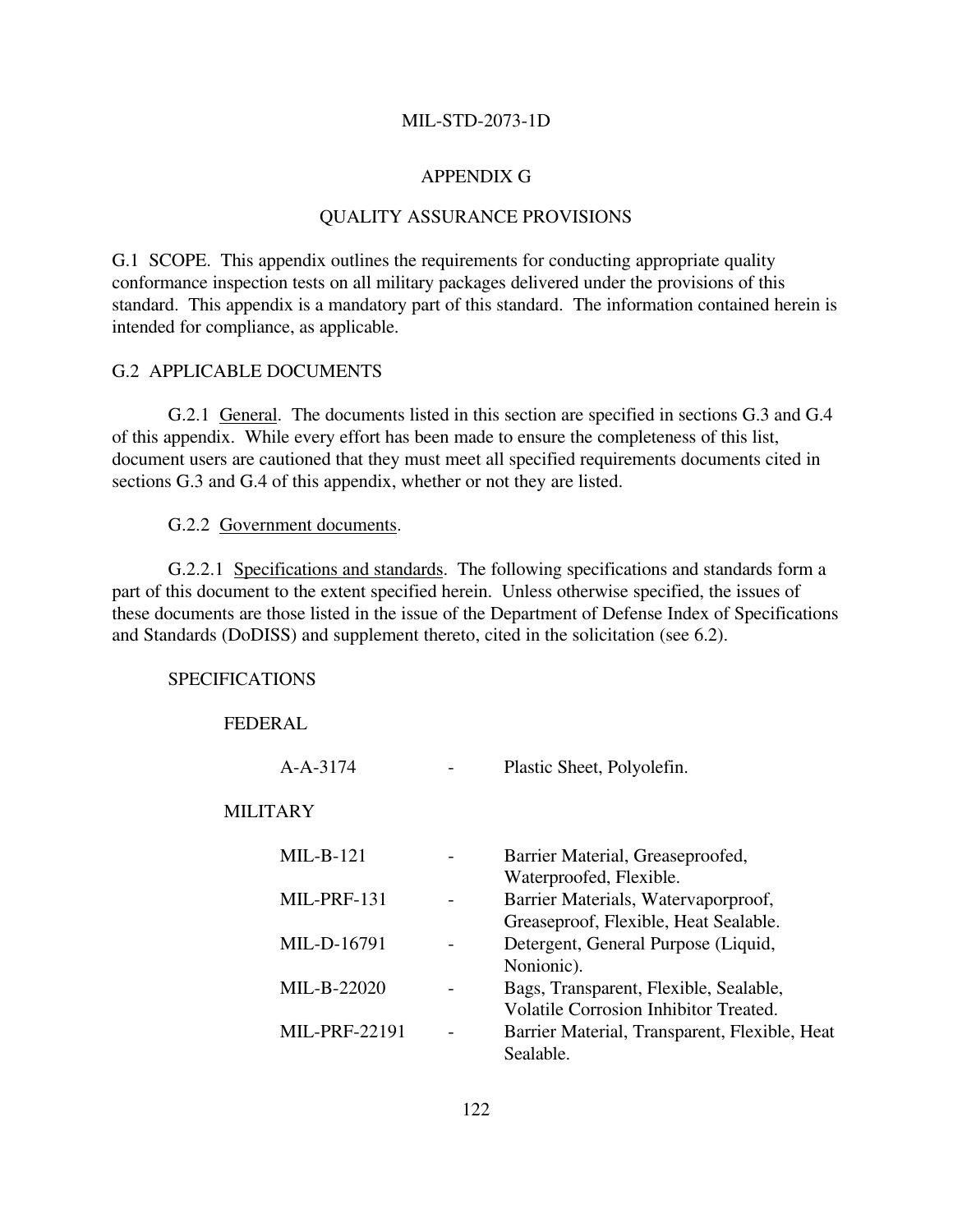#### APPENDIX G

### STANDARDS

FEDERAL

FED-STD-101 - Test Procedures for Packaging Materials.

#### MILITARY

MIL-STD-129 - Marking for Shipment and Storage.

(Unless otherwise indicated, copies of these documents are available from the Standardization Documents Order Desk, 700 Robbins Avenue, Building 4D, Philadelphia, PA 19111-5094.)

### G.3 GENERAL

G.3.1 Quality system. The contractor's quality system shall be as specified in the contract.

G.3.2 Quality assurance requirements. Quality assurance requirements shall be in accordance with the contract. In addition, the applicable tests in G.4 and G.5 are mandatory.

G.3.3 Sampling.

G.3.3.1 Lot size. An inspection lot shall consist of all items manufactured during one production run and packaged by the same process using the same packaging materials.

G.3.3.2 Sampling for inspection. Completed packs shall be withdrawn from each lot in a random manner to make a representative sample sufficient in size to conduct all applicable inspections and tests as specified in G.4 and G.5.

### G.4 PRESERVATION INSPECTIONS

G.4.1 Visual preservation examinations. Visually examine all test packages to determine compliance with the requirements of this standard. Specific defects that indicate quality problems are listed in table G.I.

G.4.2 Leakage test. Requirements for this inspection are based on the method of preservation utilized in the packaging process. Applicable methods of preservation are listed in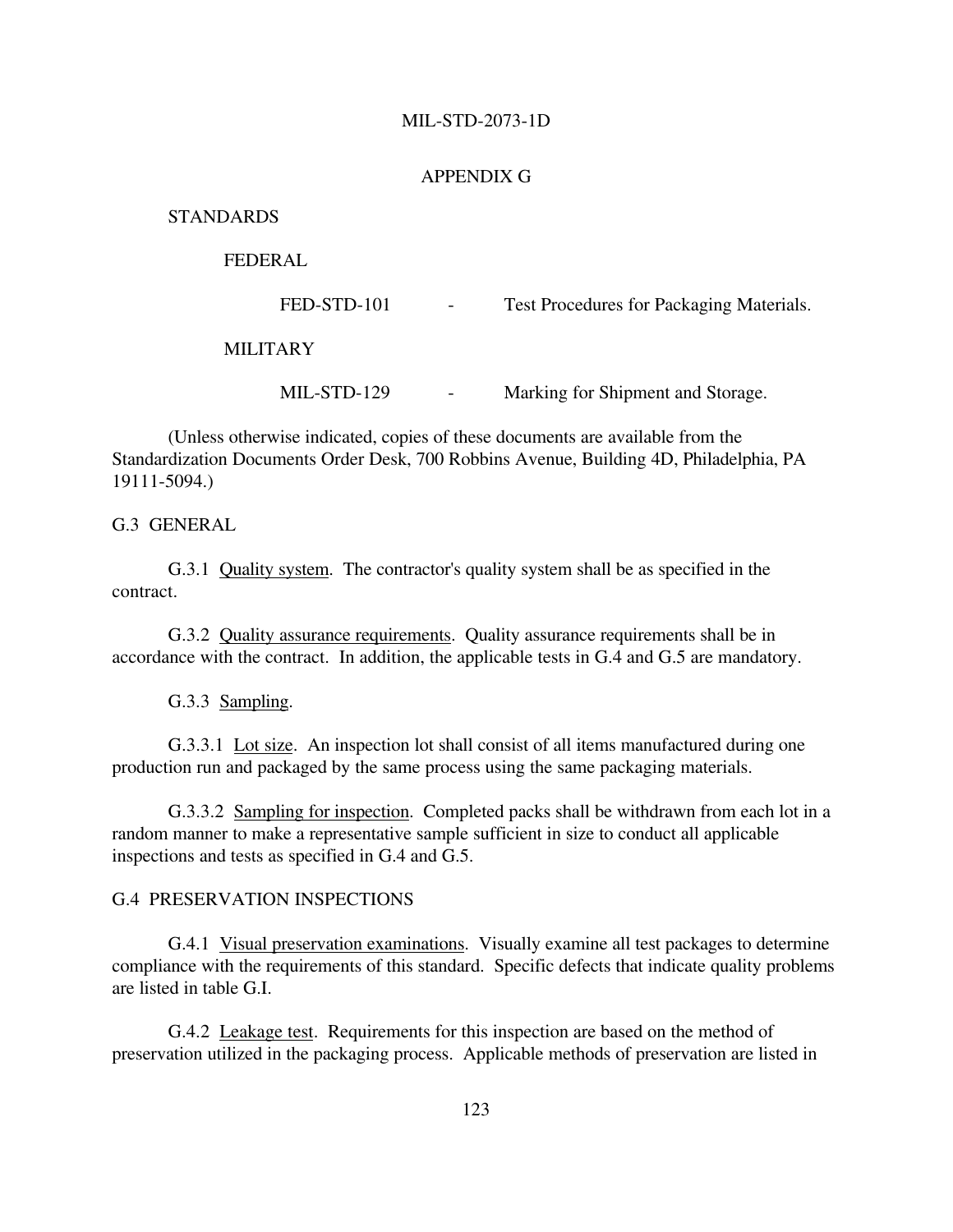#### APPENDIX G

table G.II. When applicable, the unit pack should be tested for leaks in accordance with one of the following techniques (tests) of Method 5009, FED-STD-101. Containers, wraps and cushioning used outside the waterproof or watervaporproof carrier shall be removed prior to testing. The time that the item and all processing materials have been maintained at ambient conditions prior to or during the processing period may be considered a part of the conditioning time.

G.4.2.1 Wetting agent. As an alternative to the use of the aerosol solution recommended by Method 5009, FED-STD-101, a solution of 4 grams of water-soluble detergent, conforming to Type I of MIL-D-16791, per gallon of test water may be used to release entrapped air so that actual leakage of air through the barrier may be detected.

G.4.2.2 Selection of technique. The most appropriate technique will depend principally upon the construction, size and weight of the unit pack and the information needed. The hot water technique is appropriate for large unit packs. The squeeze technique is appropriate for small unit packs constructed of flexible materials such as plastic film. The vacuum retention technique does not specifically locate leaks and may not indicate the existence of tiny leaks in a large unit pack. The submersion (or immersion) technique for detecting water leakage is not as sensitive as the air leakage tests, but it is appropriate to reveal whether or not water might leak into the unit packs and, depending upon the duration of the test, gives some indication of the extent to which the materials used in the pack are waterproof. The pneumatic pressure technique is primarily appropriate for rigid containers. Neither the hot water nor the pneumatic pressure techniques are appropriate for rigid containers that are sealed with tapes; the submersion technique must be used.

#### G.4.2.2.1 Vacuum retention technique.

G.4.2.2.1.1 Sealed rigid container. When the air in the sealed system has been evacuated to a constant specified pressure, allow the sealed system to remain undisturbed for 10 minutes. Note the pressure on the vacuum pressure gage. Loss of vacuum shall not exceed twenty-five percent of the original vacuum.

G.4.2.2.1.2 Sealed flexible bag. Sufficient air shall be drawn from the bag to cause the bag material to cling snugly to the enclosed item. Allow the bag to remain undisturbed for two hours at ambient temperature. Grasp the bag and draw it away from the item; then release it quickly. The bag shall remain taut and cling to the item. The loss of vacuum shall not cause the flexible bag to lose its tautness.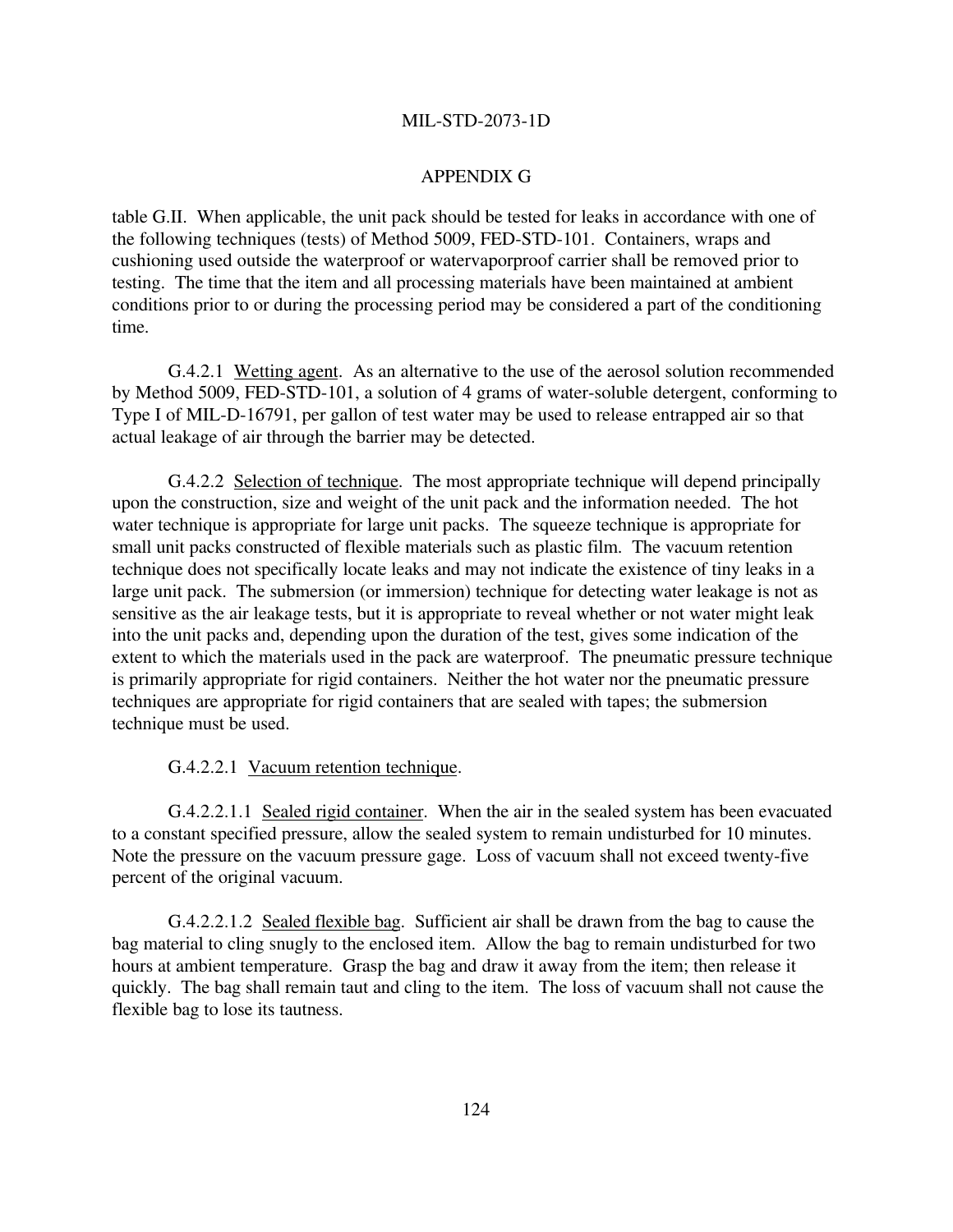#### APPENDIX G

G.4.2.2.2 Submersion (or immersion) technique. After submersion and before opening the sealed system, carefully dry the outside. Open the sealed system and note whether leakage has occurred. There shall be no evidence of moisture within the bag.

G.4.2.2.3 Pneumatic pressure technique. When the sealed system is pressurized to a constant specified pressure and the line to the compressed air supply is closed, read and record the initial pressure. After thirty minutes, read and record the final gage pressure. There shall be no loss of gage pressure. When a water solution or immersion procedure is used or when required to pinpoint leaks, coat surfaces with a soap solution or submerge the system under water. There shall be no evidence of air leakage indicated by soap bubbles increasing in size, being blown away be escaping air, or by the presence of a steady stream of bubbles from any surface.

G.4.2.2.4 Hot water technique. All samples shall be conditioned at ambient conditions at least four hours prior to performing this test. Observe evolution of air bubbles at each position of the sample. There shall not be a steady stream or recurring succession of bubbles from any surface or seam. Bubbles which appear on the surface of the unit pack but are not released or are released at a slowly decreasing rate are not to be construed as indication of failure.

G.4.2.2.5 Squeeze technique (applicable only to flexible specimens). During sealing, as much air as possible shall be entrapped within the flexible bag at ambient conditions. When the bag is squeezed to increase the internal air pressure of the container, there shall not be a steady stream or recurring succession of bubbles from any surface or seam.

G.4.3 Heat-sealed seam test. Requirements for conducting the test are also based on the method of preservation utilized in the packaging process. Applicable methods of preservation are listed in table G.II.

G.4.3.1 Selection of samples for heat-sealed seam tests. Sections of the heat seals shall be obtained from sealed unit packs. Only one heat seal specimen shall be obtained from one sealed unit pack.

G.4.3.1.1 Alternate sampling procedure for heat-sealed seam test. When heat seals are made with equipment designed to control the temperature, dwell time and pressure, test samples may be prepared from specimen heat seals in lieu of taking samples directly from heat sealed packs as specified in G.4.3.1. Specimen heat seals shall all be prepared daily prior to production from sample(s) of each material sealed on each sealing device. Machine settings used in production shall be identical with the settings used in fabrication of test specimens. In cases where any of the alternately prepared heat seal specimens fail the seam strength test, tests of heat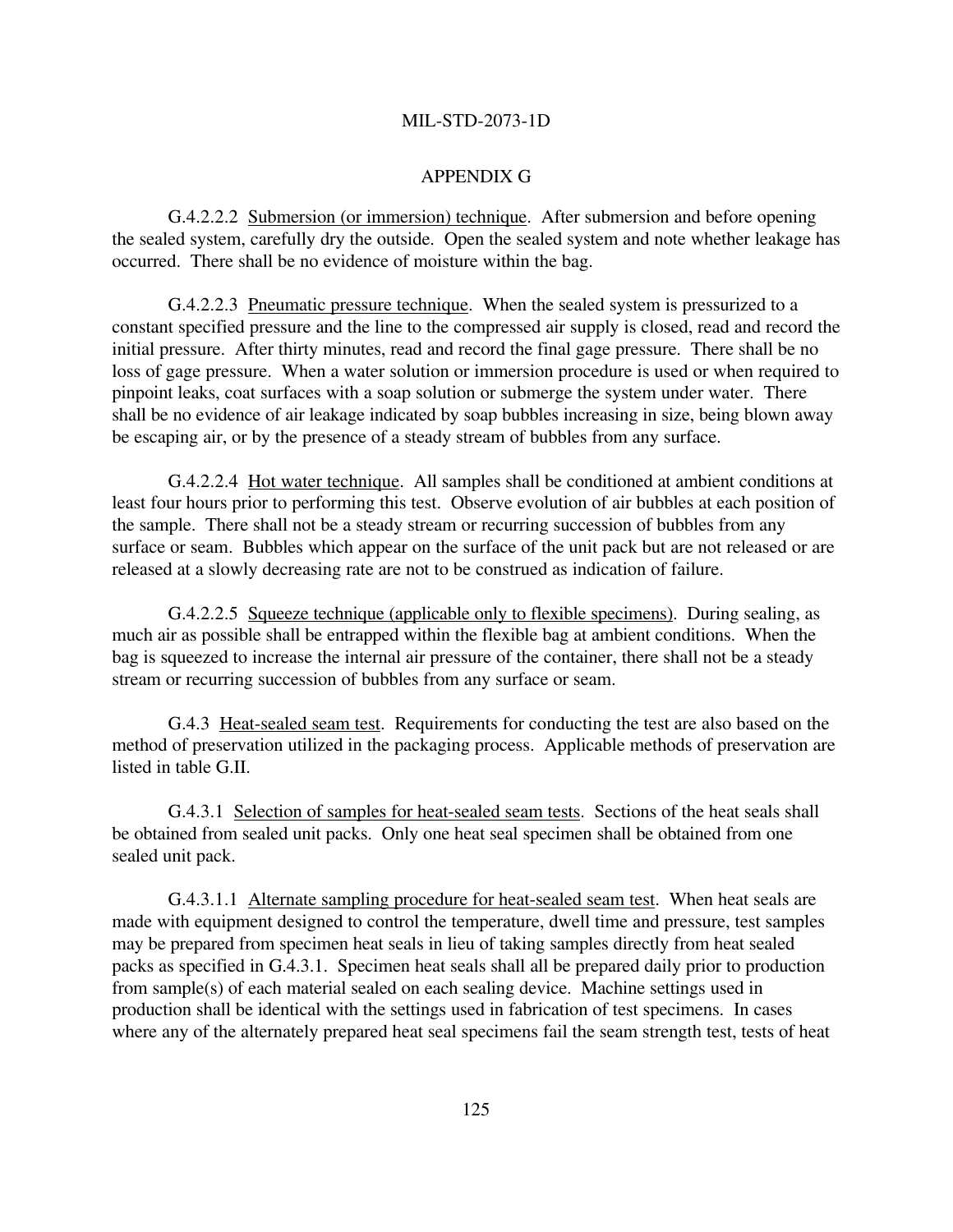#### APPENDIX G

seals from actual unit packs shall be performed as necessary to assure that unit pack seals meet the requirements of G.4.3.2.

G.4.3.2 Performance of heat-sealed seam test. The heat-sealed seam test shall be performed in accordance with Method 2024 of FED-STD-101, at normal room (ambient) temperature using the static load weight as specified therein, except that when barrier materials conform to MIL-B-121, the static load weight shall be  $36 \pm 2$  ounces. When barrier materials conform to A-A-3174, MIL-PRF-131 or MIL-PRF-22191, the static load weight shall be 50 ounces  $\pm 2$  ounces. A five percent reduction in static load weight is permitted when the room temperature in the test area exceeds 90°F. Heat seals shall not separate during the final three minutes of the test. Partial separation in the area of partial fusion adjacent to the actual seal is acceptable within the first two minutes of the test.

#### G.5 PACKING INSPECTIONS

G.5.1 Examination procedures. Each sample intermediate or shipping container shall be visually inspected for the following deficiencies:

> Container material(s) not as specified. Container construction not as specified. Container size not as specified. Closure material(s) not as specified. Closure locations not as specified. Markings incomplete. Markings illegible. Markings incorrectly located.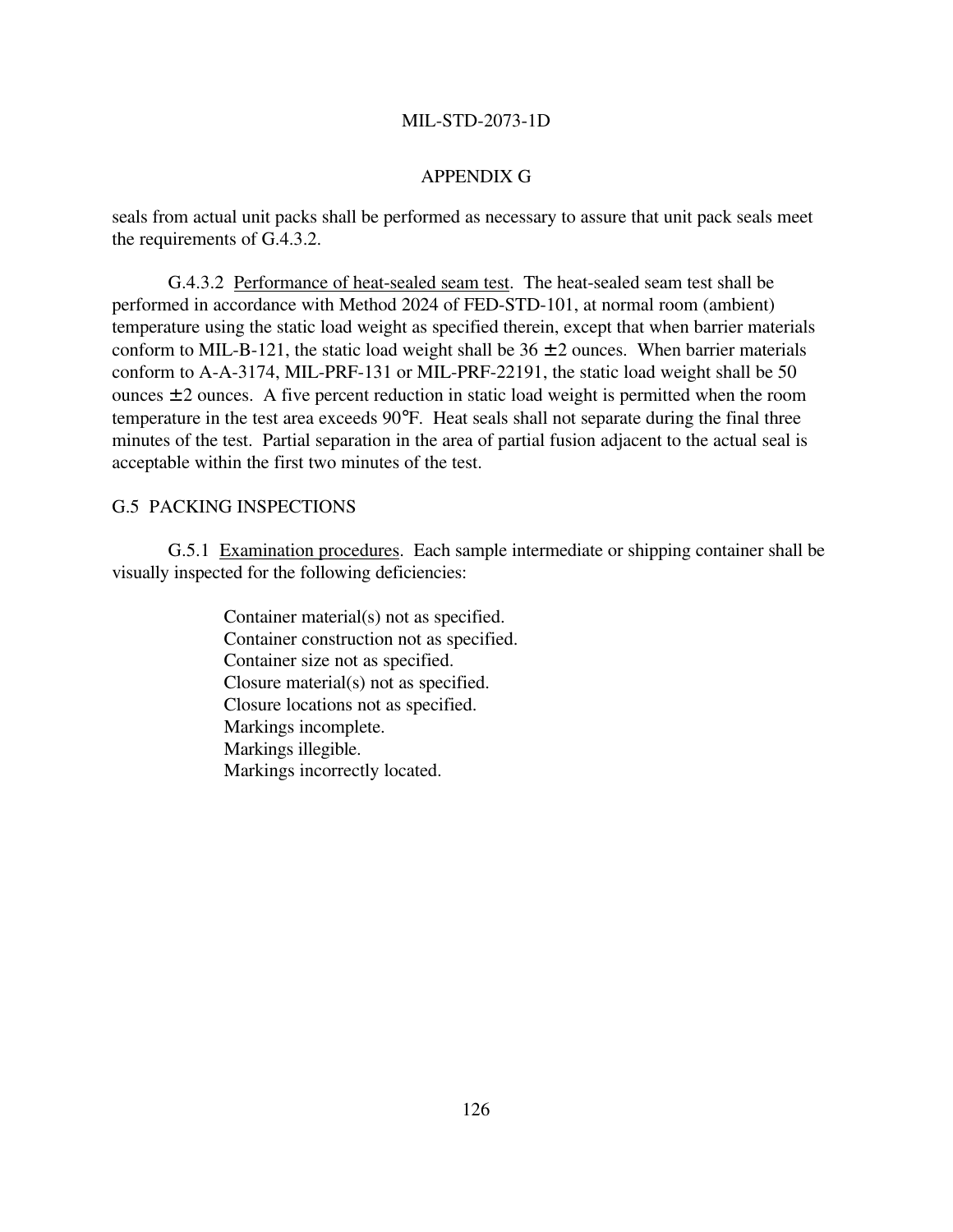|                                                                                                                                                                                                                                                                                                                                                 | $\overline{5}$<br>TABLE |                        |                        |                        |                        |                        |                        | Preservation inspection provisions                   |                        |                        |                        |                        |                        |                        |                        |
|-------------------------------------------------------------------------------------------------------------------------------------------------------------------------------------------------------------------------------------------------------------------------------------------------------------------------------------------------|-------------------------|------------------------|------------------------|------------------------|------------------------|------------------------|------------------------|------------------------------------------------------|------------------------|------------------------|------------------------|------------------------|------------------------|------------------------|------------------------|
|                                                                                                                                                                                                                                                                                                                                                 | Method of               |                        |                        |                        |                        |                        |                        |                                                      | Method                 |                        |                        |                        |                        |                        |                        |
| Criteria                                                                                                                                                                                                                                                                                                                                        | Inspection              | $\supseteq$            | $\Omega$               | $\overline{5}$         | $\mathfrak{L}$         | 33                     | 근                      | 43<br>42                                             | 4                      | 45                     | 5                      | 52                     | 53                     | 54                     | 55                     |
| Cleaning materials not as specified                                                                                                                                                                                                                                                                                                             | Visual                  | $\times\times$         | $\times$ $\times$      | $\times$ $\times$      | $\times\times$         | $\times\times$         | $\times\times$         | $\times\times$<br>$\times$ $\times$                  | $\times\times$         | $\times\times$         | $\times\times$         | $\times\times$         | $\times\times$         | ××                     | $\times$ $\times$      |
| Cleaning material contaminated                                                                                                                                                                                                                                                                                                                  | Visual                  |                        |                        |                        |                        |                        |                        |                                                      |                        |                        |                        |                        |                        |                        |                        |
| Item not completely cleaned when tested in accordance with                                                                                                                                                                                                                                                                                      |                         |                        |                        |                        |                        |                        |                        |                                                      |                        |                        |                        |                        |                        |                        |                        |
| Method 4004 of Federal Test Method Standard 101                                                                                                                                                                                                                                                                                                 | Visual                  |                        | ×                      | ×                      | ×                      | ×                      | ×                      | ×                                                    | ×                      | ×                      |                        | ×                      | ×                      | ×                      | ×                      |
| tem damaged by action of cleaning process                                                                                                                                                                                                                                                                                                       | Visual                  |                        |                        | $\times$               |                        |                        | $\times$               | $\times$<br>$\times \times \times$                   |                        |                        | $\times\times\times$   | $\times$               | $\times$               | $\times$               | $\times$               |
| Item contaminated by handling after cleaning                                                                                                                                                                                                                                                                                                    | Visual                  |                        | $\times$               | ×                      | ×                      | ×                      | ×                      | $\times$                                             | ×                      | $\times$               |                        | $\times$               | $\times$               | $\times$               | $\times$               |
| Item not completely dry                                                                                                                                                                                                                                                                                                                         | Visual                  |                        |                        | ×                      | ×                      |                        | ×                      | ×                                                    |                        | ×                      |                        | ×                      |                        | ×                      |                        |
| erheating<br>Item damaged by compressed air blast or ov                                                                                                                                                                                                                                                                                         | Visual                  |                        |                        | $\times$               | $\times$               | $\times$ $\times$      | $\times \times$        | $\times$<br>$\times \times \times$                   | $\times \times$        | $\times$               |                        | $\times$               | $\times \times \times$ | $\times$               |                        |
| Contaminated compressed air used                                                                                                                                                                                                                                                                                                                | Visual                  | <b>x x x x x x x</b>   |                        | $\times$               | $\times$               | $\times$               |                        | $\times$                                             | $\times$               | $\times$               |                        | $\times$               |                        | $\times$               | $\times \times \times$ |
| Contaminated wiping cloths used                                                                                                                                                                                                                                                                                                                 | Visual                  |                        |                        |                        | ×                      |                        |                        |                                                      |                        |                        |                        |                        |                        |                        |                        |
| Preservative not as specified                                                                                                                                                                                                                                                                                                                   | Visual                  |                        |                        | $\times$ $\times$      | $\times$               | $\times\times$         | $\times \times \times$ | $\times \times \times$                               | $\times \times \times$ | $\times \times \times$ |                        | $\times \times \times$ | $\times \times \times$ | $\times \times \times$ |                        |
| Incomplete or non-uniform coverage of preservative                                                                                                                                                                                                                                                                                              | Visual                  |                        | <b>xxxxxxxxxx</b>      | $\times$               | $\times$               | $\times$               |                        | $\times \times \times$                               |                        |                        | <b>xxxxxxxxxx</b>      |                        |                        |                        | $\times \times \times$ |
| Excessive preservative                                                                                                                                                                                                                                                                                                                          | Visual                  |                        |                        | ×                      | ×                      | ×                      | $\times$               | $\times$<br>$\times$                                 | ×                      | ×                      |                        | ×                      | ×                      | $\times$               | ×                      |
| Item not thoroughly drained                                                                                                                                                                                                                                                                                                                     | Visual                  |                        |                        | ×                      | ×                      | ×                      | ×                      | ×<br>×                                               | ×                      | ×                      |                        | ×                      | ×                      | ×                      | $\times$               |
| Wrap not as specified                                                                                                                                                                                                                                                                                                                           | Visual                  |                        |                        | $\times$               | ×                      | ×                      | $\times$               | ×<br>×                                               | $\times$               | ×                      |                        | ×                      | $\times$               | ×                      | $\times$               |
| Cushioning material not as specified                                                                                                                                                                                                                                                                                                            | Visual                  | $\times \times \times$ |                        | $\times$               | $\times$               | $\times$               | $\times$               | $\times$<br>$\times$                                 | $\times$               | $\times$               |                        | $\times$               | $\times$               | $\times$               | $\times$               |
| Cushioning thickness not as specified                                                                                                                                                                                                                                                                                                           | Visual                  |                        |                        | ×                      | ×                      | ×                      | ×                      | ×<br>×                                               | ×                      |                        |                        | ×                      |                        | ×                      | ×                      |
| Projections and sharp edges of item not sufficiently cushioned                                                                                                                                                                                                                                                                                  |                         |                        |                        |                        |                        |                        |                        |                                                      |                        |                        |                        |                        |                        |                        |                        |
| to prevent damage to item or external media                                                                                                                                                                                                                                                                                                     | Visual                  | ×                      | ×                      | ×                      | ×                      | ×                      | ×                      | ×<br>×                                               | ×                      | ×                      | ×                      | ×                      | ×                      | ×                      | ×                      |
| Improper application of cushioning, blocking, bracing or bolting                                                                                                                                                                                                                                                                                |                         |                        |                        |                        |                        |                        |                        |                                                      |                        |                        |                        |                        |                        |                        |                        |
| bolting                                                                                                                                                                                                                                                                                                                                         | Visual                  | ×                      | ×                      | ×                      | ×                      | ×                      | ×                      | ×<br>×                                               | ×                      | ×                      |                        | ×                      | ×                      | ×                      |                        |
| Improper amount of desiccant                                                                                                                                                                                                                                                                                                                    | Visual                  |                        |                        |                        |                        |                        |                        |                                                      |                        |                        |                        | ×                      | ×                      | ×                      | $\times$ $\times$      |
| Desiccant improperly secured                                                                                                                                                                                                                                                                                                                    | Visual                  |                        |                        |                        |                        |                        |                        |                                                      |                        |                        |                        | ×                      | ×                      | ×                      |                        |
| Desiccant contacting item                                                                                                                                                                                                                                                                                                                       | Visual                  |                        |                        |                        |                        |                        |                        |                                                      |                        |                        | <b>××××××</b>          | $\times$               | $\times$               | $\times \times$        | $\times \times \times$ |
| Humidity indicator not properly placed                                                                                                                                                                                                                                                                                                          | Visual                  |                        |                        |                        |                        |                        |                        |                                                      |                        |                        |                        | $\times$               | $\times$               |                        |                        |
| Window or gaskets not as specified                                                                                                                                                                                                                                                                                                              | Visual                  |                        |                        |                        |                        |                        |                        | ×                                                    |                        |                        |                        |                        | ×                      |                        |                        |
| Unit container not as specified                                                                                                                                                                                                                                                                                                                 | Visual                  | ×                      | ×                      | ×                      | × ×                    | ×                      | ×                      | $\times$<br>× ×                                      | ×                      | ×                      | ×                      | ×                      | ×                      | ×                      | ×                      |
| Interior unit container corners not blunted                                                                                                                                                                                                                                                                                                     | Visual                  |                        |                        |                        |                        |                        |                        |                                                      |                        |                        |                        | $\times$               |                        |                        |                        |
| barriers<br>Insufficient material for reclosure of flexible                                                                                                                                                                                                                                                                                     | Visual                  |                        |                        |                        |                        |                        |                        |                                                      |                        |                        |                        | ×                      | ×                      |                        |                        |
| Improper seal or closure of unit containers                                                                                                                                                                                                                                                                                                     | Visual                  | ×                      | ×                      | ×                      | ×                      | ×                      |                        | $\times$ $\times$                                    | ×                      | ×                      |                        | ×                      | × ×                    | ×                      | ×                      |
| Excessive air within unit container                                                                                                                                                                                                                                                                                                             | Visual                  |                        |                        | $\times$               | $\times$               | $\times$               | $\times$ $\times$      | $\times \times \times$                               |                        |                        | <b>××××</b>            | $\times$               |                        |                        |                        |
| Excessive looseness in unit container                                                                                                                                                                                                                                                                                                           | Shake                   | ×                      | ×                      | $\times$               | $\times$               | ×                      | $\times$               |                                                      | ×                      | ×                      |                        | $\times$               |                        | ×                      | ×                      |
| Weight and cube of unit pack exceeds maximum allowable                                                                                                                                                                                                                                                                                          | Weigh &                 |                        |                        |                        |                        |                        |                        |                                                      |                        |                        |                        |                        |                        |                        |                        |
|                                                                                                                                                                                                                                                                                                                                                 | measure                 |                        |                        |                        |                        |                        |                        |                                                      |                        |                        |                        |                        |                        |                        |                        |
| Incorrect QUP                                                                                                                                                                                                                                                                                                                                   | Visual                  | $\times \times \times$ | $\times \times \times$ | $\times \times \times$ | $\times \times \times$ | $\times \times \times$ | $\times \times \times$ | $\times$ $\times$ $\times$<br>$\times \times \times$ | $\times \times \times$ | $\times \times \times$ | $\times \times \times$ | $\times \times \times$ | $\times \times \times$ | $\times \times \times$ | $\times \times \times$ |
| 9<br>Marking omitted, incorrect, or illegible 1/2.                                                                                                                                                                                                                                                                                              | Visual                  |                        |                        |                        |                        |                        |                        |                                                      |                        |                        |                        |                        |                        |                        |                        |
| ect the unit pack of methods 31, 33, 41 and 51, unit pack markings of MIL-STD-129 shall be applied to the barrier bag as well as the box specified<br>For methods 42 and 52, unit pack marking of MIL-STD-129 shall be applied to the barrier bag as well as the outer container.<br>When a box or container is used to eff<br>NOTES:<br>$\geq$ |                         |                        |                        |                        |                        |                        |                        |                                                      |                        |                        |                        |                        |                        |                        |                        |
| shipping container, then the markings applicable for shipment shall be applied to the exterior container in accordance with MIL-STD-129<br>When the unit pack is also used as the<br>to effect the unit pack.<br>રું                                                                                                                            |                         |                        |                        |                        |                        |                        |                        |                                                      |                        |                        |                        |                        |                        |                        |                        |

# MIL-STD-2073-1D APPENDIX G

127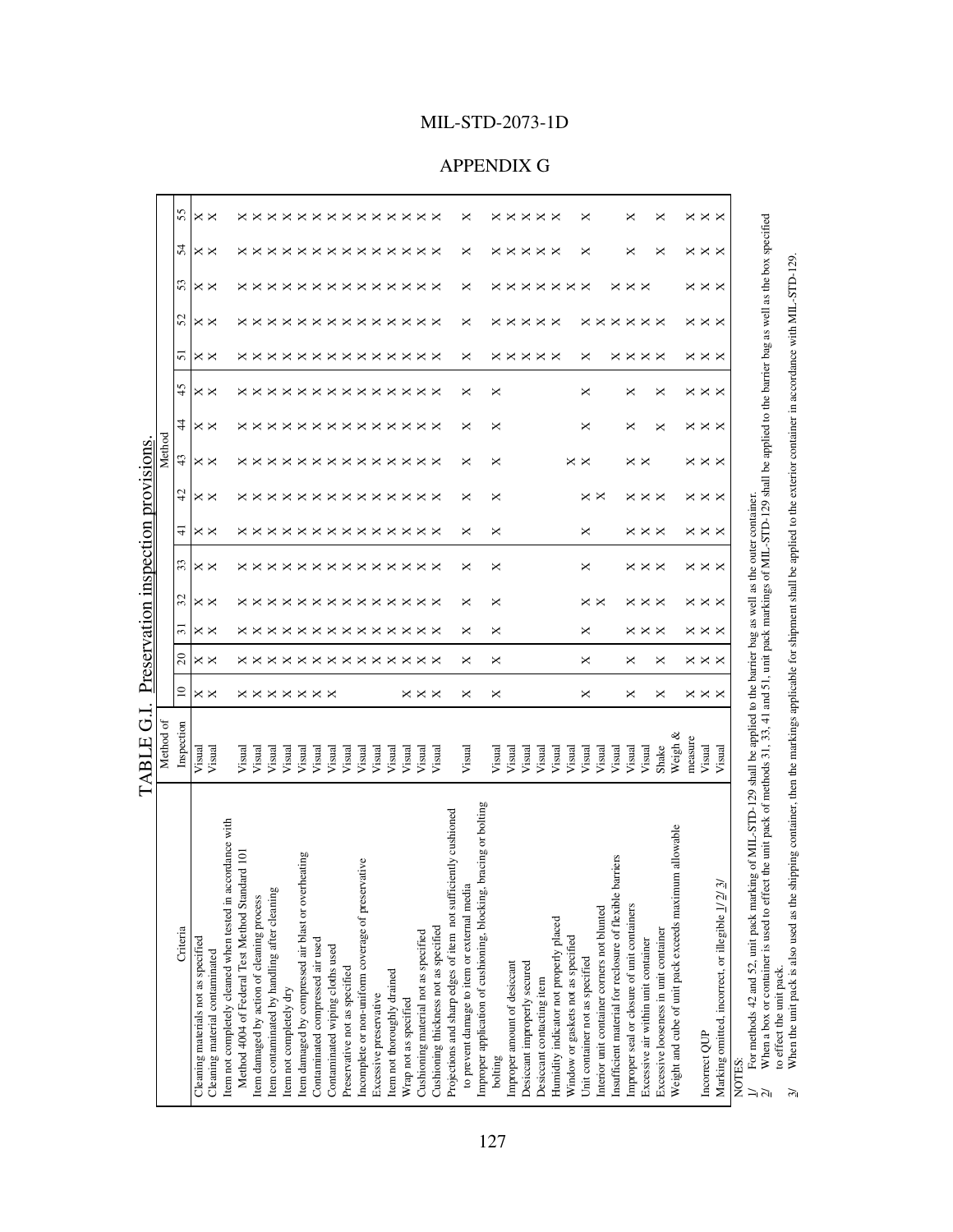## APPENDIX G

| TABLE G.II. Leakage and heat-sealed seam test provisions. |  |
|-----------------------------------------------------------|--|
|                                                           |  |

| Method or Submethod | <b>Leak Test</b><br>(See G.4.2) | Heat-sealed<br>seam test<br>(See $G.4.3$ ) |
|---------------------|---------------------------------|--------------------------------------------|
| 31                  | Required                        | Required 1/                                |
| 32                  | Required                        | Required                                   |
| 33                  | Required                        | Required 1/                                |
| 41                  | Required                        | Required                                   |
| 42                  | Required                        | Required                                   |
| 43                  | Required                        | Required                                   |
| 44                  | Required                        |                                            |
| 45                  | Required                        |                                            |
| 51                  | Required                        | Required                                   |
| 52                  | Required                        | Required                                   |
| 53                  | Required                        | Required                                   |
| 54                  | Required                        |                                            |
| 55                  | Required                        |                                            |

## NOTES:

1/ A cold-sealed seam test as defined in MIL-B-22020 shall be substituted in cases where a VCI treated cold-sealed bag is employed as the unit container.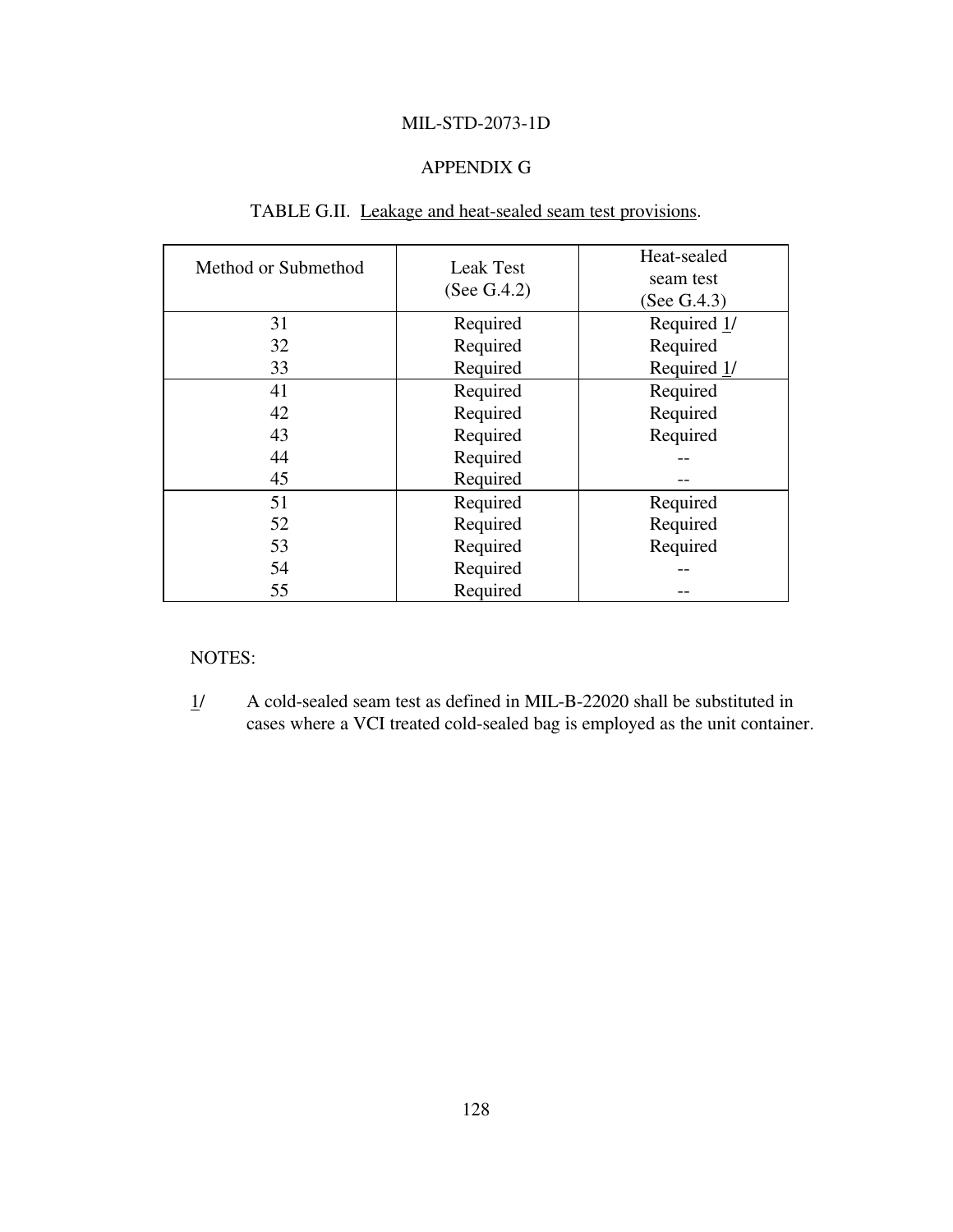#### APPENDIX H

## PROCEDURES FOR COMPLIANCE WITH CONTAINER DESIGN RETRIEVAL SYSTEM (CDRS) REQUIREMENTS

H.1 SCOPE. This appendix outlines the procedures to be followed to insure compliance with the requirements of the Container Design Retrieval System (CDRS). This appendix is a mandatory part of this standard. The information contained herein is intended for compliance, as applicable.

#### H.2 APPLICABLE DOCUMENTS.

This section is not applicable to this appendix.

#### H.3 DETAILED REQUIREMENTS.

H.3.1 Design search request submittal. After the development activity has established a requirement for a specialized container, the configuration of the contents is reasonably firm, and protection levels have been tentatively established, CDRS services shall be solicited before initiating detailed engineering design of the needed container. The development activity shall: (1) identify packaging requirements for which a specialized reusable container is required, (2) prepare a search request, and (3) submit the search request to the CDRS Management Office (CDRS/MO). The CDRS/MO mailing address is AAC/WMG, Eglin AFB, FL 32542-5000. DoD in-house container development activities shall submit the search request directly to CDRS/MO. DoD contractors must submit copies of search requests to their respective contract administrative office and as specified on the Contract Data Requirements List (see 6.3).

H.3.2 CDRS/MO search response. The CDRS/MO will identify reusable specialized container designs and assets suitable to fulfill the requirements of the development activity. The CDRS/MO will provide technical guidance on the use of a design(s) retrieved from the CDRS data base and considered technically/logistically suitable to satisfy the new requirement. The CDRS/MO will also determine whether or not container assets (conforming to the retrieved design(s)) are available for use in the new program and provide applicable inventory management information to the development activity. The CDRS/MO response will be submitted to the requester within 60 days after receipt of the search request and descriptive data. The contractor shall, unless otherwise authorized, withhold container development for the item involved pending receipt of the CDRS search response.

H.3.3 Design activity action on CDRS/MO response. Upon receipt of response from CDRS/MO, the design activity shall initiate appropriate action based upon the CDRS/MO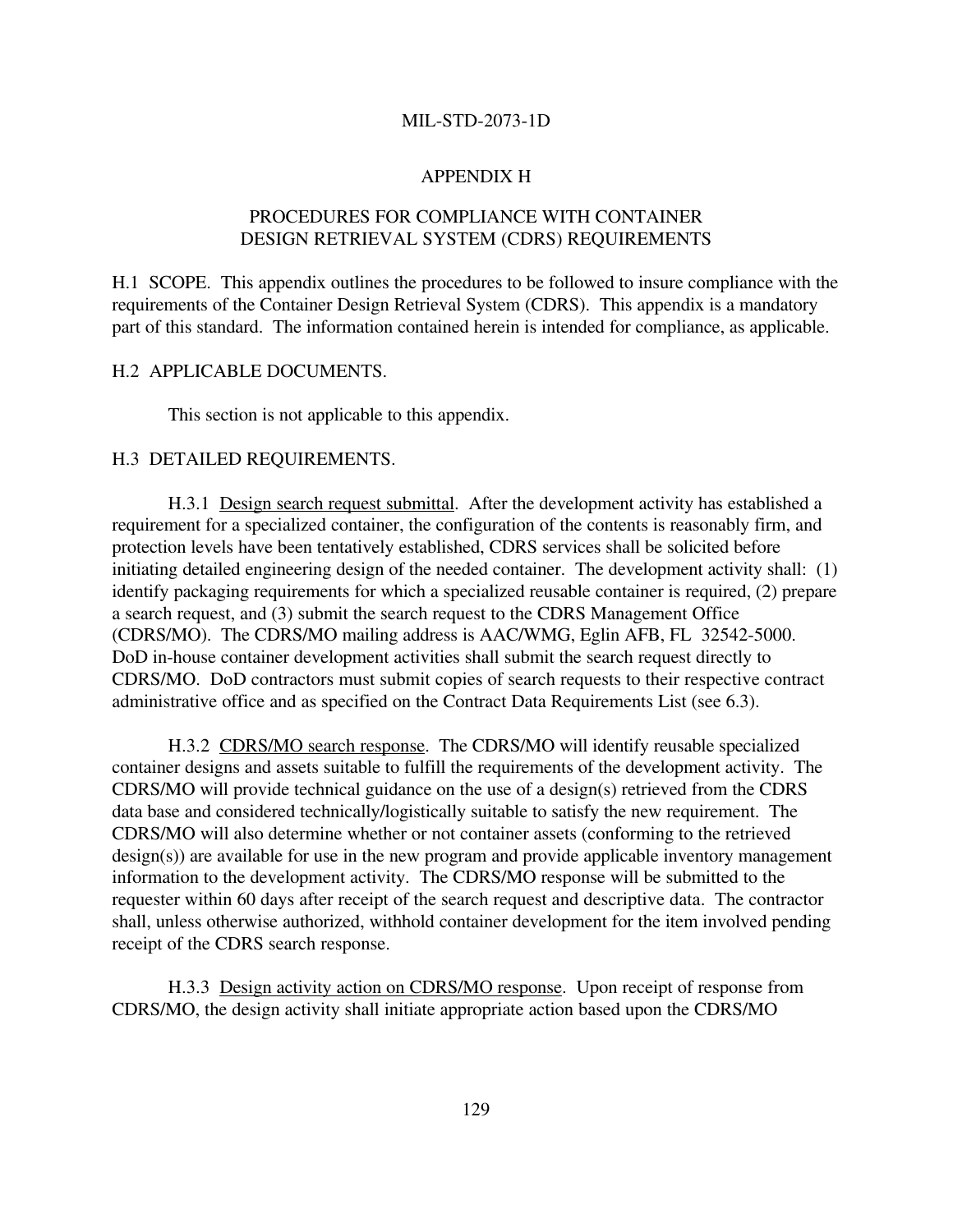#### APPENDIX H

proposal and the terms of the contract. Contractor interactions with the government shall be through the Administrative Contracting Officer (and the Acquiring Contracting Officer where appropriate) to ensure that all changes are accomplished in strict accordance with applicable contract terms. Under no circumstances may response from CDRS/MO only, without firm direction from the Acquiring Contracting Officer, be interpreted as an instruction from the government to change contract terms or to do work beyond that which is explicitly specified in the contract.

H.3.3.1 Negative response from CDRS/MO. If response is negative, the design activity shall complete the allocated baseline for the needed container and, if the end item hardware is to be delivered under the contract, shall proceed with the design, required test and evaluation, and documentation of the new specialized reusable container design in time to meet contract obligations.

H.3.3.1.1 Submittal of container design data. Upon completion of a new or modified container design, including any required testing and documentation, the design activity shall submit design data to CDRS/MO for incorporation into the CDRS data base, as specified on the Contract Data Requirements List (see 6.3).

H.3.3.2 Positive response from CDRS/MO. When a potentially suitable design(s) is provided by the CDRS/MO, the development activity shall obtain (from the cognizant engineering activity) additional data on the proposed design(s) that may be required, and complete an engineering analysis to the extent necessary to determine the feasibility of using the proposed design(s). If a determination is made that the proposed design(s) is not suitable, the development activity shall justify nonselection of the proposed design to the program office, with a copy to CDRS. The cost analysis shall include consideration of the use of any surplus container assets that may be available. If the development activity is a contractor, the approval of the Acquiring Contracting Office shall be obtained prior to initiation of a new container development effort.

H.3.3.2.1 Item (Inventory) manager notification. Whenever application of the foregoing procedures produces a potential usage for a container already in the DoD inventory, the design activity (through the Administrative Contracting Officer, if a contractor) shall promptly notify the designated inventory (item) manager of such potential usage, inquire as to actual availability of the containers and request a freeze on disposal of these assets.

H.3.3.2.2 Container design agent notification. Where a reusable container design is to be used for a new or existing end item, the design agent for that container shall be promptly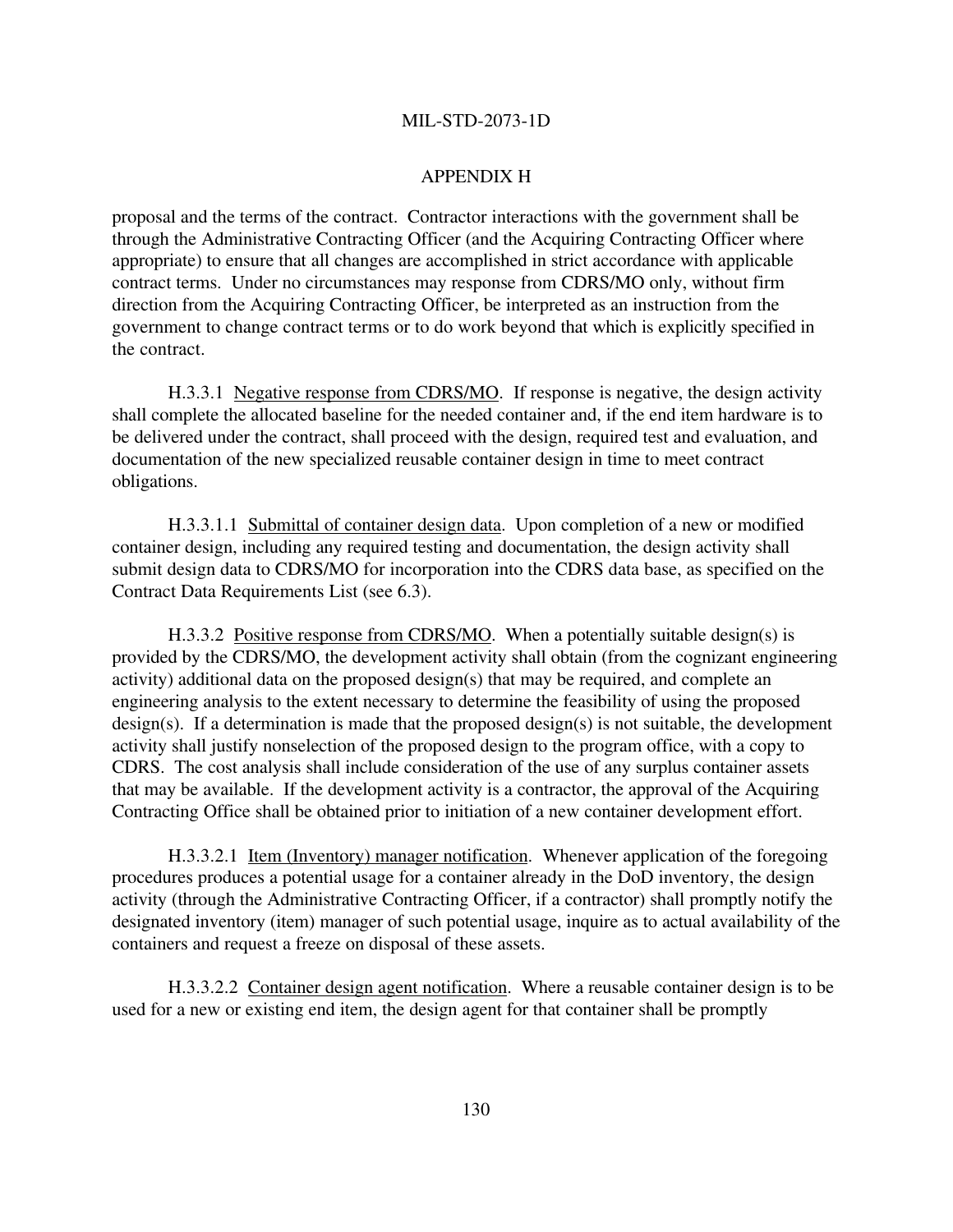#### APPENDIX H

informed to ensure that this usage is properly recorded and to insure adequate configuration management coordination and control in the future. This requirement extends to individual piece parts of the container which are being used as-is in the new design and a new drawing is not being made.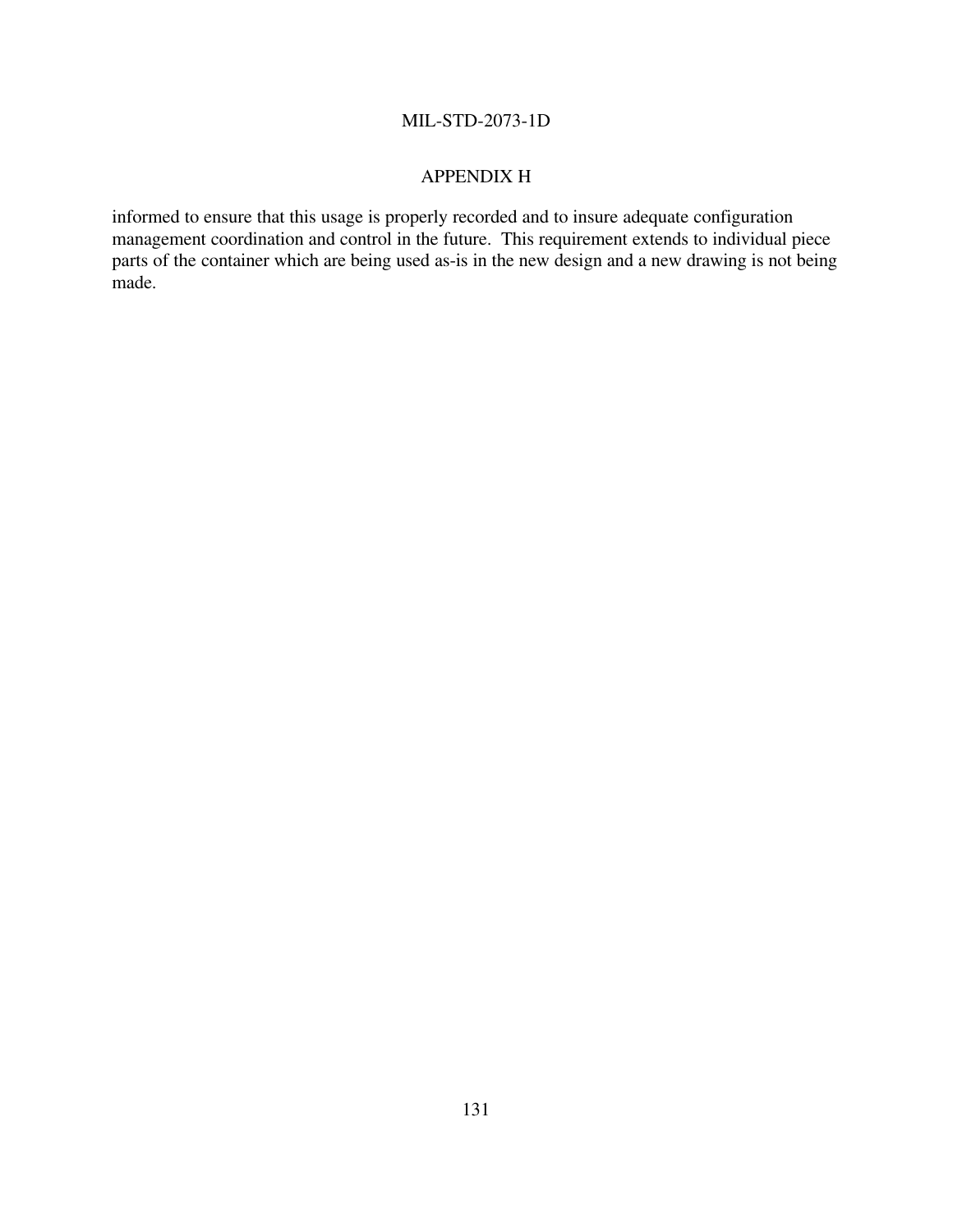#### APPENDIX J

#### MILITARY PACKAGING REQUIREMENT CODES

J.1 SCOPE. This appendix establishes and defines codes to be used in describing military packaging methods and materials when developing packaging data as prescribed in Appendix E. This appendix is a mandatory part of this standard. The information contained herein is intended for compliance.

#### J.2 APPLICABLE DOCUMENTS

J.2.1 General. The documents listed in this section are specified in section J.4 of this appendix. While every effort has been made to ensure the completeness of this list, document users are cautioned that they must meet all specified requirements documents cited in section J.4 of this appendix, whether or not they are listed.

#### J.2.2 Government documents.

J.2.2.1 Specifications, standards and handbooks. The following specifications, standards and handbooks form a part of this document to the extent specified herein. Unless otherwise specified, the issues of these documents are those listed in the issue of the Department of Defense Index of Specifications and Standards (DoDISS) and supplement thereto, cited in the solicitation (see 6.2).

#### SPECIFICATIONS

FEDERAL

| A-A-160   |                | Sack, Shipping, Paper (Cushioned).                        |
|-----------|----------------|-----------------------------------------------------------|
| $A-A-203$ |                | Paper, Kraft, Untreated.                                  |
| A-A-550   |                | Bags, Paper (Grocery, Self Opening).                      |
| A-A-881   |                | Bags, Shipping, Burlap.                                   |
| A-A-1051  |                | Paperboard, Wrapping and Cushioning.                      |
| A-A-1249  | $\overline{a}$ | Paper, Wrapping, Tissue.                                  |
| A-A-1507  |                | Chipboard.                                                |
| A-A-1588  |                | Sack, Shipping, Paper (Cushioned with Closed Cell Plastic |
|           |                | Film).                                                    |
| A-A-1898  |                | Cushioning Material, Cellulosic, Packaging.               |
| A-A-2714  |                | Bag, Cloth, Mailing.                                      |
| A-A-2807  |                | Box, File.                                                |
|           |                |                                                           |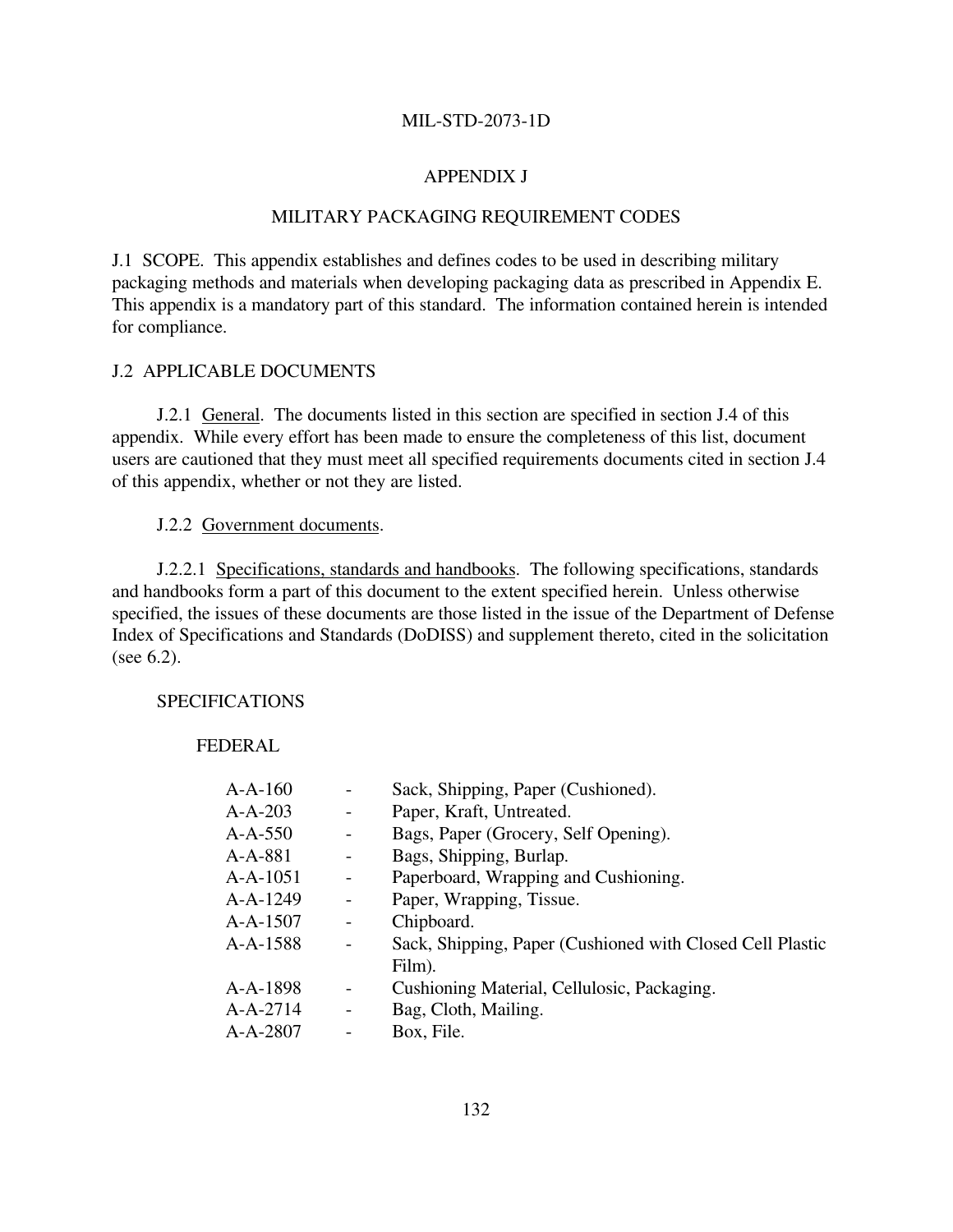## APPENDIX J

# SPECIFICATIONS (continued)

# FEDERAL (continued)

| A-A-3129         |                              | Cushioning Material, Flexible Open Cell Plastic Film        |
|------------------|------------------------------|-------------------------------------------------------------|
| A-A-3174         |                              | Plastic Sheet, Polyolefin.                                  |
| A-A-50177        | $\overline{\phantom{0}}$     | Paper, Lens.                                                |
| A-A-55057        | $\qquad \qquad \blacksquare$ | Panels, Wood/Wood Based; Construction and Decorative.       |
| A-A-59135        | $\qquad \qquad -$            | Packaging Material, Sheet.                                  |
| A-A-59136        |                              | Cushioning Material, Packaging, Closed Cell Foam Plank.     |
| QQ-A-1876        |                              | Aluminum Foil.                                              |
| <b>VV-L-800</b>  | $\overline{\phantom{0}}$     | Lubricating Oil, General Purpose, Preservative (Water       |
|                  |                              | Displacing, Low Temperature).                               |
| <b>MMM-A-260</b> | $\blacksquare$               | Adhesive, Water-Resistant (For Sealing Waterproofed         |
|                  |                              | Paper).                                                     |
| <b>PPP-B-26</b>  | $\overline{\phantom{0}}$     | Bag, Plastic (General Purpose).                             |
| PPP-B-566        | $\overline{\phantom{0}}$     | Boxes, Folding, Paperboard.                                 |
| PPP-B-585        | $\overline{\phantom{a}}$     | Boxes, Wood, Wirebound.                                     |
| PPP-B-601        | $\overline{\phantom{a}}$     | Boxes, Wood, Cleated-Plywood.                               |
| PPP-B-621        |                              | Boxes, Wood, Nailed and Lock-Corner.                        |
| PPP-B-676        | $\qquad \qquad \blacksquare$ | Boxes, Setup.                                               |
| PPP-B-1055       | $\qquad \qquad -$            | Barrier Material, Waterproof, Flexible.                     |
| PPP-B-1672       | $\overline{\phantom{0}}$     | Boxes, Shipping, Reusable With Cushioning.                  |
| PPP-C-96         | $\overline{\phantom{0}}$     | Cans, Metal, 28 Gage and Lighter.                           |
| PPP-C-795        |                              | Cushioning Material, Packaging (Flexible Closed Cell        |
|                  |                              | Plastic Film for Long Shipping Cycle Applications).         |
| <b>PPP-C-850</b> | $\overline{\phantom{0}}$     | Cushioning Material, Polystyrene Expanded, Resilient (for   |
|                  |                              | Packaging Uses).                                            |
| PPP-C-1120       | $\qquad \qquad \blacksquare$ | Cushioning Material, Uncompressed Bound Fiber for           |
|                  |                              | Packaging.                                                  |
| PPP-C-1797       | $\qquad \qquad \blacksquare$ | Cushioning Material, Resilient, Low Density, Unicellular,   |
|                  |                              | Polypropylene Foam.                                         |
| PPP-D-723        | $\overline{\phantom{a}}$     | Drums, Fiber.                                               |
| PPP-D-729        | $\overline{a}$               | Drums, Shipping and Storage, Steel, 55 Gallon (208 Liters). |
| PPP-T-495        |                              | Tubes, Mailing and Filing.                                  |
|                  |                              |                                                             |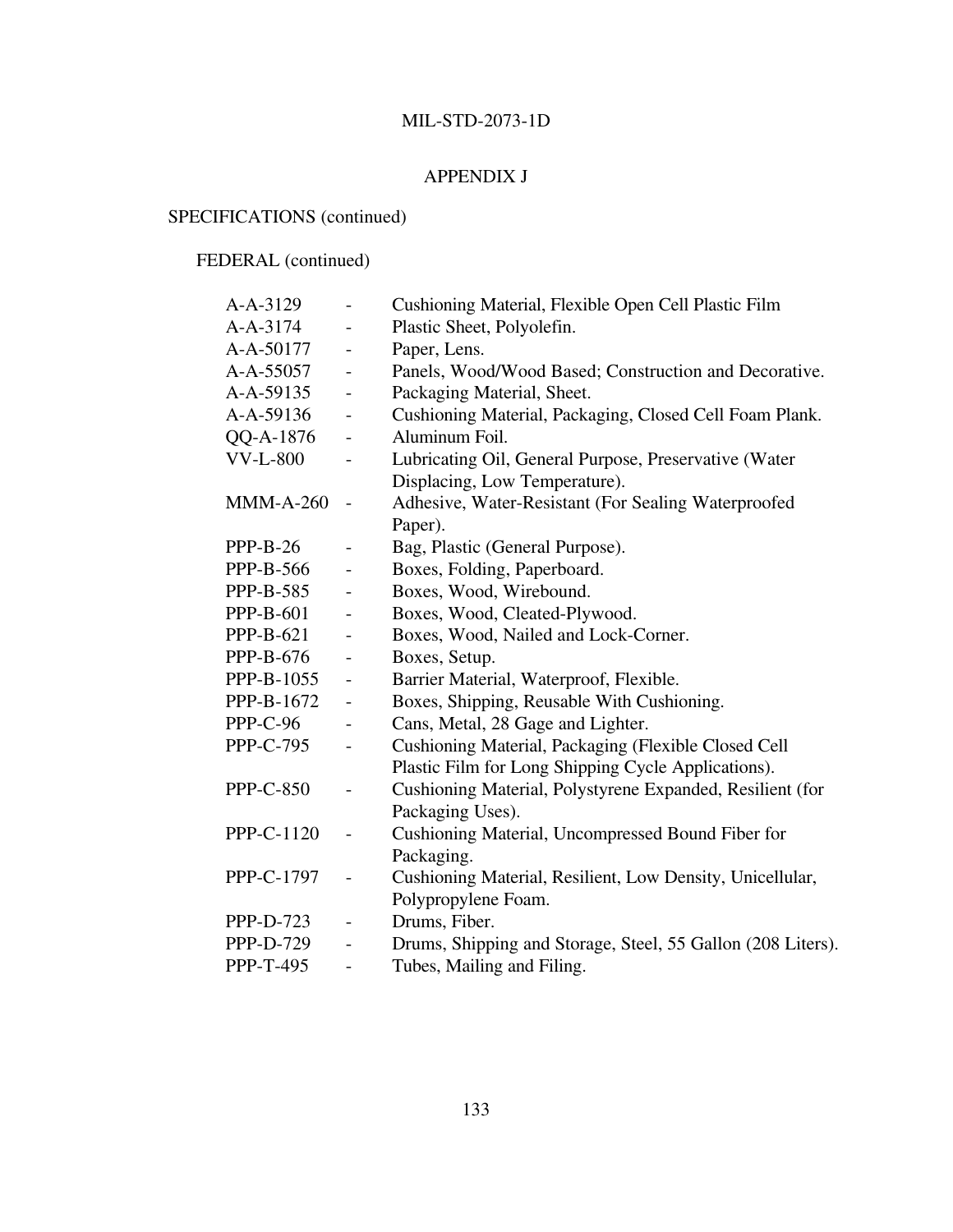## APPENDIX J

# SPECIFICATIONS (continued)

## MILITARY

| <b>MIL-C-104</b>                                | Crates, Wood: Lumber and Plywood Sheathed, Nailed, and                               |
|-------------------------------------------------|--------------------------------------------------------------------------------------|
|                                                 | Bolted.                                                                              |
| $MIL-B-117$<br>$\overline{\phantom{0}}$         | Bags, Sleeves and Tubing.                                                            |
| $MIL-B-121$<br>$\overline{\phantom{0}}$         | Barrier Material, Greaseproofed, Waterproofed, Flexible.                             |
| $MIL-P-130$<br>$\qquad \qquad \blacksquare$     | Paper, Wrapping, Laminated and Creped.                                               |
| MIL-PRF-131<br>$\overline{a}$                   | Barrier Materials, Watervaporproof, Greaseproof, Flexible,                           |
|                                                 | Heat-Sealable.                                                                       |
| MIL-P-149                                       | Plastic Coating Compound, Strippable (Hot Dipping).                                  |
| MIL-B-2427                                      | Box, Ammunition Packing, Wood, Nailed.                                               |
| <b>MIL-PRF-3150</b><br>$\overline{\phantom{a}}$ | Lubricating Oil, Preservative, Medium.                                               |
| <b>MIL-PRF-3420</b><br>$\qquad \qquad -$        | Packaging Materials, Volatile Corrosion Inhibitor Treated,                           |
|                                                 | Opaque.                                                                              |
| MIL-C-3774<br>$\overline{\phantom{0}}$          | Crates, Wood; Open 12,000- and 16,000-Pound Capacity.                                |
| MIL-D-6054<br>$\overline{\phantom{0}}$          | Drum, Metal - Shipping and Storage.                                                  |
| MIL-D-6055<br>$\overline{\phantom{0}}$          | Drum, Metal Reusable, Shipping and Storage (Cap. 88 to                               |
|                                                 | 510 cubic inches).                                                                   |
| <b>MIL-PRF-6081</b><br>$\qquad \qquad -$        | Lubricating Oil, Jet Engine.                                                         |
| <b>MIL-PRF-6085</b><br>$\qquad \qquad -$        | Lubricating Oil: Instrument, Aircraft, Low Volatility.                               |
| MIL-C-6529<br>$\overline{\phantom{0}}$          | Corrosion Preventive, Aircraft Engine.                                               |
| <b>MIL-PRF-7808</b><br>$\overline{\phantom{a}}$ | Lubricating Oil, Aircraft Turbine Engine, Synthetic Base,<br>NATO Code Number 0-148. |
| <b>MIL-PRF-7870</b><br>$\qquad \qquad -$        | Lubricating Oil: General Purpose, Low Temperature.                                   |
| <b>MIL-PRF-8188</b><br>$\overline{a}$           | Corrosion-Preventive Oil, Gas Turbine Engine, Aircraft                               |
|                                                 | Synthetic Base.                                                                      |
| MIL-PRF-10924 -                                 | Grease, Automotive and Artillery.                                                    |
| MIL-PRF-11264 -                                 | Container: Shipping, Reusable, for Tank Automotive                                   |
|                                                 | Engines, Transmissions, Differentials, Transfers, Final                              |
|                                                 | Drives, Drive Axles, and Similar Assemblies.                                         |
| MIL-C-11796<br>$\qquad \qquad -$                | Corrosion Preventive Compound, Petrolatum, Hot                                       |
|                                                 | Application.                                                                         |
| MIL-PRF-16173 -                                 | Corrosion Preventive Compound, Solvent Cutback, Cold                                 |
|                                                 | Application.                                                                         |
| MIL-C-16555<br>$\overline{a}$                   | Coating Compound, Strippable, Sprayable.                                             |
|                                                 |                                                                                      |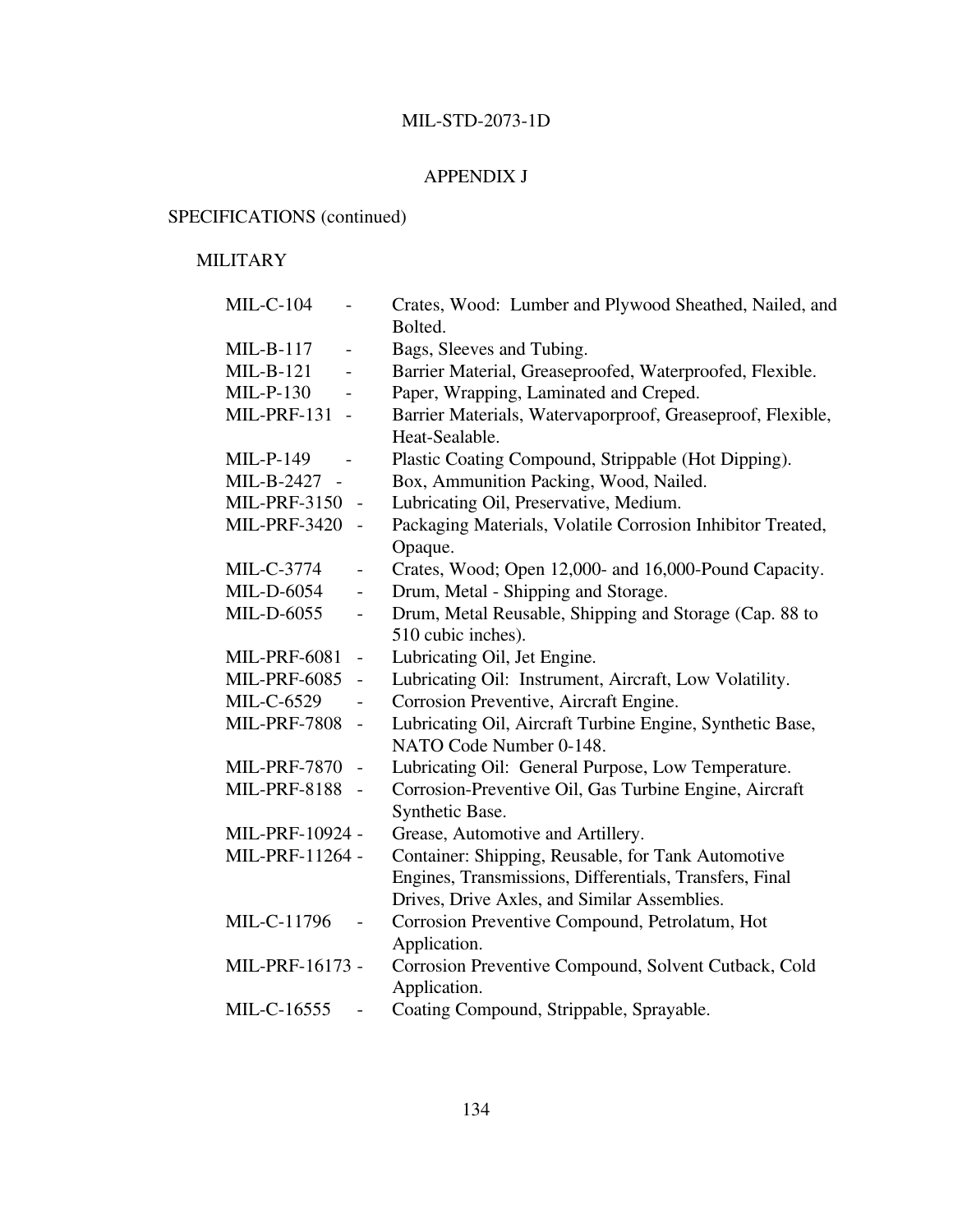## APPENDIX J

# SPECIFICATIONS (continued)

MILITARY (continued)

| MIL-P-17667                             | Paper, Wrapping, Chemically Neutral (Non-Corrosive).                       |
|-----------------------------------------|----------------------------------------------------------------------------|
| MIL-P-19644                             | Plastic Molding Material (Polystyrene Foam, Expanded                       |
|                                         | Bead).                                                                     |
| MIL-PRF-20092 -                         | Rubber or Plastic Sheets and Assembled and Molded                          |
|                                         | Shapes, Synthetic, Foam or Sponge, Open Cell.                              |
| MIL-PRF-21260 -                         | Lubricating Oil, Internal Combustion Engine, Preservative<br>and Break-In. |
| MIL-PRF-22019 -                         | Barrier Materials, Transparent, Flexible, Sealable, Volatile               |
|                                         | Corrosion Inhibitor Treated.                                               |
| MIL-B-22020<br>$\overline{a}$           | Bags, Transparent, Flexible, Sealable, Volatile Corrosion                  |
|                                         | <b>Inhibitor Treated.</b>                                                  |
| MIL-PRF-22191 -                         | Barrier Materials, Transparent, Flexible, Heat Sealable.                   |
| MIL-PRF-23699 -                         | Lubricating Oil, Aircraft Turbine Engine, Synthetic Base,                  |
|                                         | NATO Code Number 0-156.                                                    |
| MIL-PRF-23827 -                         | Grease, Aircraft and Instrument, Gear and Actuator Screw,                  |
|                                         | NATO Code Number G-354, Metric.                                            |
| MIL-G-25537<br>$\qquad \qquad -$        | Grease, Aircraft, Helicopter Oscillating Bearing.                          |
| MIL-B-26195<br>$\overline{\phantom{a}}$ | Boxes, Wood-Cleated, Skidded, Load-Bearing Base.                           |
| MIL-PRF-26514 -                         | Polyurethane Foam, Rigid or Flexible; for Packaging.                       |
| MIL-P-46002<br>$\overline{a}$           | Preservative Oil, Contact and Volatile Corrosion-Inhibited.                |
| MIL-L-46010<br>$\overline{\phantom{0}}$ | Lubricant, Solid Film, Heat Cured, Corrosion Inhibiting.                   |
| MIL-H-46170<br>$\qquad \qquad -$        | Hydraulic Fluid, Rust Inhibited, Fire Resistant, Synthetic                 |
|                                         | Hydrocarbon Base.                                                          |
| MIL-B-46176<br>$\overline{\phantom{0}}$ | Brake Fluid, Silicone, Automotive, All Weather,                            |
|                                         | Operational and Preservative, Metric.                                      |
| MIL-B-46506<br>$\overline{\phantom{0}}$ | Boxes, Ammunition Packing, Wood, Wirebound.                                |
| MIL-P-53030<br>$\overline{a}$           | Primer Coating, Epoxy, Water Reducible, Lead and                           |
|                                         | Chromate Free.                                                             |
| MIL-PRF-81322 -                         | Grease, Aircraft, General Purpose, Wide Temperature                        |
|                                         | Range.                                                                     |
| MIL-PRF-81705 -                         | Barrier Materials, Flexible, Electrostatic Protective, Heat                |
|                                         | Sealable.                                                                  |
| MIL-P-81997                             | Pouches, Cushioned, Flexible, Electrostatic Free,                          |
|                                         | Reclosable, Transparent.                                                   |
|                                         |                                                                            |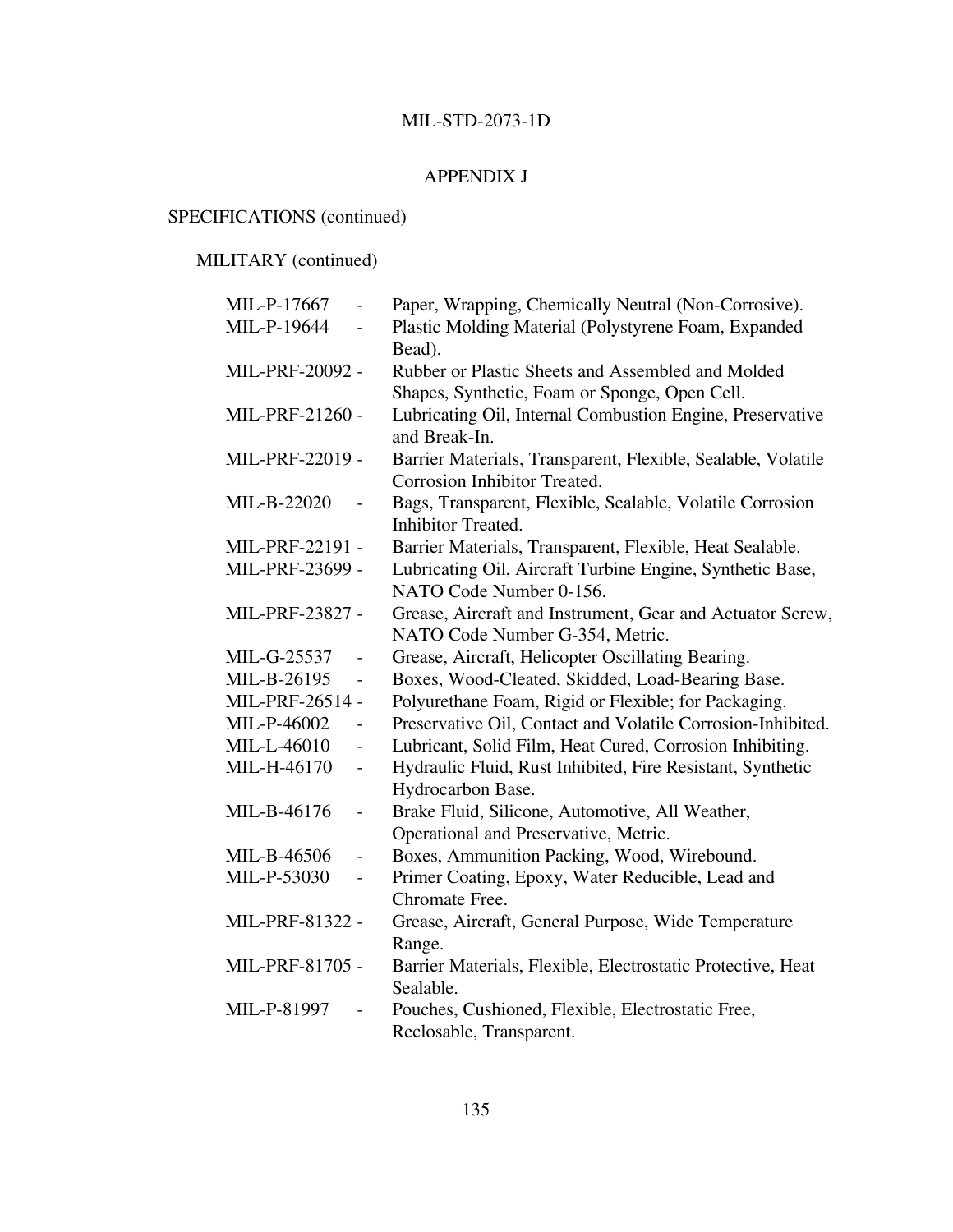#### APPENDIX J

#### SPECIFICATIONS (continued)

MILITARY (continued)

| MIL-PRF-83282 - | Hydraulic Fluid, Fire Resistant, Synthetic Hydrocarbon   |
|-----------------|----------------------------------------------------------|
|                 | Base, Aircraft, Metric, NATO Code No. H-537.             |
| MIL-PRF-83671 - | Foam-in-Place Packaging Materials, General Specification |
|                 | for.                                                     |

#### **STANDARDS**

#### MILITARY

| MIL-STD-129  | Marking for Shipment and Storage.              |
|--------------|------------------------------------------------|
| MIL-STD-1186 | - Cushioning, Anchoring, Bracing, Blocking and |
|              | Waterproofing, with Appropriate Test Methods.  |

(Unless otherwise indicated, copies of federal and military specifications, standards, and handbooks are available from the Standardization Documents Order Desk, 700 Robbins Avenue, Building 4D, Philadelphia, PA 19111-5094.)

#### DRAWINGS

#### WARNER ROBINS AIR LOGISTICS CENTER DRAWINGS

| 11214-5002-100 - Container, Shipping and Storage. |
|---------------------------------------------------|
| 11214-5002-200 - Container, Shipping and Storage. |
| 11214-5002-300 - Container, Shipping and Storage. |
| 11214-5002-400 - Container, Shipping and Storage. |

(These drawings may be obtained from WR-ALC/TILAS, 420 Second St., Suite 100, Robins AFB, GA 31098-1640.)

### NAVICP DRAWINGS

| P <sub>069</sub> | - Container, Molded, Reusable.     |
|------------------|------------------------------------|
| 13414            | - Container, Modular, Reusable.    |
| 15024            | - Container, Shipping and Storage. |
| 15450            | - Container, Modular, Reusable     |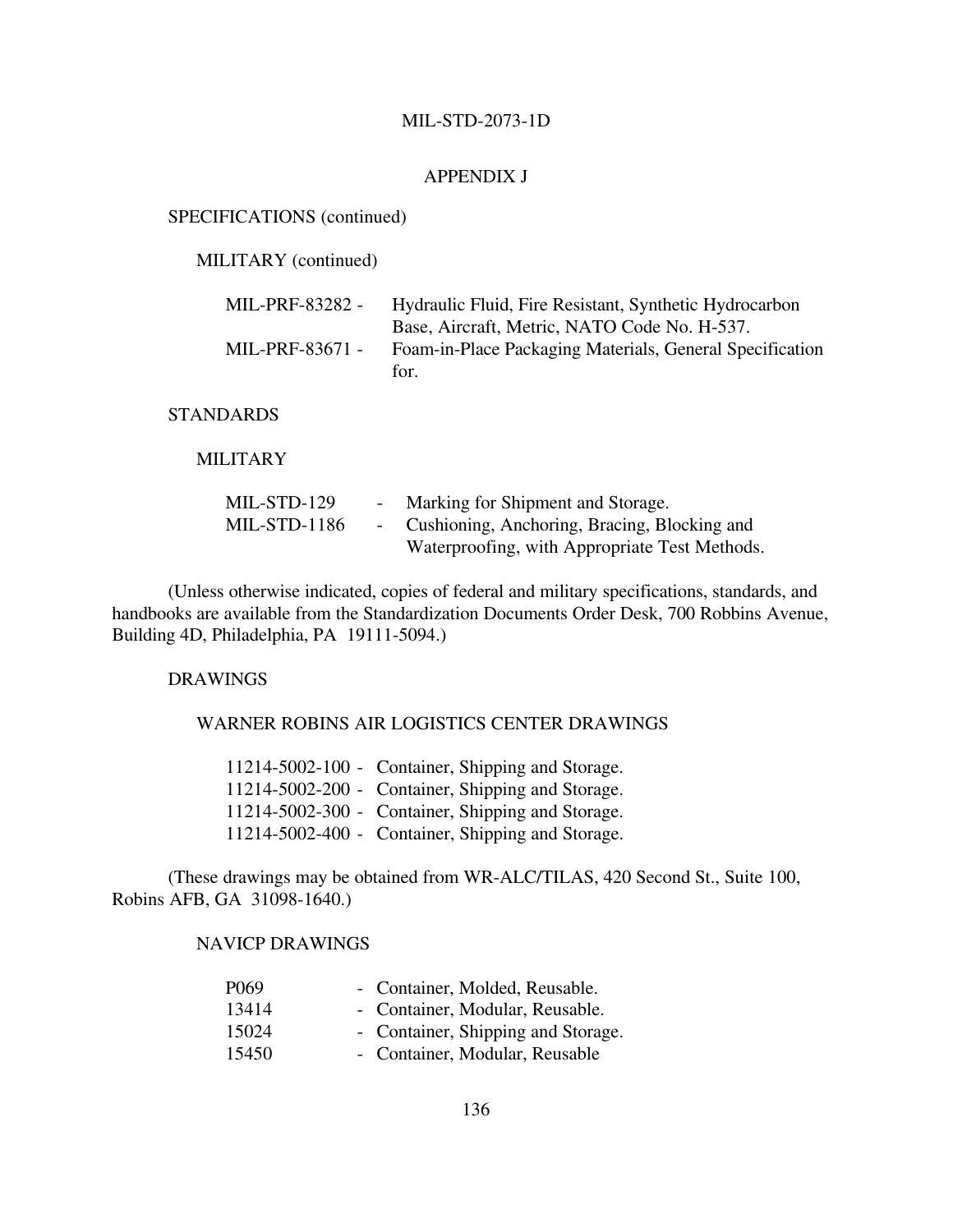#### APPENDIX J

(These drawings may be obtained from NAVICP (Attn: 0712), 700 Robbins Avenue, Philadelphia, PA 19111-5098.)

J.2.2.2 Other Government documents, drawings and publications. The following other Government documents form a part of this document to the extent specified herein. Unless otherwise specified, the issues are those cited in the solicitation.

CODES OF FEDERAL REGULATIONS

| <b>29 CFR</b> | $-L$ abor.                 |
|---------------|----------------------------|
| <b>40 CFR</b> | Protection of Environment. |
| <b>49 CFR</b> | Transportation.            |

(Application for copies should be addressed to the Superintendent of Documents, U.S Government Printing Office, North Capital & H Streets, N.W., Washington, DC 20402.)

J.2.3 Non-Government publications. The following documents form a part of this document to the extent specified herein. Unless otherwise specified, the issues of the documents which are DoD adopted are those listed in the issue of the DODISS cited in the solicitation. Unless otherwise specified, the issues of documents not listed in the DODISS are the issues of the documents cited in the solicitation (see 6.2).

AMERICAN SOCIETY FOR TESTING AND MATERIALS (ASTM)

| <b>ASTM-D4169</b> | - Performance Testing of Shipping Containers and Systems<br>(DoD adopted).                           |
|-------------------|------------------------------------------------------------------------------------------------------|
| <b>ASTM-D4727</b> | - Specification for Corrugated and Solid Fiberboard Sheet                                            |
| ASTM-D5118        | Stock (Container Grade) and Cut Shapes (DoD adopted).<br>- Fabrication of Fiberboard Shipping Boxes. |
|                   |                                                                                                      |
| <b>ASTM-D5168</b> | - Fabrication and Closure of Triple Wall Corrugated                                                  |
|                   | Fiberboard Containers (DoD adopted).                                                                 |
| ASTM-D5486        | - Pressure Sensitive Tape for Packaging, Box Closure and                                             |
|                   | Sealing (DoD adopted).                                                                               |
| ASTM-D6039        | - Crates, Wood, Open and Covered (DoD adopted).                                                      |
| ASTM-D6251        | - Natural Wood-Cleated Panelboard Shipping Boxes (DoD)                                               |
|                   | adopted).                                                                                            |

(Application for copies should be addressed to the American Society for Testing and Materials, 100 Barr Harbor Drive, West Conshohocken, PA 19428-2959.)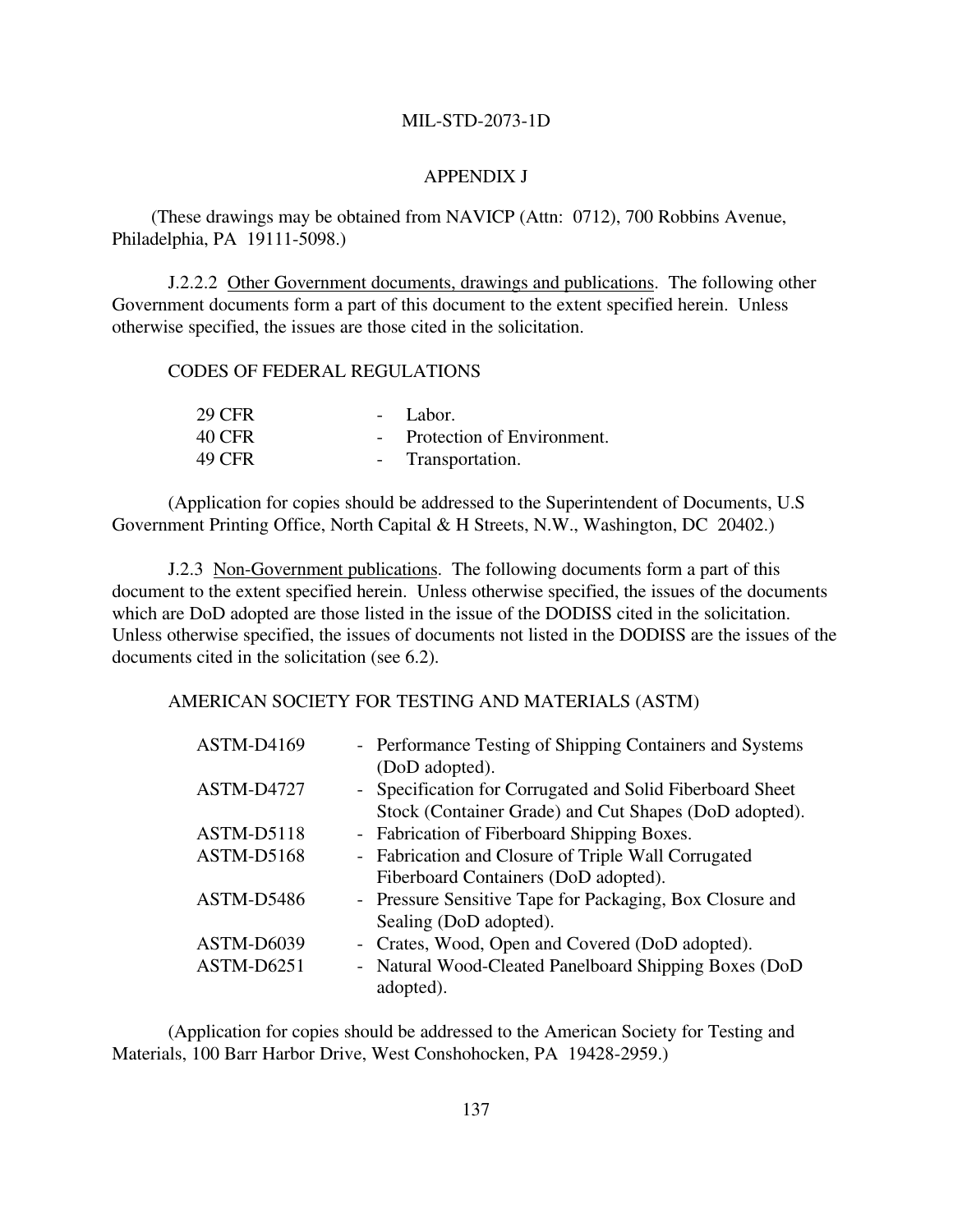#### APPENDIX J

#### INTERNATIONAL DOCUMENTS

#### INTERNATIONAL AIR TRANSPORT ASSOCIATION (IATA)

Dangerous Goods Regulations.

#### INTERNATIONAL MARITIME ORGANIZATION (IMO)

International Maritime Dangerous Goods Code.

(These publications are normally available from the organizations that prepare or distribute the documents. They may also be available in or through libraries or other informational services and from commercial booksellers.)

#### AEROSPACE INDUSTRIES ASSOCIATION OF AMERICA, INC.

NAS847 - Caps and Plugs, Protective, Dust and Moisture Seal.

(Application for copies should be addressed to the Aerospace Industries Association of America, Inc., 1250 Eye Street, N.W., Washington, DC 20005-3924.)

#### SOCIETY OF AUTOMOTIVE ENGINEERS

SAE-J1966 - Lubricating Oil, Aircraft Piston Engine (Non-Dispersant Mineral Oil)

(Application for copies should be addressed to the Society of Automotive Engineers, 400 Commonwealth Drive, Warrendale, PA 15096.)

#### J.3 GENERAL REQUIREMENTS

J.3.1 Code system. The codes established in this appendix are used in a position and sequence system. Coded data used under this system shall appear in the sequence and the number of positions specified in Appendix E. This system reduces the data to a convenient format capable of being stored and manipulated by existing automated data processing methods and equipment or by manual means.

J.3.2 Procedure and responsibilities for revisions. The procedure and responsibilities set forth below provide a means for incorporating needed additional packaging requirements and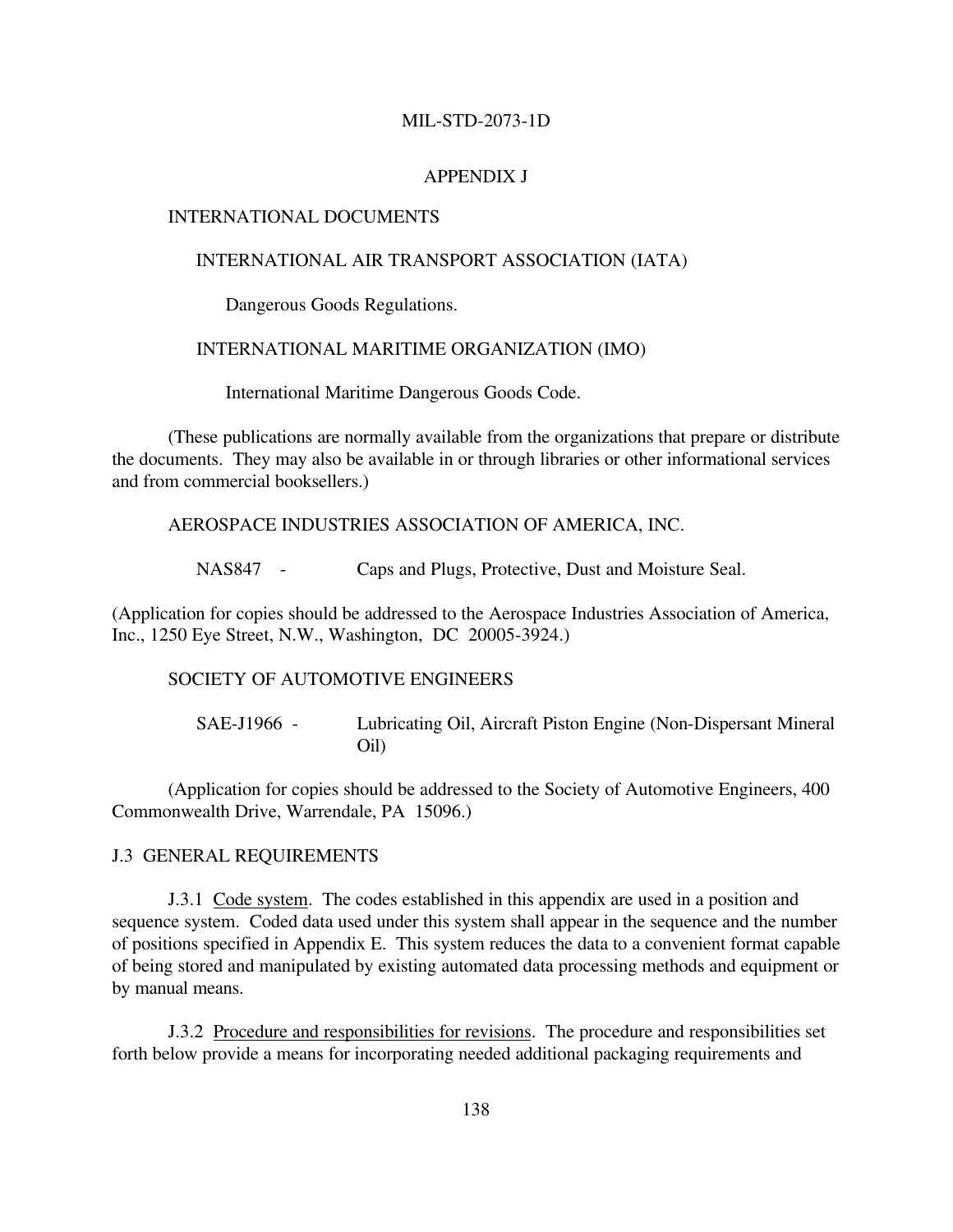#### APPENDIX J

codes into the established tables of this appendix with a minimum of delay. This procedure applies only to this appendix.

J.3.2.1 Adding codes. Military agencies requiring the addition of a requirement to the tables herein shall request the preparing activity to establish a code for the requirement and publish it in the next regular revision. Requests for additions to the code tables shall include a justification of use (number of acquisitions per year) and approximate number of items to which the requirement will apply. Due to the limitations of the code system, new codes will not be established unless a substantial need is indicated. Copies of all correspondence relative to any code shall be furnished to the departmental custodians concerned. See Appendix E for use of supplemental data as a means of establishing requirements in lieu of codes.

#### J.4 DETAILED REQUIREMENTS

J.4.1 General code requirements. The requirements cited in the tables of this appendix will be defined by use of the codes associated therewith. When using these codes, a symbol must be used in each digit position in every field of the total code. To distinguish between alphabetical and numerical "0" and "00", the numeric characters shall be designated as " $\theta$ " and "00" and the alphabetic characters as "O" and "OO". When none of the requirements of the table apply, one of the following codes shall be used:

- a. Use the numerical code "0" or "00" (depending on the number of digit spaces in the code field) to indicate that the field does not apply to the package described by the code.
- b. Use of code "X" or "XX" (depending on the number of digit spaces in the code field) indicates that the requirement is contained within the method of preservation.
- c. Use the code "Z" or "ZZ" (depending on the number of digit spaces in the code field) to indicate that supplementary or special requirements apply which are not represented by the code symbols. When either of these symbols are used in an acquisition document, details of the requirement shall be provided with the document.

J.4.2 Preservation methods. Table J.I lists method of preservation codes as established by and described in 5.2.3.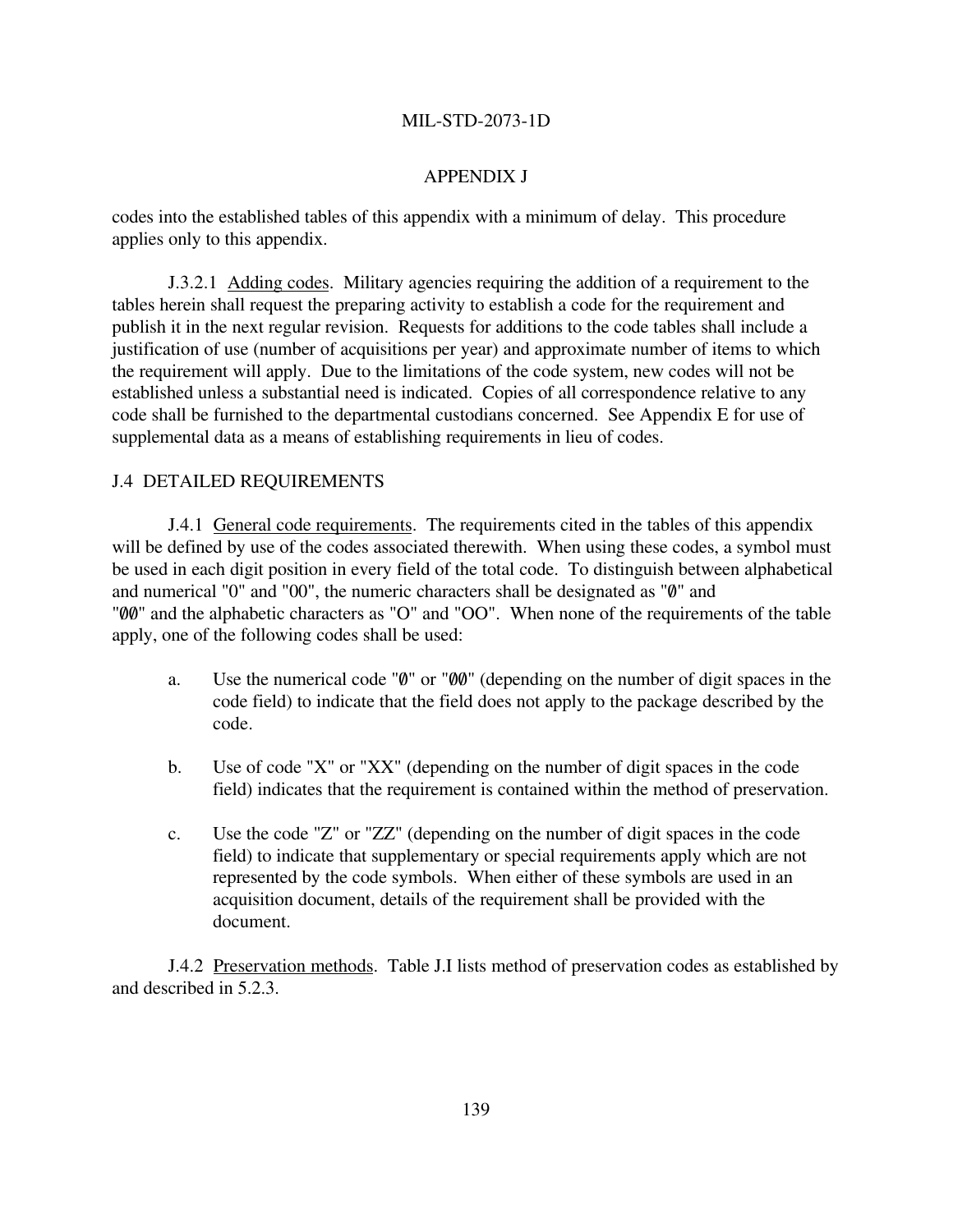#### APPENDIX J

J.4.2.1 Specialized preservation. Table J.Ia lists codes for packaging procedures which are regularly used but which cannot be conveniently or adequately described without amplification of the basic method and material symbols.

J.4.3 Quantity per unit pack. The quantity per unit pack codes shall be as follows:

| Code       | <b>Quantity</b>                                                                                  |
|------------|--------------------------------------------------------------------------------------------------|
| In clear   | 001 through 999                                                                                  |
| <b>BLK</b> | Bulk                                                                                             |
| 77.Z       | Special requirements – refer to supplemental data, special instructions or<br>drawings provided. |

J.4.4 Cleaning. Table J.II lists cleaning requirement codes in alphanumerical order.

J.4.5 Preservative. Table J.III lists contact preservative material codes in alphanumerical order. Table J.IIIa lists those codes that directly reference a single specification in specification number sequence.

J.4.6 Wrapping material. Table J.IV lists wrapping material codes in alphanumerical order. Table J.IVa lists those codes that directly reference a single specification in specification number sequence.

J.4.7 Cushioning and dunnage. Table J.V lists cushioning and dunnage material codes in alphanumerical order. Table J.Va lists those codes that directly reference a single specification in specification number sequence.

J.4.8 Thickness of cushioning or dunnage. Table J.VI defines thickness of specified cushioning material.

J.4.9 Unit and intermediate container. Table J.VII lists the unit and intermediate container codes in alphanumerical order. Table J.VIIa lists those codes that directly reference a single specification in specification number sequence.

J.4.9.1 Options. When the selected code allows an option in the selection of the container, the weight and size limitations of the container specification will apply.

J.4.10 Unit container level and optional procedure indicator codes. Table J.VIII lists unit container level codes and table J.VIIIa lists optional procedure indicator codes.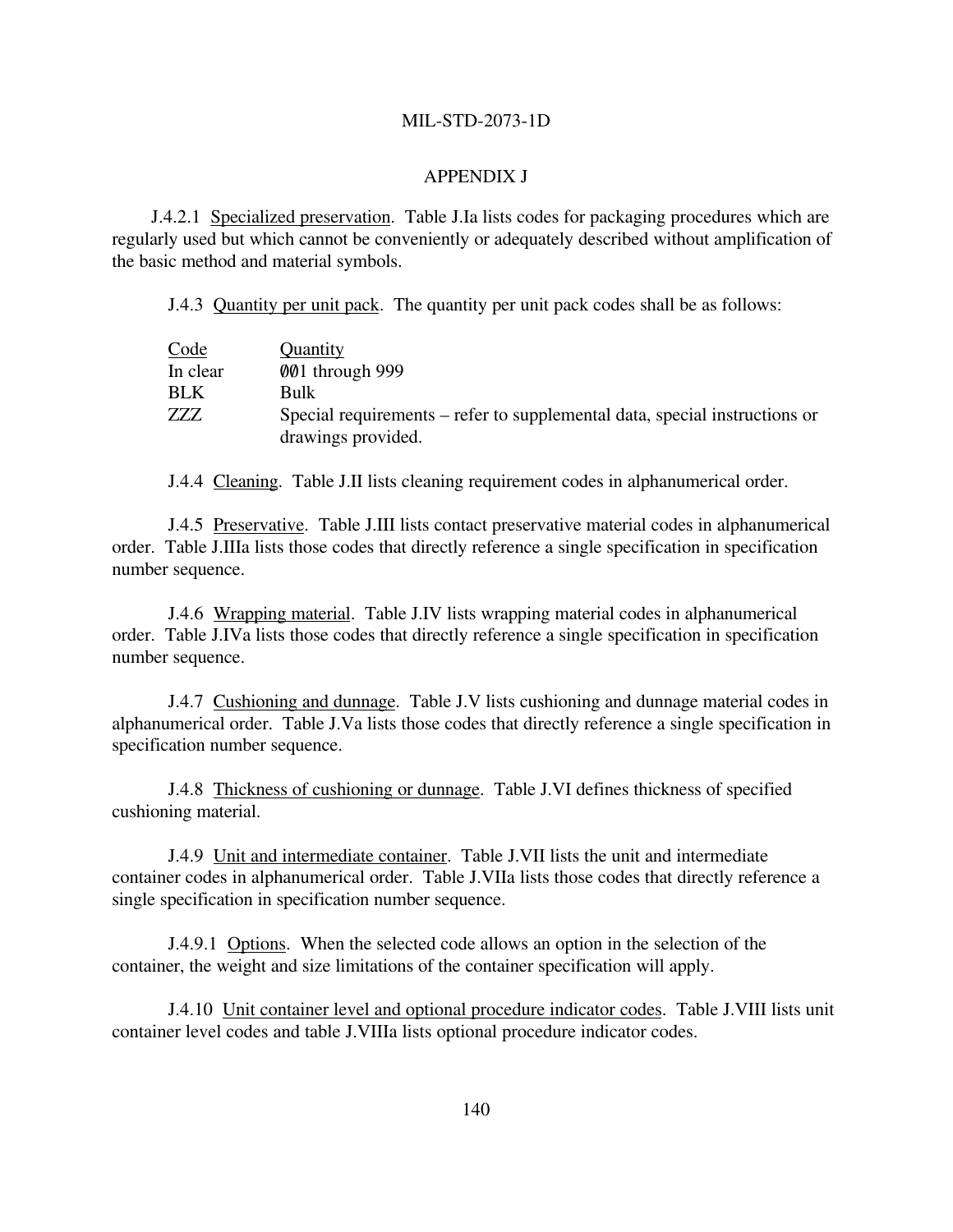#### APPENDIX J

J.4.11 Unit packs per intermediate container. The quantity of unit packs per intermediate container codes shall be as follows:

| Code       | Quantity                                                           |
|------------|--------------------------------------------------------------------|
| In clear   | 000 through 100                                                    |
| AAA        | See B.5                                                            |
| <b>XXX</b> | See Method of Preservation                                         |
| ZZZ        | Special requirement – see specific drawing or instruction provided |

J.4.12 Intermediate container. The codes for the intermediate containers are the same as the codes used to specify the unit containers and are listed in table J.VII.

J.4.12.1 Intermediate container limitations. Refer to B.5.2.

J.4.13 Packing. The codes that indicate the type of shipping container for military packing are listed in table J.IX. Codes for minimal packing are listed in table J.IXa.

J.4.14 Special markings. Table J.X lists the codes for special markings. The special markings are considered an integral part of the total pack required to identify and to protect the contained item during packaging, storage, transit and removal from the pack and must be applied to the containers according to MIL-STD-129. The codes should be used only as they apply to items enclosed within the approved packaging and shall be compatible with the prescribed packaging data.

#### J.5 CROSS INDEX

J.5.1 Document number to table and code. A cross index that relates each document listed in Appendix J to the specific table that references the document, and its corresponding code, may be found in table J.XI.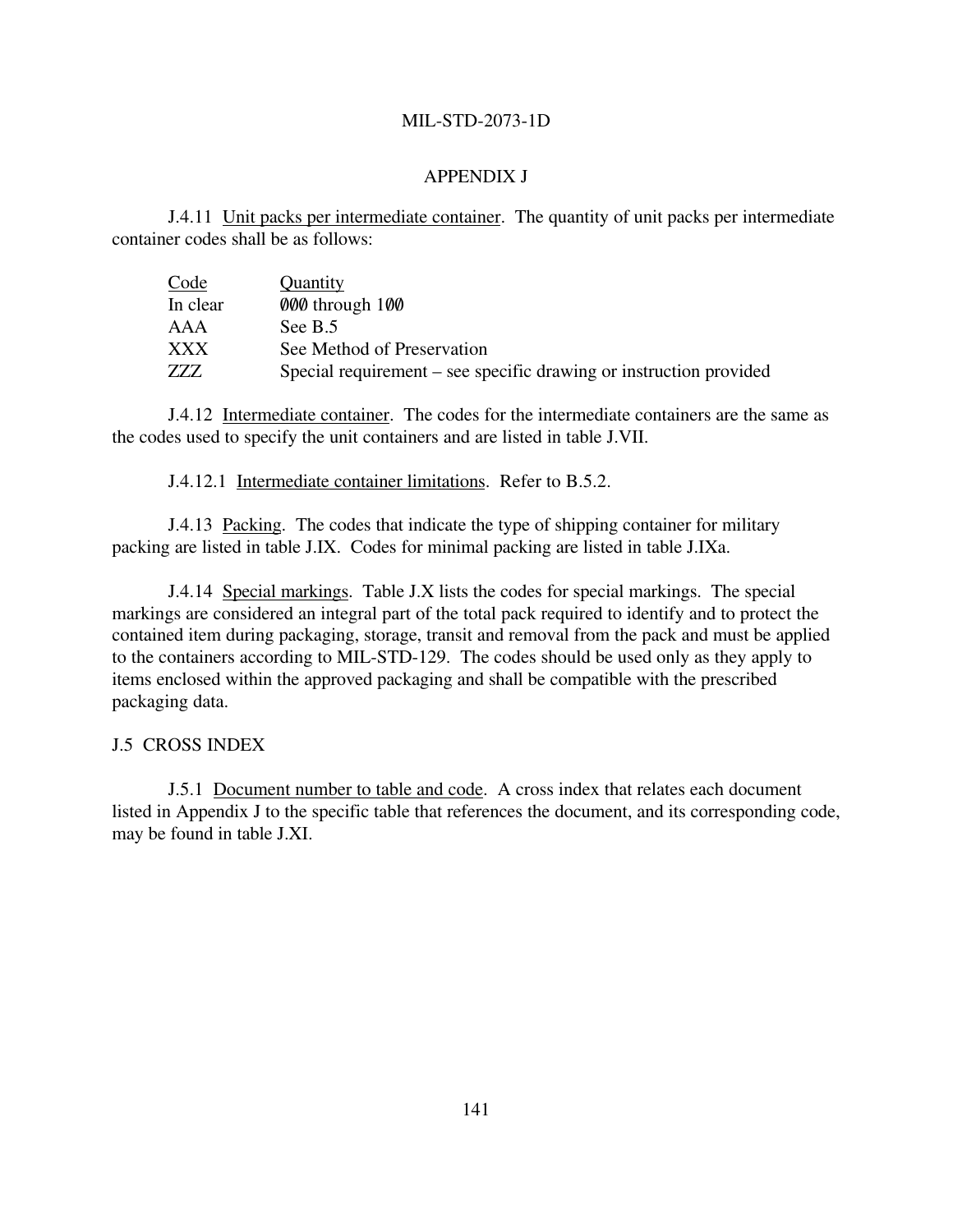# APPENDIX J

# TABLE J.I. Methods of preservation codes (see J.4.2).

| Code | Method                                                               | Superseded codes from: |                 |
|------|----------------------------------------------------------------------|------------------------|-----------------|
|      |                                                                      | MIL-P-116J             | MIL-STD-2073-2C |
| 10   | Physical protection                                                  | $\rm III$              | 10              |
| 20   | Preservative coating only<br>(with greaseproof wrap,<br>as required) | I                      | 11              |
|      | 30 Waterproof protection                                             | IC                     | 2Y              |
| 31   | Waterproof bag, sealed                                               | $IC-3$                 | 2D              |
| 32   | Container, waterproof bag,<br>sealed                                 | $IC-2$                 | 2M              |
| 33   | Greaseproof-waterproof bag,<br>sealed                                | $IC-1$                 | 2E              |
|      | 40 Watervaporproof protection                                        | IA                     | 3Y              |
| 41   | Watervaporproof bag, sealed                                          | $IA-8$                 | 3G              |
| 42   | Container, watervaporproof<br>bag, sealed, container                 | $IA-14$                | 3Q              |
| 43   | Floating watervaporproof bag,<br>sealed                              | $IA-16$                | 3H              |
| 44   | Rigid container (other than<br>metal), sealed                        | $IA-13$                | 3T              |
| 45   | Rigid metal container, sealed                                        | $IA-5$                 | 3V              |
|      | 50 Watervaporproof protection<br>with desiccant                      | $\mathbf{I}$           | 4Y              |
| 51   | Watervaporproof bag, sealed                                          | <b>IIc</b>             | 4G              |
| 52   | Container, watervaporproof<br>bag, sealed, container                 | IIb                    | 4Q              |
| 53   | Floating watervaporproof<br>bag, sealed                              | <b>IIa</b>             | 4H              |
| 54   | Rigid container (other than<br>metal), sealed                        | <b>IIf</b>             | 4T              |
| 55   | Rigid metal container, sealed                                        | IId                    | 4V              |
| ZZ   | See J.4.1.c                                                          | $\qquad \qquad -$      |                 |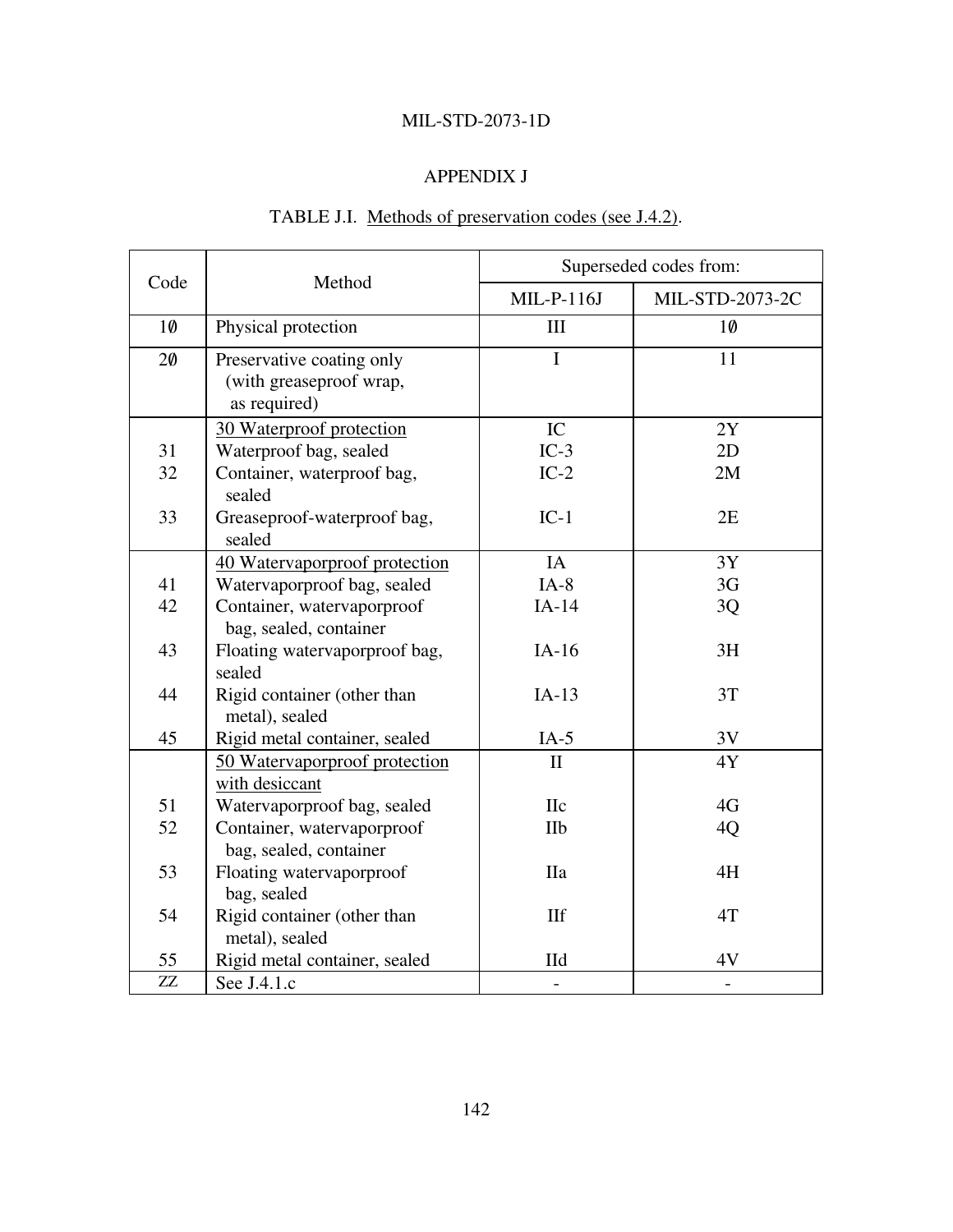# APPENDIX J

| Code      | Packaging procedure                                                                                                                                                                                                                                                                                                                                                                                                                                                                                                                                                                                                                                                                                                                                                                                                                                                                                                                                                                                                       |
|-----------|---------------------------------------------------------------------------------------------------------------------------------------------------------------------------------------------------------------------------------------------------------------------------------------------------------------------------------------------------------------------------------------------------------------------------------------------------------------------------------------------------------------------------------------------------------------------------------------------------------------------------------------------------------------------------------------------------------------------------------------------------------------------------------------------------------------------------------------------------------------------------------------------------------------------------------------------------------------------------------------------------------------------------|
| AE        | Seal or plug all openings with approved noncorrosive materials to prevent<br>entrance of moisture, dirt and foreign matter. Package to meet requirements of<br>Method 10.                                                                                                                                                                                                                                                                                                                                                                                                                                                                                                                                                                                                                                                                                                                                                                                                                                                 |
| AH        | Preserve Method 20 as follows: Fog spray or flush internally with preservative<br>indicated by preservation code. All openings shall then be plugged or sealed to<br>prevent entrance of dirt and moisture. Exterior unpainted ferrous metal surfaces<br>shall be coated with a suitable paint or enamel, or coated with cold application,<br>nontacky, corrosion preventive compound conforming to MIL-PRF-16173, Grade<br>4.                                                                                                                                                                                                                                                                                                                                                                                                                                                                                                                                                                                            |
| AU        | Preservative compounds shall not be applied to windings, commutators or<br>peripheries of armatures or rotors. Shafts shall be coated with MIL-PRF-16173,<br>Grade 2 preservative and wrapped with MIL-B-121, Grade A material, secured in<br>place with ASTM-D5486 tape. Commutators shall be wrapped with MIL-B-121,<br>Grade A material, held in place with ASTM-D5486 tape. Exposed surfaces of<br>steel collector rings shall be coated with MIL-PRF-16173, Grade 2 preservative.<br>No preservative is required for bronze, brass or corrosion resisting metals. All<br>collector rings shall be wrapped with MIL-B-121, Grade A material, secured in<br>place with ASTM-D5486 tape. Corrodible surfaces, except shafts, commutators,<br>and collector rings, may be preserved by the use of insulating varnish applied<br>during the manufacturing process. In addition to the foregoing requirements,<br>armatures and rotors shall be wrapped with MIL-B-121, Grade A material,<br>secured with ASTM-D5486 tape. |
| <b>AW</b> | Preserve in accordance with any of the following alternate methods (used for<br>gaskets and similar items):                                                                                                                                                                                                                                                                                                                                                                                                                                                                                                                                                                                                                                                                                                                                                                                                                                                                                                               |
|           | a. Seal in bags conforming to Class B, C or E of MIL-B-117, using stiffening<br>material internally if needed to maintain rigidity.<br>b. Preservation method 42 or 44.                                                                                                                                                                                                                                                                                                                                                                                                                                                                                                                                                                                                                                                                                                                                                                                                                                                   |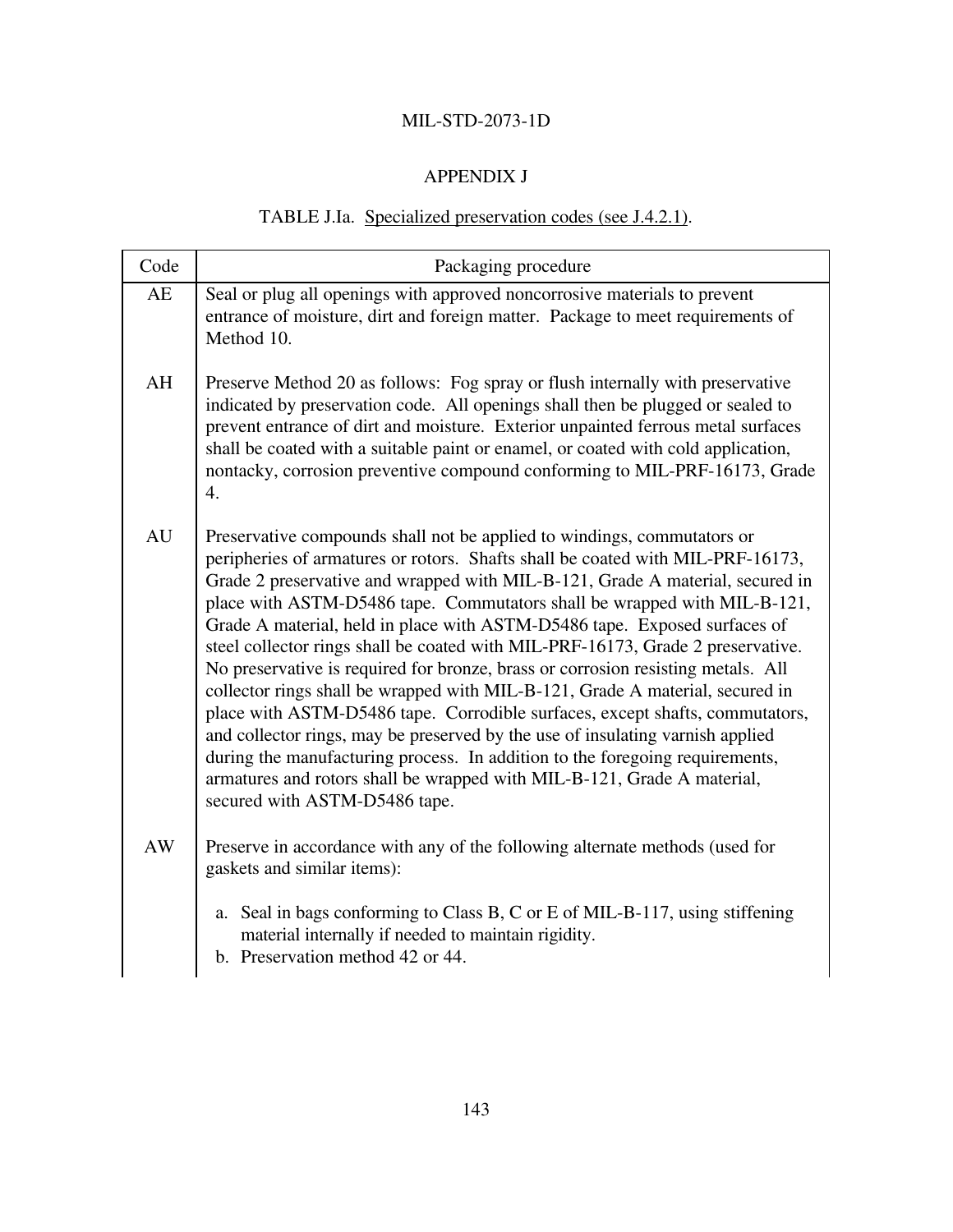# APPENDIX J

| Code      | Packaging procedure                                                                                                                                                                                                                                                                                                                                                                                                                                                                                                                                                                                                                                                                                                                                                                                                                                                                                                                                               |
|-----------|-------------------------------------------------------------------------------------------------------------------------------------------------------------------------------------------------------------------------------------------------------------------------------------------------------------------------------------------------------------------------------------------------------------------------------------------------------------------------------------------------------------------------------------------------------------------------------------------------------------------------------------------------------------------------------------------------------------------------------------------------------------------------------------------------------------------------------------------------------------------------------------------------------------------------------------------------------------------|
|           | c. Place between sheet of, or in fold of, corrugated fiberboard of sufficient<br>stiffness to resist bending, overwrap with waterproof wrapping paper<br>conforming to PPP-B-1055 and seal with pressure sensitive tape conforming<br>to ASTM-D5486 or adhesive conforming to MMM-A-260. Authorization to<br>use other waterproof barrier materials may be granted upon request.                                                                                                                                                                                                                                                                                                                                                                                                                                                                                                                                                                                  |
| <b>BC</b> | Preserve by Method 20 as follows: Coat all pieces of set with preservative<br>compound conforming to MIL-PRF-16173, Grade 4. Wrap or bag each preserved<br>piece individually in MIL-B-121, Grade A material. Cushion or segregate<br>individually wrapped or bagged pieces in the storage container to prevent<br>movement and possible physical damage. (Segregated identical pieces, such as<br>buckets and seal strips, are to be kept as close together in the container as possible<br>to facilitate ease of counting.) Individually preserved, wrapped or bagged pieces<br>need not be identified since container markings are in accordance with MIL-STD-<br>129. Itemized packing lists for inclusion within or attachment to the outside of the<br>container shall be furnished in accordance with MIL-STD-129. The lists shall<br>show quantity and nomenclature of all items included in the set. (Used for turbine<br>blade sets and similar items.) |
| <b>BD</b> | Remove parts made of rubber, fiber, or nonmetallic materials adversely affected by<br>preservative compounds and package by Method 41 without a preservative.<br>Preserve metal parts of assembly to conform to the requirements of Method 40.<br>Mark the bag containing nonmetallic parts "Parts for Assembly" and include it<br>within, or securely attached to, the pack containing metal parts in a manner which<br>will assure its being found when the pack is opened. (Use for couplings and<br>similar items.)                                                                                                                                                                                                                                                                                                                                                                                                                                           |
| <b>BL</b> | Plug or seal all openings and preserve Method 20.                                                                                                                                                                                                                                                                                                                                                                                                                                                                                                                                                                                                                                                                                                                                                                                                                                                                                                                 |
| $DB$      | Preserve by Method 10 modified as follows: Preserve in transparent barrier bag<br>made of A-A-3174 or Type III MIL-PRF-22191 material. A-A-3174 or MIL-<br>PRF-22191, Type III material, A-A-3129 or PPP-C-795 cushioning shall be used<br>to cushion sharp edges and protrusions of the preserved items. Bag closure shall<br>be made by any suitable means, except that staples shall not be used. When use of<br>a bag is not practicable, the item shall be completely wrapped in the above                                                                                                                                                                                                                                                                                                                                                                                                                                                                   |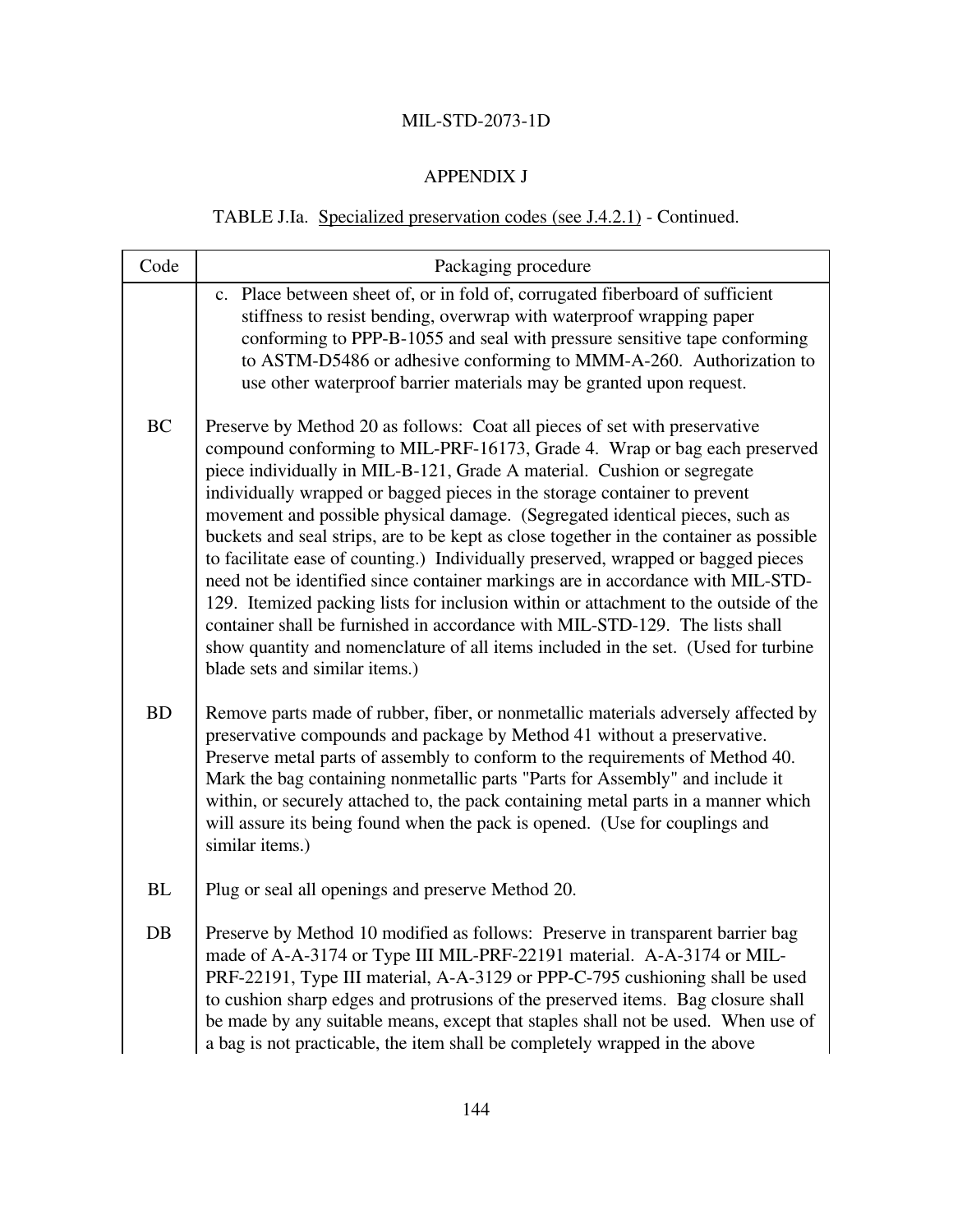# APPENDIX J

| Code      | Packaging procedure                                                                                                                                                                                                                                                                                                                                                                                                                                                                                                                                                                                                                                                                                                                                                                                                                                                                                                                                                                                                                                                                 |
|-----------|-------------------------------------------------------------------------------------------------------------------------------------------------------------------------------------------------------------------------------------------------------------------------------------------------------------------------------------------------------------------------------------------------------------------------------------------------------------------------------------------------------------------------------------------------------------------------------------------------------------------------------------------------------------------------------------------------------------------------------------------------------------------------------------------------------------------------------------------------------------------------------------------------------------------------------------------------------------------------------------------------------------------------------------------------------------------------------------|
|           | barrier or cushioning material and secured with pressure sensitive tape. Also, the<br>use of shaped or molded packs utilizing MIL-PRF-22191 or A-A-3174 materials<br>in conjunction with plastic coated board is acceptable provided the pack's cube is<br>not increased and the pack meets the tests specified in Appendix G. Strip or block<br>form of multiple packages shall incorporate provisions for separating unit<br>quantities.                                                                                                                                                                                                                                                                                                                                                                                                                                                                                                                                                                                                                                          |
| DC        | Preserve by Method 20 modified as follows: Preserve in a transparent barrier<br>wrap made of Type II, MIL-PRF-22191 barrier material, or bag conforming to<br>Type I, Class C, Style 2 of MIL-B-117. MIL-PRF-22191, Type II barrier material<br>shall be used to cushion sharp edges and protrusions of item to prevent bag<br>puncture. A-A-3129 or PPP-C-795 may also be used to cushion sharp edges and<br>protrusions if item is first wrapped in MIL-PRF-22191, Type II barrier material.<br>The bag closure shall be made by any suitable means, except that staples shall not<br>be used. Also, the use of shaped, preformed or molded packages utilizing MIL-<br>PRF-22191 or A-A-3174 materials in conjunction with plastic coated board is<br>acceptable, provided that the package cube is not increased and materials are<br>compatible with preservative specified. However, these packages shall be capable<br>of meeting the tests specified in Appendix G. Strip or block form of multiple<br>packages shall incorporate provisions for separating unit quantities. |
| <b>DR</b> | Preserve Method 30 as follows: Each unit shall have all internal fluid-carrying<br>passages, which are not prelubricated, filled with the specified preservative,<br>allowing space for internal thermal expansion. If filling is not practical, the unit<br>shall be internally fog-sprayed or flushed, then drained to the drip point. All ports,<br>fittings, openings, etc., shall be capped or plugged with noncorrosive (non-<br>interacting) metal caps or plugs conforming to NAS 847 or equivalent. All<br>hydraulic preservative operating fluid used shall be filtered through a 3 micron<br>absolute filter prior to being used as specified above. Exterior bare metal surfaces,<br>subject to corrosion, shall be coated with compound conforming to MIL-PRF-<br>16173, Grade 2 or MIL-C-11796, Class 3. Unit shall be wrapped with a                                                                                                                                                                                                                                 |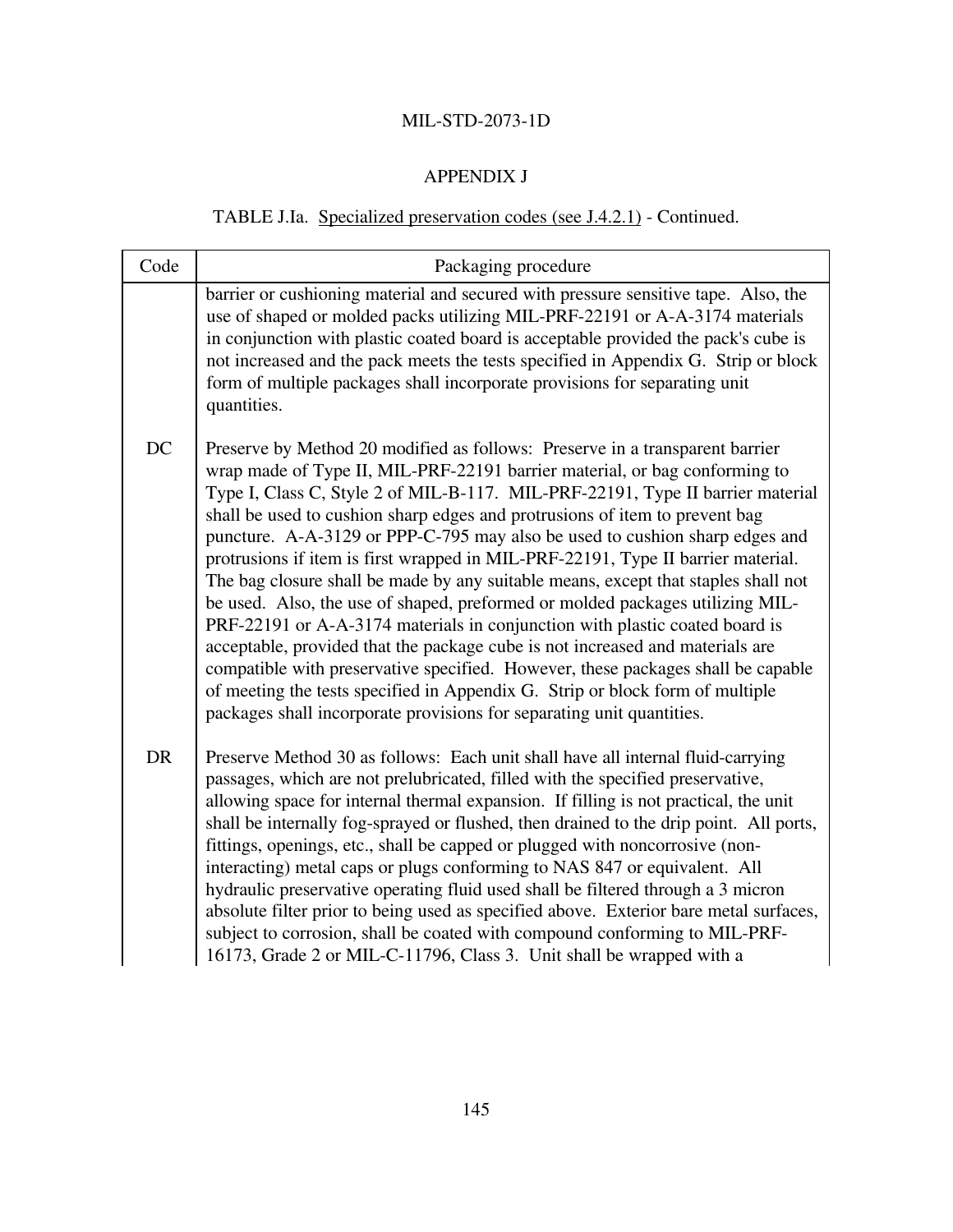# APPENDIX J

| Code      | Packaging procedure                                                                                                                                                                                                                                                                                                                                                                                                                                                                                                                                                                                                                                                                                                                                                                                                                                                                                                                                                                                                                                                                                                                                                                                                                 |
|-----------|-------------------------------------------------------------------------------------------------------------------------------------------------------------------------------------------------------------------------------------------------------------------------------------------------------------------------------------------------------------------------------------------------------------------------------------------------------------------------------------------------------------------------------------------------------------------------------------------------------------------------------------------------------------------------------------------------------------------------------------------------------------------------------------------------------------------------------------------------------------------------------------------------------------------------------------------------------------------------------------------------------------------------------------------------------------------------------------------------------------------------------------------------------------------------------------------------------------------------------------|
|           | greaseproof wrap conforming to MIL-B-121, Grade A or equivalent; seal seams<br>with ASTM-D5486 tape to effect a measure of waterproofness and prevent<br>unwrapping. The unit must be adequately cushioned with material specified and<br>placed in a grade V3c container fabricated in accordance with ASTM-D5118 (as a<br>minimum), Style FOL or CSSC. All seams, corners, and manufacturer's joint shall<br>be tape-sealed with two inch tape conforming to ASTM-D5486, Type III or IV.                                                                                                                                                                                                                                                                                                                                                                                                                                                                                                                                                                                                                                                                                                                                          |
| <b>DW</b> | Preserve Method 52 as follows: Item shall be cleaned, wrapped, blocked and<br>braced in an interior carton fabricated in accordance with ASTM-D5118, Class<br>domestic. MIL-PRF-131 barrier material, sealed as required, shall be utilized<br>around the first container. The cushioning, to be specified under the cushioning<br>code and in the thickness required to adequately protect the item, shall be placed<br>between the barrier and the outer container.                                                                                                                                                                                                                                                                                                                                                                                                                                                                                                                                                                                                                                                                                                                                                               |
| EK        | Preserve Method 10 as follows: Each bolt shall have the shank and threads<br>protected by means of a sleeve extending over the full length of the shank and<br>thread. The sleeve shall be manufactured from paperboard, asphalt impregnated<br>chipboard, or spiral wrap of kraft paper over chipboard, lined with material<br>conforming to MIL-B-121. Plastic sleeve coverings may also be used.                                                                                                                                                                                                                                                                                                                                                                                                                                                                                                                                                                                                                                                                                                                                                                                                                                 |
| <b>GS</b> | Preserve by Method 33 (modified) in a transparent, flexible, sealable, volatile<br>corrosion inhibitor treated bag conforming to MIL-B-22020. The interleaf<br>furnished inside each Class 2, cold sealable bag shall be withdrawn after inserting<br>item and prior to final sealing in accordance with MIL-B-22020. Items with sharp<br>edges or protrusions shall be wrapped with sufficient layers of transparent, flexible,<br>pressure (cold) sealable volatile corrosion inhibitor barrier material conforming to<br>MIL-PRF-22019, Type II to prevent bag puncture. The latex coated (nonprinted)<br>side of the barrier material shall always be facing the item. Alternately, the item<br>may be completely wrapped with transparent, flexible, pressure (cold) sealable<br>volatile corrosion inhibitor barrier material conforming<br>to MIL-PRF-22019, Type II as indicated above and further preserved in a<br>transparent barrier bag conforming to Type I, Class C, Style 2 of MIL-B-117.<br>Closure shall be by heat-sealing when this alternate method is used. In addition<br>to markings required elsewhere in the contract, unit identification and caution<br>labels shall be in accordance with MIL-STD-129. |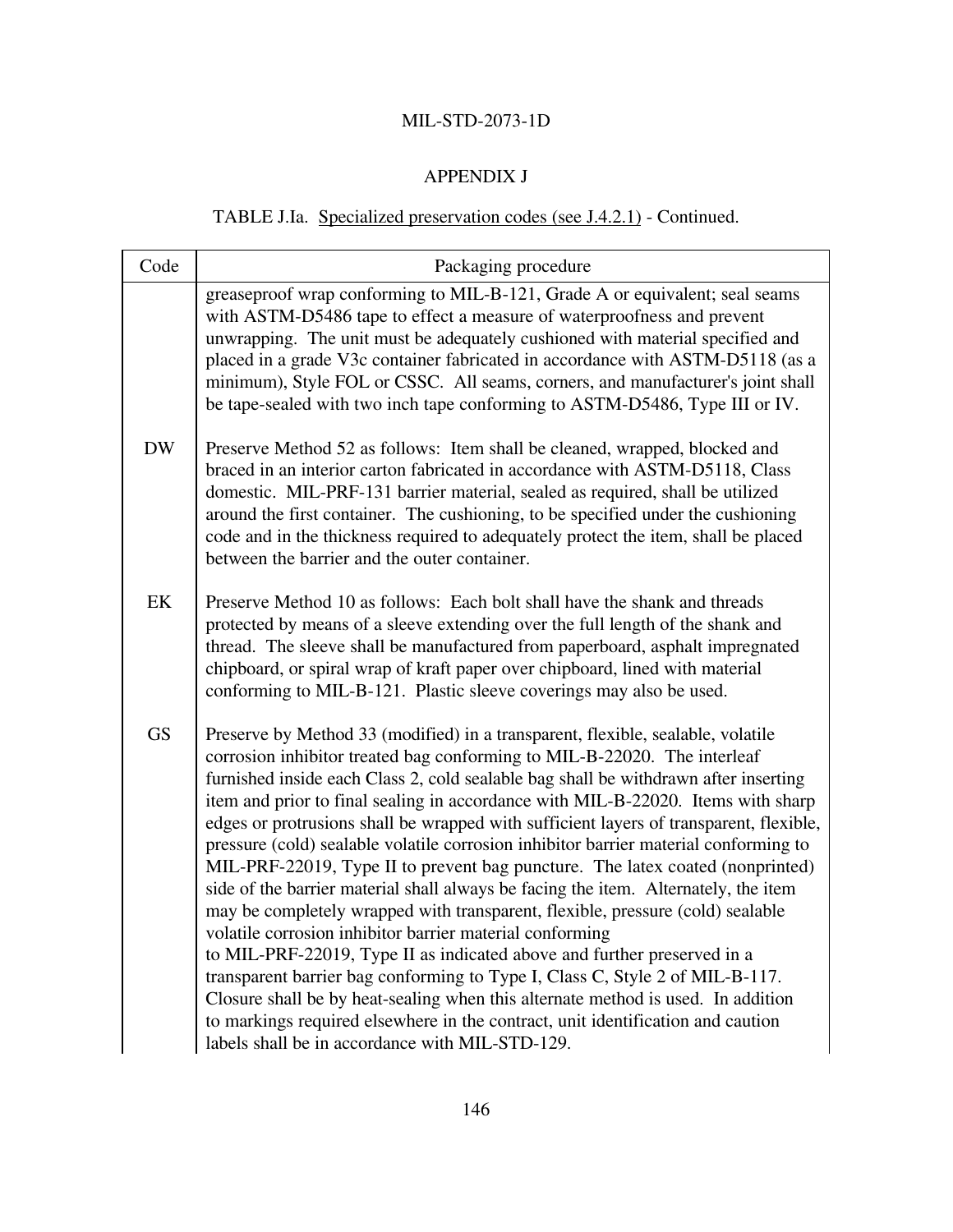# APPENDIX J

| Code      | Packaging procedure                                                                                                                                                                                                                                                                                                                                                                                                                                                                                                                                                                                                                                                                                                                                                                                                                                                                                                                                                                                                                                                                                                                                                                                 |
|-----------|-----------------------------------------------------------------------------------------------------------------------------------------------------------------------------------------------------------------------------------------------------------------------------------------------------------------------------------------------------------------------------------------------------------------------------------------------------------------------------------------------------------------------------------------------------------------------------------------------------------------------------------------------------------------------------------------------------------------------------------------------------------------------------------------------------------------------------------------------------------------------------------------------------------------------------------------------------------------------------------------------------------------------------------------------------------------------------------------------------------------------------------------------------------------------------------------------------|
| <b>GX</b> | Preserve by Method 41 as follows: Items subject to damage by electromagnetic<br>and electrostatic field forces shall be initially wrapped in material conforming to<br>MIL-PRF-81705, Type II or Type III, or cushioned in material conforming to A-<br>A-3129, Type I, Grade B, or PPP-C-795, Class 2 or A-A-59135, Class 1, Grade<br>B, or PPP-C-1797, Type II, to prevent bag puncture, and unit packed in a heat-<br>sealed bag conforming to MIL-B-117, Type I, Class F, Style 1. Reclosable<br>cushioned pouches conforming to MIL-P-81997, Type I or II, may be used in lieu<br>of initial wrap or cushioning. Lead or terminal configurations for all items shall be<br>maintained as manufactured without causing loads or stresses capable of causing<br>damage to the item. Materials used to maintain item position and lead or terminal<br>configuration shall permit item removal without damage to the item. Electrostatic<br>discharge (ESD) sensitive caution labels shall be applied in accordance with MIL-<br>STD-129.                                                                                                                                                          |
| HM        | Packaging and marking for hazardous materials shall comply with applicable<br>requirements for Performance Oriented Packaging contained in the International<br>Air Transport Association (IATA) Dangerous Goods Regulations or the<br>International Maritime Dangerous Goods Code (IMDG) and with Code of Federal<br>Regulations (CFR) Title 29, Title 40 and Title 49. All performance test<br>requirements shall be supported by certificates and reports attesting to the date<br>and the results obtained from performance oriented packaging testing. The<br>contractor, if not a self-certifier, shall be responsible for assuring that third party<br>sources providing performance testing services are, in fact, registered with the<br>Department of Transportation. The contractor's signed certification that the<br>packaged configuration meets IATA or IMDG requirements shall be incorporated<br>on the DD Form 250, Material Inspection and Receiving Report, and other related<br>acceptance document if the DD Form 250 is not used. All certificates and reports<br>shall be available for inspection by authorized Government representatives for a<br>period of three years. |
| JF        | Preserve Method 10 – Items shall be preserved in a vacuum formed skin pack,<br>formed from either cellulose acetate, cellulose butyrate or cellulose propionate.<br>The material shall be 10 to 15 mils minimum thickness prior to draw and 2 to 4<br>mils thickness after draw. Class domestic fiberboard meeting the requirements of<br>ASTM-D4727 shall be used as a stiffener.                                                                                                                                                                                                                                                                                                                                                                                                                                                                                                                                                                                                                                                                                                                                                                                                                  |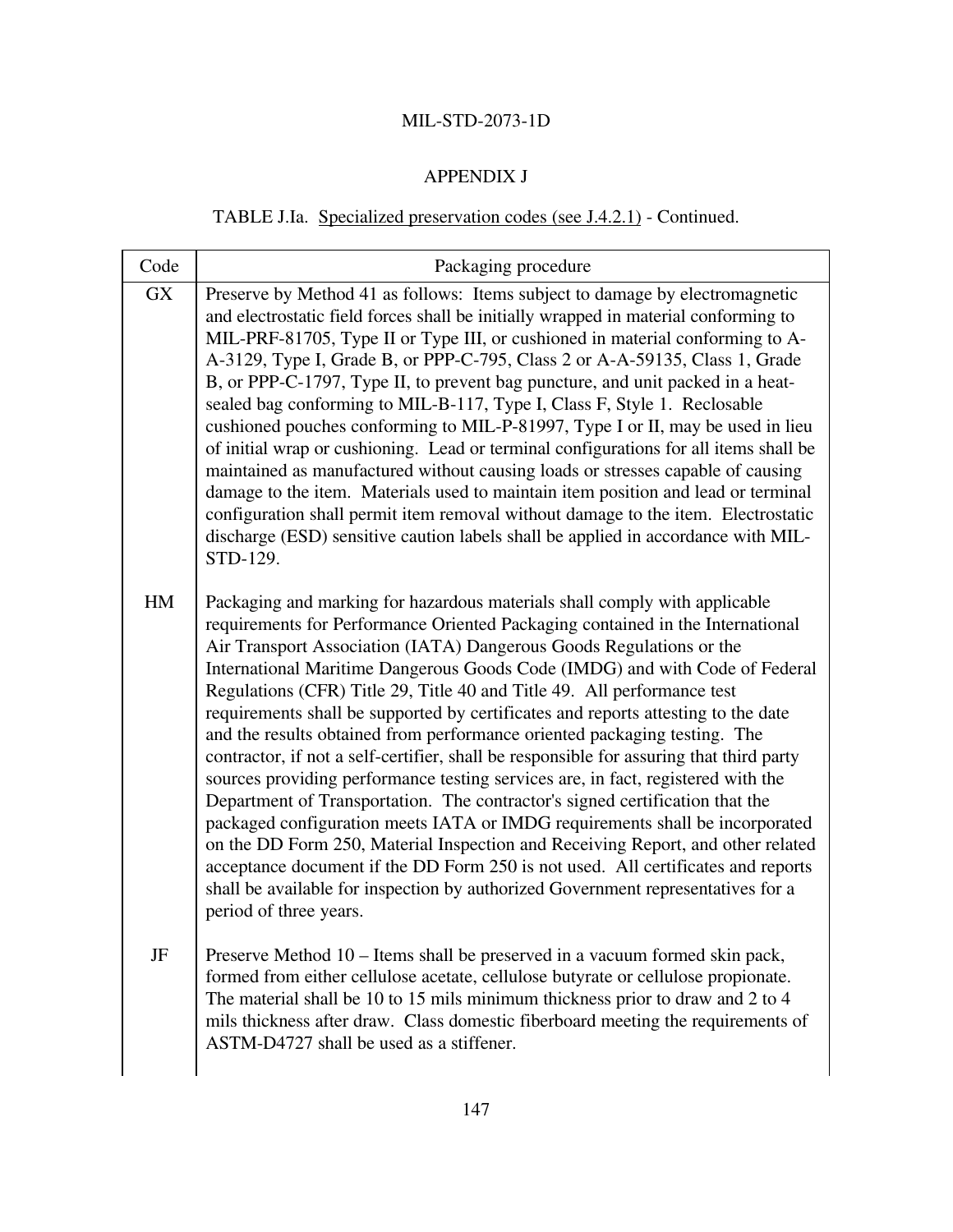# APPENDIX J

| Code      | Packaging procedure                                                                                                                                                                                                                                                                                                                                                                                                                                                                                                                                                                                                                                                                                                                                                                                  |
|-----------|------------------------------------------------------------------------------------------------------------------------------------------------------------------------------------------------------------------------------------------------------------------------------------------------------------------------------------------------------------------------------------------------------------------------------------------------------------------------------------------------------------------------------------------------------------------------------------------------------------------------------------------------------------------------------------------------------------------------------------------------------------------------------------------------------|
| JM        | Preserve Method 10 as follows: Unit container shall consist of one piece of 3/8-<br>inch plywood and one piece of double wall fiberboard meeting the requirements of<br>ASTM-D4727, each 4 inches longer and wider than the item dimensions. Place<br>item on plywood, cover with fiberboard and staple fiberboard to plywood on sides<br>and end. For items longer than 96 inches, frame panel in accordance with PPP-B-<br>601 (used for backing boards and similar flat items.)                                                                                                                                                                                                                                                                                                                   |
| <b>KD</b> | Preserve Method 31. Apply VV-L-800 preservative. Place item in a bag<br>conforming to MIL-B-22020 and place bagged item into a weather resistant<br>fiberboard box fabricated in accordance with ASTM-D5118. Fill voids with<br>fiberboard meeting the requirements of ASTM-D4727 or A-A-1898, Grade II<br>material as required.                                                                                                                                                                                                                                                                                                                                                                                                                                                                     |
| KF        | Clean each item in accordance with any applicable process. Use non-corrosive<br>material to plug any crevices, holes or cavities. Preserve by directly applying<br>strippable, plastic coating compound (hot dipping) conforming to MIL-P-149 or<br>equivalent to the clean dry metal surface of the item. Apply the compound in such<br>a way that upon removal, no compound will be retained in the voids. The<br>compound shall be a Type II, transparent, cellulose acetate butyrate variety.<br>Apply as many layers of the plastic coating compound as necessary to protect the<br>item from contact damage and to seal it from moisture. Wrap the individually<br>coated items in MIL-B-121 greaseproof, waterproof, barrier material. (Use on<br>labyrinth rings and similar items in sets.) |
| KG        | Each fully buttoned shirt shall be neatly folded, secured with stainless steel (AISI)<br>Type 304 or 316) pins, aluminum clips or plastic fasteners, and inserted into a<br>snug-fitting, clear plastic bag. The bag shall be closed by heat sealing, taping<br>(provided the back panel overlaps the front panel), or by a bag designed to effect a<br>reverse tuck closure.                                                                                                                                                                                                                                                                                                                                                                                                                        |
| KH        | Each pair of shoes or boots shall be individually wrapped prior to being placed in a<br>shoe box. Each pair of individually wrapped shoes or boots shall be packaged in a<br>set-up style shoe box or a mailer type box.                                                                                                                                                                                                                                                                                                                                                                                                                                                                                                                                                                             |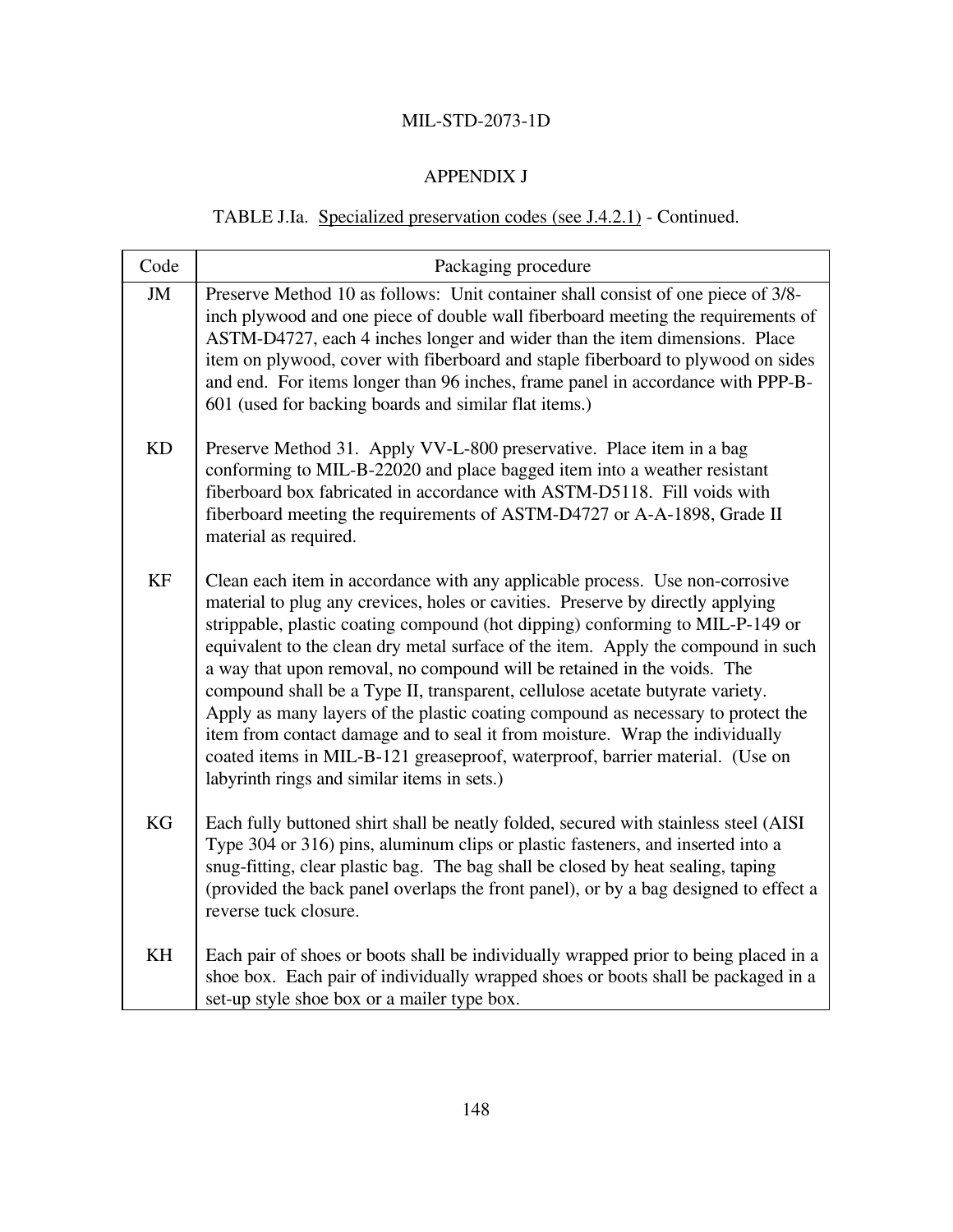# APPENDIX J

# TABLE J.II. Cleaning procedure codes (see J.4.4).

| Code | Procedure                                                              |
|------|------------------------------------------------------------------------|
|      | Any suitable process that is not injurious to the item.                |
| X    | See Method of Preservation code for this requirement.                  |
| Z    | Special requirements - See specific instructions or drawings provided. |
| Ø    | No requirement.                                                        |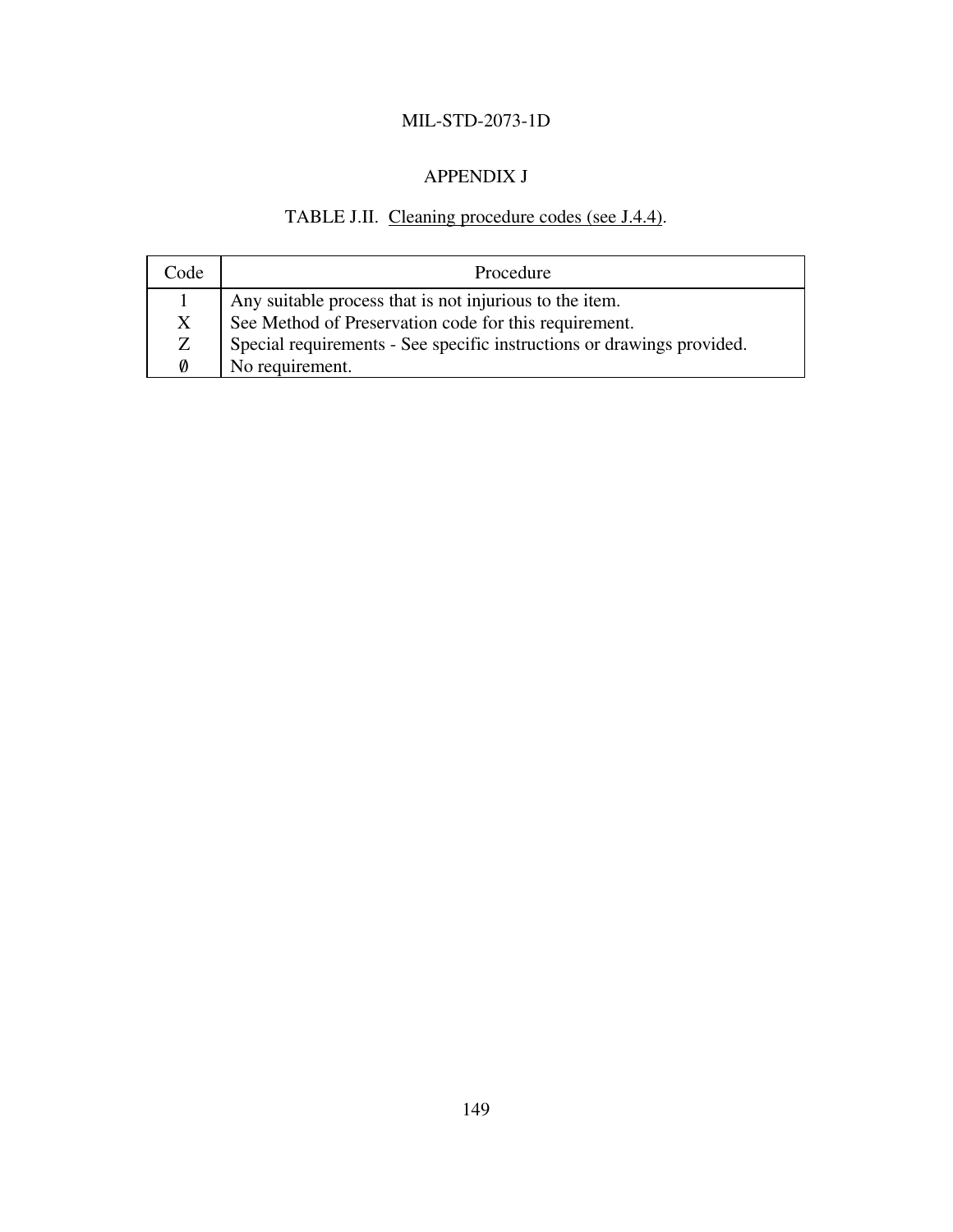# APPENDIX J

# TABLE J.III. Contact preservative material codes (see J.4.5).

| Code                         | Material                                                                                                                 |
|------------------------------|--------------------------------------------------------------------------------------------------------------------------|
| $\varnothing$ 1              | MIL-PRF-16173, Grade 1, corrosion preventive, solvent cutback, cold application,                                         |
|                              | hard film                                                                                                                |
| $\varnothing$                | MIL-PRF-16173, Grade 2, corrosion preventive, solvent cutback, cold application,                                         |
|                              | soft film                                                                                                                |
| $\varnothing$ 3              | MIL-PRF-16173, Grade 3, corrosion preventive, solvent cutback, cold application,                                         |
|                              | water displacing soft film                                                                                               |
| 06                           | MIL-C-11796, Class 3, light preservative compound, soft film, hot application                                            |
| $\boldsymbol{\varnothing}$ 7 | MIL-PRF-3150, medium preservative oil, cold application                                                                  |
| $\varnothing$                | VV-L-800, very light preservative oil, water displacing, cold application                                                |
| 10 <sup>o</sup>              | MIL-PRF-21260, preservative and break-in lubricating oil, internal combustion                                            |
|                              | engine, Grade 10, 30 or 50                                                                                               |
| 11                           | MIL-PRF-23827, grease, aircraft and instrument, gear and actuator screw                                                  |
| 12                           | MIL-PRF-81322, grease, aircraft, general purpose                                                                         |
| 13                           | MIL-PRF-10924, grease, automotive and artillery                                                                          |
| 15                           | MIL-H-46170, hydraulic fluid, synthetic, rust inhibited, fire resistant                                                  |
| 17                           | MIL-PRF-6085, lubricating oil, instrument, aircraft, low volatility                                                      |
| 19                           | MIL-PRF-16173, Grade 4, corrosion preventive, solvent cutback, cold application,                                         |
|                              | transparent, non-tacky                                                                                                   |
| 20<br>21                     | MIL-P-46002, preservative oil, contact and volatile corrosion inhibited                                                  |
|                              | MIL-PRF-16173, Grade 5, corrosion preventive, solvent cutback, water displacing                                          |
| 27                           | soft film, low pressure steam removable<br>MIL-C-16555, Type I, sprayable strippable coating, aluminum and aluminum gray |
| 28                           | MIL-C-16555, Type II, Class 1, sprayable strippable coating, olive drab                                                  |
| 29                           | MIL-C-16555, Type II, Class 2, sprayable strippable coating, Marine Corps green                                          |
| 30 <sup>°</sup>              | MIL-L-46010, corrosion inhibiting lubricant, solid film, heat cured                                                      |
| 31                           | MIL-C-6529, Type II, corrosion preventive, ready mixed, for reciprocating aircraft                                       |
|                              | engines                                                                                                                  |
| 32                           | MIL-C-6529, Type III, corrosion preventive, ready mixed, for turbojet aircraft                                           |
|                              | engines                                                                                                                  |
| 33                           | MIL-PRF-7808, lubricating oil, synthetic base, for aircraft turbine engines                                              |
| 38                           | MIL-P-149, strippable plastic coating (hot dipping)                                                                      |
| 43                           | MIL-G-25537, grease, helicopter oscillating bearing                                                                      |
| 49                           | Vendor's protective grease or oil coating                                                                                |
| 50                           | MIL-PRF-7870, lubricating oil, low temperature                                                                           |
| 51                           | MIL-PRF-6081, lubricating oil, jet engine, Grade 1010                                                                    |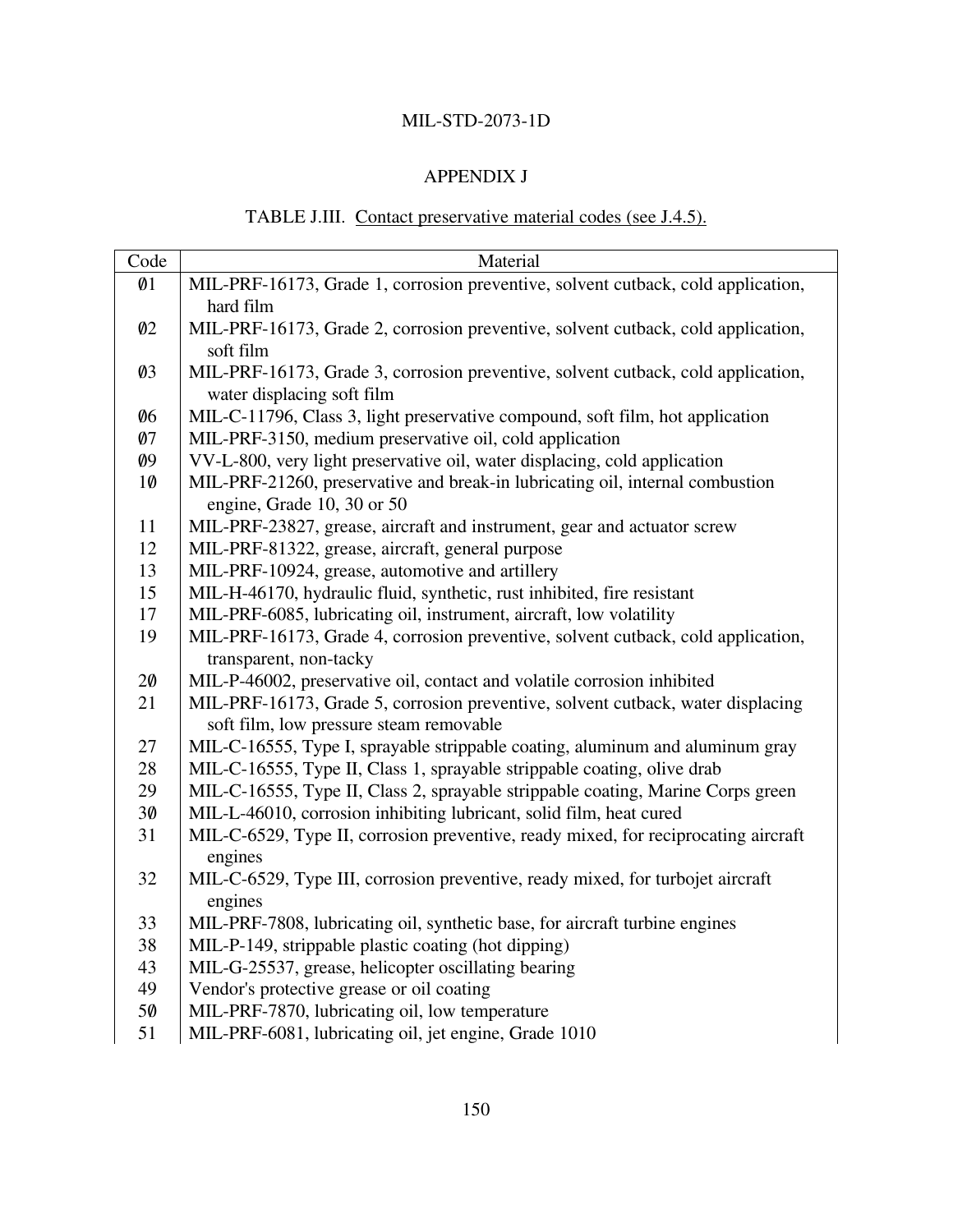# APPENDIX J

# TABLE J.III. Contact preservative material codes (see J.4.5) – Continued.

| Code | Material                                                                            |
|------|-------------------------------------------------------------------------------------|
| 52   | MIL-PRF-8188, corrosion preventive oil, synthetic base, for aircraft gas turbine    |
|      | engines                                                                             |
| 53   | SAE-J1966, lubricating oil, aircraft piston engine                                  |
| 56   | MIL-PRF-23699, lubricating oil, synthetic base, for aircraft turbine engines        |
| 57   | MIL-PRF-21260, Grade 10, light viscosity preservative and break-in lubricating oil, |
|      | internal combustion engine                                                          |
| 58   | MIL-PRF-21260, Grade 2, medium viscosity preservative and break-in lubricating oil, |
|      | internal combustion engine                                                          |
| 59   | MIL-PRF-21260, Grade 3, heavy viscosity preservative and break-in lubricating oil,  |
|      | internal combustion engine                                                          |
| 65   | MIL-PRF-83282, hydraulic fluid, synthetic, fire retardant                           |
| 79   | MIL-B-46176, brake fluid, silicone, automotive, operational and preservative        |
| 80   | MIL-P-53030, primer coating, epoxy, water reducible                                 |
| 89   | Preserve with normal operating lubricant                                            |
| XX   | See Method of Preservation code for this requirement                                |
| ZZ   | Special requirement – See specific instructions or drawings provided                |
| ØØ   | No requirement                                                                      |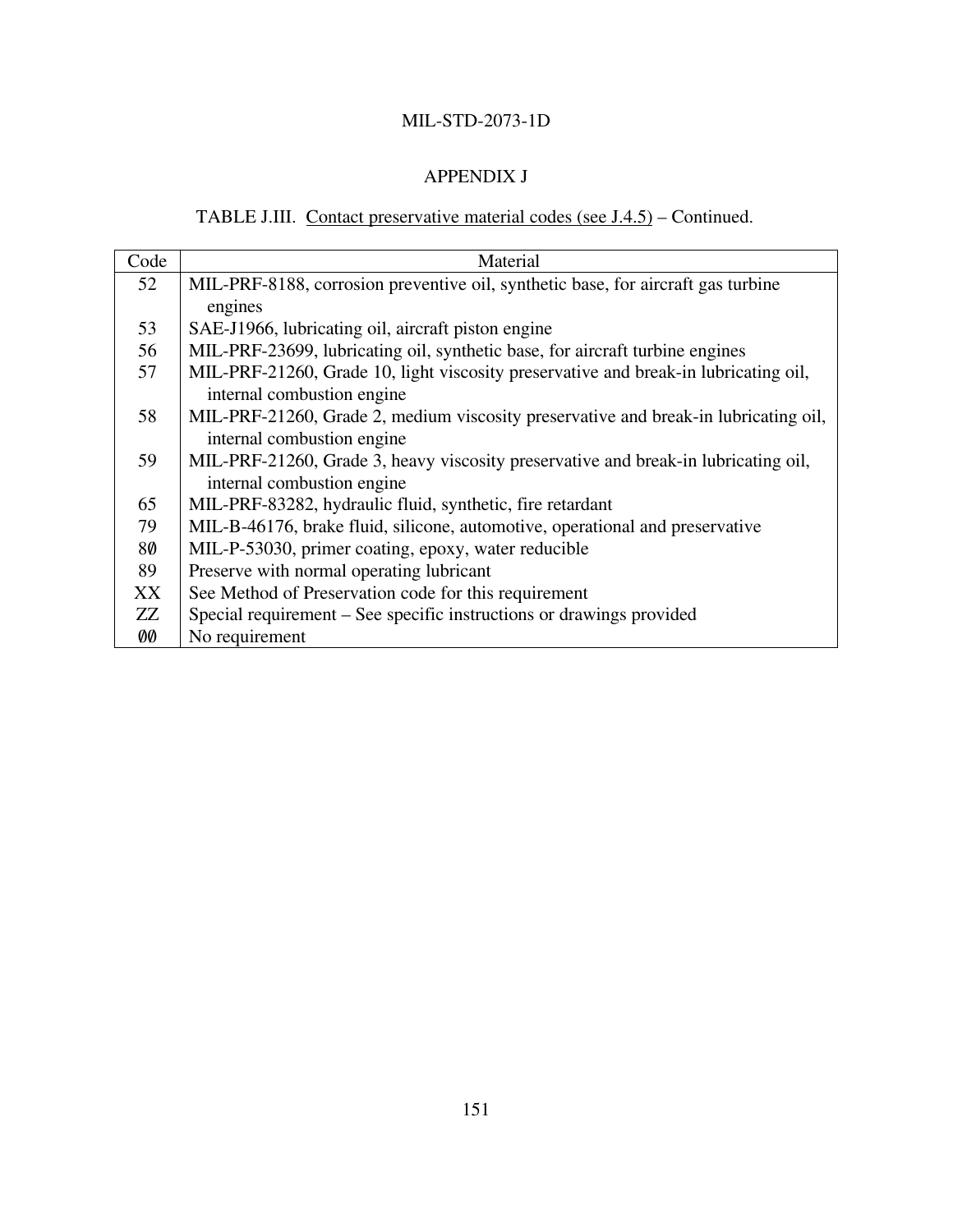## APPENDIX J

#### TABLE J.IIIa. Contact preservative material codes in specification sequence (see J.4.5).

| Specification                                                                                                                                 | Code            |
|-----------------------------------------------------------------------------------------------------------------------------------------------|-----------------|
| VV-L-800, very light preservative oil, water displacing (cold application).                                                                   | 09              |
| MIL-P-149, strippable plastic coating (hot dipping).                                                                                          | 38              |
| MIL-PRF-3150, medium preservative oil, cold application.                                                                                      | $\varnothing$ 7 |
| MIL-PRF-6081, lubricating oil, jet engine, Grade 1010.                                                                                        | 51              |
| MIL-PRF-6085, lubricating oil, instrument, aircraft, low volatility.                                                                          | 17              |
| MIL-C-6529, Type II, corrosion preventive, ready-mixed, for reciprocating aircraft<br>engines.                                                | 31              |
| MIL-C-6529, Type III, corrosion preventive, ready-mixed, for turbo-jet aircraft<br>engines.                                                   | 32              |
| MIL-PRF-7808, lubricating oil, synthetic base, for aircraft turbine engines.                                                                  | 33              |
| MIL-PRF-7870, lubricating oil, low temperature.                                                                                               | 50              |
| MIL-PRF-8188, corrosion preventive oil, synthetic base, for aircraft gas turbine<br>engines.                                                  | 52              |
| MIL-PRF-10924, grease, automotive and artillery.                                                                                              | 13              |
| MIL-C-11796, Class 3, light preservative, soft film, hot application.                                                                         | 06              |
| MIL-PRF-16173, Grade 1, corrosion preventive, solvent cutback, cold application,<br>hard film.                                                | $\varnothing$ 1 |
| MIL-PRF-16173, Grade 2, corrosion preventive, solvent cutback, cold application,<br>soft film.                                                | $\varnothing$   |
| MIL-PRF-16173, Grade 3, corrosion preventive, solvent cutback, cold application,<br>water displacing soft film.                               | $\varnothing$ 3 |
| MIL-PRF-16173, Grade 4, corrosion preventive, solvent cutback, cold application,<br>transparent, non-tacky.                                   | 19              |
| MIL-PRF-16173, Grade 5, corrosion preventive, solvent cutback, cold application,<br>water displacing soft film, low pressure steam removable. | 21              |
| MIL-C-16555, Type I, sprayable, strippable coating, aluminum and aluminum gray.                                                               | 27              |
| MIL-C-16555, Type II, Class 1, sprayable, strippable coating, olive drab.                                                                     | 28              |
| MIL-C-16555, Type II, Class 2, sprayable, strippable coating, Marine Corps green.                                                             | 29              |
| MIL-PRF-21260, preservative and break-in lubricating oil, internal combustion<br>engine, Grade 10, 30 or 50.                                  | 10              |
| MIL-PRF-21260, Grade 2, medium viscosity preservative and break-in lubricating oil,<br>internal combustion engine.                            | 58              |
| MIL-PRF-21260, Grade 3, heavy viscosity preservative and break-in lubricating oil,<br>internal combustion engine.                             | 59              |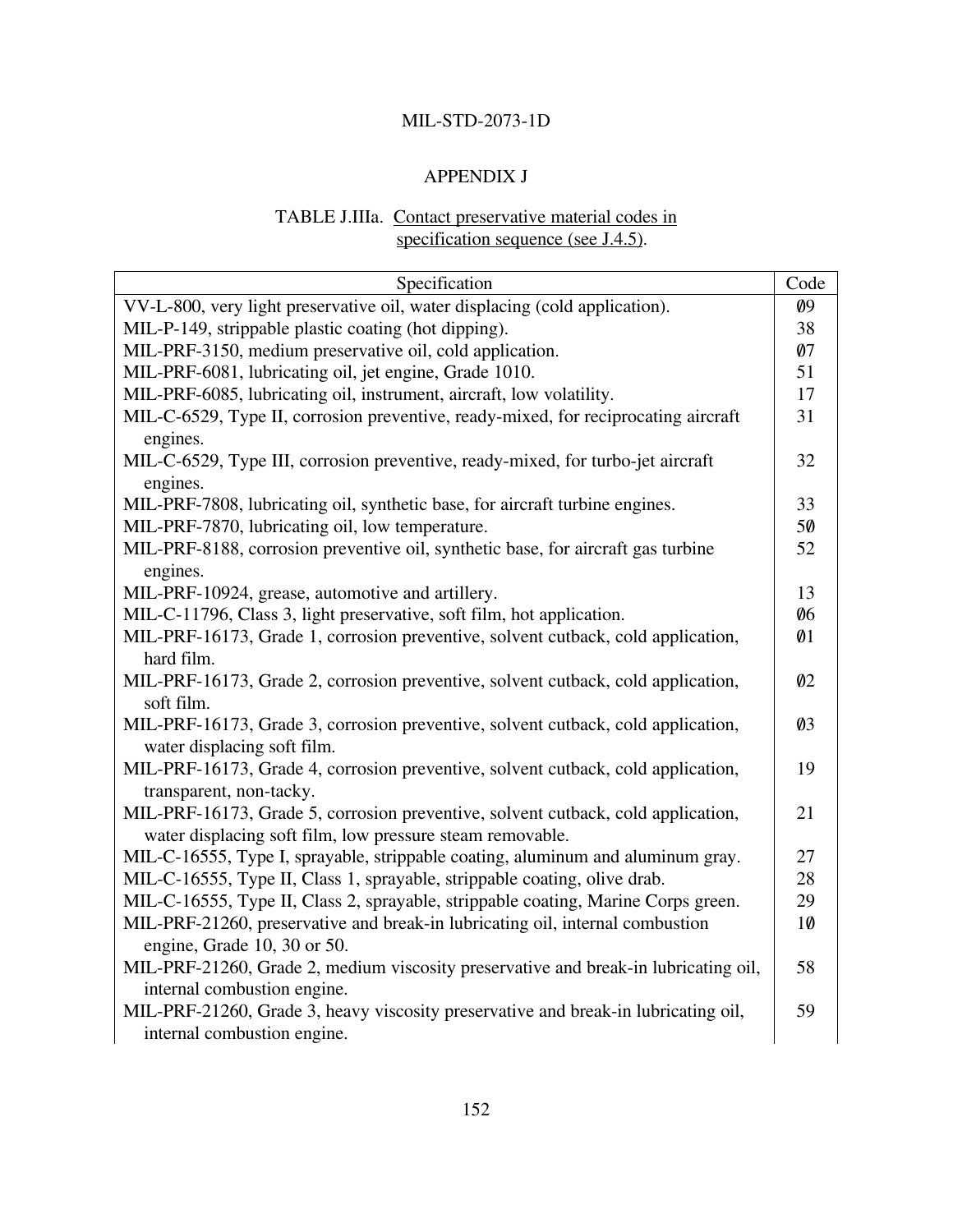## APPENDIX J

# TABLE J.IIIa. Contact preservative material codes in specification sequence (see J.4.5) - Continued

| Specification                                                                       | Code |
|-------------------------------------------------------------------------------------|------|
| MIL-PRF-21260, Grade 10, light viscosity preservative and break-in lubricating oil, | 57   |
| internal combustion engine.                                                         |      |
| MIL-PRF-23699, lubricating oil, synthetic base, for aircraft turbine engines.       | 56   |
| MIL-PRF-23827, grease, aircraft and instrument.                                     |      |
| MIL-G-25537, grease, helicopter oscillating bearing.                                | 43   |
| MIL-P-46002, preservative, volatile corrosion inhibited.                            | 20   |
| MIL-L-46010, corrosion inhibiting lubricant, solid film, heat cured.                | 30   |
| MIL-H-46170, hydraulic fluid, synthetic, rust inhibited, fire resistant.            | 15   |
| MIL-B-46176, brake fluid, silicone, automotive, operational and preservative.       | 79   |
| MIL-P-53030, primer coating, epoxy, water reducible.                                | 80   |
| MIL-PRF-81322, grease, general purpose, aircraft.                                   | 12   |
| MIL-PRF-83282, hydraulic fluid, synthetic, fire retardant.                          | 65   |
| SAE-J1966, lubricating oil, aircraft piston engine.                                 |      |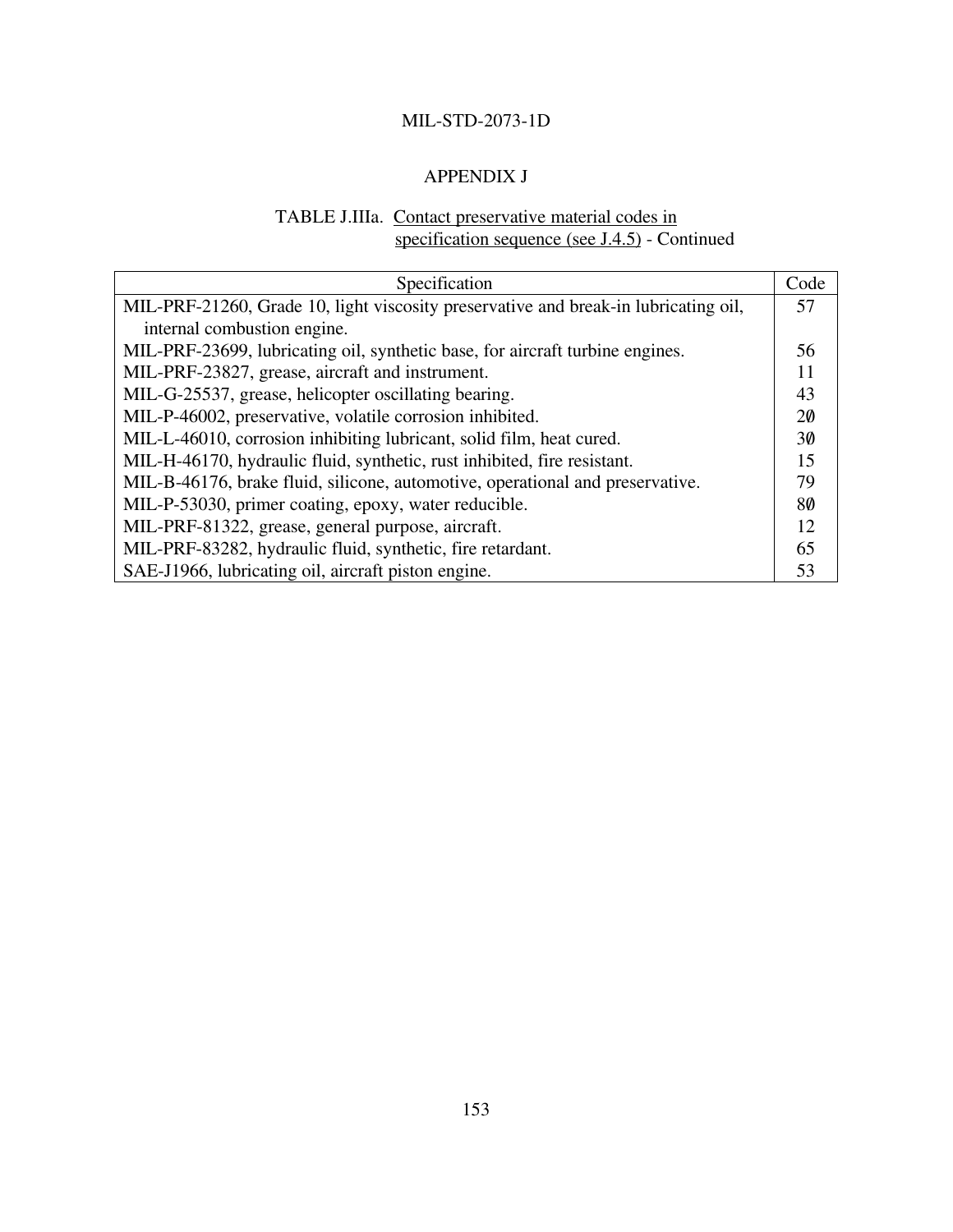# APPENDIX J

# TABLE J.IV. Wrapping material codes (see J.4.6).

| Code           | Material                                                                         |
|----------------|----------------------------------------------------------------------------------|
| <b>BA</b>      | QQ-A-1876, aluminum foil                                                         |
| CA             | A-A-203, kraft wrapping paper                                                    |
| DA             | A-A-1249, paper, tissue                                                          |
| EA             | MIL-P-17667, neutral wrapping paper                                              |
| EB             | MIL-P-17667, Type I, neutral wrapping paper, flat                                |
| EC             | MIL-P-17667, Type II, neutral wrapping paper, creped                             |
| FA             | MIL-P-130, laminated and creped wrapping paper                                   |
| <b>GB</b>      | MIL-B-121, Grade A, greaseproof, waterproof barrier                              |
| GC             | MIL-B-121, Grade A, Type I, heavy duty, greaseproof, waterproof barrier          |
| <b>GH</b>      | MIL-B-121, Grade A, Type II, medium duty, greaseproof, waterproof barrier        |
| JA             | A-A-3174, plastic sheet, polyolefin, 2 mil                                       |
| $J_{\rm L}$    | MIL-PRF-22019, transparent volatile corrosion inhibitor treated barrier material |
| JV             | MIL-PRF-22191, Type III, transparent waterproof barrier material                 |
| K3             | MIL-PRF-81705, Type II, transparent electrostatic protective barrier material    |
| LA             | A-A-50177, lens paper                                                            |
| <b>MB</b>      | MIL-PRF-3420, volatile corrosion inhibitor treated material                      |
| N <sub>9</sub> | MIL-PRF-81705, Type III, transparent, electrostatic protective, static shielding |
|                | barrier material                                                                 |
| XX             | See Method of Preservation code for this requirement                             |
| ZZ             | Special requirements – see specific instructions or drawings provided            |
| ØØ             | No requirement                                                                   |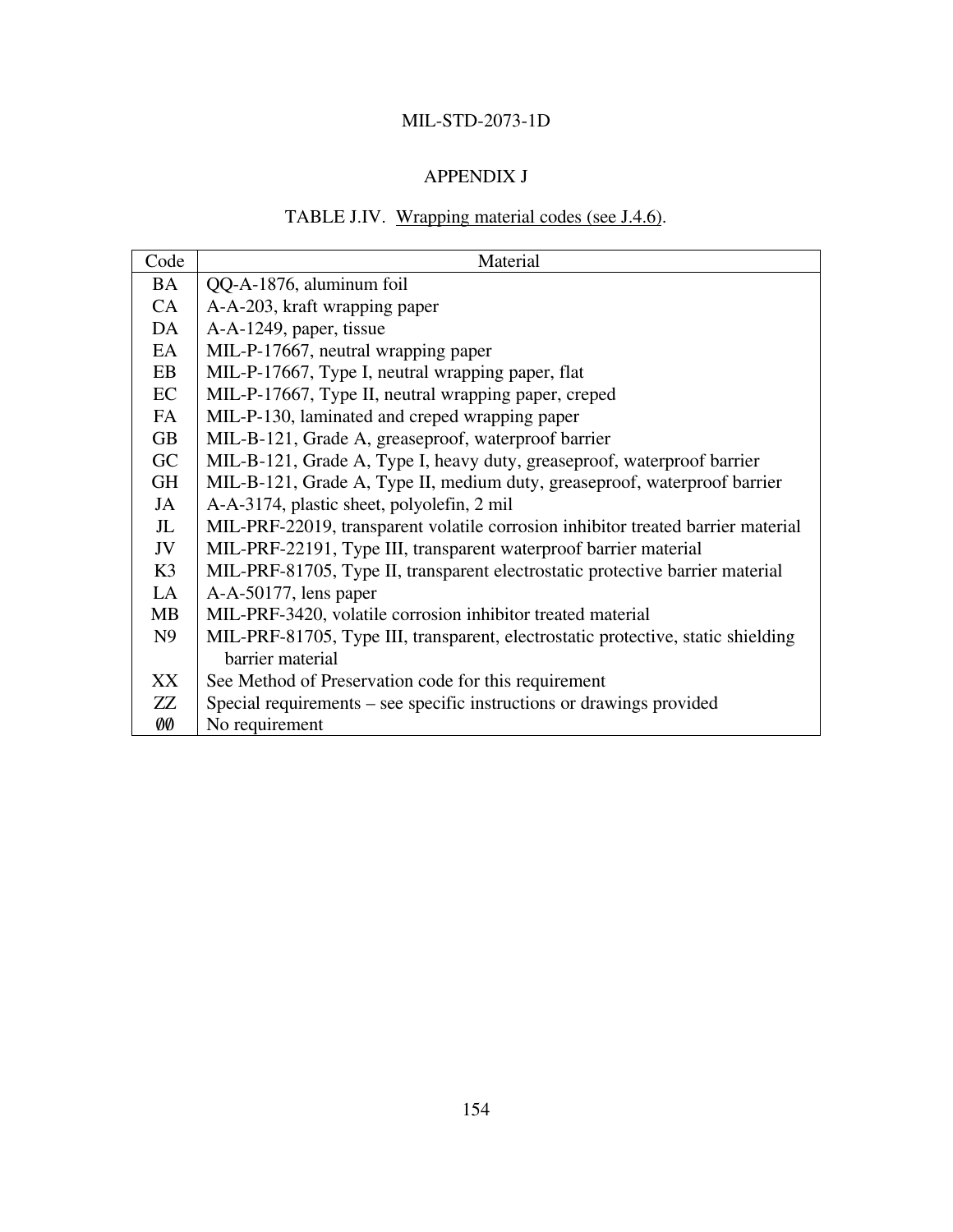# APPENDIX J

# TABLE J.IVa. Wrapping material codes in specification sequence (see J.4.6).

| Specification                                                                   | Code           |
|---------------------------------------------------------------------------------|----------------|
| A-A-203, kraft wrapping paper                                                   | CA.            |
| A-A-1249, tissue paper                                                          | DA             |
| A-A-3174, plastic sheet, polyolefin, 2 mil                                      | JA             |
| A-A-50177, lens paper                                                           | LA             |
| QQ-A-1876, aluminum foil                                                        | <b>BA</b>      |
| MIL-B-121, Grade A, greaseproof, waterproof barrier                             | <b>GB</b>      |
| MIL-B-121, Grade A, Type I, heavy duty, greaseproof, waterproof barrier         | GC             |
| MIL-B-121, Grade A, Type II, medium duty, greaseproof, waterproof barrier       | <b>GH</b>      |
| MIL-P-130, creped paper                                                         | FA.            |
| MIL-PRF-3420, volatile corrosion inhibitor treated material                     | <b>MB</b>      |
| MIL-P-17667, neutral wrapping paper                                             | EA             |
| MIL-P-17667, Type I, flat neutral wrapping paper                                | EB             |
| MIL-P-17667, Type II, creped neutral wrapping paper                             | EC             |
| MIL-PRF-22019, transparent VCI-treated barrier material                         | $_{\rm IL}$    |
| MIL-PRF-22191, Type III, transparent waterproof barrier material                | JV             |
| MIL-PRF-81705, Type II, transparent electrostatic protective barrier            | K3             |
| MIL-PRF-81705, Type III, class 1, transparent, electrostatic protective, static | N <sub>9</sub> |
| shielding barrier material                                                      |                |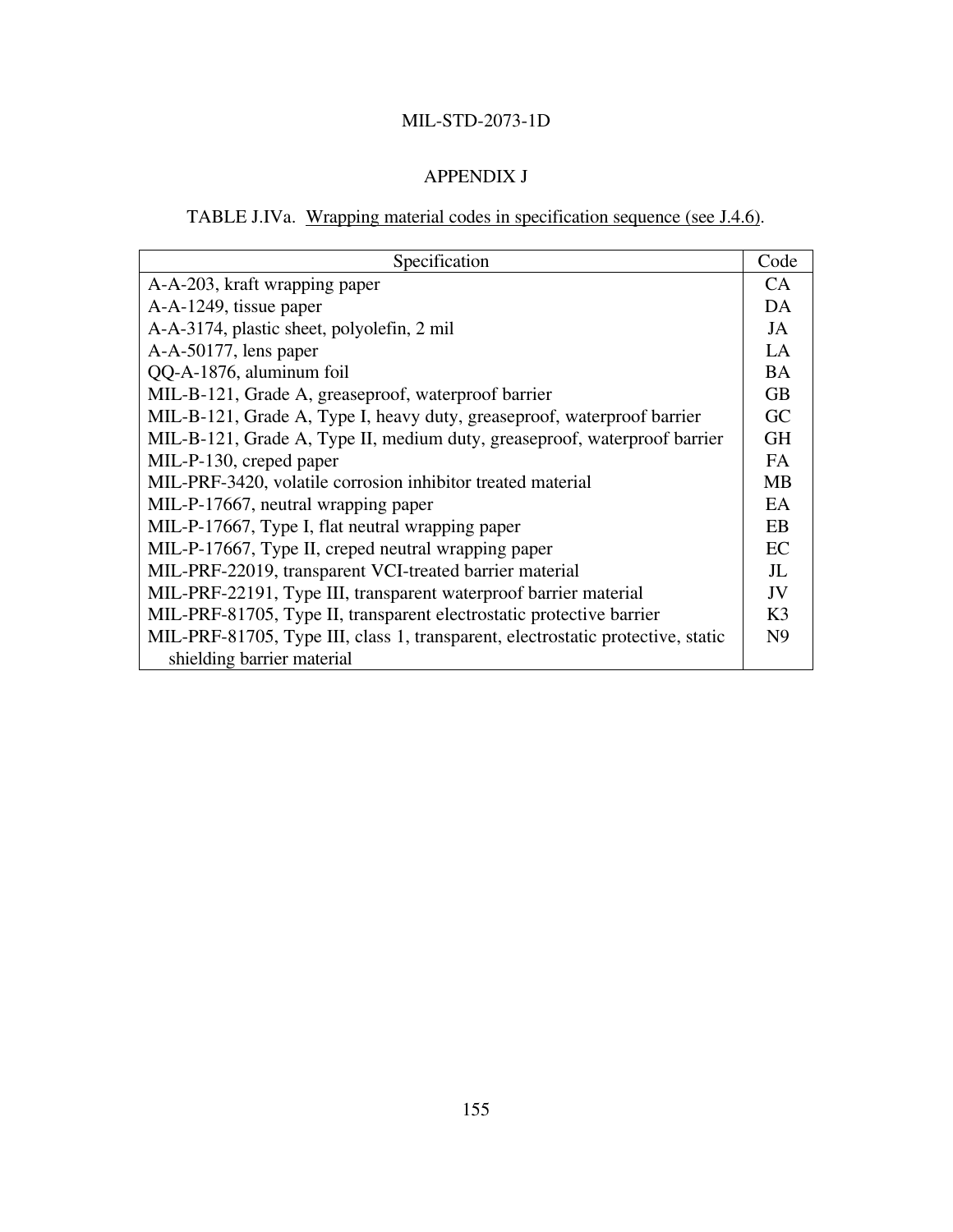# APPENDIX J

# TABLE J.V. Cushioning and dunnage material codes (see J.4.7).

| Code       | Material                                                                         |
|------------|----------------------------------------------------------------------------------|
| AD         | Cushion, anchor, block or brace in accordance with MIL-STD-1186                  |
| <b>BG</b>  | A-A-1898, Grade II, water resistant cellulosic cushioning                        |
| BN         | PPP-C-850, polystyrene cushioning                                                |
| DA         | A-A-1051, paperboard cushioning                                                  |
| DH         | MIL-PRF-20092, latex foam rubber                                                 |
| FA         | PPP-C-1120, Class A, water resistant bound fiber                                 |
| $\rm FE$   | PPP-C-1120, Class A, Type II, medium soft density, water resistant bound fiber   |
| <b>FH</b>  | PPP-C-1120, Class A, Type III, medium firm density, water resistant bound fiber  |
| ${\rm FL}$ | PPP-C-1120, Class A, Type IV, firm density, water resistant bound fiber          |
| <b>GA</b>  | A-A-59136, polyethylene foam cushioning                                          |
| GC         | MIL-P-19644, expanded polystyrene foam                                           |
| GD         | MIL-PRF-26514, Type I, Class 1, rigid polyurethane foam                          |
| <b>GE</b>  | MIL-PRF-26514, Type I, Class 2, Grade A, flexible polyurethane foam, light load  |
|            | range                                                                            |
| <b>GF</b>  | MIL-PRF-26514, Type I, Class 2, Grade B, flexible polyurethane foam, medium      |
|            | load range                                                                       |
| <b>GH</b>  | MIL-PRF-26514, Type I, Class 2, Grade C, flexible polyurethane foam, heavy       |
|            | load range                                                                       |
| <b>GT</b>  | PPP-C-1797, polypropylene foam cushioning                                        |
| HA         | A-A-1507, chipboard sheet used as a stiffener on one side of item                |
| HB         | A-A-1507, chipboard sheet used as a stiffener on both sides of item              |
| HD         | A-A-1507, chipboard sheet used as pads, cells, die cuts or sleeves               |
| JA         | Domestic fiberboard meeting the requirements of ASTM-D4727 used as a             |
|            | stiffener on one side of item                                                    |
| JB         | Domestic fiberboard meeting the requirements of ASTM-D4727 used as a             |
|            | stiffener on both sides of item                                                  |
| <b>JC</b>  | Domestic fiberboard meeting the requirements of ASTM-D4727 used as pads,         |
|            | cells, die cuts or sleeves                                                       |
| LC         | PPP-C-795, Class 1, cellular plastic film cushioning                             |
| LE         | MIL-PRF-26514, Type I, Class 2, flexible polyurethane foam used as corner pads   |
| LK         | Wood blocking and bracing, fasteners, or steel strapping, for tie-down purposes. |
|            | Rubber tired wheels shall be blocked clear of the floor of the crate or skid and |
|            | shall not be load bearing.                                                       |
|            |                                                                                  |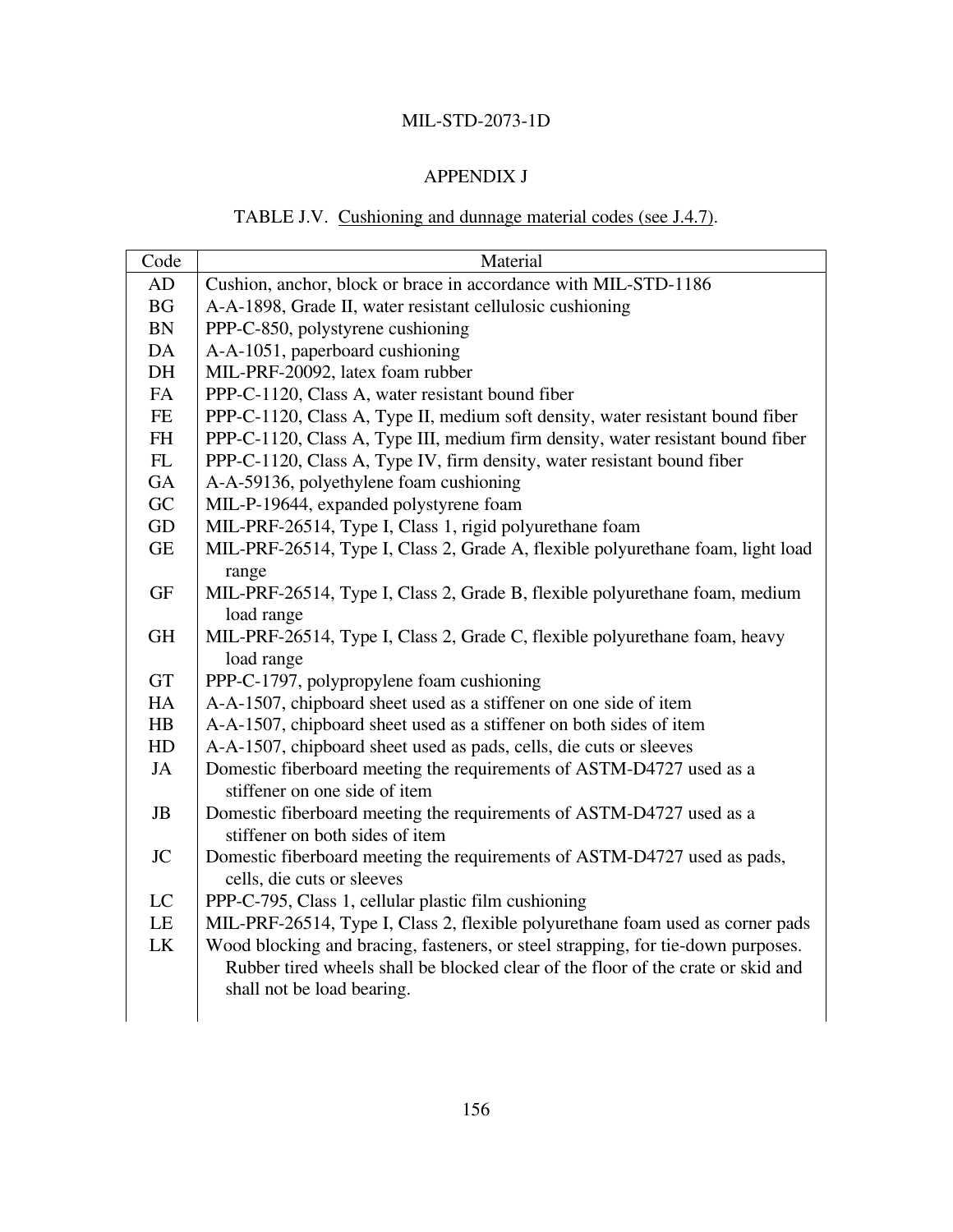# APPENDIX J

# TABLE J.V. Cushioning and dunnage material codes (see J.4.7) - Continued

| Code      | Material                                                                           |
|-----------|------------------------------------------------------------------------------------|
| LN        | Plastic containers (vials, boxes, etc.) shall be constructed of rigid, transparent |
|           | material that, if applicable, is resistant to any lubricant or preservative being  |
|           | used                                                                               |
| LP        | A-A-55057, plywood, padded as required                                             |
| <b>LT</b> | PPP-C-795, Class 2, antistataic cellular plastic film cushioning                   |
| <b>MA</b> | MIL-PRF-83671, Class 2, Grade A, flexible foam-in-place polyurethane               |
| MB        | MIL-PRF-83671, Class 1, rigid foam-in-place polyurethane                           |
| MD        | MIL-PRF-83671, Class 2, Grade B, flexible foam-in-place polyurethane               |
| <b>NA</b> | PPP-C-795, cellular plastic film cushioning; or A-A-3129, open cell plastic        |
|           | cushioning; or PPP-C-1797, polypropylene foam cushioning; or A-A-59136,            |
|           | polyethylene foam cushioning                                                       |
| NB        | A-A-3129, Type I, Grade B, anti-static open cell plastic cushioning; or PPP-C-     |
|           | 1797, Type II, polypropylene foam cushioning. Other electrostatic free             |
|           | cushioning is acceptable provided it meets the static decay rate test requirement  |
|           | of A-A-3129.                                                                       |
| <b>NG</b> | A-A-3129, open cell plastic cushioning                                             |
| <b>NS</b> | Weather resistant fiberboard meeting the requirements of ASTM-D4727 used as        |
|           | pads, cells, die cuts or sleeves; or plastic molding material conforming to MIL-   |
|           | P-19644; or polyurethane foam conforming to MIL-PRF-26514                          |
| <b>P4</b> | MIL-P-81997, cushioned pouch, electrostatic protective, transparent                |
| XX        | See Method of Preservation code for this requirement                               |
| ZZ        | Special requirements. See specific instructions or drawings provided.              |
| ØØ        | No requirement                                                                     |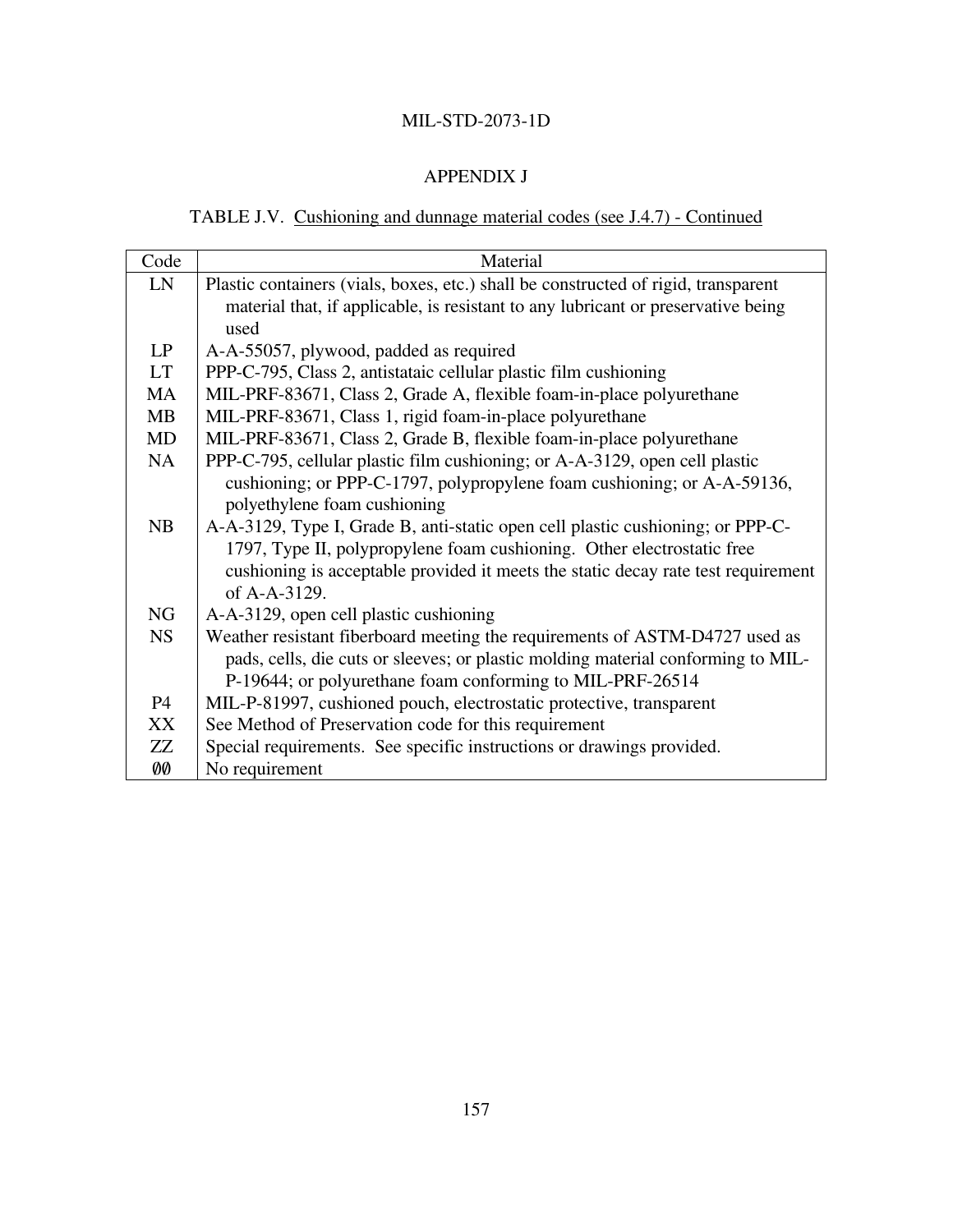## APPENDIX J

# TABLE J.Va. Cushioning and dunnage material codes in specification sequence (see J.4.7).

| Specification                                                                   | Code      |
|---------------------------------------------------------------------------------|-----------|
| A-A-1051, paperboard cushioning                                                 | DA        |
| A-A-1507, chipboard sheet as a stiffener on one side of the item                | HA        |
| A-A-1507, chipboard sheet as a stiffener on both sides of item                  | HB        |
| A-A-1507, chipboard sheet used as pads, cells, die cuts or sleeves              | HD        |
| A-A-1898, Grade II, water resistant cellulosic cushioning                       | <b>BG</b> |
| A-A-3129, open cell plastic cushioning                                          | <b>NG</b> |
| A-A-55057, plywood, padded as required                                          | LP        |
| A-A-59136, polyethylene foam cushioning                                         | <b>GA</b> |
| PPP-C-795, Class 1, cellular plastic film cushioning                            | LC        |
| PPP-C-795, Class 2, anti-static cellular plastic film cushioning                | <b>LT</b> |
| PPP-C-850, polystyrene cushioning                                               | <b>BN</b> |
| PPP-C-1120, Class A, water resistant bound fiber                                | <b>FA</b> |
| PPP-C-1120, Class A, Type II, medium soft density, water resistant bound fiber  | $FE$      |
| PPP-C-1120, Class A, Type III, medium firm density, water resistant bound fiber | <b>FH</b> |
| PPP-C-1120, Class A, Type IV, firm density, water resistant bound fiber         | FL        |
| PPP-C-1797, polypropylene foam cushioning                                       | <b>GT</b> |
| PPP-P-19644, expanded polystyrene foam                                          | GC        |
| MIL-PRF-20092, latex foam rubber                                                | DH        |
| MIL-PRF-26514, Type I, Class 1, rigid polyurethane foam                         | <b>GD</b> |
| MIL-PRF-26514, Type I, Class 2, Grade A, flexible polyurethane foam, light load | <b>GE</b> |
| range                                                                           |           |
| MIL-PRF-26514, Type I, Class 2, Grade B, flexible polyurethane foam, medium     | <b>GF</b> |
| load range                                                                      |           |
| MIL-PRF-26514, Type I, Class 2, Grade C, flexible polyurethane foam, heavy load | <b>GH</b> |
| range                                                                           |           |
| MIL-PRF-26514, Type I, Class 2, flexible polyurethane foam used as corner pads  | LE        |
| MIL-P-81997, cushioned pouch, electrostatic protective, transparent             | P4        |
| MIL-PRF-83671, Class 1, rigid foam-in-place polyurethane                        | <b>MB</b> |
| MIL-PRF-83671, Class 2, Grade A, flexible foam-in-place polyurethane            | <b>MA</b> |
| MIL-PRF-83671, Class 2, Grade B, flexible foam-in-place polyurethane            | <b>MD</b> |
| ASTM-D4727, domestic fiberboard as a stiffener on one side of item              | JA        |
| ASTM-D4727, domestic fiberboard as a stiffener on both sides of item            | <b>JB</b> |
| ASTM-D4727, domestic fiberboard used as pads, cells, die cuts or sleeves        | JC        |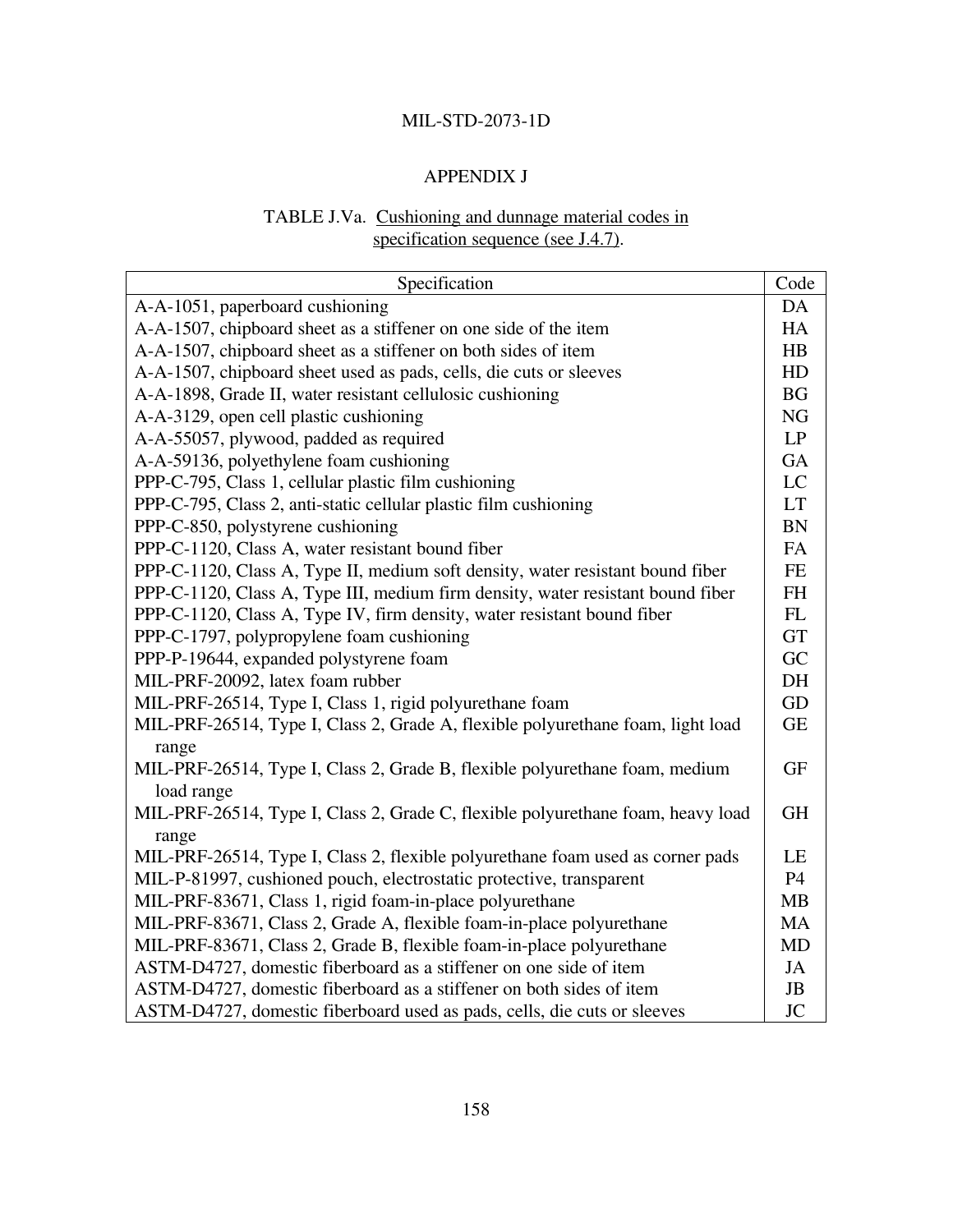# APPENDIX J

# TABLE J.VI. Thickness of cushioning or dunnage codes (see J.4.8).

| Code          | <b>Minimum Thickness</b> | Code         | <b>Minimum Thickness</b>            |
|---------------|--------------------------|--------------|-------------------------------------|
| Ø             | Not applicable           | N            | 3-1/4 inches thick                  |
| A             | 1/4 inch thick           | P            | $3-1/2$ inches thick                |
| B             | $1/2$ inch thick         | Q            | 3-3/4 inches thick                  |
| $\mathcal{C}$ | 3/4 inch thick           | $\mathbf{R}$ | 4 inches thick                      |
| D             | 1 inch thick             | S            | 4-1/4 inches thick                  |
| E             | $1-1/4$ inches thick     | T            | $4-1/2$ inches thick                |
| $\mathbf{F}$  | $1-1/2$ inches thick     | U            | 4-3/4 inches thick                  |
| G             | 1-3/4 inches thick       | V            | 5 inches thick                      |
| H             | 2 inches thick           | W            | 5-1/4 inches thick                  |
| J             | $2-1/4$ inches thick     | X            | As required to protect the item or  |
| K             | $2-1/2$ inches thick     |              | elements of the package             |
|               | 2-3/4 inches thick       | Z            | Special requirements – See specific |
| М             | 3 inches thick           |              | instructions or drawings provided   |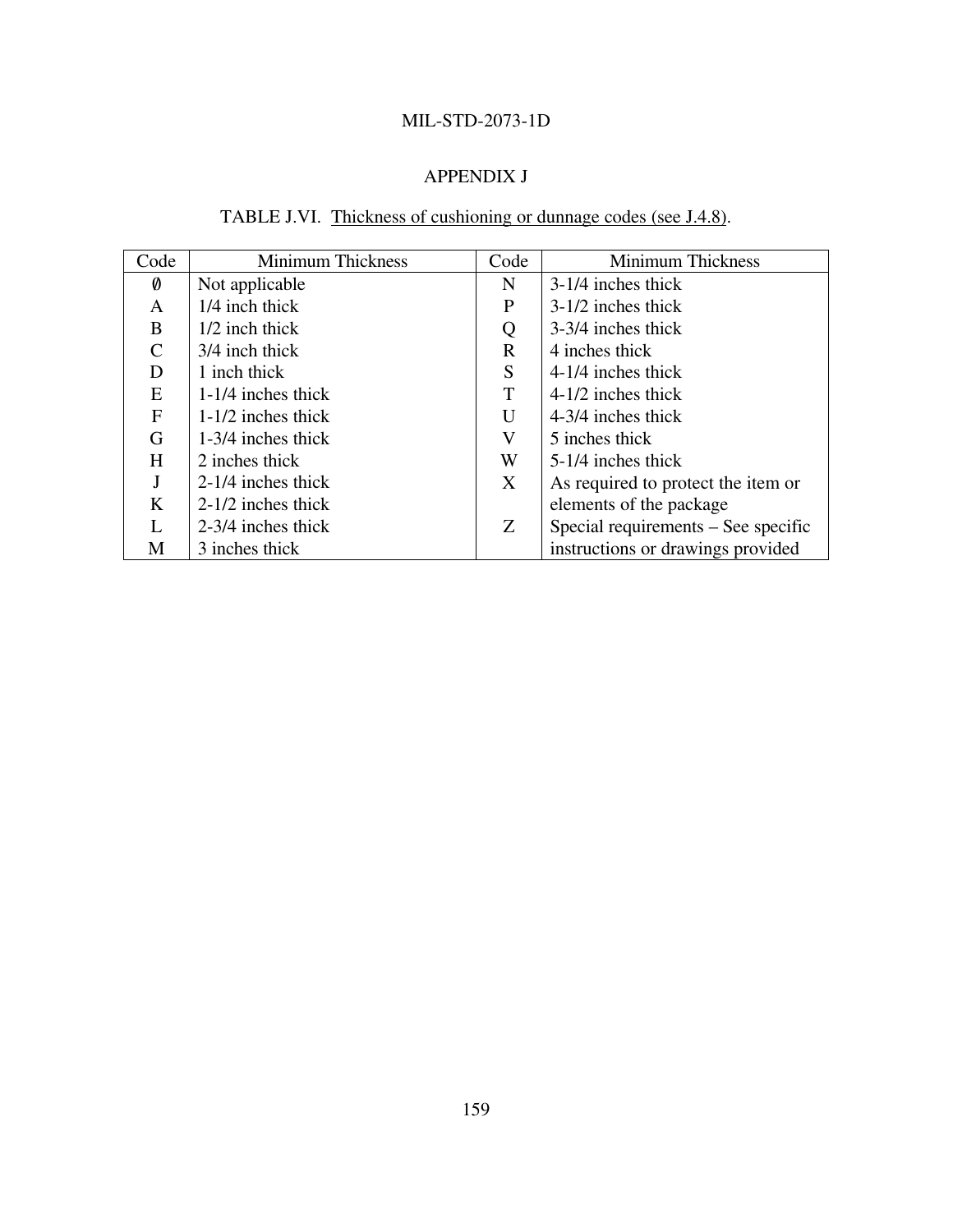# APPENDIX J

# TABLE J.VII. Unit and intermediate container codes (see J.4.9 or J.4.12).

| Code            | Container                                                                                     |
|-----------------|-----------------------------------------------------------------------------------------------|
| 10              | Any suitable container included in this table may be used (see J.4.9.1).                      |
| A1              | Bags made of material conforming to MIL-P-130, MIL-P-17667, MIL-B-121 Grade                   |
|                 | A, or any material authorized by MIL-B-117. Closure may be by staples, tape,                  |
|                 | adhesive or heat seal.                                                                        |
| A2              | Any bag or sack used by the vendor.                                                           |
| AA              | A-A-2714, mailing bags, cloth.                                                                |
| AC              | A-A-160 or A-A-1588, sacks, shipping, paper (cushioned).                                      |
| AH              | A-A-881, bags, textile, shipping.                                                             |
| AN              | A-A-550, bags, paper, grocers.                                                                |
| B1              | MIL-B-117, Type I, Class B, Style 3, heavy duty, waterproof, one side opaque and              |
|                 | other side transparent bag.                                                                   |
| B2              | MIL-B-117, Type I, Class C, Style 3, heavy duty, waterproof, greaseproof, one side            |
|                 | opaque and other side transparent bag                                                         |
| B <sub>3</sub>  | MIL-B-117, Type I, Class E, Style 3, heavy duty, watervaporproof, greaseproof, one            |
|                 | side opaque and other side transparent bag.                                                   |
| <b>B8</b>       | MIL-B-117, Type I, Class A, Style 2, heavy duty, waterproof, electrostatic                    |
|                 | protective, transparent bag.                                                                  |
| <b>B9</b>       | MIL-B-117, Type I, Class F, Style 1, heavy duty, watervaporproof, electrostatic               |
|                 | protective, opaque bag.                                                                       |
| <b>BD</b>       | MIL-B-117, bag.                                                                               |
| $\rm BE$        | MIL-B-117, Type I, Class C, Style 1, heavy duty, waterproof, greaseproof, opaque              |
|                 | bag.                                                                                          |
| BL<br><b>BS</b> | MIL-B-117, Type I, Class B, Style 2, heavy duty, waterproof, transparent bag.                 |
|                 | MIL-B-117, Type I, Class E, Style 1, heavy duty, watervaporproof, greaseproof,<br>opaque bag. |
| BT              | MIL-B-22020, bag, transparent, heat sealable, VCI treated.                                    |
| $\rm BV$        | MIL-B-117, Type II, Class C, Style 1, medium duty, waterproof, greaseproof, opaque            |
|                 | bag.                                                                                          |
| CG              | PPP-D-723, Type I, domestic type fiber drum.                                                  |
| CH              | PPP-D-723, Type II, normal overseas type fiber drum.                                          |
| D1              | PPP-B-566 or PPP-B-676, folding or setup box.                                                 |
|                 |                                                                                               |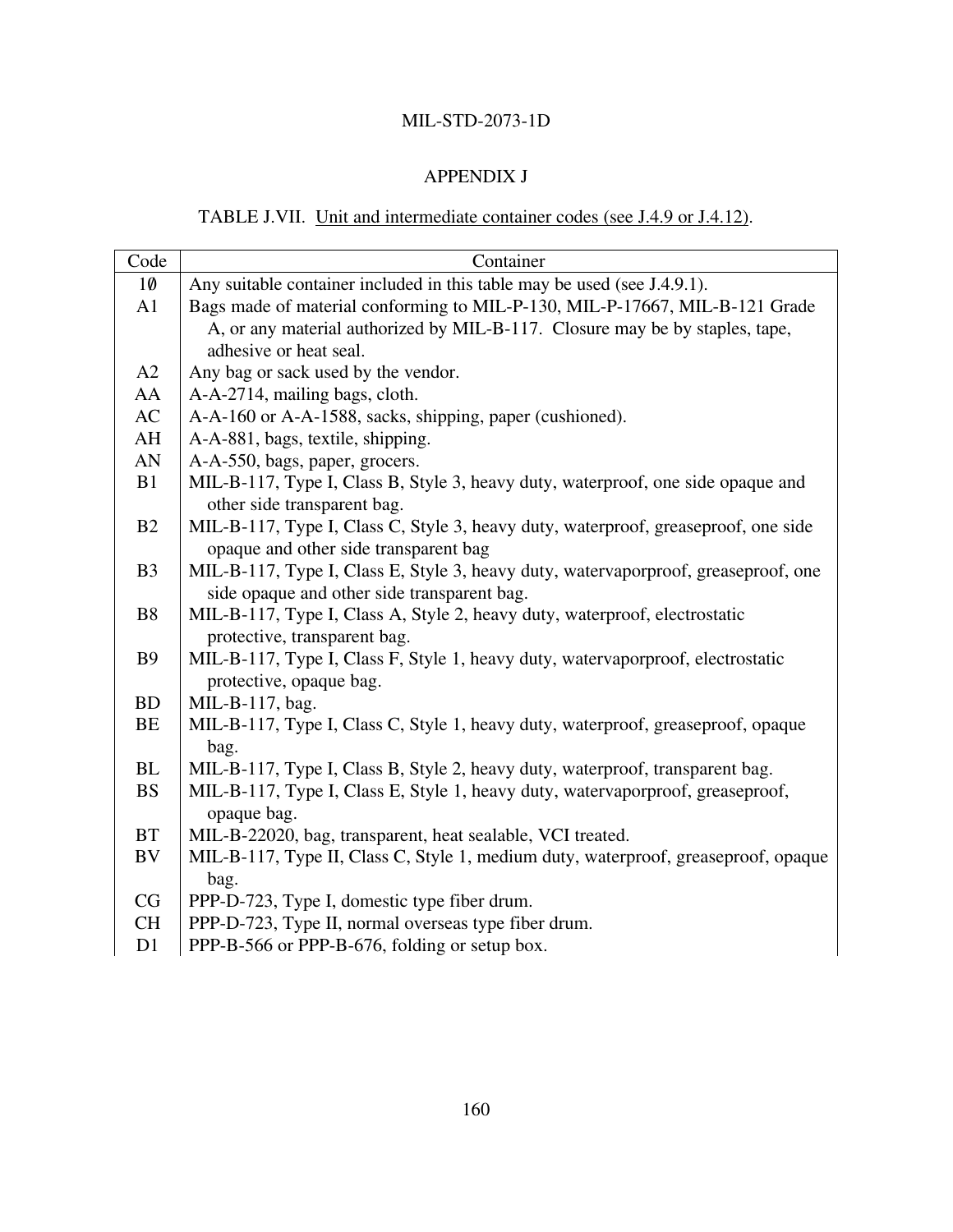#### APPENDIX J

| Code              | Container                                                                                   |
|-------------------|---------------------------------------------------------------------------------------------|
| D2                | PPP-B-566, A-A-2807, or PPP-B-676, folding, metal-edged or setup box.                       |
| D <sub>3</sub>    | PPP-B-566, A-A-2807, PPP-B-676, or ASTM-D5118, folding, metal edged, setup or               |
|                   | fiberboard box.                                                                             |
| D <sub>4</sub>    | Vendor's setup or folding box.                                                              |
| DA                | PPP-B-566, folding paperboard box.                                                          |
| DE                | PPP-B-676, setup box.                                                                       |
| <b>DJ</b>         | A-A-2807, metal-edged paperboard box.                                                       |
| DO                | Any suitable fiber box included in this table may be used (see 5.9.1).                      |
| DP                | ASTM-D5168, box, triple wall, fiberboard.                                                   |
| DQ                | ASTM-D5168, Class 1, non-weather resistant triple wall fiberboard box.                      |
| DR                | ASTM-D5168, Class 2, weather resistant triple wall fiberboard box.                          |
| E <sub>5</sub>    | ASTM-D5118, fiberboard box.                                                                 |
| E <sub>6</sub>    | Vendor's fiberboard box.                                                                    |
| E7                | ASTM-D5118, Type CF, Class domestic, single wall, corrugated fiberboard box.                |
| $\rm E8$          | ASTM-D5118, Type CF, Class domestic, double wall, corrugated fiberboard box.                |
| E9                | ASTM-D5118, Class weather resistant fiberboard box; or PPP-B-566, water resistant           |
|                   | folding box; or PPP-B-676, water resistant setup box.                                       |
| $\rm EC$          | ASTM-D5118, Type CF, Class domestic, corrugated fiberboard box.                             |
| ED                | ASTM-D5118, Type CF, Class weather resistant, corrugated fiberboard box.                    |
| EE                | ASTM-D5118, Type CF, Class weather resistant, single wall, corrugated fiberboard            |
|                   | box.                                                                                        |
| EN                | ASTM-D5118, Type SF, Class domestic, solid fiberboard box.                                  |
| $\rm EP$          | ASTM-D5118, Type SF, Class weather resistant, solid fiberboard box.                         |
| $\mathop{\rm EZ}$ | PPP-B-601, cleated plywood box, domestic or overseas, demountable, assembled                |
|                   | with fasteners other than nails and screws. Inspection door for reading humidity            |
|                   | indicator provided for Method 50 packages. Top, one side and one end will be                |
|                   | marked "REUSABLE CONTAINER AND CUSHIONING - USE FOR RETURN                                  |
|                   | OF NRFI ASSEMBLY" in black letters a minimum 2" high.                                       |
| F2                | PPP-B-601, overseas cleated plywood box or PPP-B-621, Class 2, overseas nailed<br>wood box. |
| F <sub>3</sub>    | PPP-B-601, domestic cleated plywood box or PPP-B-621, Class 1, domestic nailed              |
|                   | wood box.                                                                                   |
| F <sub>5</sub>    | Vendor's wood box.                                                                          |
| F <sub>6</sub>    | PPP-B-601, Style I or J, cleated plywood box, surface treated in accordance with the        |
|                   | requirements of the specification.                                                          |
|                   |                                                                                             |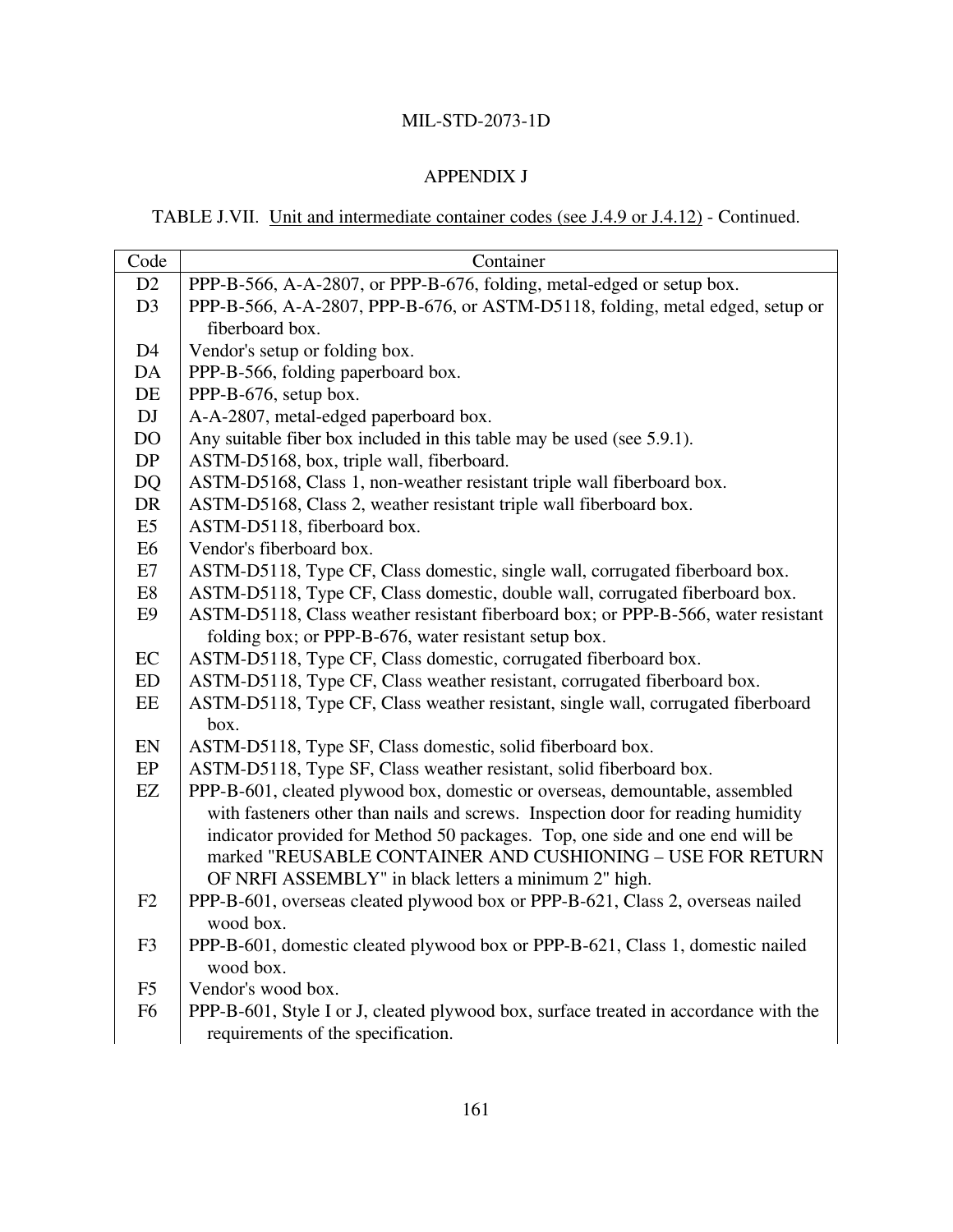# APPENDIX J

| Code           | Container                                                                                                                                                    |
|----------------|--------------------------------------------------------------------------------------------------------------------------------------------------------------|
| F7             | PPP-B-601 or PPP-B-621, overseas or domestic type, determined by shipment                                                                                    |
|                | destination. Provided with nominal 2" x 4" skid. Box provided with an inspection                                                                             |
|                | door, located for clear reading of the humidity indicator, for Method 54 only.                                                                               |
|                | Inspection door shall be hinged, cleated or sealed (similar to inspection door                                                                               |
|                | specified in MIL-C-104). Wood and plywood boxes shall have top panels secured                                                                                |
|                | with wood screws and boxes banded. The top, one side, and one end of the box                                                                                 |
|                | shall be marked "REUSABLE CONTAINER AND CUSHIONING - USE FOR                                                                                                 |
|                | RETURN OF NRFI ASSEMBLY" with black letters, minimum 2" high. In                                                                                             |
|                | addition, mark box "TO OPEN - USE SCREWDRIVER" with one inch minimum                                                                                         |
|                | high letters. Letter sizes may be appropriately reduced in proportion to size of                                                                             |
|                | container.                                                                                                                                                   |
| F <sub>9</sub> | Shallow box, constructed of plywood and wood as follows: Sides and ends of one                                                                               |
|                | piece of lumber, 3/4 inch minimum thickness. Top and bottom of one piece<br>standard grade 3/8 inch plywood with exterior weather-resistant glue. End cleats |
|                | shall run across the grain of the ends and shall extend within 1/8 inch of the outside                                                                       |
|                | surface of the top and bottom. Sides shall extend over the cleats. Battens shall be                                                                          |
|                | applied in accordance with 3.3.5, 3.3.5.2, 3.3.5.2.1 and 3.3.5.2.2, and table VIII of                                                                        |
|                | PPP-B-621 except exterior battens or cleats shall not be used on the top. Nailing                                                                            |
|                | pattern and size of nails used in fastening the top and bottom to the sides and ends                                                                         |
|                | shall conform to table XI of PPP-B-621 for the Style 4 box.                                                                                                  |
| <b>FA</b>      | PPP-B-621, nailed wood box.                                                                                                                                  |
| ${\rm FB}$     | PPP-B-621, Class 1, domestic nailed wood box.                                                                                                                |
| ${\rm FC}$     | PPP-B-621, Class 2, overseas nailed wood box.                                                                                                                |
| FD             | PPP-B-601, cleated plywood box.                                                                                                                              |
| $\rm FF$       | PPP-B-601, overseas type, cleated plywood box.                                                                                                               |
| ${\rm FG}$     | PPP-B-601, domestic type, cleated plywood box.                                                                                                               |
| ${\rm FJ}$     | PPP-B-601, cleated plywood box, domestic or overseas, demountable, assembled                                                                                 |
|                | with fasteners other than nails or screws.                                                                                                                   |
| ${\rm FK}$     | ASTM-D6251, wood-cleated panelboard box.                                                                                                                     |
| ${\rm FL}$     | ASTM-D6251, Class 1, domestic, wood-cleated panelboard box.                                                                                                  |
| FM             | ASTM-D6251, Class 2, overseas wood-cleated panelboard box.                                                                                                   |
| <b>FO</b>      | Any suitable wood box included in this table may be used (see 5.9.1).                                                                                        |
| ${\rm FU}$     | MIL-B-26195, wood-cleated skidded box, load bearing base.                                                                                                    |
| ${\rm FV}$     | MIL-B-26195, Type I, domestic, wood-cleated skidded box.                                                                                                     |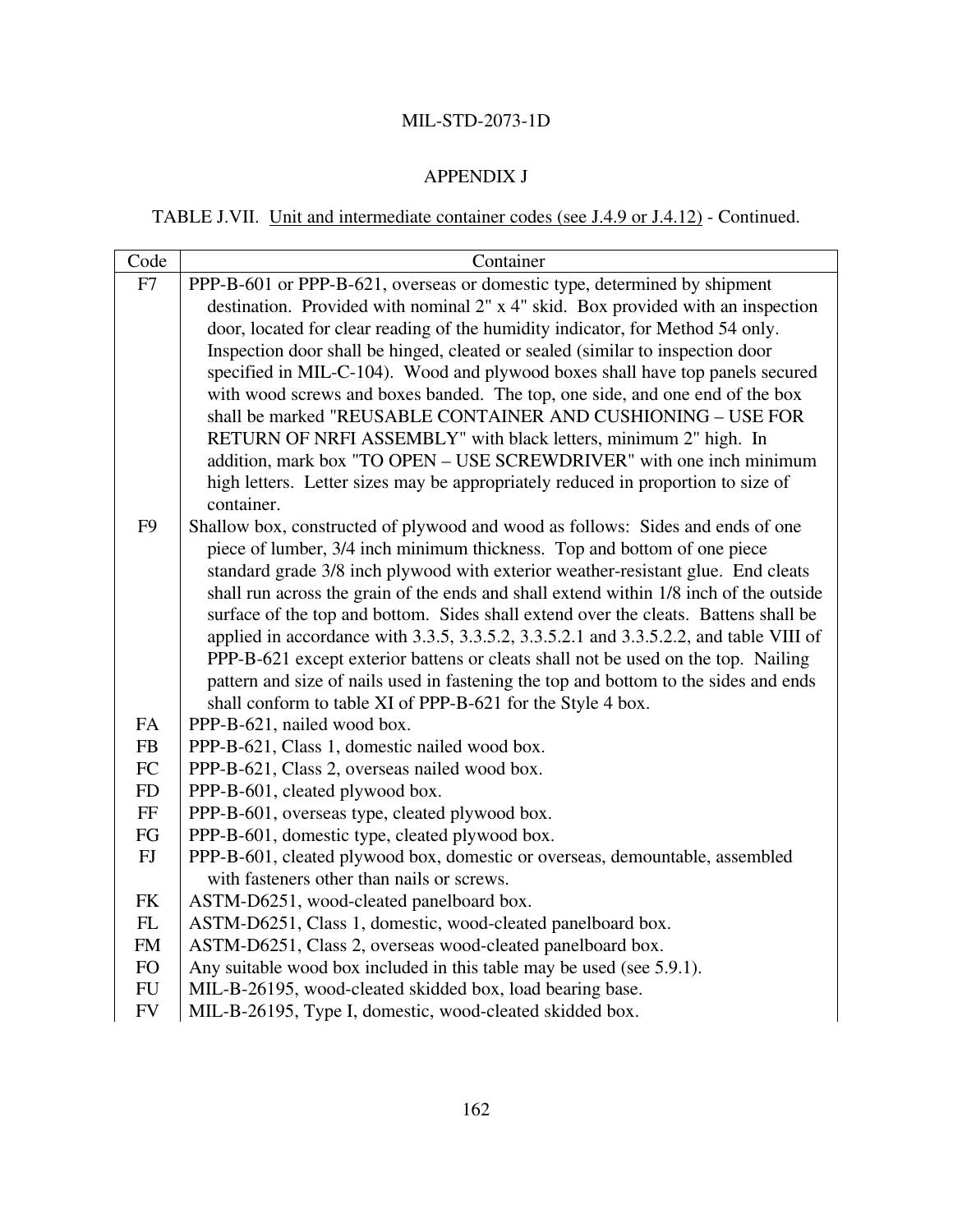# APPENDIX J

| Code            | Container                                                                                               |
|-----------------|---------------------------------------------------------------------------------------------------------|
| <b>FW</b>       | MIL-B-26195, Type II, overseas, wood-cleated skidded box.                                               |
| GB              | MIL-B-26195, Type I or II, Style A or B, Class 1 or 2. Provide box with inspection                      |
|                 | door located for clear reading of the humidity indicator for Method 54 packages                         |
|                 | only. The inspection door shall be hinged, cleated and sealed (similar to inspection                    |
|                 | door specified by MIL-C-104). The top, one side and one end of the shipping                             |
|                 | container shall be marked "REUSABLE CONTAINER - USE FOR RETURN OF                                       |
|                 | NRFI ASSEMBLY" in black letters, minimum 2" high.                                                       |
| HA              | PPP-B-96, metal can.                                                                                    |
| K1              | MIL-D-6054 or MIL-D-6055, metal reusable drum, depending upon size or capacity                          |
|                 | limits of container.                                                                                    |
| KE              | MIL-D-6054, reusable metal drum.                                                                        |
| KF              | MIL-D-6055, reusable metal drum (capacity from 88 to 510 cu. in.).                                      |
| <b>MA</b>       | MIL-C-104, wood crate, lumber or plywood sheathed, nailed or bolted.                                    |
| MB              | MIL-C-104, Type I, Class 1, nailed wood crate, lumber sheathed.                                         |
| <b>MC</b>       | MIL-C-104, Type II, Class 1, bolted wood crate, lumber sheathed.                                        |
| MF              | MIL-C-104, Type I, Class 2, nailed wood crate, plywood sheathed.                                        |
| MG              | MIL-C-104, Type II, Class 2, bolted wood crate, plywood sheathed.                                       |
| <b>MH</b>       | MIL-C-104, Type II, Class 1 or 2, bolted wood crate, provided with lifting                              |
|                 | attachments and an inspection port (Method 54 packages only). The top, one side                         |
|                 | and one end of the crate shall be marked "REUSABLE CONTAINER - USE FOR                                  |
|                 | RETURN OF NRFI ASSEMBLY" with black letters a minimum of two inches                                     |
|                 | high.                                                                                                   |
| MJ              | MIL-C-3774, open wood crate.                                                                            |
| MO<br><b>MV</b> | Any suitable wood crate included in this table may be used (see 5.9.1).                                 |
| <b>MX</b>       | ASTM-D6039, open or covered wood crate.<br>ASTM-D6039, Style B, open or covered wood crate, light duty. |
| <b>MY</b>       | NAVICP Drawing No. 15024, for shipping and storage of gyroscopic instruments.                           |
| NO              | ASTM-D5118, Type CF, Class weather resistant, double wall, corrugated fiberboard                        |
|                 | box.                                                                                                    |
| <b>NR</b>       | PPP-B-1672, Type I, vertical star cushioning in reusable box.                                           |
| <b>NS</b>       | PPP-B-1672, Type II, folding convoluted cushioning in reusable box.                                     |
| NV              | PPP-B-1672, Type III, telescoping encapsulated cushioning in reusable box.                              |
| <b>NW</b>       | PPP-B-1672, Type IV, horizontal star cushioning in reusable box.                                        |
| ${\rm NY}$      | NAVICP Drawing No. P069, molded reusable container for circuit cards and                                |
|                 | modules.                                                                                                |
|                 |                                                                                                         |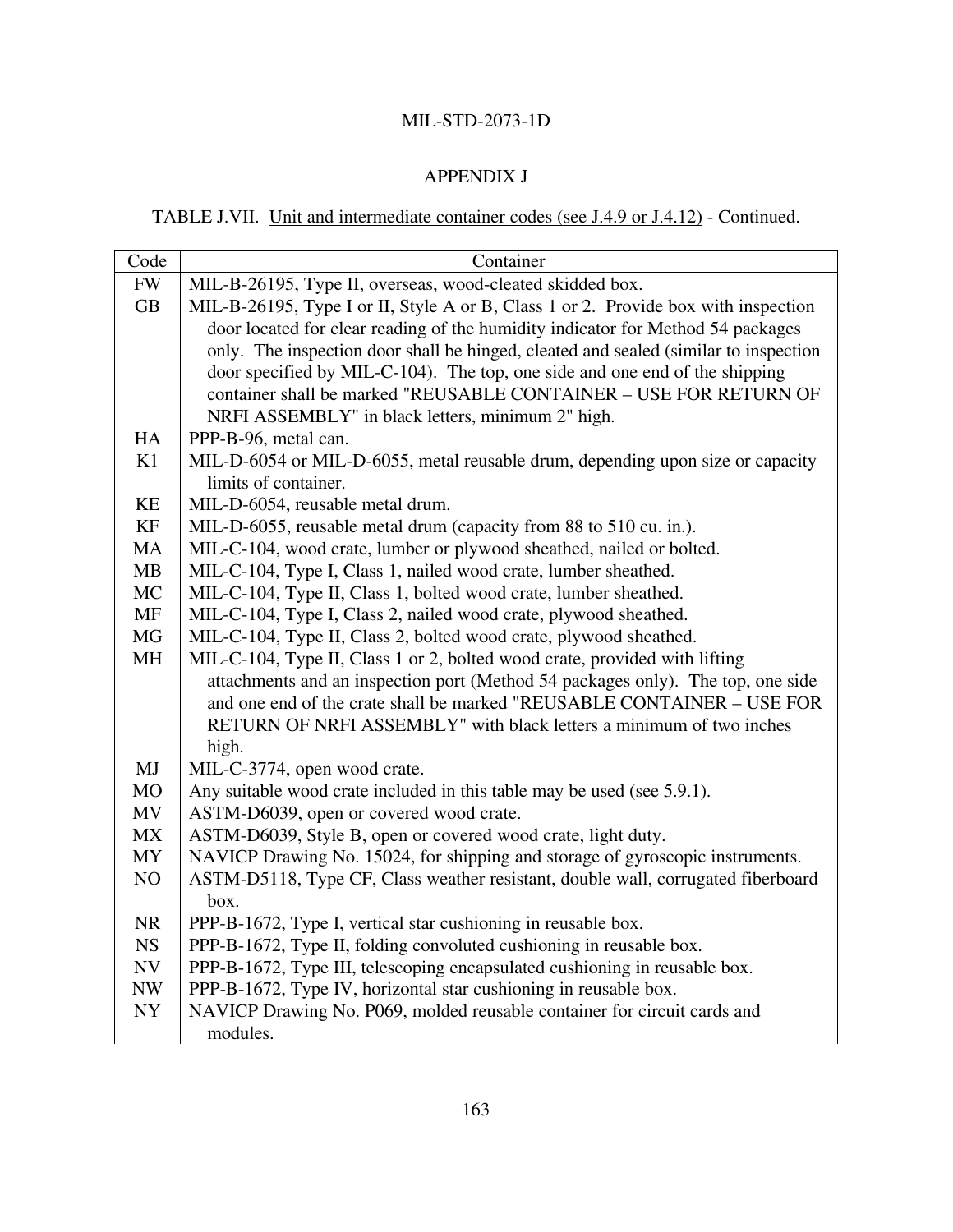# APPENDIX J

| Code           | Container                                                                                                                                                |
|----------------|----------------------------------------------------------------------------------------------------------------------------------------------------------|
| NZ             | NAVICP Drawing No. 13414, modular reusable container for packaging major                                                                                 |
|                | repairables.                                                                                                                                             |
| PK             | PPP-B-601, overseas type, cleated plywood box; PPP-B-621, Class 2, overseas type                                                                         |
|                | nailed wood box; or ASTM-D5168, Class 2, weather resistant triple wall fiberboard                                                                        |
|                | box. Provide with nominal 2" by 4" skids. See box specifications for weight                                                                              |
|                | limitations. The packaged item shall be centered and cushioned on all surfaces                                                                           |
|                | between the unit package and shipping container with cushioning conforming to                                                                            |
|                | PPP-C-1120, Type III or IV, Class C; A-A-59136; PPP-C-850, Type I; MIL-PRF-                                                                              |
|                | 26514 or MIL-R-20092, Type II, Class 4 as required. Close, seal and reinforce                                                                            |
|                | fiberboard boxes in accordance with the appendix to the box specification. Steel                                                                         |
|                | banding is not permitted for fiberboard boxes. Wood and plywood boxes shall have                                                                         |
|                | top panels secured with wood screws and boxes banded. The top, one side and one<br>end of the shipping container shall be marked "REUSABLE CONTAINER AND |
|                | CUSHIONING - USE FOR RETURN OF NRFI ASSEMBLY" in black letters,                                                                                          |
|                | minimum 2" high. In addition, mark box "TO OPEN - USE SCREWDRIVER" in                                                                                    |
|                | black letters, minimum 1" high. Letter sizes may be appropriately reduced in                                                                             |
|                | proportion to size of container.                                                                                                                         |
| RC             | NAVICP Drawing No. 15450, modular reusable container for packaging depot level                                                                           |
|                | repairables.                                                                                                                                             |
| RD             | PPP-B-585, Class 2, wirebound wood box.                                                                                                                  |
| RE             | PPP-B-585, Class 3, wirebound wood box.                                                                                                                  |
| RF             | PPP-B-26, bag, plastic.                                                                                                                                  |
| RG             | PPP-D-729, drum, steel, 55 gal.                                                                                                                          |
| RH             | MIL-B-2427, ammunition box, nailed wood.                                                                                                                 |
| RJ             | MIL-B-46506, ammunition box, wirebound wood.                                                                                                             |
| R <sub>K</sub> | MIL-PRF-11264, reusable wood containers, heavy duty.                                                                                                     |
| <b>SD</b>      | MIL-B-117, Type I, Class C, Style 2, heavy duty, waterproof, greaseproof,                                                                                |
|                | transparent bag.                                                                                                                                         |
| <b>SE</b>      | MIL-B-117, Type I, Class E, Style 2, heavy duty, watervaporproof, greaseproof,                                                                           |
|                | transparent bag.                                                                                                                                         |
| <b>SF</b>      | MIL-B-117, Type III, Class E, Style 1, light duty, watervaporproof, greaseproof,                                                                         |
| <b>SG</b>      | opaque bag.<br>MIL-B-117, Type I, Class H, Style 2, heavy duty, waterproof, electrostatic                                                                |
|                | protective, electrostatic shielding.                                                                                                                     |
|                |                                                                                                                                                          |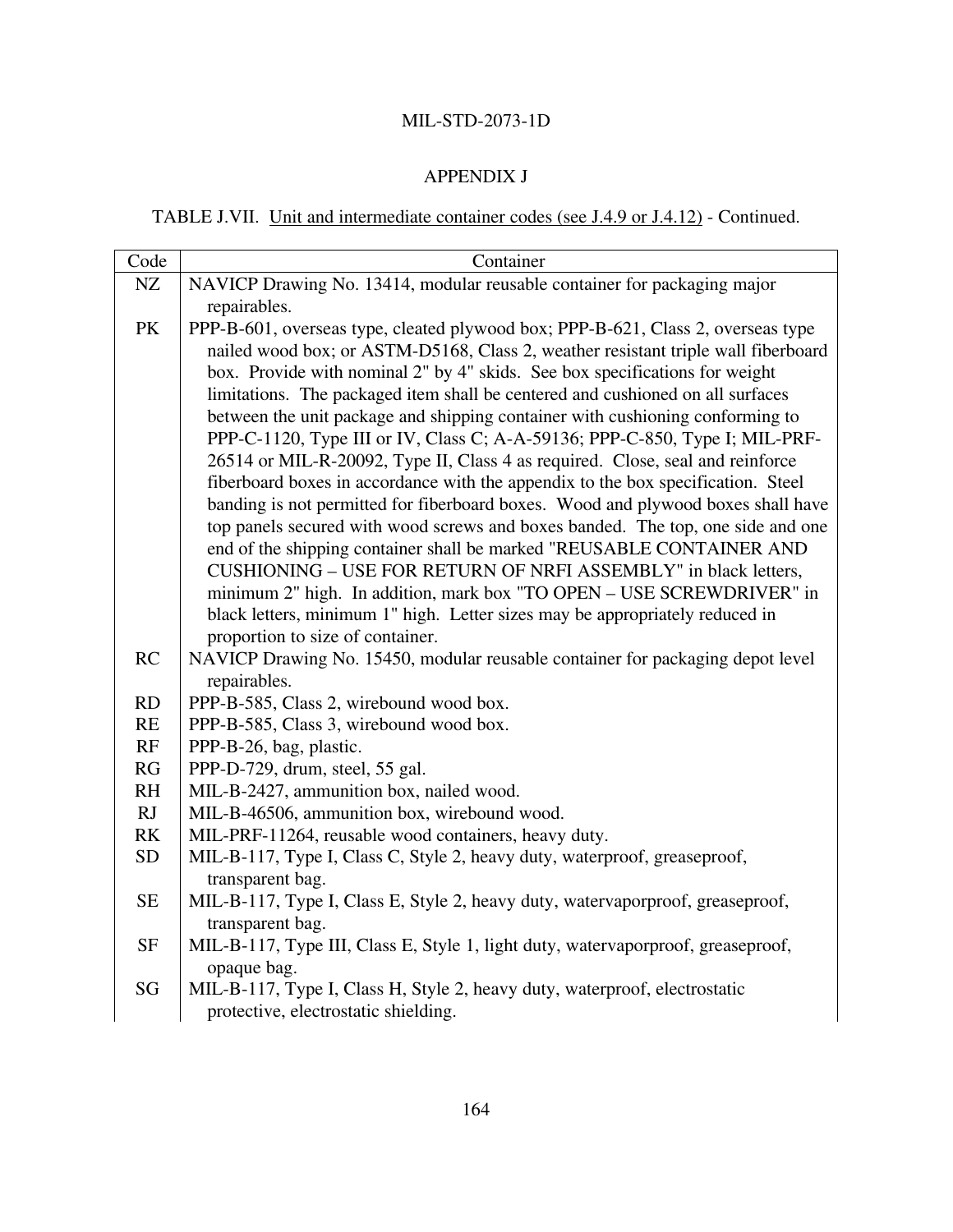# APPENDIX J

| Code           | Container                                                                            |
|----------------|--------------------------------------------------------------------------------------|
| <b>WD</b>      | Plastic containers constructed of rigid transparent material that, if applicable, is |
|                | resistant to lubricant or preservative being used. Containers too small for adequate |
|                | marking shall be overpackaged in envelopes for identification marking purposes.      |
| <b>WM</b>      | PPP-T-495, mailing tube.                                                             |
| WY <sub></sub> | Warner-Robins Air Logistics Center Drawing Nos. 11214-5002-100, 11214-5002-          |
|                | 200, 11214-5002-300, or 11214-50020-400 for shipping and storage of avionics         |
|                | instruments.                                                                         |
| XX             | See Method of Preservation code for this requirement.                                |
| ZZ             | Special requirement – See specific instructions or drawings provided.                |
| ØØ             | No requirement.                                                                      |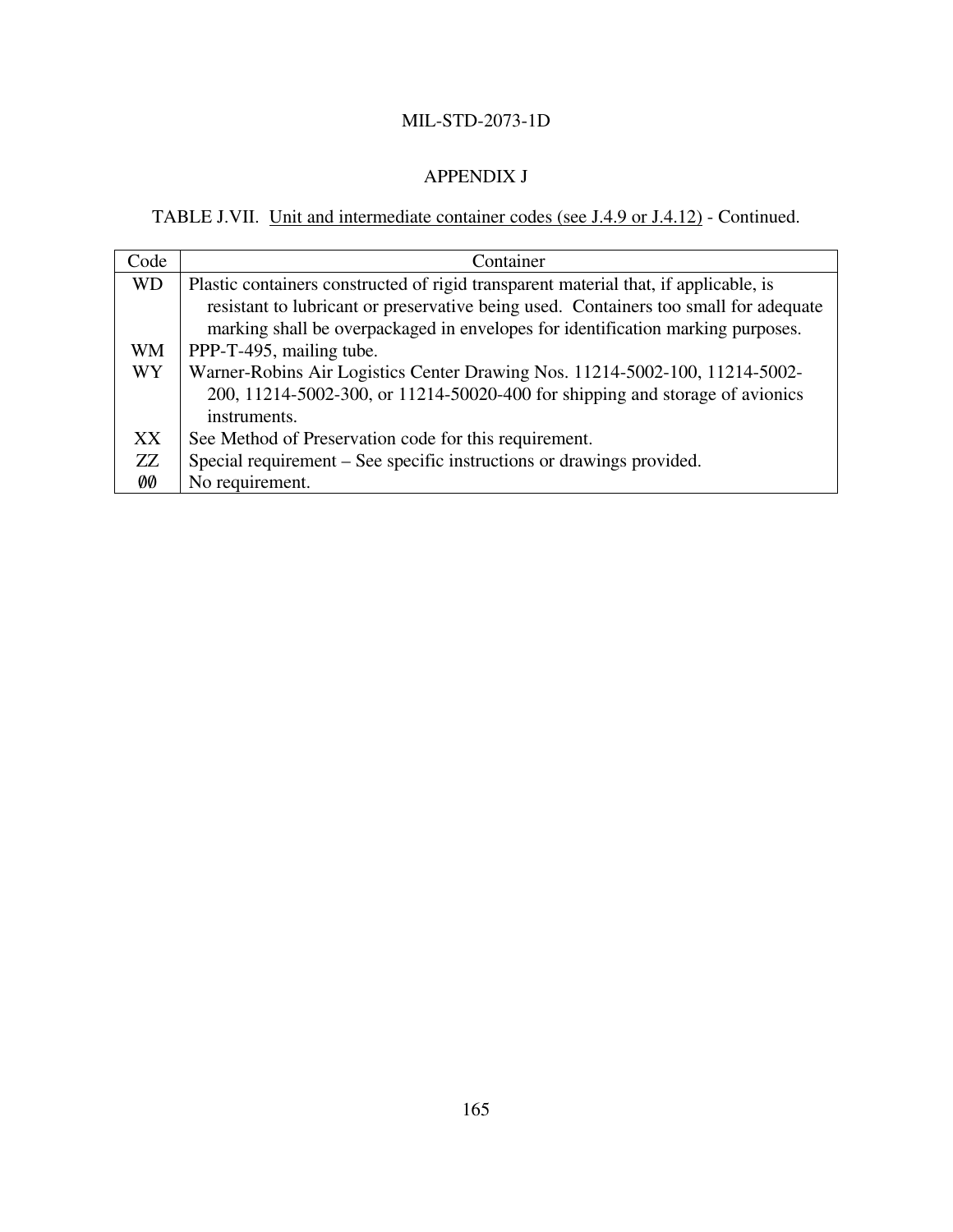### APPENDIX J

#### TABLE J.VIIa. Unit and intermediate container codes in specification sequence (see  $J.4.9$  and  $J.4.12$ ).

| Specification                                                                    | Code           |
|----------------------------------------------------------------------------------|----------------|
| A-A-160, sack, paper (cushioned).                                                | AC             |
| A-A-550, bags, paper, grocers.                                                   | AN             |
| A-A-881, burlap shipping bag.                                                    | AH             |
| A-A-1588, sack, paper (cushioned).                                               | AC             |
| A-A-2714, mailing bag, cloth.                                                    | AA             |
| A-A-2807, metal edged paperboard box                                             | DJ             |
| PPP-B-26, bag, plastic.                                                          | RF             |
| PPP-B-566, folding paperboard box.                                               | DA             |
| PPP-B-585, Class 2, wirebound wood box.                                          | <b>RD</b>      |
| PPP-B-585, Class 3, wirebound wood box.                                          | <b>RE</b>      |
| PPP-B-601, cleated plywood box.                                                  | FD             |
| PPP-B-601, cleated plywood box, domestic.                                        | FG             |
| PPP-B-601, cleated plywood box, overseas                                         | $\rm FF$       |
| PPP-B-601, Style I or J, cleated plywood box, surface treated in accordance with | F <sub>6</sub> |
| the requirements of the specification.                                           |                |
| PPP-B-601, cleated plywood box, domestic or overseas, demountable, assembled     | FJ             |
| with fasteners other than nails and screws.                                      |                |
| PPP-B-601, cleated plywood box, domestic or overseas, demountable, assembled     | <b>EZ</b>      |
| with fasteners other than nails or screws. Inspection door for reading humidity  |                |
| indicator provided for Method 50 packages. Top, one side and one end will be     |                |
| marked "REUSABLE CONTAINER AND CUSHIONING - USE FOR                              |                |
| RETURN OF NRFI ASSEMBLY" in black letters, minimum 2" high.                      |                |
| PPP-B-621, nailed wood box.                                                      | FA             |
| PPP-B-621, Class 1, nailed wood box, domestic.                                   | <b>FB</b>      |
| PPP-B-621, Class 2, nailed wood box, overseas.                                   | FC             |
| PPP-B-676, setup box.                                                            | DE             |
| PPP-B-1672, Type I, vertical star cushioning in reusable box.                    | <b>NR</b>      |
| PPP-B-1672, Type II, folding convoluted cushioning in reusable box.              | <b>NS</b>      |
| PPP-B-1672, Type III, telescoping encapsulated cushioning in reusable box.       | NV             |
| PPP-B-1672, Type IV, horizontal star cushioning in reusable box.                 | <b>NW</b>      |
| PPP-C-96, metal can.                                                             | HA             |
| PPP-D-723, Type I, domestic fiber drum.                                          | CG             |
| PPP-D-723, Type II, overseas fiber drum.                                         | <b>CH</b>      |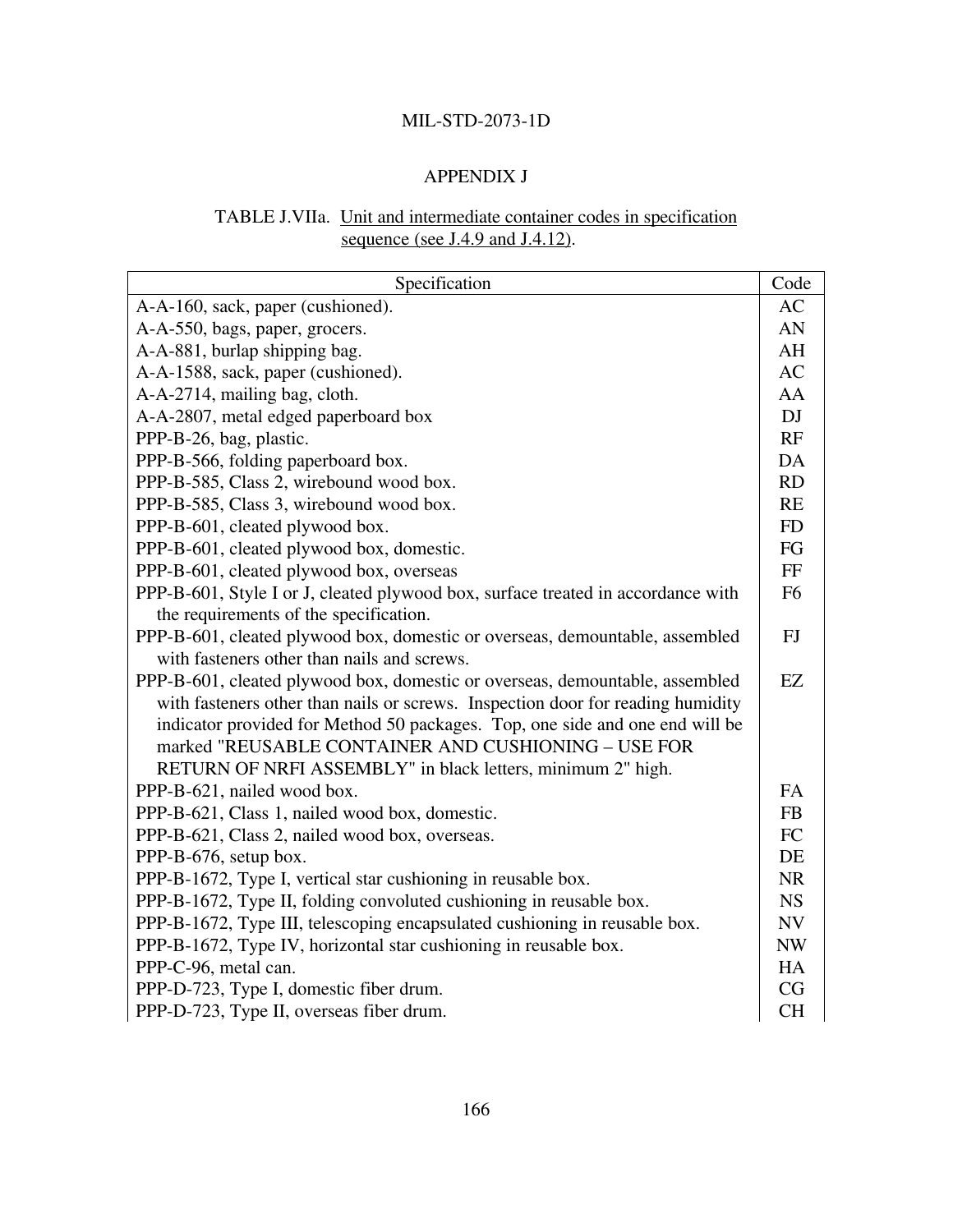### APPENDIX J

#### TABLE J.VIIa. Unit and intermediate container codes in specification sequence (see J.4.9 and J.4.12) – Continued.

| Specification                                                                   | Code           |
|---------------------------------------------------------------------------------|----------------|
| PPP-D-729, drum, steel, 55 gal.                                                 | RG             |
| PPP-T-495, mailing and filing tube.                                             | <b>WM</b>      |
| MIL-C-104, wood crate, lumber and plywood sheathed, nailed or bolted.           | <b>MA</b>      |
| MIL-C-104, Type I, Class 1, nailed wood crate, lumber sheathed.                 | <b>MB</b>      |
| MIL-C-104, Type I, Class 2, nailed wood crate, plywood sheathed.                | <b>MF</b>      |
| MIL-C-104, Type II, Class 1, bolted wood crate, lumber sheathed.                | <b>MC</b>      |
| MIL-C-104, Type II, Class 2, bolted wood crate, plywood sheathed.               | <b>MG</b>      |
| MIL-C-104, Type II, Class 1 or 2, bolted wood crate, provided with lifting      | <b>MH</b>      |
| attachments and an inspection port (Method 54 packages only). The top, one      |                |
| side and one end of the crate shall be marked "REUSABLE CONTAINER -             |                |
| USE FOR RETURN OR NRFI ASSEMBLY" with black letters a minimum of                |                |
| $2"$ high.                                                                      |                |
| MIL-B-117, bag.                                                                 | <b>BD</b>      |
| MIL-B-117, Type I, Class A, Style 2, heavy duty, waterproof, electrostatic      | <b>BB</b>      |
| protective, transparent bag.                                                    |                |
| MIL-B-117, Type I, Class B, Style 2, heavy duty, waterproof, transparent bag.   | <b>BL</b>      |
| MIL-B-117, Type I, Class B, Style 3, heavy duty, waterproof, one side opaque,   | B1             |
| other side transparent bag.                                                     |                |
| MIL-B-117, Type I, Class C, Style 1, heavy duty, waterproof, greaseproof,       | <b>BE</b>      |
| opaque bag.                                                                     |                |
| MIL-B-117, Type I, Class C, Style 2, heavy duty, waterproof, greaseproof,       | <b>SD</b>      |
| transparent bag.                                                                |                |
| MIL-B-117, Type I, Class C, Style 3, heavy duty, waterproof, greaseproof, one   | B <sub>2</sub> |
| side opaque, other side transparent bag.                                        |                |
| MIL-B-117, Type I, Class E, Style 1, heavy duty, watervaporproof, greaseproof,  | <b>BS</b>      |
| opaque bag.                                                                     |                |
| MIL-B-117, Type I, Class E, Style 2, heavy duty, watervaporproof, greaseproof,  | <b>SE</b>      |
| transparent bag.                                                                |                |
| MIL-B-117, Type I, Class E, Style 3, heavy duty, watervaporproof, greaseproof,  | B <sub>3</sub> |
| one side opaque, other side transparent bag.                                    |                |
| MIL-B-117, Type I, Class F, Style 1, heavy duty, watervaporproof, electrostatic | <b>B9</b>      |
| protective, opaque bag.                                                         |                |
| MIL-B-117, Type I, Class H, Style 2, heavy duty, waterproof, electrostatic      | SG             |
| protective, electrostatic shielding                                             |                |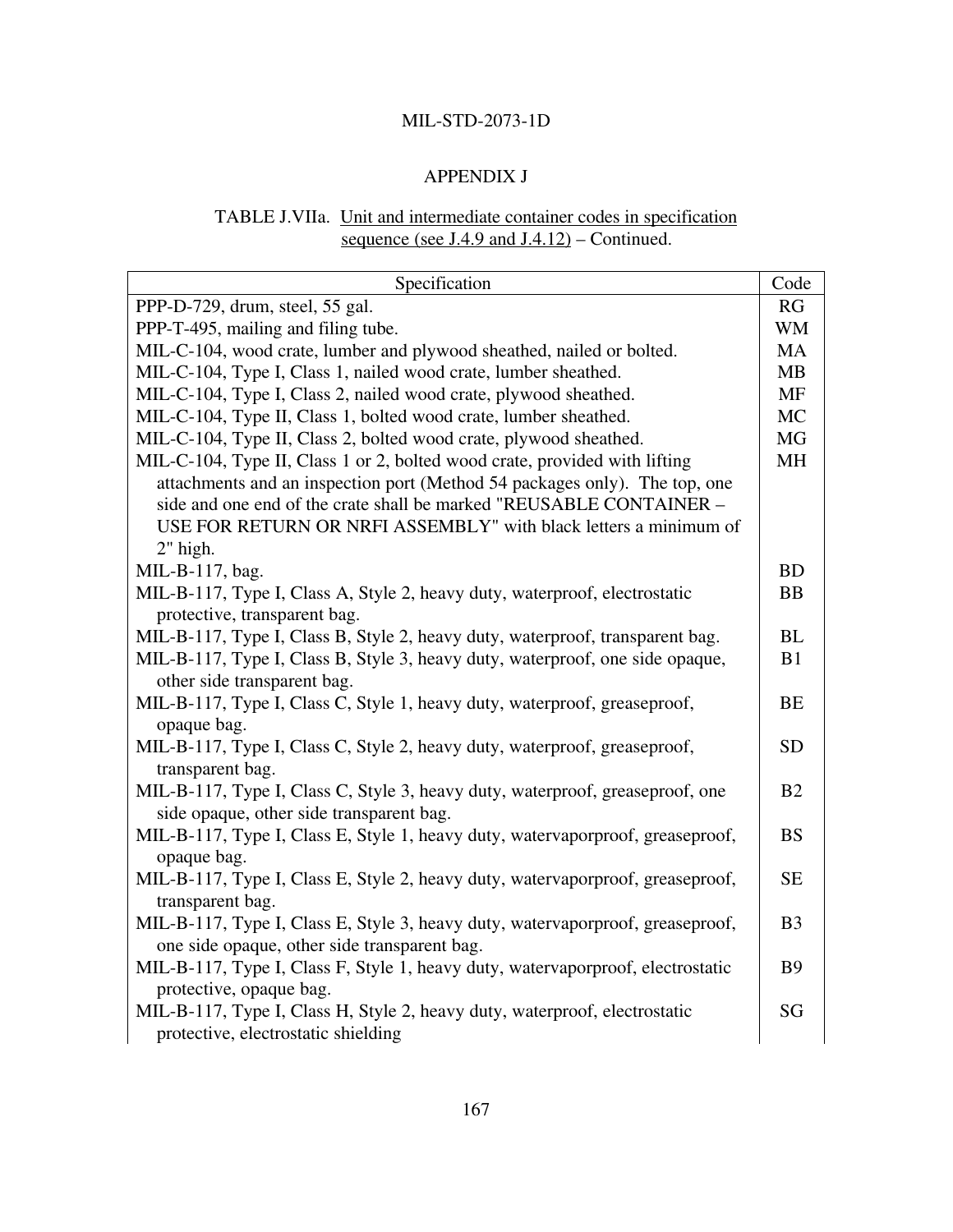#### APPENDIX J

#### TABLE J.VIIa. Unit and intermediate container codes in specification sequence (see J.4.9 and J.4.12) – Continued.

| Specification                                                                    | Code           |
|----------------------------------------------------------------------------------|----------------|
| MIL-B-117, Type II, Class C, Style 1, medium duty, waterproof, greaseproof,      | <b>BV</b>      |
| opaque bag.                                                                      |                |
| MIL-B-117, Type III, Class E, Style 1, light duty, watervaporproof, greaseproof, | <b>SF</b>      |
| opaque bag.                                                                      |                |
| MIL-B-2427, ammunition box, nailed wood.                                         | <b>RH</b>      |
| MIL-C-3774, open wood crate.                                                     | MJ             |
| MIL-D-6054, metal drum. reusable.                                                | <b>KE</b>      |
| MIL-D-6055, metal drum, reusable (capacity from 88 to 510 cu. in.)               | KF             |
| MIL-PRF-11264, reusable wood containers, heavy duty.                             | <b>RK</b>      |
| MIL-B-22020, bag, transparent, heat sealable, VCI treated.                       | <b>BT</b>      |
| MIL-B-26195, wood-cleated skidded box, load bearing base.                        | <b>FU</b>      |
| MIL-B-26195, Type I, domestic wood-cleated skidded box.                          | <b>FV</b>      |
| MIL-B-26195, Type II, overseas wood-cleated skidded box.                         | <b>FW</b>      |
| MIL-B-26195, Type I or II, Style A or B, Class 1 or 2. Provide box with          | <b>GB</b>      |
| inspection door located for clear reading of the humidity indicator for Method   |                |
| 54 packages only. The inspection door shall be hinged, cleated and sealed        |                |
| (similar to inspection door specified by MIL-C-104). The top, one side and one   |                |
| end of the shipping container shall be marked "REUSABLE CONTAINER –              |                |
| USE FOR RETURN OF NRFI ASSEMBLY" in black letters, minimum 2"                    |                |
| high.                                                                            |                |
| MIL-B-46506, ammunition box, wirebound wood.                                     | RJ             |
| MIL-P-81997, cushioned pouch, electrostatic protective, transparent.             | SG             |
| ASTM-D5118, fiberboard box.                                                      | E <sub>5</sub> |
| ASTM-D5118, Type CF, Class domestic, corrugated fiberboard box.                  | EC             |
| ASTM-D5118, Type CF, Class domestic, single wall, corrugated fiberboard box.     | E7             |
| ASTM-D5118, Type CF, Class domestic, double wall, corrugated fiberboard box.     | E <sub>8</sub> |
| ASTM-D5118, Type CF, Class weather resistant, corrugated fiberboard box.         | <b>ED</b>      |
| ASTM-D5118, Type CF, Class weather resistant, single wall, corrugated            | EE             |
| fiberboard box.                                                                  |                |
| ASTM-D5118, Type CF, Class weather resistant, double wall, corrugated            | NO             |
| fiberboard box.                                                                  |                |
| ASTM-D5118, Type SF, Class domestic, solid fiberboard box.                       | EN             |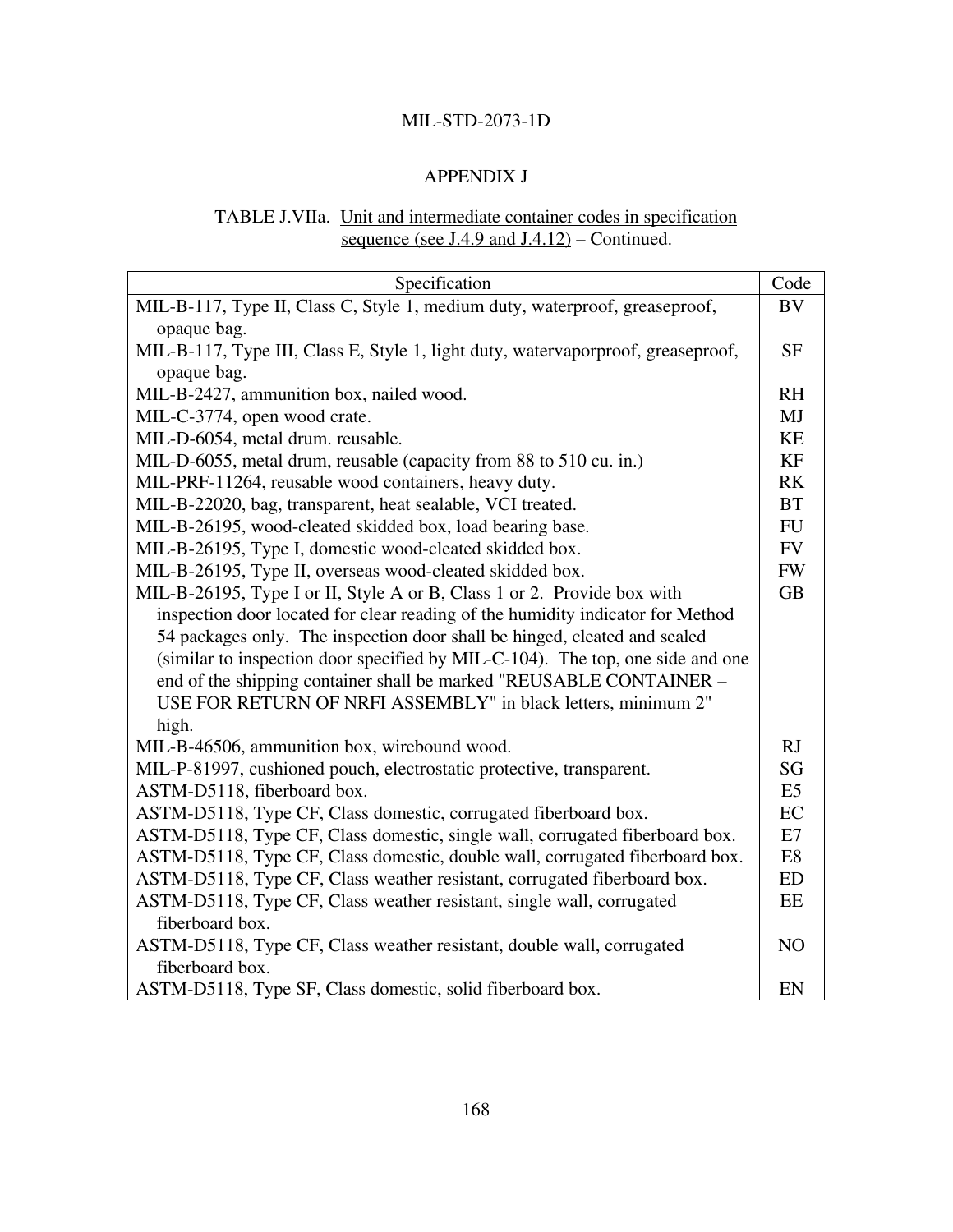### APPENDIX J

#### TABLE J.VIIa. Unit and intermediate container codes in specification sequence (see J.4.9 and J.4.12) – Continued.

| Specification                                                          | Code      |
|------------------------------------------------------------------------|-----------|
| ASTM-D5118, Type SF, Class weather resistant, solid fiberboard box.    | EP        |
| ASTM-D5168, triple wall fiberboard box.                                | DP        |
| ASTM-D5168, Class 1, non-weather resistant triple wall fiberboard box. | <b>DQ</b> |
| ASTM-D5168, Class 2, weather-resistant triple wall fiberboard box.     | DR        |
| ASTM-D6039, open and covered wood crate.                               | <b>MV</b> |
| ASTM-D6039, open and covered wood crate, light duty.                   | <b>MX</b> |
| ASTM-D6251, wood-cleated panelboard box.                               | <b>FK</b> |
| ASTM-D6251, Class 1, domestic wood-cleated panelboard box.             | FL        |
| ASTM-D6251, Class 2, overseas wood-cleated panelboard box.             | <b>FM</b> |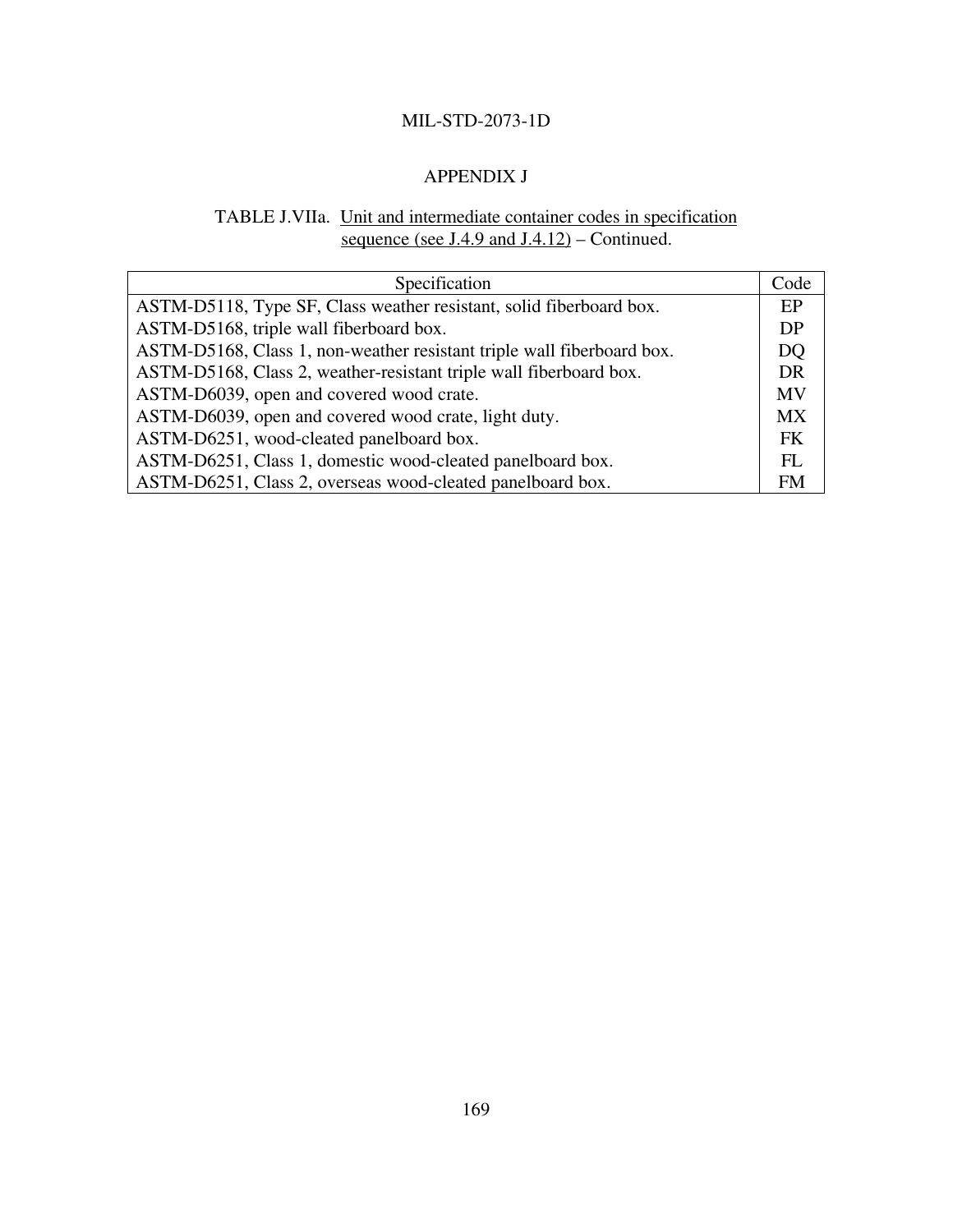# APPENDIX J

# TABLE J.VIII. Unit container level codes (see J.4.10).

| Code     | Unit container level                                                                |
|----------|-------------------------------------------------------------------------------------|
| $\Omega$ | Unit container is not an acceptable shipping container.                             |
| A        | Unit container provides level A packing protection.                                 |
| B        | Unit container provides level B packing protection.                                 |
| D        | No container is required.                                                           |
|          |                                                                                     |
| M        | Unit container provides minimal packing protection (see 5.4).                       |
| Ζ        | Unit container requires special consideration (air only, inside storage only, etc.) |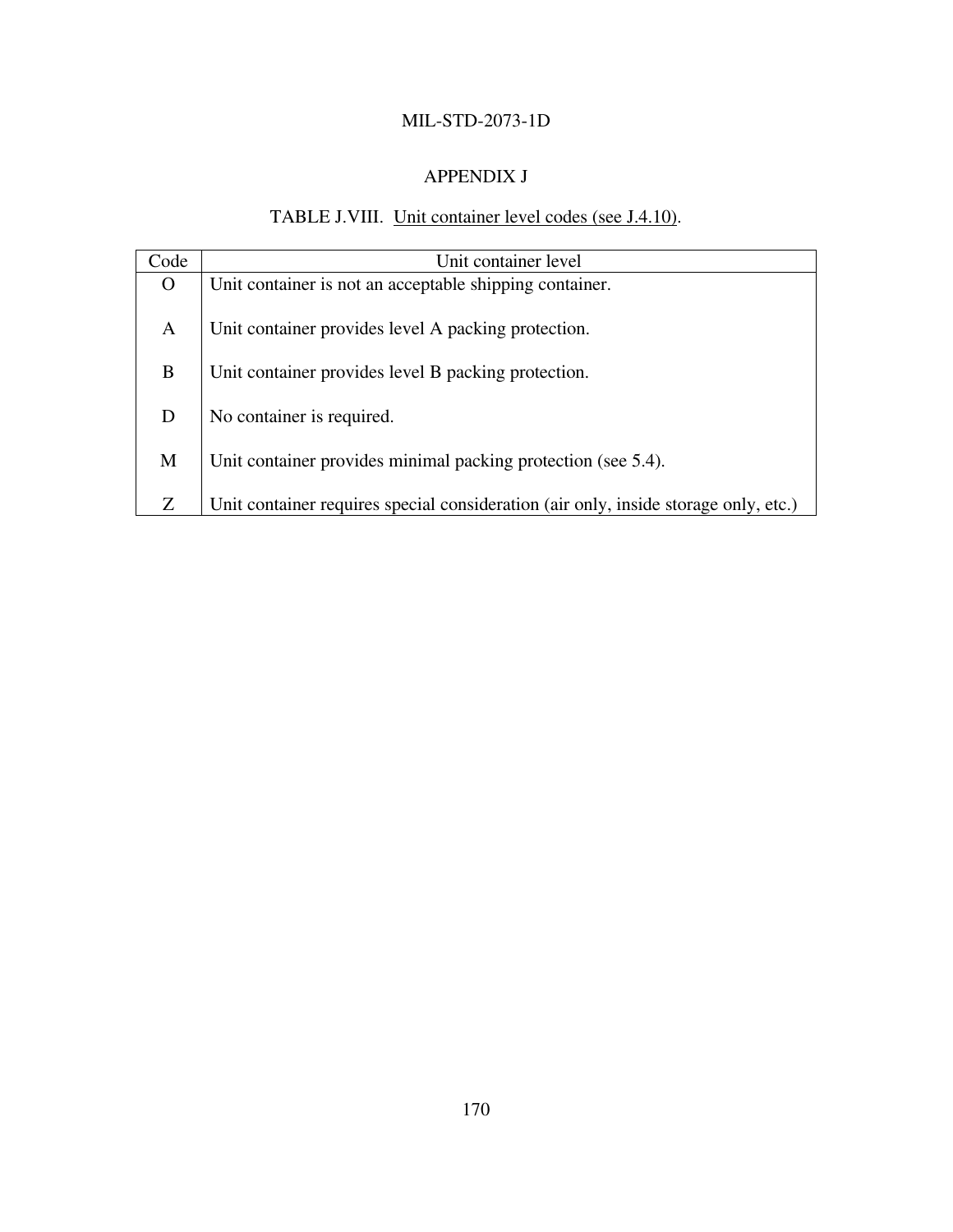# APPENDIX J

# TABLE J.VIIIa. Optional procedure indicator codes (see J.4.10).

| Code         | Optional procedure indicator                                                                                                                                                                                                                                                                                                                                                                                |
|--------------|-------------------------------------------------------------------------------------------------------------------------------------------------------------------------------------------------------------------------------------------------------------------------------------------------------------------------------------------------------------------------------------------------------------|
| A            | Packaging is in accordance with a procedural specification or a SPI. The appropriate                                                                                                                                                                                                                                                                                                                        |
|              | specification number will be shown in-the-clear in the supplemental data area.                                                                                                                                                                                                                                                                                                                              |
| ${\bf E}$    | Certain options can be exercised as to specific method of preservation or DoD<br>approved packaging materials, but only as indicated in supplemental data. However,<br>basic preservation method shall be retained and unit package dimensions shall not be<br>increased by more than one inch. Equal or better protection shall be given the item<br>and there shall be no increase in the package cost.   |
| ${\bf F}$    | For other than SPI items, optional use of flexible polyurethane foam-in-place<br>cushioning is permitted. Cushioning shall conform to MIL-F-83671, Class 2, grade B.<br>If F-I-P requires a larger container than conventional packaging would require, the F-<br>I-P container requirements will be coded in place of the conventional data.                                                               |
| M            | All packaging data is mandatory for compliance and no substitutions are permitted.<br>Fast packs should be included in this category.                                                                                                                                                                                                                                                                       |
| $\mathbf O$  | Options can be exercised as to specific method of preservation or DoD approved<br>packaging materials to be used. However, basic preservation method shall be<br>retained, supplemental data shall be complied with, and unit package dimensions shall<br>not be increased by more than one inch. Equal or better protection shall be given the<br>item and there shall be no increase in the package cost. |
| $\mathbf{P}$ | For SPI items, polyurethane foam-in-place is permitted as specified on the SPI only<br>when the SPI pack is not available.                                                                                                                                                                                                                                                                                  |
| $\mathbf R$  | For other than SPI items, optional use of rigid polyurethane foam-in-place cushioning<br>is permitted. Cushioning shall conform to MIL-F-83671, Class 1. If F-I-P requires a<br>larger container than conventional packaging would require, the F-I-P container<br>requirements will be coded in place of the conventional data.                                                                            |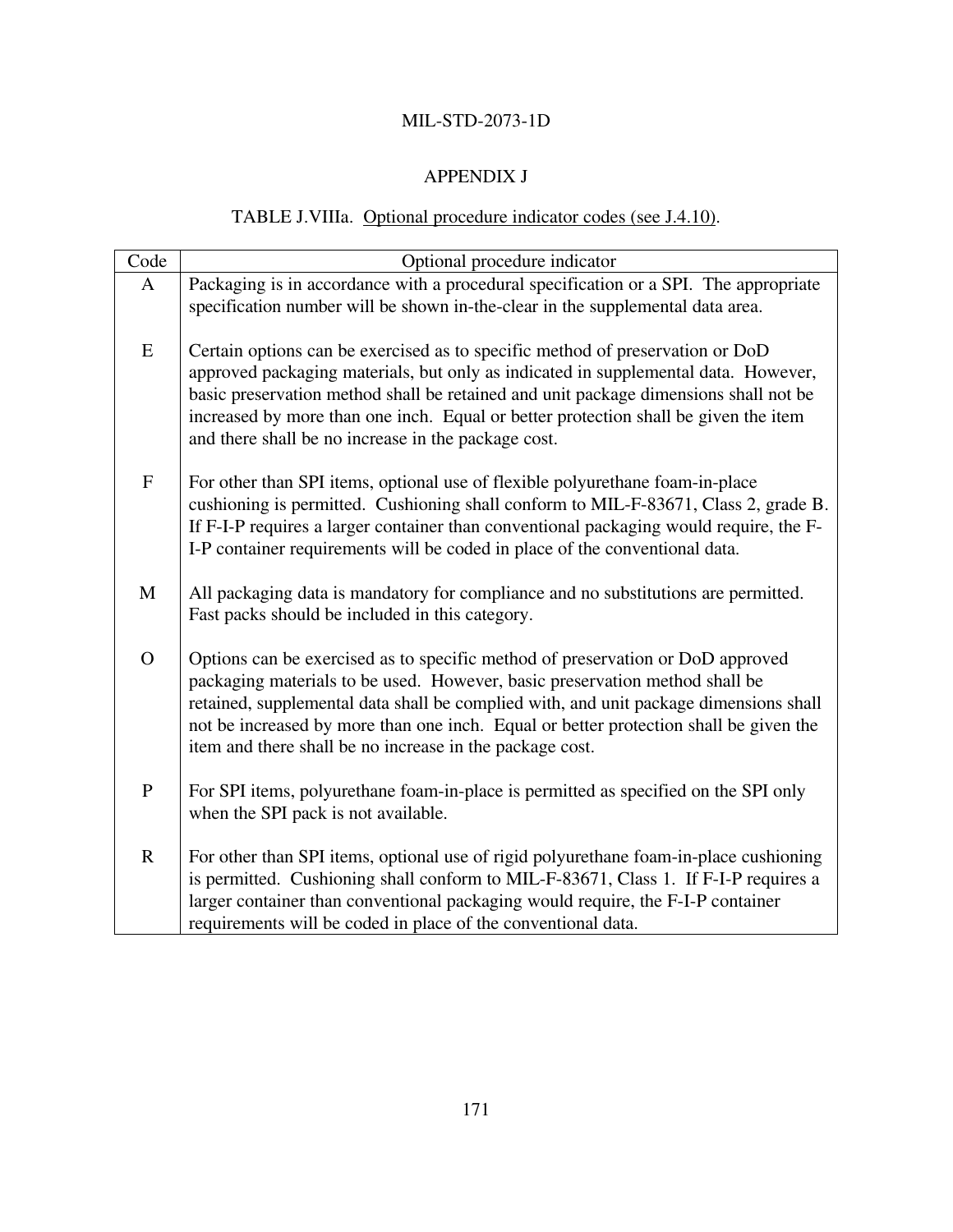# APPENDIX J

# TABLE J.IX. Military packing requirement codes (see J.4.13).

| Code         | Requirement                                                                                                                                                                                                                                                                                                                                                                                 |
|--------------|---------------------------------------------------------------------------------------------------------------------------------------------------------------------------------------------------------------------------------------------------------------------------------------------------------------------------------------------------------------------------------------------|
| $\mathbf{A}$ | Packing shall be accomplished using fiberboard boxes, weather resistant class,<br>fabricated in accordance with ASTM-D5118, or triplewall, corrugated fiberboard<br>boxes, Class 2, conforming to ASTM-D5168.                                                                                                                                                                               |
| $\bf{B}$     | Packing shall be accomplished using Class 2, overseas wood cleated panelboard<br>boxes, conforming to ASTM-D6251, or wirebound wood boxes conforming to<br>PPP-B-585, Class 3.                                                                                                                                                                                                              |
| $\mathbf C$  | Packing shall be accomplished using cleated-plywood wood boxes conforming to<br>PPP-B-601, Grade A, or nailed and lock-corner wood boxes conforming to<br>PPP-B-621, Class 2 or covered wood crates conforming to ASTM-D6039, or lumber<br>and plywood sheathed wood crates conforming to MIL-C-104, or load-bearing base<br>skidded wood-cleated boxes conforming to MIL-B-26195, Type II. |
| D            | Packing shall be accomplished using open wood crates conforming to MIL-C-3774,<br>or open wood crates conforming to ASTM-D6039.                                                                                                                                                                                                                                                             |
| ${\bf E}$    | Packing shall be accomplished to met the performance test requirements of ASTM-<br>D4169, Distribution Cycle 18, Assurance Level 1.                                                                                                                                                                                                                                                         |
| $\mathbf F$  | Packing is not required: the unit container shall also serve as the shipping container.<br>Closure, sealing and reinforcement shall be in accordance with applicable specification<br>for shipping container.                                                                                                                                                                               |
| H            | Packing shall be accomplished using boxes fabricated in accordance with ASTM-<br>D5118, class weather-resistant. When size and weight limitations are exceeded, a<br>suitable container shall be selected from table C.II.                                                                                                                                                                  |
| M            | Packing shall be accomplished using Class 1, domestic wood cleated panelboard<br>boxes conforming to ASTM-D6251 or wirebound wood boxes conforming to PPP-B-<br>585, Class 1, or loadbearing base, skidded, wood-cleated boxes conforming to<br>MIL-B-26195, Type I.                                                                                                                        |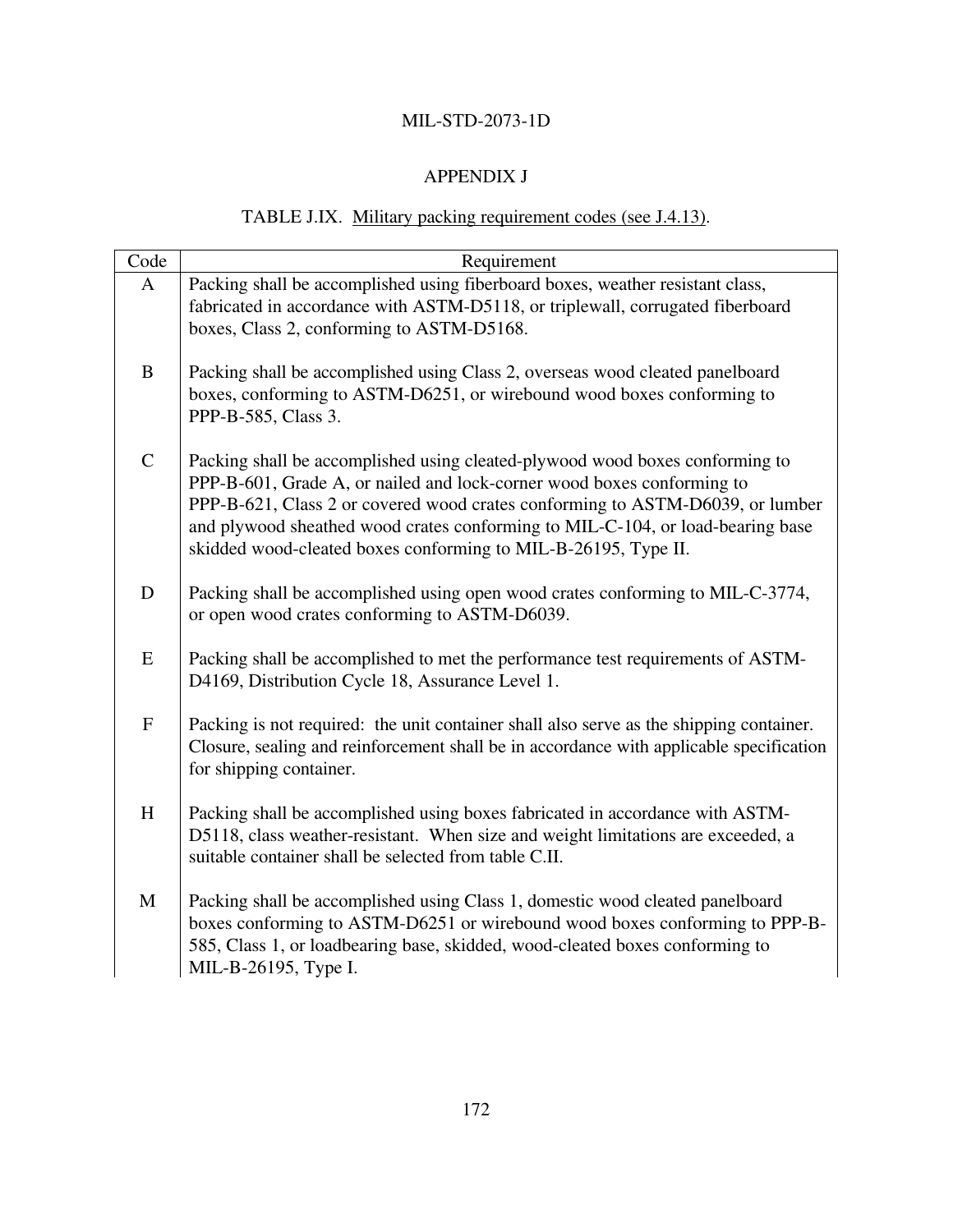# APPENDIX J

# TABLE J.IX. Military packing requirement codes (see J.4.13) – Continued.

| Code                     | Requirement                                                                                                                                                                                                                                                                                                               |
|--------------------------|---------------------------------------------------------------------------------------------------------------------------------------------------------------------------------------------------------------------------------------------------------------------------------------------------------------------------|
| ${\bf N}$                | Packing shall be accomplished using cleated plywood wood boxes, domestic type,<br>conforming to PPP-B-601, or nailed and lockcorner wood boxes conforming to<br>PPP-B-621, Class 1, or covered wood crates, domestic class, conforming to<br>ASTM-D6039, Style B, or nailed and bolted sheathed, lumber and plywood, wood |
|                          | crates, non-weather resistant/domestic class conforming to MIL-C-104.                                                                                                                                                                                                                                                     |
| ${\bf P}$                | Packing shall be accomplished using open wood crates conforming to ASTM-D6039,<br>Style B, or open wood crates, nonweather resistant, domestic class, conforming to<br>MIL-C-3774.                                                                                                                                        |
| Q                        | Packing shall be accomplished in accordance with table C.II for the packing level<br>specified. Closure sealing and reinforcement shall be in accordance with applicable<br>specification for shipping container.                                                                                                         |
| $\mathbf R$              | Packing shall be accomplished to meet the performance test requirements of ASTM-<br>D4169, Distribution Cycle 18, Assurance Level 2.                                                                                                                                                                                      |
| $\mathbf T$              | Packing shall be accomplished by use of fiberboard containers fabricated in<br>accordance with ASTM-D5118, weather-resistant class, or ASTM-D5168, Class 2; or<br>whenever practicable, by means of shrink-film conforming to A-A-3174.                                                                                   |
| $\boldsymbol{Z}$         | Special requirement. See specific instructions or drawings provided.                                                                                                                                                                                                                                                      |
| $\overline{2}$           | Packing shall be accomplished using cleated-plywood boxes, overseas type,<br>conforming to PPP-B-601 or nailed wood boxes conforming to PPP-B-621, Class 2,<br>Style 4.                                                                                                                                                   |
| $\overline{\mathcal{A}}$ | See method of preservation.                                                                                                                                                                                                                                                                                               |
| 5                        | Packing shall be accomplished using cleated-plywood boxes, domestic type,<br>conforming to PPP-B-601 or nailed wood boxes conforming to PPP-B-621, Class 1,<br>Style 4.                                                                                                                                                   |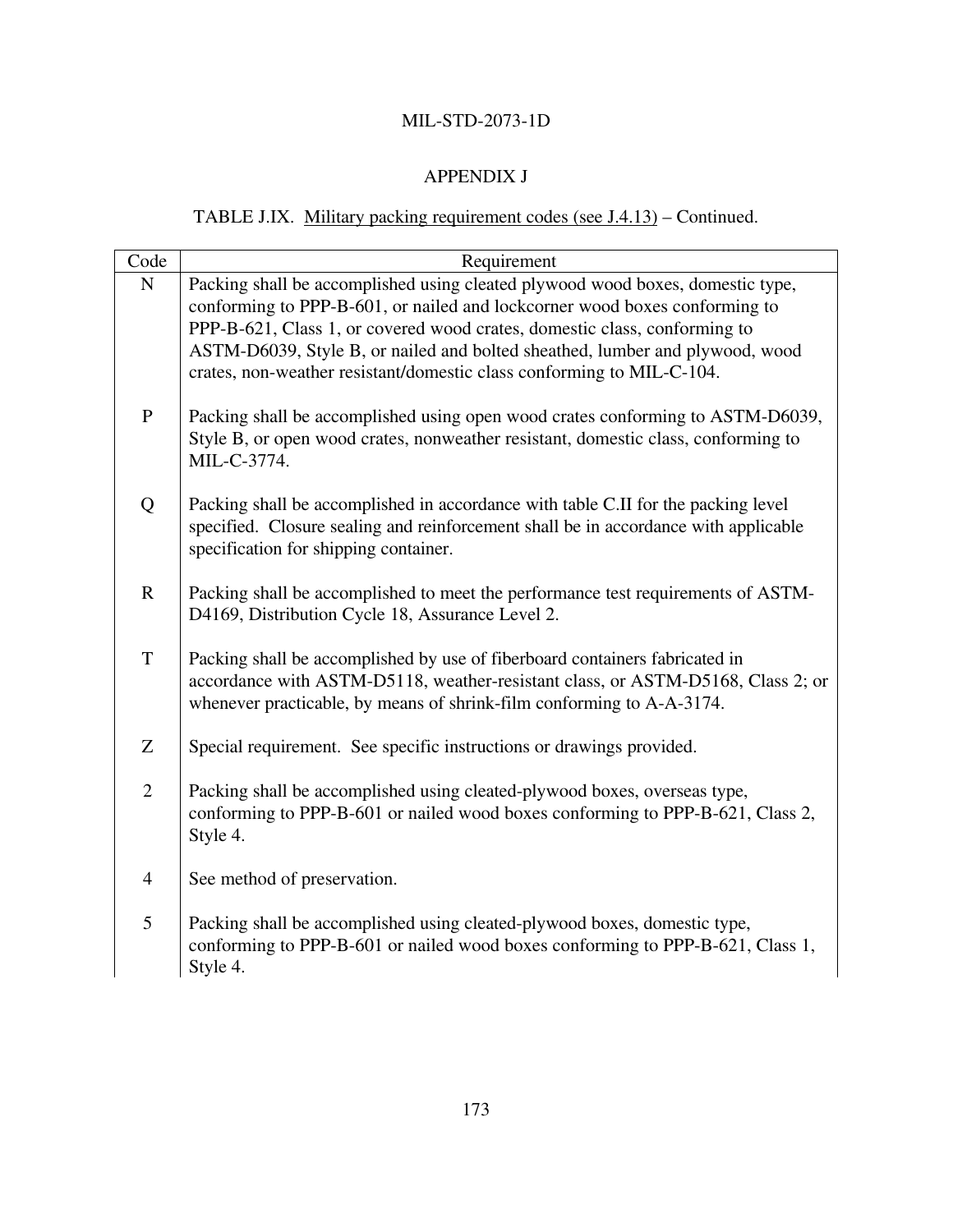# APPENDIX J

# TABLE J.IX. Military packing requirement codes (see J.4.13) – Continued.

| Code | Requirement                                                                                                                                                                                                                                                                                                         |
|------|---------------------------------------------------------------------------------------------------------------------------------------------------------------------------------------------------------------------------------------------------------------------------------------------------------------------|
|      | Packing shall be accomplished using cleated-plywood boxes, domestic type,<br>conforming to PPP-B-601, or nailed wood boxes conforming to PPP-B-621, Class 1,<br>Style 4, or wirebound wood boxes conforming to PPP-B-585, Class 3, Style 2 or 3,<br>or fiberboard boxes conforming to ASTM-D5168, Class 2, Style E. |
| Ø    | Packing not authorized.                                                                                                                                                                                                                                                                                             |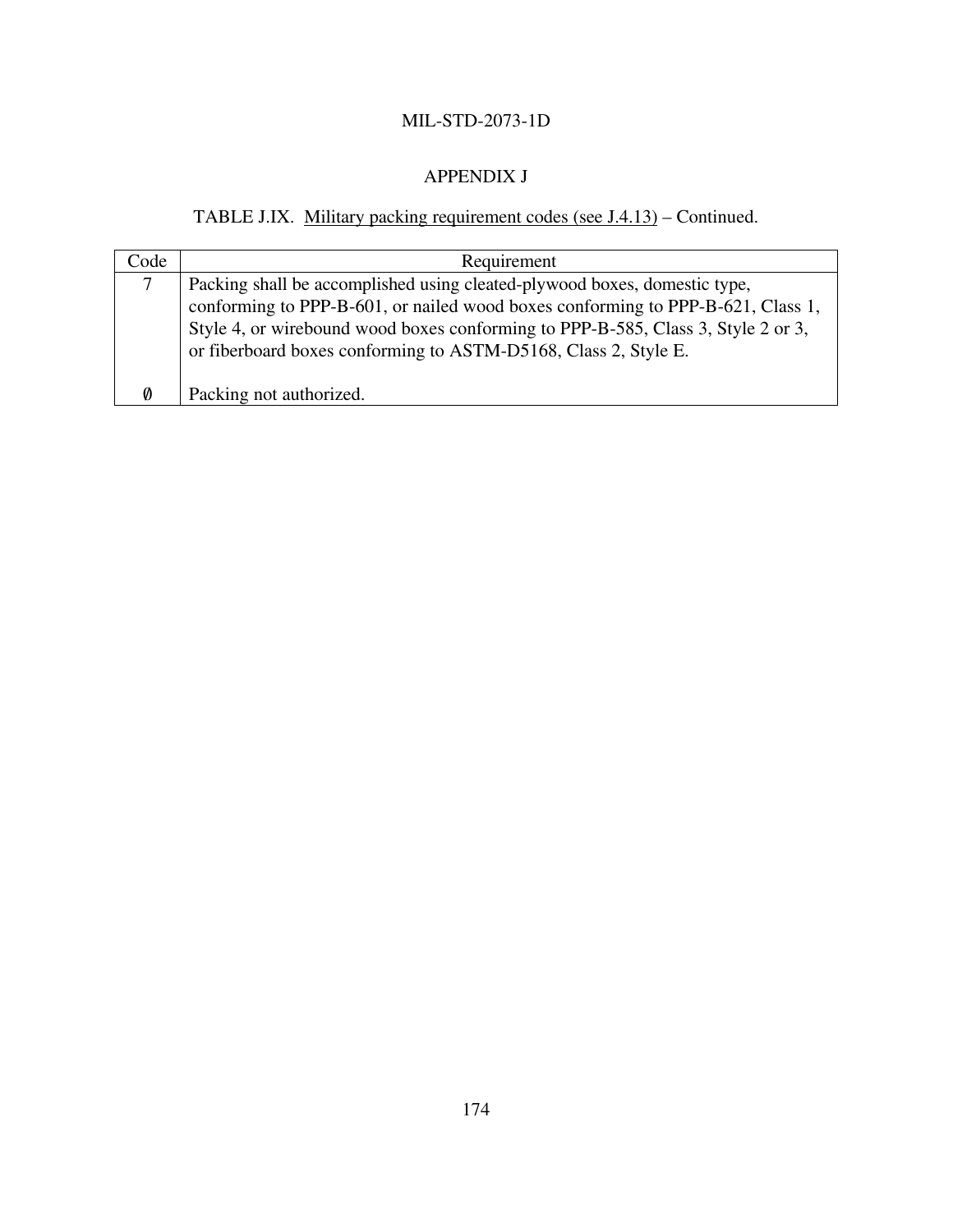# APPENDIX J

# TABLE J.IXa. Minimal packing requirement codes (see J.4.13).

| Code        | Requirement                                                                                                                                                                                                                                                                                                                                                                                                                                                                      |
|-------------|----------------------------------------------------------------------------------------------------------------------------------------------------------------------------------------------------------------------------------------------------------------------------------------------------------------------------------------------------------------------------------------------------------------------------------------------------------------------------------|
| $\mathbf F$ | Packing is not required; the unit container shall also serve as the shipping container.                                                                                                                                                                                                                                                                                                                                                                                          |
|             | Closure, sealing and reinforcement shall be in accordance with applicable                                                                                                                                                                                                                                                                                                                                                                                                        |
|             | specification for shipping container.                                                                                                                                                                                                                                                                                                                                                                                                                                            |
| L           | Packing shall be accomplished using fiberboard boxes fabricated in accordance with<br>ASTM-D5118, Class domestic or ASTM-D5168, Class 1.                                                                                                                                                                                                                                                                                                                                         |
| U           | Items or packages that require packing for acceptance by the carrier shall be packed<br>in exterior type shipping containers in a manner that will ensure safe transportation at<br>the lowest rate to the point of delivery and shall meet, as a minimum, the<br>requirements of the following rules and regulations, as applicable to the mode(s) of<br>transportation to be utilized:                                                                                         |
|             | (a)<br><b>Postal Regulations</b><br>Department of Transportation Regulations<br>(b)<br>Civil Air Regulations<br>(c)<br><b>Uniform Freight Classification Rules</b><br>(d)<br>National Motor Freight Classification Rules<br>(e)<br><b>American Truckers' Association Rules</b><br>(f)<br>Other applicable carriers' rules<br>(g)<br>Military Air Regulations for dangerous materials<br>(h)<br>Dangerous goods shall be prepared for shipment according to applicable Department |
|             | of Transportation (DOT) regulations and international regulations in effect at time of<br>shipment.                                                                                                                                                                                                                                                                                                                                                                              |
|             | Shipments by parcel post must comply with Postal Regulations.                                                                                                                                                                                                                                                                                                                                                                                                                    |
| 6           | Packing shall be accomplished to meet the performance test requirements of ASTM-<br>D4169, Distribution Cycle 18, Assurance Level 3.                                                                                                                                                                                                                                                                                                                                             |
| Ø           | Packing not authorized.                                                                                                                                                                                                                                                                                                                                                                                                                                                          |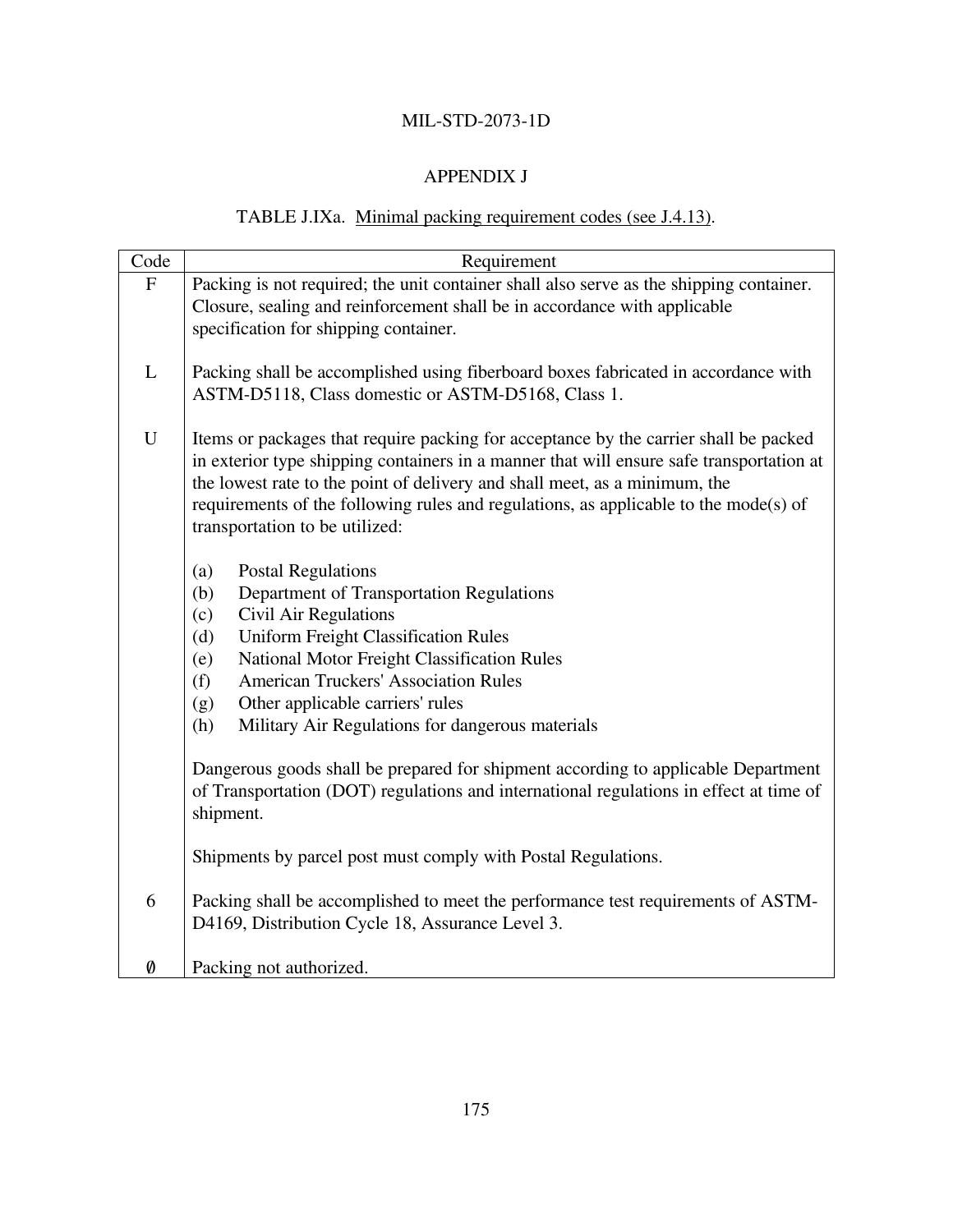# APPENDIX J

| Code                       | Explanation of code                   | Code | Explanation of code                |
|----------------------------|---------------------------------------|------|------------------------------------|
| ZZ                         | Special requirements                  | 25   | Box of                             |
| $\varnothing$ 1            | Fragile                               | 26   | Load bearing area                  |
| $\boldsymbol{\varnothing}$ | Arrow up                              | 28   | Do not drop or throw               |
| $\varnothing$ 3            | Method 50                             | 29   | Do not hump                        |
| 04                         | Fragile, Arrow up and Method 50       | 30   | Top heavy                          |
| $\varnothing$ 5            | Delicate instrument                   | 31   | Center of gravity                  |
| 06                         | Delicate instrument and Arrow up      | 32   | Type I, shelf life                 |
| 07                         | $Class - do not drop$                 | 33   | Type II, shelf life                |
| Ø8                         | Keep dry                              | 34   | Manufacturer's part number         |
| Ø9                         | Perishable – keep frozen              | 36   | Fragile, arrow up, and glass       |
| 10                         | Keep at 40 degrees temperature        | 37   | Fragile, arrow up                  |
| 11                         | Sling point                           | 39   | ESD sensitive electronic device    |
| 12                         | Fragile, Method 50                    |      | requirements of MIL-STD-129        |
| 13                         | Open this side                        |      | apply                              |
| 14                         | Center of balance                     | 40   | Omission of marking for sensitive, |
| 15                         | Use no hooks                          |      | controlled or pilferable items per |
| 16                         | Top                                   |      | MIL-STD-129                        |
| 17                         | Reusable container                    | 51   | Marking shall be accomplished in   |
| 18                         | Remove top first                      |      | accordance with the marking        |
| 19                         | Method 50 reusable container          |      | requirements in the applicable     |
| 20                         | Do not bend                           |      | procedural packaging specification |
| 21                         | Do not sling                          | 52   | Hardness critical                  |
| 23                         | Perishable biologicals, do not freeze | 60   | Asbestos Warning Label             |
| 24                         | Open for inspection or use only       | ØØ   | No special marking                 |

# TABLE J.X. Special marking codes (see J.4.14).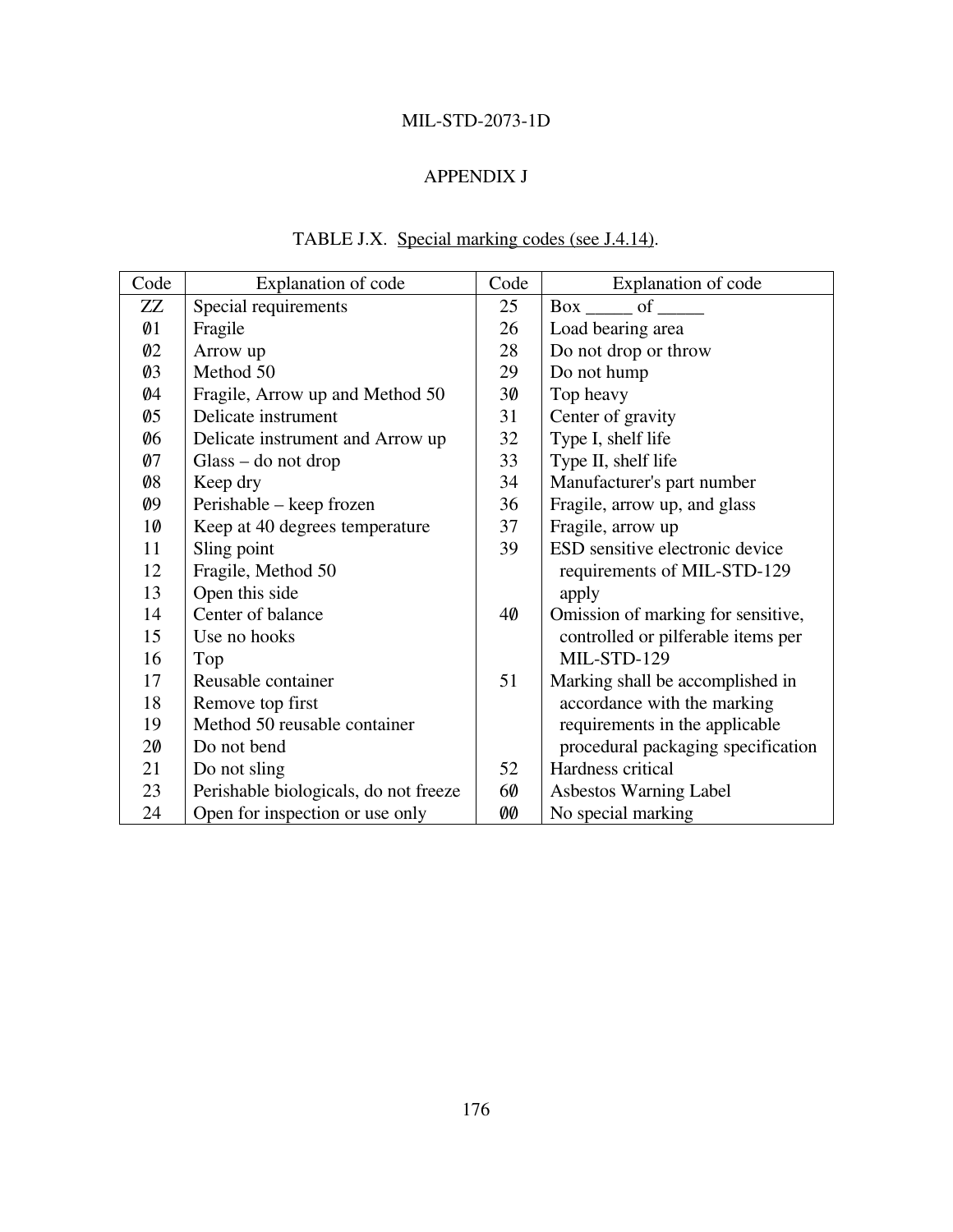#### APPENDIX J

#### TABLE J.XI. Document number to table and code cross-reference index.

| Document No.  | Table                        | Code                                 |
|---------------|------------------------------|--------------------------------------|
| $A - A - 160$ | <b>J.VII</b>                 | AC                                   |
| $A-A-203$     | J.IV                         | CA                                   |
| $A-A-550$     | <b>J.VII</b>                 | AN                                   |
| A-A-881       | J.VII                        | AH                                   |
| A-A-1051      | J.V                          | DA                                   |
| A-A-1249      | J.IV                         | DA                                   |
| A-A-1507      | J.V                          | HA, HB, HD                           |
| A-A-1588      | <b>J.VII</b>                 | AC                                   |
| A-A-1898      | J.Ia<br>J.V                  | <b>KD</b><br><b>BG</b>               |
| A-A-2714      | <b>J.VII</b>                 | AA                                   |
| A-A-2807      | <b>J.VII</b>                 | D <sub>2</sub> , D <sub>3</sub> , DJ |
| A-A-3129      | J.Ia<br>J.V                  | DB, DC, GX<br>NA, NB, NG             |
| A-A-3174      | J.Ia<br>J.IV<br>$\rm J. I X$ | DB, DC<br>$\rm JA$<br>T              |
| A-A-50177     | $\rm J. IV$                  | LA                                   |
| A-A-55057     | J.V                          | LP                                   |
| A-A-59135     | J.Ia                         | GX                                   |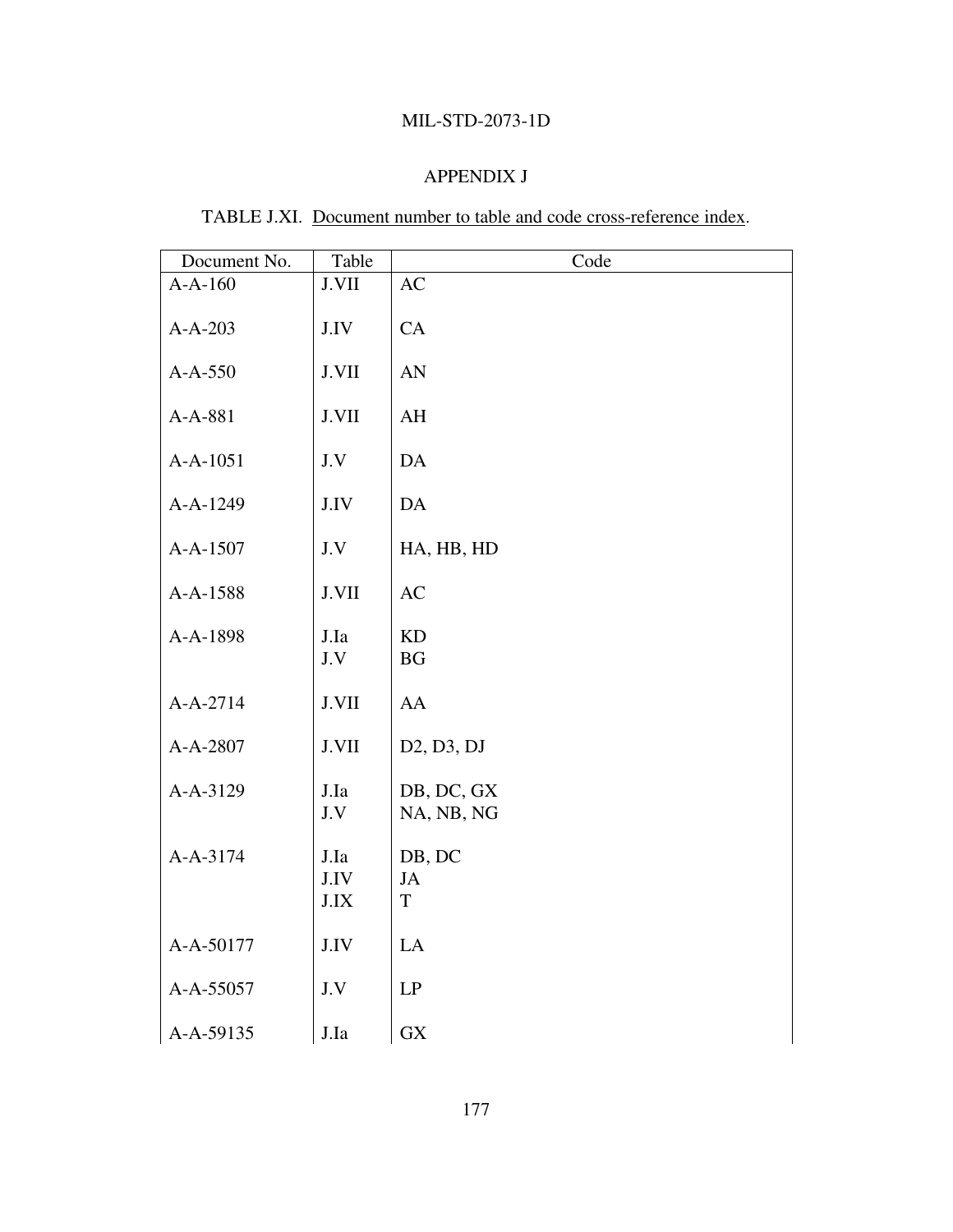|--|

| Document No.     | Table                        | Code                                                                 |
|------------------|------------------------------|----------------------------------------------------------------------|
| A-A-59136        | J.V                          | GA, NA                                                               |
|                  | J.VII                        | PK                                                                   |
| QQ-A-1876        | J.IV                         | <b>BA</b>                                                            |
| <b>VV-L-800</b>  | J.Ia<br>J.HI                 | <b>KD</b><br>09                                                      |
| <b>MMM-A-260</b> | J.Ia                         | <b>AW</b>                                                            |
| $PPP-B-26$       | <b>J.VII</b>                 | RF                                                                   |
| PPP-B-566        | <b>J.VII</b>                 | D1, D2, D3, DA, E9                                                   |
| PPP-B-585        | <b>J.VII</b><br>J.IX         | RD, RE<br>B, M, 7                                                    |
| PPP-B-601        | J.Ia<br><b>J.VII</b><br>J.IX | <b>JM</b><br>EZ, F2, F3, F6, F7, FD, FF, FG, FJ, PK<br>C, N, 2, 5, 7 |
| PPP-B-621        | <b>J.VII</b><br>J.IX         | F2, F3, F7, F9, FA, FB, FC, PK<br>C, N, 2, 5, 7                      |
| PPP-B-676        | <b>J.VII</b>                 | D1, D2, D3, DE, E9                                                   |
| PPP-B-1055       | J.Ia                         | <b>AW</b>                                                            |
| PPP-B-1672       | <b>J.VII</b>                 | NR, NS, NV, NW                                                       |
| PPP-C-96         | <b>J.VII</b>                 | HA                                                                   |
| <b>PPP-C-795</b> | J.Ia                         | DB, DC, GX<br>LC, LT, NA                                             |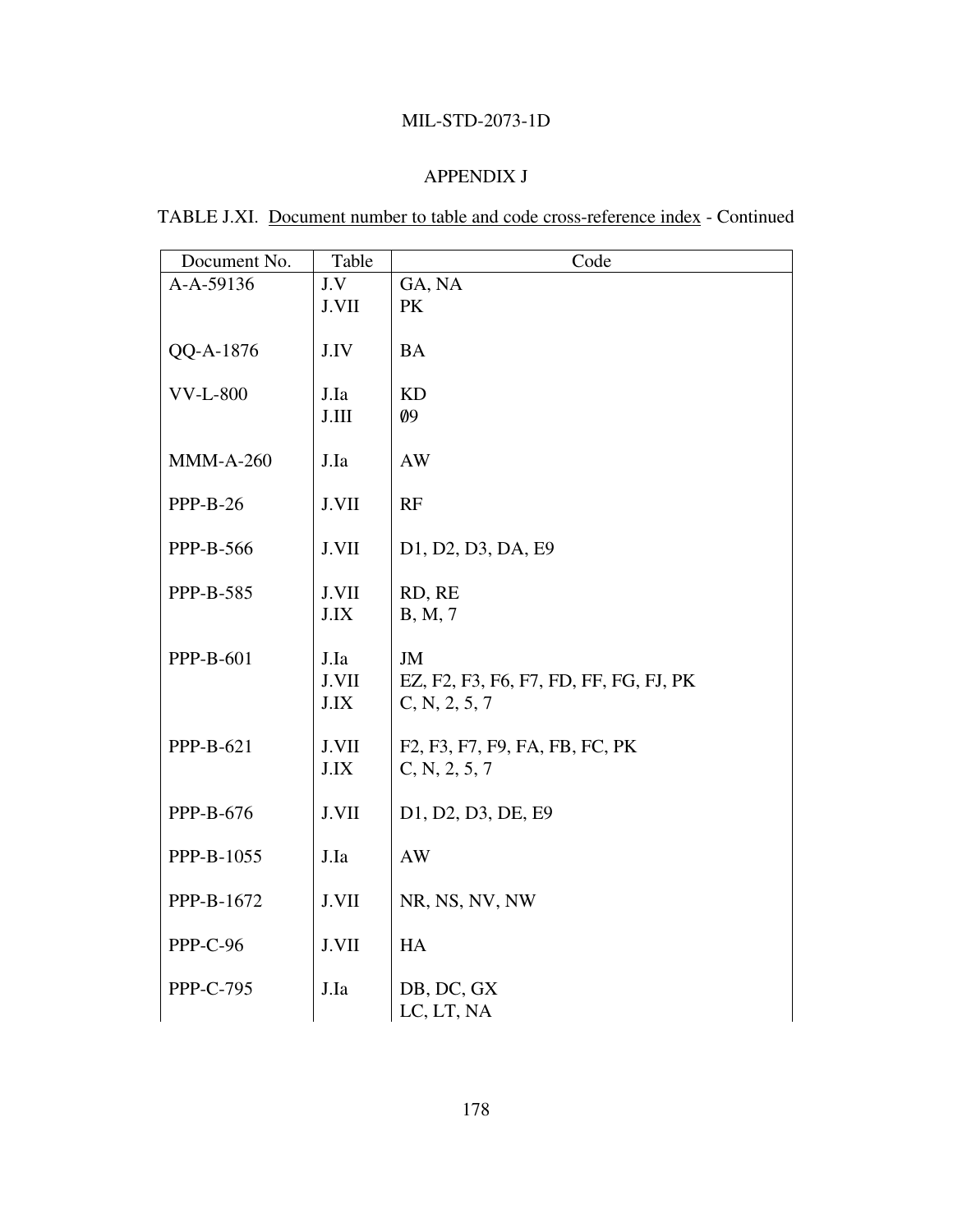|--|

| Document No.     | Table                        | Code                                                                            |
|------------------|------------------------------|---------------------------------------------------------------------------------|
| <b>PPP-C-850</b> | J.V<br>J.VII                 | <b>BN</b><br><b>PK</b>                                                          |
| PPP-C-1120       | J.V<br>J.VII                 | FA, FE, FH, FL<br><b>PK</b>                                                     |
| PPP-C-1797       | J.Ia<br>J.V                  | <b>GX</b><br>GT, NA, NB                                                         |
| PPP-D-723        | <b>J.VII</b>                 | CG, CH                                                                          |
| PPP-D-729        | <b>J.VII</b>                 | RG                                                                              |
| PPP-T-495        | <b>J.VII</b>                 | <b>WM</b>                                                                       |
| <b>MIL-C-104</b> | <b>J.VII</b><br>J.IX         | F7, GB, MA, MB, MC, MF, MG, MH<br>C, N                                          |
| $MIL-B-117$      | J.Ia<br><b>J.VII</b>         | AW, DC, GS, GX<br>A1, B1, B2, B3, B8, B9, BD, BE, BL, BS, BV,<br>SD, SE, SF, SG |
| MIL-B-121        | J.Ia<br>J.IV<br><b>J.VII</b> | AU, BC, DR, EK, KF<br>GB, GC, GH<br>A1                                          |
| <b>MIL-P-130</b> | J.IV<br>J.VII                | FA<br>A1                                                                        |
| MIL-PRF-131      | J.Ia                         | <b>DW</b>                                                                       |
| MIL-P-149        | J.Ia<br>J.HI                 | KF<br>38                                                                        |
| MIL-B-2427       | <b>J.VII</b>                 | <b>RH</b>                                                                       |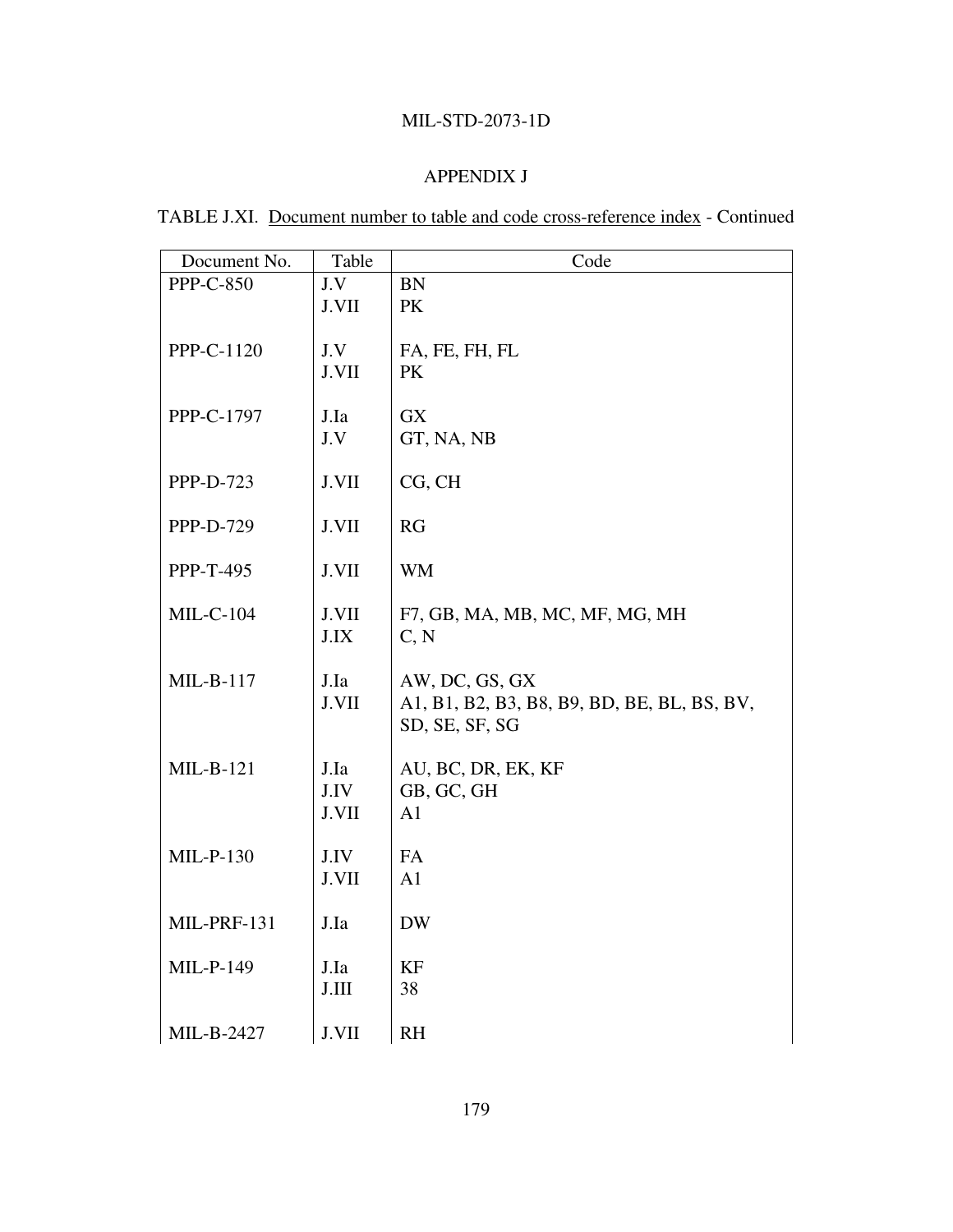|--|

| Document No.        | Table                | Code                                 |
|---------------------|----------------------|--------------------------------------|
| <b>MIL-PRF-3150</b> | J.HI                 | $\varnothing$ 7                      |
| <b>MIL-PRF-3420</b> | J.IV                 | <b>MB</b>                            |
| MIL-C-3774          | J.VII<br>J.IX        | MJ<br>D, P                           |
| MIL-D-6054          | <b>J.VII</b>         | K1, KE                               |
| MIL-D-6055          | <b>J.VII</b>         | K1, KF                               |
| <b>MIL-PRF-6081</b> | $\rm J. III$         | 51                                   |
| <b>MIL-PRF-6085</b> | J.III                | 17                                   |
| MIL-C-6529          | J.III                | 31, 32                               |
| <b>MIL-PRF-7808</b> | J.HI                 | 33                                   |
| <b>MIL-PRF-7870</b> | J.HI                 | 50                                   |
| <b>MIL-PRF-8188</b> | $\rm J. III$         | 52                                   |
| MIL-PRF-10924       | J.HI                 | 13                                   |
| MIL-PRF-11264       | <b>J.VII</b>         | R <sub>K</sub>                       |
| MIL-C-11796         | J.Ia<br>$\rm J. III$ | <b>DR</b><br>06                      |
| MIL-PRF-16173       | J.Ia<br>J.III        | AH, AU, BC, DR<br>01, 02, 03, 19, 21 |
| MIL-C-16555         | $\rm J. III$         | 27, 28, 29                           |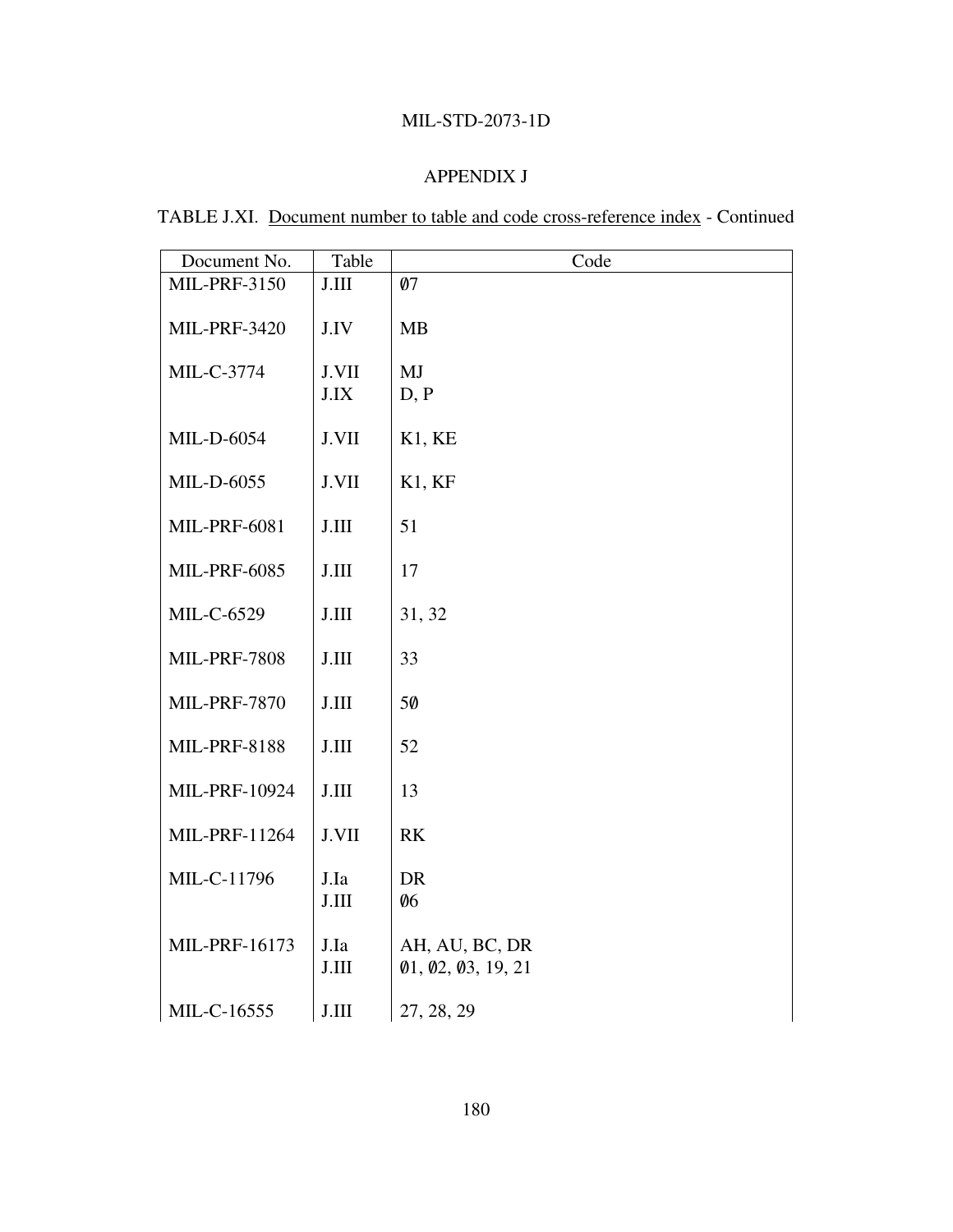|--|

| Document No.         | Table          | Code                   |
|----------------------|----------------|------------------------|
| MIL-P-17667          | J.IV           | EA, EB, EC             |
|                      | <b>J.VII</b>   | A1                     |
| MIL-P-19644          | J.V            | GC, NS                 |
|                      |                |                        |
| <b>MIL-PRF-20092</b> | J.V            | DH                     |
|                      | J.VII          | <b>PK</b>              |
| MIL-PRF-21260        | $\rm J. III$   | 10, 57, 58, 59         |
|                      |                |                        |
| <b>MIL-PRF-22019</b> | J.Ia           | <b>GS</b>              |
|                      | $_{\rm J. IV}$ | J <sub>L</sub>         |
| MIL-B-22020          | J.Ia           | GS, KD                 |
|                      | <b>J.VII</b>   | <b>BT</b>              |
|                      |                |                        |
| MIL-PRF-22191        | J.Ia           | DB, DC                 |
|                      | J.IV           | JV                     |
| <b>MIL-PRF-23699</b> | J.III          | 56                     |
|                      |                |                        |
| <b>MIL-PRF-23827</b> | $\rm J. III$   | 11                     |
| MIL-C-25537          | J.HI           | 43                     |
|                      |                |                        |
| MIL-B-26195          | J.VII          | FU, FV, FW, GB<br>C, M |
|                      | $\rm J. I X$   |                        |
| MIL-PRF-26514        | J.V            | GD, GE, GF, GH, LE, NS |
|                      | <b>J.VII</b>   | <b>PK</b>              |
| MIL-L-46002          | $\rm J. III$   | 20                     |
|                      |                |                        |
| MIL-L-46010          | $\rm J. III$   | 30                     |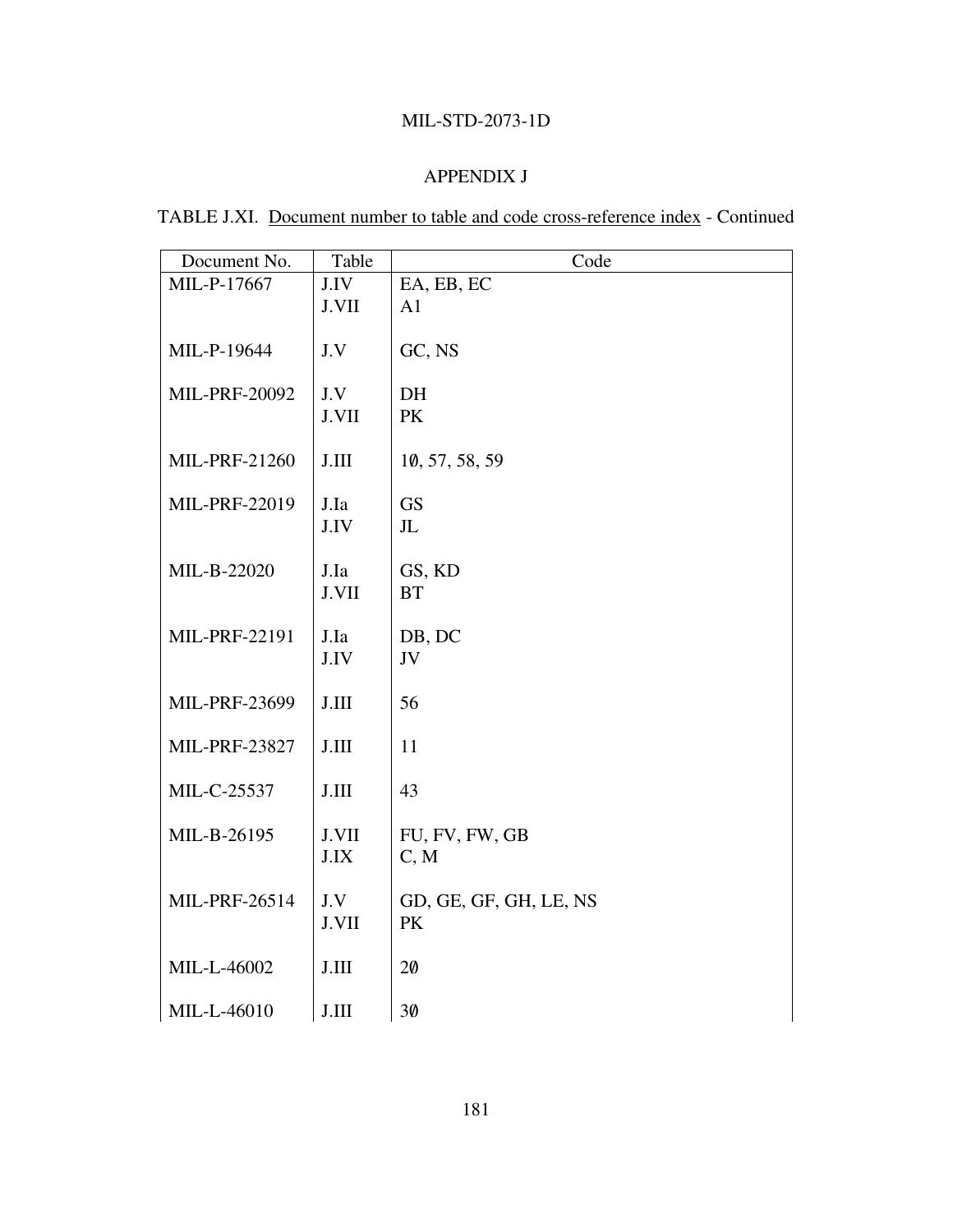|--|

| Document No.         | Table                                 | Code                                                                            |
|----------------------|---------------------------------------|---------------------------------------------------------------------------------|
| MIL-H-46170          | J.III                                 | 15                                                                              |
| MIL-B-46176          | J.III                                 | 79                                                                              |
| MIL-B-46506          | J.VII                                 | RJ                                                                              |
| MIL-P-53030          | J.III                                 | 80                                                                              |
| MIL-PRF-81322        | J.III                                 | 12                                                                              |
| MIL-PRF-81705        | J.Ia<br>J.IV                          | <b>GX</b><br>K3, N9                                                             |
| MIL-P-81997          | J.Ia<br>J.V                           | <b>GX</b><br>P4                                                                 |
| <b>MIL-PRF-83282</b> | J.III                                 | 65                                                                              |
| MIL-PRF-83671        | J.V<br>J.VIIIa                        | MA, MB, MD<br>F, R                                                              |
| MIL-STD-129          | J.Ia<br>J.X                           | GC, GS, GX<br>39,40                                                             |
| <b>MIL-STD-1186</b>  | J.V                                   | AD                                                                              |
| <b>ASTM-D4169</b>    | J.IX<br>J.IXa                         | E, R<br>6                                                                       |
| <b>ASTM-D4727</b>    | J.Ia<br>J.V                           | JF, JM, KD<br>JA, JB, JC, NS                                                    |
| ASTM-D5118           | J.Ia<br><b>J.VII</b><br>J.IX<br>J.IXa | DR, DW, KD<br>D3, E5, E7, E8, E9, EC, ED, EE, EN, EP, KA,<br>NO<br>A, H, T<br>L |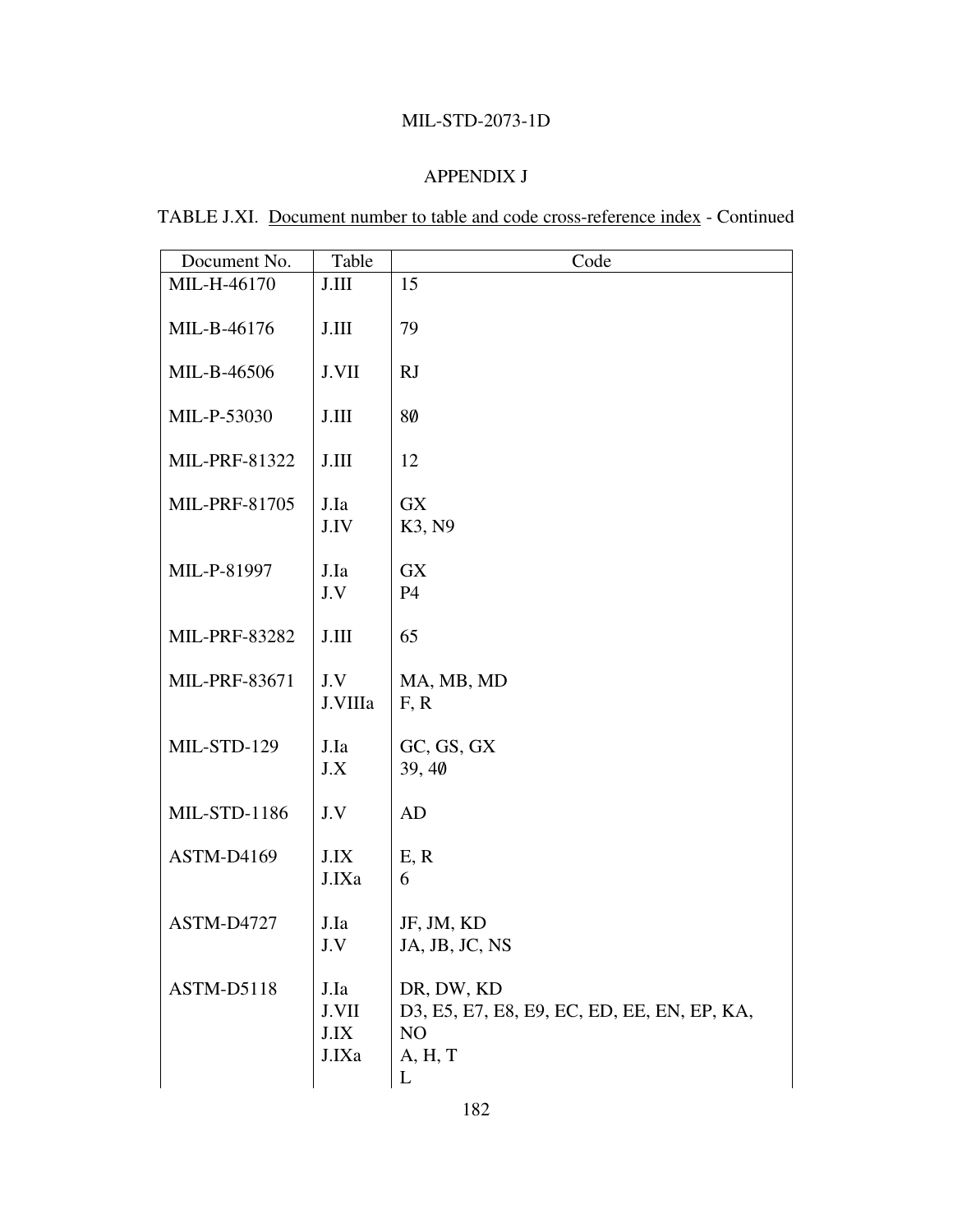|--|

| Document No.      | Table        | Code           |
|-------------------|--------------|----------------|
| <b>ASTM-D5168</b> | J.VII        | DP, DQ, DR, PK |
|                   | J.IX         | A, 7           |
|                   | J.IXa        | L              |
| ASTM-D5486        | J.Ia         | AU, AW, DR     |
| ASTM-D6039        | <b>J.VII</b> | MV, MX         |
|                   | J.IX         | C, D, N, P     |
|                   |              |                |
| <b>ASTM-D6251</b> | <b>J.VII</b> | FK, FL, FM     |
|                   | J.IX         | B, M           |
| <b>NAS847</b>     | J.Ia         | <b>DR</b>      |
| SAE-J1966         | J.III        | 53             |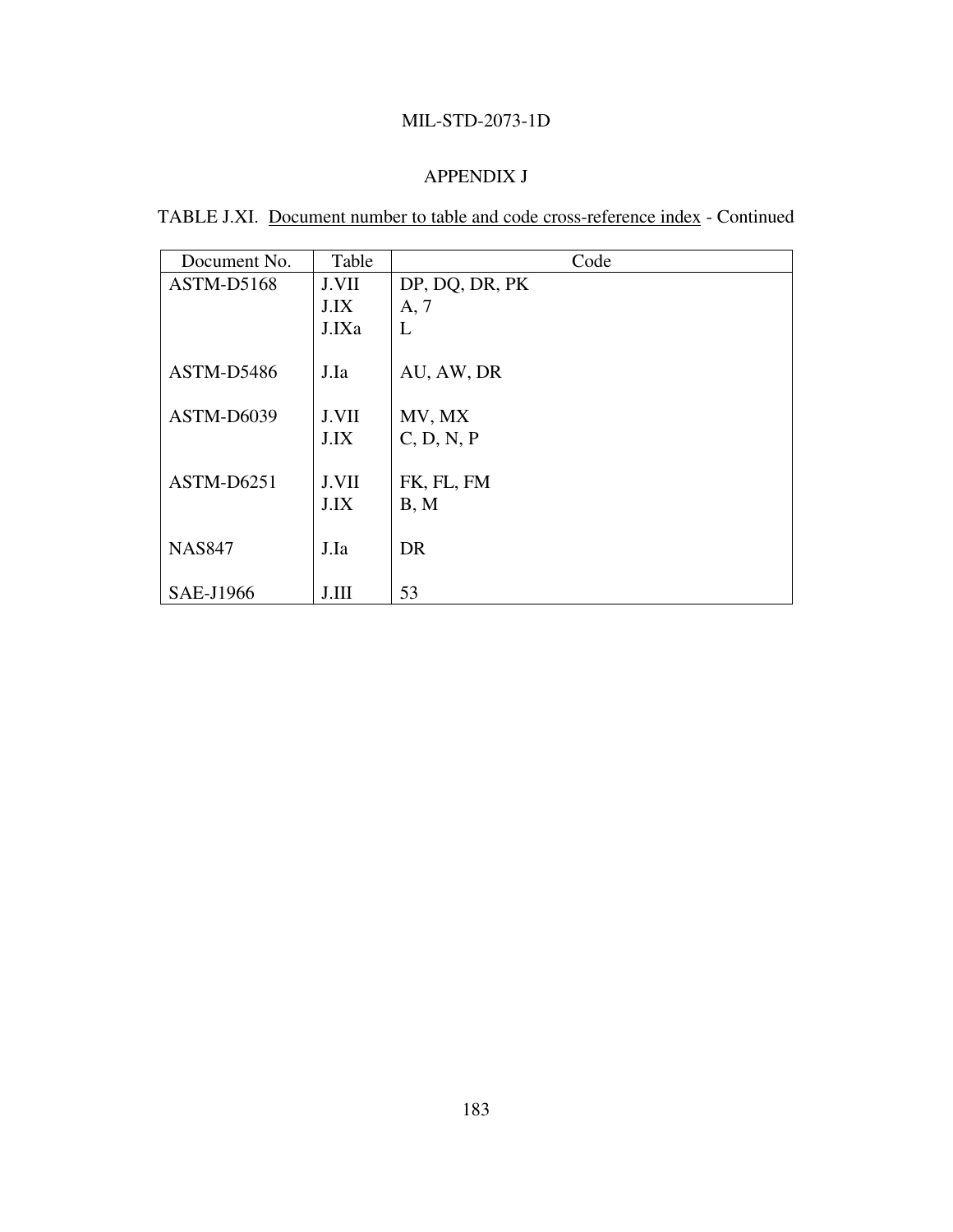### **INDEX**

| Subject                                 | Paragraph/Table/Figure | Page |
|-----------------------------------------|------------------------|------|
|                                         |                        |      |
|                                         |                        |      |
|                                         |                        |      |
|                                         |                        |      |
| Categorization (also see Packaging      |                        |      |
|                                         |                        |      |
|                                         |                        |      |
| Physical and chemical characteristics   |                        |      |
|                                         |                        |      |
|                                         |                        |      |
|                                         |                        |      |
|                                         |                        |      |
|                                         |                        |      |
|                                         |                        |      |
|                                         |                        |      |
|                                         |                        |      |
|                                         |                        |      |
|                                         |                        |      |
|                                         |                        |      |
| Common items (also see Packaging Common |                        |      |
|                                         |                        |      |
|                                         |                        |      |
|                                         |                        |      |
|                                         |                        |      |
| Containers                              |                        |      |
|                                         |                        |      |
|                                         |                        |      |
|                                         |                        |      |
|                                         |                        |      |
|                                         |                        |      |
|                                         |                        |      |
|                                         |                        |      |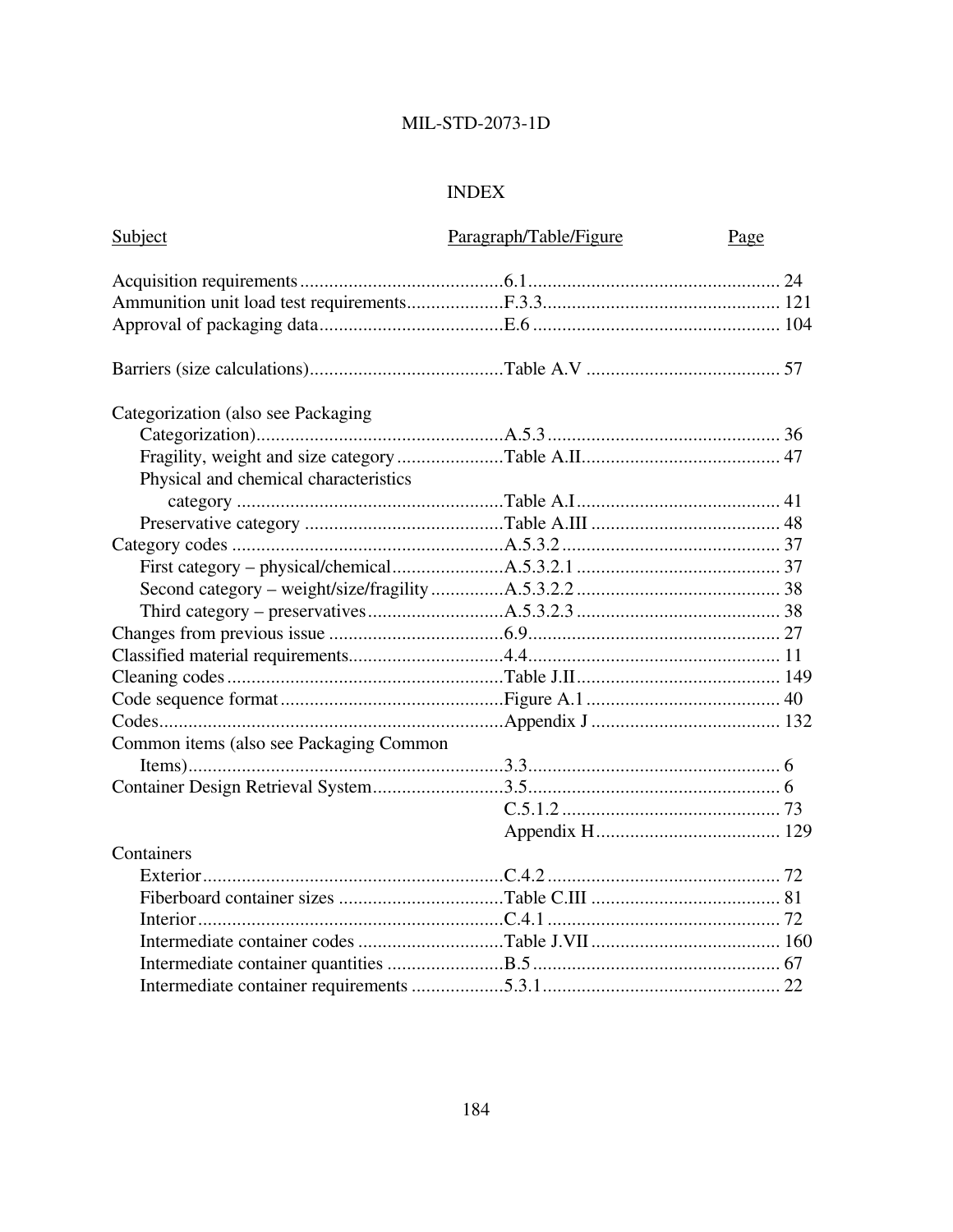| Subject | Paragraph/Table/Figure | Page |
|---------|------------------------|------|
|         |                        |      |
|         |                        |      |
|         |                        |      |
|         |                        |      |
|         |                        |      |
|         |                        |      |
|         |                        |      |
|         |                        |      |
|         |                        |      |
|         |                        |      |
|         |                        |      |
|         |                        |      |
|         |                        |      |
|         |                        |      |
|         |                        |      |
|         |                        |      |
|         |                        |      |
|         |                        |      |
|         |                        |      |
|         |                        |      |
|         |                        |      |
| Unit    |                        |      |
|         |                        |      |
|         |                        |      |
|         |                        |      |
|         |                        |      |
|         |                        |      |
|         |                        |      |
|         |                        |      |
|         |                        |      |
|         |                        |      |
|         |                        |      |
|         |                        |      |
|         |                        |      |
|         |                        |      |
|         |                        |      |
|         |                        |      |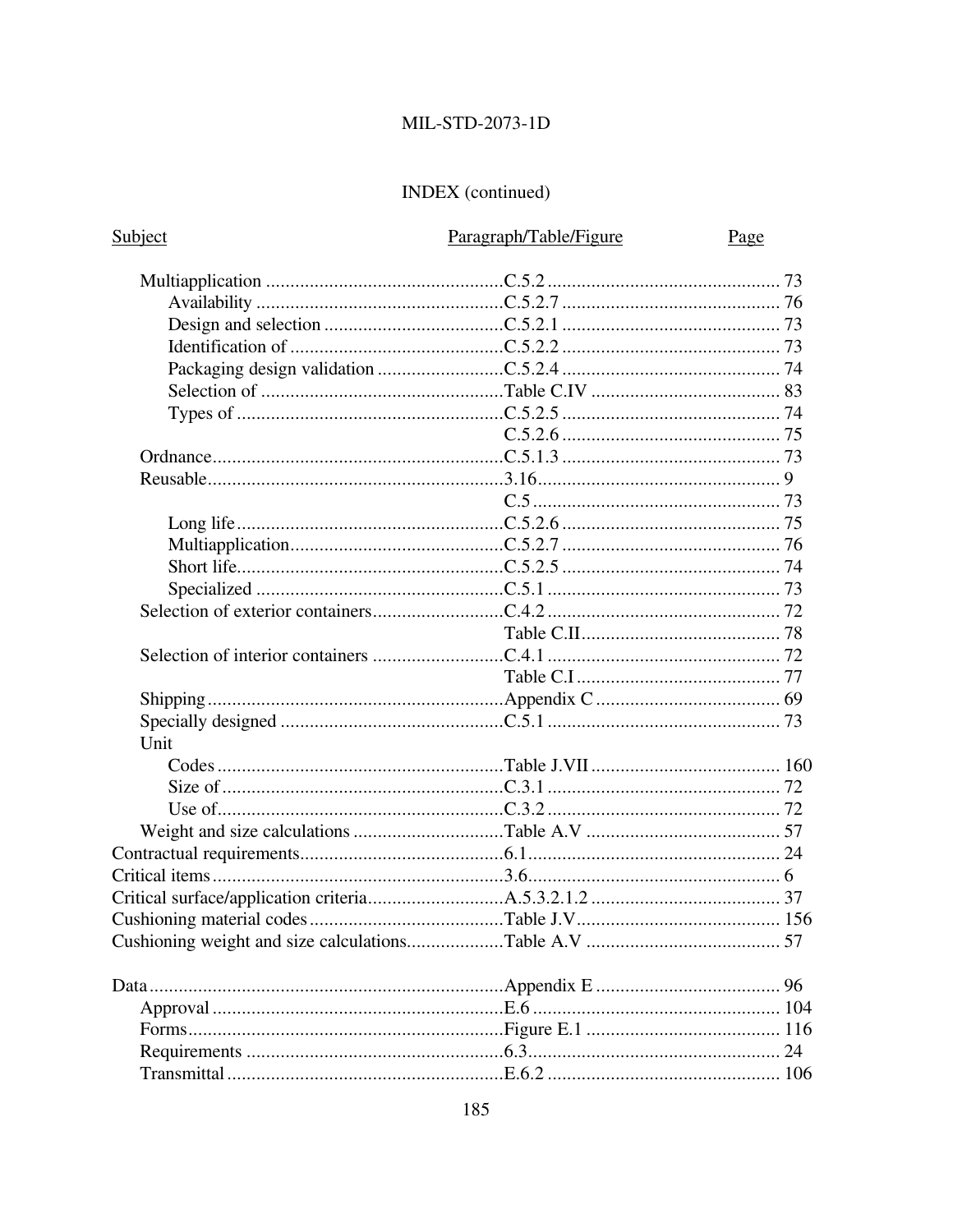| Subject                             | Paragraph/Table/Figure | Page |
|-------------------------------------|------------------------|------|
|                                     |                        |      |
|                                     |                        |      |
|                                     |                        |      |
|                                     |                        |      |
|                                     |                        |      |
|                                     |                        |      |
|                                     |                        |      |
|                                     |                        |      |
|                                     |                        |      |
|                                     |                        |      |
|                                     |                        |      |
|                                     |                        |      |
|                                     |                        |      |
| Formulas for weight and size        |                        |      |
|                                     |                        |      |
|                                     |                        |      |
|                                     |                        |      |
|                                     |                        |      |
| Fragility, weight and size category |                        |      |
|                                     |                        |      |
|                                     |                        |      |
|                                     |                        |      |
|                                     |                        |      |
|                                     |                        |      |
|                                     |                        |      |
|                                     |                        |      |
|                                     |                        |      |
|                                     |                        |      |
| Intermediate container              |                        |      |
|                                     |                        |      |
|                                     |                        |      |
|                                     |                        |      |
|                                     |                        |      |
|                                     |                        |      |
|                                     |                        |      |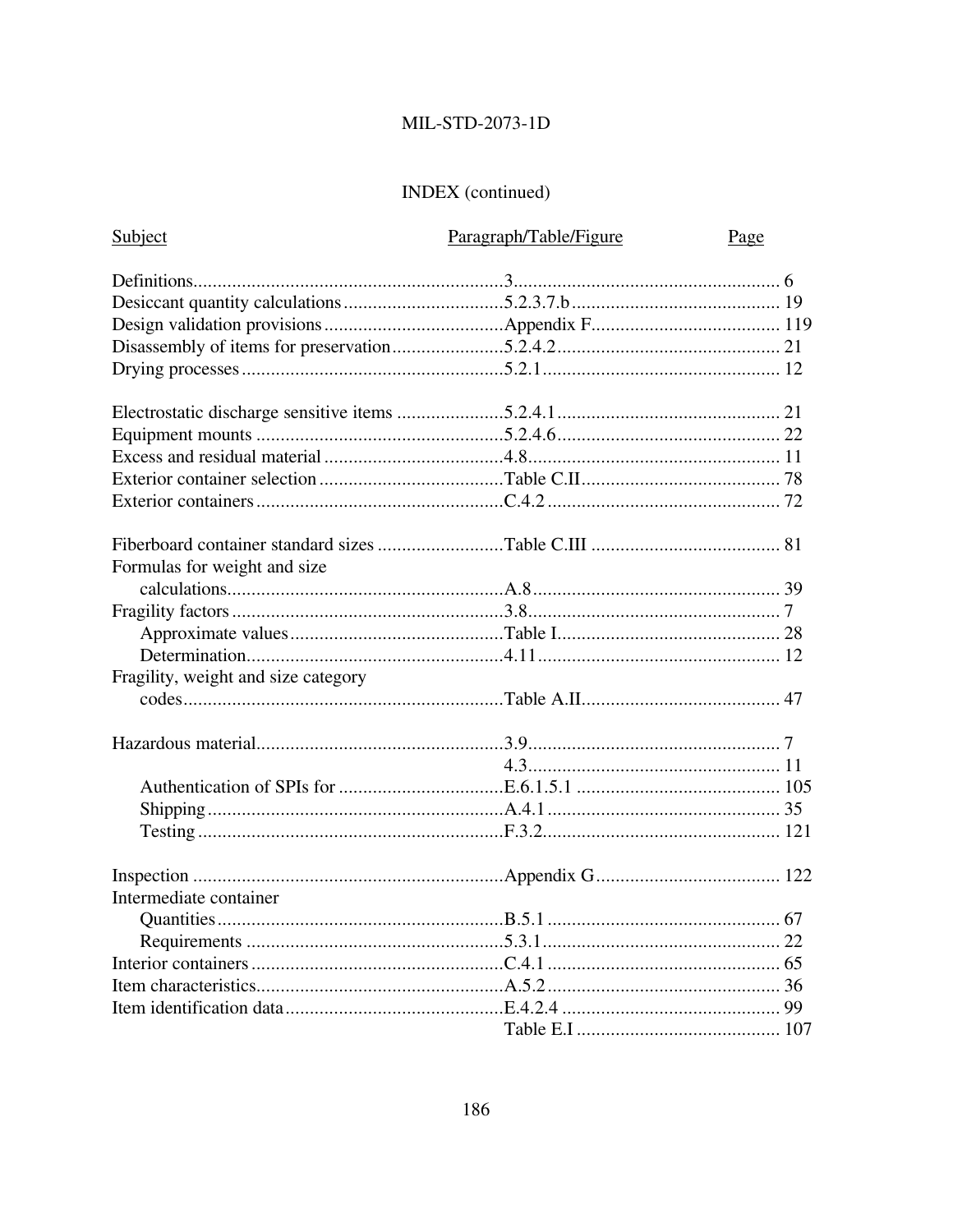| Subject | Paragraph/Table/Figure | Page |
|---------|------------------------|------|
|         |                        |      |
|         |                        |      |
|         |                        |      |
|         |                        |      |
|         |                        |      |
|         |                        |      |
|         |                        |      |
|         |                        |      |
|         |                        |      |
|         |                        |      |
|         |                        |      |
|         |                        |      |
|         |                        |      |
|         |                        |      |
|         |                        |      |
|         |                        |      |
|         |                        |      |
|         |                        |      |
|         |                        |      |
|         |                        |      |
|         |                        |      |
|         |                        |      |
|         |                        |      |
|         |                        |      |
|         |                        |      |
|         |                        |      |
|         |                        |      |
|         |                        |      |
|         |                        |      |
|         |                        |      |
|         |                        |      |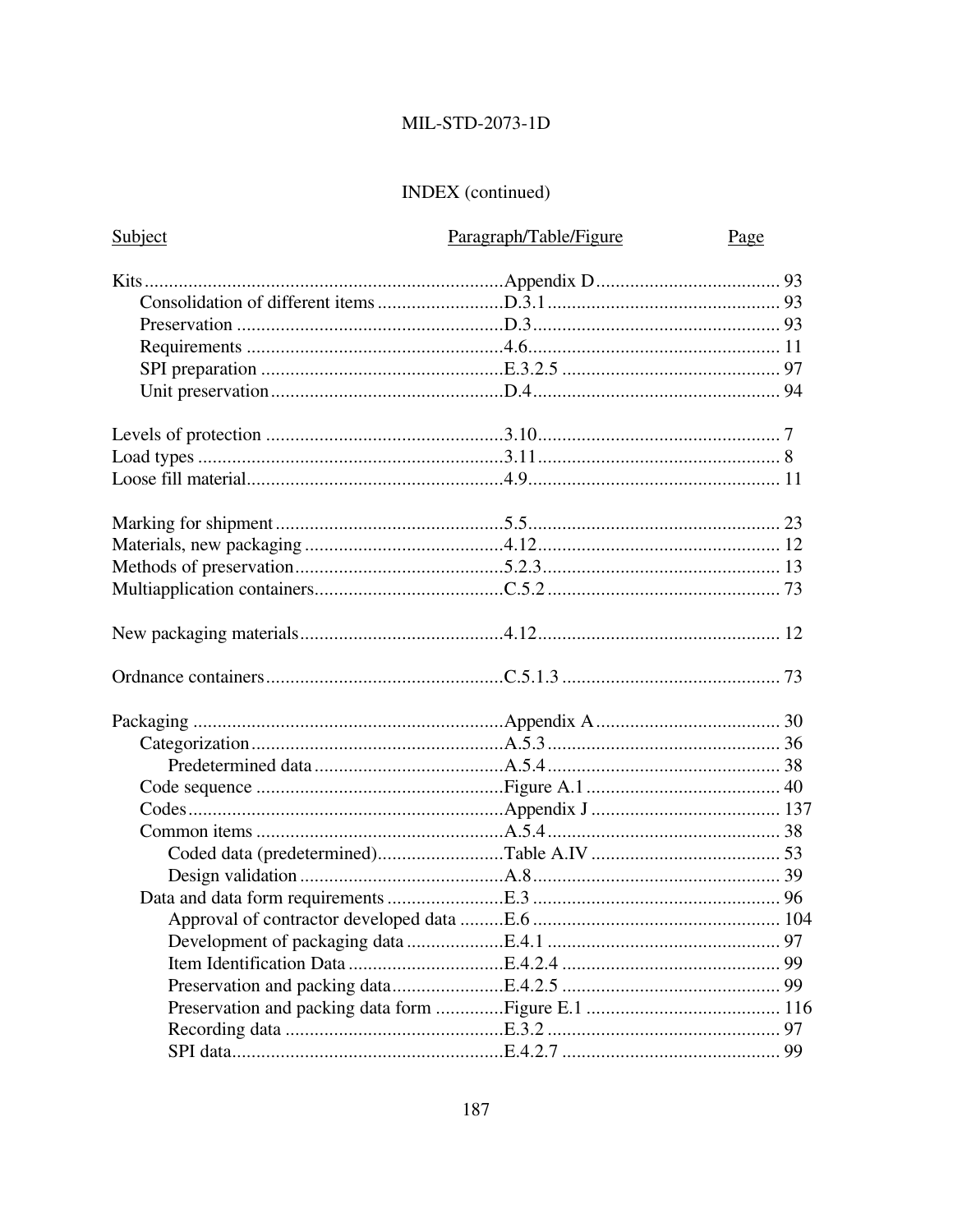| Subject                                     | Paragraph/Table/Figure | Page |
|---------------------------------------------|------------------------|------|
|                                             |                        |      |
|                                             |                        |      |
|                                             |                        |      |
|                                             |                        |      |
|                                             |                        |      |
|                                             |                        |      |
|                                             |                        |      |
|                                             |                        |      |
|                                             |                        |      |
|                                             |                        |      |
|                                             |                        |      |
|                                             |                        |      |
|                                             |                        |      |
|                                             |                        |      |
|                                             |                        |      |
|                                             |                        |      |
|                                             |                        |      |
| Tests (also see Packaging Design Validation |                        |      |
| Provisions and Quality Assurance            |                        |      |
|                                             |                        |      |
|                                             |                        |      |
|                                             |                        |      |
|                                             |                        |      |
|                                             |                        |      |
|                                             |                        |      |
|                                             |                        |      |
|                                             |                        |      |
|                                             |                        |      |
|                                             |                        |      |
| Kits                                        |                        |      |
|                                             |                        |      |
|                                             |                        |      |
|                                             |                        |      |
|                                             |                        |      |
|                                             |                        |      |
|                                             |                        |      |
|                                             |                        |      |
|                                             |                        |      |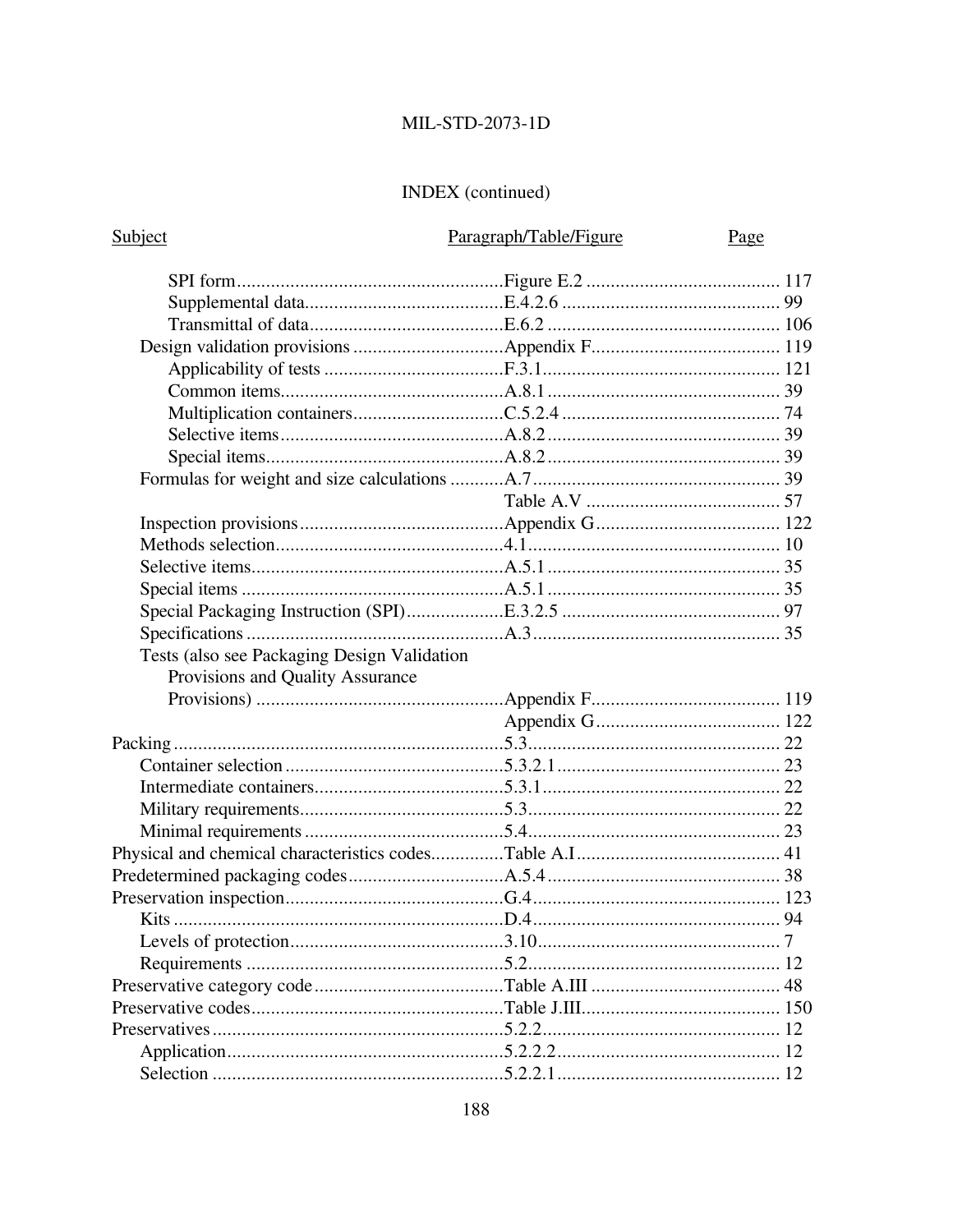| Subject                                   | Paragraph/Table/Figure | Page |
|-------------------------------------------|------------------------|------|
|                                           |                        |      |
|                                           |                        |      |
|                                           |                        |      |
|                                           |                        |      |
|                                           |                        |      |
|                                           |                        |      |
|                                           |                        |      |
|                                           |                        |      |
|                                           |                        |      |
|                                           |                        |      |
|                                           |                        |      |
|                                           |                        |      |
|                                           |                        |      |
|                                           |                        |      |
|                                           |                        |      |
|                                           |                        |      |
|                                           |                        |      |
|                                           |                        |      |
|                                           |                        |      |
| Selective group items (also see Packaging |                        |      |
|                                           |                        |      |
|                                           |                        |      |
|                                           |                        |      |
| Special group items (also see Packaging)  |                        |      |
|                                           |                        |      |
|                                           |                        |      |
|                                           |                        |      |
|                                           |                        |      |
|                                           |                        |      |
|                                           |                        |      |
|                                           |                        |      |
|                                           |                        |      |
|                                           |                        |      |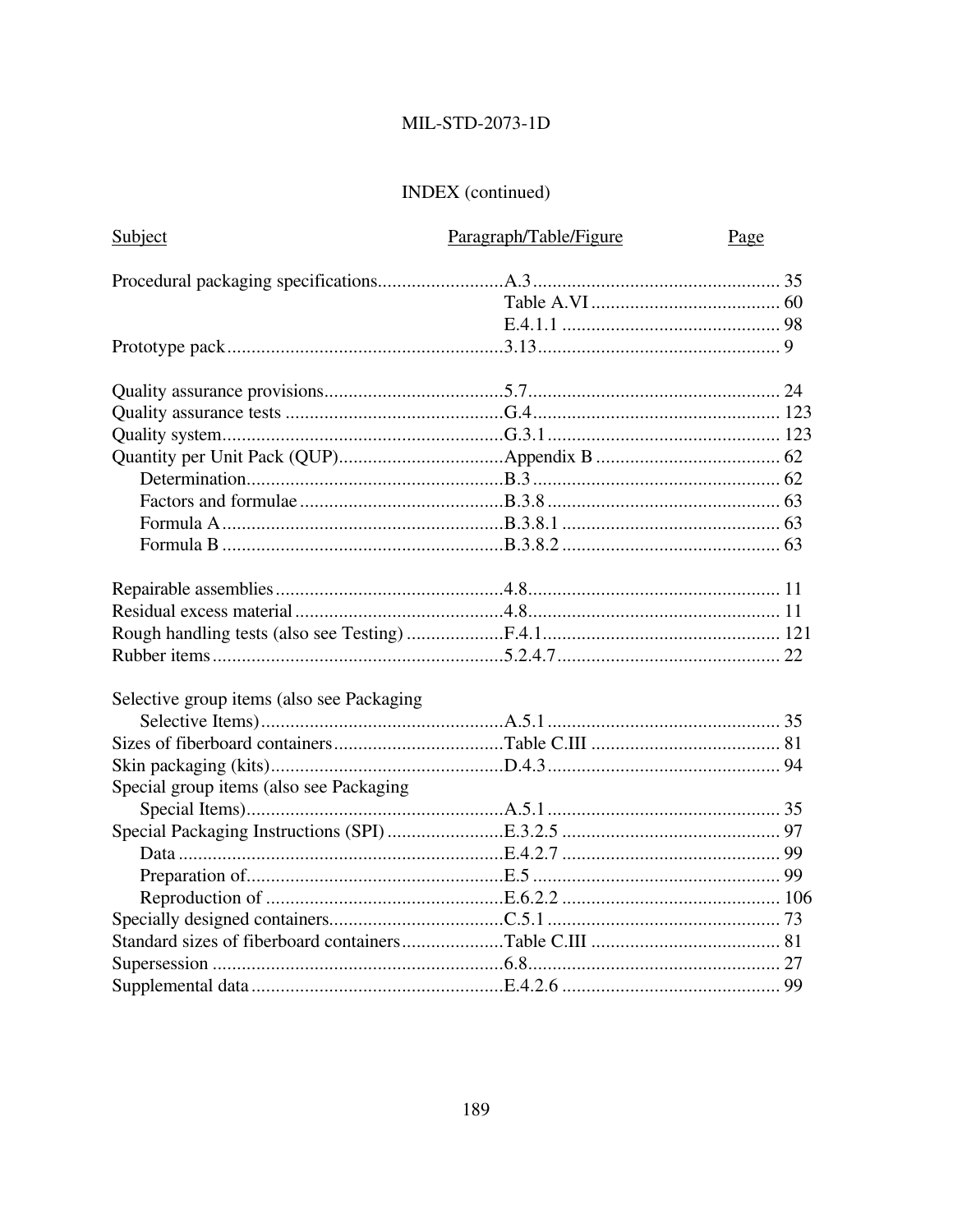#### INDEX (continued)

| Subject                                     | Paragraph/Table/Figure | Page |
|---------------------------------------------|------------------------|------|
|                                             |                        |      |
| Design validation tests (also see Packaging |                        |      |
|                                             |                        |      |
|                                             |                        |      |
|                                             |                        |      |
|                                             |                        |      |
|                                             |                        |      |
|                                             |                        |      |
|                                             |                        |      |
|                                             |                        |      |
|                                             |                        |      |
|                                             |                        |      |
|                                             |                        |      |
|                                             |                        |      |

 $A$ rmy – SM Air Force – 69 DLA – DH

Custodians: Preparing activity: Army – SM Navy – AS Navy – AS (Project PACK-1100)

Review activities:

Army – AL, AR, AT, AV, CR3, EA, GL3, MI, MT Navy – CG, EC, MC, OS, SA, SH,YD Air Force – 10, 11, 13, 18, 19, 99 DLA – CC, CT, DM, GS, IS, LS, SS